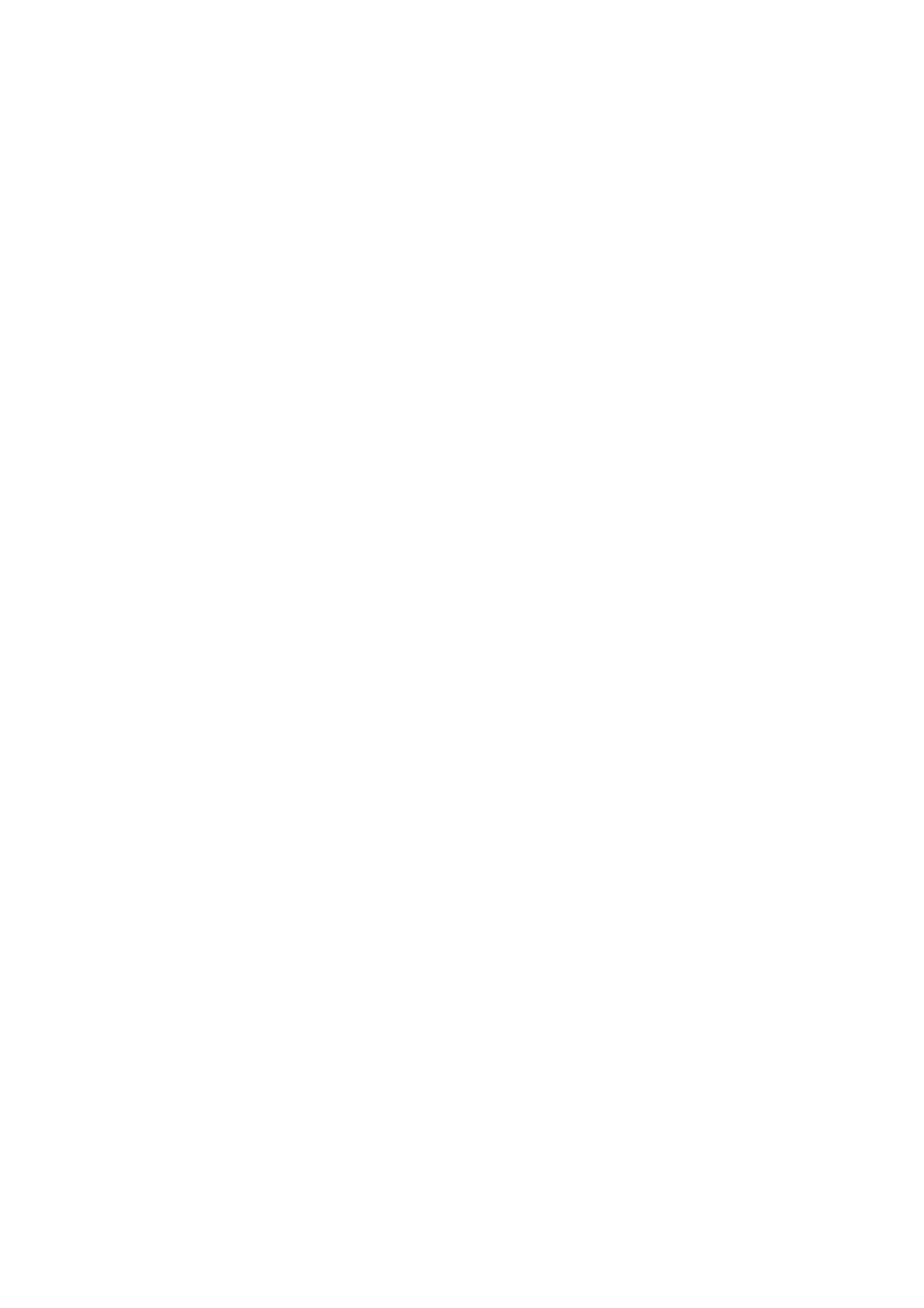Western Australia

# Public Health Act 2016

## **Contents**

# Part 1 — Preliminary

| 1.  | Short title                                              | $\overline{c}$                             |
|-----|----------------------------------------------------------|--------------------------------------------|
| 2.  | Commencement                                             |                                            |
| 3.  | Objects and principles                                   | $\begin{array}{c} 2 \\ 2 \\ 5 \end{array}$ |
| 4.  | Terms used                                               |                                            |
| 5.  | Crown bound                                              | 13                                         |
|     | Part 2 — Administration                                  |                                            |
|     | Division 1 — Chief Health Officer                        |                                            |
|     | <b>Subdivision 1 — Functions of Chief Health Officer</b> |                                            |
| 6.  | Functions of Chief Health Officer                        | 14                                         |
| 7.  | Chief Health Officer may give directions to local        |                                            |
|     | governments                                              | 14                                         |
| 8.  | Chief Health Officer may act without seeking local       |                                            |
|     | government agreement in urgent circumstances             | 15                                         |
| 9.  | Chief Health Officer may delegate                        | 16                                         |
| 10. | Power to delegate under Health Legislation               |                                            |
|     | Administration Act 1984 section 9 excluded               | 16                                         |
|     | Subdivision 2 — Designation of Chief Health Officer      |                                            |
| 11. | Minister to designate Chief Health Officer               | 16                                         |
| 12. | Term of office and remuneration of Chief Health          |                                            |
|     | Officer                                                  | 17                                         |
| 13. | Resignation, vacation of office and removal from         |                                            |
|     | office                                                   | 17                                         |
| 14. | Acting Chief Health Officer                              | 18                                         |
| 15. | Authority of Acting Chief Health Officer                 | 19                                         |
|     |                                                          |                                            |

| As at 25 Jul 2016 | No. 18 of 2016 |                                                                          | page i |
|-------------------|----------------|--------------------------------------------------------------------------|--------|
|                   |                | Extract from www.slp.wa.gov.au, see that website for further information |        |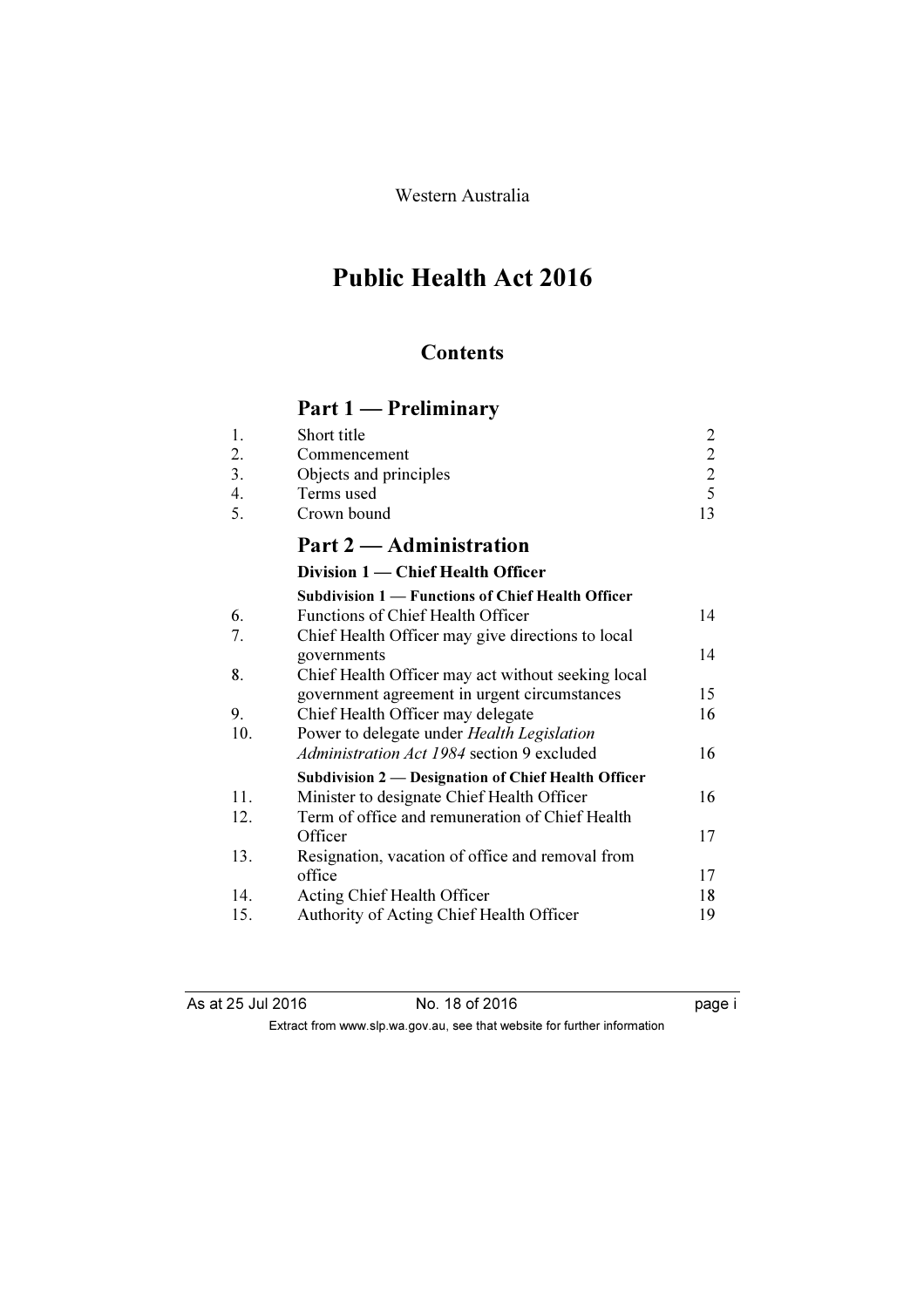|     | Division 2 — Functions of local governments                                  |    |
|-----|------------------------------------------------------------------------------|----|
| 16. | Functions of local governments                                               | 19 |
| 17. | Appointment of environmental health officers                                 | 20 |
| 18. | Chief Health Officer to approve qualifications and                           |    |
|     | experience required by environmental health                                  |    |
|     | officers                                                                     | 20 |
|     | Division 3 — Functions of enforcement agencies                               |    |
| 19. | Functions of enforcement agencies                                            | 21 |
| 20. | Conditions on performance of functions by                                    |    |
|     | enforcement agencies                                                         | 21 |
| 21. | Enforcement agency may delegate                                              | 21 |
| 22. | Reports by and about enforcement agencies                                    | 22 |
|     | Division 4 – Authorised officers                                             |    |
| 23. | Terms used                                                                   | 23 |
| 24. | Designation of authorised officers                                           | 23 |
| 25. | Certain authorised officers required to have                                 |    |
|     | qualifications and experience                                                | 24 |
| 26. | Further provisions relating to designations                                  | 25 |
| 27. | Lists of authorised officers to be maintained                                | 25 |
| 28. | When designation as authorised officer ceases                                | 25 |
| 29. | Chief Health Officer may issue guidelines about                              |    |
|     | qualifications and experience of authorised officers                         | 26 |
| 30. | Certificates of authority                                                    | 26 |
| 31. | Issuing and production of certificate of authority                           |    |
|     | for purposes of other written laws                                           | 27 |
| 32. | Certificate of authority to be returned                                      | 28 |
|     | Division 5 - Advisory committees                                             |    |
| 33. | Establishment and functions of advisory                                      |    |
|     | committees                                                                   | 29 |
|     | Part 3 — General public health duty                                          |    |
| 34. |                                                                              | 30 |
| 35. | General public health duty<br>Consequences of failure to comply with general |    |
|     | public health duty                                                           | 30 |
|     |                                                                              |    |
|     | Part 4 – Serious public health risks                                         |    |
|     | and material public health risks                                             |    |
| 36. | Term used: engage in conduct                                                 | 32 |
|     |                                                                              |    |
|     |                                                                              |    |

page ii No. 18 of 2016 As at 25 Jul 2016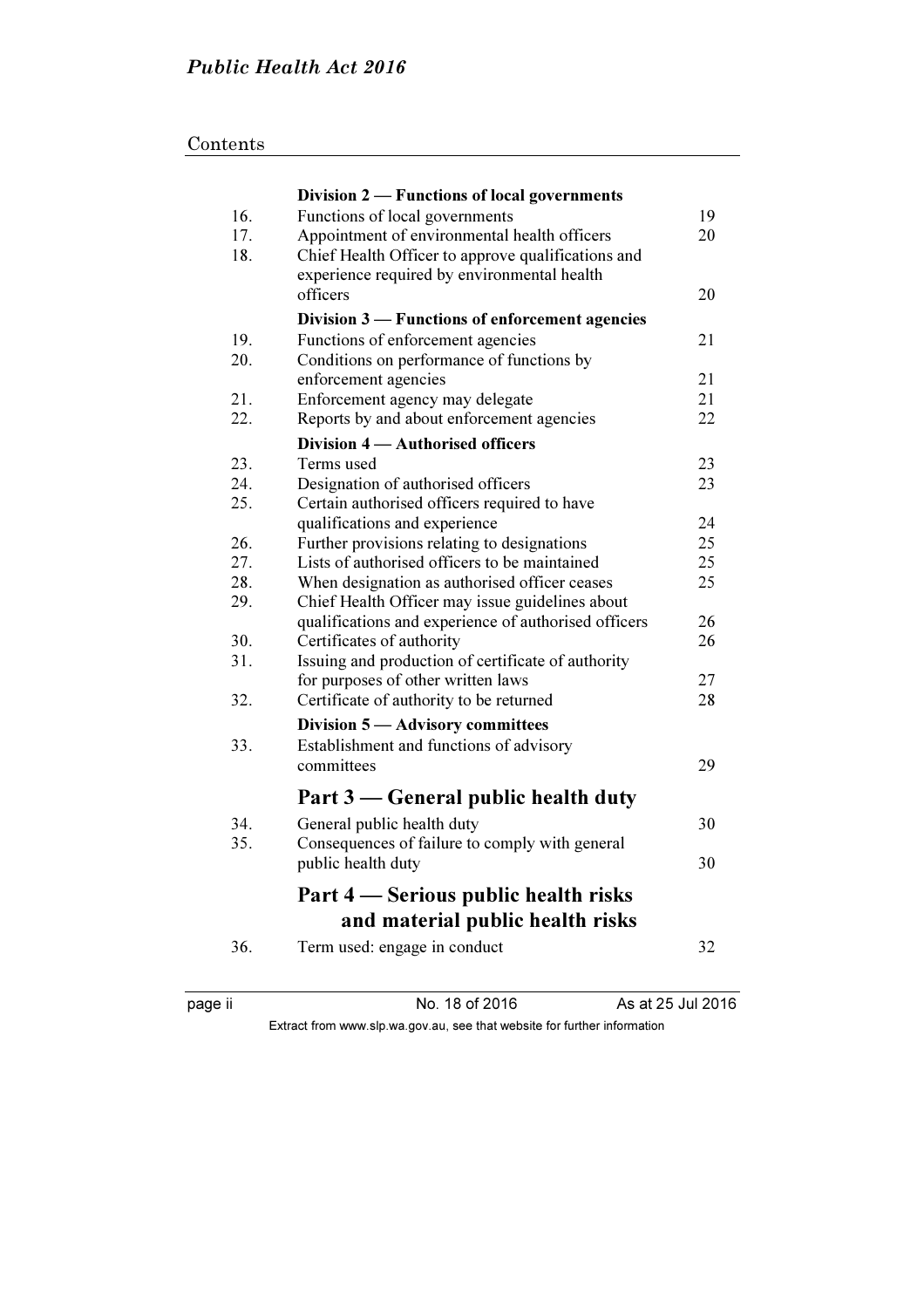| 37.<br>38.<br>39.<br>40.<br>41. | Offences relating to serious public health risks<br>Offences relating to material public health risks<br>Defence of due diligence<br>Alternative verdicts for certain offences<br>Determination by court of appropriate punishment | 32<br>34<br>36<br>37<br>38 |
|---------------------------------|------------------------------------------------------------------------------------------------------------------------------------------------------------------------------------------------------------------------------------|----------------------------|
|                                 | Part 5 — Public health plans                                                                                                                                                                                                       |                            |
| 42.<br>43.                      | Term used: public health plan<br>State public health plans                                                                                                                                                                         | 39<br>39                   |
| 44.                             | Publication of current State public health plan                                                                                                                                                                                    | 40                         |
| 45.                             | Local public health plans                                                                                                                                                                                                          | 40                         |
| 46.<br>47.                      | Publication of current local public health plans<br>Provision of local public health plans to Chief                                                                                                                                | 42                         |
|                                 | <b>Health Officer</b>                                                                                                                                                                                                              | 42                         |
|                                 | Part 6 — Public health policies                                                                                                                                                                                                    |                            |
| 48.                             | Minister may issue public health policies                                                                                                                                                                                          | 44                         |
| 49.                             | Chief Health Officer may prepare and publish draft                                                                                                                                                                                 |                            |
|                                 | public health policies                                                                                                                                                                                                             | 44                         |
| 50.                             | Chief Health Officer to consult on proposal to                                                                                                                                                                                     |                            |
|                                 | issue public health policy                                                                                                                                                                                                         | 45                         |
| 51.                             | Submissions may be made to Chief Health Officer                                                                                                                                                                                    | 45                         |
| 52.                             | Chief Health Officer to report to Minister on                                                                                                                                                                                      | 45                         |
| 53.                             | outcome of consultation on draft policy<br>Tabling of reports and public health policies                                                                                                                                           | 47                         |
| 54.                             | Publication of reports and public health policies                                                                                                                                                                                  | 47                         |
| 55.                             | Application of <i>Interpretation Act 1984</i> to public                                                                                                                                                                            |                            |
|                                 | health policies                                                                                                                                                                                                                    | 47                         |
| 56.                             | Power to make regulations not limited                                                                                                                                                                                              | 47                         |
|                                 | Part 7 — Public health assessments                                                                                                                                                                                                 |                            |
| 57.                             | Terms used                                                                                                                                                                                                                         | 48                         |
| 58.                             | Regulations may provide for assessable proposals                                                                                                                                                                                   | 48                         |
| 59.                             | Chief Health Officer may require public health                                                                                                                                                                                     |                            |
|                                 | assessments of assessable proposals                                                                                                                                                                                                | 49                         |
| 60.                             | Chief Health Officer may give advice or make                                                                                                                                                                                       |                            |
|                                 | recommendations in relation to assessable proposal                                                                                                                                                                                 | 50                         |
| 61.                             | Decision-making authority to have regard to advice<br>and recommendations of Chief Health Officer                                                                                                                                  | 50                         |
|                                 |                                                                                                                                                                                                                                    |                            |

| As at 25 Jul 2016 |  |  |
|-------------------|--|--|
|-------------------|--|--|

No. 18 of 2016 Page iii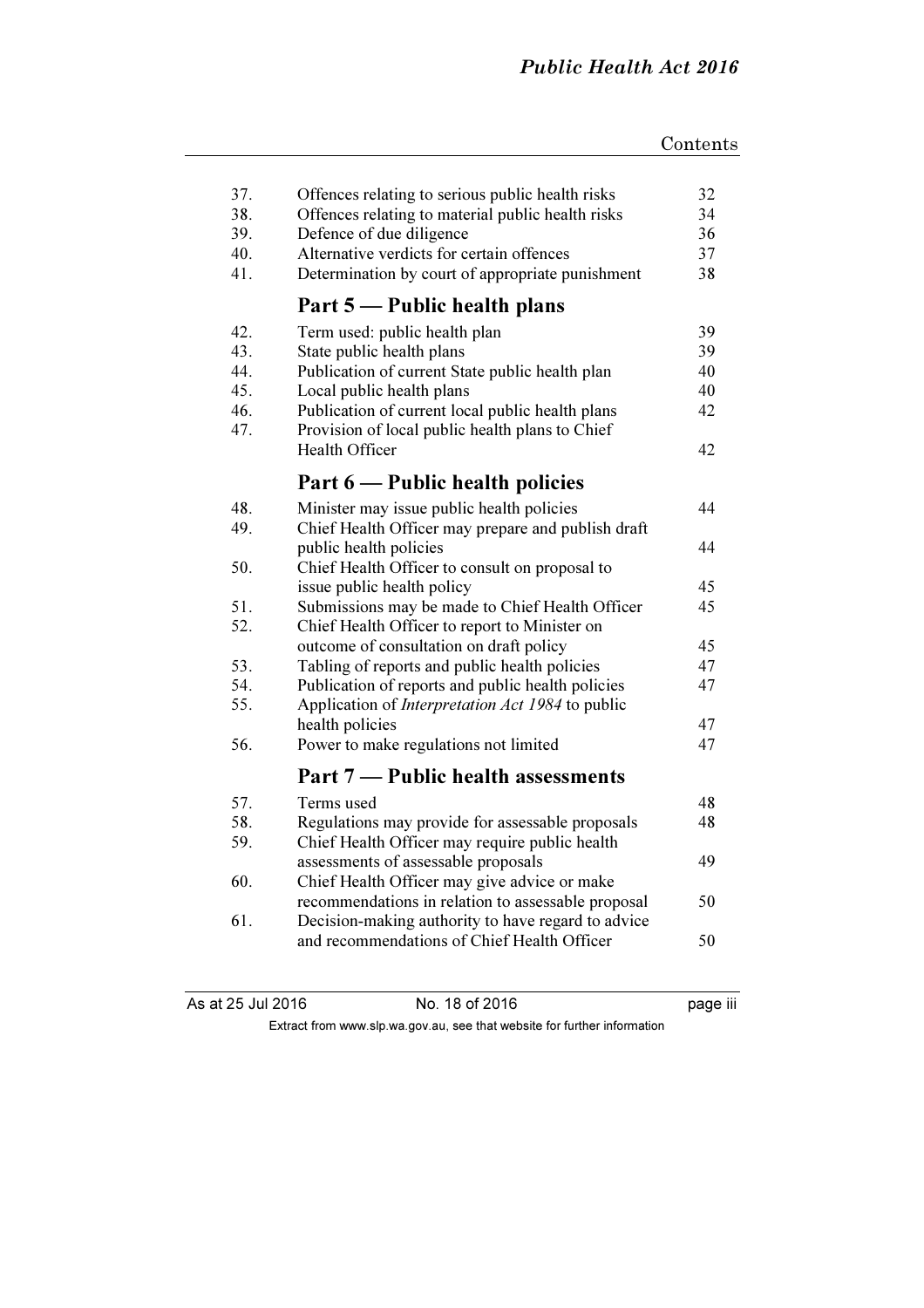## Contents

| 62. | Minister may request Chief Health Officer to<br>conduct inquiry into other proposals | 51 |
|-----|--------------------------------------------------------------------------------------|----|
| 63. | Regulations may provide for certain matters                                          | 51 |
|     | Part 8 – Registration and licensing                                                  |    |
|     | Division 1 - Preliminary                                                             |    |
| 64. | Terms used                                                                           | 54 |
| 65. | Regulations may declare licensable and registrable<br>activities                     | 54 |
| 66. | Application of Part to Crown                                                         | 54 |
|     | Division 2 — Registration of registrable                                             |    |
|     | activities                                                                           |    |
| 67. | Carrying on unregistered registrable activity                                        | 55 |
| 68. | Registration of registrable activity                                                 | 55 |
| 69. | Registration remains in force until cancelled                                        | 56 |
| 70. | Annual or other fee in relation to registration                                      | 57 |
| 71. | Variation of conditions, suspension or cancellation                                  |    |
|     | of registration                                                                      | 57 |
| 72. | Further provisions relating to suspension of                                         |    |
|     | registration                                                                         | 59 |
| 73. | Notification of certain matters relating to                                          |    |
|     | registrable activity or premises                                                     | 60 |
| 74. | Transfer of certificate of registration                                              | 61 |
| 75. | Review of decisions relating to registration                                         | 61 |
| 76. | Register of activities and premises to be                                            |    |
|     | maintained                                                                           | 62 |
|     | Division 3 — Licensing of individuals carrying                                       |    |
|     | on licensable activities                                                             |    |
| 77. | Unlicensed persons carrying on licensable                                            |    |
|     | activities                                                                           | 62 |
| 78. | <b>Activity licences</b>                                                             | 63 |
| 79. | Period an activity licence remains in force                                          | 64 |
| 80. | Renewal of activity licence                                                          | 64 |
| 81. | Annual or other fee in relation to activity licence                                  | 65 |
| 82. | Variation of conditions, suspension or cancellation                                  |    |
|     | of activity licence                                                                  | 65 |
| 83. | Further provisions relating to suspension of                                         |    |
|     | activity licence                                                                     | 67 |

page iv No. 18 of 2016 As at 25 Jul 2016 Extract from www.slp.wa.gov.au, see that website for further information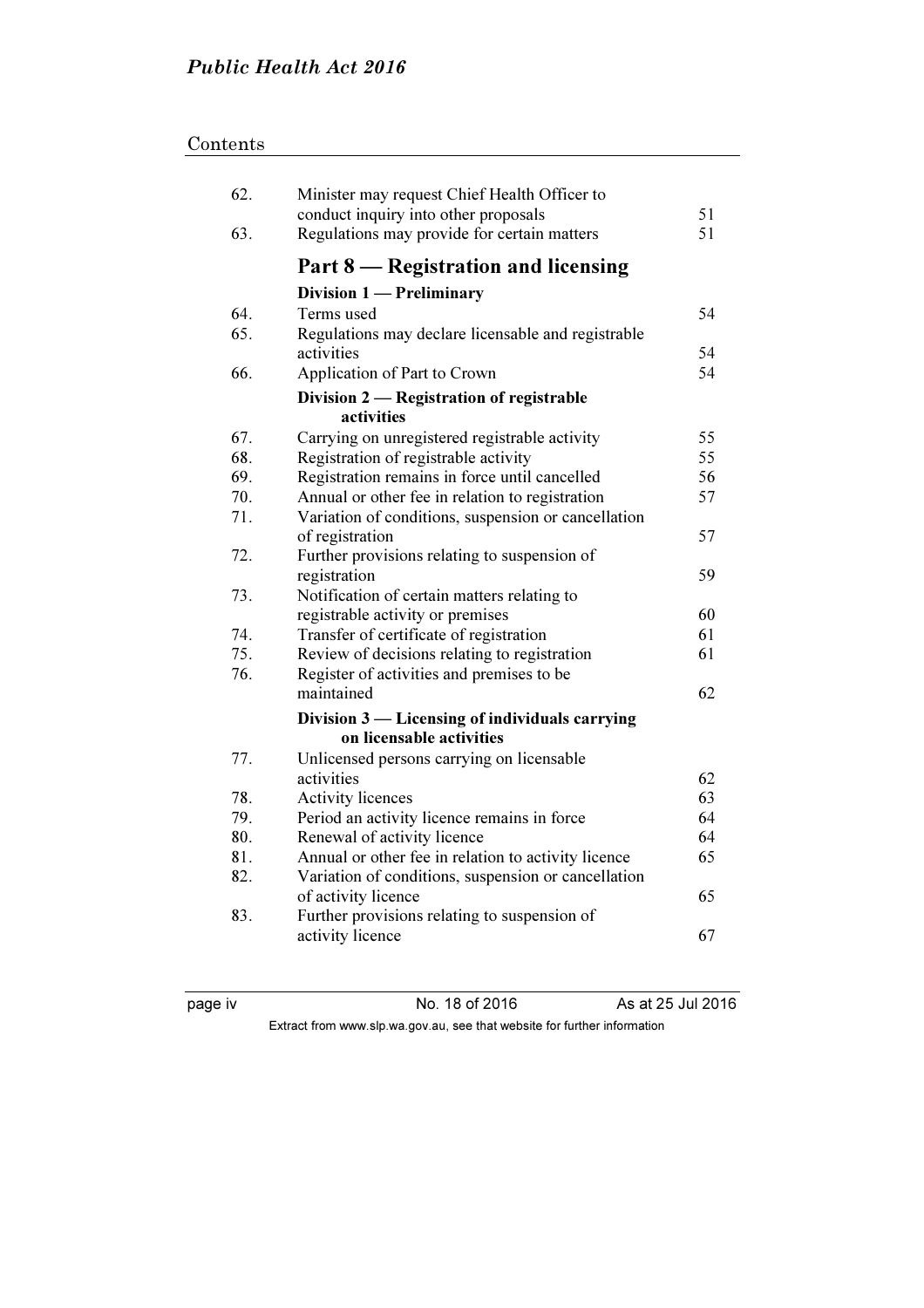| 84.  | Notification of certain changes to licensable<br>activities | 68 |
|------|-------------------------------------------------------------|----|
| 85.  | Review of decisions relating to activity licences           | 68 |
| 86.  | Register of licence holders to be maintained                | 69 |
|      | Part 9 — Notifiable infectious                              |    |
|      | diseases and related conditions                             |    |
|      | Division 1 — Principles and declarations                    |    |
| 87.  | Principles applying in relation to this Part                | 70 |
| 88.  | Principles listed                                           | 70 |
| 89.  | Further provisions relating to application of               |    |
|      | principles                                                  | 71 |
| 90.  | Declaration of notifiable infectious diseases               | 72 |
| 91.  | Declaration of notifiable infectious disease-related        |    |
|      | conditions                                                  | 73 |
| 92.  | Orders by Minister                                          | 73 |
|      | Division 2 - Notification                                   |    |
| 93.  | Term used: responsible pathologist                          | 74 |
| 94.  | Notification of notifiable infectious diseases and          |    |
|      | notifiable infectious disease-related conditions            | 74 |
| 95.  | Offence of failing to notify Chief Health Officer           | 75 |
| 96.  | No liability for notifying Chief Health Officer             | 76 |
|      | Division 3 — Duty to inform                                 |    |
| 97.  | Practitioners to provide patients with information          | 76 |
| 98.  | Offence of failing to provide patient with                  |    |
|      | information                                                 | 77 |
|      | Division 4 – Test orders                                    |    |
| 99.  | Terms used                                                  | 78 |
| 100. | Chief Health Officer may make test orders                   | 80 |
| 101. | Process for making test order                               | 82 |
| 102. | Explanation of test order                                   | 83 |
| 103. | Effect of test orders                                       | 84 |
| 104. | Offences of failing to comply with test order               | 85 |
| 105. | No payment may be required in relation to testing           |    |
|      | under test order                                            | 86 |
| 106. | Enforcement of test orders                                  | 86 |
| 107. | Warrant to enforce test order                               | 89 |
| 108. | Further provisions relating to warrant                      | 90 |

As at 25 Jul 2016 No. 18 of 2016 Page v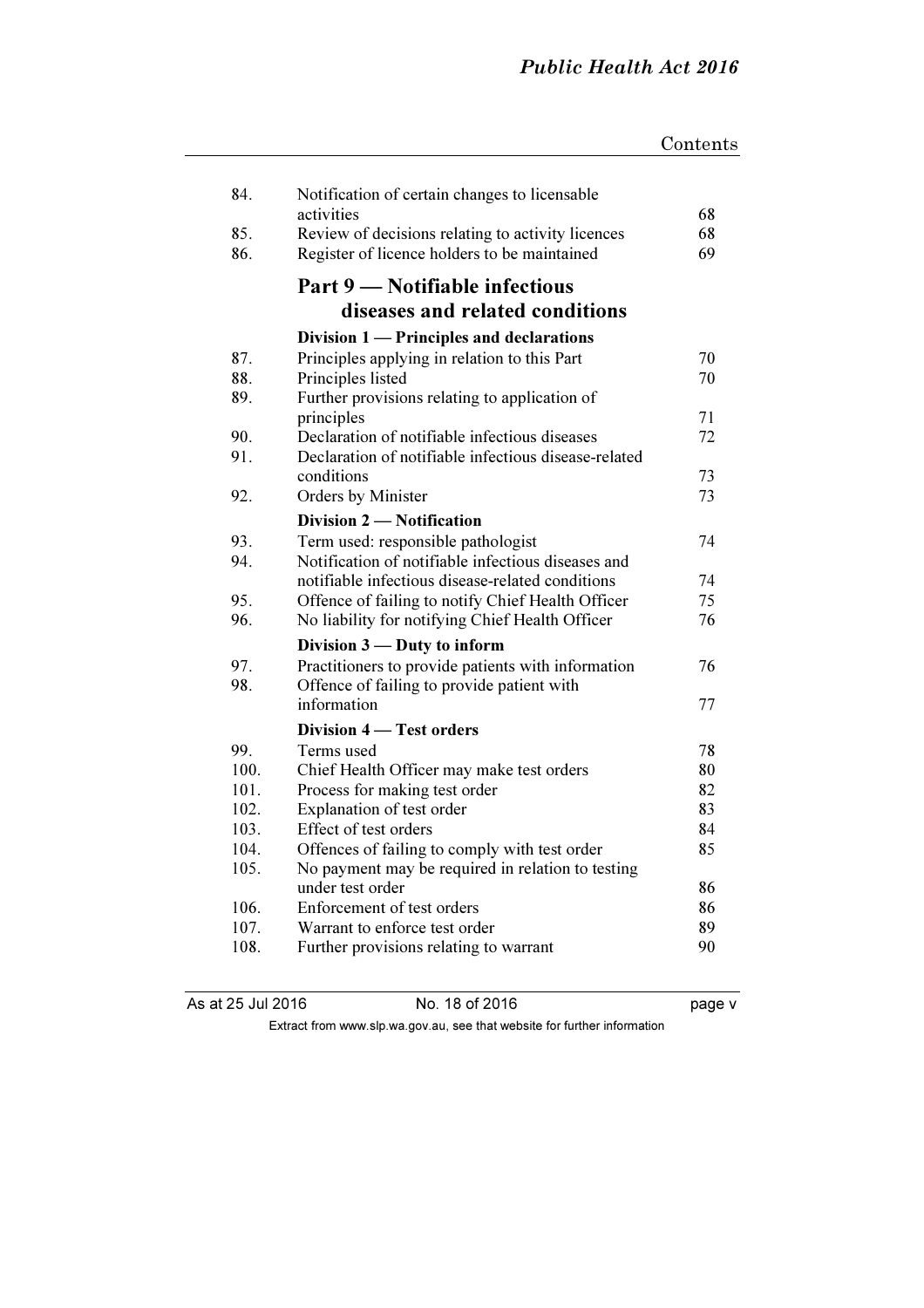## Contents

| 109. | Review by State Administrative Tribunal            | 91  |
|------|----------------------------------------------------|-----|
| 110. | Obtaining or taking samples under test orders      | 91  |
| 111. | Test results to be reported                        | 91  |
| 112. | Person tested not to be identified                 | 93  |
| 113. | No liability for reporting test results            | 93  |
| 114. | Division not limited by Mandatory Testing          |     |
|      | (Infectious Diseases) Act 2014                     | 94  |
|      | Division 5 — Public health orders                  |     |
| 115. | Terms used                                         | 94  |
| 116. | Chief Health Officer may make public health        |     |
|      | orders                                             | 96  |
| 117. | Effect of public health orders                     | 98  |
| 118. | Personal service of orders required                | 99  |
| 119. | Explanation of public health order                 | 99  |
| 120. | Provisions applying if person detained under       |     |
|      | public health order                                | 100 |
| 121. | Minister to be informed of detention or release    |     |
|      | from detention under public health order           | 101 |
| 122. | Offence to fail to comply with public health order | 102 |
| 123. | Responsible persons to facilitate compliance with  |     |
|      | public health order                                | 102 |
| 124. | Enforcement of public health orders                | 102 |
| 125. | Warrant to apprehend person to whom public         |     |
|      | health order applies                               | 104 |
| 126. | Further provisions relating to warrant             | 105 |
| 127. | Review by State Administrative Tribunal            | 106 |
| 128. | Restriction on making of further public health     |     |
|      | order                                              | 106 |
| 129. | Recognition of interstate public health orders     | 107 |
| 130. | Further provisions applying to interstate public   |     |
|      | health orders operating in this State              | 109 |
|      | Division 6 — Reporting requirements                |     |
| 131. | Annual report to include information about test    |     |
|      | orders and public health orders                    | 109 |
|      | Division 7 — Identifying and informing contact     |     |
|      | persons                                            |     |
| 132. | Terms used                                         | 110 |

page vi **No. 18 of 2016** As at 25 Jul 2016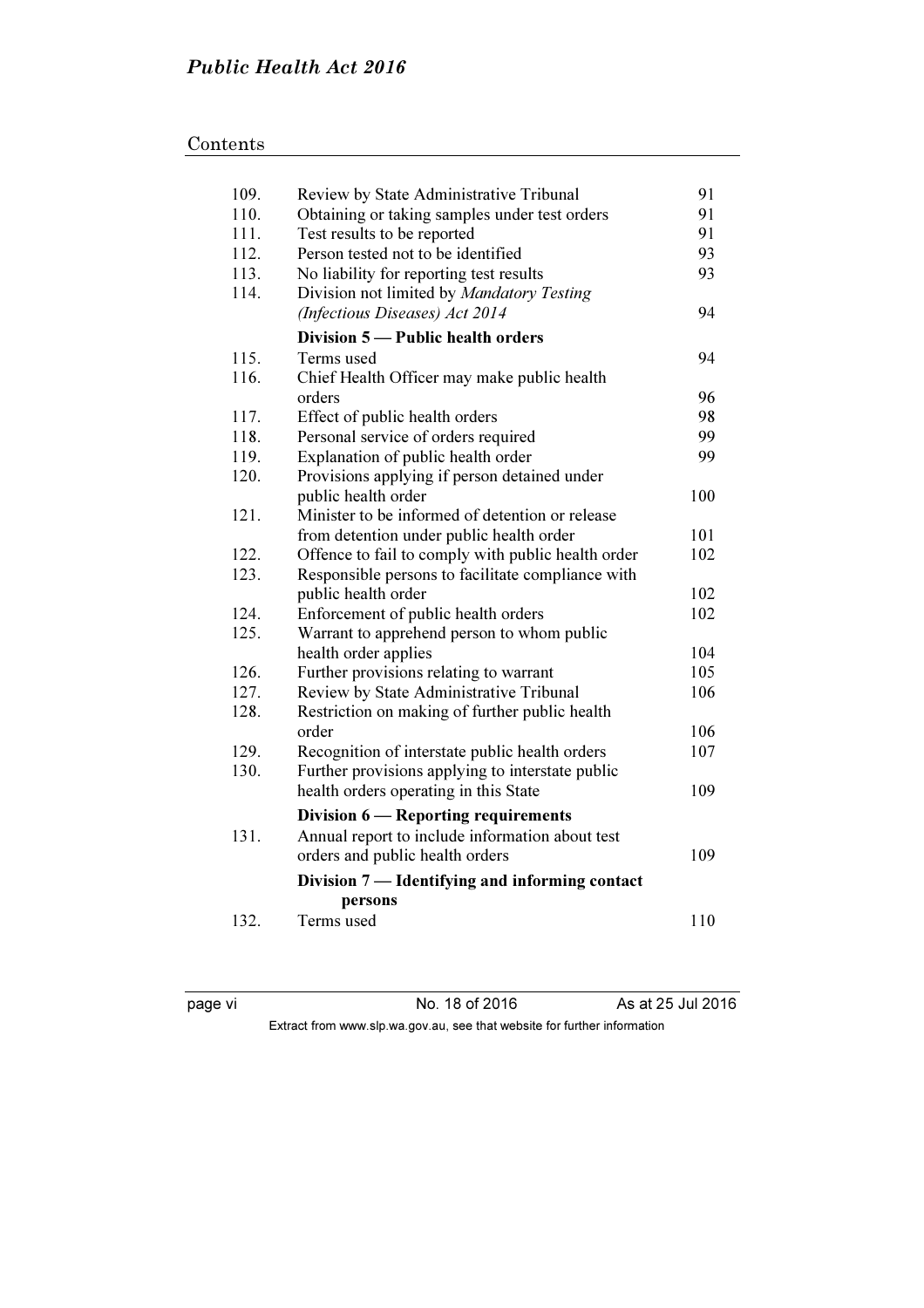|                   |                                                                                      | Contents |
|-------------------|--------------------------------------------------------------------------------------|----------|
|                   |                                                                                      |          |
| 133.              | Requiring information where person believed to<br>have notifiable infectious disease |          |
| 134.              | Requiring information where person believed to                                       | 111      |
|                   | have been exposed to notifiable infectious disease                                   | 112      |
| 135.              | Requiring other persons to give required                                             |          |
|                   | information                                                                          | 113      |
| 136.              | Authorised officer to produce evidence of authority                                  | 114      |
| 137.              | Offence to fail to comply with requirement to                                        |          |
|                   | provide information                                                                  | 115      |
| 138.              | Protection from liability                                                            | 115      |
| 139.              | Informing contact persons                                                            | 115      |
| 140.              | Chief Health Officer may issue guidelines                                            | 117      |
| 141.              | Protection from liability                                                            | 118      |
|                   | Division 8 — Regulations relating to                                                 |          |
|                   | immunisation status of children                                                      |          |
| 142.              | Regulations relating to immunisation status of                                       |          |
|                   | children                                                                             | 119      |
|                   | <b>Division 9 — Advisory Panels</b>                                                  |          |
| 143.              | Term used: Advisory Panel                                                            | 120      |
| 144.              | <b>Advisory Panels</b>                                                               | 120      |
| 145.              | Performance of functions and procedures                                              | 121      |
| 146.              | Protocols                                                                            | 121      |
| 147.              | Access to information                                                                | 122      |
|                   | Part 10 – Non-infectious diseases                                                    |          |
|                   | and physical or functional                                                           |          |
|                   | <i>abnormalities</i>                                                                 |          |
| 148.              | Terms used                                                                           | 124      |
| 149.              | Objects of this Part                                                                 | 124      |
| 150.              | Regulations for this Part                                                            | 124      |
| 151.              | Protection from liability                                                            | 125      |
|                   | Part 11 - Serious public health                                                      |          |
|                   | incident powers                                                                      |          |
|                   | Division 1 — Authorisation to exercise serious                                       |          |
|                   | public health incident powers                                                        |          |
| 152.              | Authorisation to exercise serious public health                                      |          |
|                   | incident powers                                                                      | 127      |
|                   |                                                                                      |          |
| As at 25 Jul 2016 | No. 18 of 2016                                                                       | page vii |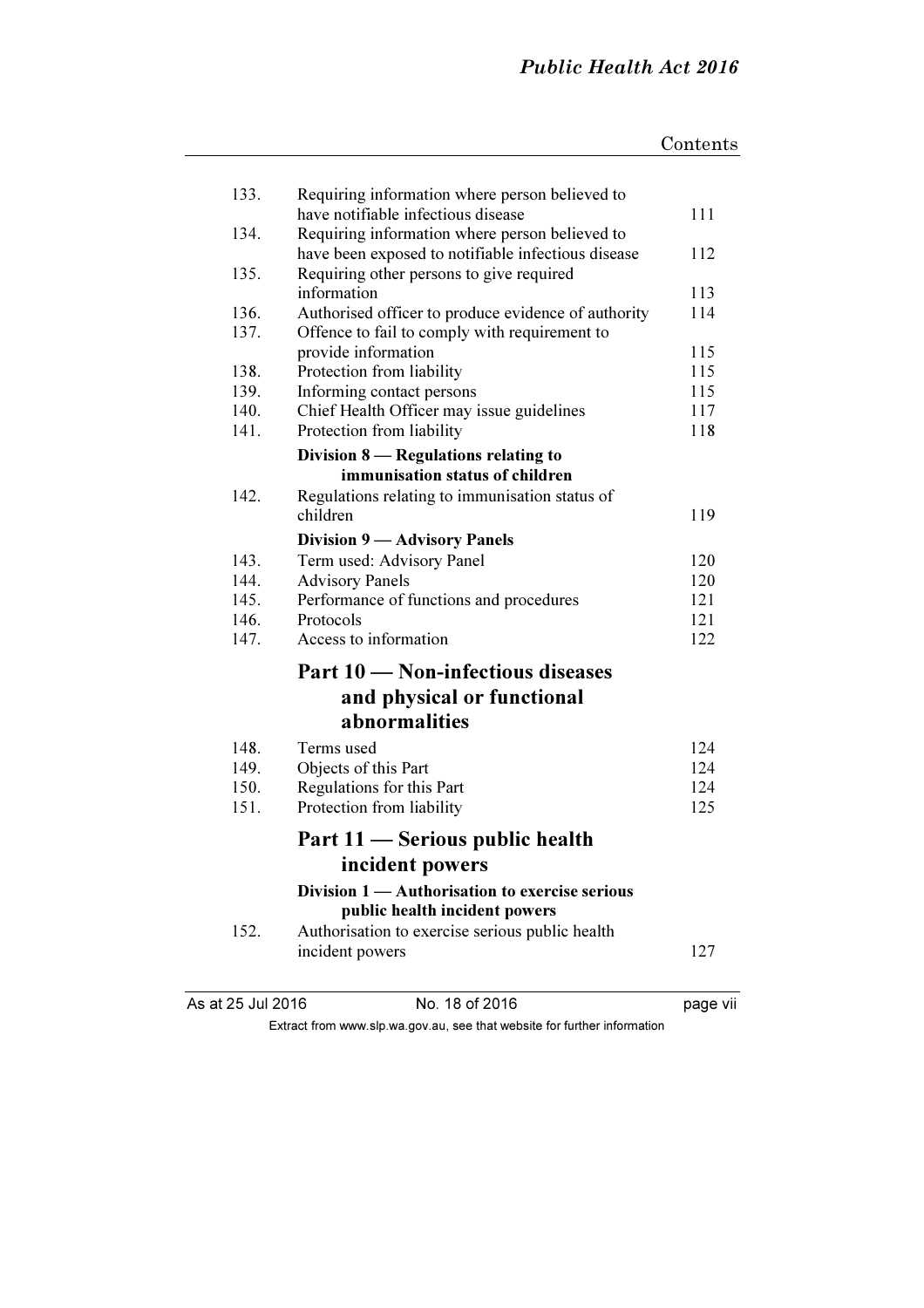## Contents

| 153. | Authorisation to state certain matters               | 127 |
|------|------------------------------------------------------|-----|
| 154. | Authorisation may be given orally or in writing      | 128 |
|      | Division 2 — Serious public health incident          |     |
|      | powers                                               |     |
| 155. | Terms used                                           | 128 |
| 156. | Operation of this Division                           | 129 |
| 157. | Serious public health incident powers                | 129 |
| 158. | Enforcement of requirement to undergo medical        |     |
|      | observation, medical examination                     | 131 |
| 159. | Provisions relating to requirement to remain at      |     |
|      | premises or remain quarantined                       | 133 |
| 160. | Review of requirement to remain at premises or       |     |
|      | remain quarantined                                   | 134 |
| 161. | Authorised officer may be given assistance, and      |     |
|      | may use force                                        | 135 |
| 162. | Failure to comply with requirements and directions   | 136 |
| 163. | Review by State Administrative Tribunal              | 137 |
|      | Part 12 — Public health emergencies                  |     |
|      | Division $1$ - Relationship to <i>Emergency</i>      |     |
|      | <b>Management Act 2005</b>                           |     |
| 164. | Relationship to <i>Emergency Management Act 2005</i> | 138 |
|      | Division 2 - Public health emergency                 |     |
|      | management plans                                     |     |
| 165. | Public health emergency management plans             | 138 |
| 166. | Directions to, and duties of, public authorities     | 139 |
|      | Division 3 - Public health state of emergency        |     |
|      | declarations                                         |     |
| 167. | Minister may make public health state of             |     |
|      | emergency declaration                                | 140 |
| 168. | Duration of public health state of emergency         |     |
|      | declaration                                          | 141 |
| 169. | Amendment of public health state of emergency        |     |
|      | declaration                                          | 141 |
| 170. | Extension of public health state of emergency        |     |
|      | declaration                                          | 142 |
| 171. | Revocation of public health state of emergency       |     |
|      | declaration                                          | 143 |
|      |                                                      |     |

page viii No. 18 of 2016 As at 25 Jul 2016 Extract from www.slp.wa.gov.au, see that website for further information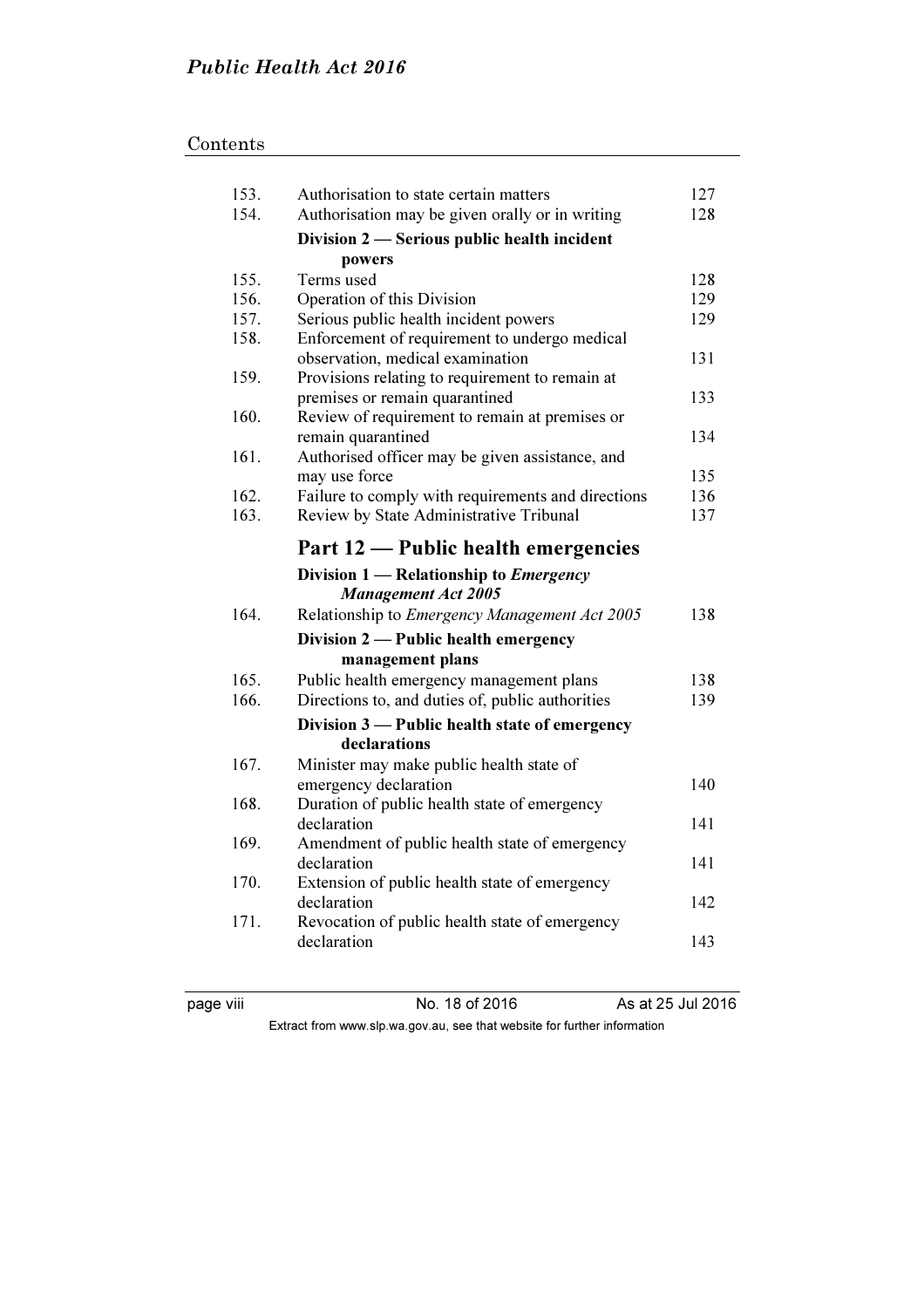|      |                                                   | Contents |
|------|---------------------------------------------------|----------|
|      |                                                   |          |
| 172. | Notice of declaration                             | 143      |
| 173. | Limitation of stay of operation of public health  |          |
|      | state of emergency declaration                    | 144      |
|      | Division 4 - Authorisation to exercise            |          |
|      | emergency powers                                  |          |
| 174. | Authorisation to exercise emergency powers        |          |
|      | during public health state of emergency           | 144      |
| 175. | Authorisation to state certain matters            | 145      |
| 176. | Authorisation may be given orally or in writing   | 146      |
|      | Division 5 – Emergency powers                     |          |
| 177. | Terms used                                        | 146      |
| 178. | Operation of this Division                        | 147      |
| 179. | Powers to obtain identifying particulars          | 147      |
| 180. | Powers relating to movement and evacuation        | 148      |
| 181. | Powers to use vehicles                            | 148      |
| 182. | Powers to control or use premises or property     | 148      |
| 183. | Powers in relation to drugs and vaccines          | 149      |
| 184. | Powers in relation to quarantine and medical or   |          |
|      | other procedures                                  | 150      |
| 185. | Enforcement of requirement to undergo medical     |          |
|      | observation or medical or other procedure         | 151      |
| 186. | Further provisions relating to requirement to     |          |
|      | remain in area or remain quarantined              | 153      |
| 187. | Review of requirement to remain in area or remain |          |
|      | quarantined                                       | 154      |
| 188. | Information sharing                               | 155      |
| 189. | Regulations about information sharing for         |          |
|      | purposes of section 188                           | 158      |
| 190. | Other emergency powers                            | 158      |
| 191. | Further provisions relating to power to detain    |          |
|      | under section $185(1)$ or $190(1)(o)$             | 160      |
| 192. | Review of detention                               | 161      |
| 193. | Minister to be informed of detention or release   |          |
|      | from detention                                    | 162      |
| 194. | Review by State Administrative Tribunal           | 162      |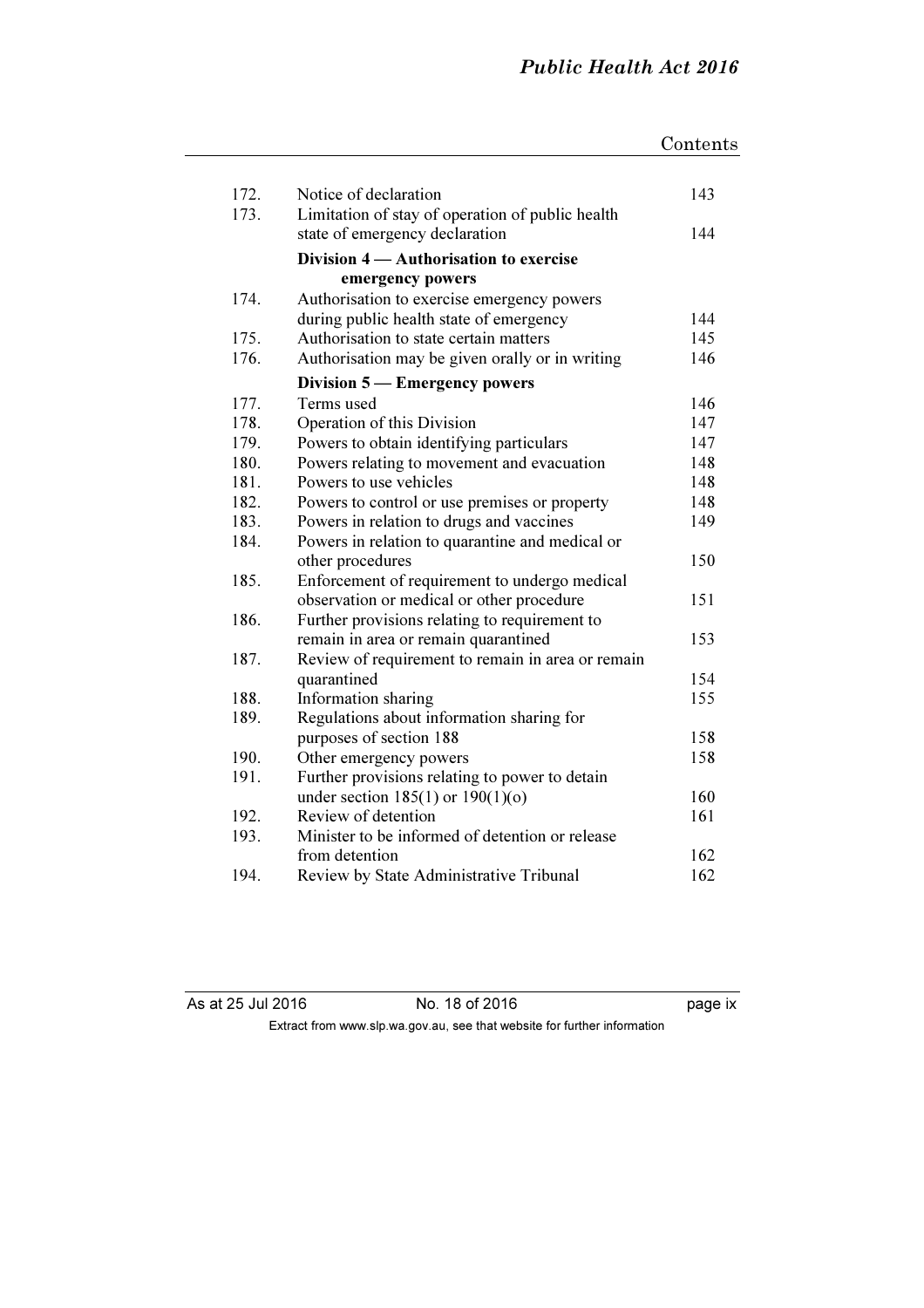## Contents

|        | Division 6 — Other powers exercisable during         |                   |
|--------|------------------------------------------------------|-------------------|
|        | public health state of emergency                     |                   |
| 195.   | Powers of police relating to closure of places,      |                   |
|        | movement and evacuation                              | 163               |
| 196.   | Power of Chief Health Officer to direct public       |                   |
|        | authorities during public health state of emergency  | 164               |
| 197.   | Chief Health Officer may authorise persons to        |                   |
|        | administer, manufacture, supply or prescribe         |                   |
|        | poisons                                              | 165               |
| 198.   | Further provisions relating to authority to          |                   |
|        | administer, manufacture, supply or prescribe         |                   |
|        | poisons                                              | 165               |
|        | Division 7 — General provisions                      |                   |
| 199.   | General provisions regarding powers                  | 167               |
| 200.   | General provisions regarding directions              | 167               |
| 201.   | Direction under Emergency Management Act 2005        |                   |
|        | prevails over inconsistent direction under this Part | 167               |
| 202.   | Failure to comply with directions                    | 168               |
|        | Part 13 – Compensation and                           |                   |
|        | insurance                                            |                   |
|        | Division $1$ — Compensation                          |                   |
| 203.   | Entitlement to compensation                          | 169               |
| 204.   | Applying for compensation                            | 169               |
| 205.   | Lapsing of application                               | 170               |
| 206.   | Notice of decision                                   | 171               |
| 207.   | Review of decision as to payment of compensation     | 171               |
| 208.   | False compensation claim                             | 171               |
|        | <b>Division 2 — Insurance</b>                        |                   |
| 209.   | Extension of policy of insurance                     | 172               |
|        | Part 14 — Improvement notices and                    |                   |
|        | enforcement orders                                   |                   |
|        | Division 1 - Preliminary                             |                   |
| 210.   | Terms used                                           | 174               |
| 211.   | Proceedings for offences: how affected               | 174               |
|        | Division 2 — Improvement notices                     |                   |
| 212.   | Issue of improvement notice                          | 174               |
|        |                                                      |                   |
| page x | No. 18 of 2016                                       | As at 25 Jul 2016 |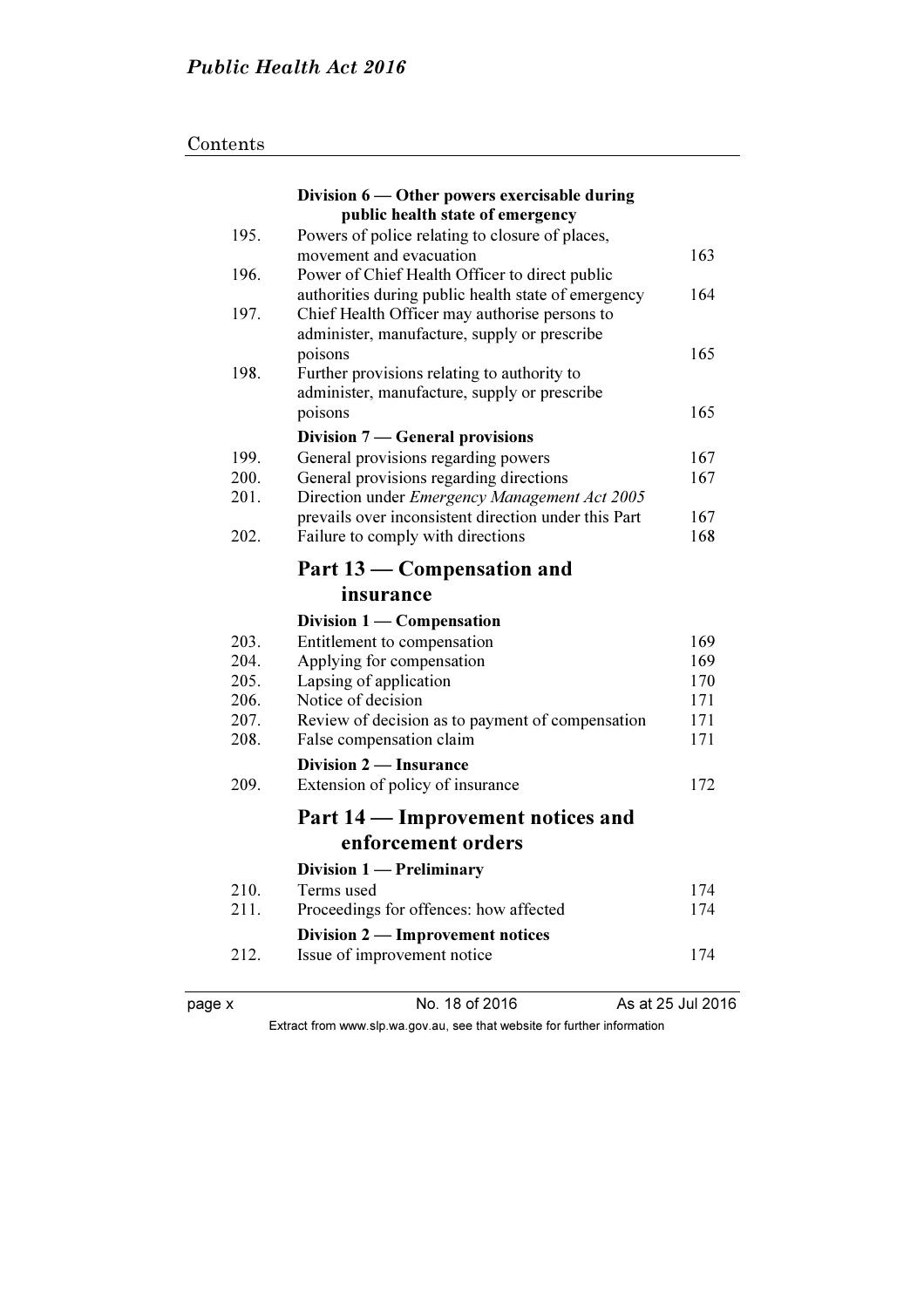|      |                                                                | Contents |
|------|----------------------------------------------------------------|----------|
|      |                                                                |          |
| 213. | Contents of improvement notice                                 | 176      |
| 214. | Extension of period of compliance with                         |          |
|      | improvement notice                                             | 178      |
| 215. | Compliance with improvement notice                             | 178      |
|      | Division 3 - Enforcement orders                                |          |
| 216. | Issue of enforcement orders                                    | 178      |
| 217. | Contents of enforcement order                                  | 179      |
| 218. | Extension of period of compliance with                         |          |
|      | enforcement order                                              | 180      |
| 219. | Enforcement agency may implement enforcement                   |          |
|      | order                                                          | 181      |
| 220. | Application of Criminal and Found Property                     |          |
|      | Disposal Act 2006                                              | 182      |
| 221. | Recovery of costs incurred by or on behalf of                  |          |
|      | enforcement agency                                             | 182      |
| 222. | Criminal liability not affected                                | 182      |
| 223. | Certificate of clearance to be given in certain                |          |
|      | circumstances                                                  | 183      |
| 224. | Request for assessment                                         | 183      |
| 225. | Contravention of enforcement order                             | 184      |
|      | Division 4 — Review by State Administrative<br><b>Tribunal</b> |          |
| 226. | Review of decisions relating to improvement                    |          |
|      | notices and enforcement orders                                 | 185      |
|      | Part 15 — Inquiries                                            |          |
| 227. | Terms used                                                     | 186      |
| 228. | Chief Health Officer may conduct inquiry                       | 186      |
| 229. | Preliminary matters                                            | 186      |
| 230. | Procedure                                                      | 187      |
| 231. | Hearings                                                       | 187      |
| 232. | Inquirer's powers in relation to inquiry                       | 188      |
| 233. | Failure to comply with requirements of notice                  | 188      |
| 234. | Incriminating answers or documents                             | 189      |
| 235. | Disruption of inquiry                                          | 189      |
| 236. | False information                                              | 189      |
| 237. | Protection for certain purposes                                | 190      |
| 238. | Reports                                                        | 190      |

As at 25 Jul 2016 No. 18 of 2016 page xi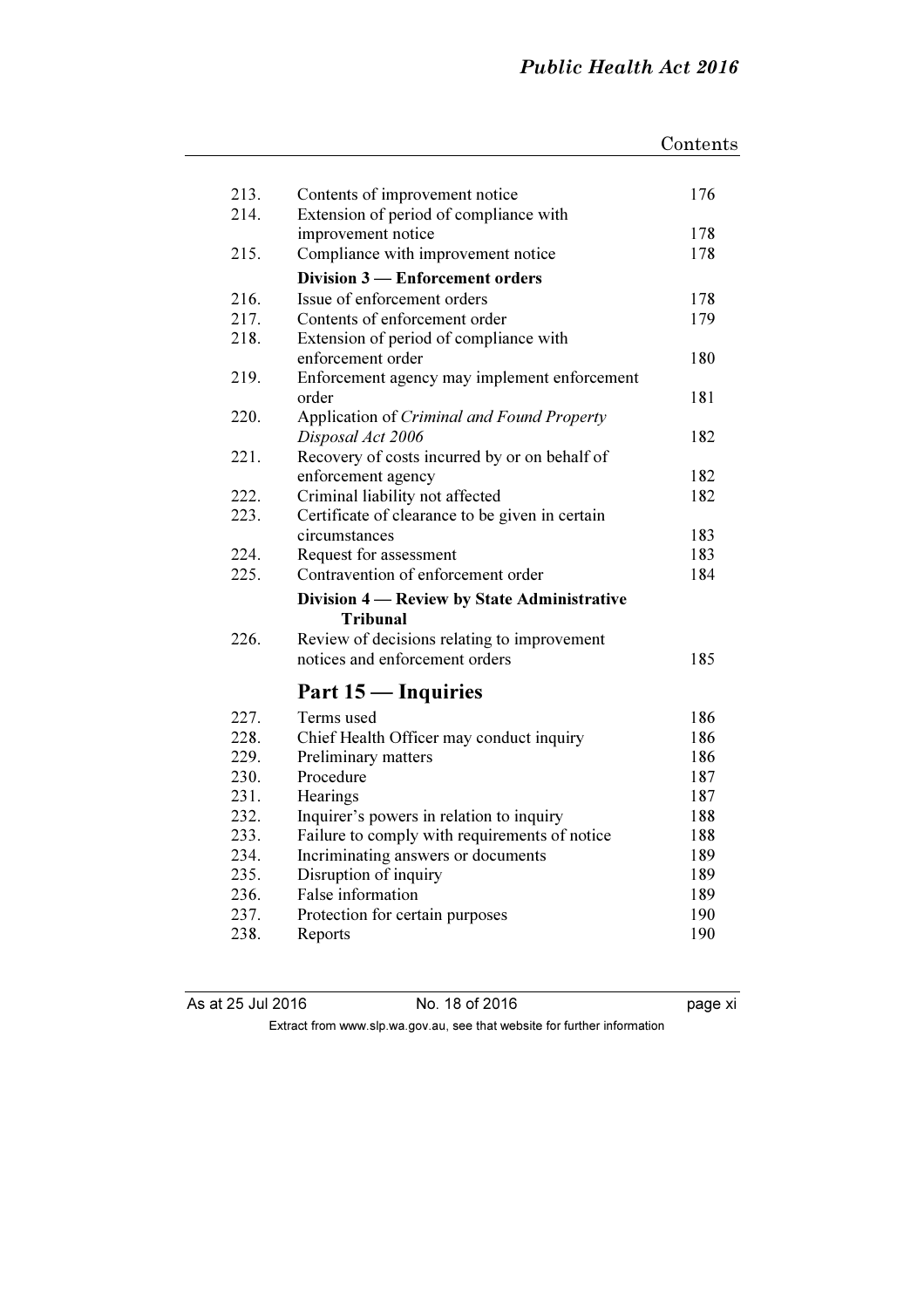## Contents

|      | Part 16 – Powers of entry, inspection              |     |
|------|----------------------------------------------------|-----|
|      | and seizure                                        |     |
|      | Division 1 - Entry, inspection and seizure         |     |
| 239. | Term used: reasonably suspects                     | 191 |
| 240. | Powers of authorised officers                      | 191 |
| 241. | Stopping of vehicles                               | 194 |
| 242. | Incriminating information or answers               | 194 |
| 243. | Liability for complying with requirement to        |     |
|      | provide information, answer question or produce    |     |
|      | document or thing                                  | 195 |
| 244. | Power of seizure                                   | 195 |
| 245. | Application of Criminal Investigation Act 2006     | 196 |
| 246. | Application for warrant to enter premises          | 197 |
| 247. | How application made                               | 197 |
| 248. | Further provisions relating to application for     |     |
|      | warrant                                            | 198 |
| 249. | Issue of warrant                                   | 199 |
| 250. | Duration of warrant                                | 199 |
| 251. | <b>Execution of warrant</b>                        | 199 |
| 252. | Use of force                                       | 200 |
| 253. | Failure to comply with requirements of authorised  |     |
|      | officers                                           | 201 |
| 254. | False information                                  | 201 |
| 255. | Obstructing, impersonating or threatening          |     |
|      | authorised officers                                | 201 |
|      | Division 2 — Items seized by authorised officers   |     |
| 256. | Application of Criminal and Found Property         |     |
|      | Disposal Act 2006                                  | 202 |
| 257. | Seized items                                       | 202 |
| 258. | Notification of seizure                            | 202 |
| 259. | Immediate destruction or disposal of things seized | 203 |
| 260. | Return of seized item                              | 203 |
| 261. | Forfeiture of item                                 | 204 |
| 262. | Cost of destruction or disposal of forfeited item  | 204 |
| 263. | Return of forfeited item                           | 205 |
| 264. | Compensation                                       | 205 |
| 265. | Review of decisions relating to compensation       | 206 |

page xii No. 18 of 2016 As at 25 Jul 2016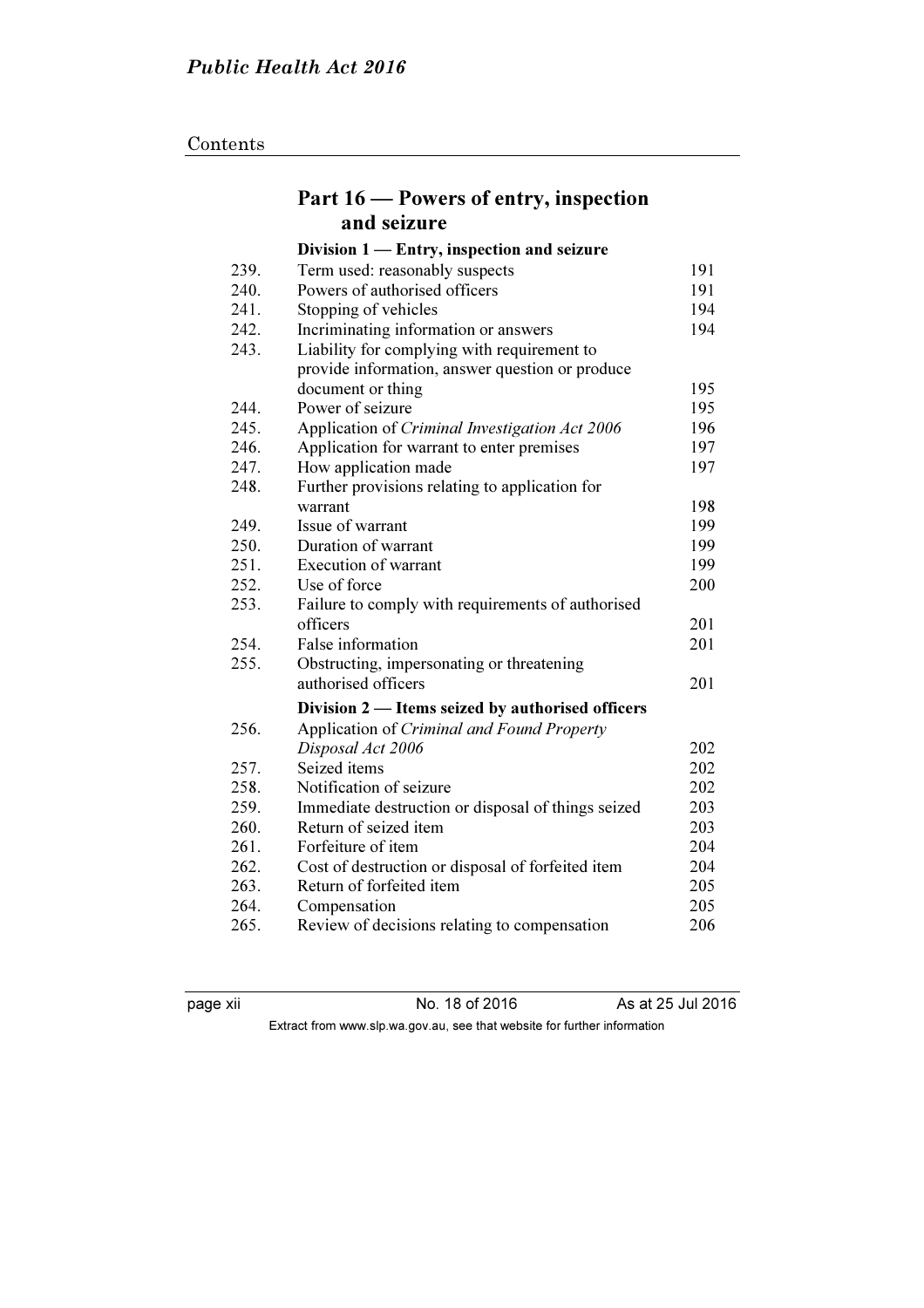|      | Part 17 – Crown exemptions                                             |     |
|------|------------------------------------------------------------------------|-----|
|      | <b>Division 1 — Preliminary</b>                                        |     |
| 266. | Terms used                                                             | 207 |
|      | Division 2 - Ministerial exemptions for Crown<br>and Crown authorities |     |
| 267. | Minister may exempt Crown or Crown authority                           |     |
|      | from certain provisions                                                | 208 |
| 268. | Duration of exemption                                                  | 209 |
| 269. | Content of exemption                                                   | 209 |
| 270. | Effect of exemption                                                    | 210 |
| 271. | Minister to consult before amending or revoking                        |     |
|      | exemption                                                              | 210 |
| 272. | Application of Interpretation Act 1984 to                              |     |
|      | exemptions                                                             | 211 |
|      | Division 3 — Compliance plans                                          |     |
| 273. | Exemption may require compliance plan                                  | 211 |
| 274. | Development and approval of compliance plan                            | 211 |
| 275. | Annual review of compliance plan                                       | 212 |
| 276. | Amendment or replacement of compliance plan                            | 212 |
|      | Division 4 - Publication and reporting                                 |     |
|      | obligations                                                            |     |
| 277. | Exemption-holder to make exemption and                                 |     |
|      | compliance plan publicly available                                     | 213 |
| 278. | Annual report to include information about                             |     |
|      | exemption and compliance plan                                          | 213 |
|      | Part 18 — Liability, evidentiary and                                   |     |
|      | procedural provisions                                                  |     |
|      | Division $1 -$ Civil liability                                         |     |
| 279. | Contraventions not breach of statutory duty                            | 214 |
|      | Division $2$ – Criminal liability                                      |     |
| 280. | Commencing proceedings                                                 | 214 |
| 281. | Offences by employees — liability of employer                          | 214 |
| 282. | Liability of officers of body corporate for offence                    |     |
|      | by body corporate                                                      | 215 |
| 283. | Further provisions relating to liability of officers of                |     |
|      | body corporate                                                         | 216 |
|      |                                                                        |     |

As at 25 Jul 2016 No. 18 of 2016 Page xiii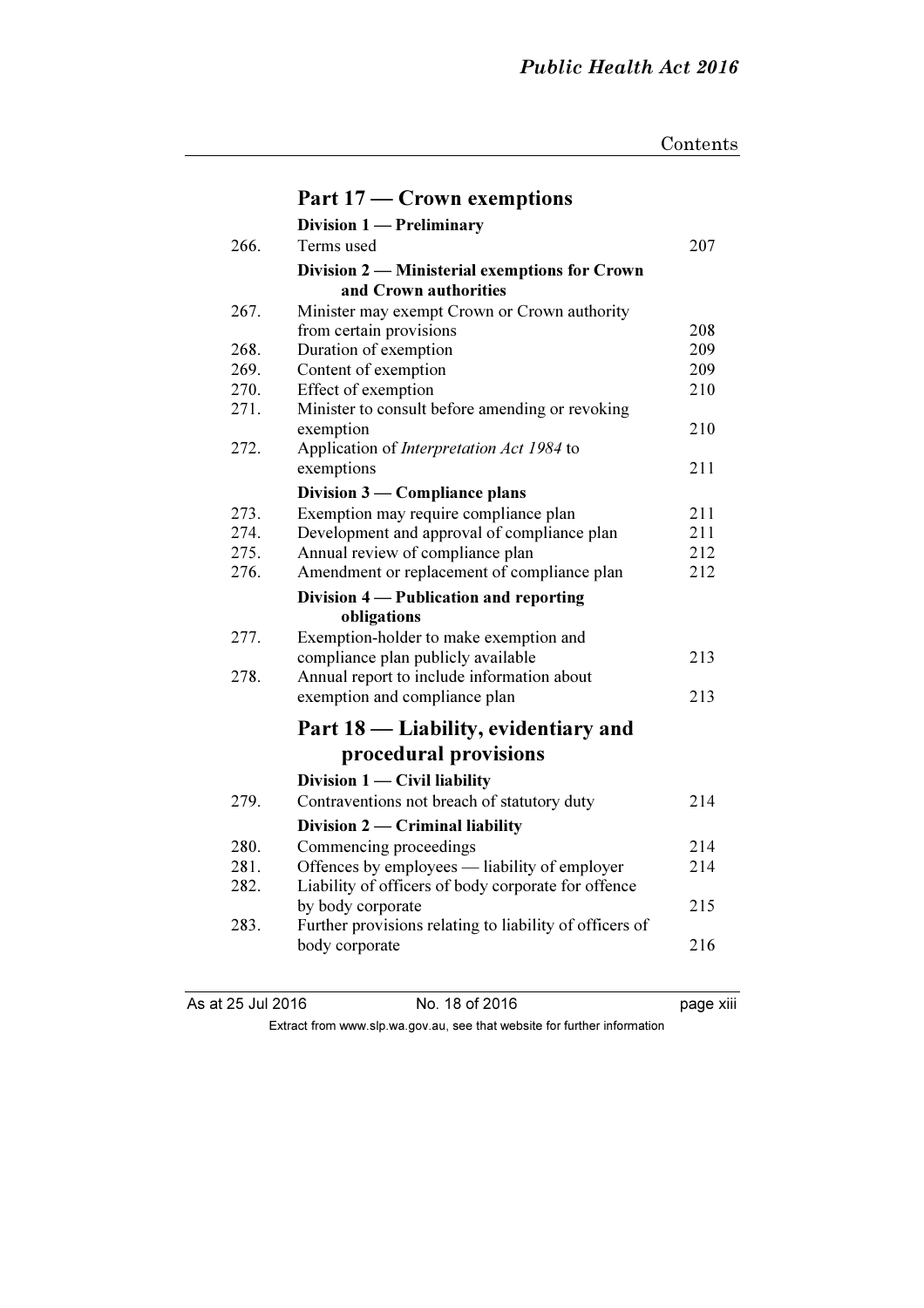| Contents |  |  |
|----------|--|--|
|          |  |  |

| 284.         | Liability of employees and agents                                                                    | 216        |
|--------------|------------------------------------------------------------------------------------------------------|------------|
| 285.         | Disclosure by witnesses                                                                              | 217        |
| 286.         | Documentary evidence of certain matters                                                              | 217        |
| 287.         | Court may order costs and expenses                                                                   | 218<br>219 |
| 288.<br>289. | Court may order forfeiture                                                                           |            |
|              | Court's powers in relation to registration and<br>licences                                           | 219        |
| 290.         | Further provisions relating to orders under                                                          |            |
|              | section 289                                                                                          | 220        |
|              | Division 3 - Enforcement action against                                                              |            |
| 291.         | Crown                                                                                                |            |
| 292.         | Term used: responsible agency<br>Improvement notices may be given to Crown                           | 220<br>220 |
| 293.         | Enforcement orders cannot be given to Crown                                                          | 221        |
|              |                                                                                                      |            |
|              | Part 19 — Miscellaneous                                                                              |            |
|              | Division 1 — Provisions relating to local                                                            |            |
|              | governments                                                                                          |            |
| 294.         | Fees and charges may be fixed and recovered by                                                       |            |
| 295.         | enforcement agencies that are local governments<br>Exercise of functions of local government outside | 222        |
|              | its district                                                                                         | 222        |
| 296.         | Chief Health Officer may act where no local                                                          |            |
|              | government                                                                                           | 223        |
|              | Division 2 — General                                                                                 |            |
| 297.         | Protection from liability for wrongdoing                                                             | 224        |
|              | Division 3 - Provisions relating to information                                                      |            |
| 298.         | Disclosure and use of information provided under                                                     |            |
|              | Part 9 or 10                                                                                         | 224        |
| 299.         | Information sharing                                                                                  | 226        |
| 300.         | Guidelines relating to information sharing                                                           | 228        |
| 301.         | Regulations relating to information sharing                                                          | 228        |
| 302.         | Confidential information officially obtained                                                         | 228        |
|              | <b>Division 4 – Guidelines</b>                                                                       |            |
| 303.         | Guidelines                                                                                           | 229        |
|              | <b>Division 5 — Regulations</b>                                                                      |            |
| 304.         | Regulations — general power                                                                          | 229        |
| 305.         | Regulations may adopt codes or legislation                                                           | 232        |
|              |                                                                                                      |            |

page xiv Mo. 18 of 2016 As at 25 Jul 2016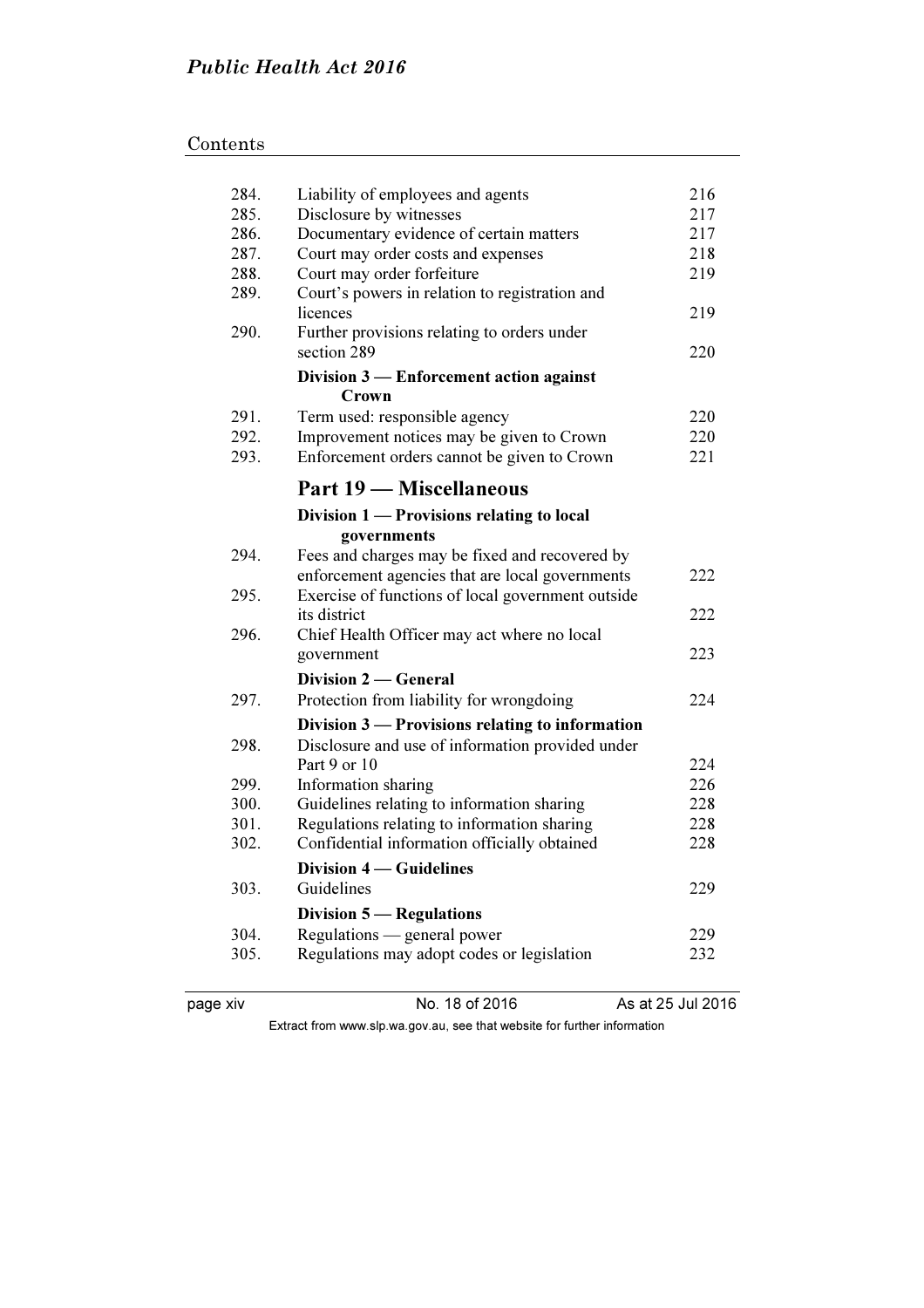page xv

|              |                                                     | Contents   |
|--------------|-----------------------------------------------------|------------|
|              |                                                     |            |
|              | Division 6 – Review of Act                          |            |
| 306.         | Review of Act                                       | 234        |
|              | Part 20 – Transitional and savings                  |            |
|              | provisions                                          |            |
| 307.         | Terms used                                          | 235        |
| 308.         | Application of Interpretation Act 1984              | 235        |
| 309.         | References to Health Act 1911 and Health            |            |
|              | (Miscellaneous Provisions) Act 1911                 | 235        |
| 310.         | Reference to Chief Health Officer to be             |            |
|              | temporarily read as Executive Director, Public      |            |
|              | Health for purposes of Part 17                      | 235        |
| 311.         | Executive Director, Public Health to hold office as |            |
|              | <b>Chief Health Officer</b>                         | 236        |
| 312.         | Environmental health officers to be authorised      |            |
|              | officers for certain purposes                       | 236        |
| 313.         | Unpaid rates levied under Health Act Part III       |            |
|              | remain recoverable                                  | 237        |
| 314.         | Transitional provisions relating to deletion of     |            |
|              | <b>Health Act Part IV</b>                           | 238        |
| 315.         | Transitional provisions relating to notices and     |            |
|              | orders issued under Health Act Part V Division 1    |            |
|              | or 2                                                | 238        |
| 316.         | Transitional provisions relating to deletion of     |            |
|              | <b>Health Act Part VII</b>                          | 239        |
| 317.         | Transitional provisions relating to deletion of     |            |
|              | Health Act Part IX                                  | 239        |
| 318.         | Transitional provisions relating to recovery for    |            |
|              | work done by local government, and charges on       |            |
|              | land or premises                                    | 239        |
| 319.         | Pesticides Advisory Committee                       | 240        |
| 320.<br>321. | Transitional provisions for Health Act Part IXA     | 242        |
|              | Transitional provisions for Blood and Tissue        |            |
|              | (Transmissible Diseases) Regulations 1985           | 242<br>243 |
| 322.         | <b>Transitional regulations</b>                     |            |

## Defined terms

| As at 25 Jul 2016 | No. 18 of 2016                                                           |
|-------------------|--------------------------------------------------------------------------|
|                   | Extract from www.slp.wa.gov.au, see that website for further information |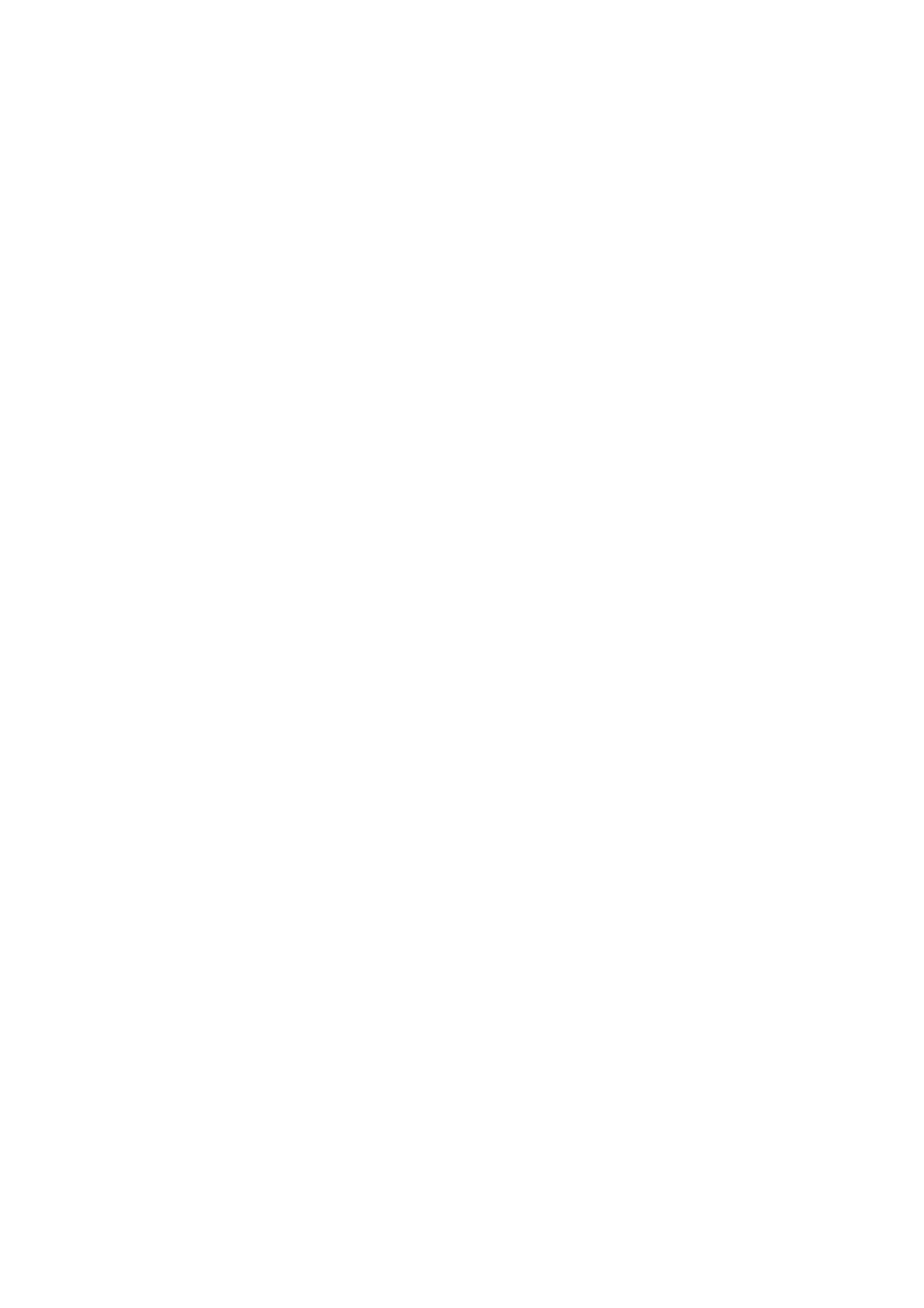

Western Australia

# Public Health Act 2016

No. 18 of 2016

An Act to protect, promote and improve the health and wellbeing of the public of Western Australia and to reduce the incidence of preventable illness, and for related purposes.

[Assented to 25 July 2016]

The Parliament of Western Australia enacts as follows:

As at 25 Jul 2016 18 O. 18 of 2016 1991 1992 1993 1994 1995 1999 1999 1999 1999 1 Extract from www.slp.wa.gov.au, see that website for further information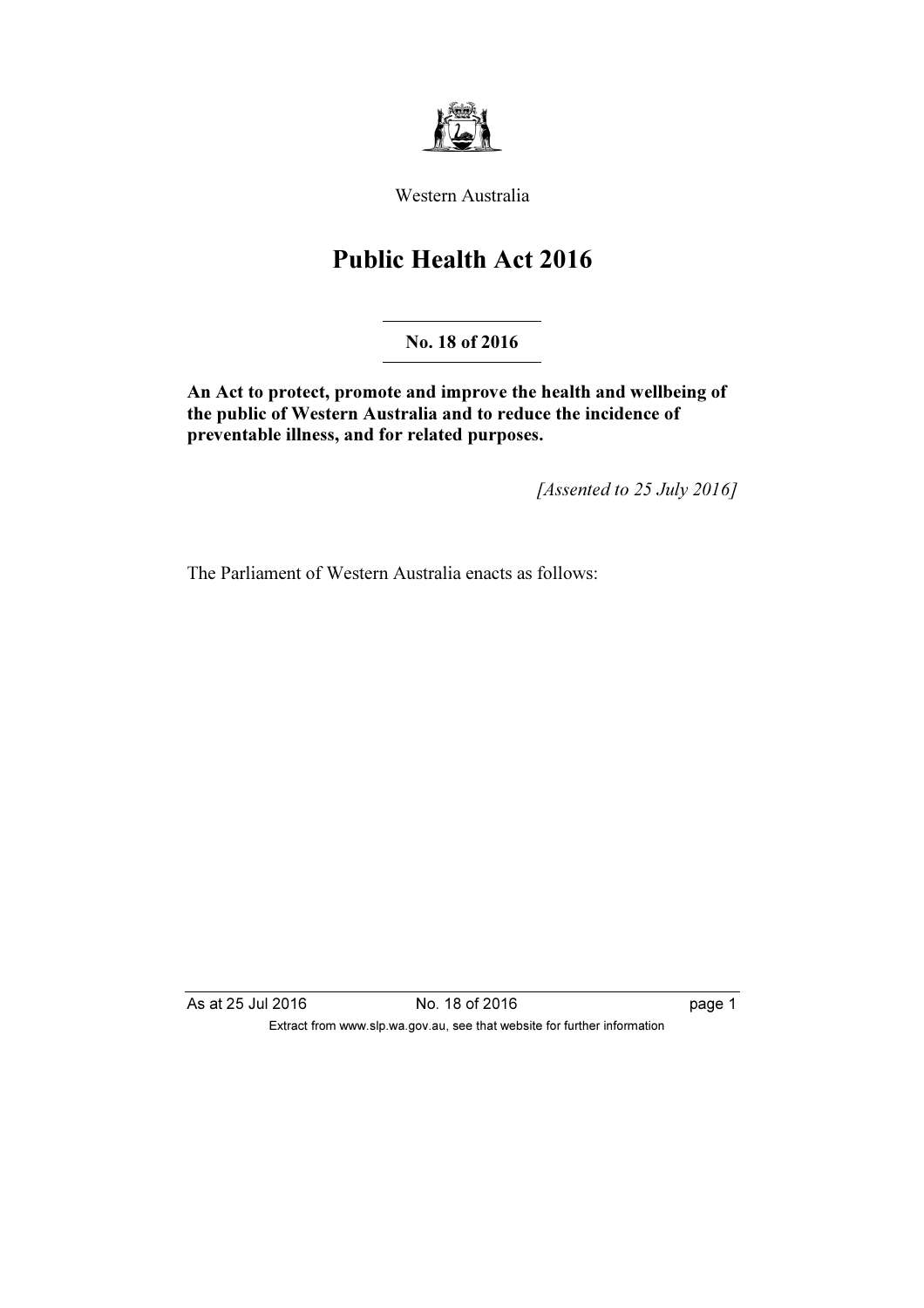s. 1

## Part 1 — Preliminary

## 1. Short title

This is the Public Health Act 2016.

## 2. Commencement

This Act comes into operation as follows —

- (a) Part 1 (other than sections 3 to 5) on the day on which this Act receives the Royal Assent;
- (b) the following provisions on the day after that  $day -$ 
	- (i) sections 3 to 5;
	- (ii) Part 17;
	- (iii) Part 19 (other than Divisions 1, 3 and 4);
	- (iv) Part 20, but only sections 310 and 322;
- (c) the rest of the Act on a day fixed by proclamation, and different days may be fixed for different provisions.

## 3. Objects and principles

- (1) The objects of this Act are
	- (a) to promote and improve public health and wellbeing and to prevent disease, injury, disability and premature death; and
	- (b) to protect individuals and communities from diseases and other public health risks and to provide, to the extent reasonably practicable, a healthy environment for all Western Australians; and
	- (c) to promote the provision of information to individuals and communities about public health risks; and
	- (d) to encourage individuals and communities to plan for, create and maintain a healthy environment; and

page 2 No. 18 of 2016 As at 25 Jul 2016 Extract from www.slp.wa.gov.au, see that website for further information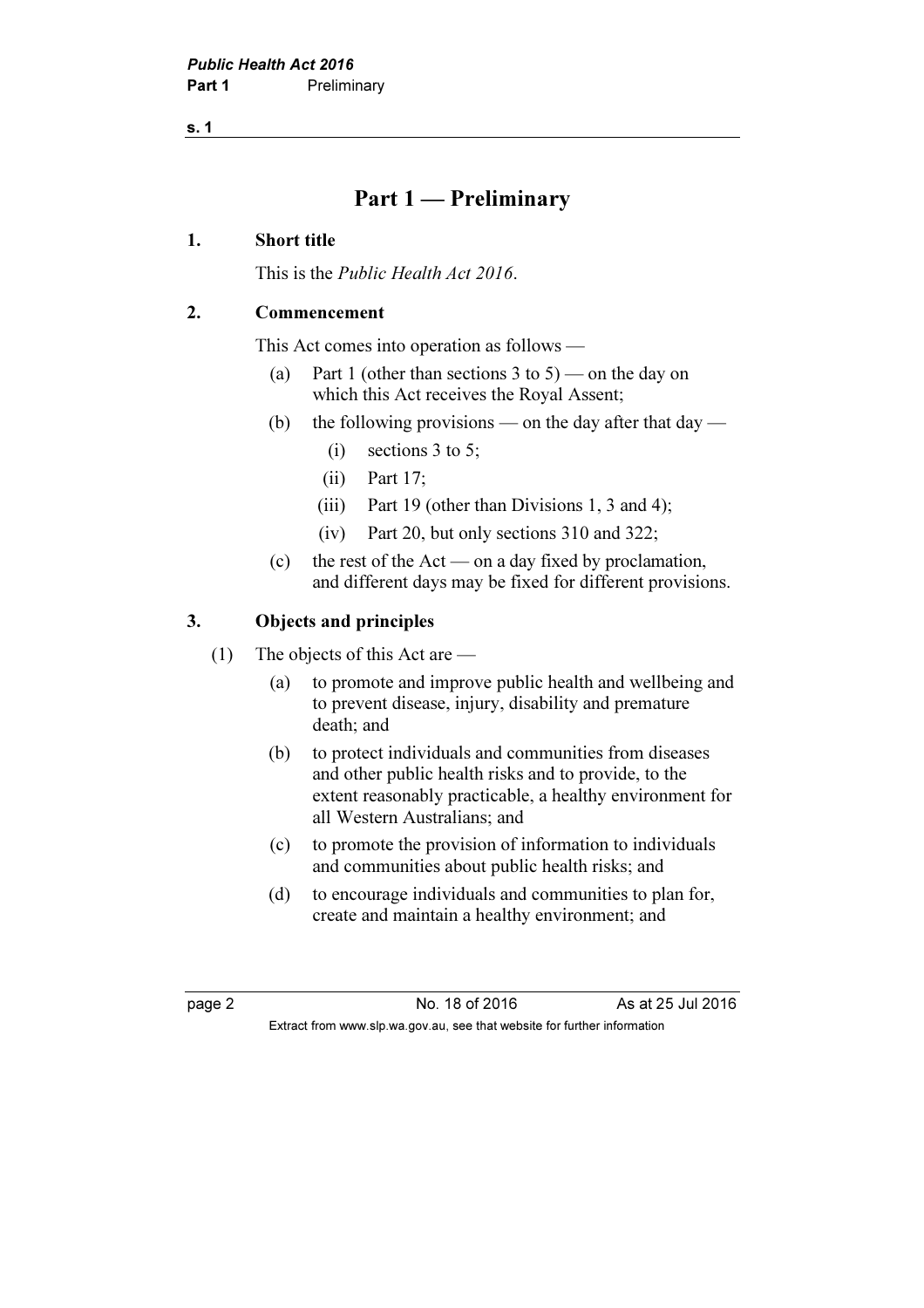- (e) to provide for the prevention or early detection of diseases and other public health risks, and certain other conditions of health; and
- (f) to support programmes and campaigns intended to improve public health; and
- (g) to facilitate the provision of information to decision-making authorities about public health risks and benefits to public health that may result from certain proposals; and
- (h) to provide for the collection, disclosure and use of information about the incidence and prevalence of diseases and other public health risks in the State, and certain other conditions of health, for research or public health purposes; and
- (i) to reduce the inequalities in public health of disadvantaged communities; and
- (j) to provide for functions relating to public health to be performed by the State and local governments.
- (2) In the pursuit of the objects of this Act, regard must be had to the principles set out in the Table.

#### Table

## 1. Sustainability principle

- (1) Sound public health practices and procedures should be adopted as a basis for sustainability for the benefit of all people and the community today, while consideration is given to the public health, social, economic and environmental needs of future generations.
- (2) Public health, social, economic and environmental factors should be considered in decision-making, with the objective of improving community wellbeing and the benefit to future generations.

| As at 25 Jul 2016 | No. 18 of 2016                                                           | page 3 |
|-------------------|--------------------------------------------------------------------------|--------|
|                   | Extract from www.slp.wa.gov.au, see that website for further information |        |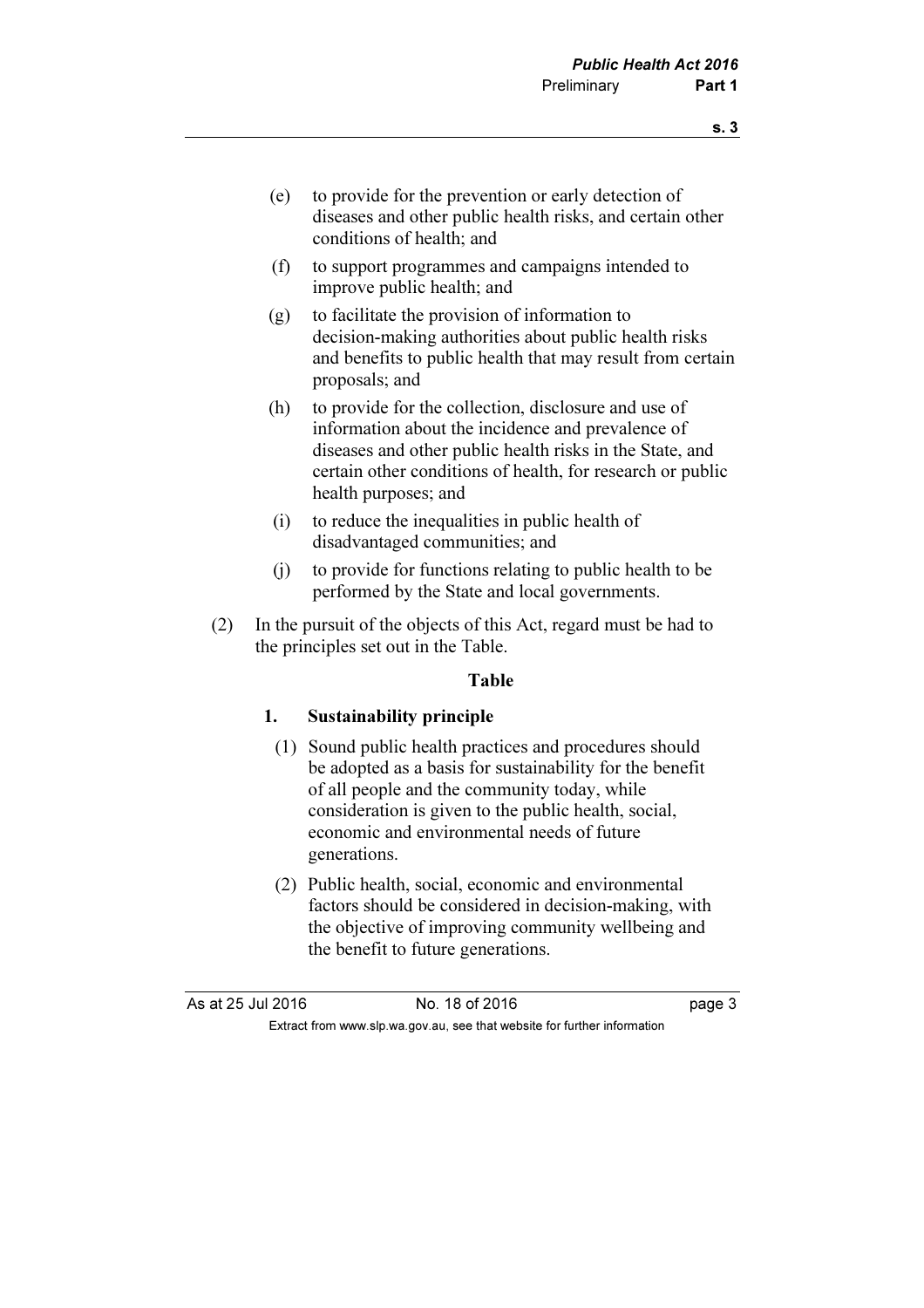(3) Public health practices and procedures should be cost effective and in proportion to the significance of the public health risks and consequences being addressed.

## 2. Precautionary principle

- (1) If there is a public health risk, lack of scientific certainty should not be used as a reason for postponing measures to prevent, control or abate that risk.
- (2) In the application of the precautionary principle, decision-making should be guided by —
	- (a) a careful evaluation to avoid, where practicable, harm to public health; and
	- (b) an assessment of the risk-weighted consequences of the options.

## 3. Principle of proportionality

- (1) Decisions made and actions taken in the administration of this Act to prevent, control or abate a public health risk should be proportionate to the public health risk sought to be prevented, controlled or abated.
- (2) In the application of the principle of proportionality, decision-making and action should be guided by the aim that, where measures that adversely impact on an individual's or business's activities or a community's functioning are necessary, measures that have the least adverse impact are taken before measures with a greater adverse impact.

#### 4. Principle of intergenerational equity

 The present generation should ensure that public health is maintained or enhanced for the benefit of future generations.

page 4 No. 18 of 2016 As at 25 Jul 2016 Extract from www.slp.wa.gov.au, see that website for further information

s. 3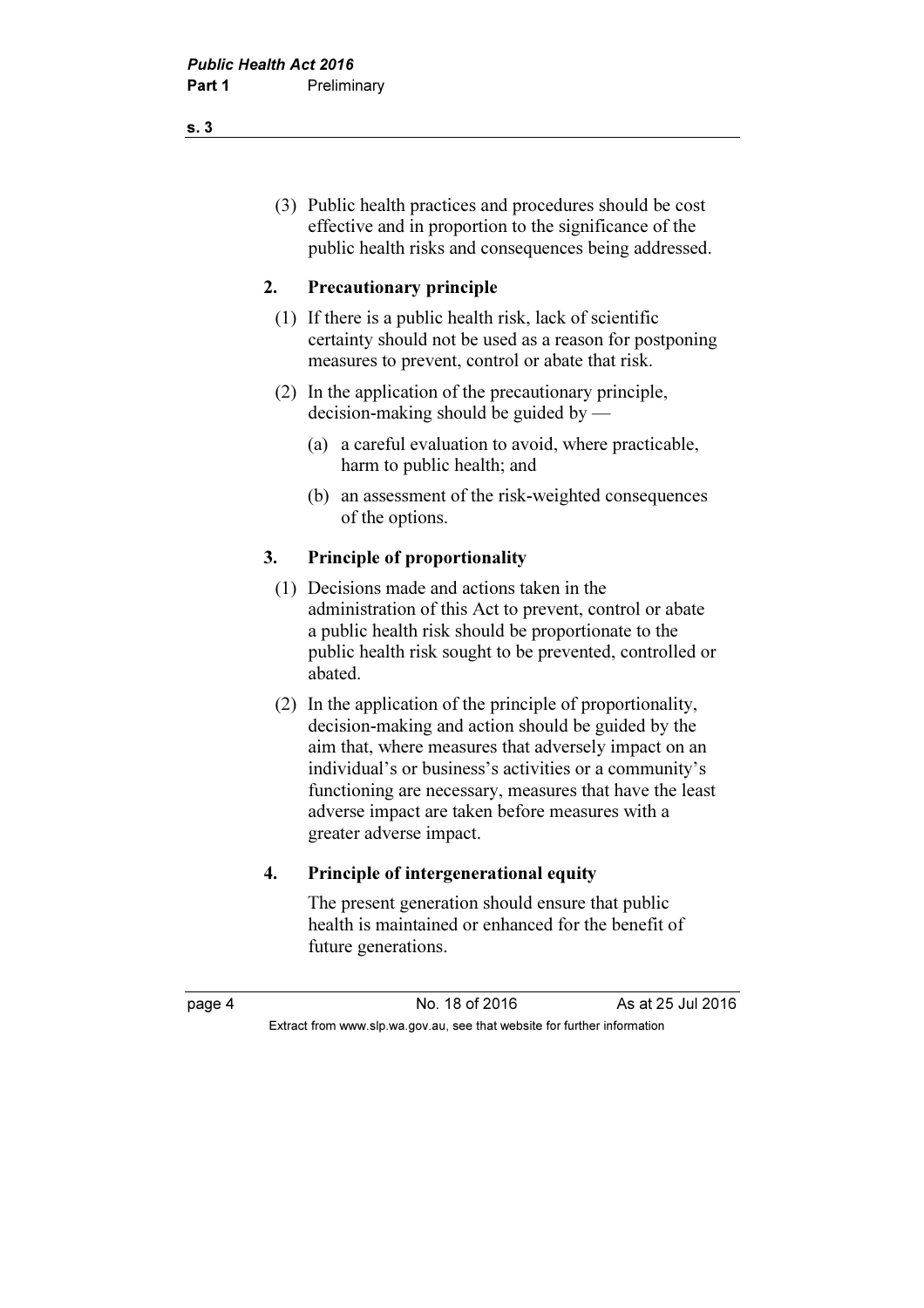## 5. Principle relating to local government

 The functions of local governments in relation to public health should be acknowledged and respected.

 (3) Persons involved in the administration of this Act must perform their functions with due regard to the objects and principles of this Act.

## 4. Terms used

(1) In this Act, unless the contrary intention appears —

*activity licence* has the meaning given in section 64;

appropriate enforcement agency, in relation to the provision in which the term is used, means the enforcement agency prescribed by the regulations for the purposes of that provision;

approved form means a form approved by the Chief Health Officer;

*authorised officer* has the meaning given in subsection (2);

CEO has the meaning given in the Health Legislation Administration Act 1984 section 3;

certificate of registration has the meaning given in section 64;

Chief Health Officer means the person designated as the Chief Health Officer under section 11;

child care service means —

- (a) an education and care service as defined in the Education and Care Services National Law (Western Australia) section 5(1); or
- (b) a child care service as defined in the Child Care Services Act 2007 section 4;

**Commissioner of Police** means the person holding or acting in the office of Commissioner of Police under the *Police Act 1892*;

As at 25 Jul 2016 18 of 2016 18 of 2016 Extract from www.slp.wa.gov.au, see that website for further information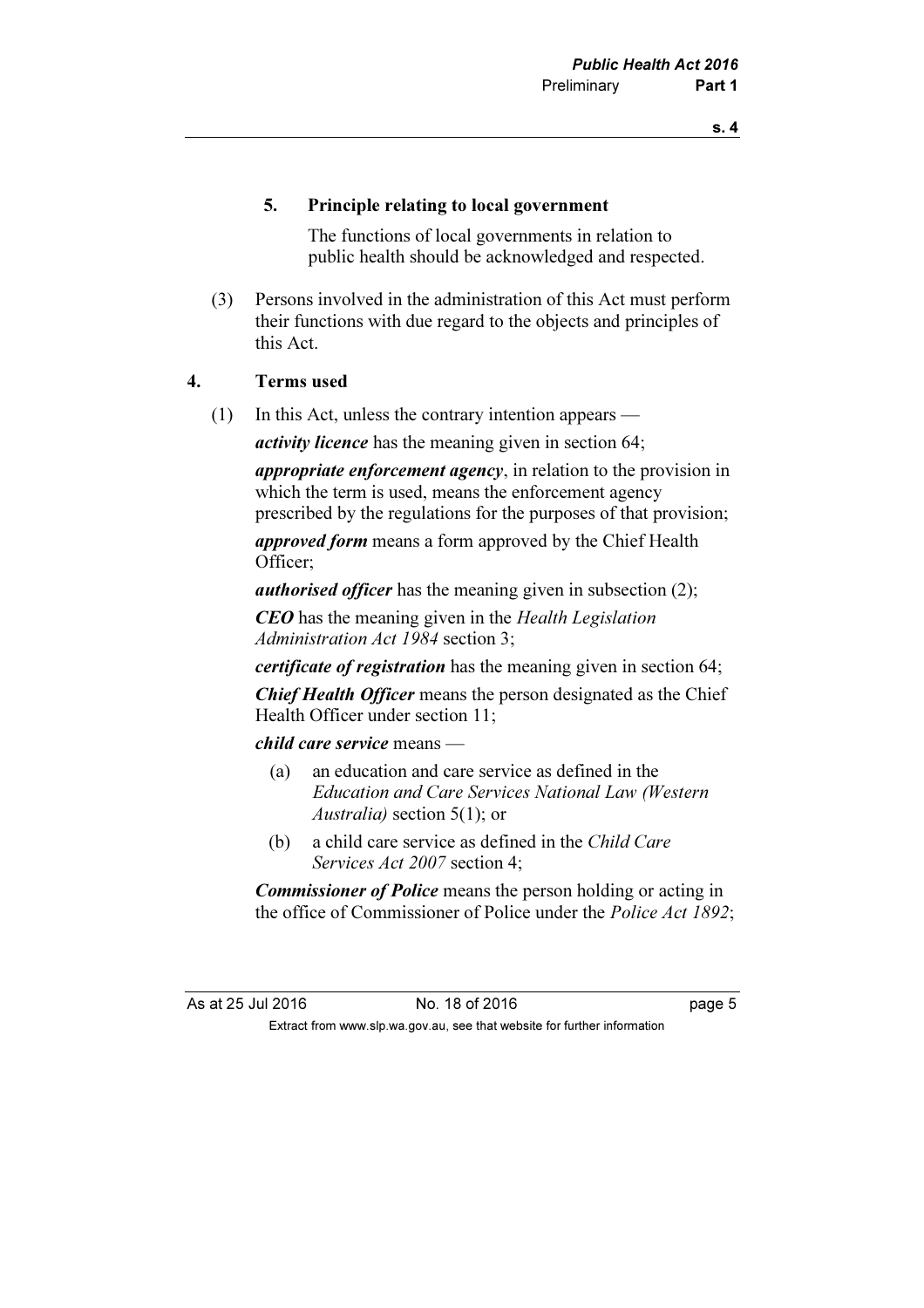Department means the department of the Public Service principally assisting in the administration of this Act;

departmental officer —

- (a) means a public service officer employed in the Department; and
- (b) includes a public service officer appointed for the purposes of, or to assist in the administration of, an Act to which the Health Legislation Administration Act 1984 applies under section 4 of that Act;

emergency area means the area or areas to which a public health state of emergency declaration applies;

*emergency management* means the management of the adverse effects of a public health emergency, including —

- (a) prevention the mitigation or prevention of the probability of the occurrence of a public health emergency, and of the potential adverse effects of a public health emergency; and
- (b) preparedness the preparation for the response to a public health emergency; and
- (c) response the combating of the effects of a public health emergency, provision of emergency assistance for casualties, reduction of further damage and help to speed recovery; and
- (d) recovery the support of communities affected by a public health emergency in the reconstruction and restoration of physical infrastructure, the environment and community, psychosocial and economic wellbeing;

emergency officer means an authorised officer or other person who is authorised by the Chief Health Officer under section 174(2);

emergency power means a power provided for in Part 12 Division 5;

page 6 No. 18 of 2016 As at 25 Jul 2016 Extract from www.slp.wa.gov.au, see that website for further information

s. 4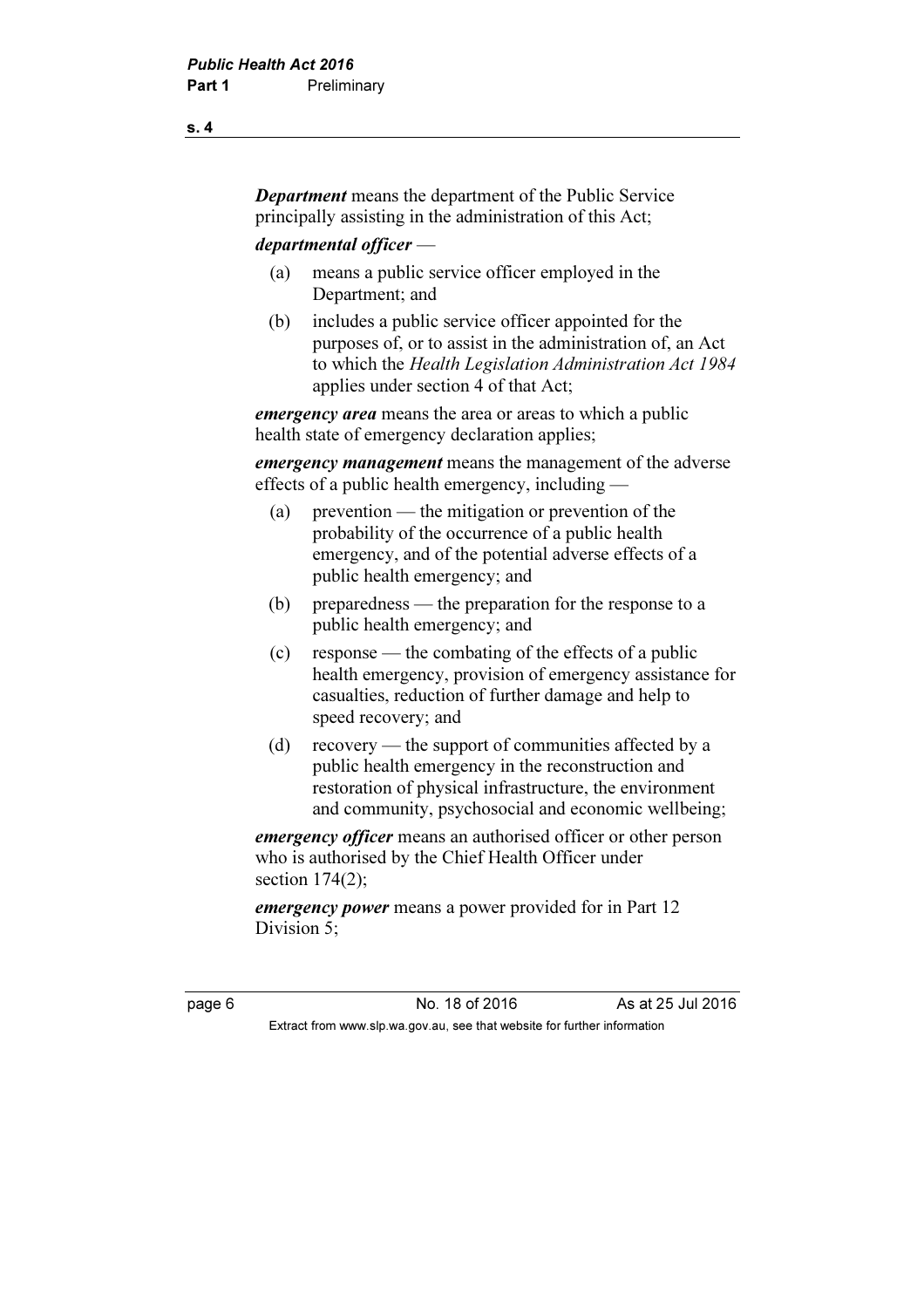employed in the Department includes seconded to perform functions or services for, or duties in the service of, the Department;

enforcement agency means —

- (a) the Chief Health Officer; or
- (b) a local government; or
- (c) a person or body, or a person or body within a class of persons or bodies, prescribed by the regulations for the purposes of this definition;

enforcement order means an enforcement order issued under Part 14 Division 3;

environmental health officer means an environmental health officer appointed under section 17;

general public health duty means the requirement imposed by section  $34(1)$ ;

harm includes physical or psychological harm to individuals, whether of long-term or immediate impact or effect;

improvement notice means an improvement notice issued under Part 14 Division 2;

judicial officer means a JP or a magistrate;

#### material public health risk —

- (a) means a public health risk involving potential harm to public health that is neither trivial nor negligible; and
- (b) includes a public health risk declared by the regulations to be a material public health risk; but
- (c) does not include a public health risk declared by the regulations not to be a material public health risk;

#### medical examination includes —

 (a) the taking of a sample of blood, urine, tissue or hair, or another biological specimen; and

| As at 25 Jul 2016 | No. 18 of 2016                                                           | page 7 |
|-------------------|--------------------------------------------------------------------------|--------|
|                   | Extract from www.slp.wa.gov.au, see that website for further information |        |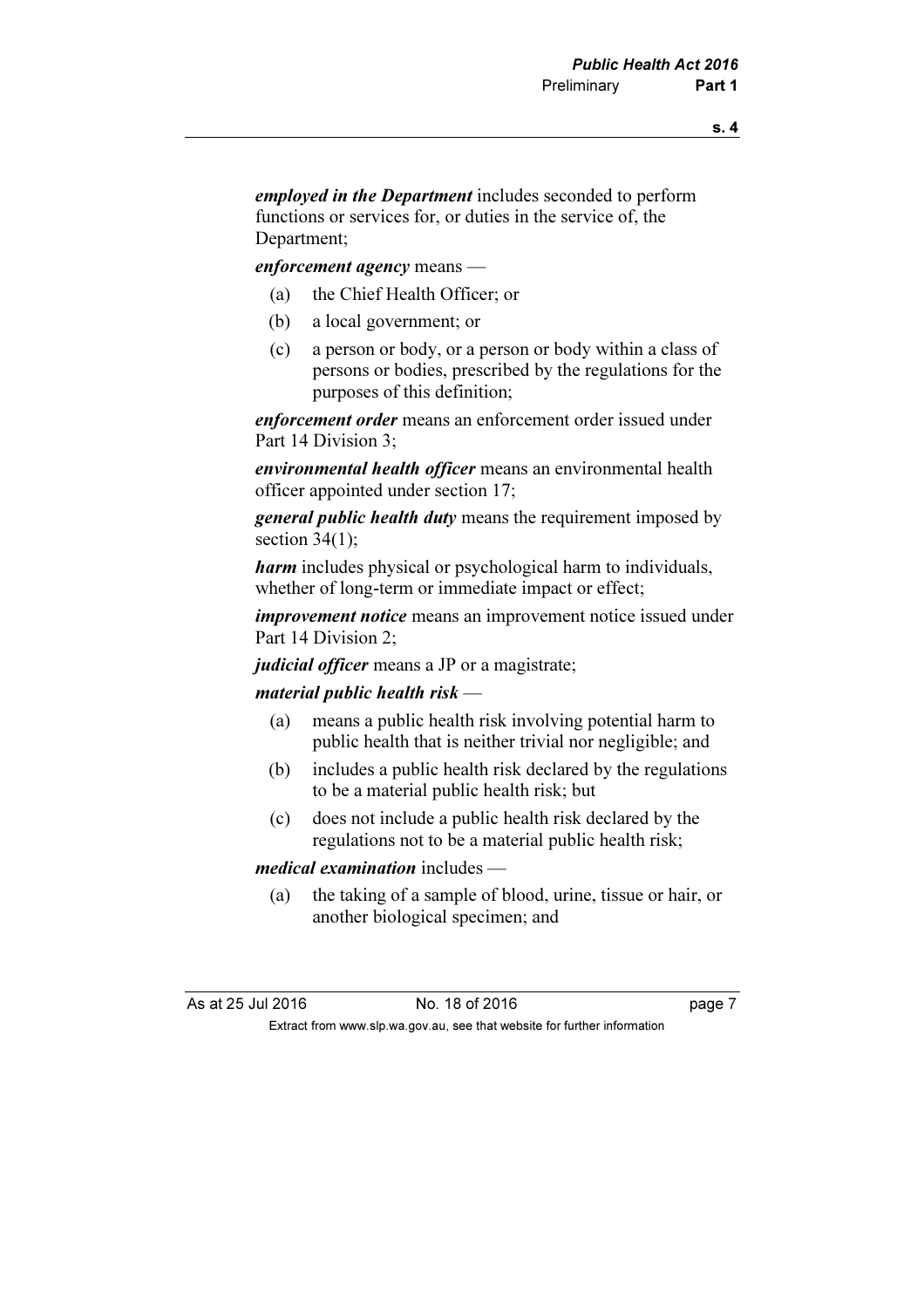(b) the performance of any diagnostic examination or diagnostic procedure;

medical practitioner means a person registered under the Health Practitioner Regulation National Law (Western Australia) in the medical profession;

midwife means a person registered under the Health Practitioner Regulation National Law (Western Australia) whose name is entered on the Register of Midwives kept under that Law;

needle and syringe programme means a programme to do one or more of the following principally for the purpose of preventing the spread of infectious diseases that are carried in the blood —

- (a) to supply people with any of the following
	- (i) sterile hypodermic syringes;
	- (ii) sterile hypodermic needles;
	- (iii) things that may be used in connection with the administration, by injection, of prohibited drugs (as defined in the Misuse of Drugs Act 1981 section 3(1)), for example, swabs and spoons;
- (b) to facilitate the safe disposal, after use, of any of the things mentioned in paragraph (a);
- (c) to advise, counsel or disseminate information to people;

notifiable infectious disease means an infectious disease declared under section 90 to be a notifiable infectious disease;

notifiable infectious disease-related condition means a medical condition declared under section 91 to be a notifiable infectious disease-related condition;

nurse means a person registered under the Health Practitioner Regulation National Law (Western Australia) in the nursing and midwifery profession whose name is entered on the Register of Nurses kept under that Law;

page 8 No. 18 of 2016 As at 25 Jul 2016 Extract from www.slp.wa.gov.au, see that website for further information

s. 4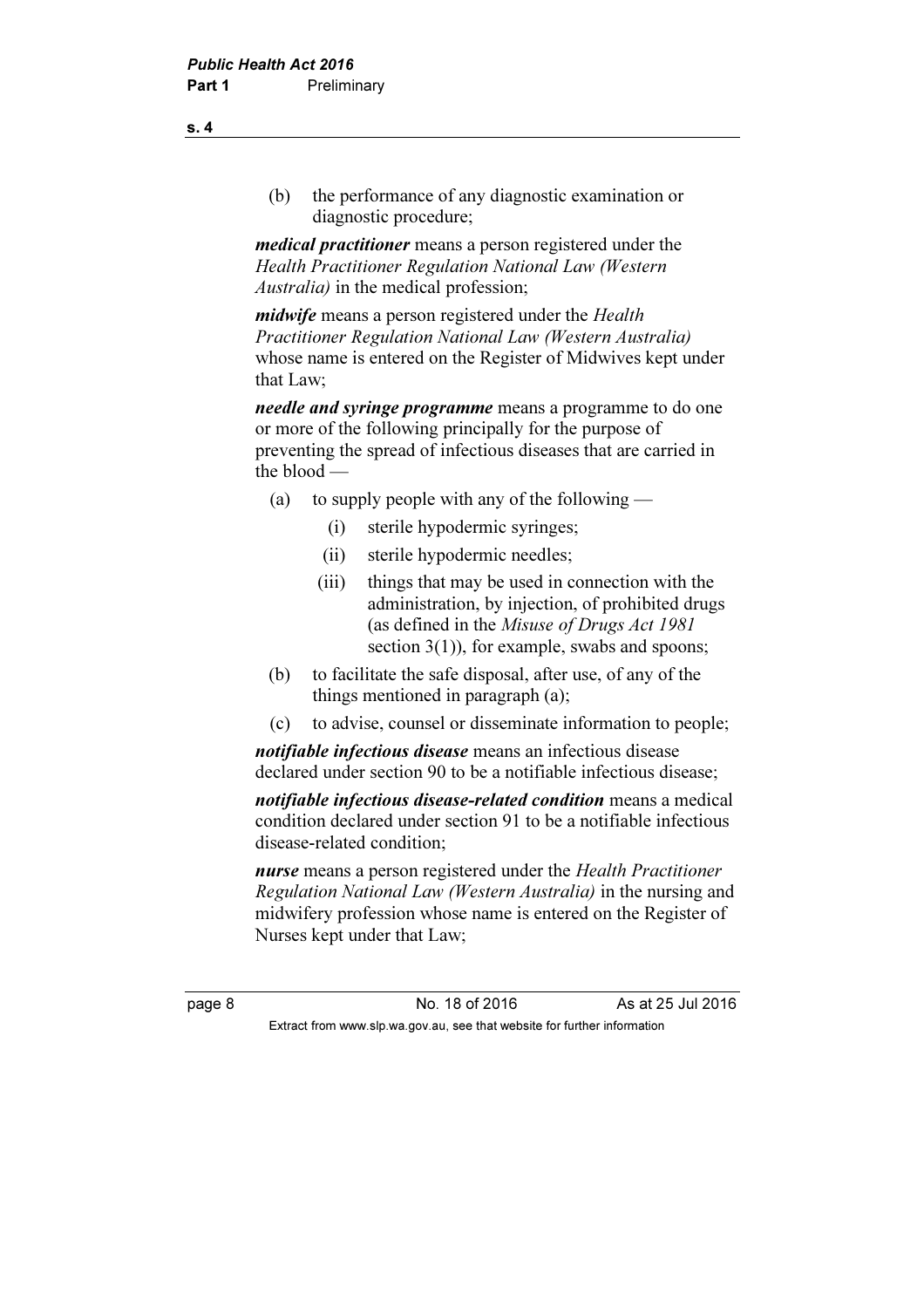nurse practitioner means a person registered under the Health Practitioner Regulation National Law (Western Australia) whose name is entered on the Register of Nurses kept under that Law as being qualified to practise as a nurse practitioner;

officer, in relation to a body corporate, has the meaning given in section  $282(1)$ ;

personal details, in relation to a person, means —

- (a) the person's full name; and
- (b) the person's date of birth; and
- (c) the address where the person is residing; and
- (d) the address where the person usually resides, if that is different from the address referred to in paragraph (c);

premises includes —

- (a) land (whether vacant or not); and
- (b) land covered by water, whether permanently or temporarily or from time to time; and
- (c) the whole or any part of a building or other structure, of whatever type and whether of a permanent or temporary nature; and
- (d) a vehicle;

**prescribed condition of health** has the meaning given in section 148;

*public authority* means  $-$ 

- (a) an agency as defined in the Public Sector Management Act 1994 section 3(1); or
- (b) a body, corporate or unincorporate, that is established or continued for a public purpose by the State, regardless of the way it is established; or
- (c) a local government; or
- (d) a regional local government, but only in Part 12 and section 299; or

As at 25 Jul 2016 18 of 2016 18 of 2016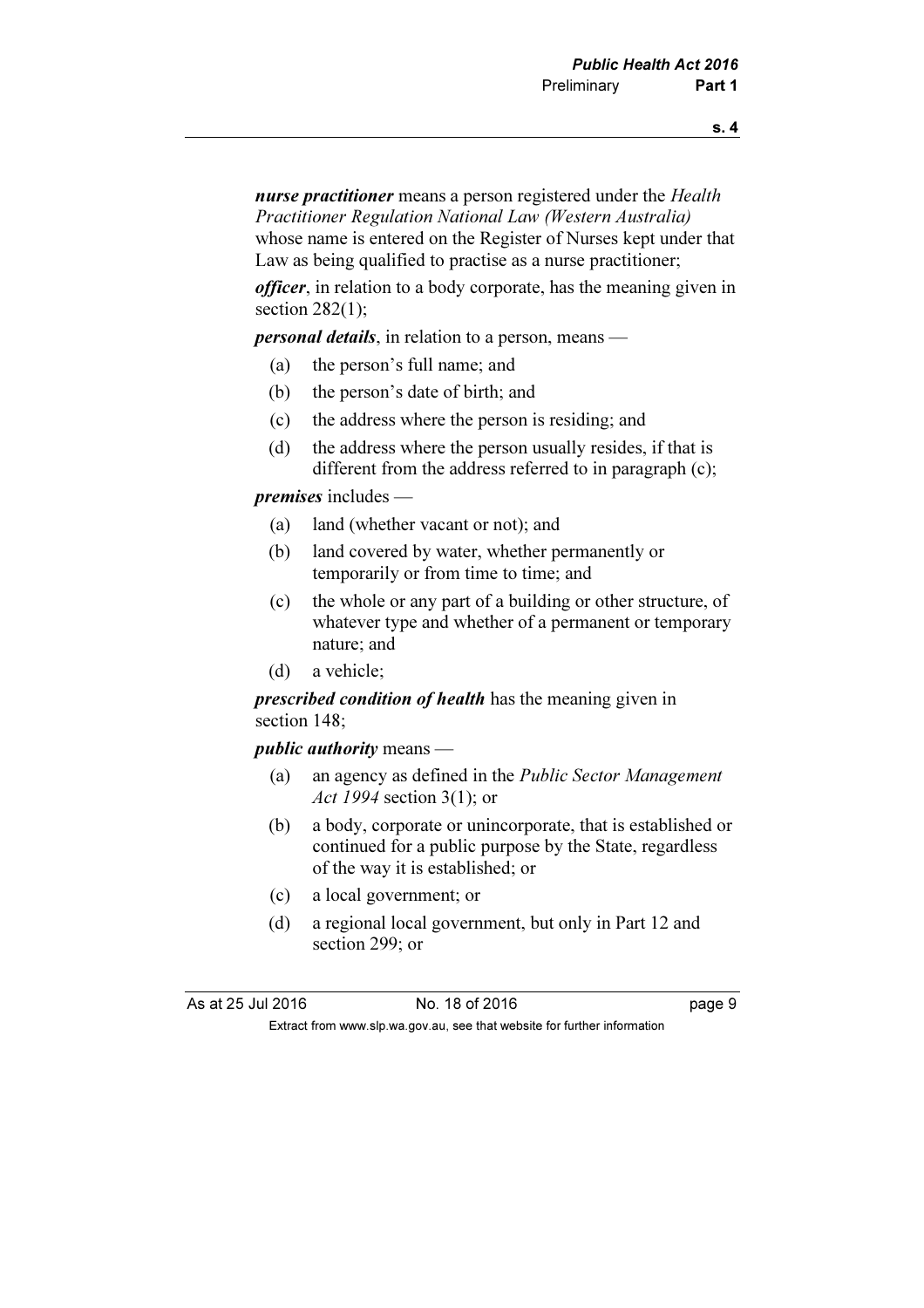- (e) the Police Force of Western Australia; or
- (f) a person or body, or a person or body within a class of persons or bodies, prescribed by the regulations for the purposes of this paragraph;

public health means the health of individuals in the context  $of$  —

- (a) the wider health and wellbeing of the community; and
- (b) the combination of safeguards, policies and programmes designed to protect, maintain, promote and improve the health of individuals and their communities and to prevent and reduce the incidence of illness and disability;

public health emergency means an event or circumstance, or a series of events or circumstances, that is causing or contributing to, has caused or contributed to or may cause or contribute to serious adverse effects on public health;

public health emergency management plan means a public health emergency management plan prepared under section 165;

public health official means —

- (a) a departmental officer; or
- (b) a person employed or engaged in a health service provider (as defined in the Health Services Act 2016 section 6);

public health order means a public health order made under section 116:

public health risk means a risk of harm to public health;

public health risk activity means —

- (a) an activity declared by the regulations to be a public health risk activity; or
- (b) an activity within a class of activities declared by the regulations to be public health risk activities;

page 10 No. 18 of 2016 As at 25 Jul 2016 Extract from www.slp.wa.gov.au, see that website for further information

s. 4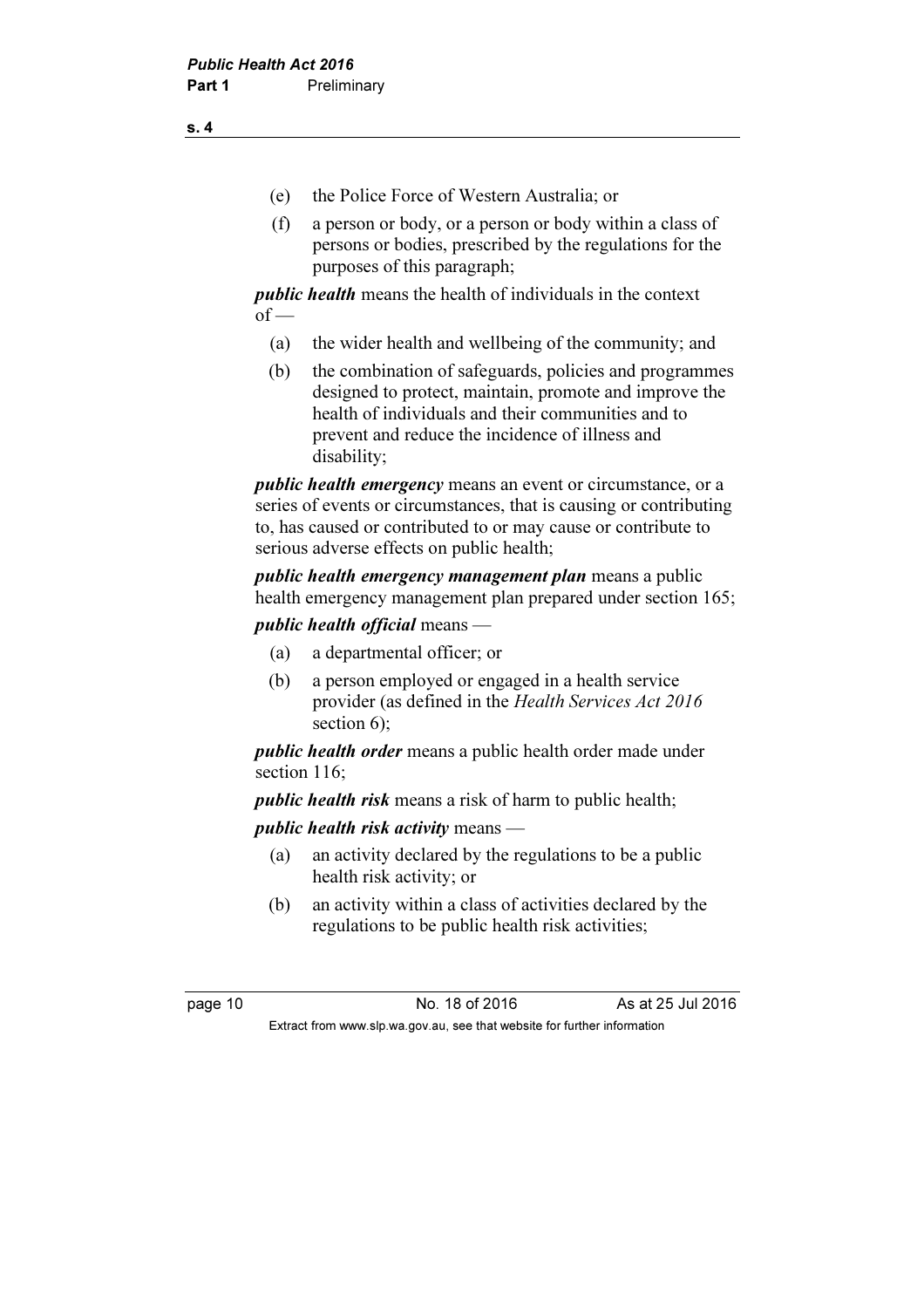public health state of emergency means a public health state of emergency declared under section 167;

public health state of emergency declaration means a declaration of a public health state of emergency under section 167:

**remote communication** means any way of communicating at a distance, including by telephone, fax, email and radio;

sample, except in section  $240(1)(f)$ , means a sample taken, in accordance with accepted medical practice, from any part of the body of a person, including a sample of blood, urine, tissue or hair, or another biological specimen;

school means —

- (a) a government school, or a non-government school, as defined in the School Education Act 1999 section 4; or
- (b) a community kindergarten registered under the School Education Act 1999 Part 5; or
- (c) the place where a child care service is provided;

senior next of kin, in relation to a deceased person, has the meaning given in the Coroners Act 1996 section 37(5);

senior police officer means a police officer who is, or is acting as, a Superintendent or an officer of a rank more senior than a Superintendent;

serious public health incident power means a power provided for in section  $157(1)$ ;

## serious public health risk —

- (a) means a public health risk involving potential harm to public health that is irreversible, of a high impact or on a wide scale; and
- (b) includes a public health risk declared by the regulations to be a serious public health risk; but
- (c) does not include a public health risk declared by the regulations not to be a serious public health risk;

As at 25 Jul 2016 18 0.18 of 2016 Extract from www.slp.wa.gov.au, see that website for further information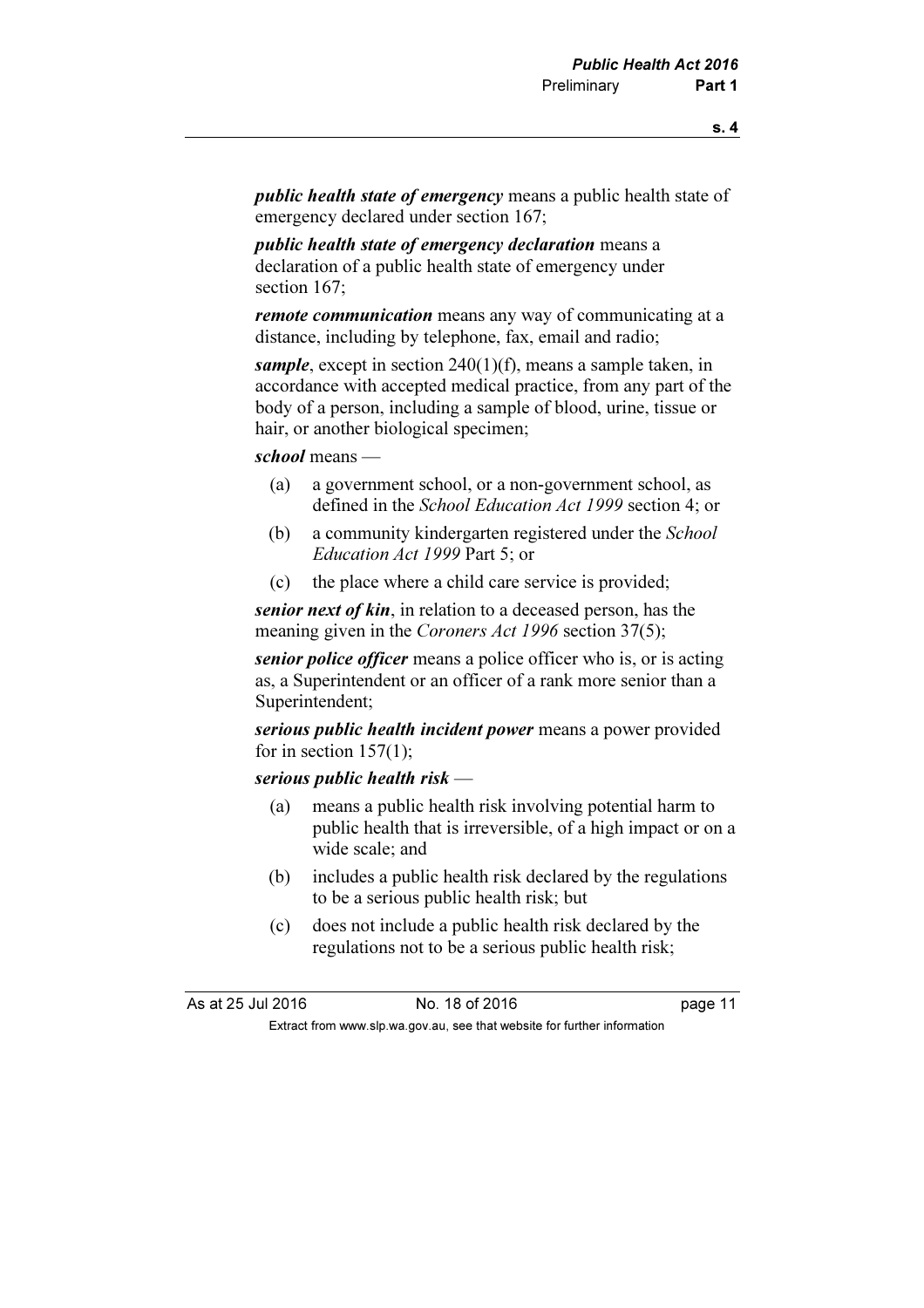test order means an order made under section 100;

urgently notifiable infectious disease means a notifiable infectious disease declared under section 90 to be an urgently notifiable infectious disease;

vaccine preventable notifiable infectious disease means a notifiable infectious disease declared under section 90 to be a vaccine preventable notifiable infectious disease;

#### vehicle —

- (a) means any means of transport, whether self-propelled or not, and whether used on land or sea or in the air; and
- (b) without limiting paragraph (a), includes
	- (i) a caravan, trailer or other land vehicle; and
	- (ii) a vessel;

## vessel —

- (a) means any thing used, or capable of being used, in navigation by water, of whatever size and whether or not it has any means of propulsion; and
- (b) without limiting paragraph (a), includes the following
	- (i) a houseboat, pontoon or raft;
	- (ii) a hovercraft, seaplane or other similar craft;
	- (iii) a submarine or other submersible;

working day means a day other than a Saturday, a Sunday or a public holiday.

## (2) A reference in a provision of this Act to an authorised officer —

 (a) is a reference to a person who is an authorised officer by virtue of a designation under section 24, but (except in a provision listed in the Table) only if that designation has effect for the purposes of the provision in which that reference occurs; and

page 12 **No. 18 of 2016** As at 25 Jul 2016 Extract from www.slp.wa.gov.au, see that website for further information

s. 4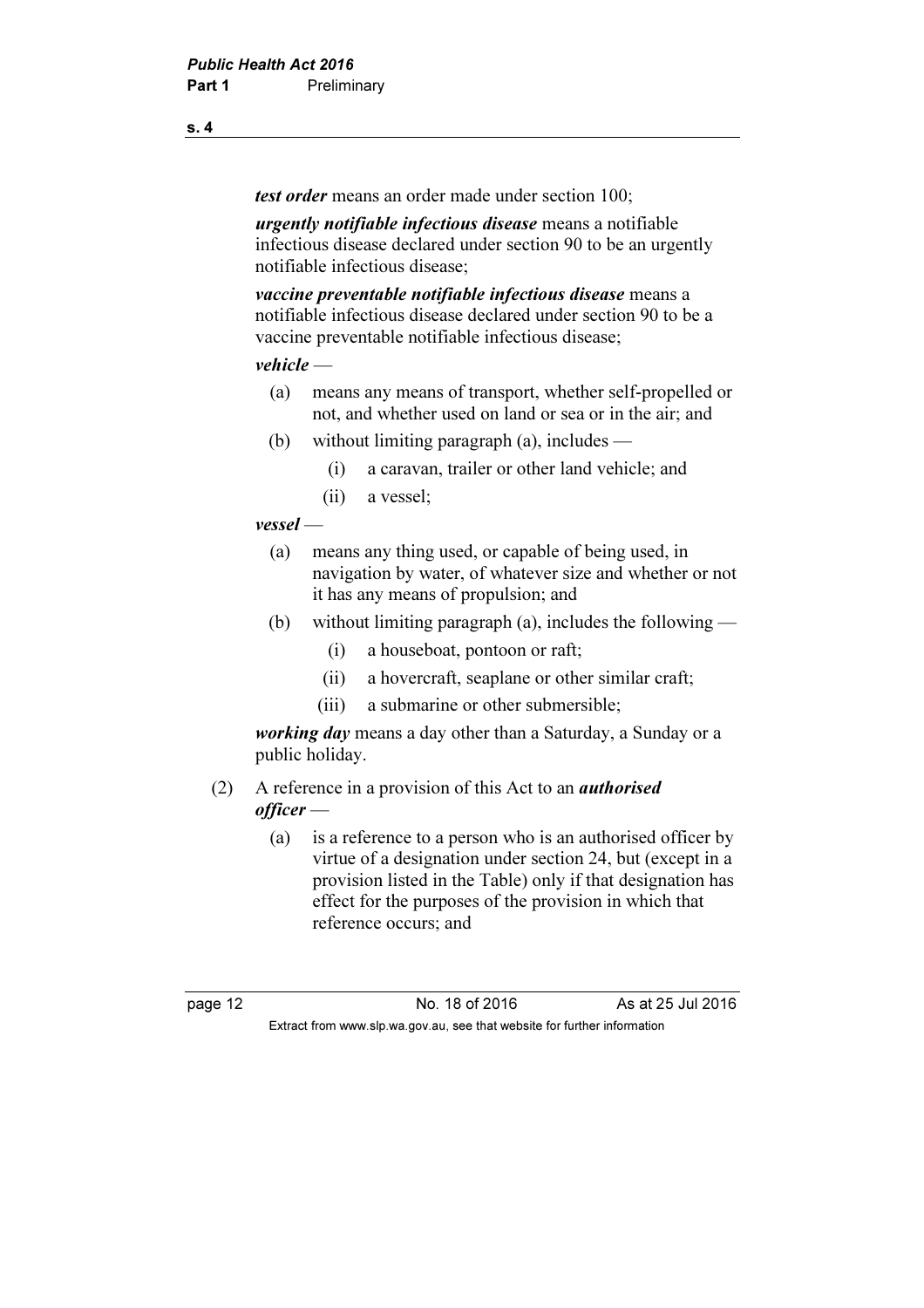(b) includes an authorised officer exercising powers as an emergency officer.

| Table                                                                     |                                        |  |
|---------------------------------------------------------------------------|----------------------------------------|--|
| Part 2 Division 4                                                         | sections 136, 137, 138, 139<br>and 141 |  |
| Parts 11 and 12                                                           | section $226(1)(b)$                    |  |
| sections 245, 247, 249, 251,<br>252, 253, 254, 255, 257, 258<br>and $259$ | sections 280, 285 and 297              |  |

## 5. Crown bound

- (1) This Act binds the State and, so far as the legislative power of the State permits, the Crown in all its other capacities.
- (2) Nothing in this Act makes the Crown in any capacity liable to be prosecuted for an offence.
- (3) Subsection (1) is subject to Part 17.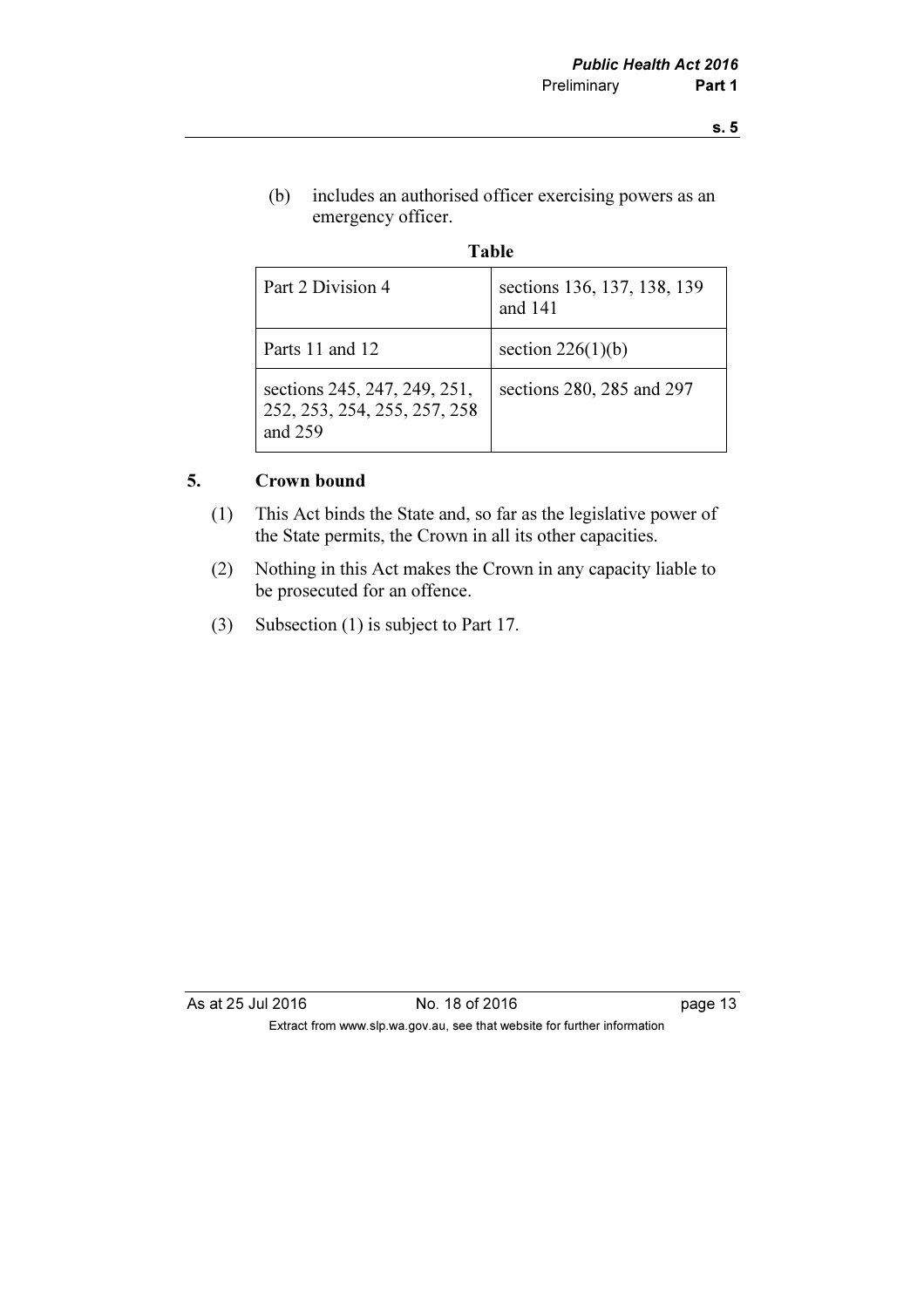## Part 2 — Administration

## Division 1 — Chief Health Officer

## Subdivision 1 — Functions of Chief Health Officer

## 6. Functions of Chief Health Officer

 The Chief Health Officer has the following functions in relation to the administration of this Act —

- (a) to initiate, support and manage public health planning for the State;
- (b) to develop and implement policies and programmes to achieve the objects of this Act;
- (c) to provide advice or recommendations to the Minister or to any other person or body or to the community generally on matters relevant to public health;
- (d) to provide advice or recommendations to the Minister on possible changes to this Act or the regulations that the Chief Health Officer considers appropriate or necessary;
- (e) to perform the functions that are conferred on the Chief Health Officer by or under this Act;
- (f) to administer this Act in accordance with its objects and principles.

## 7. Chief Health Officer may give directions to local governments

- (1) This section applies if the Chief Health Officer
	- (a) considers that there is, or is likely to be, a material public health risk in a local government district; and
	- (b) is unable to reach agreement with the local government as to the measures to be taken by the local government to prevent, control or abate that risk.

page 14 **No. 18 of 2016** As at 25 Jul 2016 Extract from www.slp.wa.gov.au, see that website for further information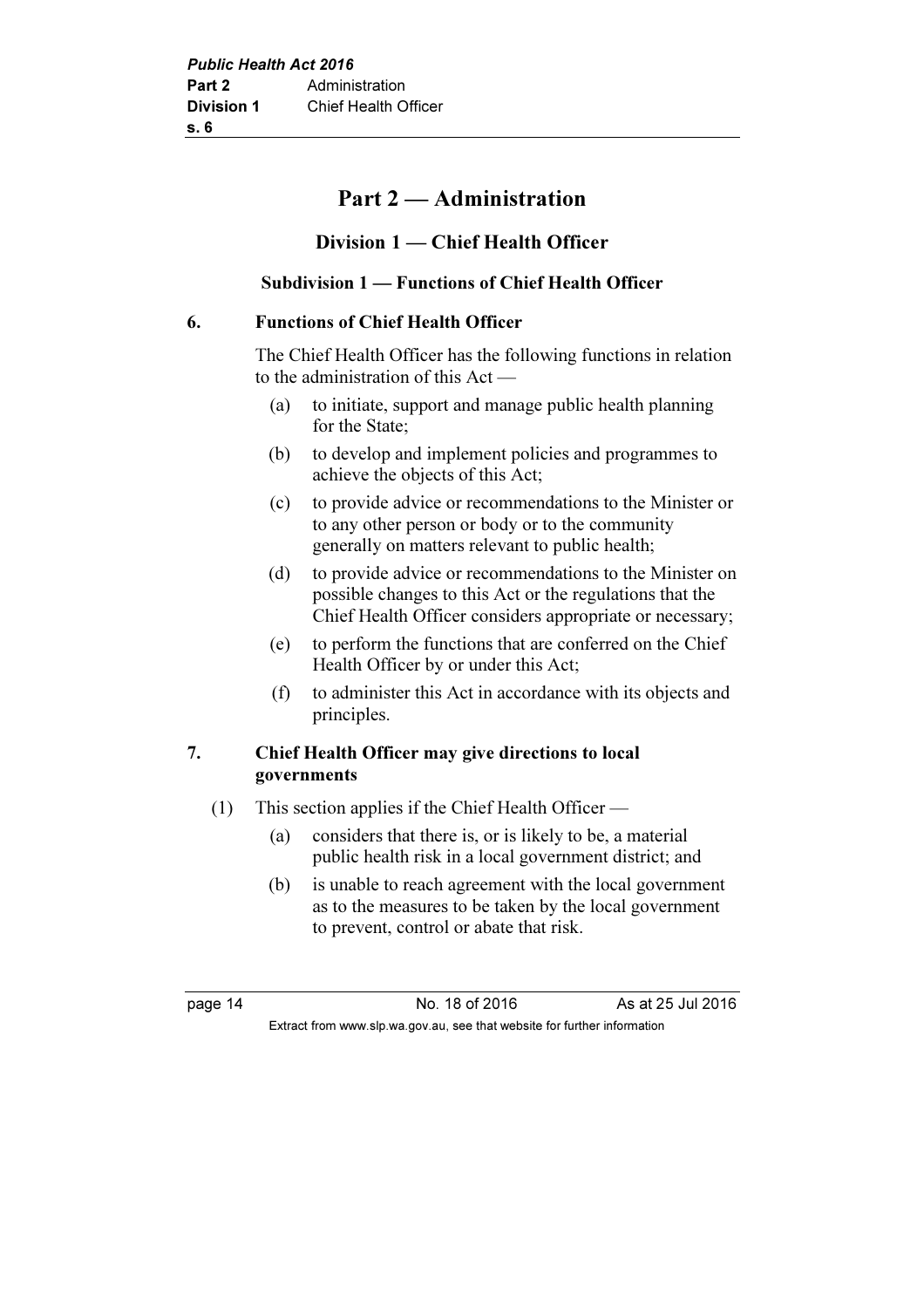- (2) If this section applies, the Chief Health Officer may, in writing, direct the local government to take the measures that the Chief Health Officer considers necessary to prevent, control or abate that risk.
- (3) A local government has power to do anything necessary to comply with a direction under subsection (2).
- (4) If a local government that is given a direction under subsection (2) fails to comply with it, the Chief Health Officer may do anything that the Chief Health Officer considers necessary to achieve the purpose for which the direction was given.
- (5) The amount of any costs incurred by the Chief Health Officer in doing anything under subsection (4) —
	- (a) is to be taken to be a debt due to the State by the local government that has failed to comply with the direction; and
	- (b) is recoverable in a court of competent jurisdiction.
- (6) In any proceedings for the recovery of the debt, a certificate signed by the Chief Health Officer stating the amount of any costs and the manner in which they were incurred is evidence of the matters certified.

## 8. Chief Health Officer may act without seeking local government agreement in urgent circumstances

 (1) If the Chief Health Officer considers that the circumstances of the material public health risk referred to in section 7(1) are sufficiently urgent, the Chief Health Officer may do anything that the Chief Health Officer considers necessary to prevent, control or abate that risk without having first sought to reach agreement with the local government as to the measures referred to in section  $7(1)(b)$ .

As at 25 Jul 2016 No. 18 of 2016 page 15 Extract from www.slp.wa.gov.au, see that website for further information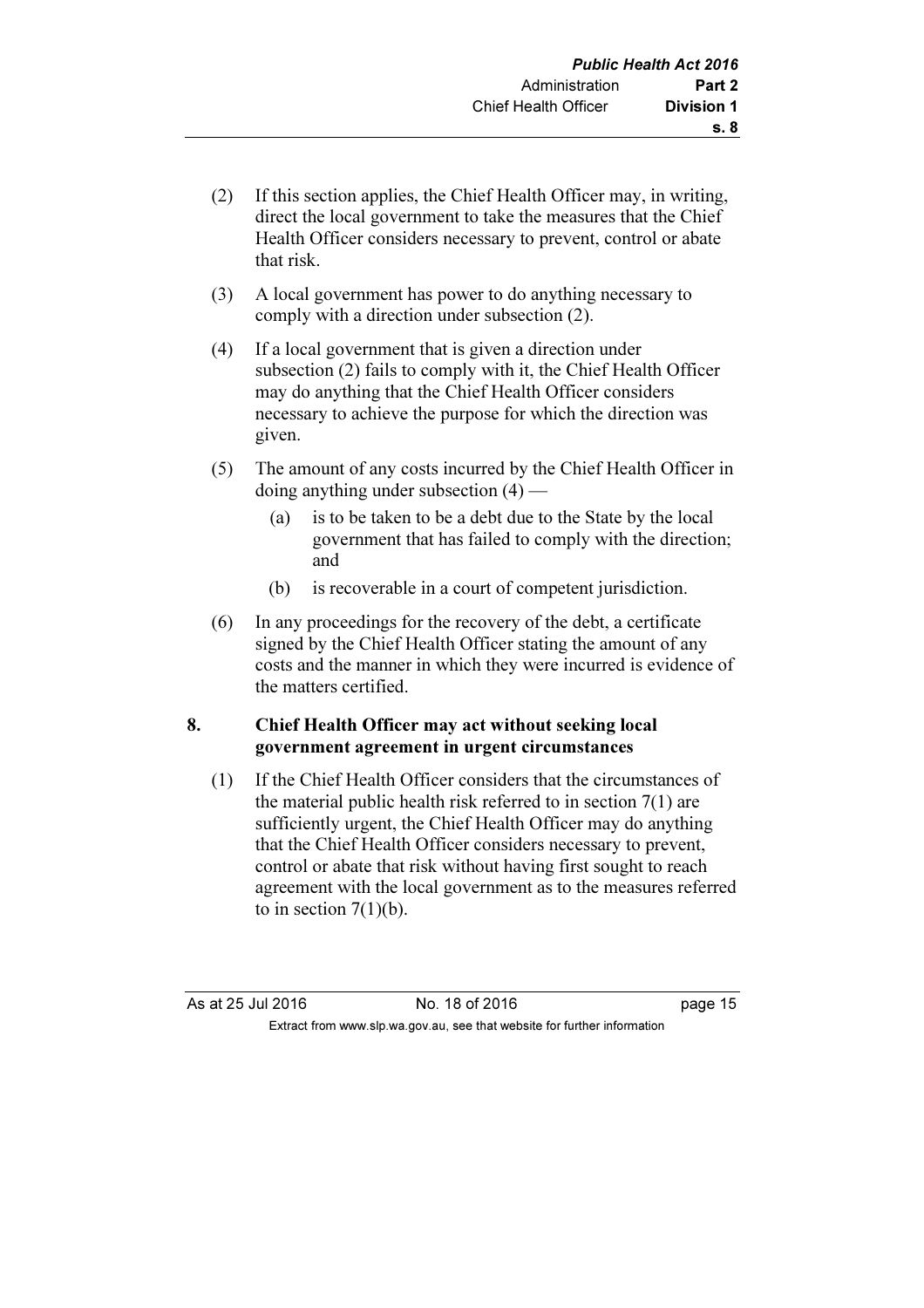(2) Any costs incurred by the Chief Health Officer in doing anything under subsection (1) are not recoverable from the local government.

## 9. Chief Health Officer may delegate

- (1) The Chief Health Officer may delegate any function of the Chief Health Officer under another provision of this Act to a public health official.
- (2) A delegation must be in writing signed by the Chief Health Officer.
- (3) A delegation may expressly authorise the delegate to further delegate the function to another public health official.
- (4) A person performing a function that has been delegated to the person under, or as authorised under, this section is to be taken to do so in accordance with the terms of the delegation unless the contrary is shown.
- (5) Nothing in this section limits the ability of the Chief Health Officer to act through an officer or agent.

## 10. Power to delegate under Health Legislation Administration Act 1984 section 9 excluded

 The Health Legislation Administration Act 1984 section 9 does not apply to or in relation to any function of the Chief Health Officer under this Act.

## Subdivision 2 — Designation of Chief Health Officer

## 11. Minister to designate Chief Health Officer

- (1) The Minister must designate a person as the Chief Health Officer.
- (2) A person cannot be designated as Chief Health Officer unless —

Extract from www.slp.wa.gov.au, see that website for further information

page 16 **No. 18 of 2016** As at 25 Jul 2016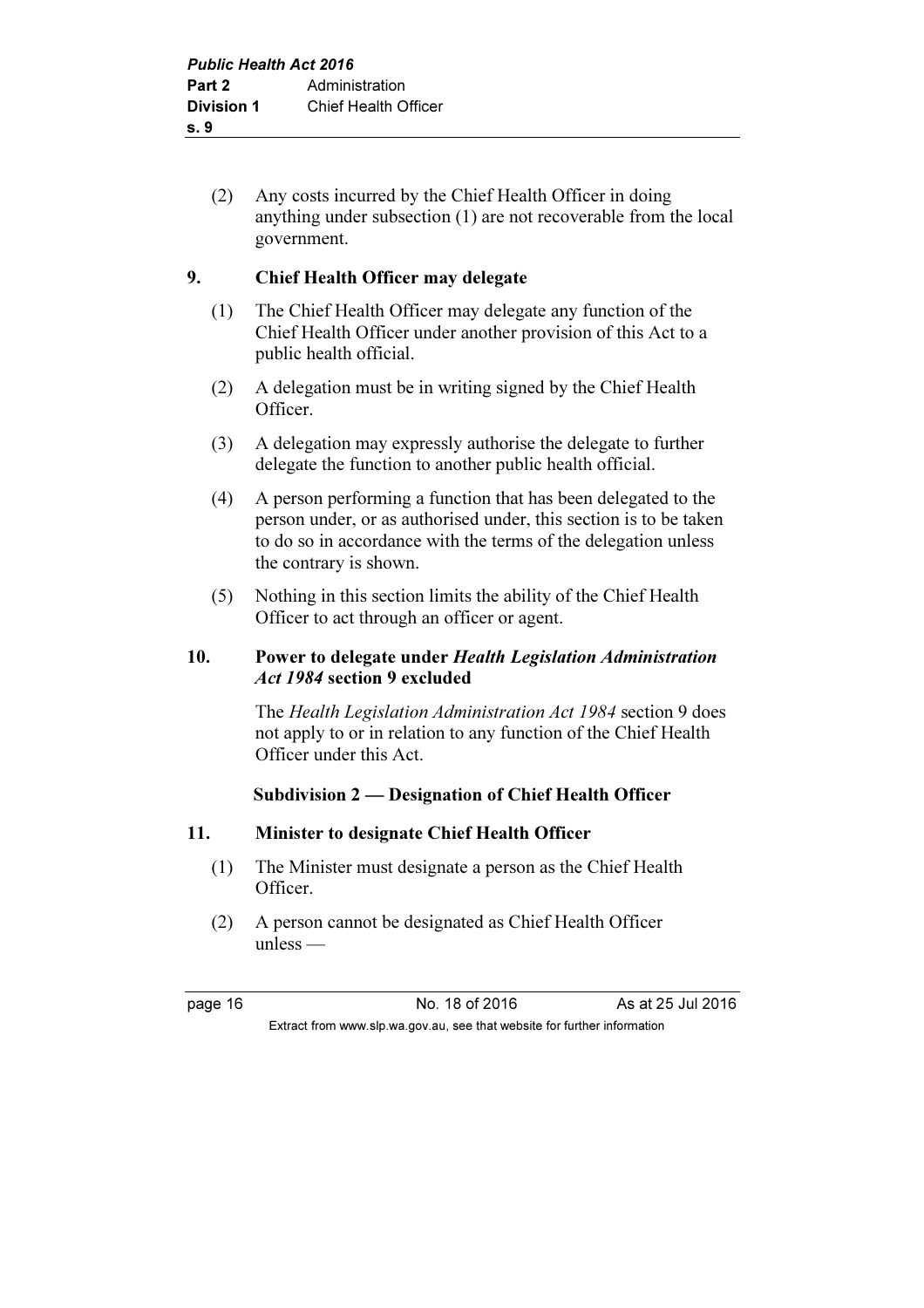- (a) the person is a departmental officer; and
- (b) the person is a medical practitioner; and
- (c) the Minister is satisfied that the person has appropriate qualifications and experience in public health.

## 12. Term of office and remuneration of Chief Health Officer

- (1) A designation under section 11
	- (a) must be made by notice published in the Gazette; and
	- (b) must specify the term of the designation, which cannot exceed 5 years.
- (2) Subsection (1)(b) does not prevent a person from serving as Chief Health Officer more than once.
- (3) The Chief Health Officer is entitled to the remuneration determined by the Salaries and Allowances Tribunal under the Salaries and Allowances Act 1975.
- (4) For the purposes of the Salaries and Allowances Act 1975 and any other written law, the office of Chief Health Officer is to be taken to be prescribed under section  $6(1)(e)$  of that Act for the purposes of section 6 of that Act.

## 13. Resignation, vacation of office and removal from office

- (1) The Chief Health Officer may resign from that office by writing signed and given to the Minister.
- (2) The resignation takes effect on the later of
	- (a) receipt by the Minister; or
	- (b) the day specified in the resignation.
- (3) A person vacates office as the Chief Health Officer if the person ceases to be —
	- (a) a departmental officer; or
	- (b) a medical practitioner.

As at 25 Jul 2016 18 of 2016 No. 18 of 2016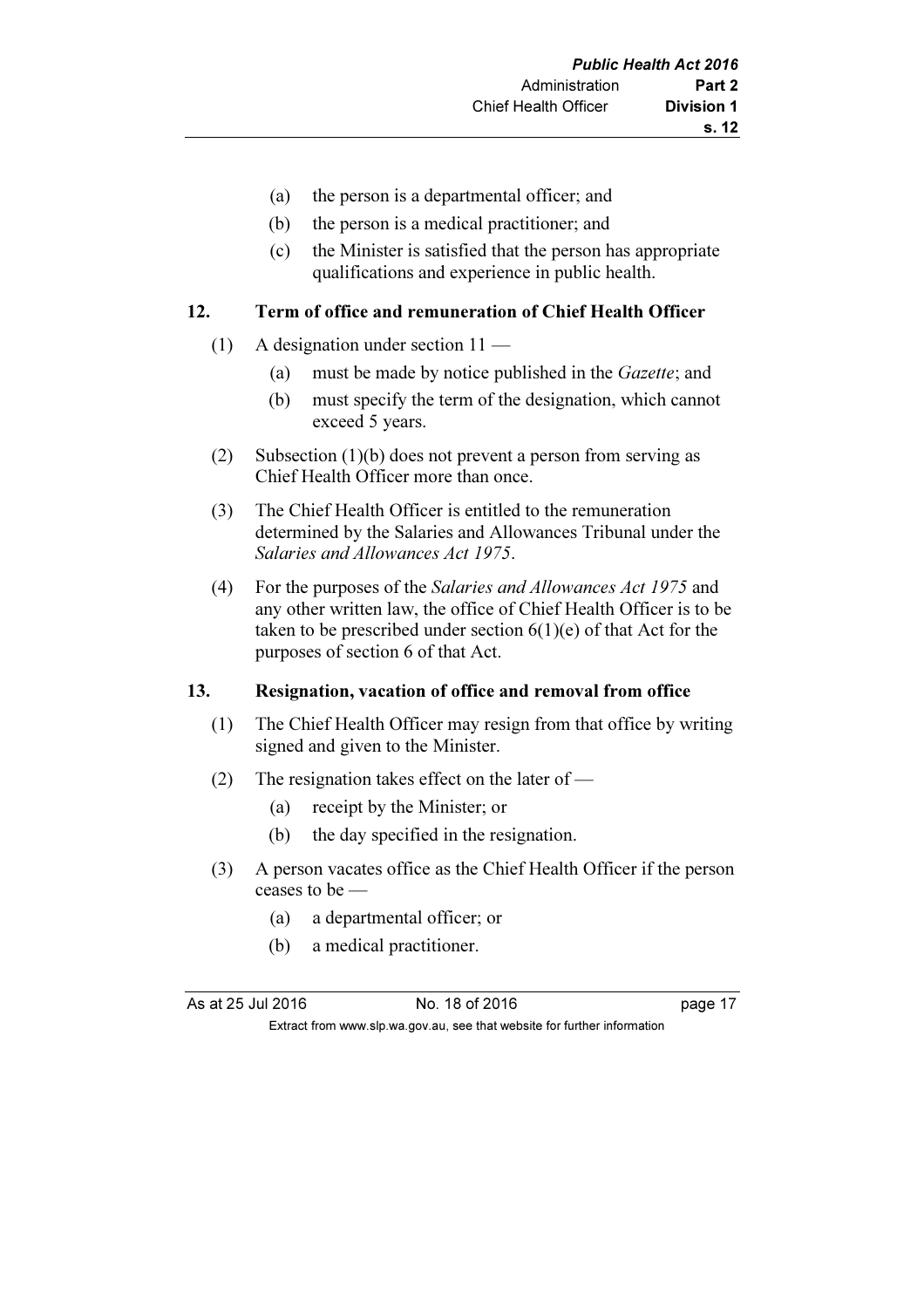## (4) The Minister may remove a person from the office of Chief Health Officer on any of these grounds —

- (a) mental or physical incapacity;
- (b) incompetence;
- (c) neglect of duty;
- (d) misconduct.
- (5) The removal of a person from office under subsection (4) does not by itself affect the person's employment as a public service officer.
- (6) Subsection (4) does not limit the application of the Public Sector Management Act 1994 Part 5 to and in relation to any person who holds or has held the office of Chief Health Officer.

## 14. Acting Chief Health Officer

- (1) The CEO may designate a person to act in the office of the Chief Health Officer —
	- (a) during a vacancy in the office, whether or not a designation has previously been made under section 11(1); or
	- (b) during a period, or during all periods, when the person holding the office or a person acting in the office under a designation under this section is on leave or is for any other reason unable to perform the functions of the office.
- (2) A person cannot be designated under subsection (1) unless
	- (a) the person is  $-$ 
		- (i) a departmental officer; and
		- (ii) a medical practitioner;

Extract from www.slp.wa.gov.au, see that website for further information

- and
- (b) the CEO is satisfied that the person has appropriate qualifications and experience in public health.

page 18 No. 18 of 2016 As at 25 Jul 2016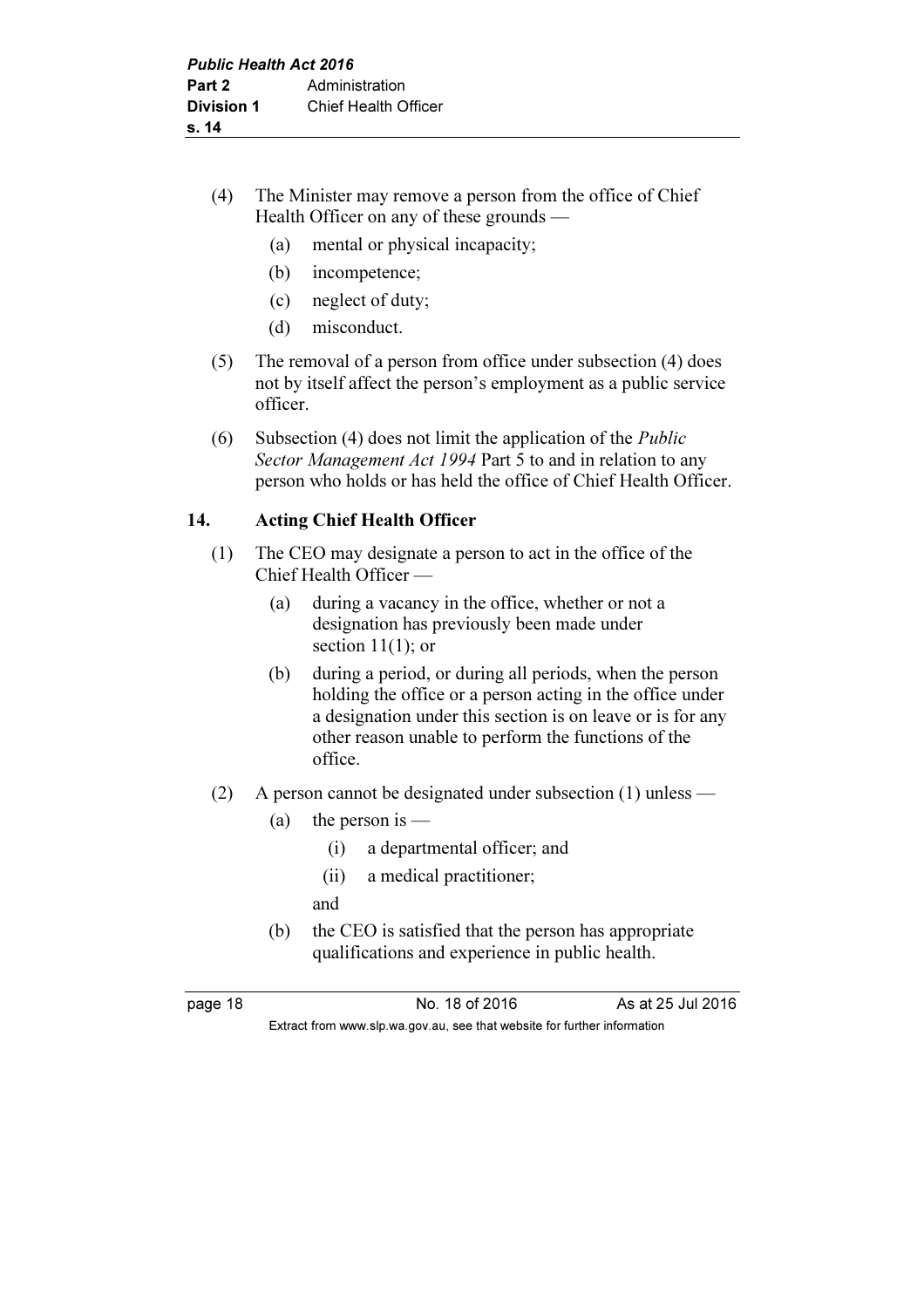- (3) A designation under subsection  $(1)$ 
	- (a) must be in writing; and
	- (b) may be expressed to have effect only in the circumstances specified in it.
- (4) A person cannot act under a designation under subsection (1) for longer than 12 months at a time.
- (5) The CEO may revoke a designation under subsection (1) at any time.

#### 15. Authority of Acting Chief Health Officer

- (1) The Interpretation Act 1984 section 49 authorises the performance of the functions of the Chief Health Officer by a person acting under a designation under section 14.
- (2) The validity of anything done by or in relation to a person purporting to act under a designation under section 14 is not to be called into question on any of these grounds —
	- (a) the occasion for the designation had not arisen;
	- (b) there is a defect or irregularity in the designation;
	- (c) the designation had ceased to have effect;
	- (d) the occasion for the person to act had not arisen or had ceased.

## Division 2 — Functions of local governments

#### 16. Functions of local governments

 A local government has the following functions in relation to the administration of this Act —

 (a) to initiate, support and manage public health planning for its local government district;

As at 25 Jul 2016 18 0.18 of 2016 Extract from www.slp.wa.gov.au, see that website for further information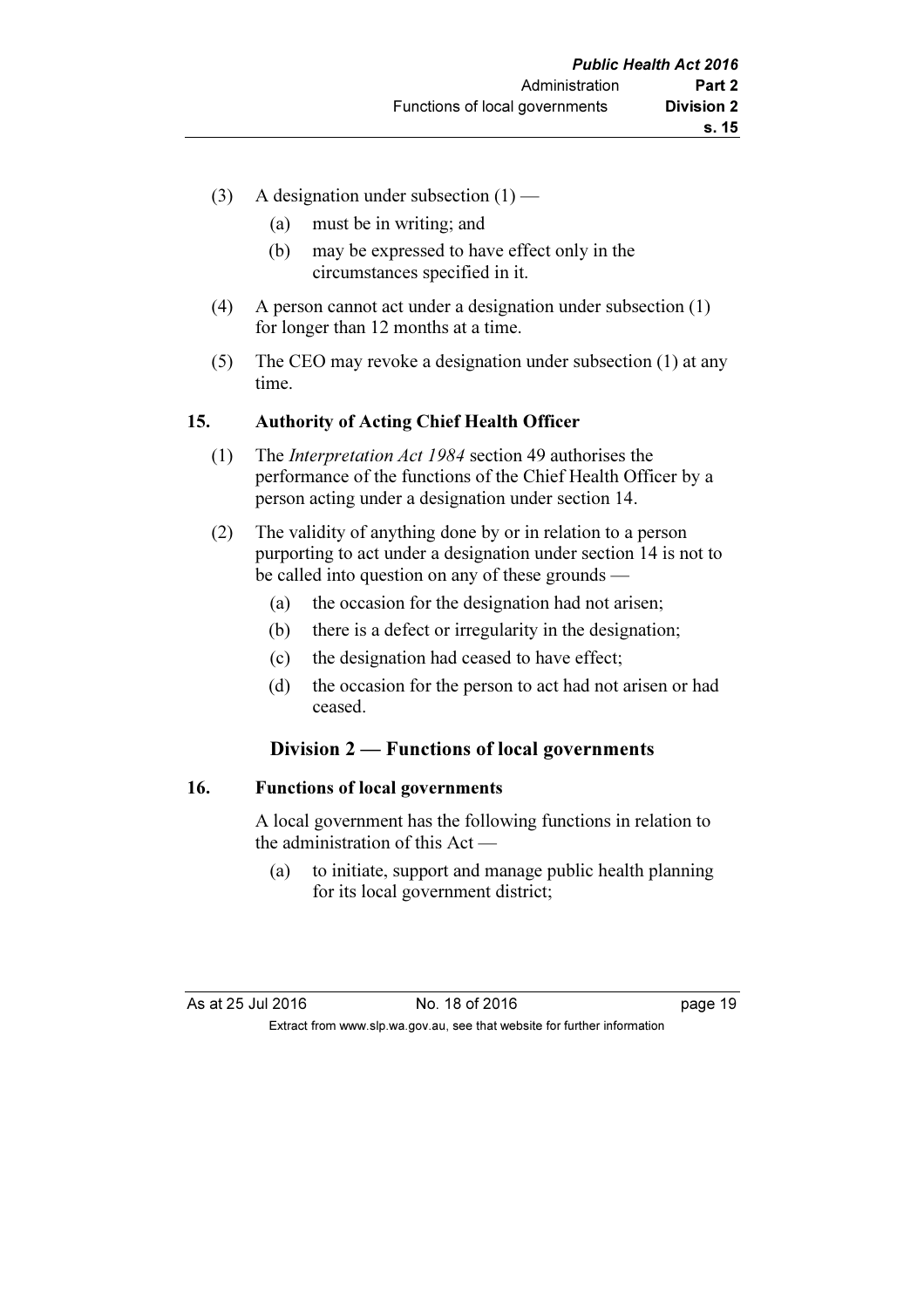| to develop and implement policies and programmes to |
|-----------------------------------------------------|
| achieve the objects of this Act within its local    |
| government district;                                |

- (c) to perform the functions that are conferred on local governments by or under this Act;
- (d) to administer and enforce this Act within its local government district in accordance with the objects and principles of this Act.

#### 17. Appointment of environmental health officers

- (1) A local government may appoint one or more persons as environmental health officers.
- (2) An appointee may be
	- (a) a person employed by the local government under the Local Government Act 1995 section 5.36; or
	- (b) a person engaged by the local government under a contract for services.
- (3) A local government must not appoint a person as an environmental health officer unless the person has the qualifications and experience approved by the Chief Health Officer under section 18.
- (4) Two or more local governments may enter into arrangements for one or more persons to be appointed as environmental health officers for each of those local governments.
- (5) This section does not limit the Local Government Act 1995 section 5.36.

## 18. Chief Health Officer to approve qualifications and experience required by environmental health officers

 (1) The Chief Health Officer must, by notice published in the Gazette, approve the qualifications and experience that persons to be appointed as environmental health officers must have.

page 20 No. 18 of 2016 As at 25 Jul 2016 Extract from www.slp.wa.gov.au, see that website for further information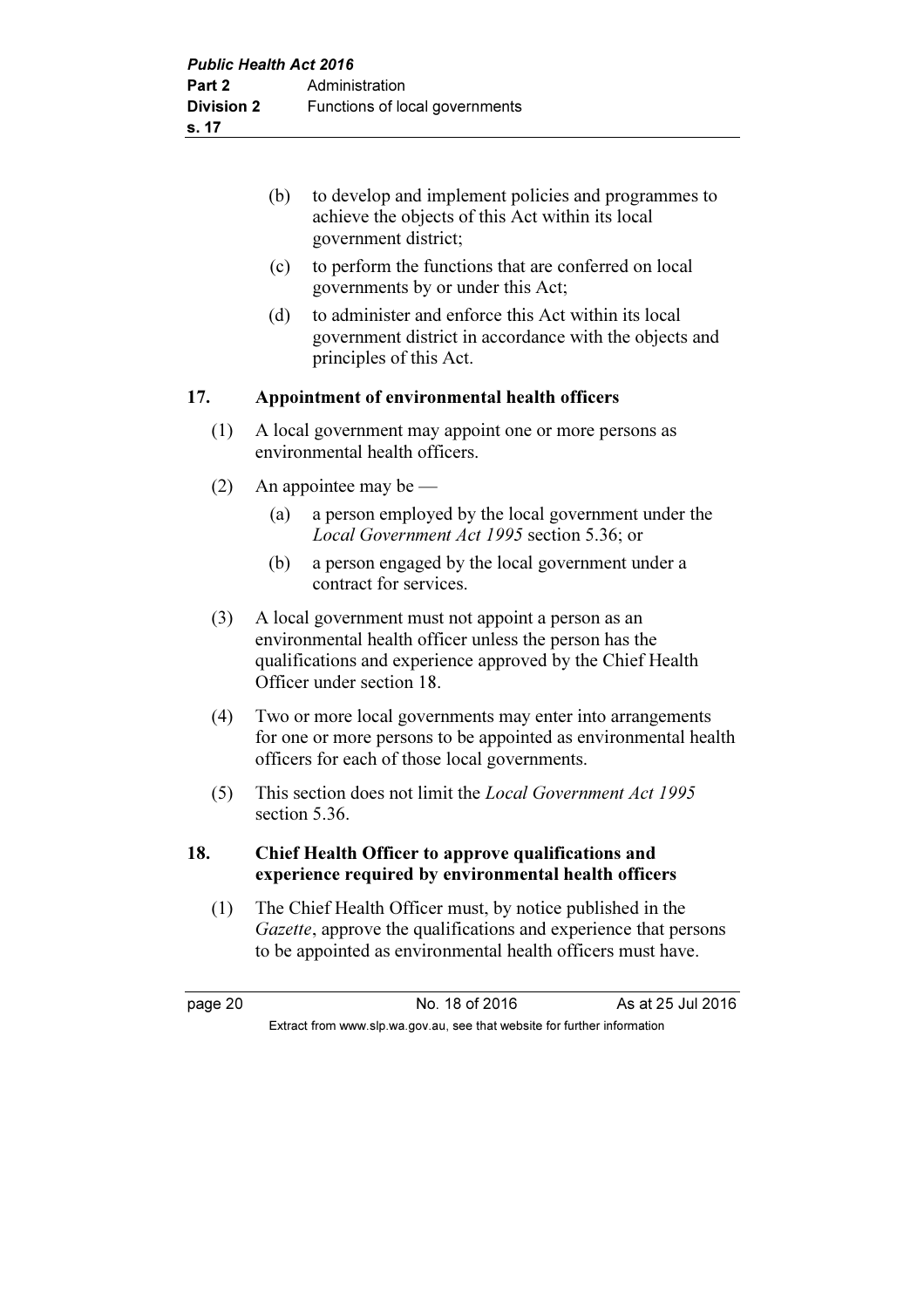- (2) An approval is not subsidiary legislation for the purposes of the Interpretation Act 1984.
- (3) The Interpretation Act 1984 sections 43 (other than subsection (6)) and 44 and Part VIII apply to an approval as if it were subsidiary legislation.

## Division 3 — Functions of enforcement agencies

#### 19. Functions of enforcement agencies

 An enforcement agency has the functions in relation to the administration of this Act that are conferred or imposed on the agency by or under this Act.

#### 20. Conditions on performance of functions by enforcement agencies

- (1) The Chief Health Officer, after consultation with another enforcement agency, may, in writing, impose conditions or restrictions on the performance of functions under this Act by the enforcement agency.
- (2) The performance by an enforcement agency of functions under this Act is subject to any conditions or restrictions imposed under subsection (1).

## 21. Enforcement agency may delegate

- (1) A power or duty conferred or imposed on an enforcement agency may be delegated —
	- (a) if the enforcement agency is the Chief Health Officer, in accordance with section 9; or
	- (b) if the enforcement agency is a local government, to  $-$ 
		- (i) the chief executive officer of the local government; or
		- (ii) an authorised officer designated by the local government;

As at 25 Jul 2016 18 Oct 2016 18 of 2016

Extract from www.slp.wa.gov.au, see that website for further information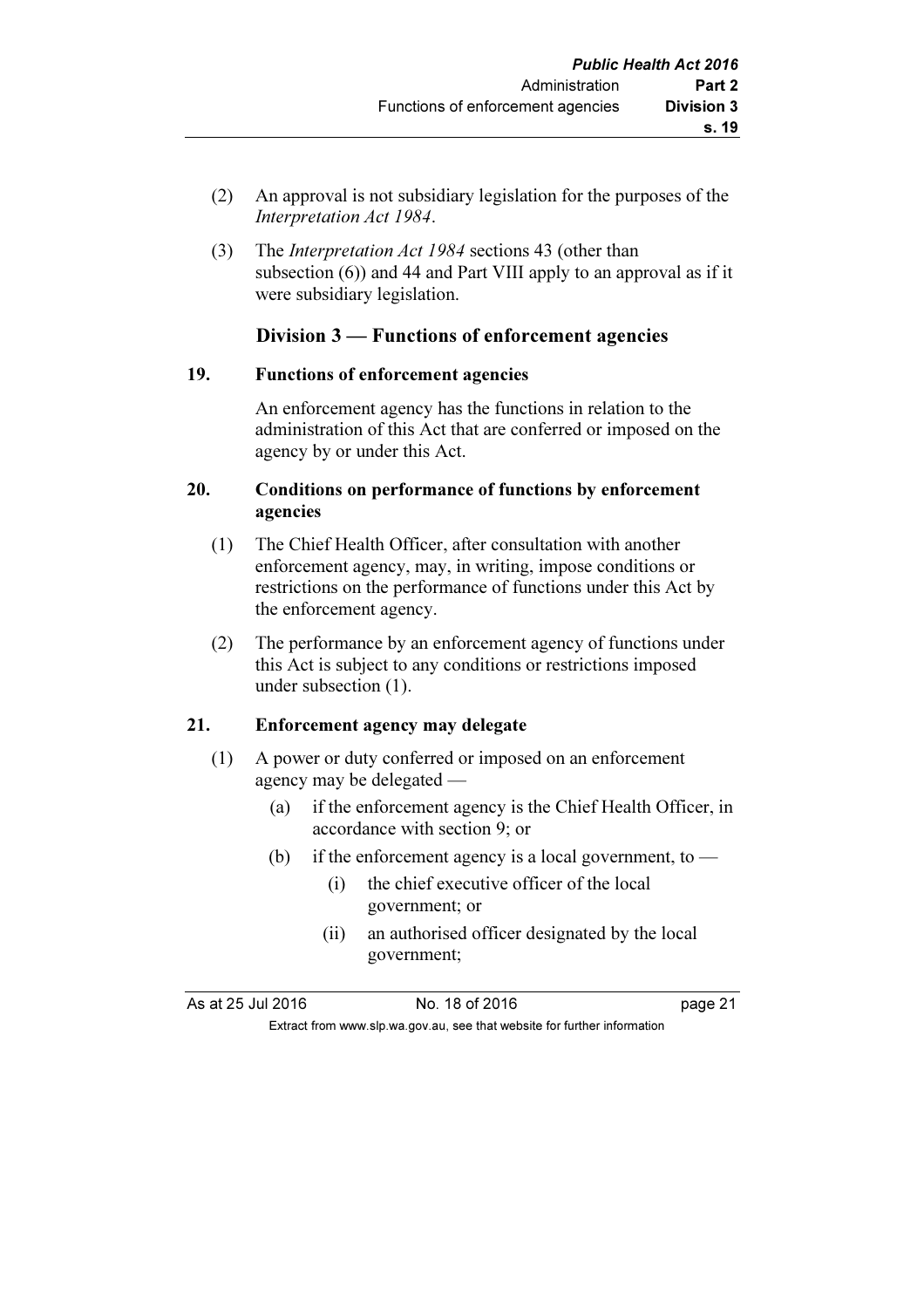or

- (c) if the enforcement agency is a person or body, or a person or body within a class of persons or bodies, prescribed by the regulations, to an authorised officer designated by the agency.
- (2) A delegation under subsection (1)(b) or (c) must be in writing.
- (3) Without limiting the Interpretation Act 1984 section 59, the exercise or performance by a delegate of an enforcement agency of a power or duty delegated under subsection  $(1)(b)$  or  $(c)$  is subject to any condition or restriction imposed under section 20 on the exercise or performance by the enforcement agency of the power or duty.
- (4) Subsection (5) applies if
	- (a) the regulations expressly authorise a delegated power or duty of an enforcement agency referred to in subsection  $(1)(b)$  or  $(c)$  to be further delegated; and
	- (b) the delegated power or duty is further delegated to a person or body in accordance with those regulations.
- (5) If this subsection applies, subsection (3) applies to the exercise or performance by the person or body of that power or duty as if it were exercised or performed, and delegated, as described in subsection (3).

## 22. Reports by and about enforcement agencies

- (1) An enforcement agency (other than the Chief Health Officer) must report to the Chief Health Officer, at the intervals that the Chief Health Officer requires, on the performance of functions under this Act by the agency and by persons employed or engaged by the agency.
- (2) In addition to any report required under subsection (1), an enforcement agency must forward to the Chief Health Officer

page 22 **No. 18 of 2016** As at 25 Jul 2016 Extract from www.slp.wa.gov.au, see that website for further information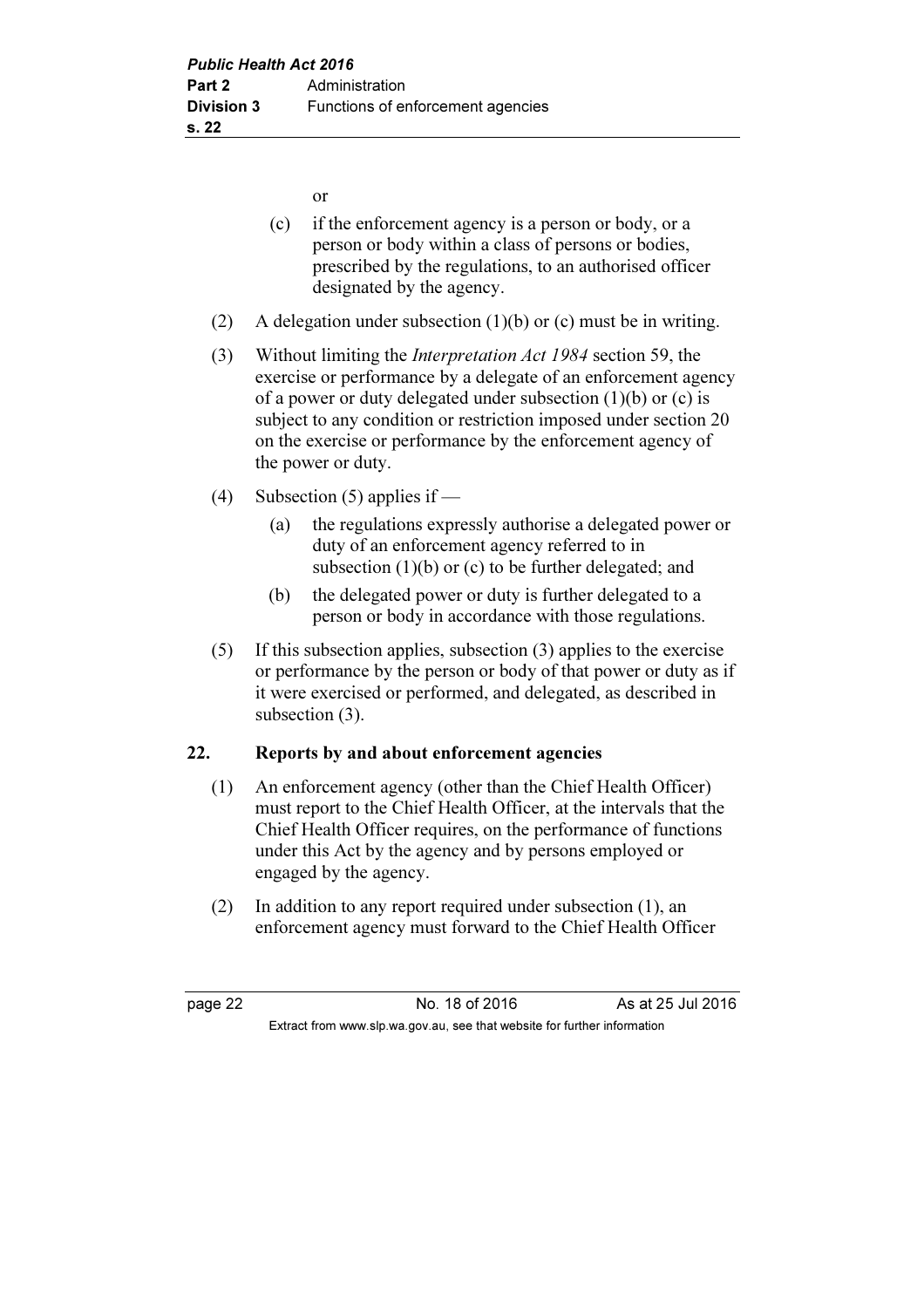details of any proceedings for an offence under this Act taken by the agency, and those details must be forwarded —

- (a) within one month after the proceedings have been instituted; and
- (b) within one month after the proceedings have been finally dealt with.
- (3) The accountable authority of the Department must include in the annual report submitted under the *Financial Management* Act 2006 Part  $5$  —
	- (a) a report on the performance by enforcement agencies (including the Chief Health Officer) of functions under this Act; and
	- (b) the current State public health plan prepared under section 43.

## Division 4 — Authorised officers

## 23. Terms used

In this Division —

designate includes, in relation to a person or class of persons who are not departmental officers, appoint;

designation means a designation under section 24(1);

specified means specified in a designation.

## 24. Designation of authorised officers

- (1) An enforcement agency may designate a person or class of persons as authorised officers —
	- (a) for the purposes of this Act or another specified Act; or
	- (b) for the purposes of the specified provisions of this Act or another specified Act; or

| As at 25 Jul 2016                                                        |  | No. 18 of 2016 | page 23 |
|--------------------------------------------------------------------------|--|----------------|---------|
| Extract from www.slp.wa.gov.au, see that website for further information |  |                |         |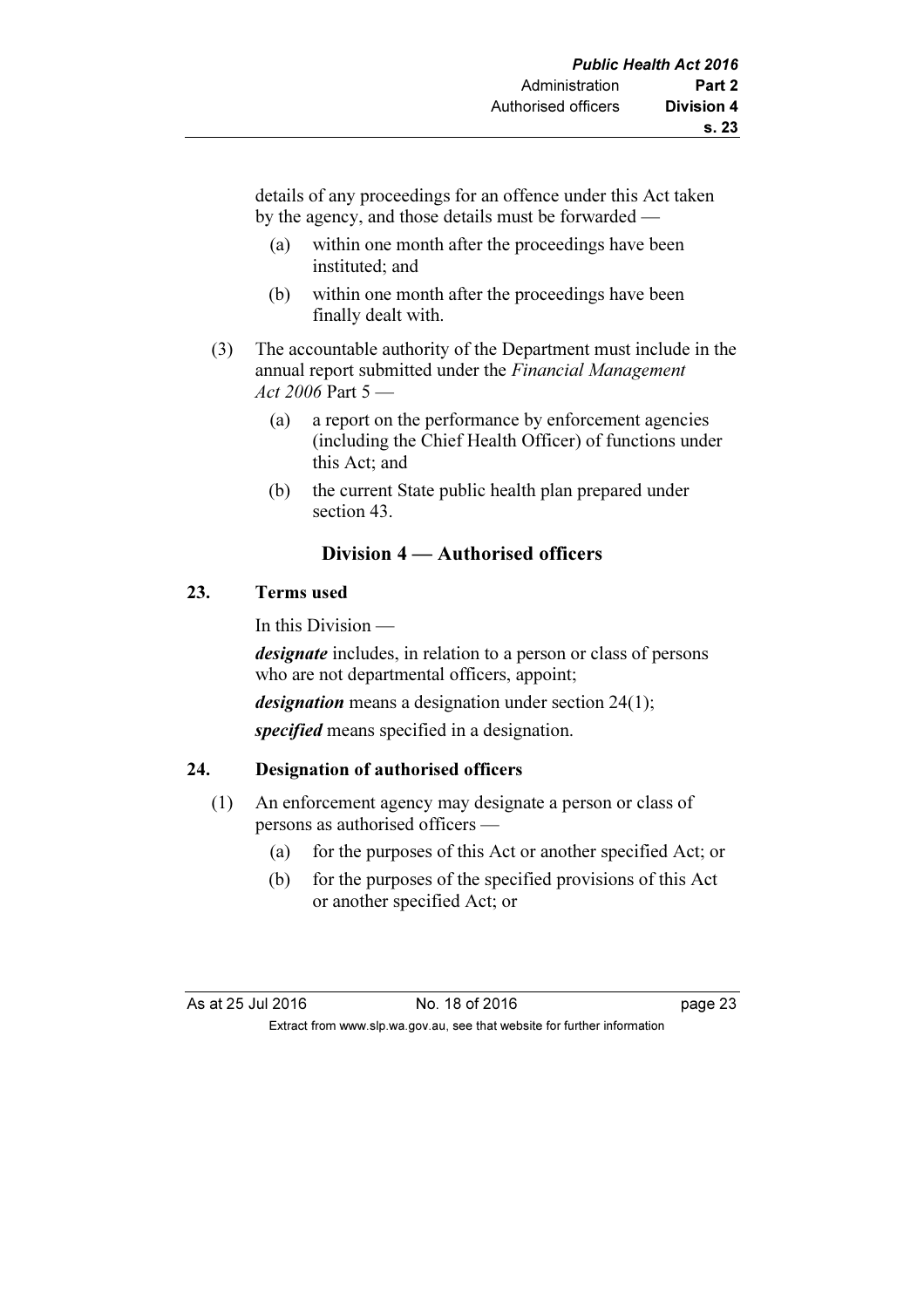- (c) for the purposes of the provisions of this Act or another specified Act other than the specified provisions of that Act.
- (2) The Chief Health Officer may designate a person or class of persons under subsection (1) only if the person or, as the case requires, the persons in that class are public health officials.
- (3) An enforcement agency that is a local government may designate under subsection (1) —
	- (a) an environmental health officer or environmental health officers as a class; or
	- (b) a person who is not an environmental health officer or a class of persons who are not environmental health officers; or
	- (c) a mixture of the two.
- (4) Enforcement agencies that are local governments may act jointly in the designation of persons or classes of persons as authorised officers.

## 25. Certain authorised officers required to have qualifications and experience

- (1) An enforcement agency must not designate a person or class of persons under section 24(1) unless the enforcement agency —
	- (a) considers that the person or, as the case requires, the persons in that class have appropriate qualifications and experience to perform the particular functions that the person or class of persons are to perform as authorised officers; and
	- (b) has regard to any guidelines issued under section 29.
- (2) This section does not apply to the designation of
	- (a) public health officials, whether individually or as a class; or

page 24 **No. 18 of 2016** As at 25 Jul 2016 Extract from www.slp.wa.gov.au, see that website for further information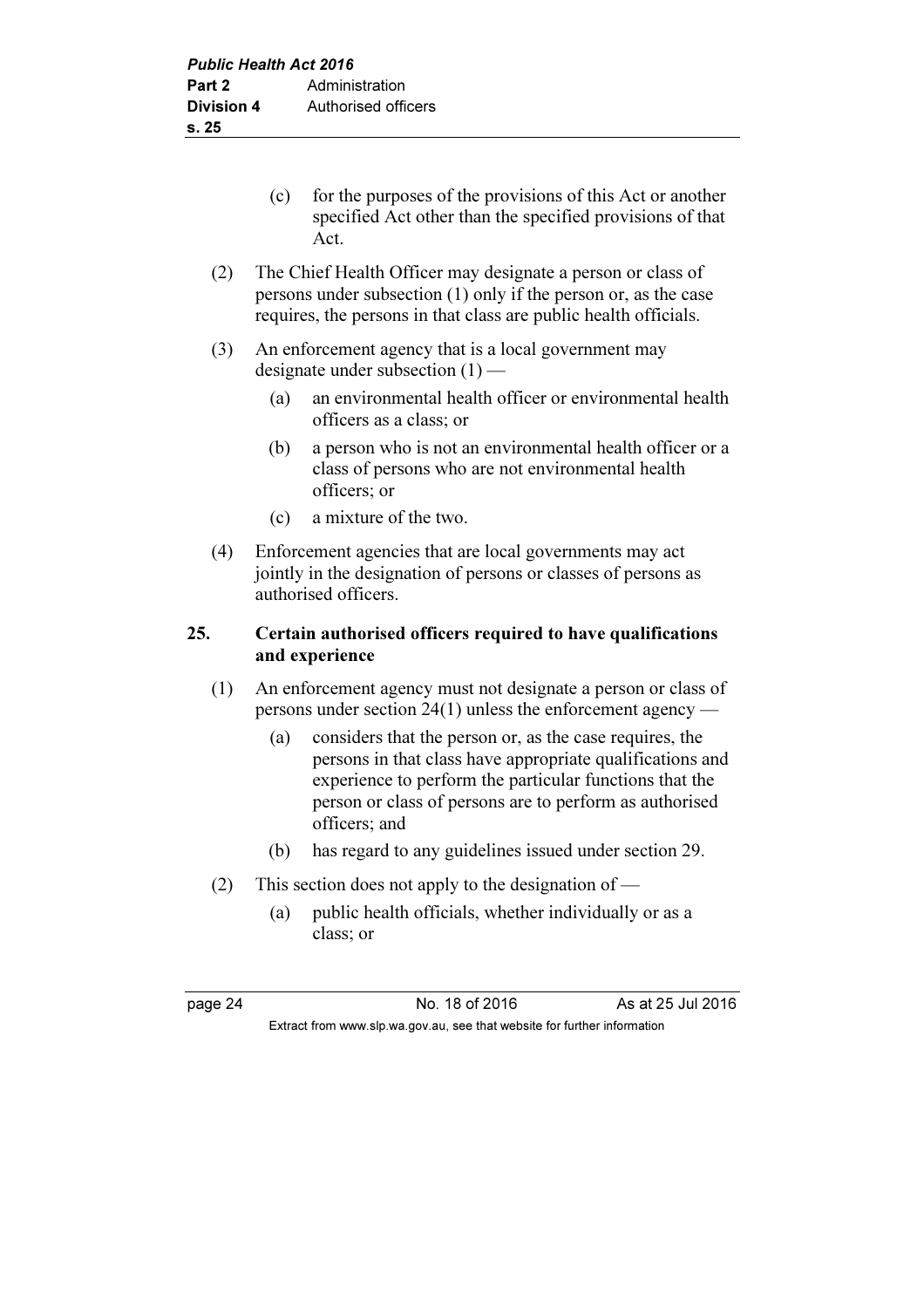(b) environmental health officers, whether individually or as a class.

## 26. Further provisions relating to designations

- (1) The power to make a designation includes
	- (a) the power to revoke a designation previously made; and
	- (b) in relation to a person (*person A*) who is designated, the power to designate a person or class of persons to perform functions of person A when it is impractical for person A to perform the functions; and
	- (c) in relation to a class of persons (*class A*) who are designated, the power to designate a person or class of persons to perform functions of persons in class A when it is impractical for persons in class A to perform the functions.
- (2) These must be in writing
	- (a) a designation;
	- (b) a revocation of a designation.

## 27. Lists of authorised officers to be maintained

Each enforcement agency must prepare and maintain a list of —

- (a) the persons (if any) who are individually designated as authorised officers by the agency; and
- (b) the classes of persons (if any) who are designated as authorised officers by the agency.

## 28. When designation as authorised officer ceases

- (1) A person ceases to be an authorised officer if the designation by virtue of which that person is an authorised officer is revoked or ceases to have effect.
- (2) A designation by the Chief Health Officer ceases to have effect if the person designated ceases to be a public health official.

| As at 25 Jul 2016                                                        |  | No. 18 of 2016 | page 25 |
|--------------------------------------------------------------------------|--|----------------|---------|
| Extract from www.slp.wa.gov.au, see that website for further information |  |                |         |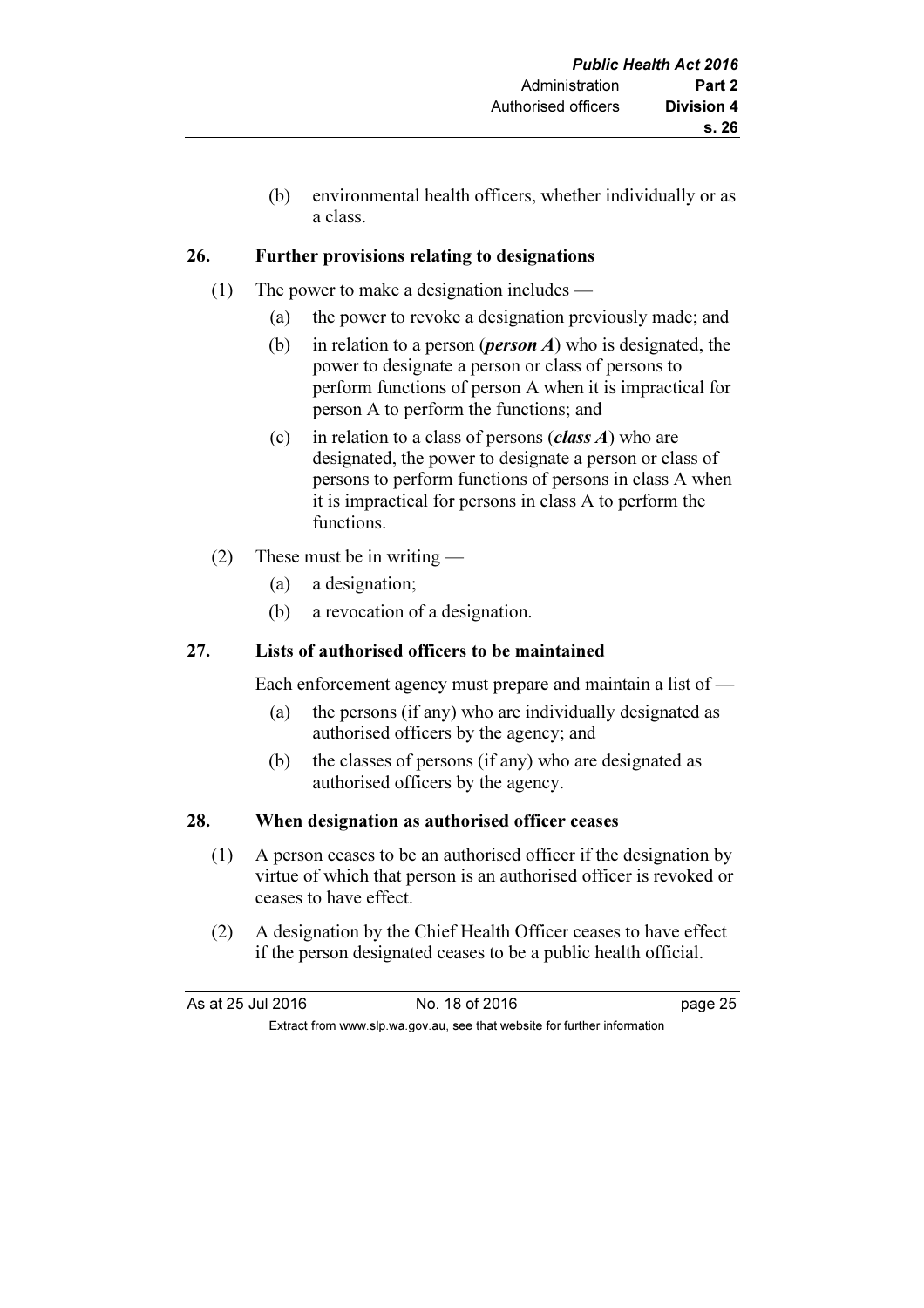(3) A person who is an authorised officer by virtue of being an environmental health officer ceases to be an authorised officer if the person ceases to be an environmental health officer.

## 29. Chief Health Officer may issue guidelines about qualifications and experience of authorised officers

 The Chief Health Officer may issue guidelines in relation to the appropriate qualifications and experience for a person or class of persons to be designated as authorised officers.

## 30. Certificates of authority

- (1) An enforcement agency must issue to each person who is an authorised officer by virtue of a designation by the agency a certificate of authority as an authorised officer.
- (2) The certificate of authority must
	- (a) state that it is issued under this Act; and
	- (b) state the name of the person to whom it is issued and bear —
		- (i) a photograph or digital image of that person; and
		- (ii) the person's signature;
		- and
	- (c) state the date, if any, on which it expires; and
	- (d) specify
		- (i) the Acts or the provisions of the Acts for the purposes of which the person is designated as an authorised officer; and
		- (ii) any provisions of an Act that are excluded from the designation;

and

 (e) specify any conditions or restrictions to which the person's authority is subject; and

page 26 No. 18 of 2016 As at 25 Jul 2016 Extract from www.slp.wa.gov.au, see that website for further information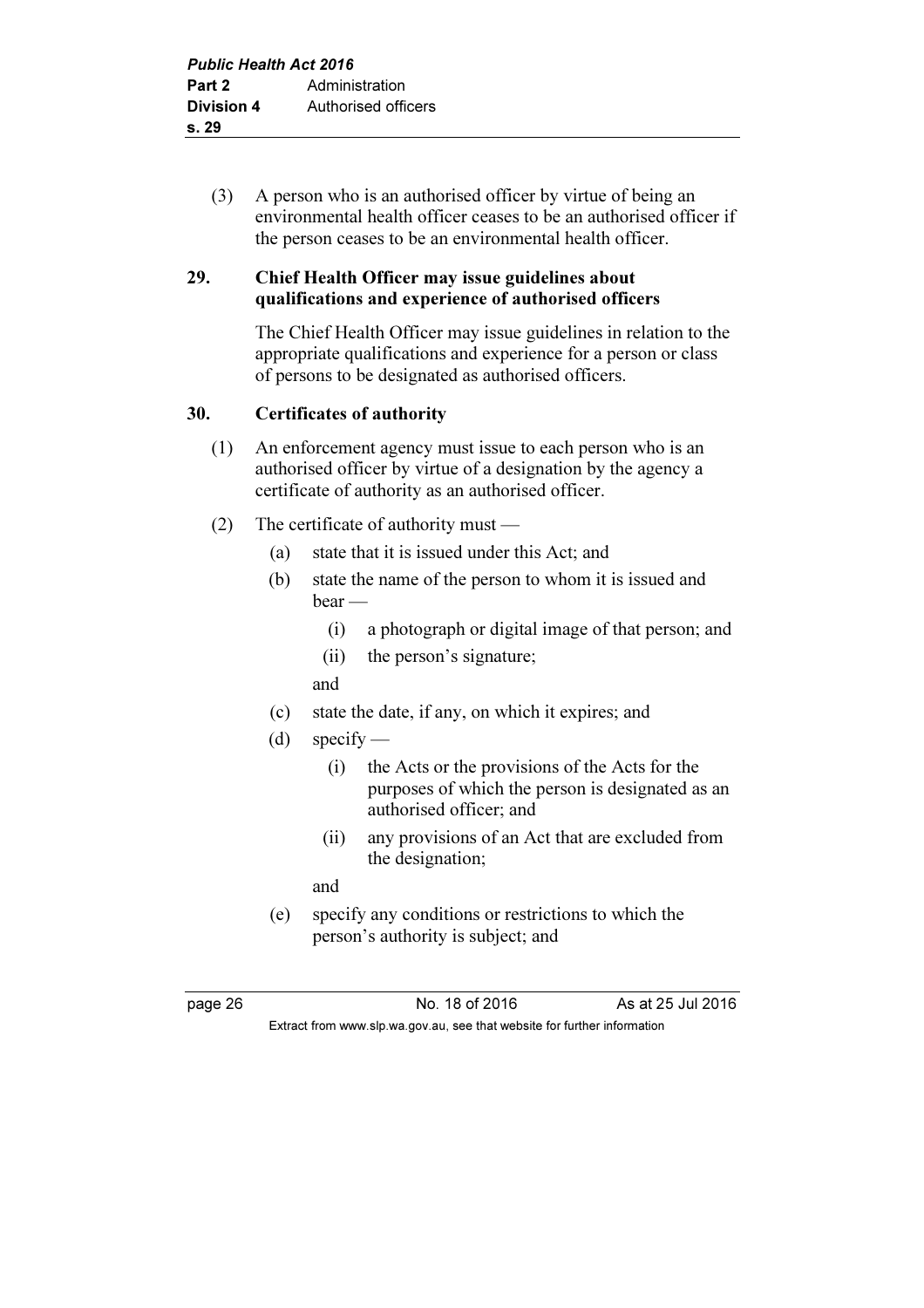- (f) bear the signature of the person by whom it is issued and state the capacity in which the person is acting in issuing the certificate.
- (3) An authorised officer must produce the certificate of authority —
	- (a) if asked to do so by the person in charge of any premises entered under this Act by the authorised officer; or
	- (b) if asked to do so by a person who, under this Act, is required by the authorised officer to produce anything or to answer any question.
- (4) If an enforcement agency is satisfied that obtaining a photograph or digital image of a person to whom a certificate of authority is to be issued, or the person's signature, would unreasonably delay the issuing of the certificate to that person, the enforcement agency may issue a temporary certificate of authority that does not comply with either or both of the requirements of subsection (2)(b).
- (5) A temporary certificate of authority
	- (a) is valid for the period, not exceeding one month, that is stated on the certificate; but
	- (b) otherwise has the same effect as an ordinary certificate of authority issued under this section.

#### 31. Issuing and production of certificate of authority for purposes of other written laws

 $(1)$  In this section —

certificate requirement, in relation to a written law, means a requirement that persons who are authorised to exercise powers under that written law be issued with an identity card;

identity card means a certificate or other document evidencing a person's identity or appointment;

As at 25 Jul 2016 18 One 27 No. 18 of 2016 Extract from www.slp.wa.gov.au, see that website for further information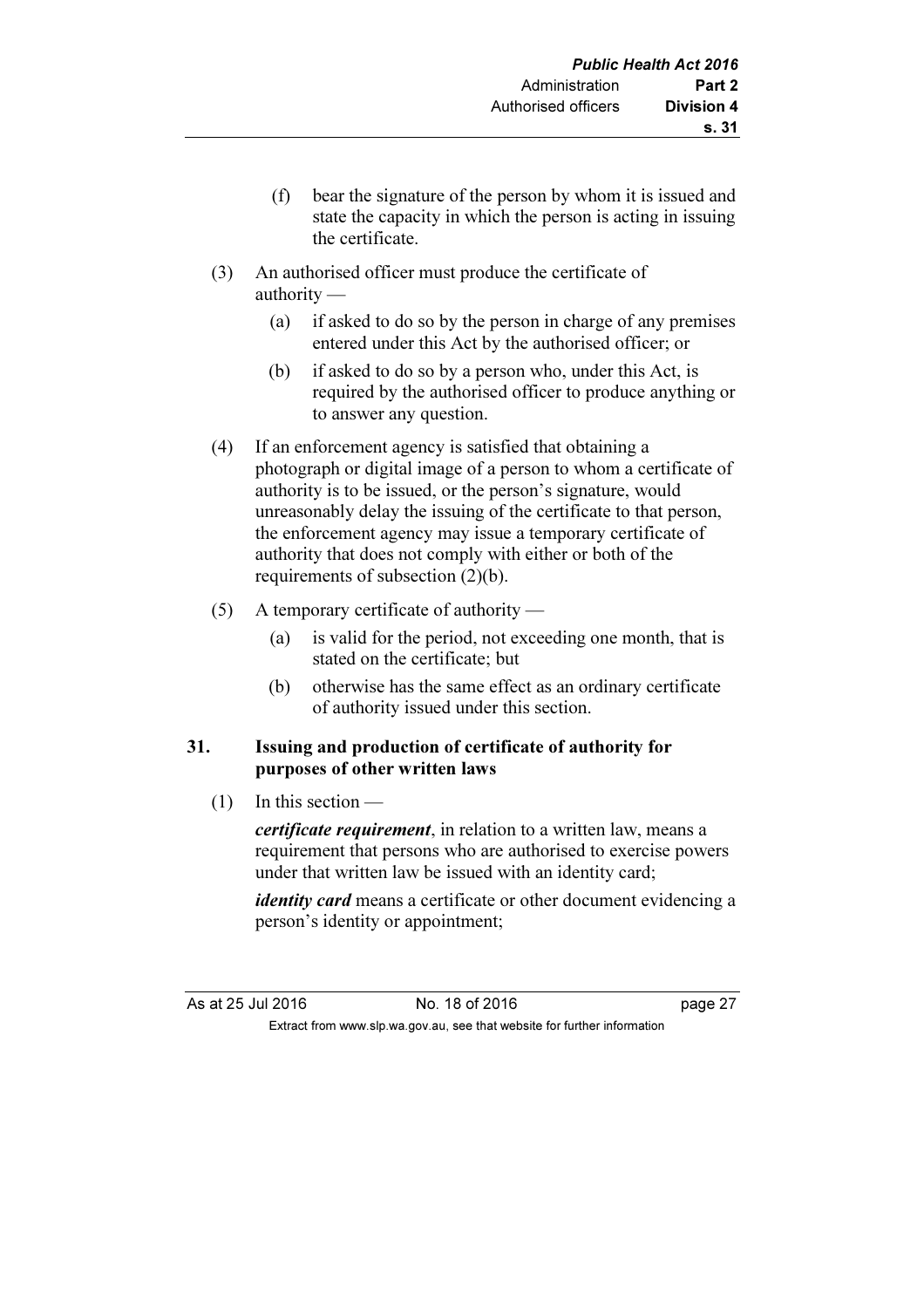production requirement, in relation to a written law, means a requirement that a person who exercises, has exercised, or is about to exercise a power under that written law produce an identity card, whether on request or otherwise.

- (2) This section applies if
	- (a) a person is designated as an authorised officer for the purposes of one or more provisions of another written law; and
	- (b) that other written law has a certificate requirement.
- (3) If this section applies
	- (a) it is sufficient compliance with the certificate requirement in the other written law if the certificate of authority issued to that person under section 30 specifies that the person is designated as an authorised officer for the purposes of that other written law or one or more provisions of that other written law; and
	- (b) it is sufficient compliance with any production requirement in that other written law if –
		- (i) the production requirement relates to a provision for the purposes of which the designation has effect; and
		- (ii) the person produces that certificate of authority.

## 32. Certificate of authority to be returned

- (1) A person to whom a certificate of authority is issued under section 30 and who ceases to be an authorised officer must, as soon as practicable, return the certificate to the enforcement agency that issued the certificate.
- (2) A person who contravenes subsection (1) without reasonable excuse, the onus of proving which is on the person, commits an offence.

Penalty for an offence under this subsection: a fine of \$1 000.

page 28 No. 18 of 2016 As at 25 Jul 2016 Extract from www.slp.wa.gov.au, see that website for further information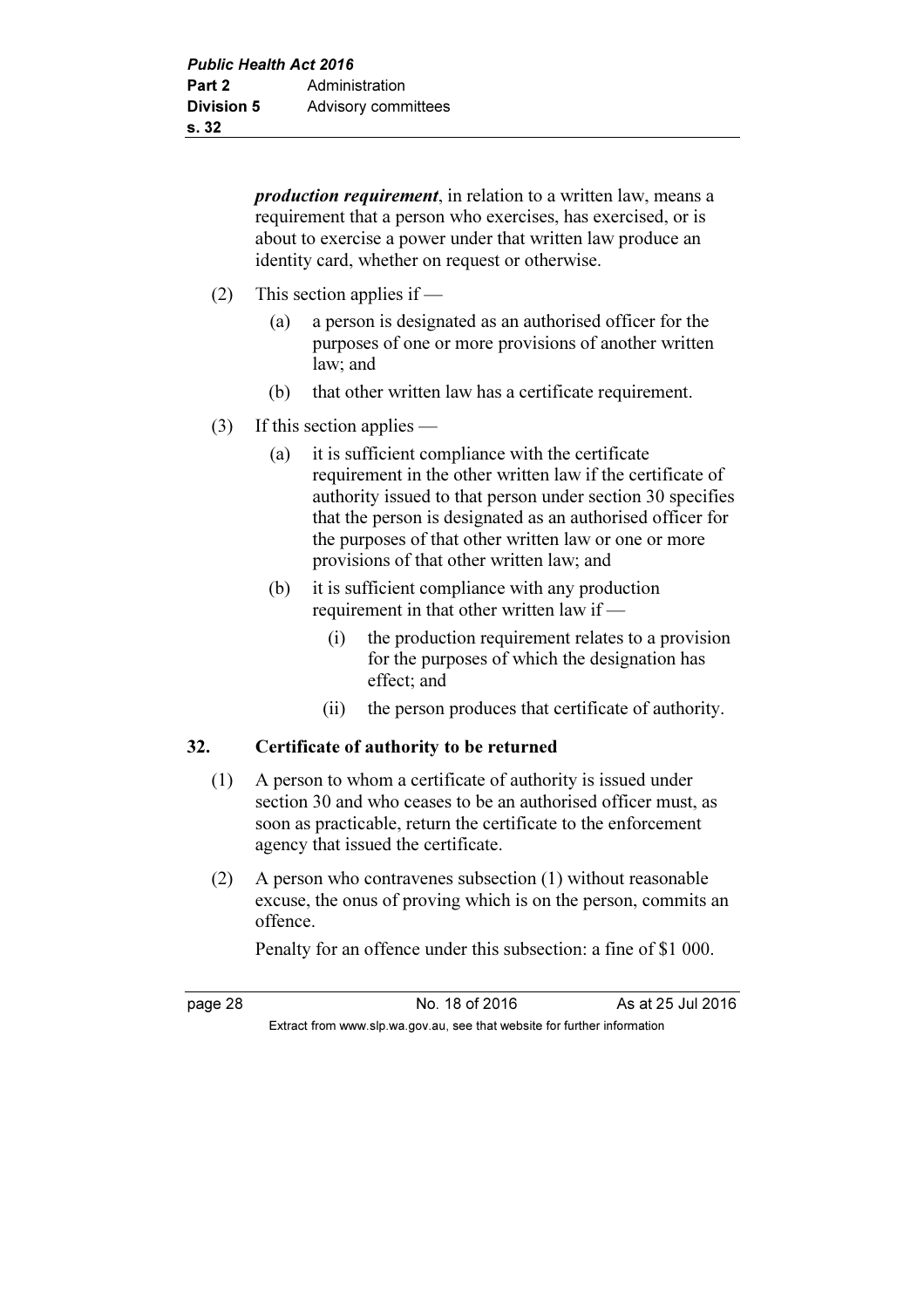## Division 5 — Advisory committees

#### 33. Establishment and functions of advisory committees

- (1) The Chief Health Officer may establish advisory committees to assist the Chief Health Officer in the performance of the Chief Health Officer's functions under this Act.
- (2) The Chief Health Officer may appoint any person the Chief Health Officer thinks fit to any advisory committee established under subsection (1).
- (3) The Chief Health Officer may determine
	- (a) the term of office of members of an advisory committee; and
	- (b) the functions and procedure of an advisory committee; and
	- (c) after consultation with the Minister for Public Sector Management, any remuneration and allowances to be paid to the members of an advisory committee.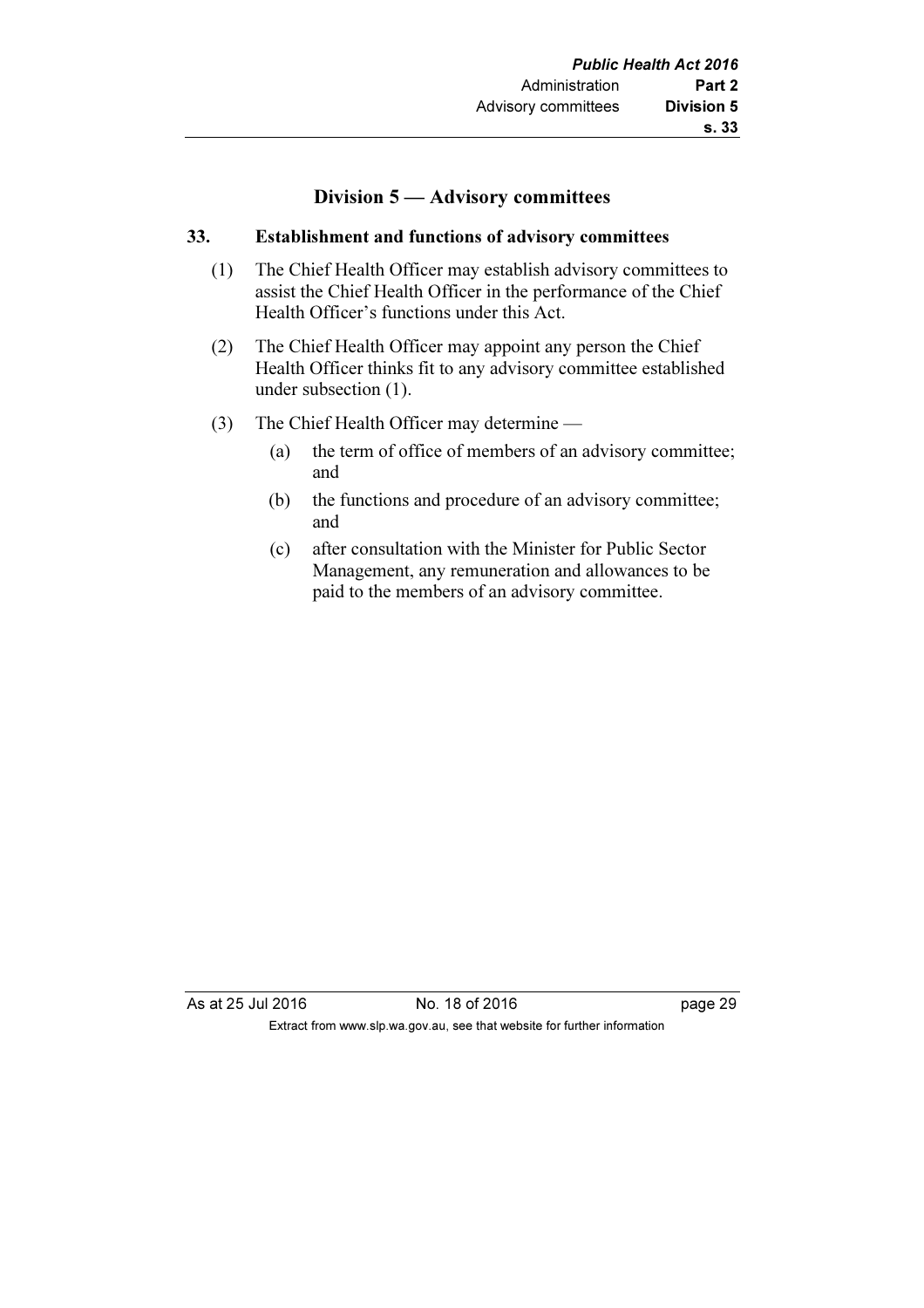# Part 3 — General public health duty

#### 34. General public health duty

- (1) A person must take all reasonable and practicable steps to prevent or minimise any harm to public health that might foreseeably result from anything done or omitted to be done by the person.
- (2) In determining what is reasonable and practicable for the purposes of subsection (1), regard must be had, amongst other things, to the objects of this Act, and to the following —
	- (a) the potential impact of a failure to comply with the duty;
	- (b) any environmental, social, economic or practical implications;
	- (c) any degrees of risk that may be involved;
	- (d) the nature, extent and duration of any harm;
	- (e) any matter prescribed by the regulations.
- (3) A person will be taken not to be in breach of subsection (1) if the person is acting —
	- (a) in a manner or in circumstances that accord with generally accepted practices taking into account community expectations and prevailing environmental, social and economic practices and standards; or
	- (b) in circumstances prescribed by the regulations.

#### 35. Consequences of failure to comply with general public health duty

- (1) A failure to comply with the general public health duty does not of itself —
	- (a) give rise to any right or remedy; or
	- (b) constitute an offence.

page 30 No. 18 of 2016 As at 25 Jul 2016 Extract from www.slp.wa.gov.au, see that website for further information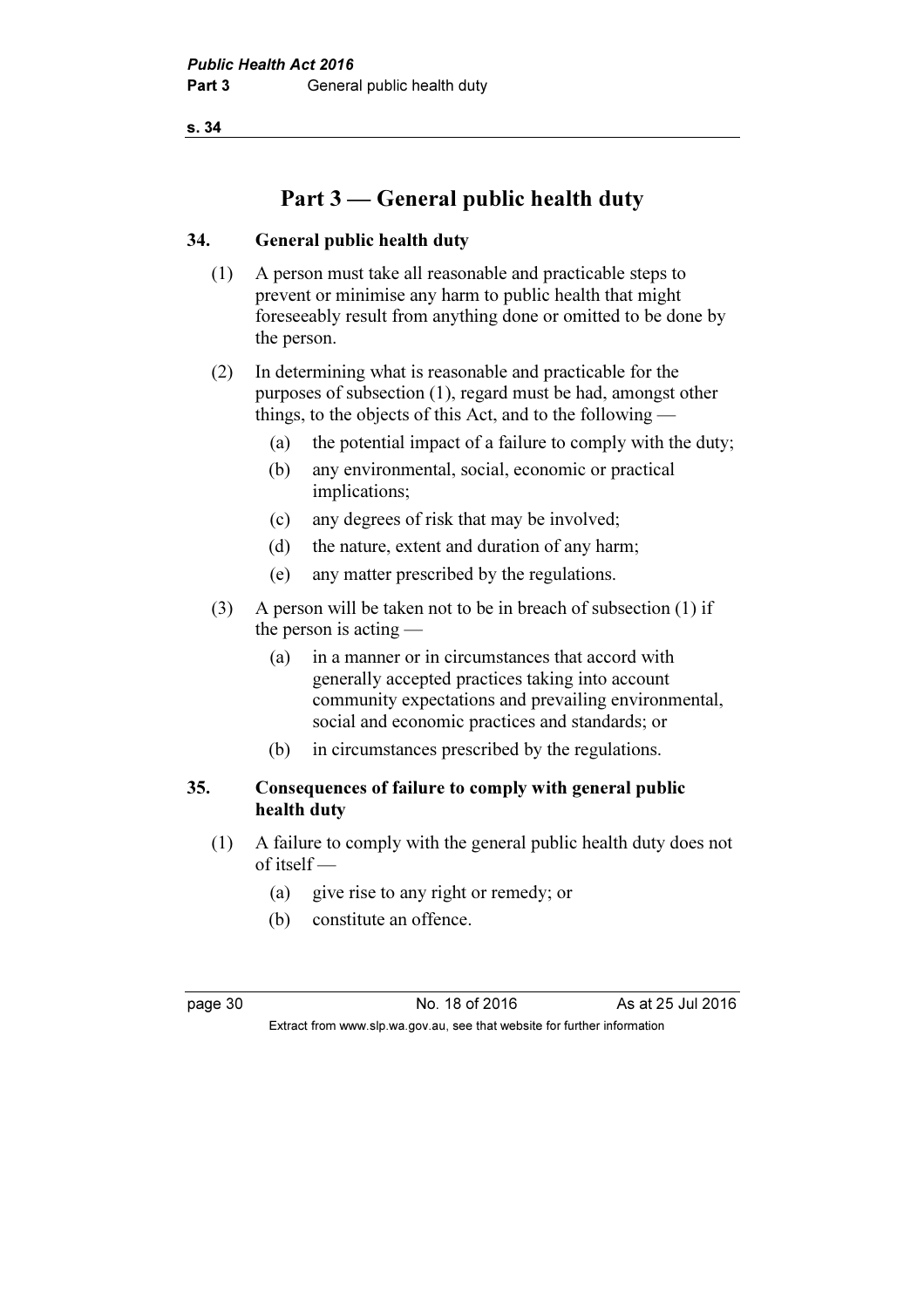(2) However, a failure to comply with the general public health duty may constitute grounds for action to be taken under this Act, including the issue of an improvement notice or enforcement order.

As at 25 Jul 2016 No. 18 of 2016 hotels and a page 31 Extract from www.slp.wa.gov.au, see that website for further information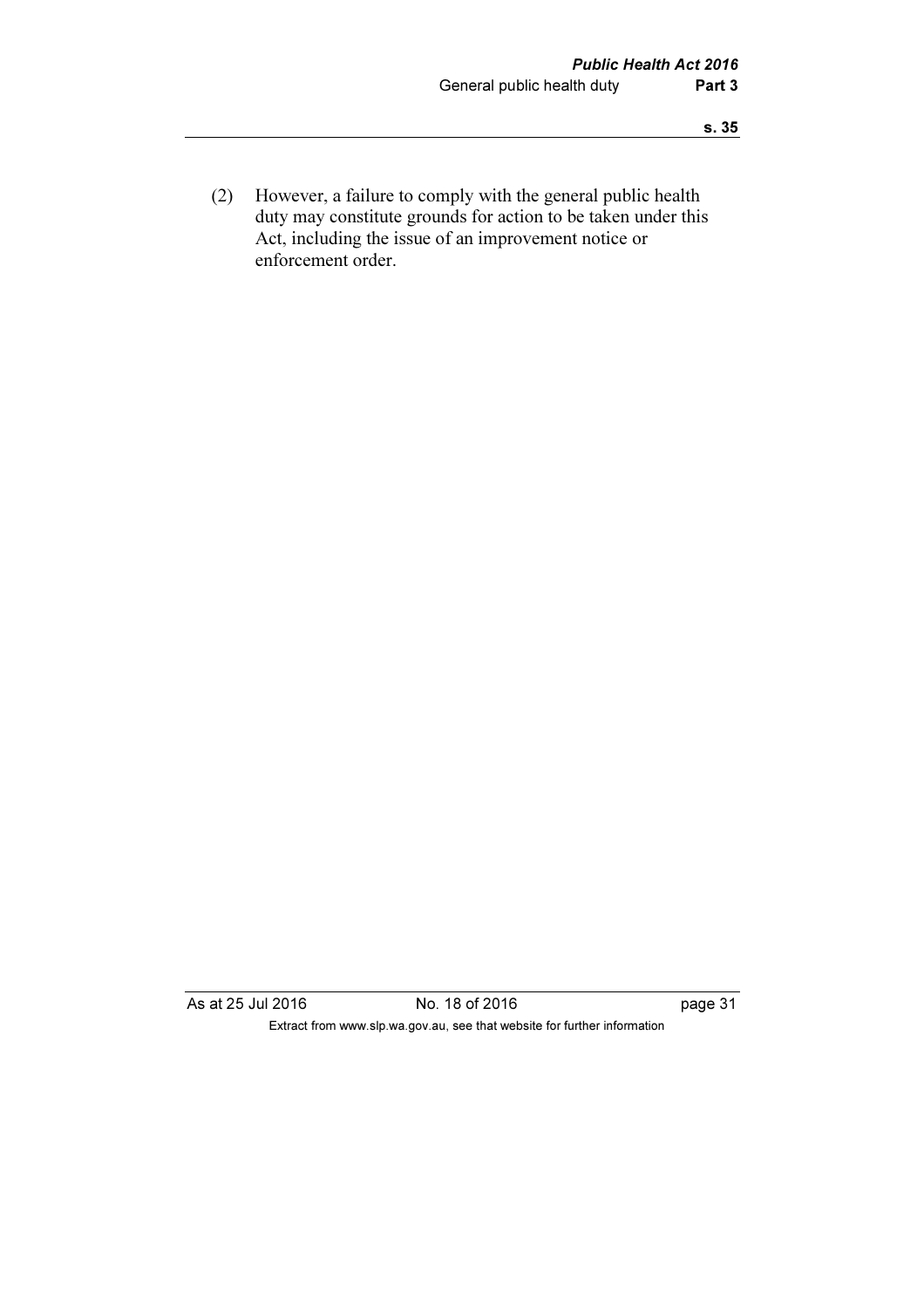# Part 4 — Serious public health risks and material public health risks

#### 36. Term used: engage in conduct

In this Part —

engage in conduct means —

- (a) do an act; or
- (b) omit to do an act.

#### 37. Offences relating to serious public health risks

- $(1)$  A person must not
	- (a) engage in conduct that the person knows will cause, or is likely to cause, a serious public health risk; or
	- (b) engage in conduct in a manner that the person knows will cause, or is likely to cause, a serious public health risk; or
	- (c) allow or permit conduct to be engaged in if the person knows that engagement in that conduct will cause, or is likely to cause, a serious public health risk; or
	- (d) allow or permit conduct to be engaged in in a manner that the person knows will cause, or is likely to cause, a serious public health risk; or
	- (e) allow or permit conduct to continue to be engaged in if the person knows that engagement in that conduct will cause, or is likely to cause, a serious public health risk; or
	- (f) allow or permit conduct to continue to be engaged in in a manner that the person knows will cause, or is likely to cause, a serious public health risk.
	- Penalty for an offence under this subsection: a fine of \$250 000 and imprisonment for 3 years.

page 32 No. 18 of 2016 As at 25 Jul 2016 Extract from www.slp.wa.gov.au, see that website for further information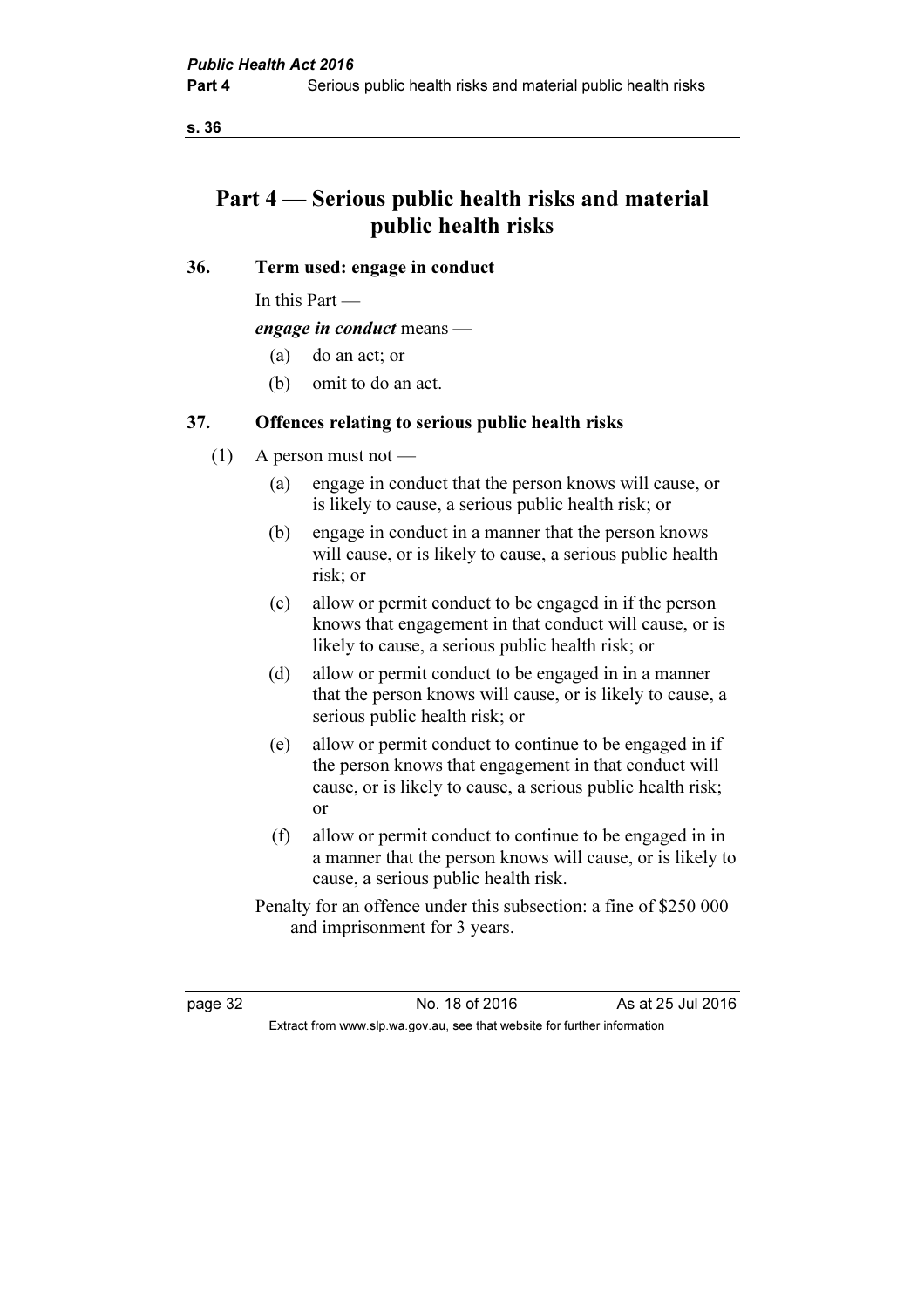Daily penalty for an offence under this subsection: a fine of \$50 000.

- (2) A person must not
	- (a) engage in conduct that the person ought reasonably to know will cause, or is likely to cause, a serious public health risk; or
	- (b) engage in conduct in a manner that the person ought reasonably to know will cause, or is likely to cause, a serious public health risk; or
	- (c) allow or permit conduct to be engaged in if the person ought reasonably to know that engagement in that conduct will cause, or is likely to cause, a serious public health risk; or
	- (d) allow or permit conduct to be engaged in in a manner that the person ought reasonably to know will cause, or is likely to cause, a serious public health risk; or
	- (e) allow or permit conduct to continue to be engaged in if the person ought reasonably to know that engagement in that conduct will cause, or is likely to cause, a serious public health risk; or
	- (f) allow or permit conduct to continue to be engaged in in a manner that the person ought reasonably to know will cause, or is likely to cause, a serious public health risk.

 Penalty for an offence under this subsection: a fine of \$100 000 and imprisonment for 2 years.

 Daily penalty for an offence under this subsection: a fine of \$20 000.

- $(3)$  A person must not
	- (a) engage in conduct that causes, or will cause, or is likely to cause, a serious public health risk; or
	- (b) engage in conduct in a manner that causes, or will cause, or is likely to cause, a serious public health risk; or

As at 25 Jul 2016 18 Oct 2016 18 of 2016 Extract from www.slp.wa.gov.au, see that website for further information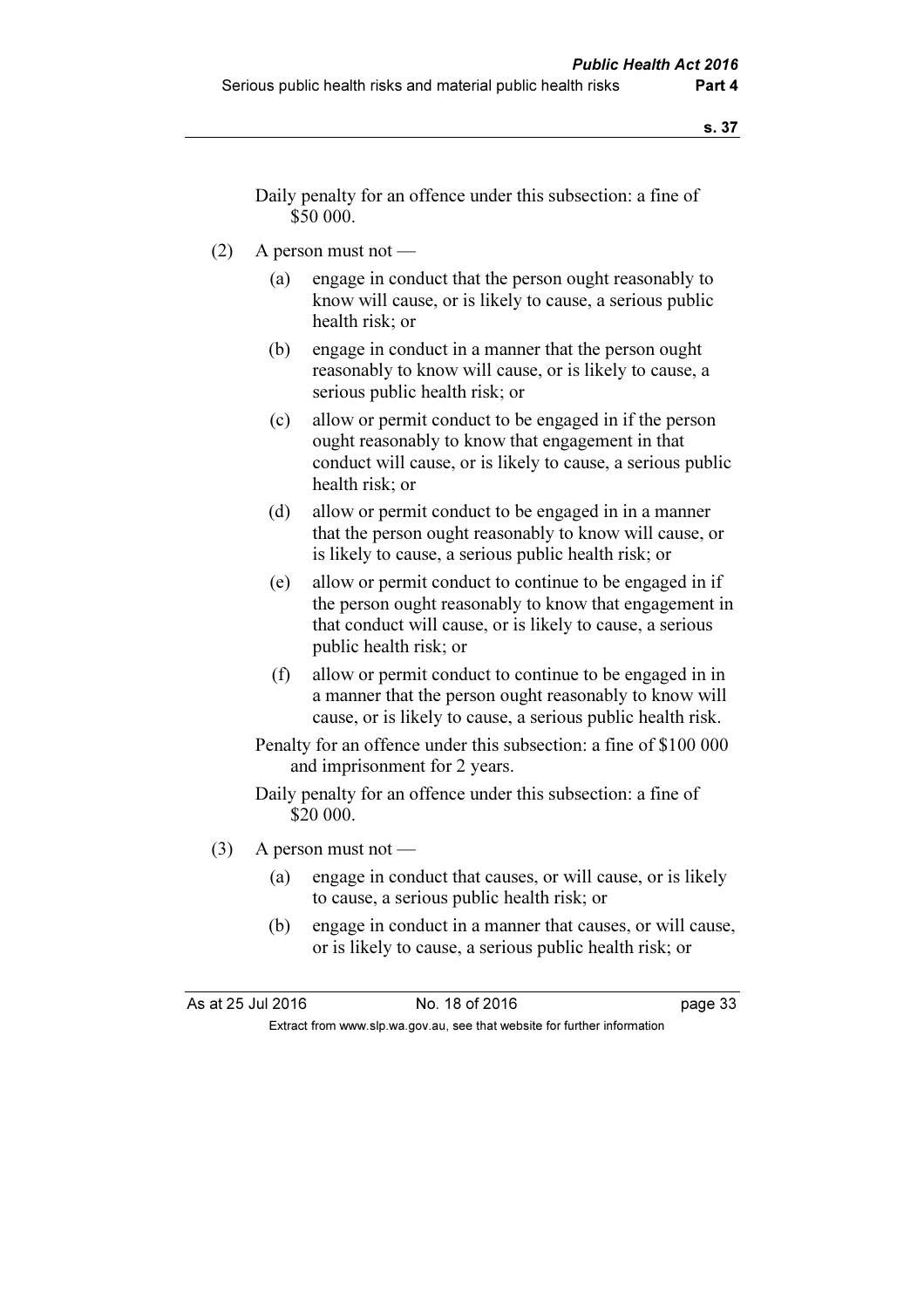- (c) allow or permit conduct to be engaged in if engagement in that conduct causes, or will cause, or is likely to cause, a serious public health risk; or
- (d) allow or permit conduct to be engaged in in a manner that causes, or will cause, or is likely to cause, a serious public health risk; or
- (e) allow or permit conduct to continue to be engaged in if engagement in that conduct causes, or will cause, or is likely to cause, a serious public health risk; or
- (f) allow or permit conduct to continue to be engaged in in a manner that causes, or will cause, or is likely to cause, a serious public health risk.

Penalty for an offence under this subsection: a fine of \$50 000.

 Daily penalty for an offence under this subsection: a fine of \$10 000.

## 38. Offences relating to material public health risks

- (1) A person must not
	- (a) engage in conduct that the person knows will cause, or is likely to cause, a material public health risk; or
	- (b) engage in conduct in a manner that the person knows will cause, or is likely to cause, a material public health risk; or
	- (c) allow or permit conduct to be engaged in if the person knows that engagement in that conduct will cause, or is likely to cause, a material public health risk; or
	- (d) allow or permit conduct to be engaged in in a manner that the person knows will cause, or is likely to cause, a material public health risk; or
	- (e) allow or permit conduct to continue to be engaged in if the person knows that engagement in that conduct will cause, or is likely to cause, a material public health risk; or

page 34 No. 18 of 2016 As at 25 Jul 2016 Extract from www.slp.wa.gov.au, see that website for further information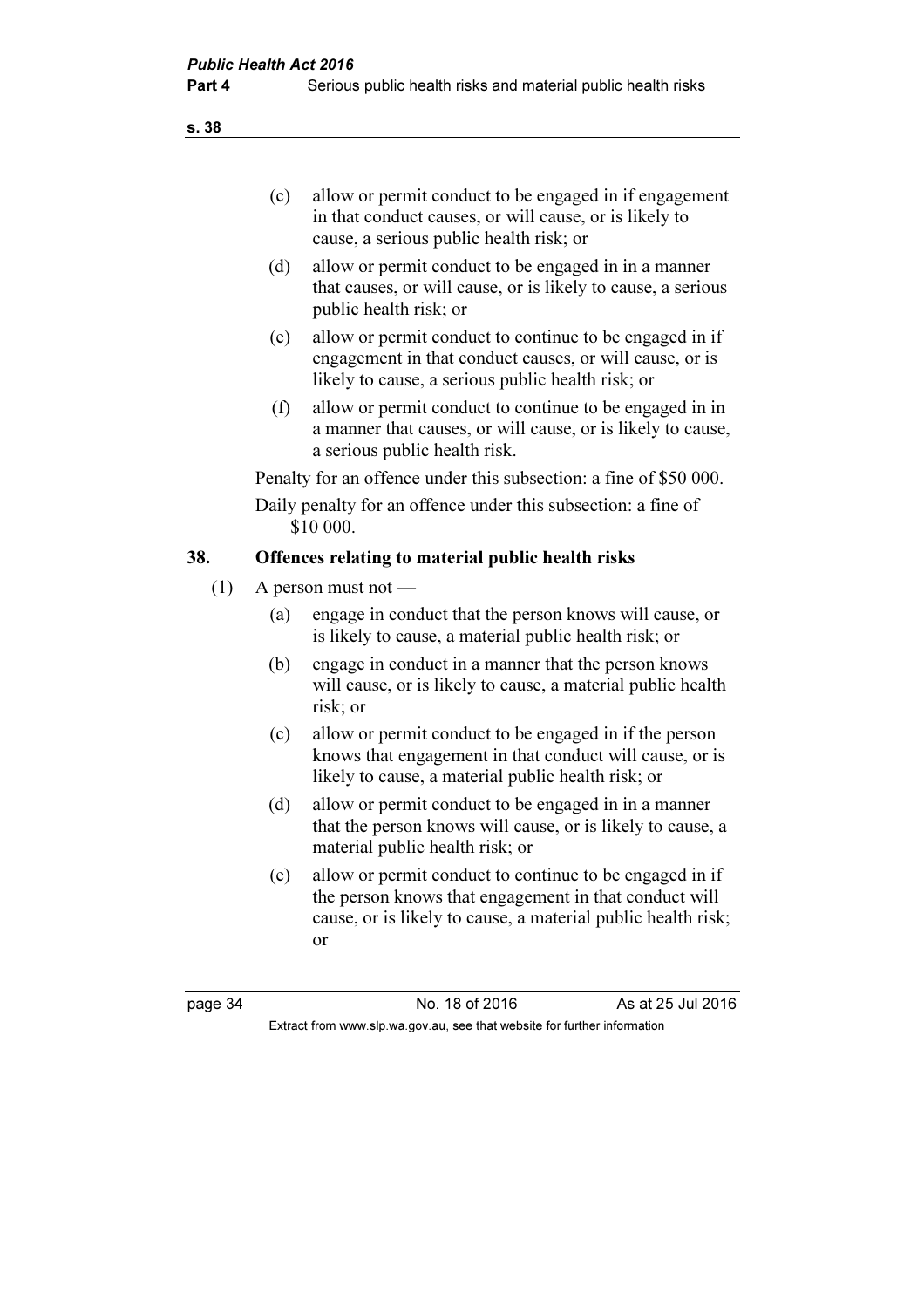Penalty for an offence under this subsection: a fine of \$100 000 and imprisonment for 2 years.

```
 Daily penalty for an offence under this subsection: a fine of 
$20 000.
```
- $(2)$  A person must not
	- (a) engage in conduct that the person ought reasonably to know will cause, or is likely to cause, a material public health risk; or
	- (b) engage in conduct in a manner that the person ought reasonably to know will cause, or is likely to cause, a material public health risk; or
	- (c) allow or permit conduct to be engaged in if the person ought reasonably to know that engagement in that conduct will cause, or is likely to cause, a material public health risk; or
	- (d) allow or permit conduct to be engaged in in a manner that the person ought reasonably to know will cause, or is likely to cause, a material public health risk; or
	- (e) allow or permit conduct to continue to be engaged in if the person ought reasonably to know that engagement in that conduct will cause, or is likely to cause, a material public health risk; or
	- (f) allow or permit conduct to continue to be engaged in in a manner that the person ought reasonably to know will cause, or is likely to cause, a material public health risk.

Penalty for an offence under this subsection: a fine of \$75 000.

 Daily penalty for an offence under this subsection: a fine of \$15 000.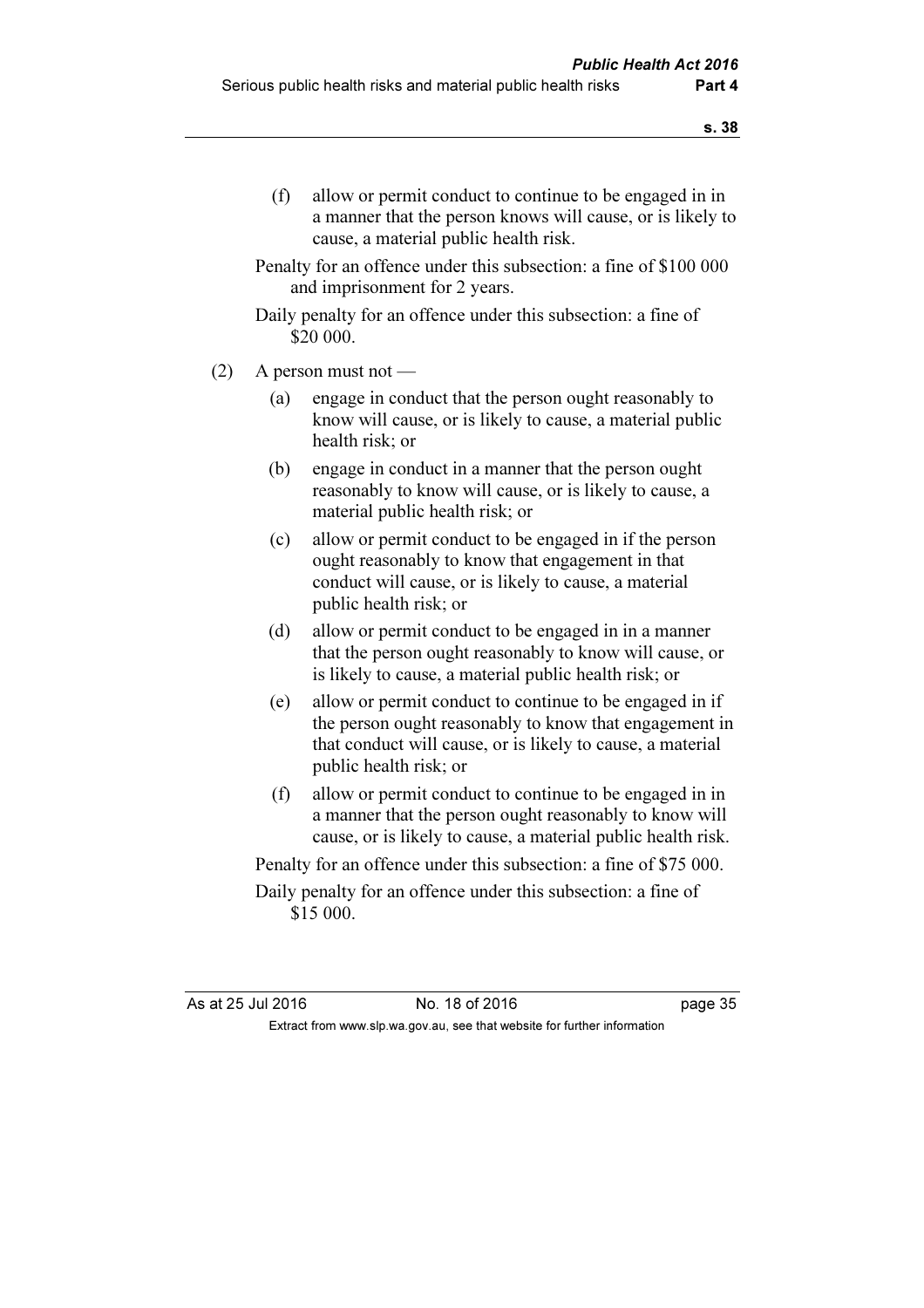#### $(3)$  A person must not —

- (a) engage in conduct that causes, or will cause, or is likely to cause, a material public health risk; or
- (b) engage in conduct in a manner that causes, or will cause, or is likely to cause, a material public health risk; or
- (c) allow or permit conduct to be engaged in if engagement in that conduct causes, or will cause, or is likely to cause, a material public health risk; or
- (d) allow or permit conduct to be engaged in in a manner that causes, or will cause, or is likely to cause, a material public health risk; or
- (e) allow or permit conduct to continue to be engaged in if engagement in that conduct causes, or will cause, or is likely to cause, a material public health risk; or
- (f) allow or permit conduct to continue to be engaged in in a manner that causes, or will cause, or is likely to cause, a material public health risk.

 Penalty for an offence under this subsection: a fine of \$40 000. Daily penalty for an offence under this subsection: a fine of \$8 000.

#### 39. Defence of due diligence

- (1) In any proceedings against a person for an offence under this Part, it is a defence to prove that the person took all reasonable precautions and exercised all due diligence to prevent the commission of the offence.
- (2) The defence provided by subsection (1) does not apply unless it is proved that the person —
	- (a) took reasonable steps to prevent or avoid the circumstances that gave rise to the public health risk, including by putting in place any systems or safeguards that might reasonably be expected to be provided; and

page 36 No. 18 of 2016 As at 25 Jul 2016 Extract from www.slp.wa.gov.au, see that website for further information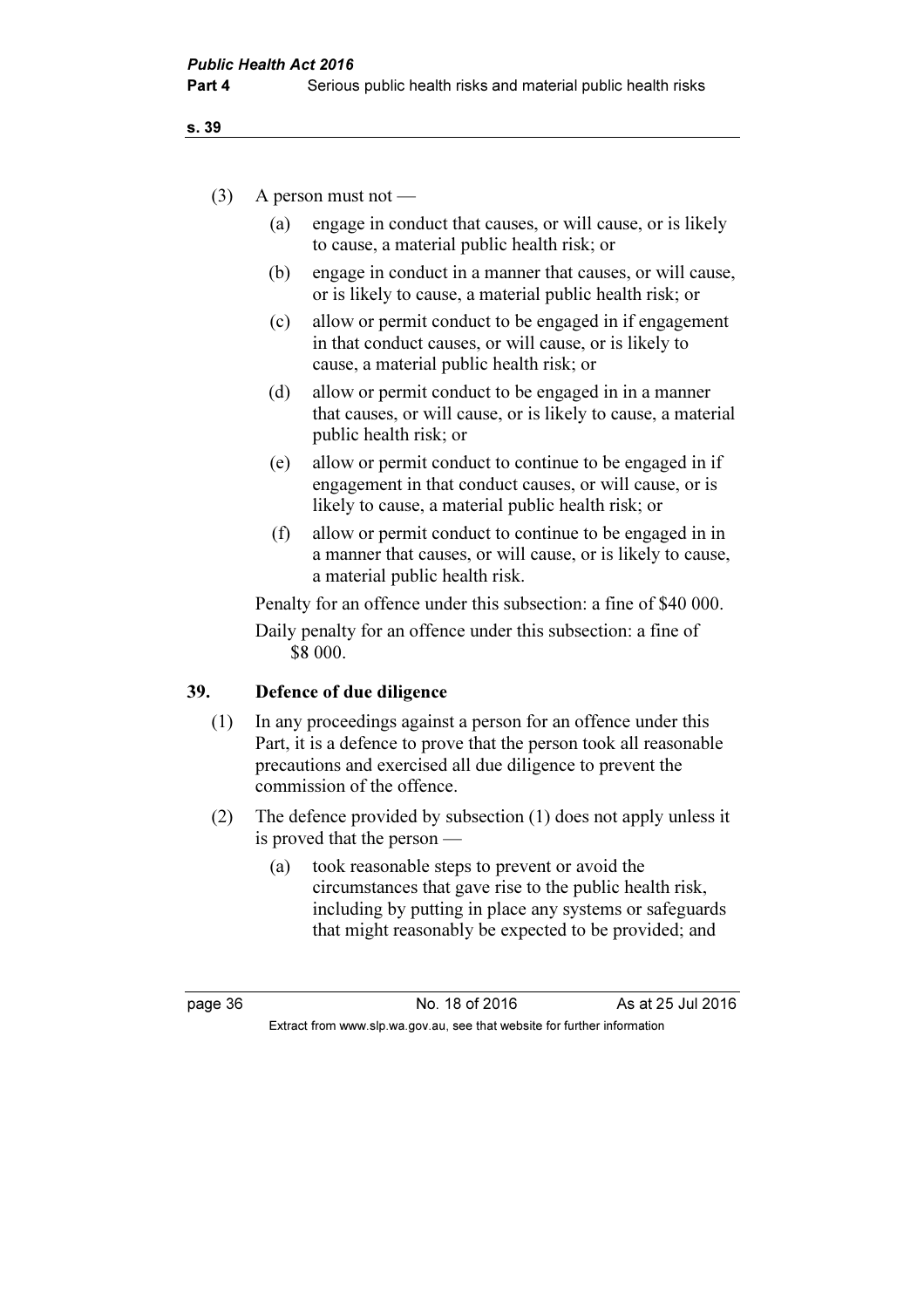- (b) complied with the requirements of any notice or order under this Act that related to the public health risk; and
- (c) as soon as becoming aware of the circumstances that gave rise to the public health risk —
	- (i) reported those circumstances to an appropriate enforcement agency; and
	- (ii) took all reasonable steps necessary to prevent or reduce the public health risk.
- (3) If the person is an employer, then in addition to the things that must be proved under subsection (2), it must also be proved that the person —
	- (a) had proper systems and safeguards in place to prevent the circumstances that gave rise to the public health risk; and
	- (b) actively promoted and enforced compliance with this Act.

## 40. Alternative verdicts for certain offences

- (1) This section applies if, on the trial of a person charged with an offence under a provision in Column 1 of the Table, the court —
	- (a) is not satisfied that the person committed the offence; but
	- (b) is satisfied that the person committed an offence under a provision opposite that provision in Column 2 of the Table (a corresponding provision).
- (2) In that case, the court may find the person not guilty of the offence charged but guilty of an offence under the corresponding provision, and the person is liable to be punished accordingly.

As at 25 Jul 2016 18 Oct 2016 18 of 2016 Extract from www.slp.wa.gov.au, see that website for further information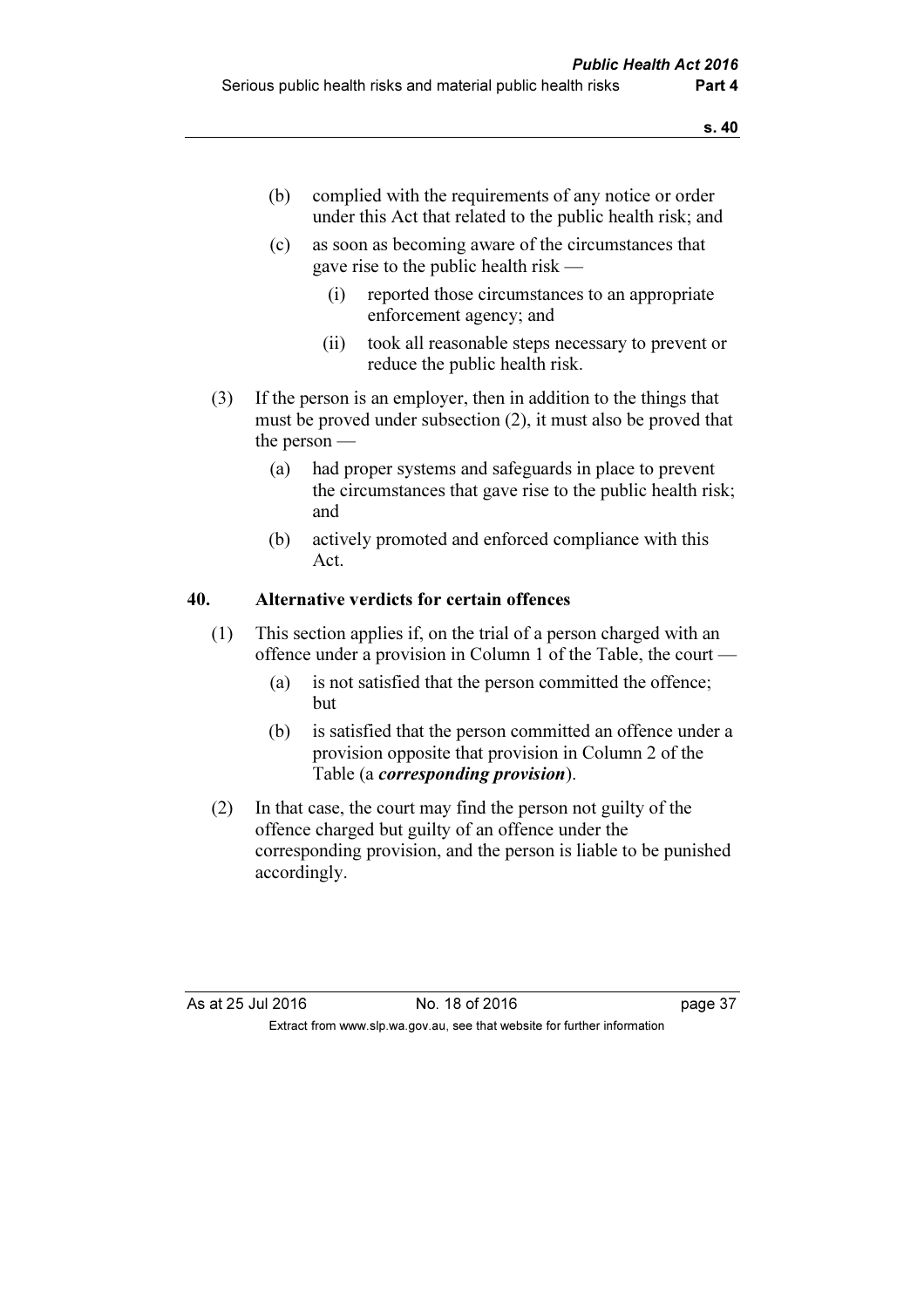| <b>Table</b>                                                   |                                                                                 |  |  |  |
|----------------------------------------------------------------|---------------------------------------------------------------------------------|--|--|--|
| <b>Column 1: provision</b><br>under which person<br>is charged | Column 2: corresponding<br>provisions under which<br>person may be found guilty |  |  |  |
| s. $37(1)$                                                     | s. $37(2)$ , s. $37(3)$ , s. $38(1)$                                            |  |  |  |
| s. $37(2)$                                                     | s. $37(3)$ , s. $38(2)$                                                         |  |  |  |
| s. $37(3)$                                                     | s. $38(3)$                                                                      |  |  |  |
| s. $38(1)$                                                     | s. $38(2)$ , s. $38(3)$                                                         |  |  |  |
| s. $38(2)$                                                     | s. $38(3)$                                                                      |  |  |  |

#### 41. Determination by court of appropriate punishment

 (1) In determining the appropriate punishment to impose on a person found guilty of an offence under this Part, the court must have regard to —

- (a) the extent of the public health risk caused, or likely to have been caused, by the commission of the offence; and
- (b) the practical measures that could have been taken to prevent, control or abate that risk; and
- (c) the extent to which the person who committed the offence could reasonably have foreseen that risk; and
- (d) the extent to which the person who committed the offence had control over the circumstances that gave rise to that risk; and
- (e) whether, in committing the offence, the person was complying with orders given to the person in the course of his or her employment.
- (2) Nothing in this section limits the powers of a court under the Sentencing Act 1995.

page 38 No. 18 of 2016 As at 25 Jul 2016 Extract from www.slp.wa.gov.au, see that website for further information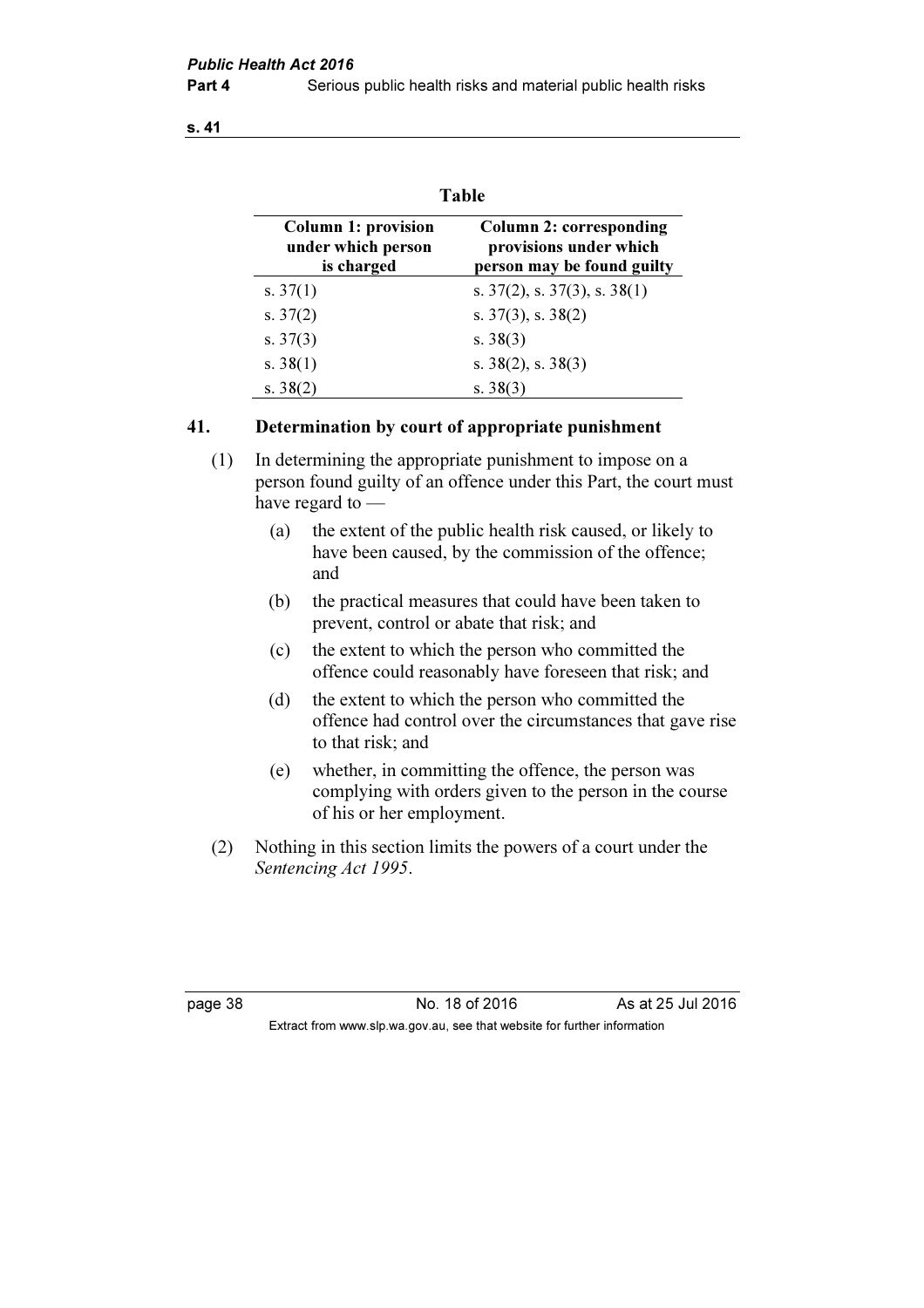## Part 5 — Public health plans

#### 42. Term used: public health plan

In this Part —

#### public health plan means —

- (a) the State public health plan prepared by the Chief Health Officer under section 43; or
- (b) a local public health plan prepared by a local government under section 45.

#### 43. State public health plans

- (1) The Chief Health Officer must prepare a public health plan (the **State public health plan**) that applies to the whole of the State.
- (2) The State public health plan must
	- (a) identify the public health needs of the State; and
	- (b) include an examination of data relating to health status and health determinants in the State; and
	- (c) establish objectives and policy priorities for  $-$ 
		- (i) the promotion, improvement and protection of public health in the State; and
		- (ii) the development and delivery of public health services in the State;

and

- (d) identify how, based on available evidence, the objectives and policy priorities referred to in paragraph (c) are proposed to be achieved; and
- (e) describe how the Chief Health Officer proposes to work with local governments and other bodies undertaking public health initiatives, projects and programmes to achieve the objectives and policy priorities referred to in paragraph (c); and

As at 25 Jul 2016 18 Oct 2016 18 of 2016 Extract from www.slp.wa.gov.au, see that website for further information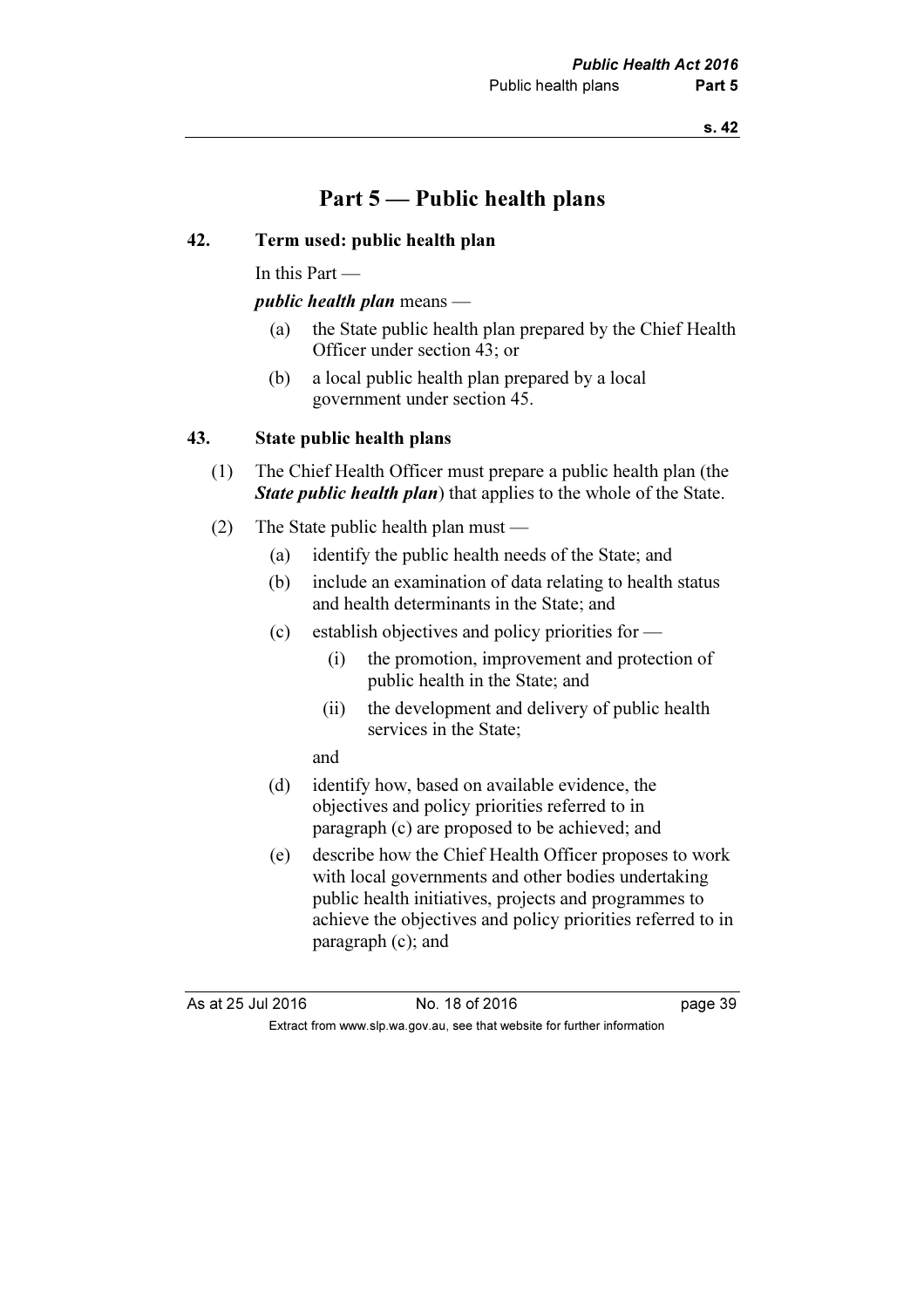(f) include a strategic framework for the identification, evaluation and management of public health risks in the State and any other matters relating to public health risks in the State —

- (i) that the Chief Health Officer considers appropriate to include in the plan; or
- (ii) that are required to be included in the plan by the regulations.
- (3) The Chief Health Officer must review the State public health plan each year and may amend or replace it at any time.
- (4) Unless it is sooner replaced, the State public health plan must be replaced at the end of the period of 5 years after it was prepared.
- (5) The Chief Health Officer must prepare the first State public health plan not later than 12 months after this section comes into operation.

#### 44. Publication of current State public health plan

- (1) The Chief Health Officer must make the current State public health plan publicly available without charge.
- (2) The Chief Health Officer may comply with subsection (1) in any way the Chief Health Officer considers appropriate, including (without limitation) by making the current State public health plan available on a website maintained by or on behalf of the Department.
- (3) This section does not limit section 22(3)(b).

#### 45. Local public health plans

- (1) A local government must prepare a public health plan (a local public health plan) that applies to its local government district.
- (2) A local public health plan must be consistent with the State public health plan.

page 40 **No. 18 of 2016** As at 25 Jul 2016 Extract from www.slp.wa.gov.au, see that website for further information

s. 44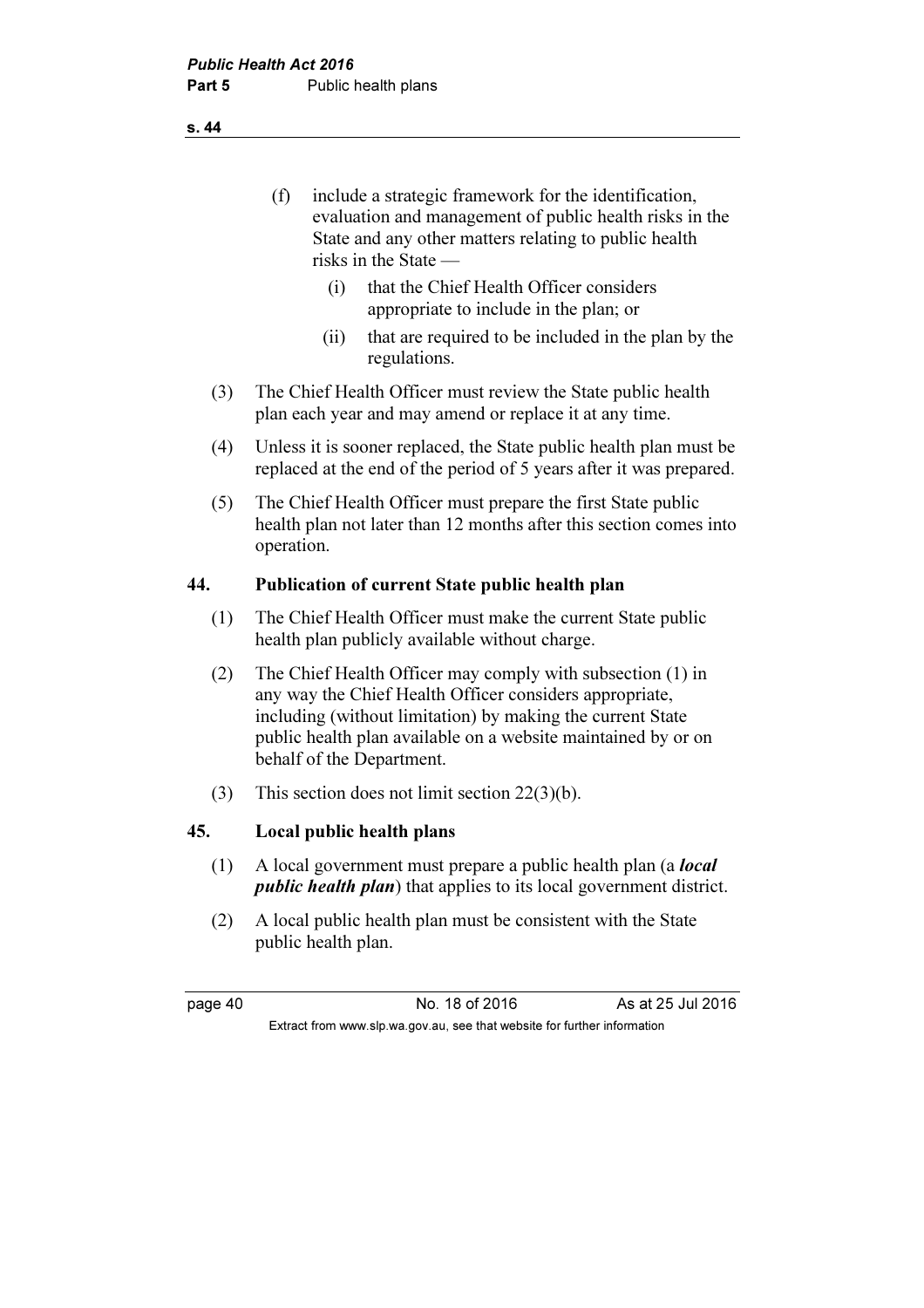- (3) A local public health plan may be prepared in conjunction with a plan for the future of the local government district prepared under the *Local Government Act 1995* section 5.56.
- (4) A local public health plan must
	- (a) identify the public health needs of the local government district; and
	- (b) include an examination of data relating to health status and health determinants in the local government district; and
	- (c) establish objectives and policy priorities for
		- (i) the promotion, improvement and protection of public health in the local government district; and
		- (ii) the development and delivery of public health services in the local government district;

and

- (d) identify how, based on available evidence, the objectives and policy priorities referred to in paragraph (c) are proposed to be achieved; and
- (e) describe how the local government proposes to work with the Chief Health Officer and other bodies undertaking public health initiatives, projects and programmes to achieve the objectives and policy priorities referred to in paragraph (c); and
- (f) include a strategic framework for the identification, evaluation and management of public health risks in the local government district and any other matters relating to public health risks in the local government district —
	- (i) that the local government considers appropriate to include in the plan; or
	- (ii) that are required to be included in the plan by the Chief Health Officer or the regulations;

As at 25 Jul 2016 18 Oct 2016 18 of 2016 Extract from www.slp.wa.gov.au, see that website for further information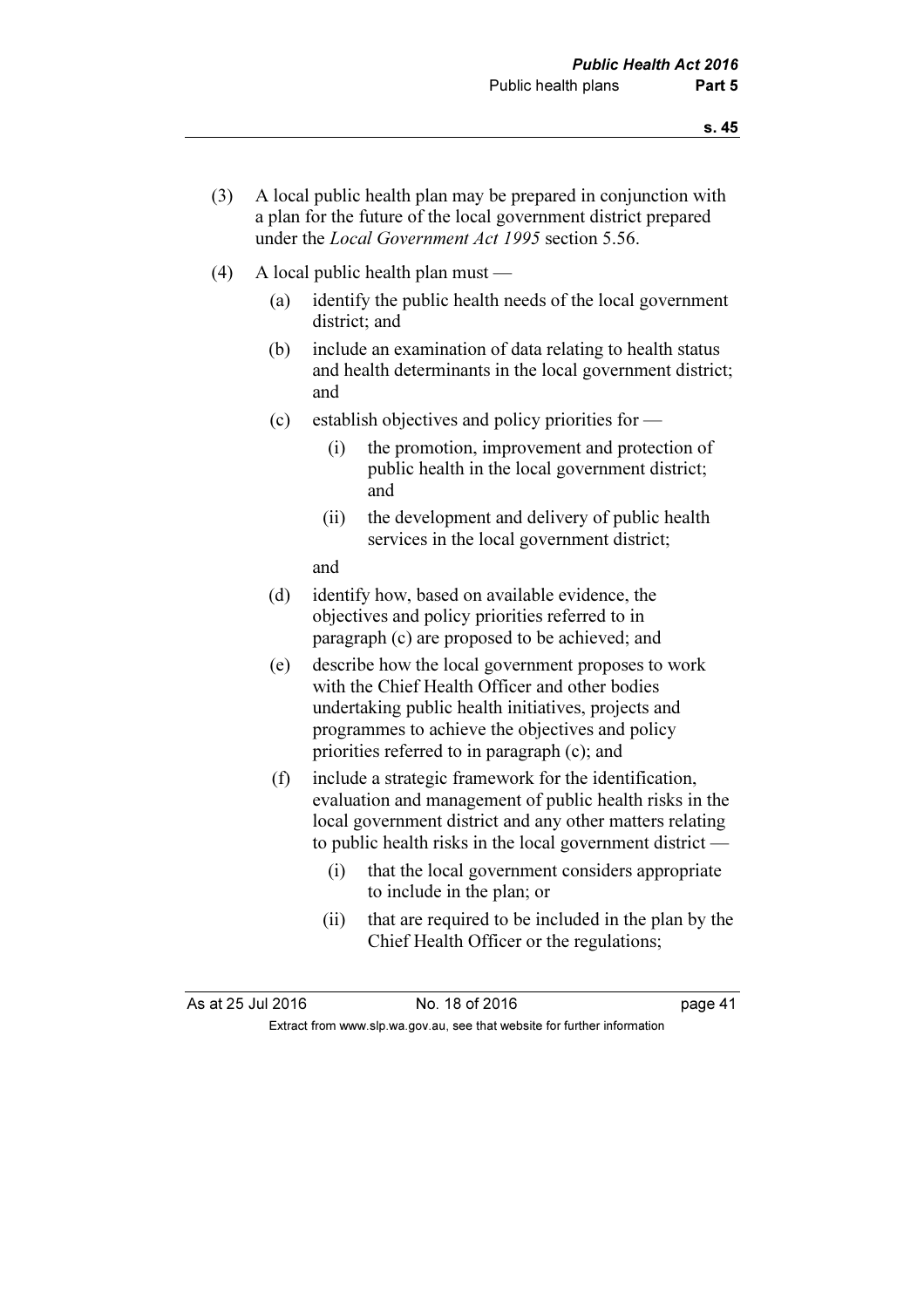and

- (g) include a report, in accordance with the regulations, on the performance by the local government of its functions under this Act.
- (5) A local government must review its local public health plan each year and may amend or replace it at any time.
- (6) Unless it is sooner replaced, a local public health plan must be replaced at the end of the period of 5 years after it was prepared.
- (7) A local government must prepare its first local public health plan not later than 2 years after this section comes into operation.

## 46. Publication of current local public health plans

- (1) A local government must make its current local public health plan publicly available without charge.
- (2) A local government may comply with subsection (1) in any way the local government considers appropriate, including (without limitation) by making the current local public health plan available on a website maintained by or on behalf of the local government.

## 47. Provision of local public health plans to Chief Health Officer

- (1) The Chief Health Officer may, by notice in writing, direct a local government to provide the Chief Health Officer with all or any of the following —
	- (a) a copy of the local government's current local public health plan;
	- (b) a copy of any amendments to the local government's current local public health plan.
- (2) A notice under subsection (1) may —

page 42 **No. 18 of 2016** As at 25 Jul 2016 Extract from www.slp.wa.gov.au, see that website for further information

#### s. 46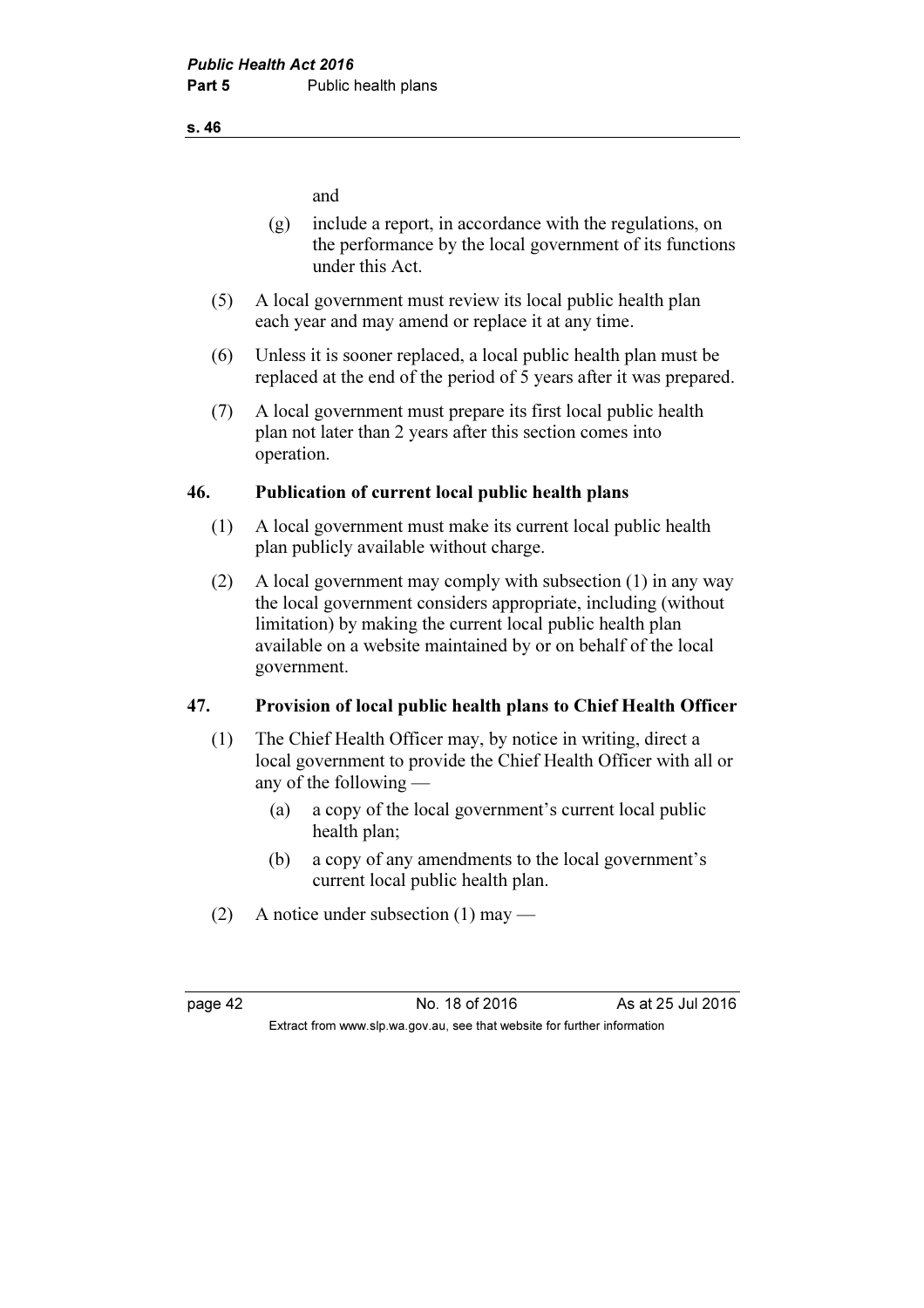- (a) direct a local government to supply a copy of a particular local public health plan or particular amendments to a plan; or
- (b) direct a local government to supply, on an ongoing basis, a copy of all local public health plans or amendments to plans prepared after a specific date; or
- (c) do both of those things.
- (3) A direction under subsection (1) to a local government must specify a time frame for compliance with the direction, and the local government must comply with the direction within that time frame.
- (4) The Chief Health Officer may at any time, by notice in writing, amend or revoke a direction given under subsection (1).

As at 25 Jul 2016 18 of 2016 18 of 2016 Extract from www.slp.wa.gov.au, see that website for further information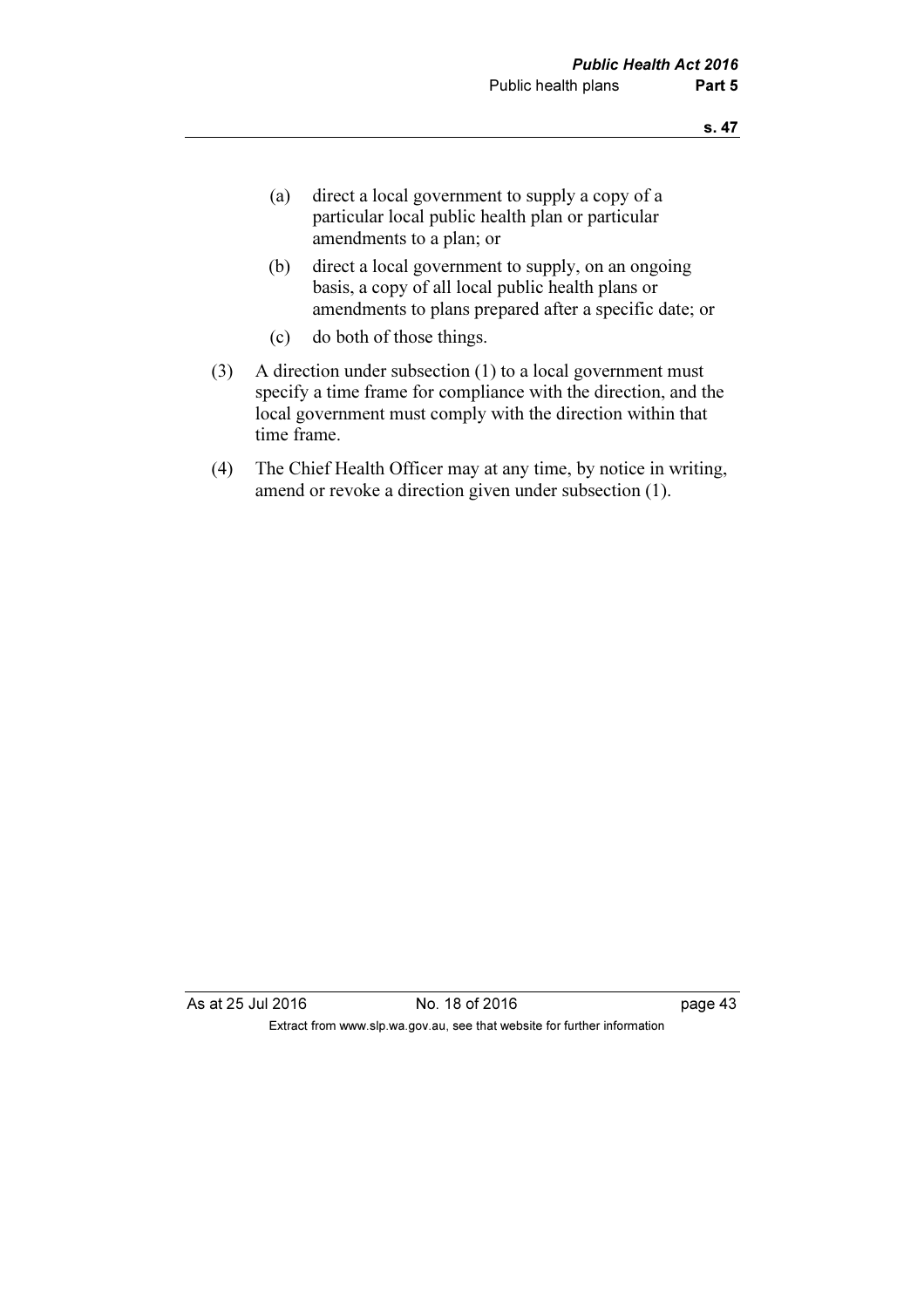# Part 6 — Public health policies

#### 48. Minister may issue public health policies

- (1) The Minister may issue public health policies for any purposes relating to the objects of this Act.
- (2) A public health policy may be issued only if
	- (a) sections 49, 50 and 52 have been complied with in relation to a draft of the public health policy; and
	- (b) the Chief Health Officer has recommended under section  $52(2)(d)$  that the public health policy be issued.

#### 49. Chief Health Officer may prepare and publish draft public health policies

- (1) If the Chief Health Officer considers that it is in the interests of public health for a public health policy to be issued under section 48, the Chief Health Officer may prepare a draft of the public health policy and make it available for public comment.
- (2) The Chief Health Officer must give public notice of the proposal to issue the public health policy, and the notice must —
	- (a) contain information about the draft policy; and
	- (b) specify where copies of the draft policy are available without charge; and
	- (c) invite interested persons to make submissions to the Chief Health Officer on the draft policy within a period specified in the notice; and
	- (d) specify how those submissions may be made.
- (3) The notice required by subsection (2) may be published in any way the Chief Health Officer considers appropriate, including (without limitation) by posting the notice on a website maintained by or on behalf of the Department.

page 44 No. 18 of 2016 As at 25 Jul 2016 Extract from www.slp.wa.gov.au, see that website for further information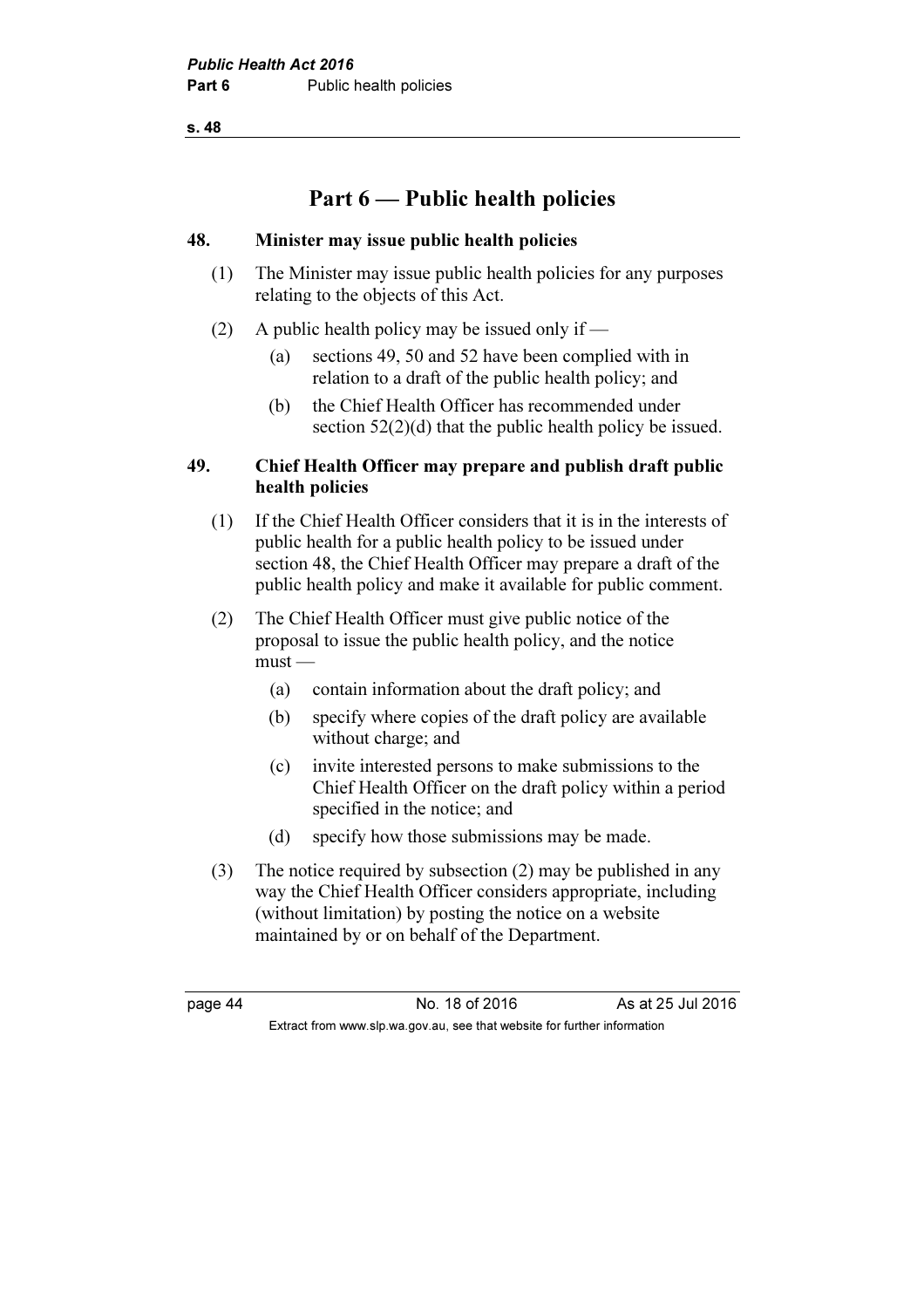#### 50. Chief Health Officer to consult on proposal to issue public health policy

- (1) The Chief Health Officer must make reasonable efforts to consult any public authority or other person or body that the Chief Health Officer considers may be affected if the draft policy becomes a public health policy under this Part.
- (2) Consultation may be undertaken in any way that the Chief Health Officer considers appropriate in the circumstances, having regard to the number of persons or bodies considered likely to be affected as described in subsection (1).

#### 51. Submissions may be made to Chief Health Officer

 A person may make submissions to the Chief Health Officer, in the manner and within the period specified in the relevant notice required by section 49(2), in relation to the draft policy to which that notice relates.

#### 52. Chief Health Officer to report to Minister on outcome of consultation on draft policy

- (1) After the end of the period for making submissions under section 49 in relation to a draft policy, the Chief Health Officer —
	- (a) must consider any submissions made during that period and any views expressed by a public authority, person or body consulted under section 50; and
	- $(b)$  may
		- (i) decide to recommend to the Minister that the draft policy be issued as a public health policy without revision; or
		- (ii) revise the draft policy to any extent the Chief Health Officer considers appropriate, and decide to recommend to the Minister that the draft

As at 25 Jul 2016 18 Oct 2016 18 of 2016 Extract from www.slp.wa.gov.au, see that website for further information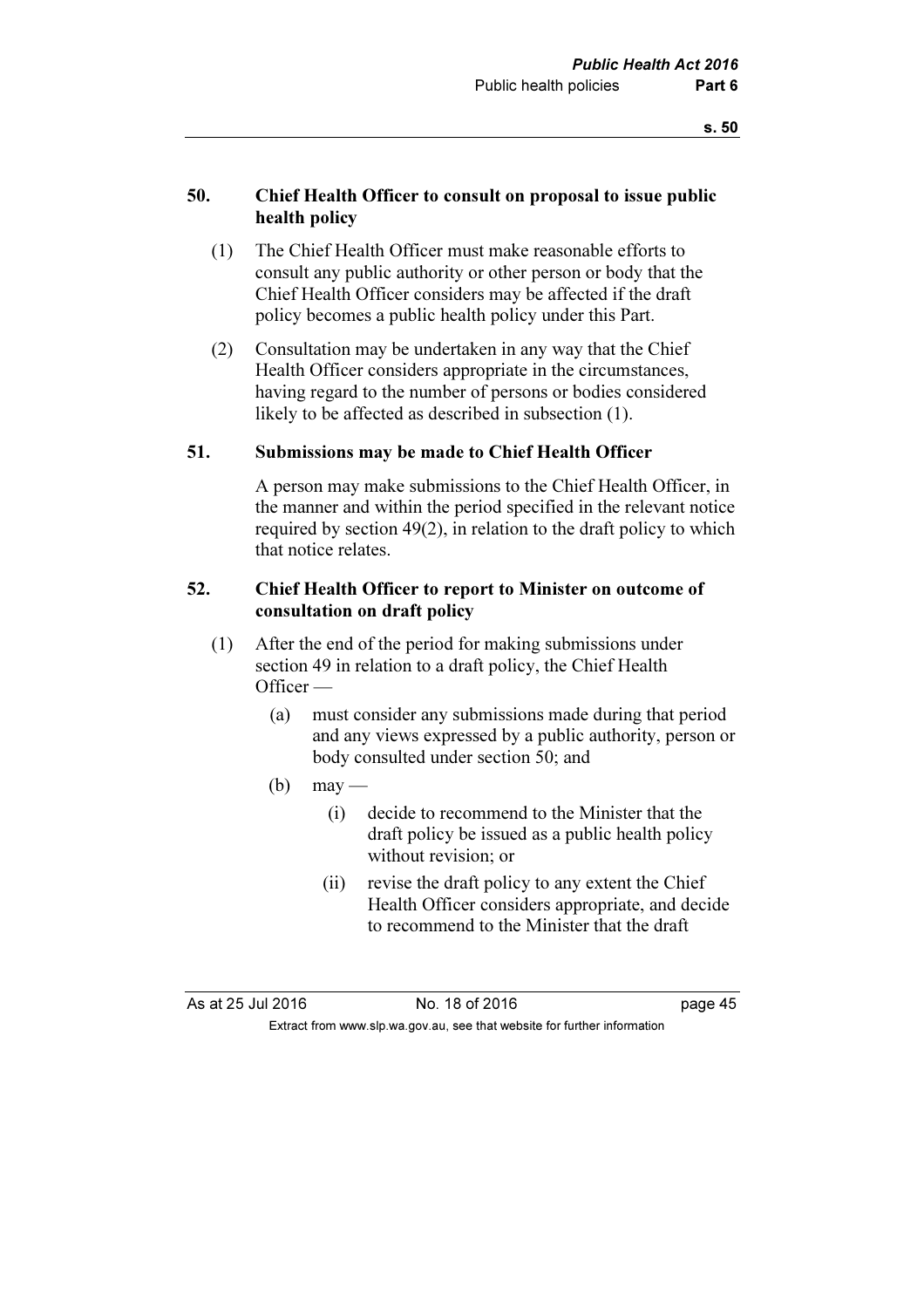policy (as revised) be issued as a public health policy; or

- (iii) decide not to recommend to the Minister that the draft policy (whether revised or not) be issued as a public health policy.
- (2) After deciding what to do under subsection (1)(b), the Chief Health Officer must submit a report to the Minister that contains —
	- (a) a summary of the consultation undertaken by the Chief Health Officer under section 50 in relation to the draft policy; and
	- (b) a summary of the submissions made to the Chief Health Officer under section 51 on the draft policy; and
	- (c) the Chief Health Officer's decision under subsection  $(1)(b)$ ; and
	- (d) if the decision of the Chief Health Officer is to recommend to the Minister that the draft policy (whether revised under subsection  $(1)(b)(ii)$  or not) be issued as a public health policy —
		- (i) the Chief Health Officer's recommendation; and
		- (ii) a copy of the draft policy (as revised, if applicable) that the Chief Health Officer recommends be issued as a public health policy; and
		- (iii) if the Chief Health Officer has revised the draft policy recommended, the reasons for the revision.
- (3) Nothing in this section prevents the Chief Health Officer from consulting any public authority, body or person in relation to a draft policy revised under subsection (1)(b)(ii) before submitting the report to the Minister.

page 46 No. 18 of 2016 As at 25 Jul 2016 Extract from www.slp.wa.gov.au, see that website for further information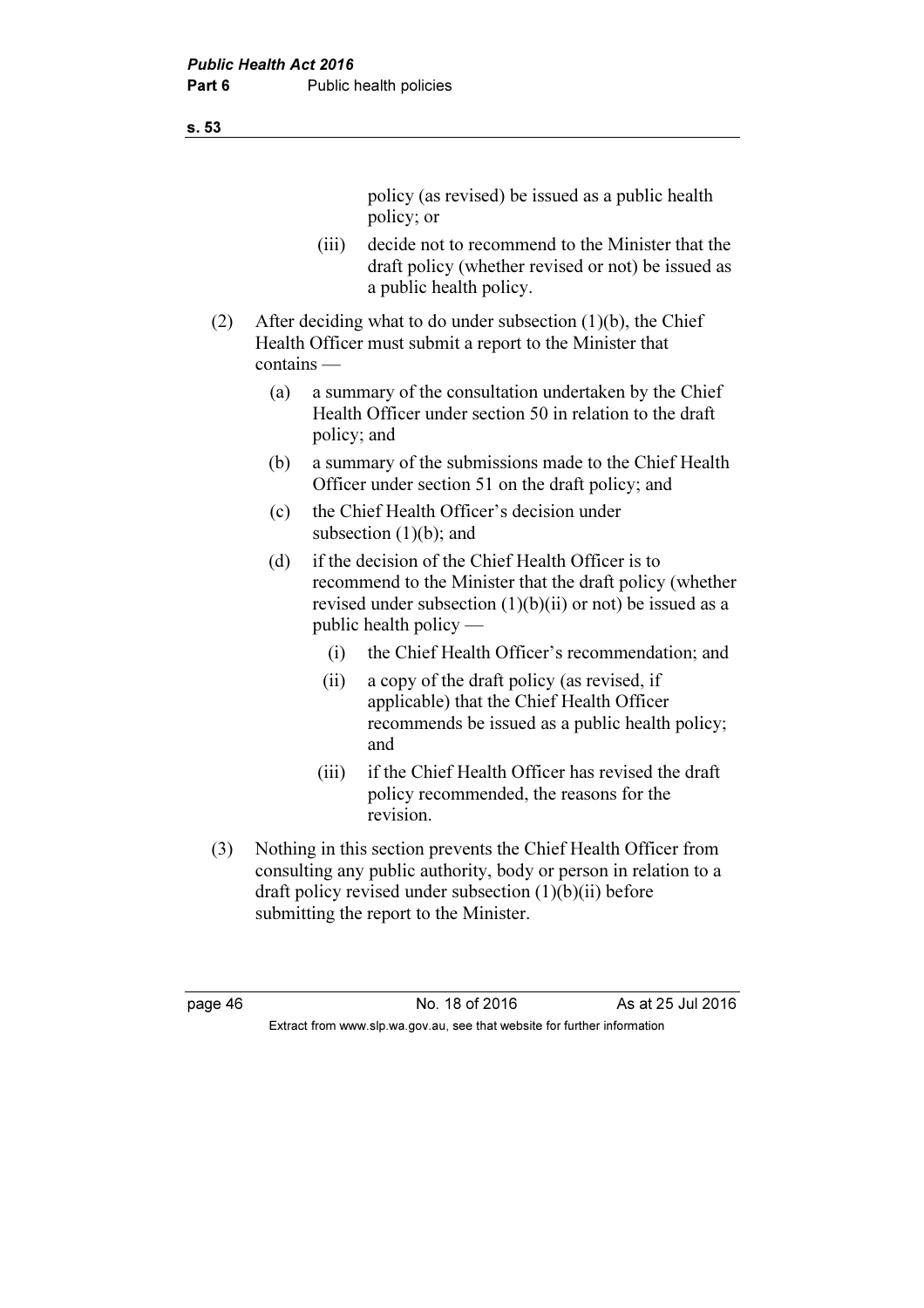#### 53. Tabling of reports and public health policies

- (1) The Minister must cause a copy of a report submitted to the Minister by the Chief Health Officer under section 52(2) to be laid before each House of Parliament as soon as is practicable after the Minister receives the report.
- (2) The Minister must cause a copy of a public health policy issued under this Part to be laid before each House of Parliament as soon as is practicable after the policy is issued.

#### 54. Publication of reports and public health policies

- (1) The Chief Health Officer must make the following publicly available without charge —
	- (a) reports submitted to the Minister by the Chief Health Officer under section 52(2);
	- (b) current public health policies issued under section 48.
- (2) The Chief Health Officer may comply with subsection (1) in any way the Chief Health Officer considers appropriate, including (without limitation) by making the documents available on a website maintained by or on behalf of the Department.

#### 55. Application of Interpretation Act 1984 to public health policies

- (1) A public health policy is not subsidiary legislation for the purposes of the Interpretation Act 1984.
- (2) The Interpretation Act 1984 sections 43 (other than subsection (6)) and 44 and Part VIII apply to a public health policy as if it were subsidiary legislation.

#### 56. Power to make regulations not limited

 Nothing in this Part or in any public health policy limits or affects the power to make regulations under section 304 or 322.

| As at 25 Jul 2016                                                        |  | No. 18 of 2016 | page 47 |
|--------------------------------------------------------------------------|--|----------------|---------|
| Extract from www.slp.wa.gov.au, see that website for further information |  |                |         |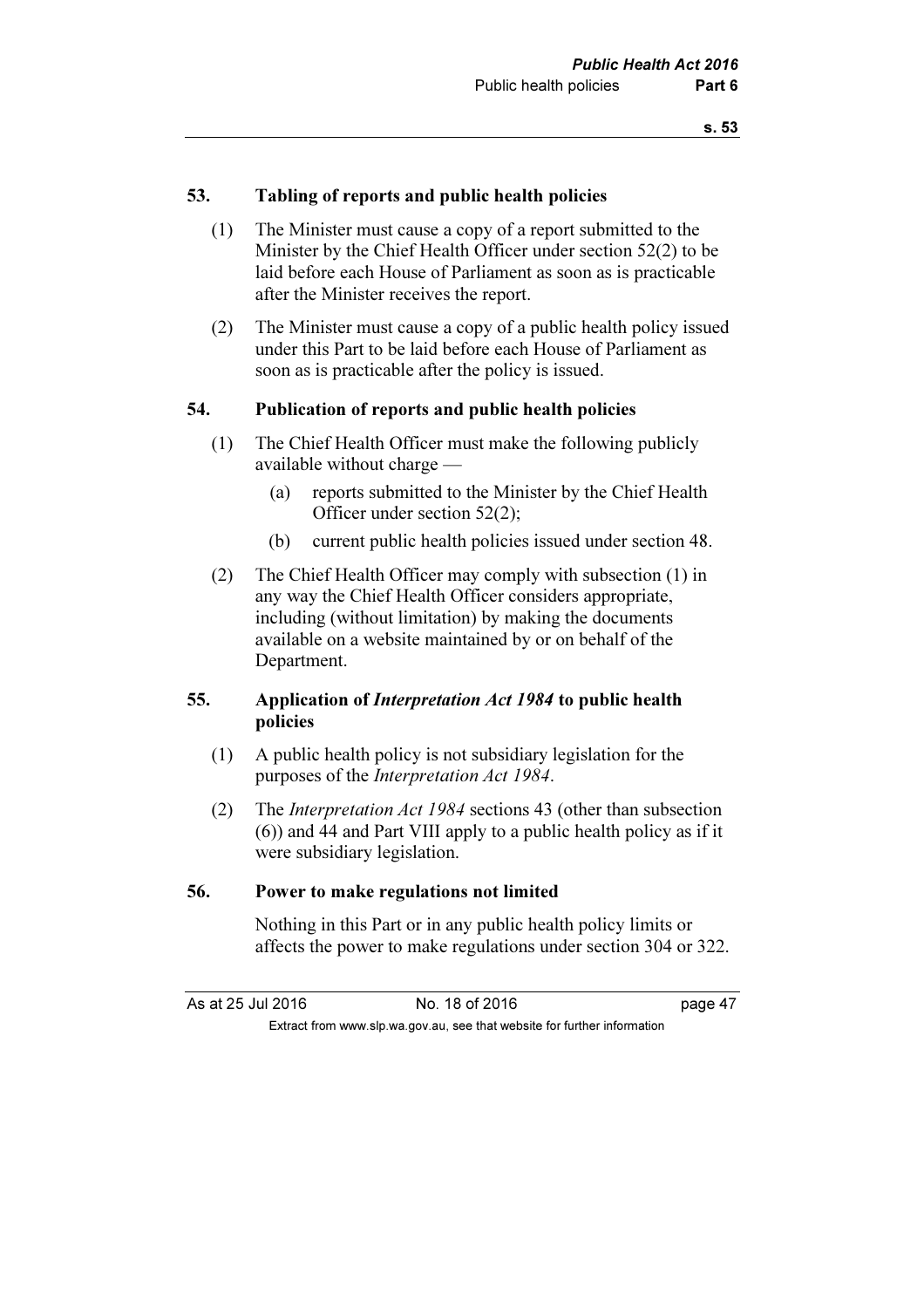## Part 7 — Public health assessments

#### 57. Terms used

In this Part —

assessable proposal means a proposal that the regulations provide is an assessable proposal;

#### decision-making authority —

- (a) means a public authority authorised by or under a written law to make a decision in respect of an assessment, approval, review or other process to which a proposal is subject under the written law; and
- (b) includes, in relation to a particular proposal, a Minister prescribed by the regulations for the purposes of this definition as being the Minister responsible for the proposal;

findings includes conclusions and recommendations and, in relation to recommendations, the reasons for them;

proponent, of a proposal, means —

- (a) the person responsible for the proposal; or
- (b) the public authority on which the responsibility for the proposal is imposed under another written law;

proposal means a project, plan, programme, policy, operation, undertaking or development;

public health assessment, in relation to a proposal, means an assessment of any public health risks and any benefits to public health that may result from implementing the proposal.

#### 58. Regulations may provide for assessable proposals

The regulations may —

 (a) provide that a proposal that is subject under another written law to a specified assessment, approval, review

page 48 No. 18 of 2016 As at 25 Jul 2016 Extract from www.slp.wa.gov.au, see that website for further information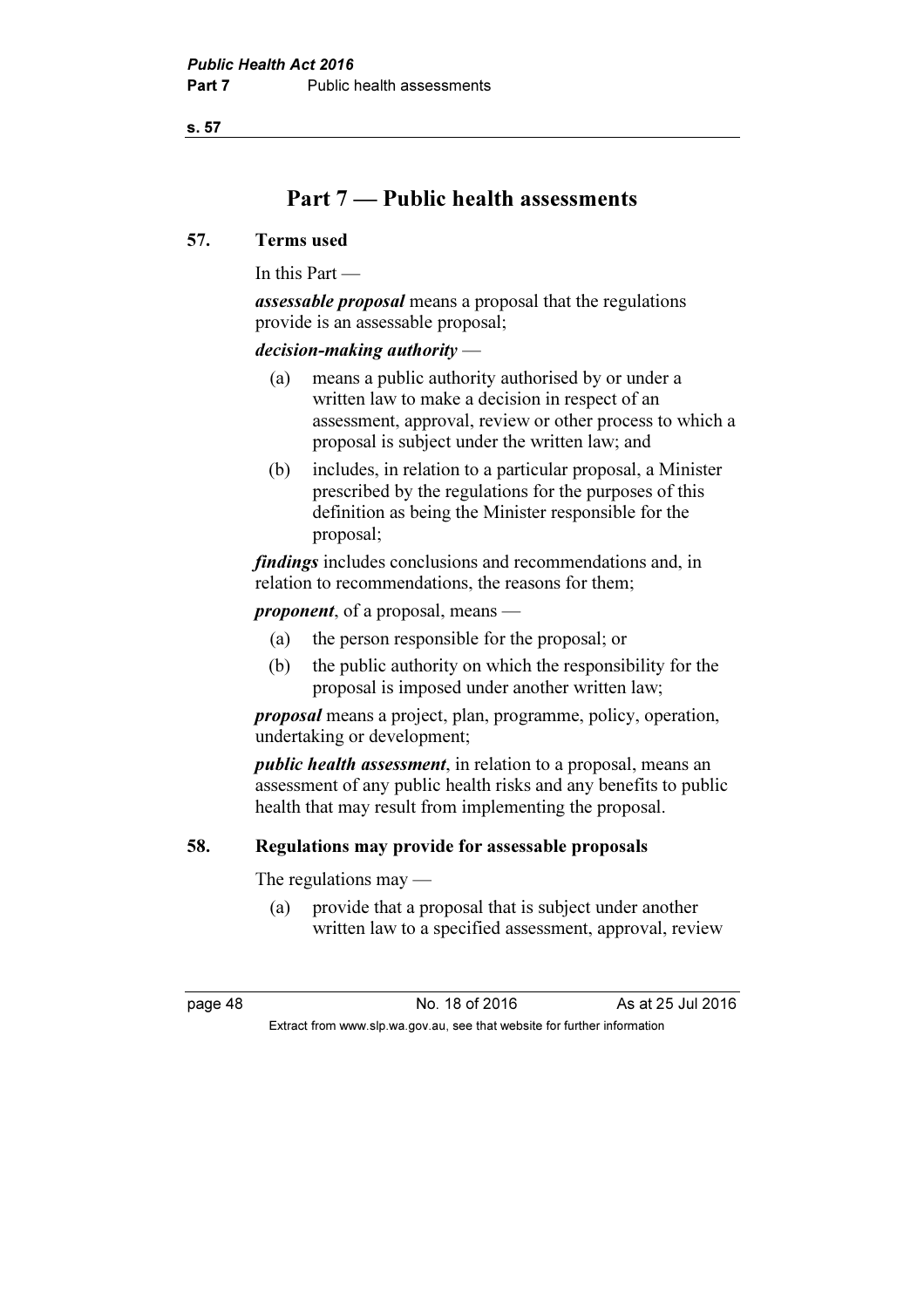or other process by a decision-making authority is an assessable proposal; and

- (b) require the proponent of an assessable proposal to give notice of the proposal to the Chief Health Officer; and
- (c) provide for the form, content and timing of the notice that the proponent of an assessable proposal is required to give to the Chief Health Officer.

#### 59. Chief Health Officer may require public health assessments of assessable proposals

- (1) The Chief Health Officer may, by written notice given to the proponent of an assessable proposal, require a public health assessment to be carried out in respect of the proposal by and at the expense of the proponent.
- (2) The Chief Health Officer must, without delay, give the decision-making authority in respect of which the proposal is an assessable proposal a copy of the notice given under subsection  $(1)$ .
- (3) The proponent of the assessable proposal must
	- (a) comply with the notice given under subsection (1); and
	- (b) provide a written report setting out the findings of the public health assessment to the Chief Health Officer.
- (4) On receiving a report under subsection (3)(b), the Chief Health Officer must, without delay, give a copy of the report to the decision-making authority in respect of which the proposal is an assessable proposal.
- (5) The proponent of the assessable proposal may comply with the notice given under subsection (1) by causing a public health assessment to be carried out on behalf of the proponent in respect of the proposal.

As at 25 Jul 2016 18 Oct 2016 18 of 2016 Extract from www.slp.wa.gov.au, see that website for further information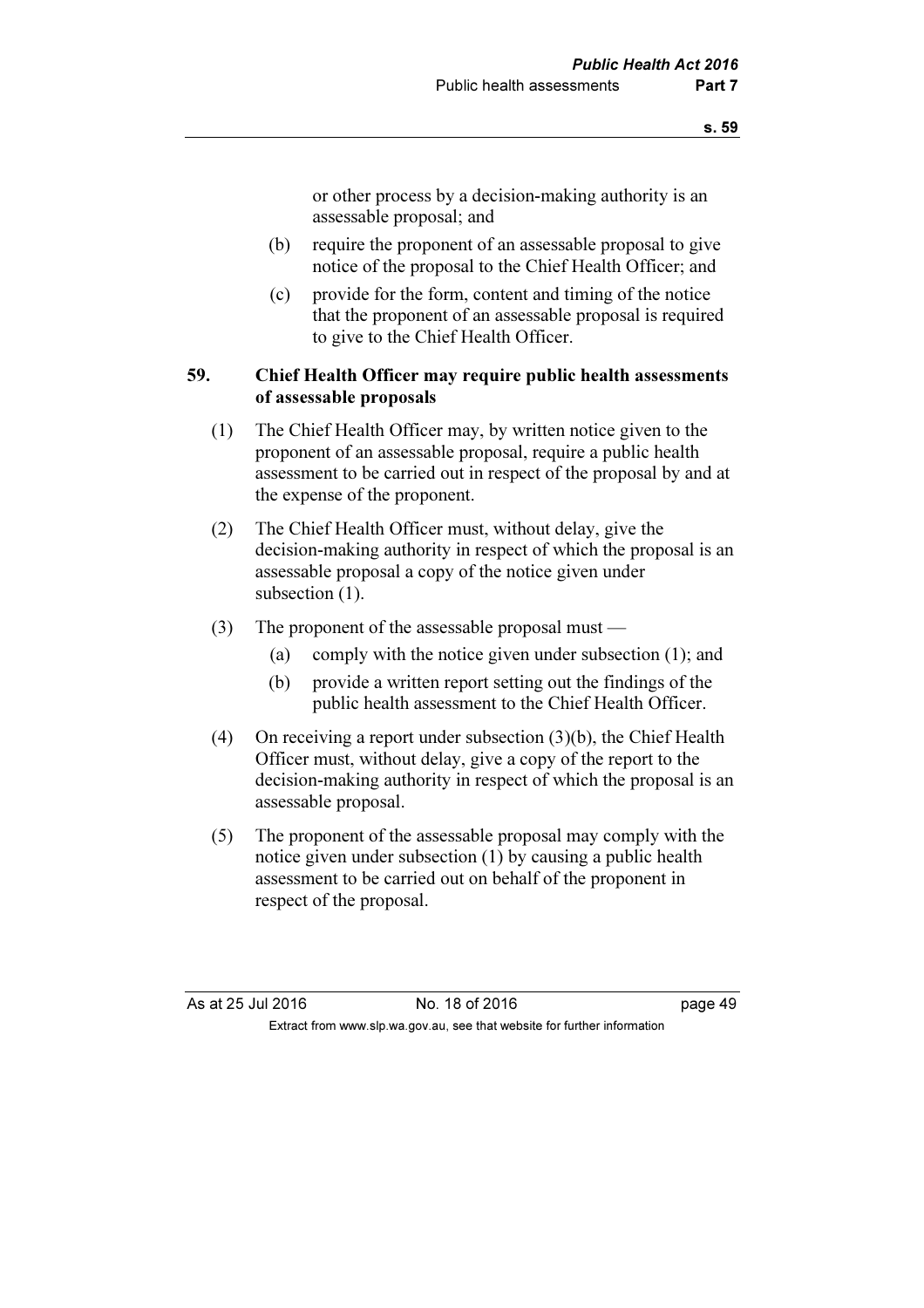## 60. Chief Health Officer may give advice or make recommendations in relation to assessable proposal

- (1) The Chief Health Officer must
	- (a) consider a report given to the Chief Health Officer under section 59(3) by the proponent of an assessable proposal; and
	- (b) give written advice or make written recommendations in relation to the proposal to the decision-making authority in respect of which the proposal is an assessable proposal.
- (2) Without limiting subsection (1), the Chief Health Officer may give advice or make recommendations to the decision-making authority under that subsection —
	- (a) as to any public health risks and any benefits to public health that may result from implementing the proposal; or
	- (b) as to whether or not the proposal should be implemented; or
	- (c) as to any conditions or restrictions subject to which the proposal should be implemented.
- (3) The Chief Health Officer must, without delay, give the proponent of the assessable proposal a copy of any advice or recommendations that the Chief Health Officer gives or makes to the decision-making authority.

#### 61. Decision-making authority to have regard to advice and recommendations of Chief Health Officer

 (1) A decision-making authority to which advice is given or recommendations are made under section 60 in relation to a proposal must not make any decision that could have the effect of causing or allowing the proposal to be implemented unless the decision-making authority has had regard to that advice or those recommendations.

page 50 No. 18 of 2016 As at 25 Jul 2016 Extract from www.slp.wa.gov.au, see that website for further information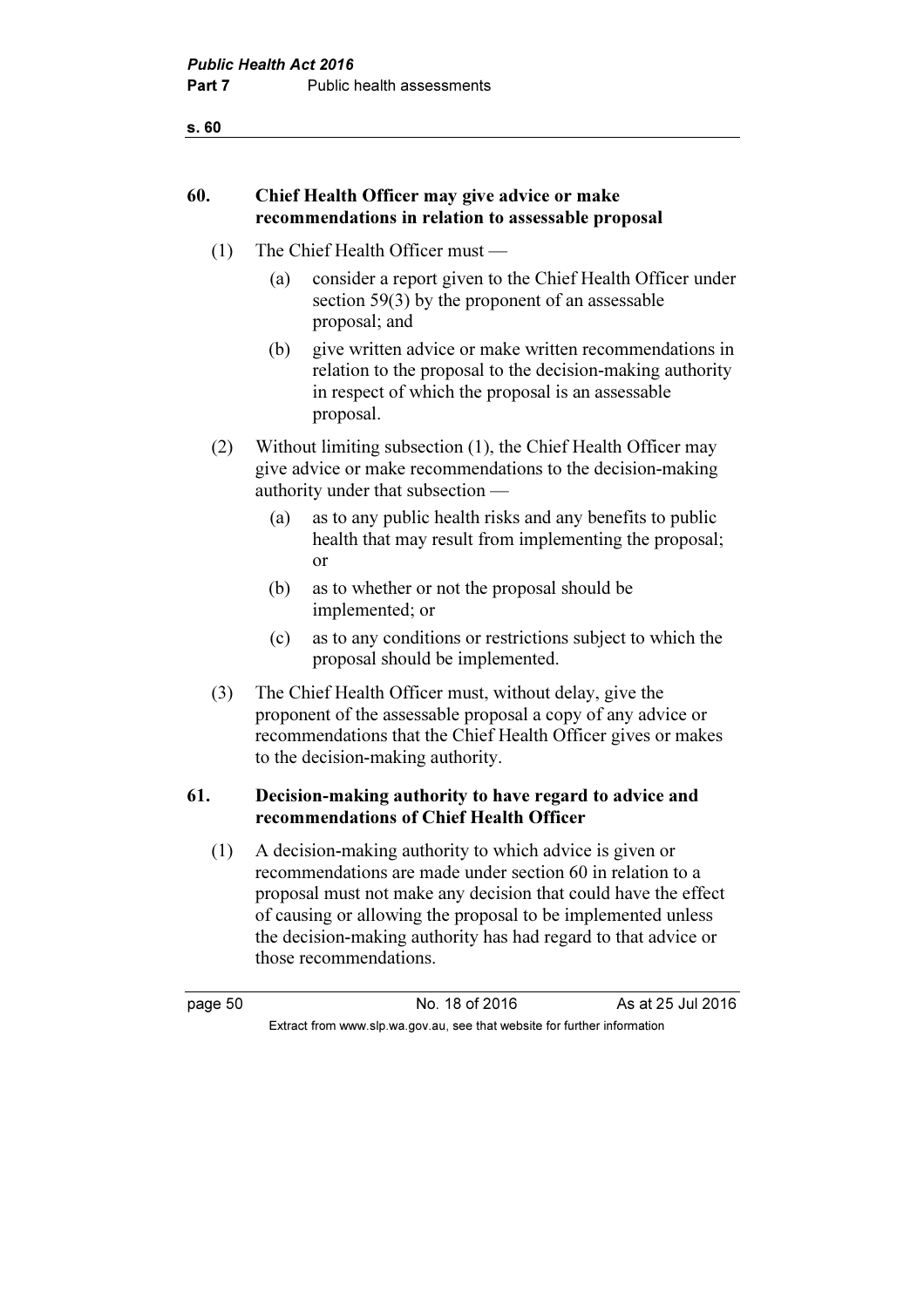(2) This section applies despite any other written law.

#### 62. Minister may request Chief Health Officer to conduct inquiry into other proposals

- (1) If the Minister considers that a proposal that is not an assessable proposal would be likely, if implemented, to have a significant effect on public health, the Minister may request the Chief Health Officer to conduct an inquiry under Part 15 into the proposal.
- (2) The Chief Health Officer must comply with a request under subsection  $(1)$ .

#### 63. Regulations may provide for certain matters

(1) In this section —

*nominated proposal* means an assessable proposal in respect of which a public health assessment is required to be carried out under section 59;

specified means specified by the Chief Health Officer.

- (2) The regulations may
	- (a) provide for the form, content, timing and procedure of a public health assessment that is required to be carried out under section 59; and
	- (b) provide for the form, content and timing of the report setting out the findings of the public health assessment, as referred to in section 59(3) (the assessment report); and
	- $(c)$  provide for
		- (i) fees or charges payable by the proponent of a nominated proposal for the Chief Health Officer's consideration of the assessment report provided in respect of the proposal; and
		- (ii) the recovery of those fees or charges;

As at 25 Jul 2016 18 0.18 of 2016 Extract from www.slp.wa.gov.au, see that website for further information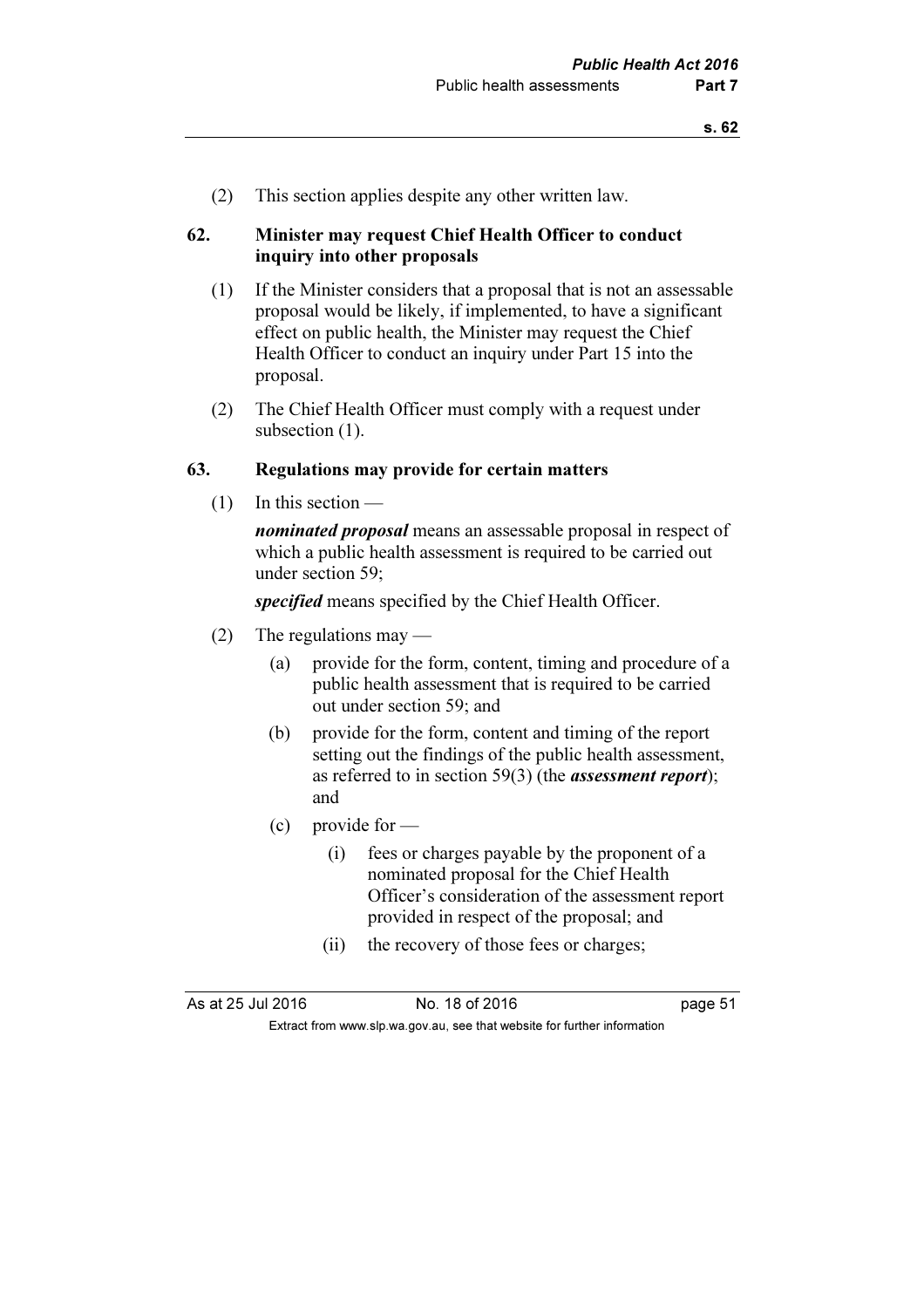and

- (d) require the proponent of a nominated proposal to make copies of the assessment report available —
	- (i) without charge to public authorities; and
	- (ii) at a charge not exceeding the amount prescribed by the regulations to members of the public;

and

- (e) require the proponent of a nominated proposal to advertise, in the manner prescribed by the regulations, that copies of the assessment report are available to public authorities and members of the public; and
- (f) provide for the period within which, the extent to which and the manner in which written submissions may be made by a person or public authority to the Chief Health Officer in respect of the assessment report; and
- (g) require the proponent of a nominated proposal to provide to the Chief Health Officer, within the specified period, a written response to any of those submissions; and
- (h) require the proponent of a nominated proposal, or any other person, to provide to the Chief Health Officer within the specified period specified information that is relevant to the proposal; and
- (i) confer power on the Chief Health Officer to make any investigation or inquiry in relation to a nominated proposal that the Chief Health Officer thinks fit; and
- $(i)$  require
	- (i) the implementation of a nominated proposal to be monitored in the specified manner by and at the expense of the proponent of the proposal; and
	- (ii) specified information relating to the monitoring of the implementation of the nominated proposal

page 52 No. 18 of 2016 As at 25 Jul 2016 Extract from www.slp.wa.gov.au, see that website for further information

s. 63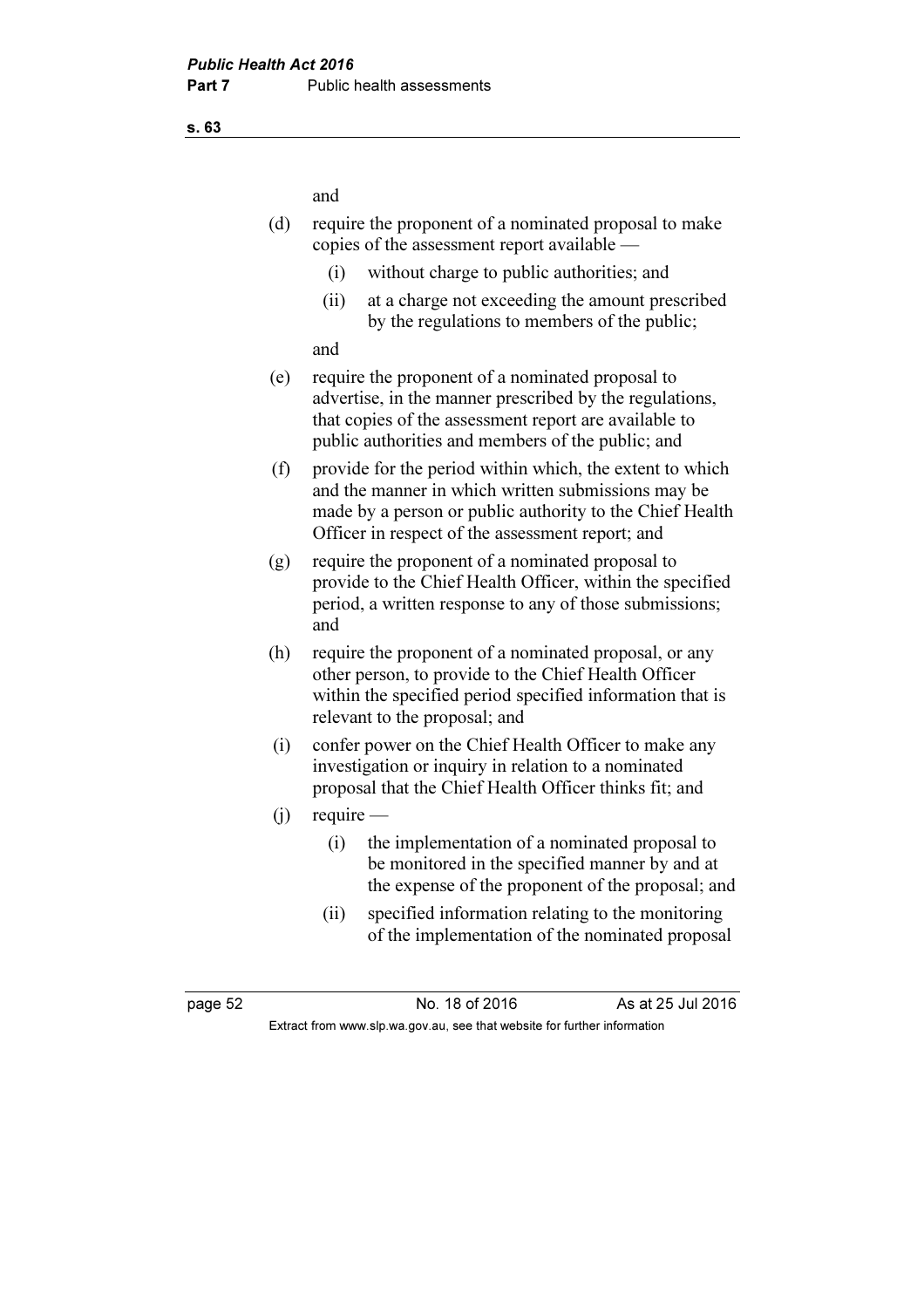to be provided by the proponent of the proposal to the Chief Health Officer.

As at 25 Jul 2016 No. 18 of 2016 page 53 Extract from www.slp.wa.gov.au, see that website for further information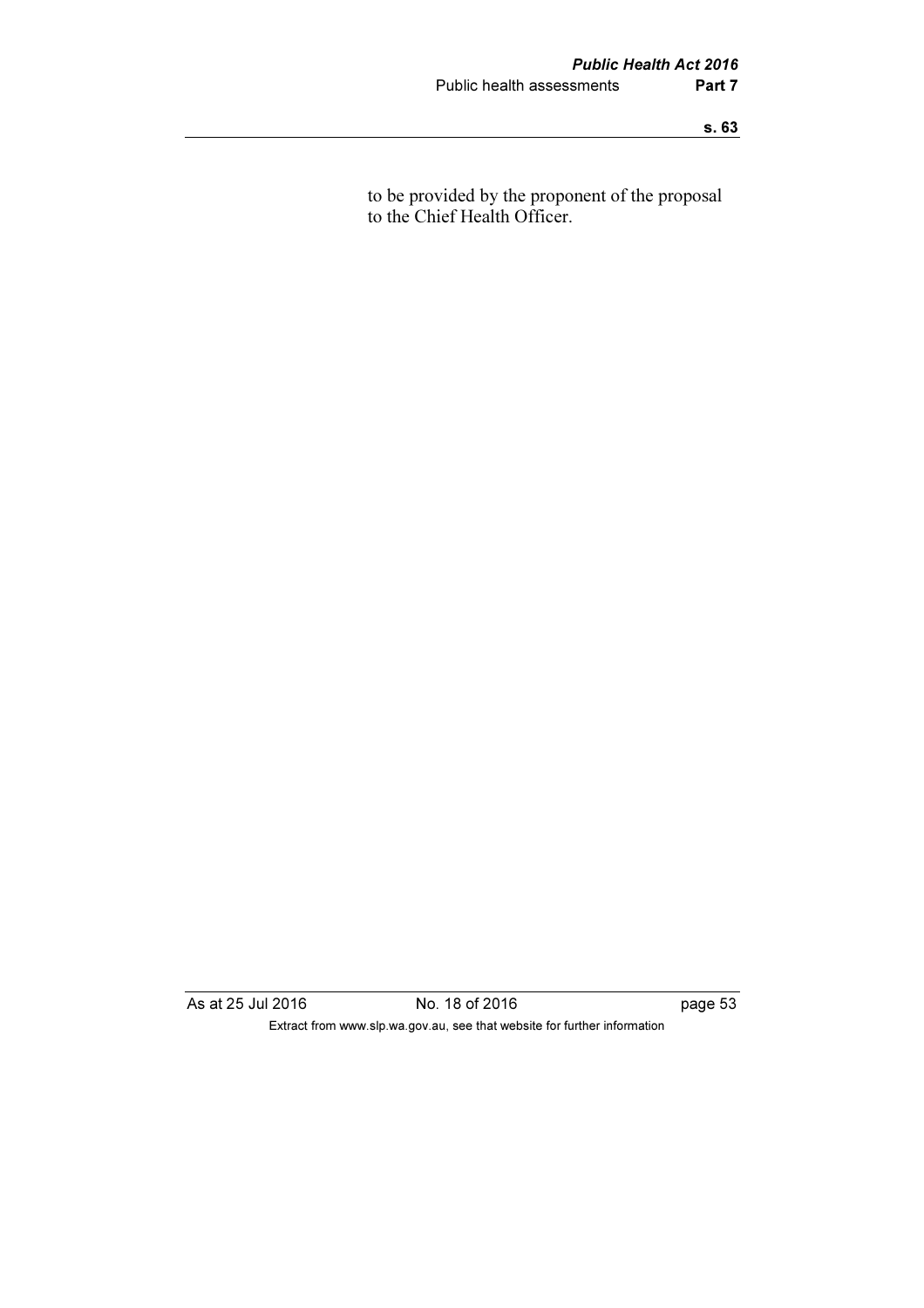# Part 8 — Registration and licensing

## Division 1 — Preliminary

## 64. Terms used

In this Part —

activity licence means a licence granted under section 78;

certificate of registration means a certificate of registration issued under section 68(6);

corresponding public health law means a law of another State, a Territory or the Commonwealth that is prescribed by the regulations to be a law that corresponds to this Act;

*licensable activity* means a public health risk activity declared under section 65 to be licensable;

registrable activity means a public health risk activity declared under section 65 to be registrable;

*vary*, a condition, includes to revoke a condition or to impose a condition.

#### 65. Regulations may declare licensable and registrable activities

 The regulations may declare that a public health risk activity  $is -$ 

- (a) registrable; or
- (b) licensable; or
- (c) both registrable and licensable.

## 66. Application of Part to Crown

- (1) To avoid doubt, this Part applies to  $-$ 
	- (a) registrable activities carried on by the Crown in any capacity; and

page 54 No. 18 of 2016 As at 25 Jul 2016 Extract from www.slp.wa.gov.au, see that website for further information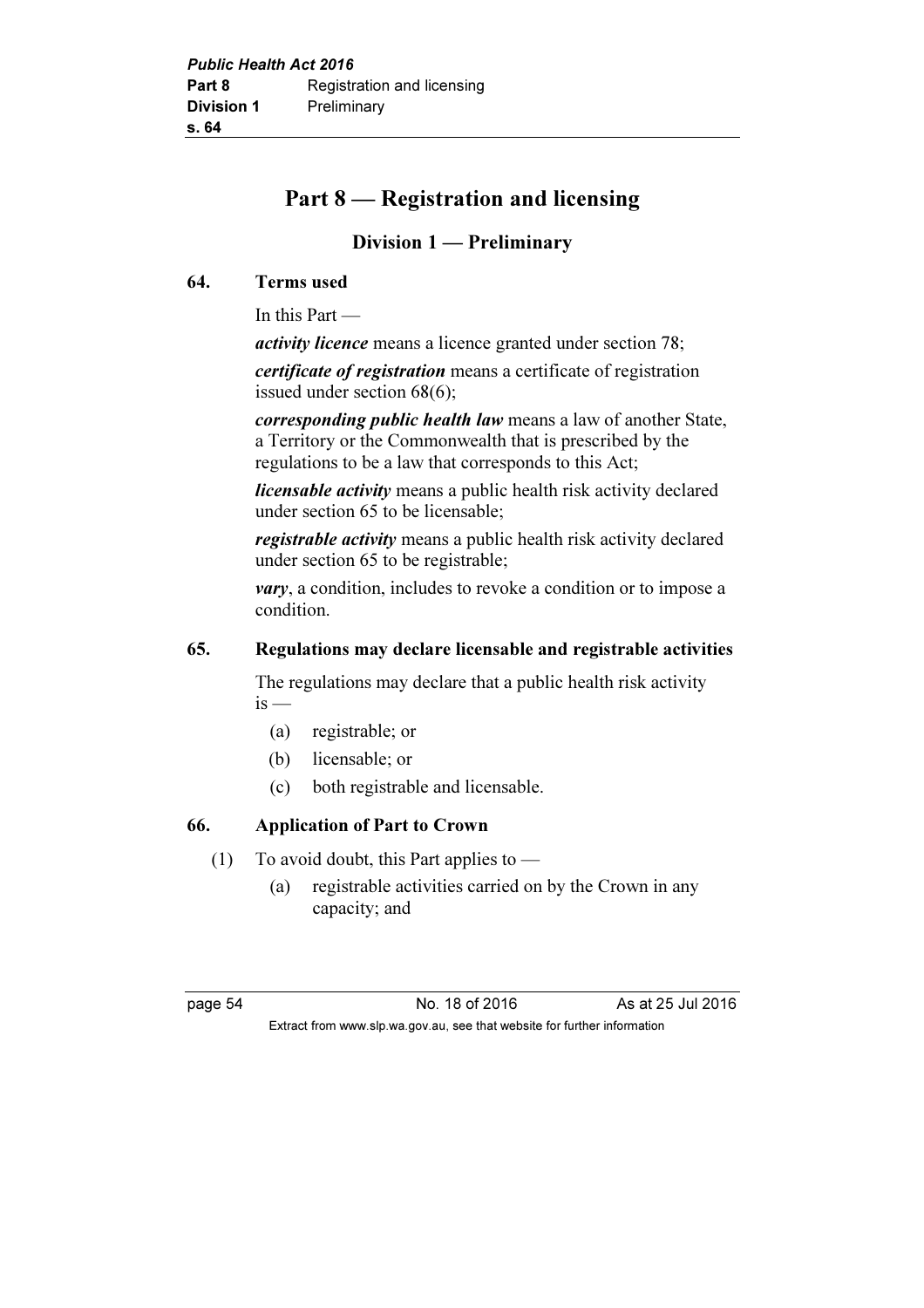- (b) licensable activities carried on by any individual in their capacity as an employee, agent or officer of the Crown.
- (2) This section is subject to Part 17.

# Division 2 — Registration of registrable activities

#### 67. Carrying on unregistered registrable activity

 $(1)$  In this section –

exempt person means a person, or a person within a class of persons, prescribed by the regulations for the purposes of this definition.

 (2) A person, other than an exempt person, must not carry on a registrable activity at any premises unless the registrable activity is registered in respect of those premises under this Division.

Penalty for an offence under this subsection: a fine of \$20 000.

#### 68. Registration of registrable activity

- (1) The appropriate enforcement agency may register a registrable activity in respect of any premises for the purposes of this Division.
- (2) A person who proposes to carry on a registrable activity at any premises may apply, in the approved form, to the appropriate enforcement agency for the registration of the registrable activity in respect of those premises under this Division.
- (3) The application must be accompanied by
	- (a) any plans, specifications or other documents or information that the appropriate enforcement agency reasonably requires for a proper consideration of the application; and

As at 25 Jul 2016 18 Oct 2016 18 of 2016 Extract from www.slp.wa.gov.au, see that website for further information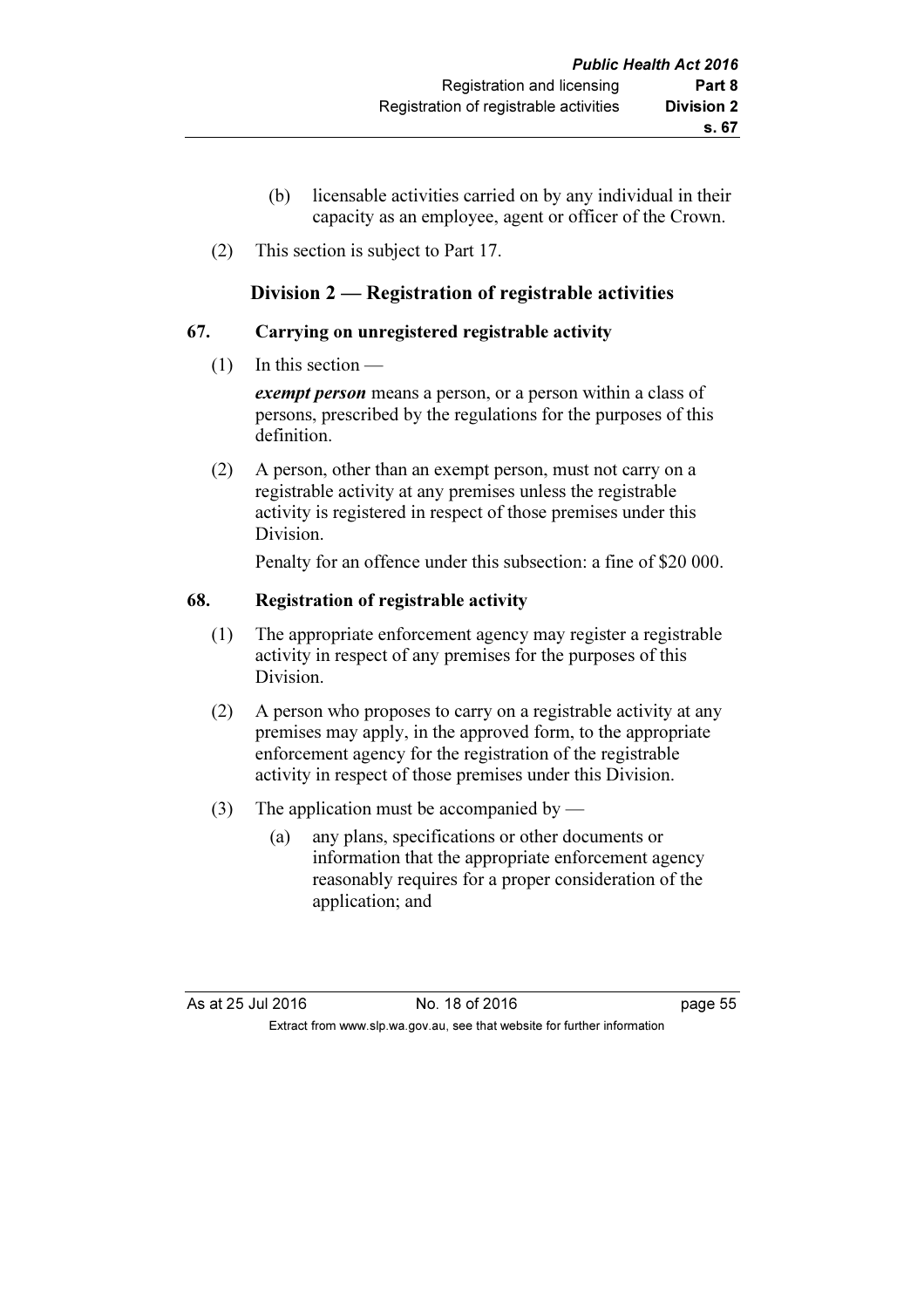- $(b)$  either
	- (i) if the appropriate enforcement agency is a local government, the fee, if any, imposed by the agency in accordance with section 294; or
	- (ii) in any other case, the fee, if any, prescribed by the regulations.
- (4) After considering the application, the appropriate enforcement agency may —
	- (a) grant the application, with or without conditions; or
	- (b) refuse the application.
- (5) In deciding whether to grant or refuse the application, the appropriate enforcement agency must have regard to any matters prescribed by the regulations for the purposes of this subsection.
- (6) If the appropriate enforcement agency grants the application, the agency must issue the applicant with a certificate of registration, in the approved form, that —
	- (a) specifies the premises and the registrable activity in respect of which the registration is granted; and
	- (b) sets out any conditions to which the registration is subject.
- (7) If the appropriate enforcement agency refuses the application, the agency must give written notice of the refusal to the applicant setting out the reasons for the refusal.

#### 69. Registration remains in force until cancelled

- (1) The registration of a registrable activity in respect of any premises under this Division remains in force until cancelled.
- (2) Subsection (1) is subject to section 72(2).

page 56 No. 18 of 2016 As at 25 Jul 2016 Extract from www.slp.wa.gov.au, see that website for further information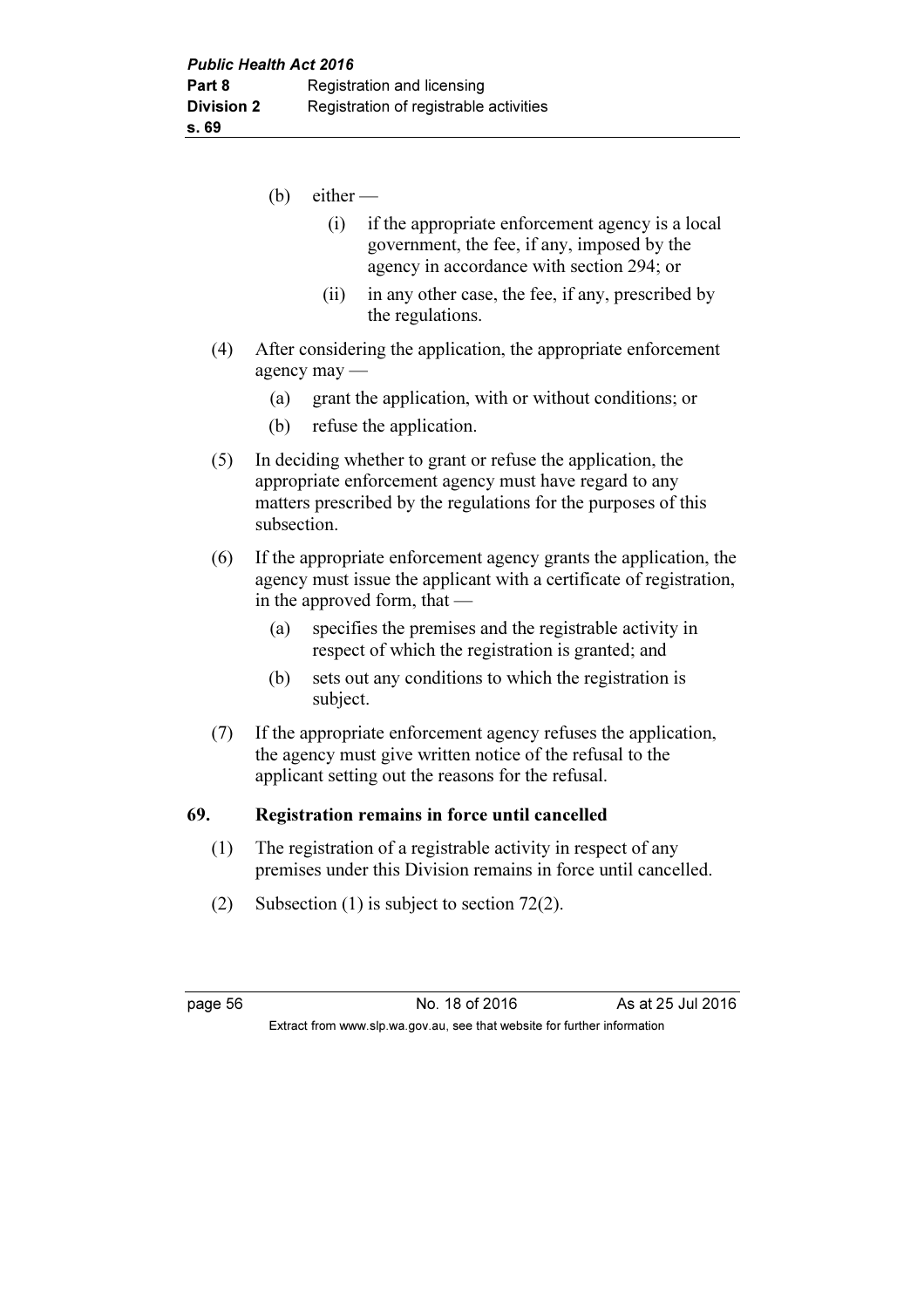### 70. Annual or other fee in relation to registration

- (1) The regulations may prescribe an annual or other fee in relation to the registration of a registrable activity in respect of any premises, to be paid by the time the regulations require the payment to be made.
- (2) If the appropriate enforcement agency is a local government, the agency may, in accordance with section 294, impose an annual or other fee in relation to the registration of a registrable activity in respect of any premises, to be paid by the time the agency requires the payment to be made.

#### 71. Variation of conditions, suspension or cancellation of registration

- (1) The appropriate enforcement agency, either on its own initiative or on the application of the holder of the certificate of registration, may vary the conditions of, suspend or cancel the registration of a registrable activity registered by the agency in respect of any premises under this Division.
- (2) The registration of a registrable activity in respect of any premises may be suspended or cancelled on any grounds prescribed by the regulations or on any of these grounds —
	- (a) the registration has been obtained by fraud or misrepresentation;
	- (b) the holder of the certificate of registration has been convicted of an offence under this Act or a corresponding public health law;
	- (c) the holder of the certificate of registration has failed to comply with a code of practice prescribed by the regulations in respect of the registrable activity that is registered in respect of those premises;
	- (d) if the appropriate enforcement agency is a local government, any annual or other fee imposed by the agency in relation to the registration of the registrable

As at 25 Jul 2016 18 Oct 2016 18 of 2016 Extract from www.slp.wa.gov.au, see that website for further information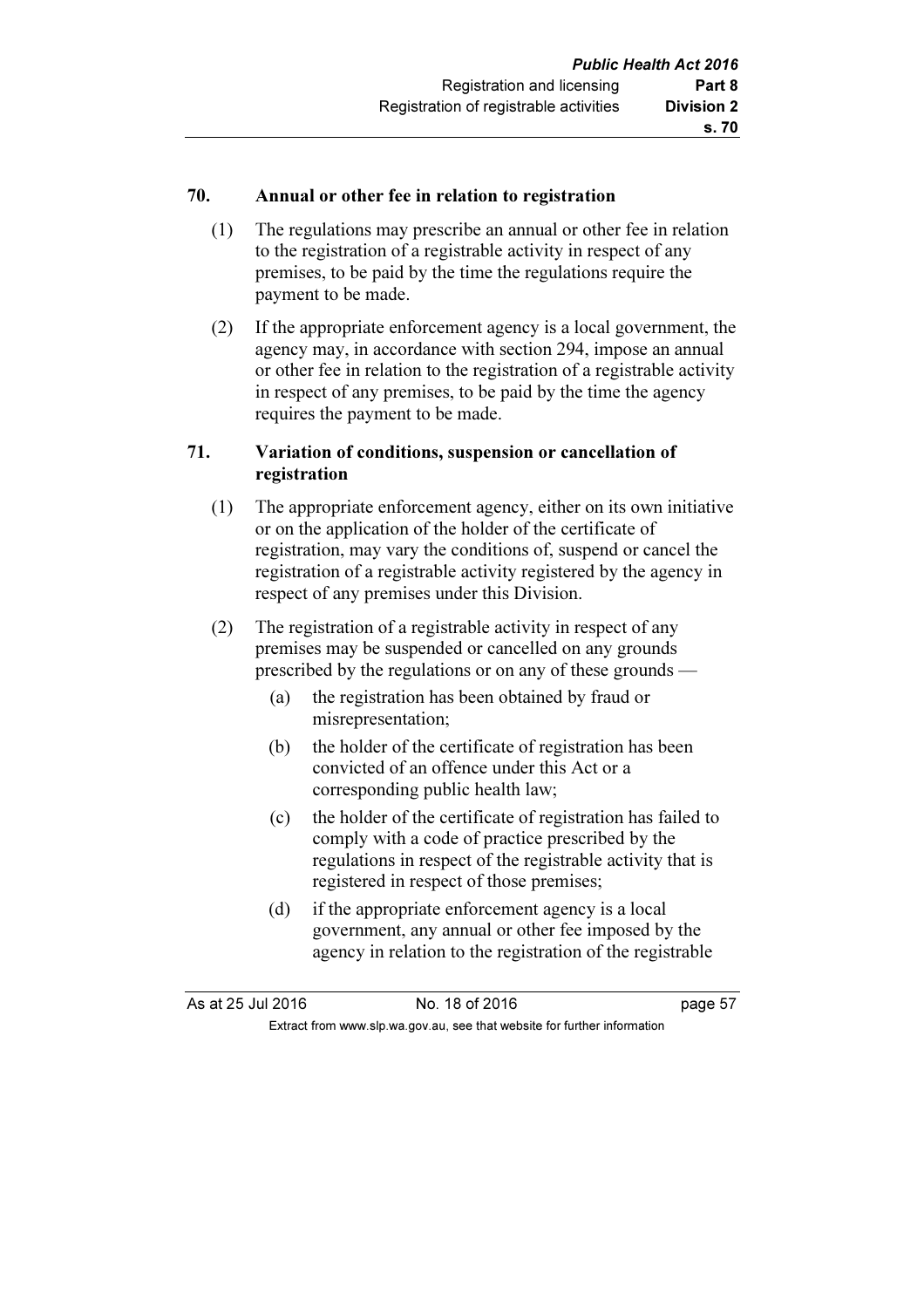activity in respect of those premises has not been paid by the time the agency requires the payment to be made;

- (e) in a case where paragraph (d) does not apply, any annual or other fee prescribed by the regulations in relation to the registration of the registrable activity in respect of those premises has not been paid by the time the regulations require the payment to be made;
- (f) any condition to which the registration of the registrable activity is subject has not been complied with;
- (g) the registrable activity has ceased to be carried on at those premises;
- (h) the holder of the certificate of registration has applied for the suspension or cancellation.
- (3) The appropriate enforcement agency may vary the conditions of, suspend or cancel the registration of a registrable activity in respect of any premises only —
	- (a) after having given the holder of the certificate of registration —
		- (i) written reasons for the agency's intention to vary, suspend or cancel; and
		- (ii) an opportunity to make submissions; and
	- (b) after having considered any submissions made by that person.
- (4) Subsection (3) does not apply to the variation of the conditions, or the suspension or cancellation, of the registration in accordance with an application by the holder of the certificate of registration for the variation, suspension or cancellation.

page 58 No. 18 of 2016 As at 25 Jul 2016 Extract from www.slp.wa.gov.au, see that website for further information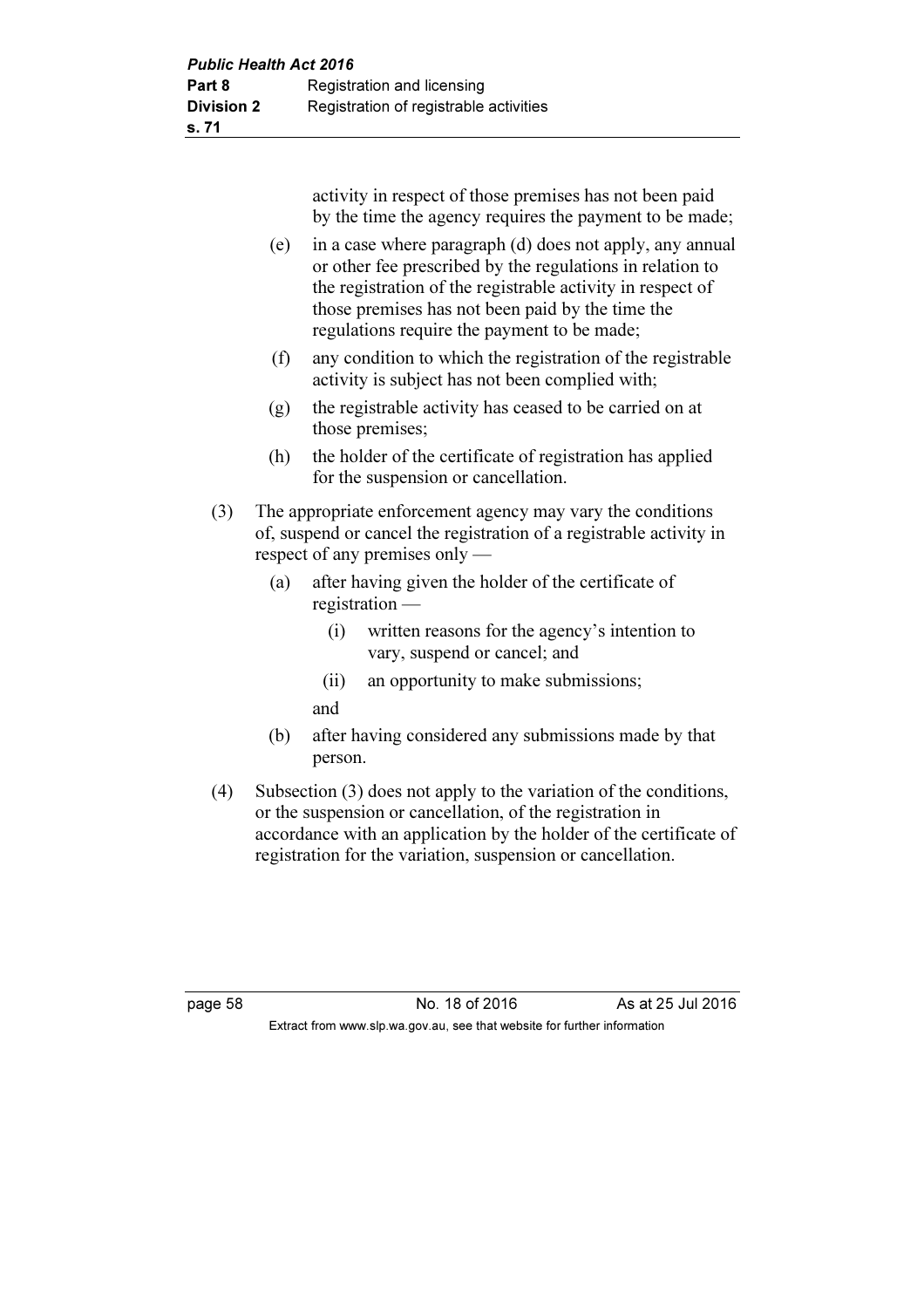- (5) A variation of the conditions, or the suspension or cancellation, of the registration of a registrable activity in respect of any premises —
	- (a) must be by written notice; and
	- (b) must be served on the holder of the certificate of registration; and
	- (c) takes effect on the day on which the notice is served or on a later day specified in the notice.

# 72. Further provisions relating to suspension of registration

- (1) Unless a longer period of suspension is requested by the holder of the certificate of registration, the registration of a registrable activity in respect of any premises cannot be suspended under section 71 for longer than 3 months.
- (2) While the registration of a registrable activity in respect of any premises is suspended under section 71, the registrable activity is to be regarded as not registered in respect of those premises.
- (3) If the registration of a registrable activity in respect of any premises is suspended under section 71 (other than at the request of the holder of the certificate of registration), the appropriate enforcement agency may, at any time before the suspension ceases, extend the period of suspension for one further period of not more than 3 months if the enforcement agency is satisfied that the ground for the suspension is continuing.
- (4) Section 71(5) applies with all necessary changes to the extension of a period of suspension as if it were the imposition of a period of suspension.
- (5) If the registration of a registrable activity in respect of any premises is suspended under section 71 —
	- (a) in any case where the holder of the certificate of registration requested the suspension, the appropriate

| As at 25 Jul 2016 | No. 18 of 2016                                                           | page 59 |
|-------------------|--------------------------------------------------------------------------|---------|
|                   | Extract from www.slp.wa.gov.au, see that website for further information |         |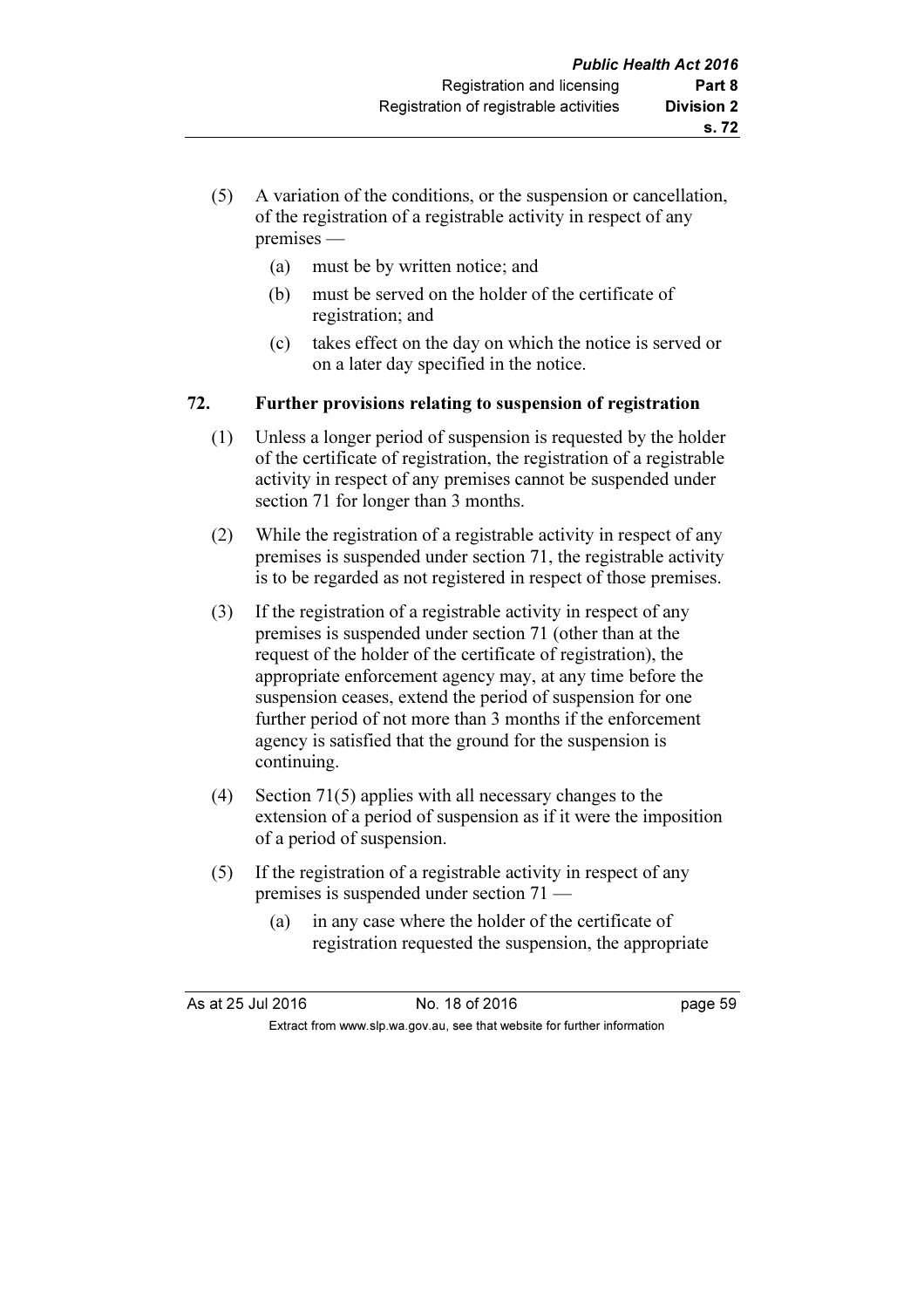enforcement agency must immediately terminate the suspension if the holder requests that the suspension be terminated;

 (b) in any other case, the appropriate enforcement agency may, by written notice served on the holder of the certificate of registration, terminate the suspension if the enforcement agency is satisfied at any time that it is no longer necessary or appropriate for the suspension to continue.

## 73. Notification of certain matters relating to registrable activity or premises

- (1) A person who carries on, or who carried on, a registrable activity that is registered in respect of any premises under this Division must give written notification, in the approved form, to the appropriate enforcement agency of any of these occurrences —
	- (a) the registrable activity ceases to be carried on at those premises;
	- (b) the person ceases to carry on the registrable activity at those premises;
	- (c) approval of any proposed alteration of those premises is sought from a public authority or other person or body.
- (2) A person must give the notification required under subsection (1) within 5 working days after the relevant occurrence takes place.

Penalty for an offence under this subsection: a fine of \$10 000.

 (3) A person who carries on a registrable activity that is registered in respect of any premises under this Division must not make any change to the registrable activity carried on at those premises that is likely to affect the nature or extent of the public health risk from that activity unless —

page 60 **No. 18 of 2016** As at 25 Jul 2016 Extract from www.slp.wa.gov.au, see that website for further information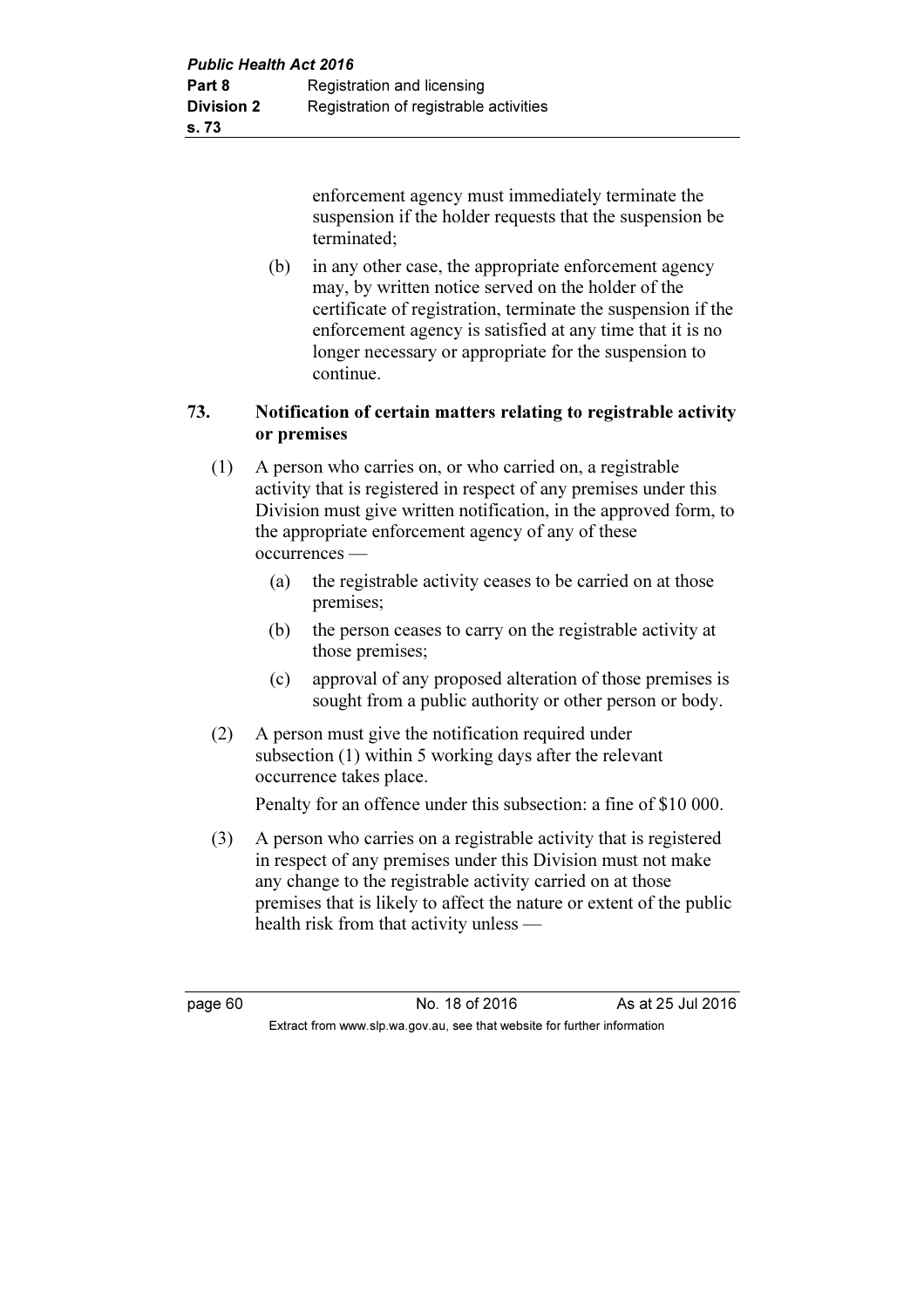- (a) the person has given written notification to the appropriate enforcement agency of the proposed change to the registrable activity; and
- (b) that change has been approved by the agency.

Penalty for an offence under this subsection: a fine of \$10 000.

#### 74. Transfer of certificate of registration

- (1) The registration of a registrable activity in respect of any premises is not transferable to any other premises.
- (2) The holder of a certificate of registration can transfer that certificate to another person, but only if the appropriate enforcement authority first approves the transfer.
- (3) An application for the approval of the transfer of a certificate of registration must be made and dealt with as if it were an application made under section 68 for the registration of the registrable activity in respect of the premises to which the certificate of registration relates, and that section applies accordingly with any necessary changes.

#### 75. Review of decisions relating to registration

 An applicant for the registration of a registrable activity in respect of any premises under this Division, or the holder of a certificate of registration that specifies any premises, may apply to the State Administrative Tribunal for a review of a decision of the appropriate enforcement agency that relates to —

- (a) the grant or refusal of the application for the registration of the registrable activity in respect of those premises under this Division; or
- (b) the imposition of conditions on the registration of the registrable activity in respect of those premises on the application being granted; or
- (c) the variation of conditions of the registration of the registrable activity in respect of those premises; or

As at 25 Jul 2016 18 0.18 of 2016 Extract from www.slp.wa.gov.au, see that website for further information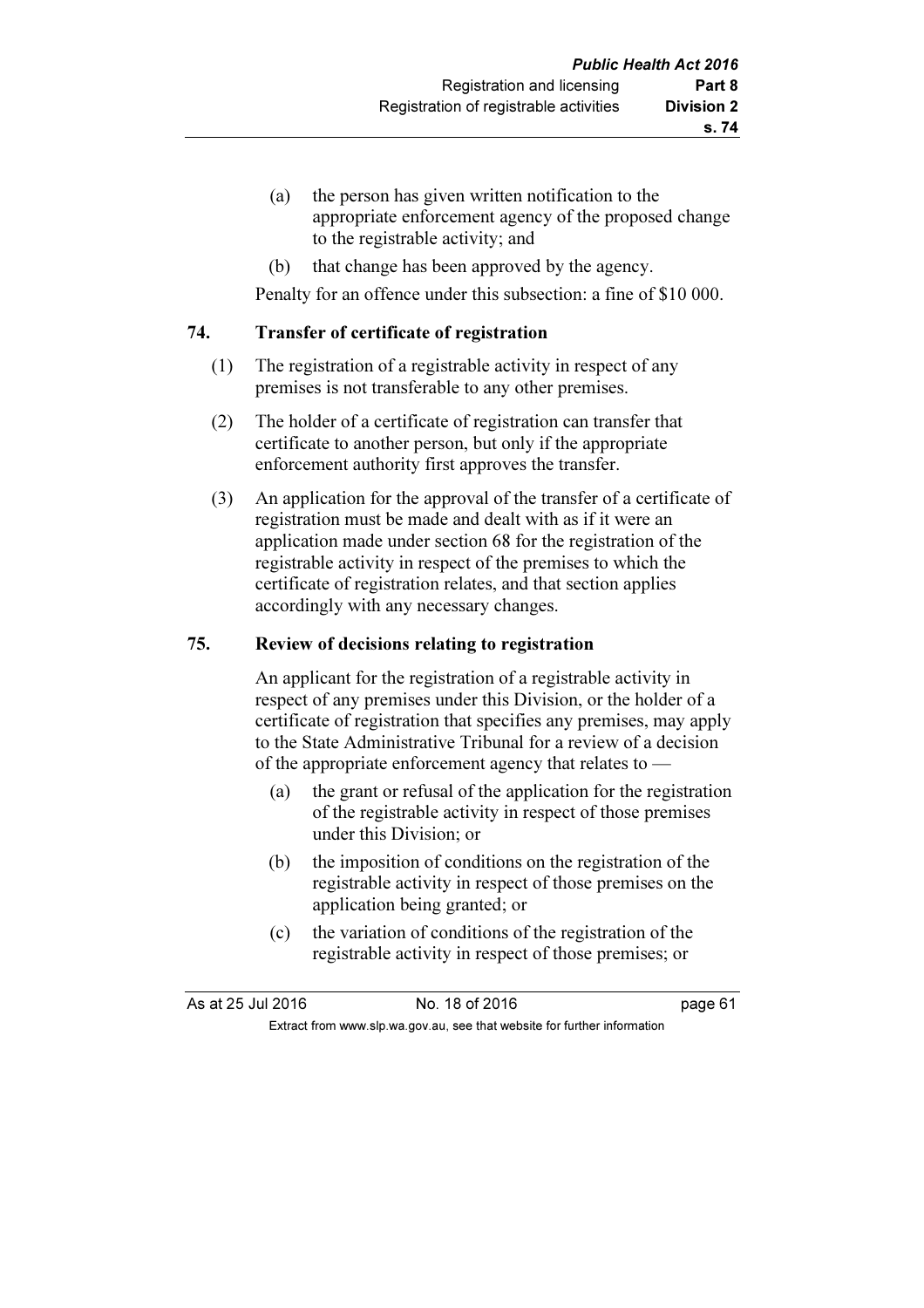- (d) the suspension or cancellation of the registration of the registrable activity in respect of those premises; or
- (e) the refusal of an application to transfer the certificate of registration to another person.

#### 76. Register of activities and premises to be maintained

- (1) An enforcement agency must prepare and maintain, in an approved form, a register listing the registrable activities that are registered by the agency under this Division and the premises in respect of which those activities are registered.
- (2) The register must contain any details prescribed by the regulations in respect of the registrable activities and premises listed in the register.
- (3) The register must be made publicly available, without charge, during normal business hours.
- (4) Without limiting subsection (3), the register may be made publicly available on a website maintained by or on behalf of the enforcement agency.

# Division 3 — Licensing of individuals carrying on licensable activities

### 77. Unlicensed persons carrying on licensable activities

(1) In this section —

exempt person means a person, or a person within a class of persons, prescribed by the regulations for the purposes of this definition.

 (2) A person, other than an exempt person, must not carry on a licensable activity unless the person holds an activity licence that authorises the person to carry on that activity.

Penalty for an offence under this subsection:

(a) for an individual — a fine of \$20 000;

page 62 No. 18 of 2016 As at 25 Jul 2016 Extract from www.slp.wa.gov.au, see that website for further information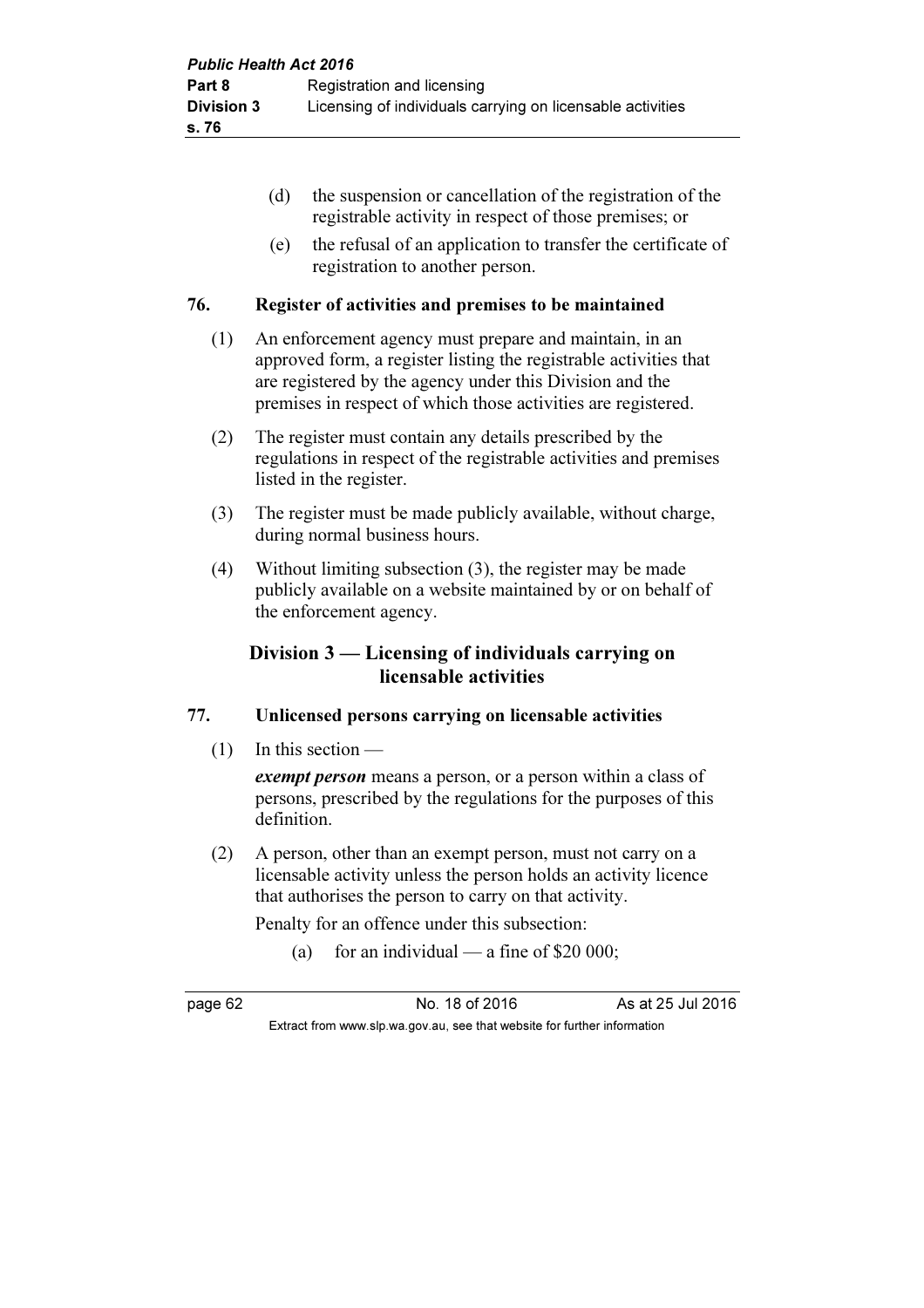(b) for a body corporate convicted under section 281 — a fine of \$100 000.

## 78. Activity licences

- (1) The appropriate enforcement agency may grant an activity licence that authorises a person to carry on one or more licensable activities.
- (2) An activity licence
	- (a) may be granted only to an individual; and
	- (b) is not transferable to another individual.
- (3) A person may apply, in the approved form, to the appropriate enforcement agency for an activity licence, specifying the licensable activity or activities that the person proposes to carry on.
- (4) The application must be accompanied by
	- (a) any documents or information that the appropriate enforcement agency reasonably requires for a proper consideration of the application; and
	- $(b)$  either
		- (i) if the appropriate enforcement agency is a local government, the fee, if any, imposed by the agency in accordance with section 294; or
		- (ii) in any other case, the fee, if any, prescribed by the regulations.
- (5) After considering an application for an activity licence, the appropriate enforcement agency may —
	- (a) grant the application, with or without conditions; or
	- (b) refuse the application.
- (6) In deciding whether to grant or refuse the application, the appropriate enforcement agency must have regard to any

| As at 25 Jul 2016 | No. 18 of 2016                                                           | page 63 |
|-------------------|--------------------------------------------------------------------------|---------|
|                   | Extract from www.slp.wa.gov.au, see that website for further information |         |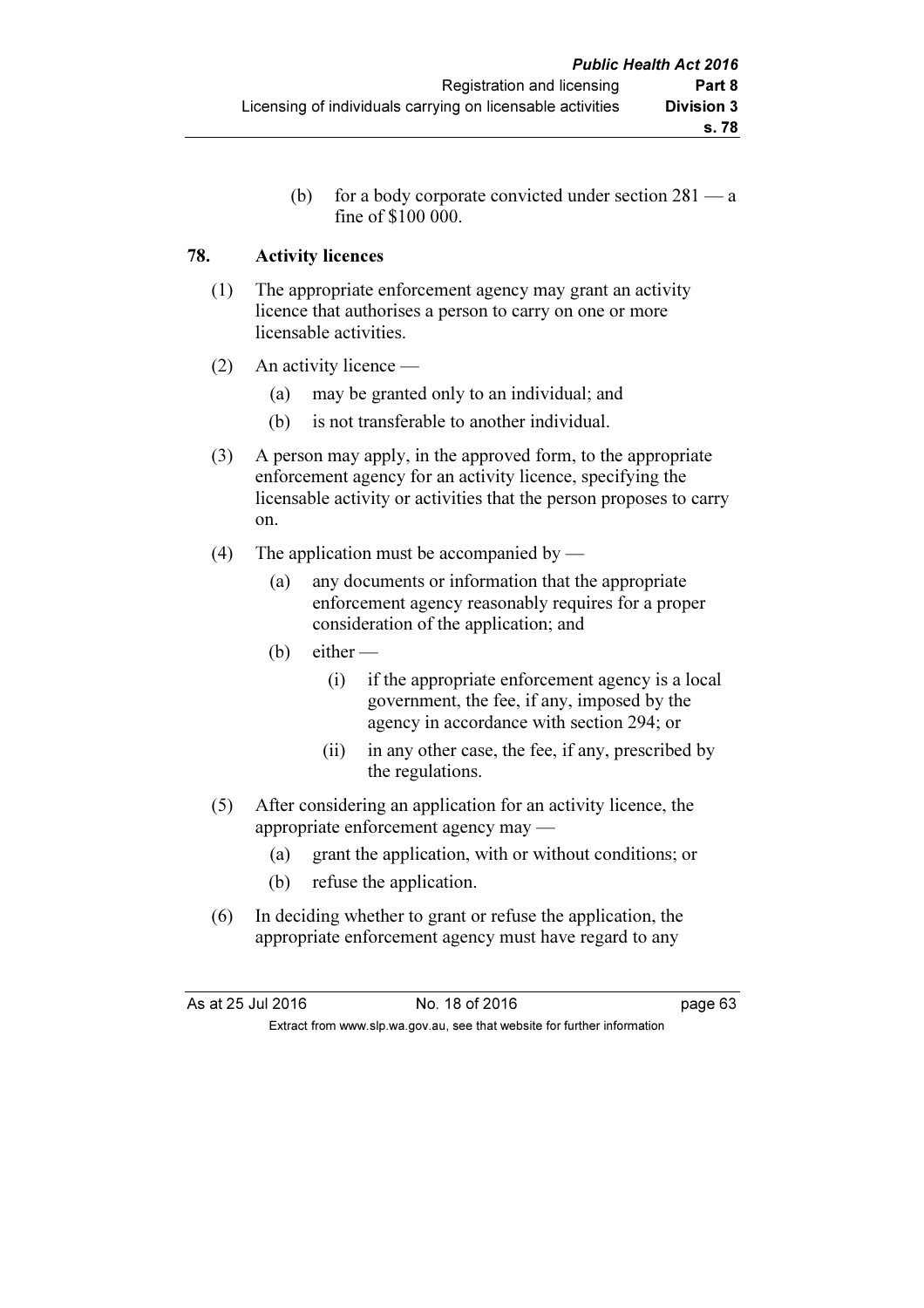matters prescribed by the regulations for the purposes of this subsection.

- (7) If the appropriate enforcement agency grants an application for an activity licence, the agency must issue the applicant with an activity licence, in the approved form, that —
	- (a) specifies the name of the person to whom the licence is issued; and
	- (b) specifies the licensable activity or activities authorised to be carried on by the licence; and
	- (c) sets out any conditions to which the licence is subject; and
	- (d) specifies the period for which the licence remains in force.
- (8) If the appropriate enforcement agency refuses an application for an activity licence, the agency must give written notice of the refusal to the applicant setting out the reasons for the refusal.

# 79. Period an activity licence remains in force

- (1) Unless it is sooner cancelled, an activity licence remains in force, except while it is suspended, for the period specified in the licence.
- (2) An activity licence may be renewed under section 80.

### 80. Renewal of activity licence

- (1) A person who holds an activity licence may apply to the appropriate enforcement agency to renew the licence.
- (2) The application must be made before the activity licence expires.
- (3) Section 78(4) to (8) apply, with any necessary changes, to an application under this section.

page 64 **No. 18 of 2016** As at 25 Jul 2016 Extract from www.slp.wa.gov.au, see that website for further information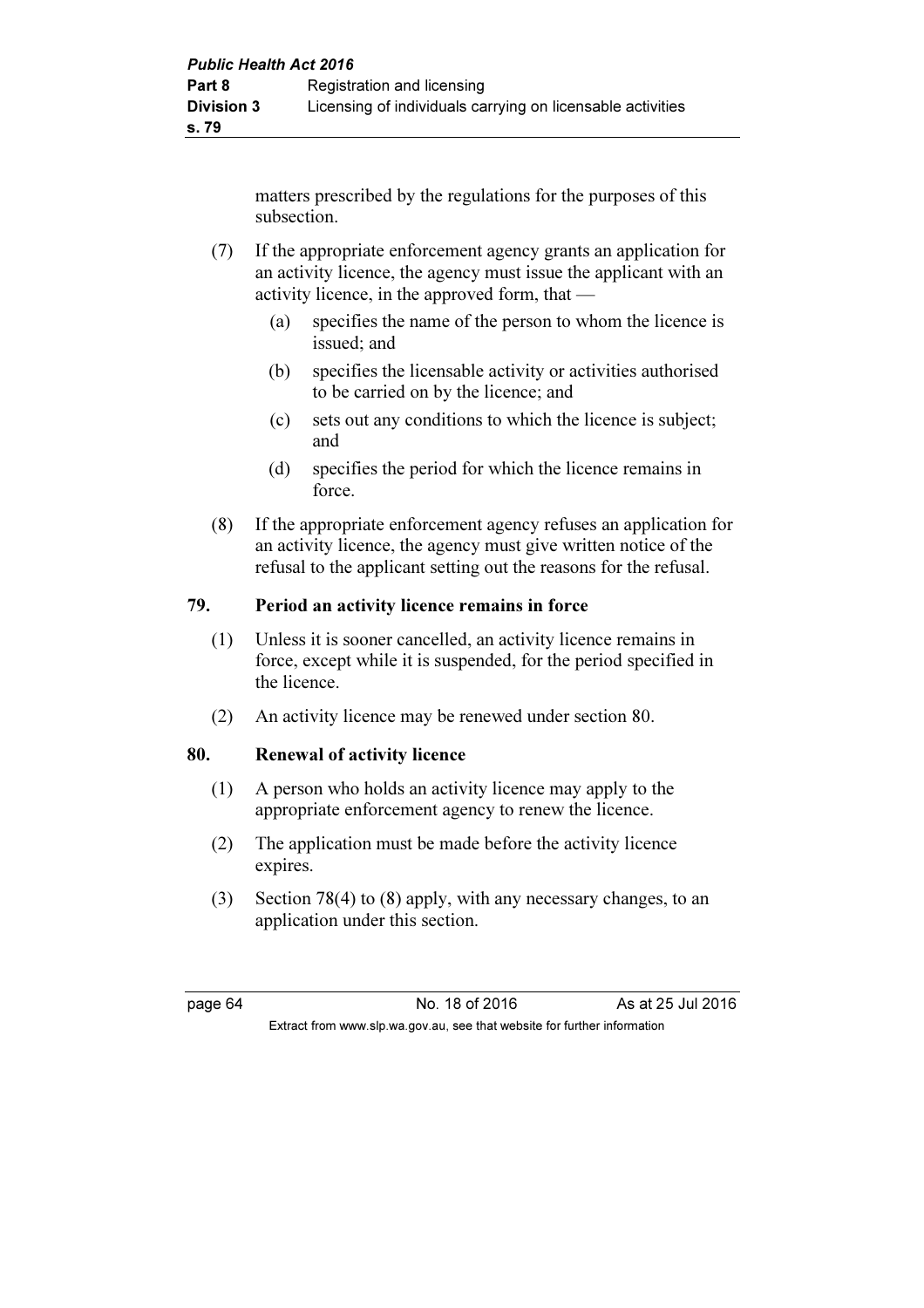- (4) A suspended activity licence may be renewed under this section, but the renewal of the licence does not affect the period of suspension.
- (5) If an application for the renewal of an activity licence is made but not dealt with before the licence expires —
	- (a) the licence continues in force until the application is dealt with, but without affecting the period of suspension of a suspended activity licence; and
	- (b) any renewal in that case is to be taken for all purposes to have taken effect on the day immediately following the day on which the licence would (but for the renewal) have expired.

### 81. Annual or other fee in relation to activity licence

- (1) The regulations may prescribe an annual or other fee in relation to an activity licence, to be paid by the time the regulations require the payment to be made.
- (2) If the appropriate enforcement agency is a local government, the agency may, in accordance with section 294, impose an annual or other fee in relation to an activity licence, to be paid by the time the agency requires the payment to be made.

#### 82. Variation of conditions, suspension or cancellation of activity licence

- (1) The appropriate enforcement agency, either on its own initiative or on the application of the holder of the activity licence, may vary the conditions of, suspend or cancel an activity licence issued by the agency.
- (2) An activity licence may be suspended or cancelled on any grounds prescribed by the regulations or on any of these grounds —
	- (a) the licence has been obtained by fraud or misrepresentation;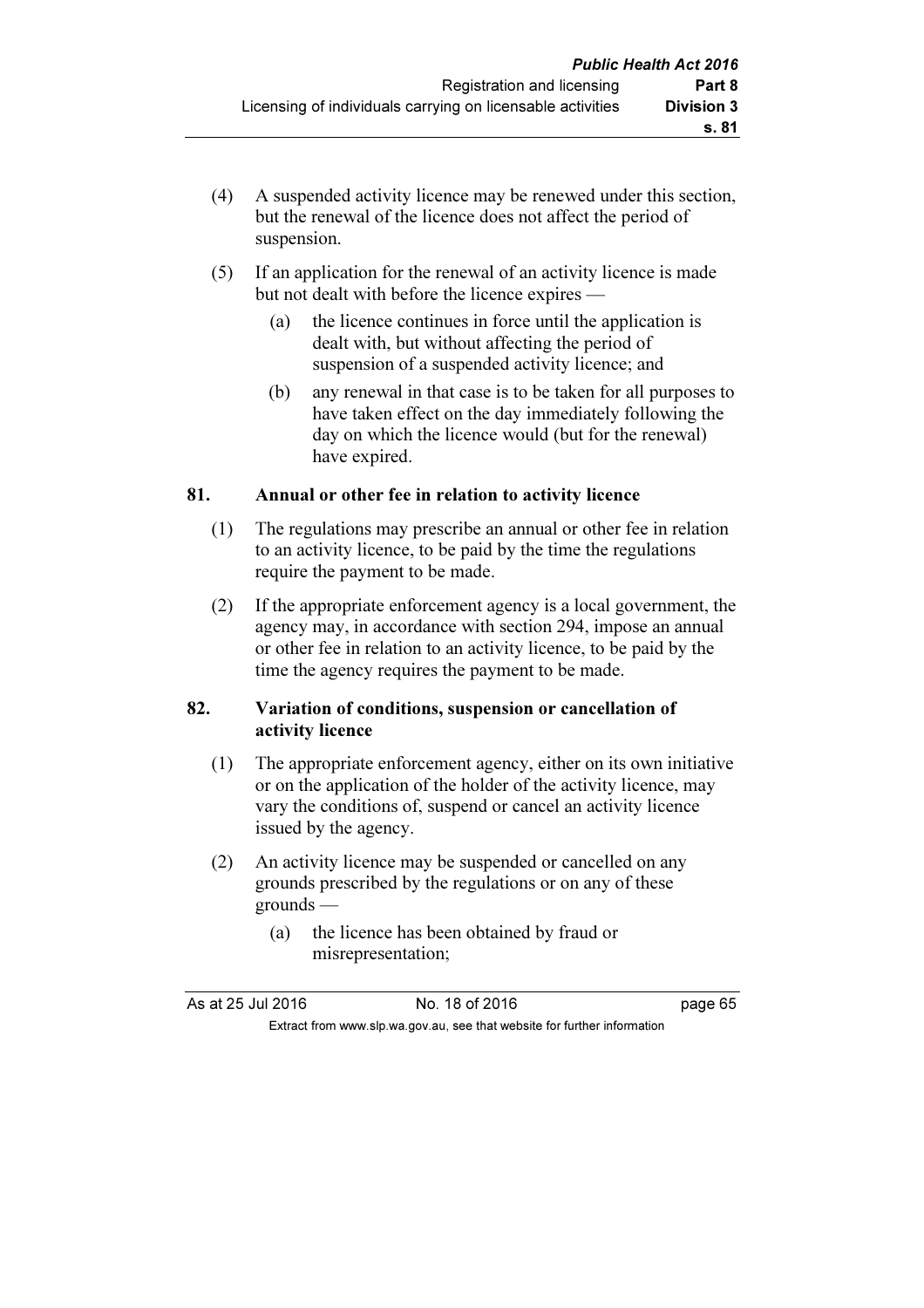| the holder of the licence has been convicted of an<br>offence under this Act or a corresponding public health<br>law: |
|-----------------------------------------------------------------------------------------------------------------------|
| the holder of the licence has failed to comply with a                                                                 |

- (c) the holder of the licence has failed to comply with a code of practice prescribed by the regulations in respect of a licensable activity authorised to be carried on by the licence;
	- (d) if the appropriate enforcement agency is a local government, any annual or other fee imposed by the agency in relation to the licence has not been paid by the time the agency requires the payment to be made;
	- (e) in a case where paragraph (d) does not apply, any annual or other fee prescribed by the regulations in relation to the licence has not been paid by the time the regulations require the payment to be made;
	- (f) any condition to which the licence is subject has not been complied with;
	- (g) the holder of the licence has ceased to carry on the licensable activity or activities authorised to be carried on by the licence;
	- (h) the holder of the licence has applied for the suspension or cancellation.
	- (3) The appropriate enforcement agency may vary the conditions of, suspend or cancel an activity licence only —
		- (a) after having given the holder of the licence
			- (i) written reasons for the agency's intention to vary, suspend or cancel; and
			- (ii) an opportunity to make submissions;

and

 (b) after having considered any submissions made by that person.

page 66 No. 18 of 2016 As at 25 Jul 2016 Extract from www.slp.wa.gov.au, see that website for further information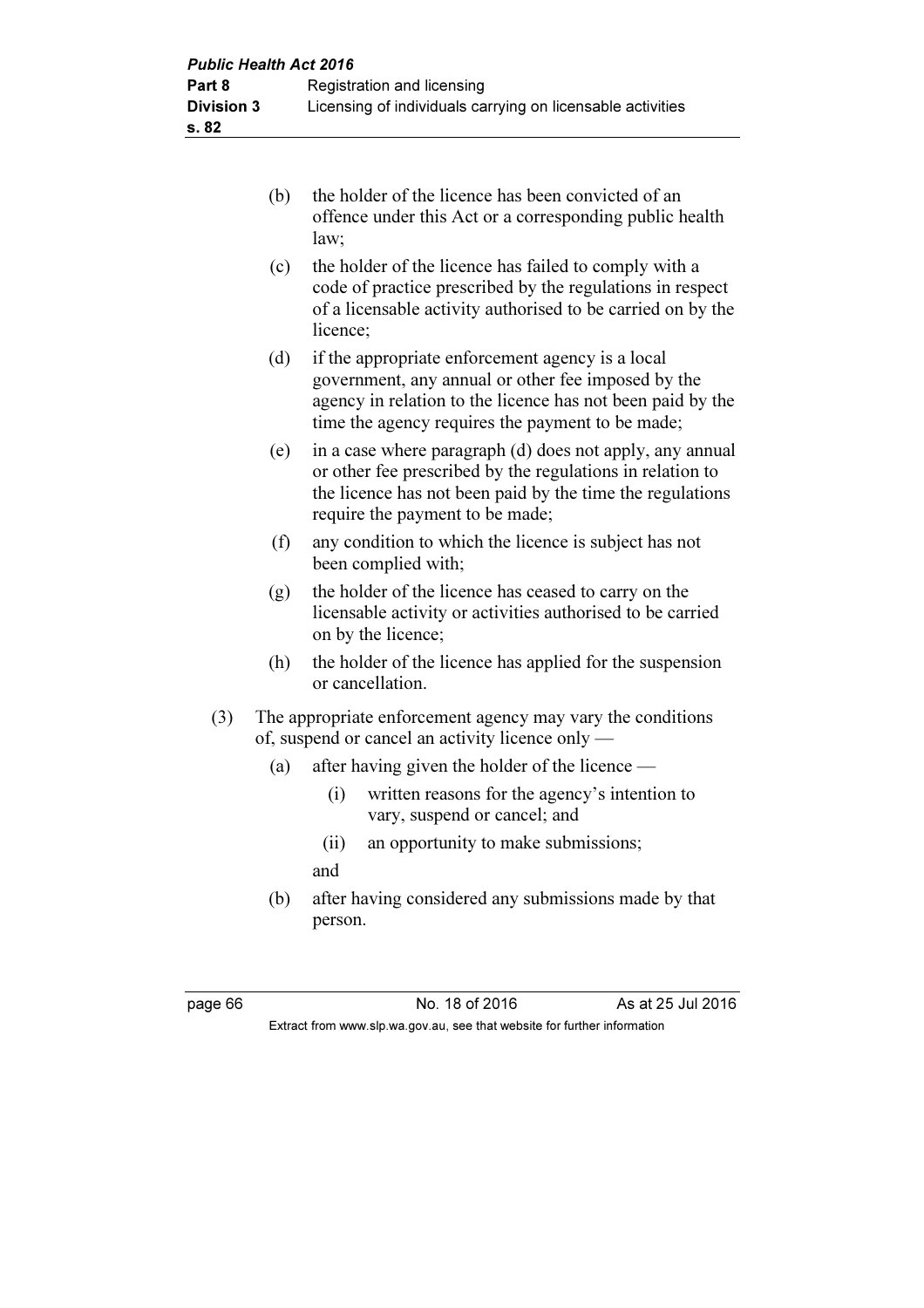- (4) Subsection (3) does not apply to the variation of the conditions, or the suspension or cancellation, of an activity licence in accordance with an application by the holder of the licence for the variation, suspension or cancellation.
- (5) A variation of the conditions, or the suspension or cancellation, of an activity licence —
	- (a) must be by written notice; and
	- (b) must be served on the holder of the licence; and
	- (c) takes effect on the day on which the notice is served or on a later day specified in the notice.

# 83. Further provisions relating to suspension of activity licence

- (1) Unless a longer period of suspension is requested by the holder of the activity licence, an activity licence cannot be suspended under section 82 for longer than 3 months.
- (2) While an activity licence is suspended under section 82, the holder of the licence is to be regarded as not authorised to carry on the licensable activity to which the licence relates.
- (3) If an activity licence is suspended under section 82 (other than at the request of the holder of the licence), the appropriate enforcement agency may, at any time before the suspension ceases, extend the period of suspension for one further period of not more than 3 months if the enforcement agency is satisfied that the ground for the suspension is continuing.
- (4) Section 82(5) applies with all necessary changes to the extension of a period of suspension as if it were the imposition of a period of suspension.
- (5) If an activity licence is suspended under section 82
	- (a) in any case where the holder of the licence requested the suspension, the appropriate enforcement agency must immediately terminate the suspension if the holder requests that the suspension be terminated;

As at 25 Jul 2016 No. 18 of 2016 page 67 Extract from www.slp.wa.gov.au, see that website for further information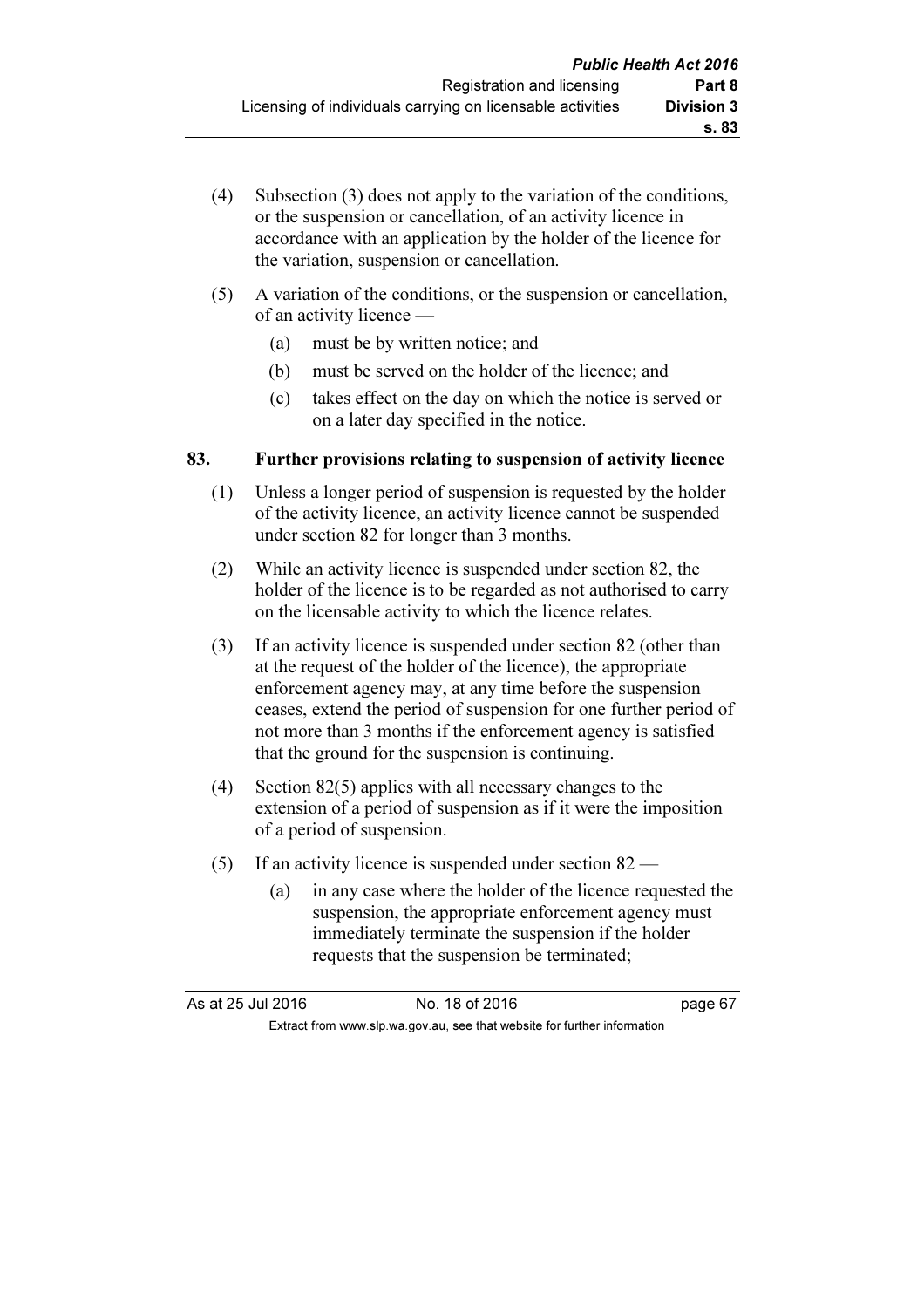(b) in any other case, the appropriate enforcement agency may, by written notice served on the holder of the licence, terminate the suspension if the enforcement agency is satisfied at any time that it is no longer necessary or appropriate for the suspension to continue.

### 84. Notification of certain changes to licensable activities

- (1) A person who holds an activity licence must give written notification, in the approved form, to the appropriate enforcement agency of any of these changes in relation to the licence —
	- (a) the person ceases to carry on a licensable activity authorised to be carried on by the licence;
	- (b) any change is made to a licensable activity authorised to be carried on by the licence that is likely to affect the nature or extent of the public health risk from that activity;
	- (c) any other change in relation to the licence that is prescribed by the regulations.
- (2) The person must give the notification required under subsection (1) within 5 working days after the relevant change takes place.

Penalty for an offence under this subsection:

- (a) for an individual a fine of  $$10,000$ ;
- (b) for a body corporate convicted under section  $281 a$ fine of \$50 000.

#### 85. Review of decisions relating to activity licences

 An applicant for, or for the renewal of, an activity licence, or the holder of an activity licence, may apply to the State Administrative Tribunal for a review of a decision of the appropriate enforcement agency that relates to —

page 68 No. 18 of 2016 As at 25 Jul 2016 Extract from www.slp.wa.gov.au, see that website for further information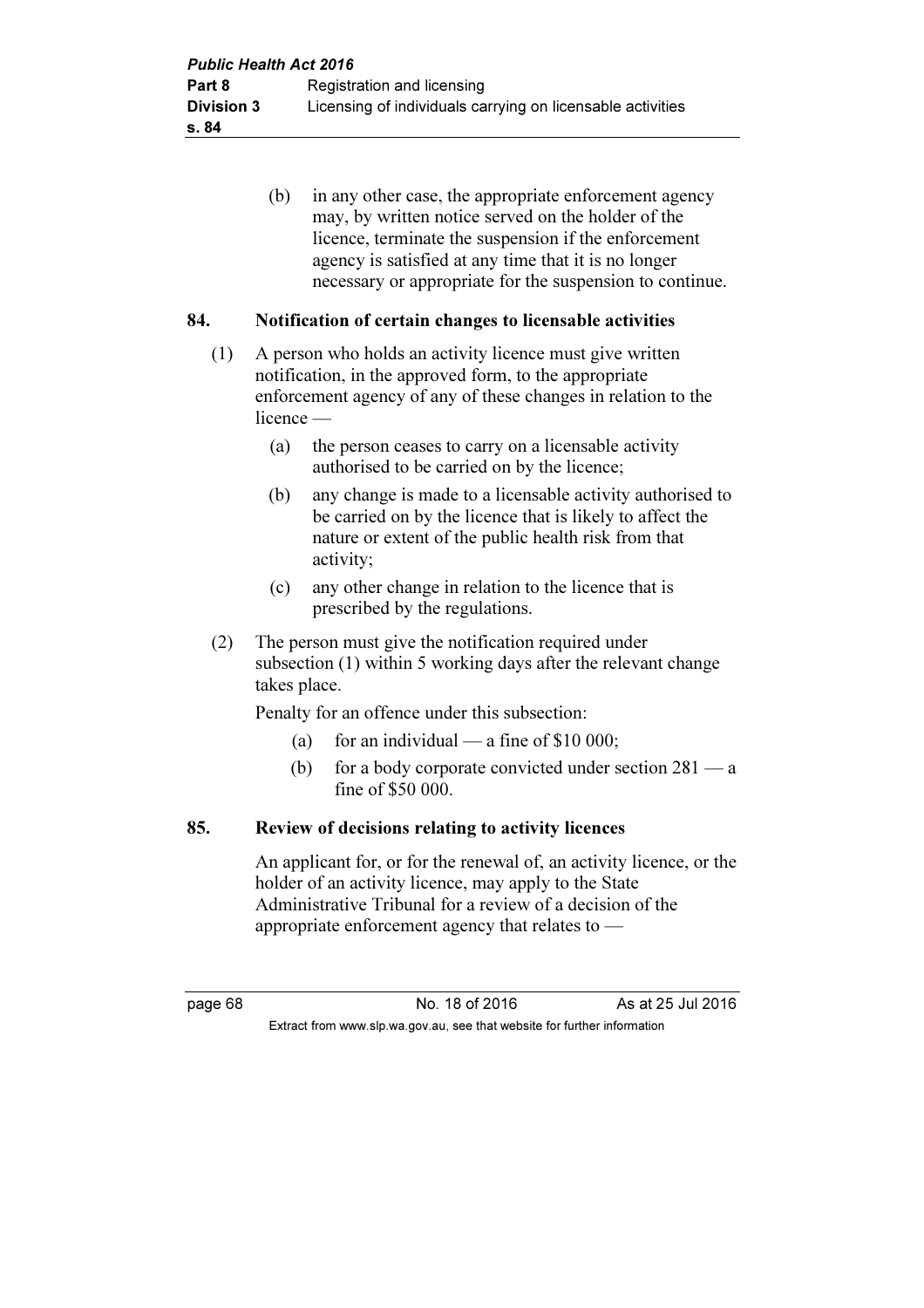- (a) the grant or refusal of the application for, or for the renewal of, the licence; or
- (b) the imposition of conditions on the licence on the application being granted; or
- (c) the variation of conditions of the licence; or
- (d) the suspension or cancellation of the licence.

#### 86. Register of licence holders to be maintained

- (1) An enforcement agency must prepare and maintain, in an approved form, a register listing the persons who hold an activity licence issued by the agency.
- (2) The register must contain any details prescribed by the regulations in respect of each person listed in the register.
- (3) The register may be prepared and maintained in conjunction with a register prepared and maintained by the enforcement agency under section 76.
- (4) The register must be made publicly available, without charge, during normal business hours.
- (5) Without limiting subsection (4), the register may be made publicly available on a website maintained by or on behalf of the enforcement agency.

As at 25 Jul 2016 18 Oct 2016 18 of 2016 Extract from www.slp.wa.gov.au, see that website for further information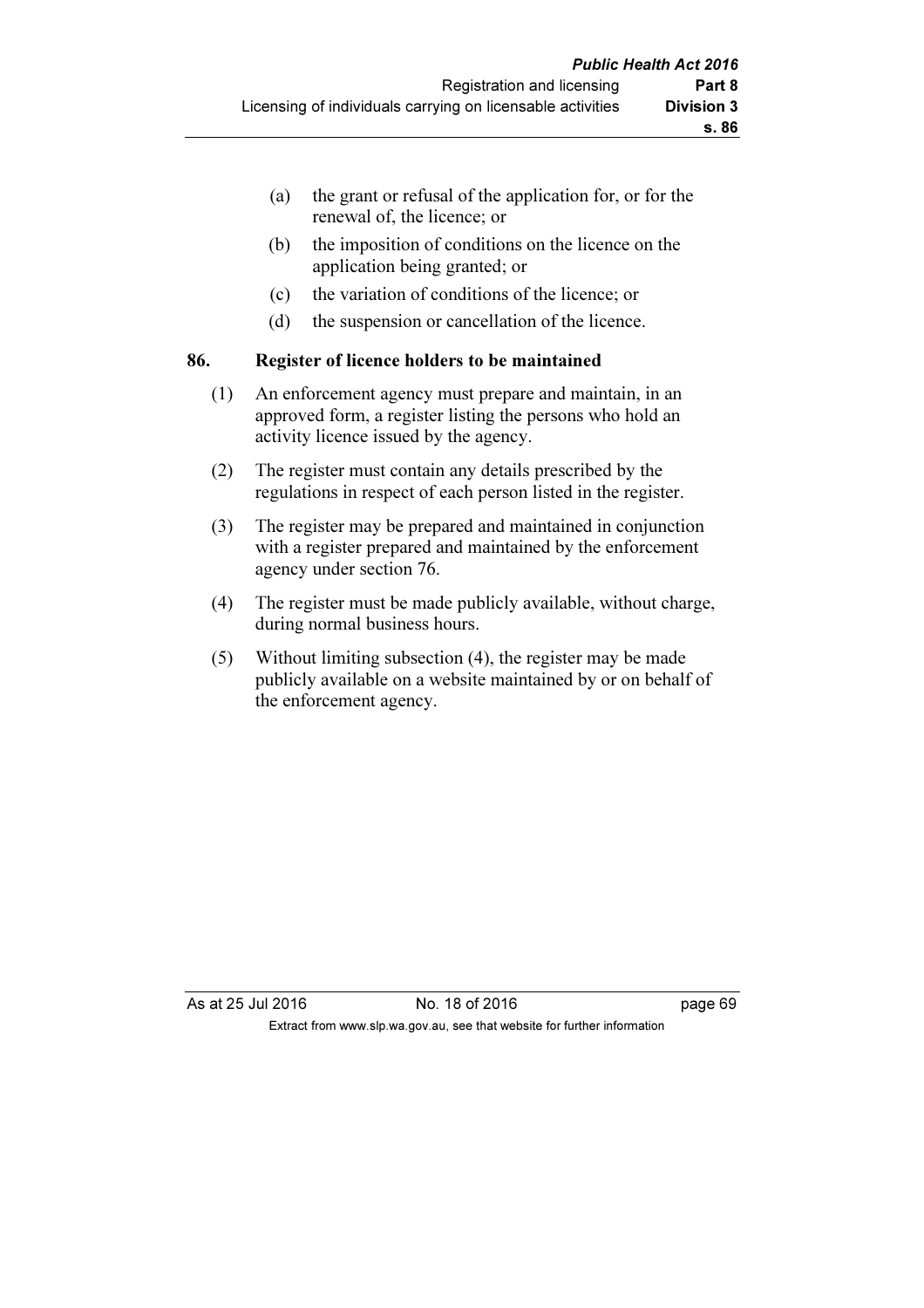# Part 9 — Notifiable infectious diseases and related conditions

### Division 1 — Principles and declarations

### 87. Principles applying in relation to this Part

- (1) Section 88 sets out principles that apply for the purposes of the application, operation and interpretation of this Part.
- (2) This section and section 88 do not limit section 3(2).

### 88. Principles listed

- (1) The spread of notifiable infectious diseases should be prevented or limited without unnecessarily restricting personal liberty or privacy, and in the application of this principle particular regard should be had to the principle of proportionality set out in section 3(2).
- (2) A person who is at risk of contracting a notifiable infectious disease must take all reasonable precautions to avoid contracting the disease.
- (3) A person who suspects that he or she may have a notifiable infectious disease must ascertain —
	- (a) whether or not he or she has the disease; and
	- (b) what precautions should be taken to prevent others from contracting the disease.
- (4) A person who has a notifiable infectious disease must take all reasonable precautions to ensure that others are not unknowingly placed at risk of contracting the disease.
- (5) To the extent to which the exercise of those rights does not infringe on the wellbeing of others, a person who is at risk of contracting, who suspects that he or she may have, or who has a notifiable infectious disease or a notifiable infectious disease-related condition has these rights —

page 70 No. 18 of 2016 As at 25 Jul 2016 Extract from www.slp.wa.gov.au, see that website for further information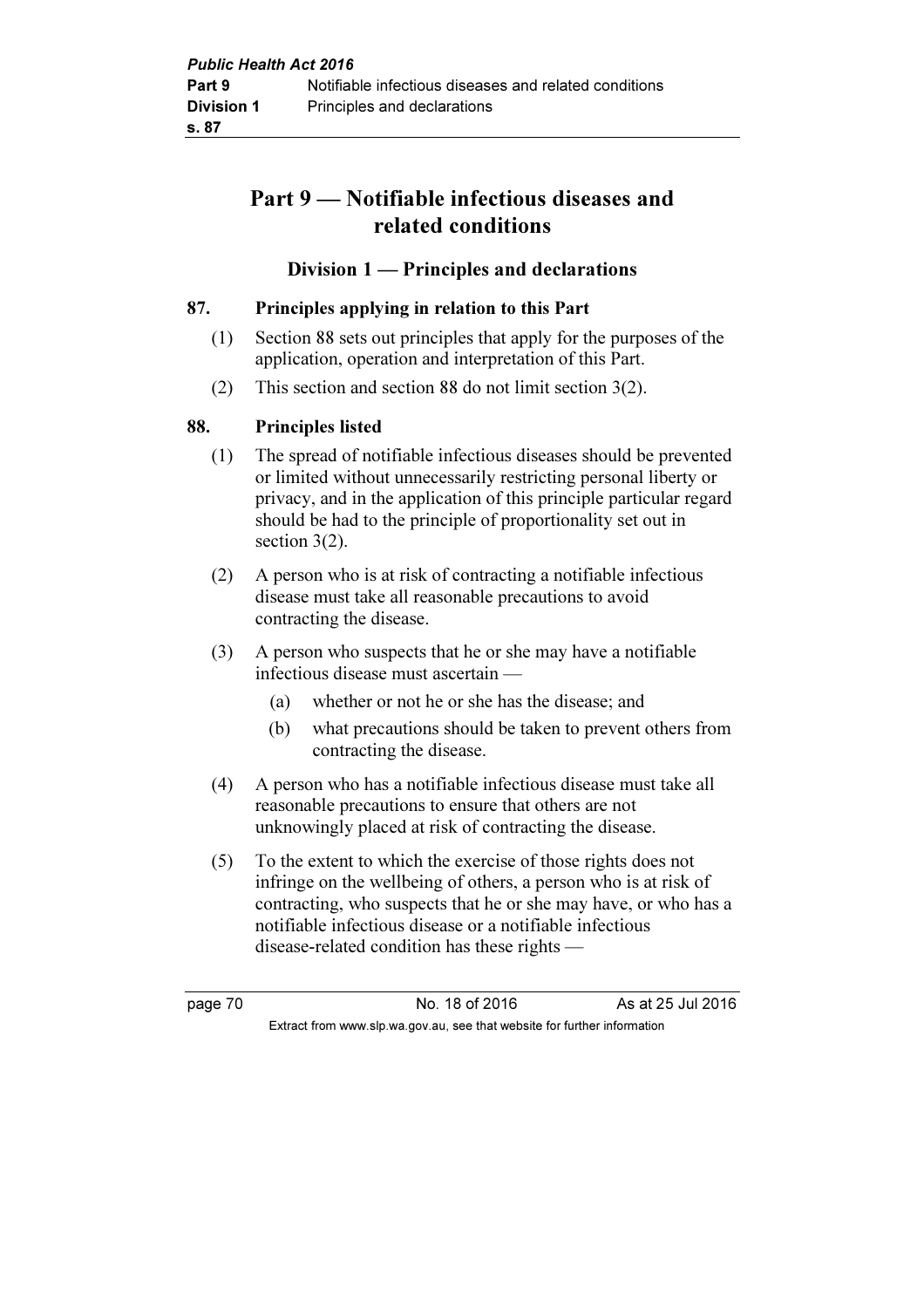- (a) to be protected from unlawful discrimination;
- (b) to have his or her privacy respected;
- (c) to be given information about the medical and social consequences of the disease or condition and about any proposed medical treatment;
- (d) in the case of a notifiable infectious disease
	- (i) to have access to available and appropriate examination and treatment; and
	- (ii) to have that examination and treatment provided free of charge, but only if the requirements set out in subsection (6) are met.
- (6) The right to have an examination or treatment provided free of charge under subsection  $(5)(d)(ii)$  applies —
	- (a) only if the examination or treatment is provided by a public health official; and
	- (b) only to the extent that the examination or treatment is necessary to prevent the transmission of the disease to another person.

#### 89. Further provisions relating to application of principles

- (1) A failure to comply with the principles set out in section 88(2) to (4) does not of itself —
	- (a) give rise to any right or remedy; or
	- (b) constitute an offence.
- (2) However, a failure to comply with one or more of those principles may constitute grounds for action to be taken under this Act, including the issue of a test order or a public health order.
- (3) Section 88(5) does not confer on any person any legal right that is enforceable in a court of law.

| As at 25 Jul 2016 | No. 18 of 2016                                                           | page 71 |
|-------------------|--------------------------------------------------------------------------|---------|
|                   | Extract from www.slp.wa.gov.au, see that website for further information |         |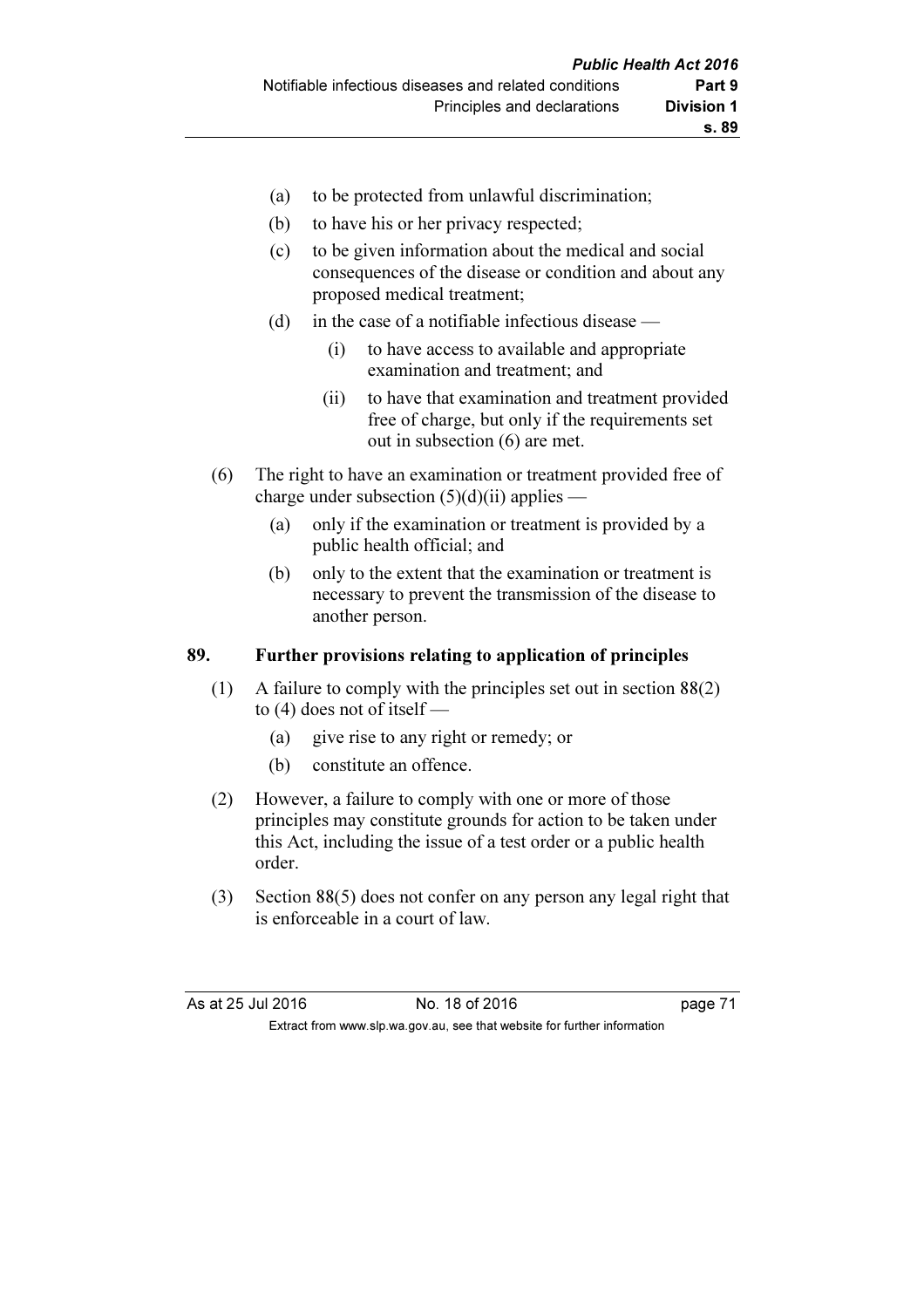(4) Sections 87 and 88 do not limit the Equal Opportunity Act 1984 section 66U.

### 90. Declaration of notifiable infectious diseases

- (1) The regulations may declare
	- (a) a disease to be a notifiable infectious disease; or
	- (b) a notifiable infectious disease to be an urgently notifiable infectious disease; or
	- (c) a notifiable infectious disease to be a vaccine preventable notifiable infectious disease.
- (2) The Minister may, if he or she considers it to be necessary in the interests of public health because of urgent circumstances, by order declare —
	- (a) a disease to be a notifiable infectious disease; or
	- (b) a notifiable infectious disease to be an urgently notifiable infectious disease; or
	- (c) a notifiable infectious disease to be a vaccine preventable notifiable infectious disease.
- (3) A notifiable infectious disease that is declared to be  $-$ 
	- (a) an urgently notifiable infectious disease may also be declared to be a vaccine preventable notifiable infectious disease; and
	- (b) a vaccine preventable notifiable infectious disease may also be declared to be an urgently notifiable infectious disease.
- (4) If there is any conflict or inconsistency between a declaration by the regulations under subsection (1) and a declaration by the Minister under subsection (2), the Minister's declaration prevails.

page 72 No. 18 of 2016 As at 25 Jul 2016 Extract from www.slp.wa.gov.au, see that website for further information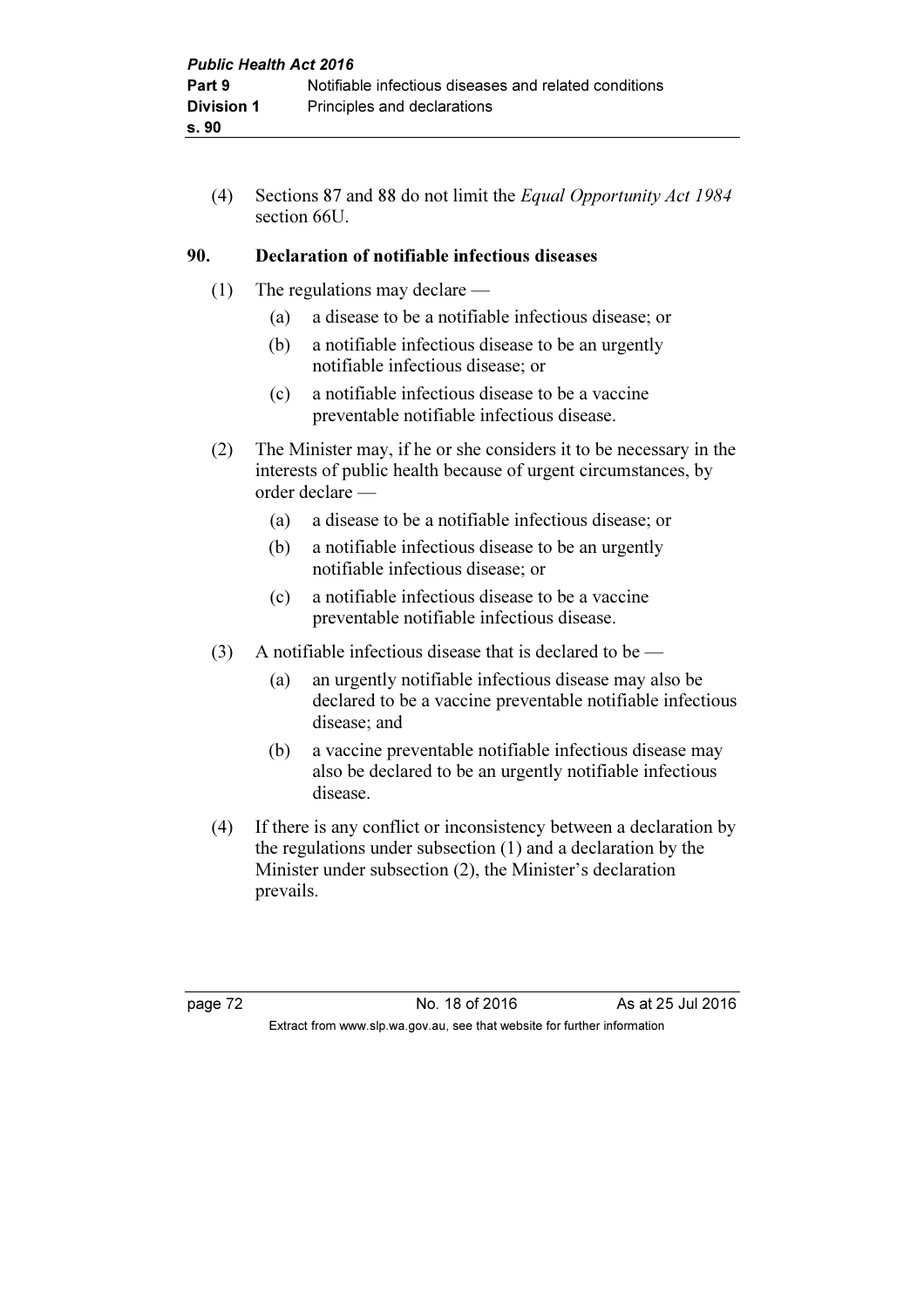#### 91. Declaration of notifiable infectious disease-related conditions

- (1) The regulations may declare a medical condition, other than a notifiable infectious disease, to be a notifiable infectious disease-related condition.
- (2) A medical condition cannot be declared to be a notifiable infectious disease-related condition unless it is a medical condition that —
	- (a) is or may be caused by an infectious disease; or
	- (b) is or may be a complication arising from an infectious disease; or
	- (c) arises or may arise out of vaccination for an infectious disease.

#### 92. Orders by Minister

- (1) In this section order means an order under section 90(2).
- (2) An order is subsidiary legislation for the purposes of the Interpretation Act 1984.
- (3) The Interpretation Act 1984 section 42 applies to an order as if the order were regulations made under this Act.
- (4) An order comes into operation
	- (a) on the day on which it is made; or
	- (b) on any later day specified in the order.
- (5) Despite subsection (2), the day on which an order comes into operation may be earlier than the day on which the order is published in the Gazette.
- (6) Unless sooner repealed, an order has effect for the period of 6 months, or any lesser period specified in the order, and expires at the end of that period.

| As at 25 Jul 2016 | No. 18 of 2016                                                           | page 73 |
|-------------------|--------------------------------------------------------------------------|---------|
|                   | Extract from www.slp.wa.gov.au, see that website for further information |         |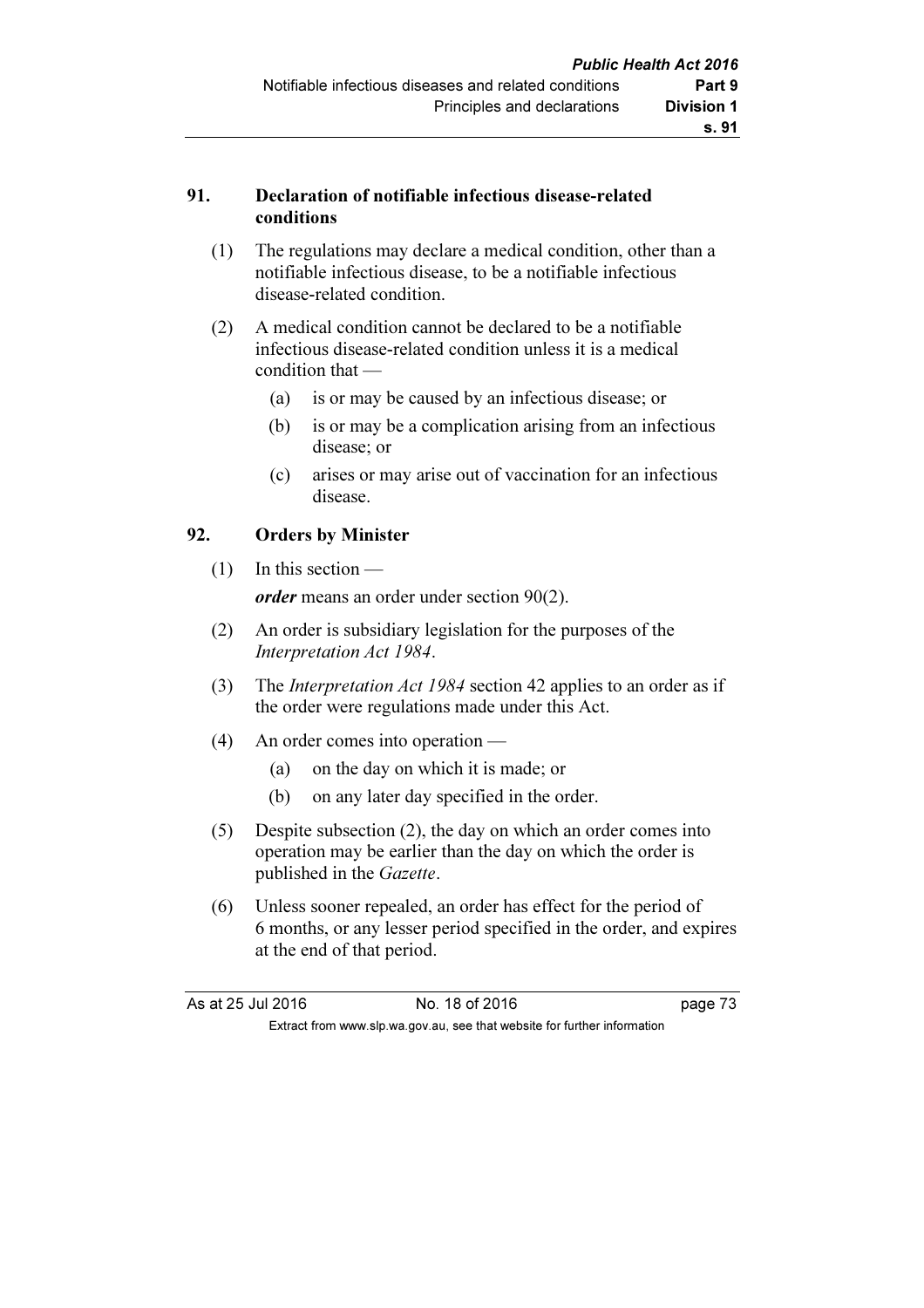# Division 2 — Notification

#### 93. Term used: responsible pathologist

In this Division —

responsible pathologist, of a pathology laboratory, means the pathologist responsible for the day-to-day operations of the pathology laboratory.

#### 94. Notification of notifiable infectious diseases and notifiable infectious disease-related conditions

- (1) If a medical practitioner or nurse practitioner forms the opinion that a patient of the practitioner has, or may have, a notifiable infectious disease or notifiable infectious disease-related condition, the practitioner must notify the Chief Health Officer.
- (2) If a medical practitioner conducts a post mortem examination of a body and forms the opinion that the deceased person had, or may have had, a notifiable infectious disease or notifiable infectious disease-related condition at the time of death, the medical practitioner must notify the Chief Health Officer.
- (3) If the analysis of a sample undertaken at a pathology laboratory indicates that the patient from whom the sample was taken has, or may have, a notifiable infectious disease or notifiable infectious disease-related condition, the responsible pathologist of that pathology laboratory must notify the Chief Health Officer.
- (4) Notification under this section must be given
	- (a) as soon as is practicable, and in any event
		- (i) in the case of an urgently notifiable infectious disease, within 24 hours; or
		- (ii) in the case of any other notifiable infectious disease or a notifiable infectious disease-related condition, within 72 hours;

page 74 No. 18 of 2016 As at 25 Jul 2016 Extract from www.slp.wa.gov.au, see that website for further information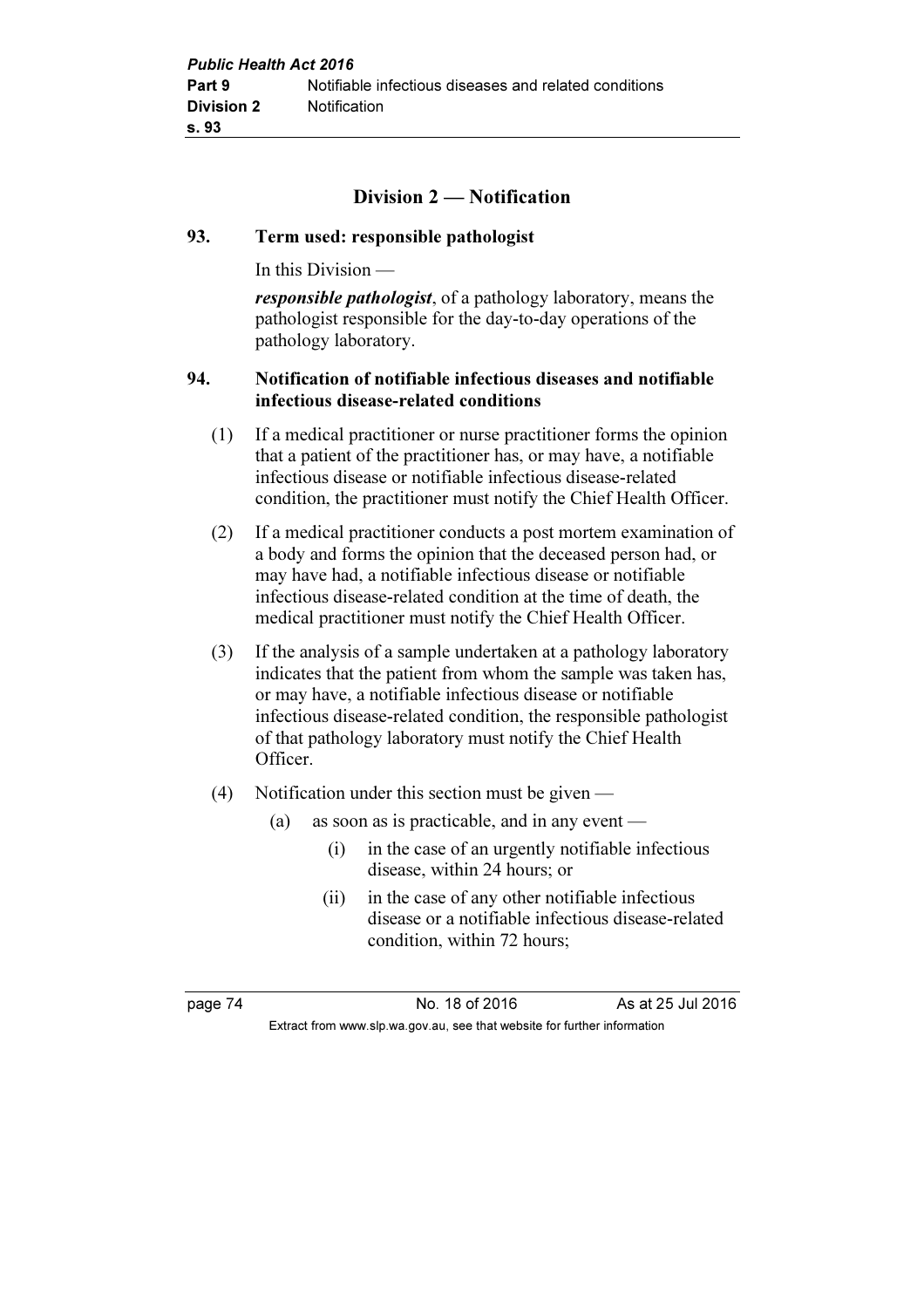and

- (b) in the approved form (if any).
- (5) Notification under this section, to the extent to which the medical practitioner, nurse practitioner or responsible pathologist has the information —
	- (a) must include the name of the notifiable infectious disease or notifiable infectious disease-related condition; and
	- (b) must include the following information, unless the regulations provide otherwise —
		- (i) the name, residential address, telephone numbers, email address, date of birth and gender of the patient;
		- (ii) the name, business address, telephone numbers and email address of the patient's medical practitioner or nurse practitioner;
		- and
	- (c) must include any other information prescribed by the regulations.
- (6) The information prescribed by the regulations for the purposes of subsection (5) may vary in respect of different notifiable infectious diseases or notifiable infectious disease-related conditions.

### 95. Offence of failing to notify Chief Health Officer

 (1) A person who fails to notify the Chief Health Officer in accordance with section 94 commits an offence.

Penalty for an offence under this subsection: a fine of \$10 000.

 (2) In any proceedings against a person for an offence under subsection (1) of failing to notify the Chief Health Officer, it is a defence to prove that the person believed on reasonable

| As at 25 Jul 2016 | No. 18 of 2016                                                           | page 75 |
|-------------------|--------------------------------------------------------------------------|---------|
|                   | Extract from www.slp.wa.gov.au, see that website for further information |         |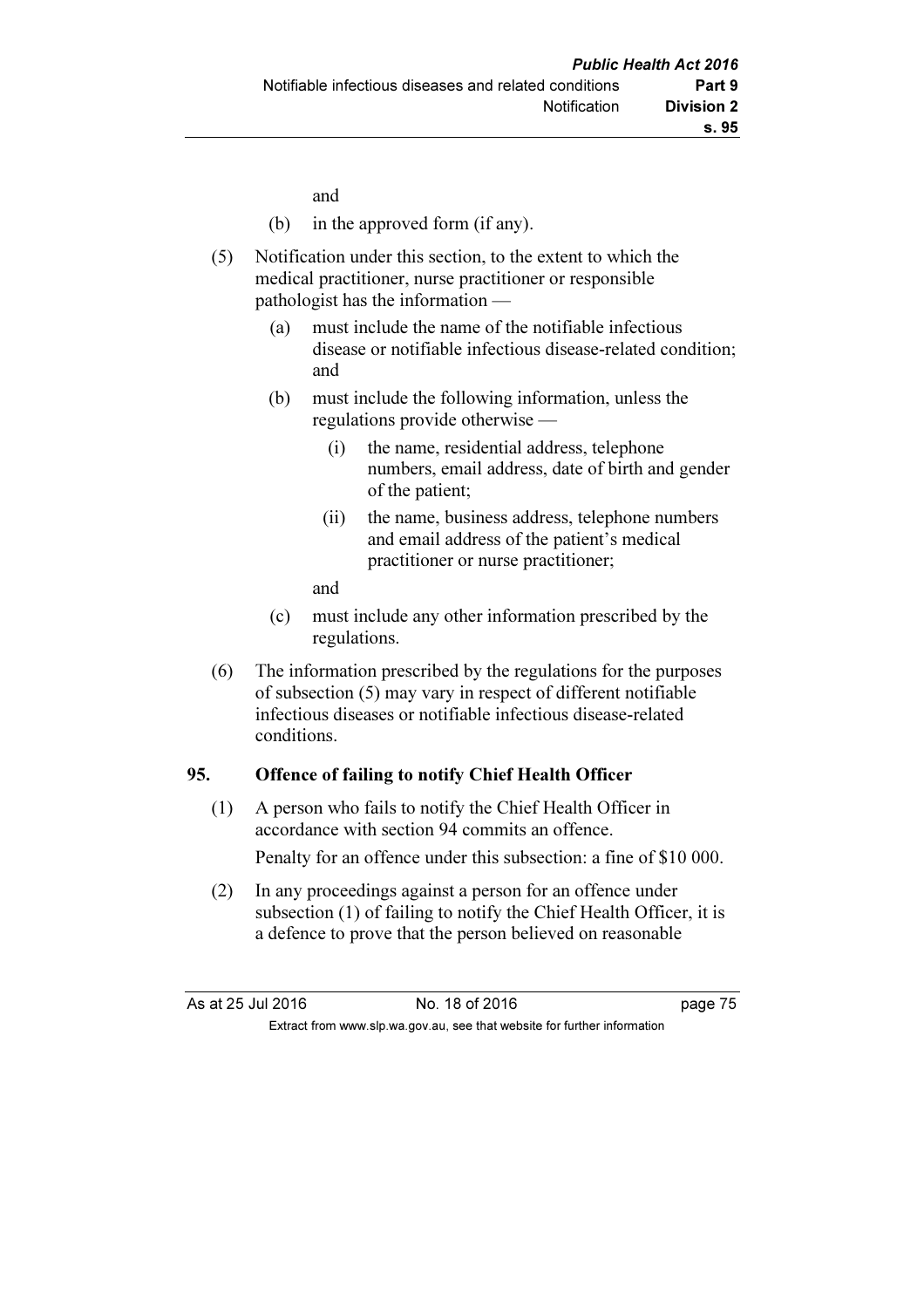grounds that another person had given the Chief Health Officer the required notification.

### 96. No liability for notifying Chief Health Officer

 If a medical practitioner, nurse practitioner or responsible pathologist in good faith notifies the Chief Health Officer under section 94 —

- (a) no civil or criminal liability is incurred as a result of giving the notification; and
- (b) giving the notification is not to be regarded as  $-$ 
	- (i) a breach of any duty of confidentiality or secrecy imposed by law; or
	- (ii) a breach of professional ethics, professional standards or any principles of conduct applicable to the person's employment; or
	- (iii) unprofessional conduct.

# Division 3 — Duty to inform

#### 97. Practitioners to provide patients with information

- (1) If a medical practitioner or nurse practitioner forms the opinion that a patient of the practitioner has a notifiable infectious disease or notifiable infectious disease-related condition, the practitioner, as well as complying with the notification requirements under Division 2, must give the patient information about the disease or condition.
- (2) The information to be given to the patient under subsection (1)  $is -$ 
	- (a) in the case of a notifiable infectious disease, information about —
		- (i) the patient's obligations under section 88(2) to (4); and
		- (ii) the patient's rights under section 88(5); and

page 76 No. 18 of 2016 As at 25 Jul 2016

Extract from www.slp.wa.gov.au, see that website for further information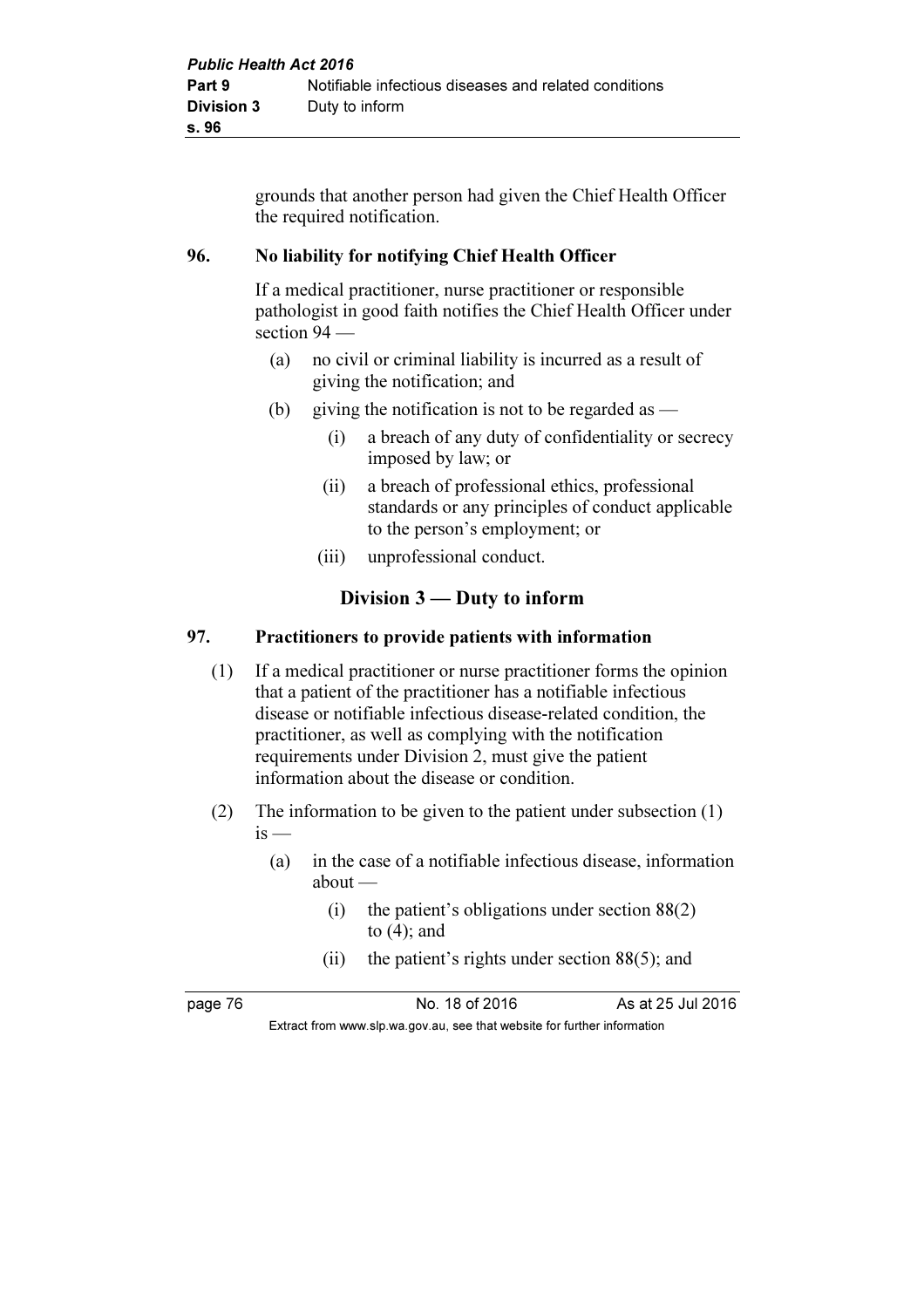(iii) preventing the transmission of the disease to any other person;

and

- (b) in the case of a notifiable infectious disease-related condition, information about the patient's rights under section 88(5); and
- (c) information about the medical practitioner's or nurse practitioner's obligation under section 94 to notify the Chief Health Officer about the notifiable infectious disease or notifiable infectious disease-related condition; and
- (d) any information prescribed by the regulations.
- (3) The information prescribed by the regulations for the purposes of subsection (2)(d) may vary in respect of different notifiable infectious diseases or notifiable infectious disease-related conditions.

#### 98. Offence of failing to provide patient with information

 (1) A medical practitioner or nurse practitioner who, without reasonable excuse, fails to comply with the requirement in section 97 to give a patient of that practitioner the information required by subsection  $(2)(a)(i)$  or (iii) of that section commits an offence.

Penalty for an offence under this subsection: a fine of \$10 000.

 (2) In any proceedings against a person for an offence under subsection (1) of failing to give a patient the information required by section 97, it is a defence to prove that the person believed on reasonable grounds that another person had given the patient the required information.

# Division 4 — Test orders

As at 25 Jul 2016 18 of 2016 **No. 18 of 2016** Extract from www.slp.wa.gov.au, see that website for further information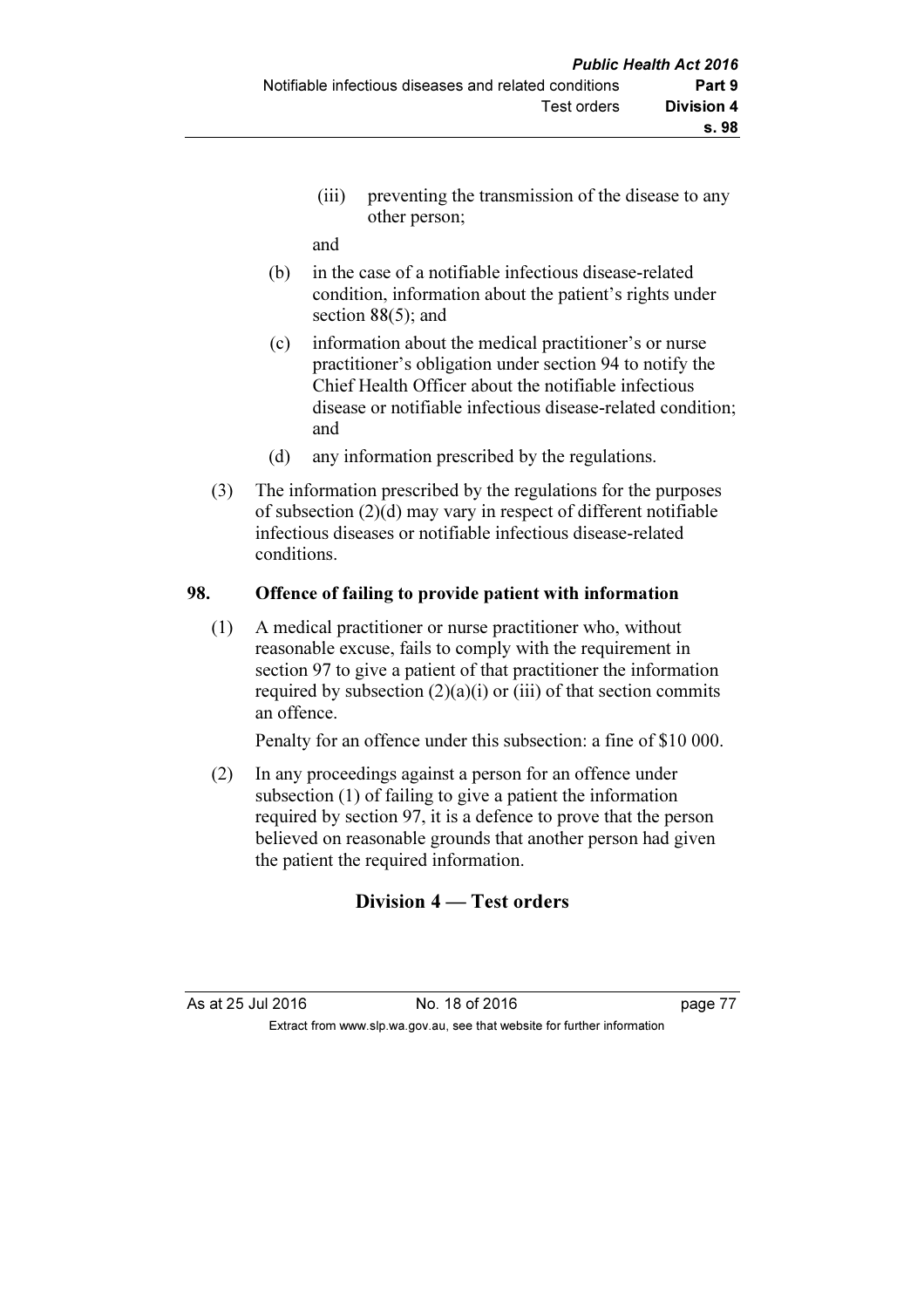#### 99. Terms used

In this Division —

child means a person who is under 16 years of age;

incapable person means a person who is not a child and —

- (a) who for any reason is unable to give consent to being tested for a notifiable infectious disease; or
- (b) who is unconscious or otherwise unable
	- (i) to understand a request made to give consent to being tested for a notifiable infectious disease; or
	- (ii) to communicate whether or not he or she consents to being tested for a notifiable infectious disease;

### protected person means —

- (a) a child; or
- (b) an incapable person;

relative, in relation to an incapable person, means a person who  $is -$ 

- (a) related, by blood or marriage, to the incapable person; or
- (b) the incapable person's de facto partner;

relevant counselling, in relation to a notifiable infectious disease, means counselling —

- (a) that is given by a person whom the Chief Health Officer reasonably believes is suitably qualified and experienced; and
- (b) that provides information about
	- (i) the risk of the transmission of the disease in the particular circumstances; and
	- (ii) the medical and social consequences of the transmission of the disease; and

page 78 No. 18 of 2016 As at 25 Jul 2016 Extract from www.slp.wa.gov.au, see that website for further information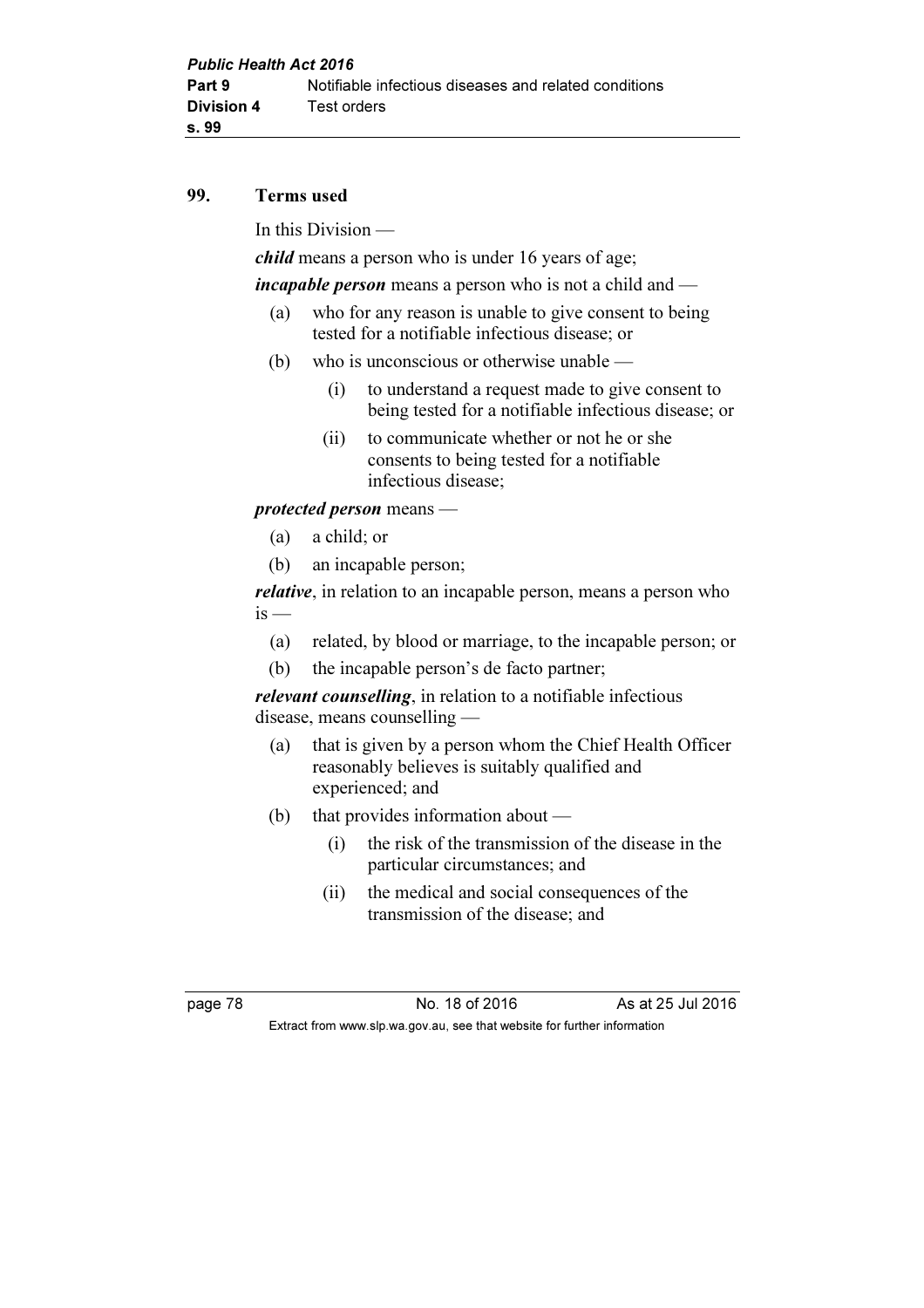(iii) how and where testing for the disease could be carried out;

#### responsible person —

- (a) in relation to a child, means any of the following persons —
	- (i) a parent of the child;
	- (ii) a guardian of the child;
	- (iii) another person who has responsibility for the day-to-day care of the child;
	- (iv) if no person mentioned in another subparagraph of this paragraph is available, a person, or a person in a class of persons, prescribed by the regulations for the purposes of this subparagraph;
- (b) in relation to an incapable person, means any of the following persons —
	- (i) a relative of the incapable person;
	- (ii) if the incapable person is under 18 years of age, a guardian of the incapable person or another person who has responsibility for the day-to-day care of the incapable person;
	- (iii) a person who is a guardian of the incapable person under the Guardianship and Administration Act 1990;
	- (iv) a person who is an enduring guardian of the incapable person under the Guardianship and Administration Act 1990 and is authorised to perform functions in relation to the incapable person in the circumstances in which this Division applies;
	- (v) a person recognised as the incapable person's representative under the Disability Services Act 1993 section 32(2);

As at 25 Jul 2016 18 Oct 2016 18 of 2016 Extract from www.slp.wa.gov.au, see that website for further information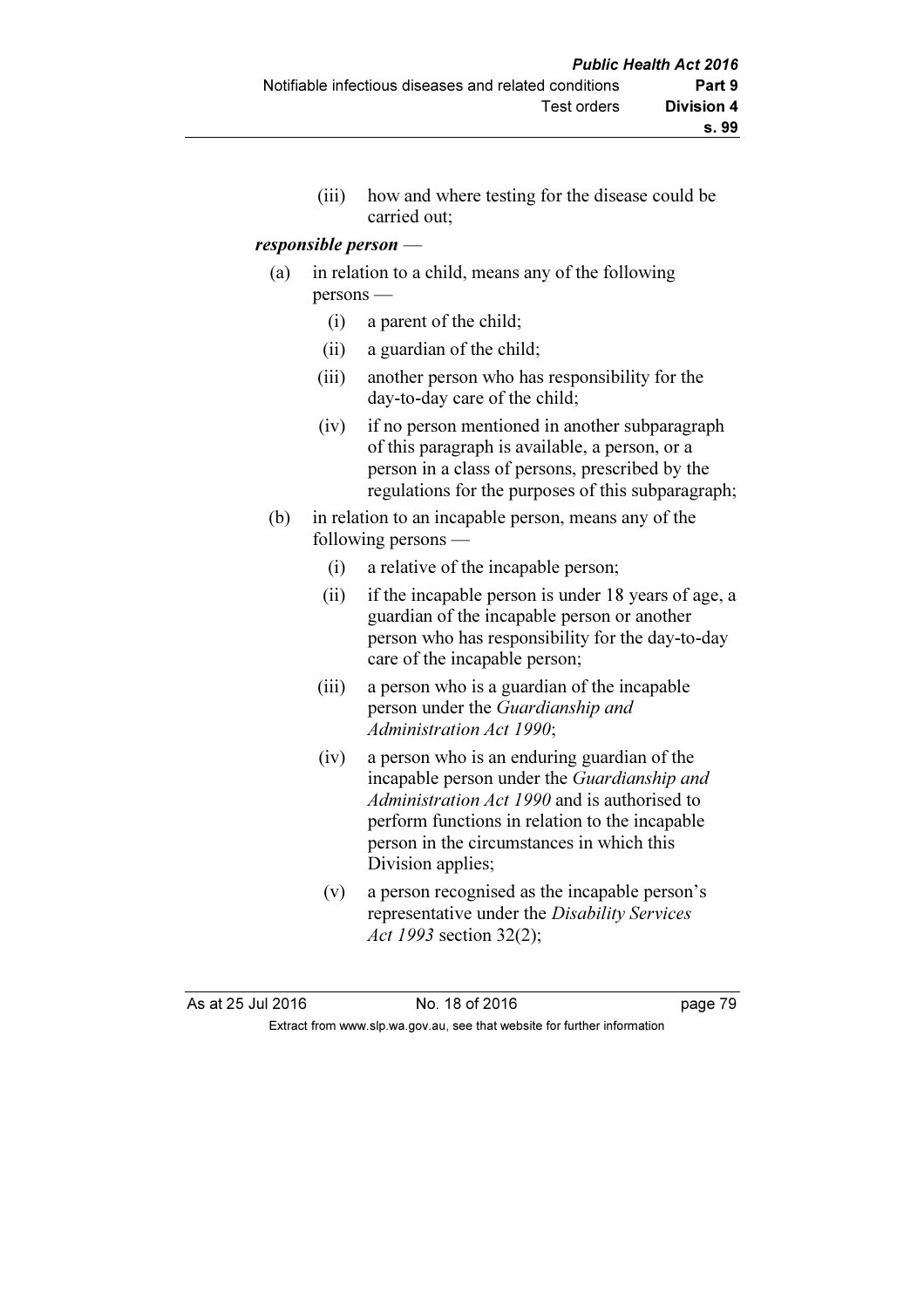|      |     | (vi)  | a person who is a carer (as defined in the Carers<br>Recognition Act 2004 section 4) in relation to the<br>incapable person;                                                                              |
|------|-----|-------|-----------------------------------------------------------------------------------------------------------------------------------------------------------------------------------------------------------|
|      |     | (vii) | if no person mentioned in another subparagraph<br>of this paragraph is available, a person, or a<br>person in a class of persons, prescribed by the<br>regulations for the purposes of this subparagraph. |
| 100. |     |       | Chief Health Officer may make test orders                                                                                                                                                                 |
| (1)  |     |       | The Chief Health Officer may make a test order in respect of a<br>person (the <i>relevant person</i> ) if the Chief Health Officer<br>reasonably believes that -                                          |
|      | (a) |       | an incident has occurred or a circumstance has arisen<br>that could have resulted in $-$                                                                                                                  |
|      |     | (i)   | the relevant person, or biological material from<br>the relevant person, directly or indirectly<br>transmitting a notifiable infectious disease to<br>another person; or                                  |
|      |     | (ii)  | a notifiable infectious disease being transmitted<br>to the relevant person;                                                                                                                              |
|      |     | and   |                                                                                                                                                                                                           |
|      | (b) |       | the relevant person $-$                                                                                                                                                                                   |
|      |     | (i)   | has been given relevant counselling; or                                                                                                                                                                   |
|      |     |       | $(i)$ has been offered relevant counselling but has                                                                                                                                                       |

- (ii) has been offered relevant counselling, but has refused the offer or has failed to take up the offer within a reasonable time; or
- (iii) is a protected person;
- and
- (c) any of the following apply
	- (i) if paragraph  $(b)(i)$  or (ii) applies, the relevant person has refused to be tested for the disease or

page 80 No. 18 of 2016 As at 25 Jul 2016 Extract from www.slp.wa.gov.au, see that website for further information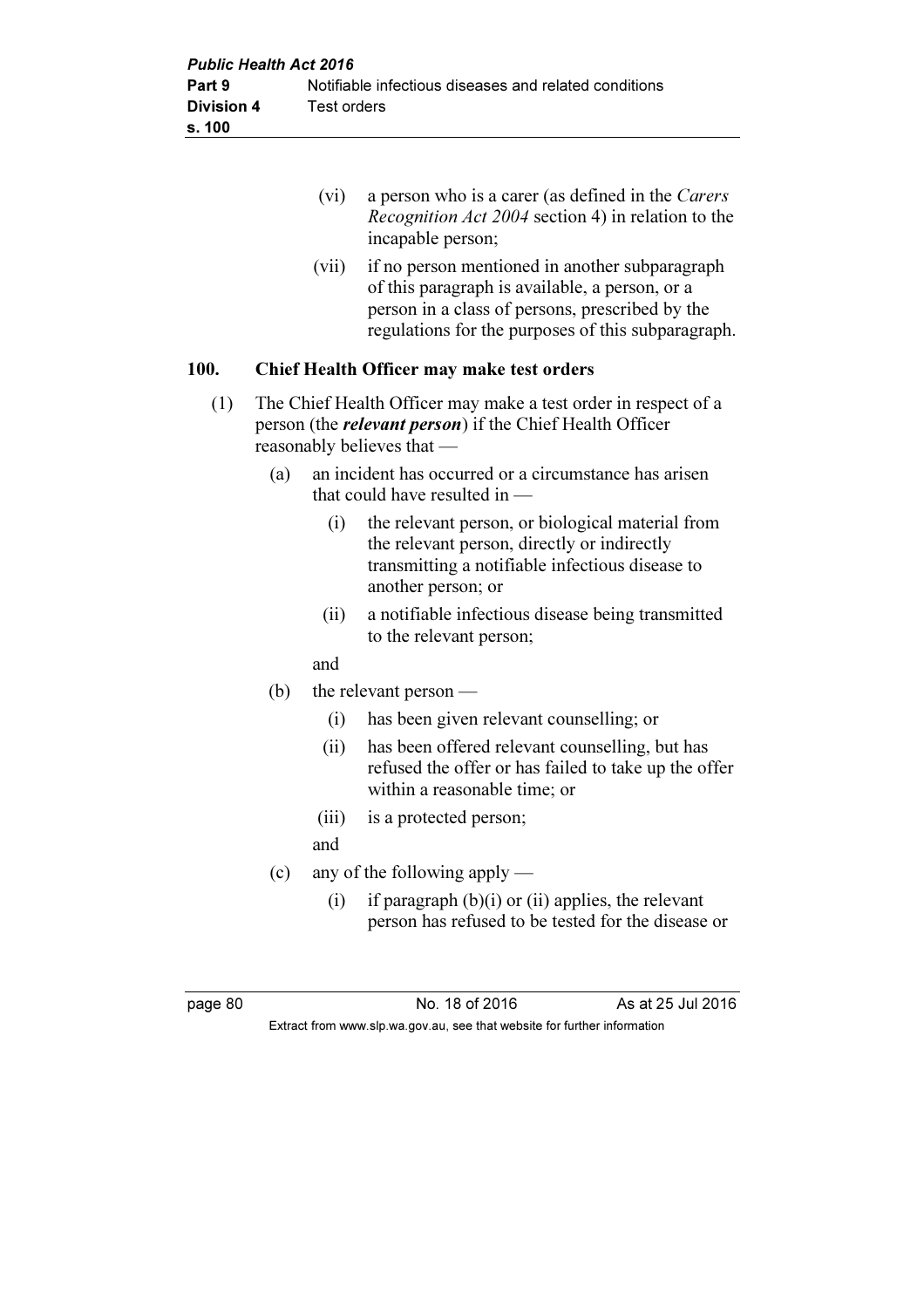has failed to be tested for the disease within a reasonable time;

- (ii) if paragraph (b)(iii) applies, a person entitled to consent to the relevant person being tested for the disease has refused that consent or has failed to give that consent within a reasonable time, after being given relevant counselling or, after having been offered relevant counselling, having refused or failed to take up the offer within a reasonable time;
- (iii) if paragraph  $(b)$ (iii) applies, it is not practicable in the circumstances to obtain, from someone else, consent to the relevant person being tested for the disease;

and

- (d) testing the relevant person for the disease is necessary for the purposes of determining what steps (if any) need to be taken with respect to the clinical or public health management and, if appropriate, treatment of the relevant person or another person.
- (2) The Chief Health Officer may make a test order in respect of a deceased person if the Chief Health Officer reasonably believes that —
	- $(a)$  either
		- (i) before or after the person's death, an incident has occurred or a circumstance has arisen that could have resulted in the deceased person, or biological material from the deceased person, directly or indirectly transmitting a notifiable infectious disease to another person; or
		- (ii) before the person's death, an incident has occurred or a circumstance has arisen that could have resulted in a notifiable infectious disease being transmitted to the deceased person;

As at 25 Jul 2016 18 0.18 of 2016

Extract from www.slp.wa.gov.au, see that website for further information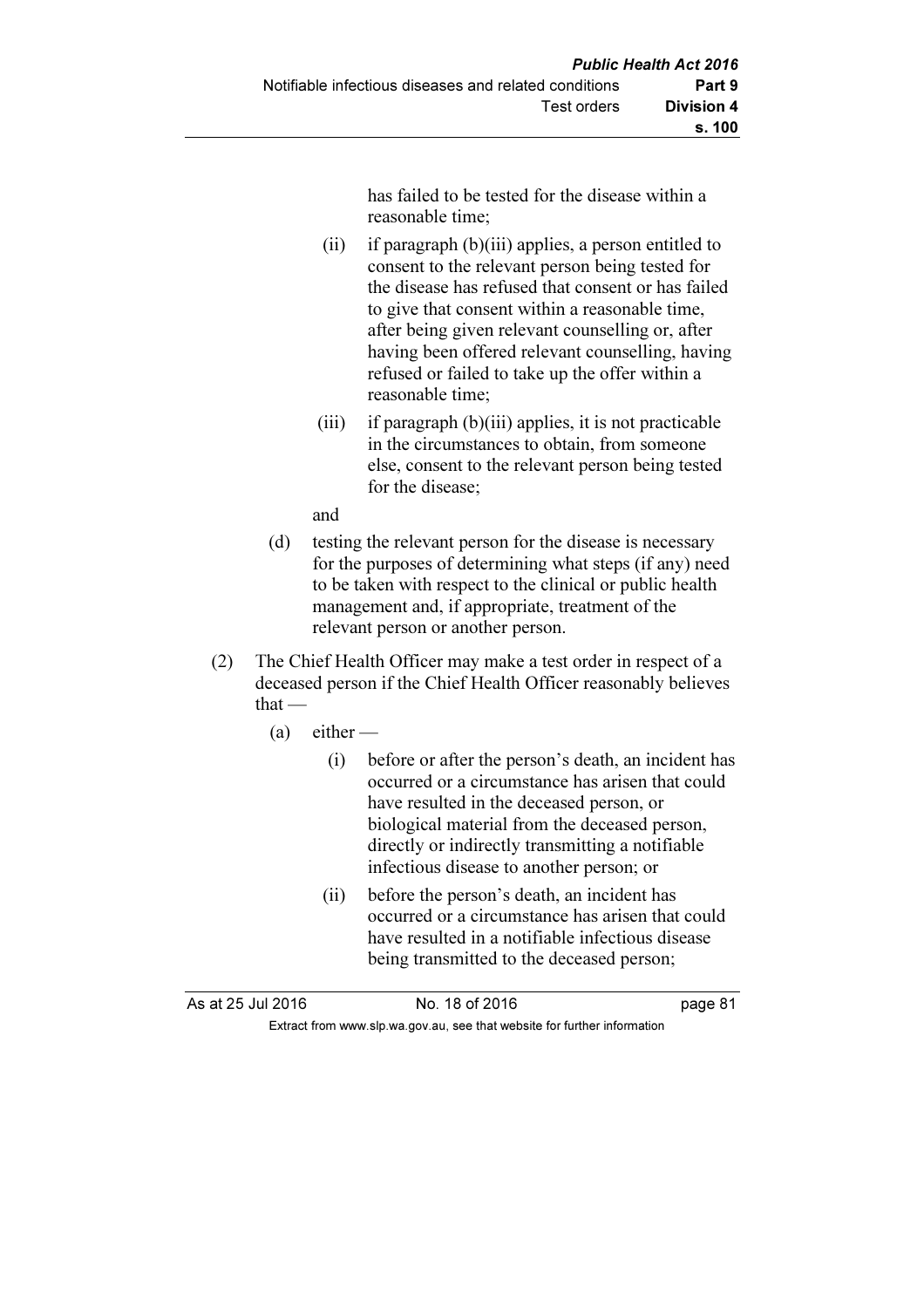and

- (b) testing the deceased person for the disease is necessary for the purposes of determining what steps (if any) need to be taken with respect to —
	- (i) the public health management of the deceased person; or
	- (ii) the clinical or public health management and, if appropriate, treatment of another person.
- (3) Before making a test order in respect of a deceased person, the Chief Health Officer must consult with the senior next of kin of the deceased, unless the Chief Health Officer reasonably believes that it is not practical in the circumstances to undertake that consultation.

### 101. Process for making test order

- (1) A test order must be in writing and must include the following —
	- (a) details of the incident or circumstance to which the order relates;
	- (b) the name of the person to be tested under the order;
	- (c) if the person to be tested under the order is a protected person or a deceased person —
		- (i) in the case of a protected person, the name of a responsible person; or
		- (ii) in the case of a deceased person, the name of the person who has lawful custody of the deceased person's body;
	- (d) the name of the notifiable infectious disease for which the person is to be tested;
	- (e) the kind of sample to be obtained under the order;
	- (f) where and when the sample is to be obtained;

page 82 **No. 18 of 2016** As at 25 Jul 2016 Extract from www.slp.wa.gov.au, see that website for further information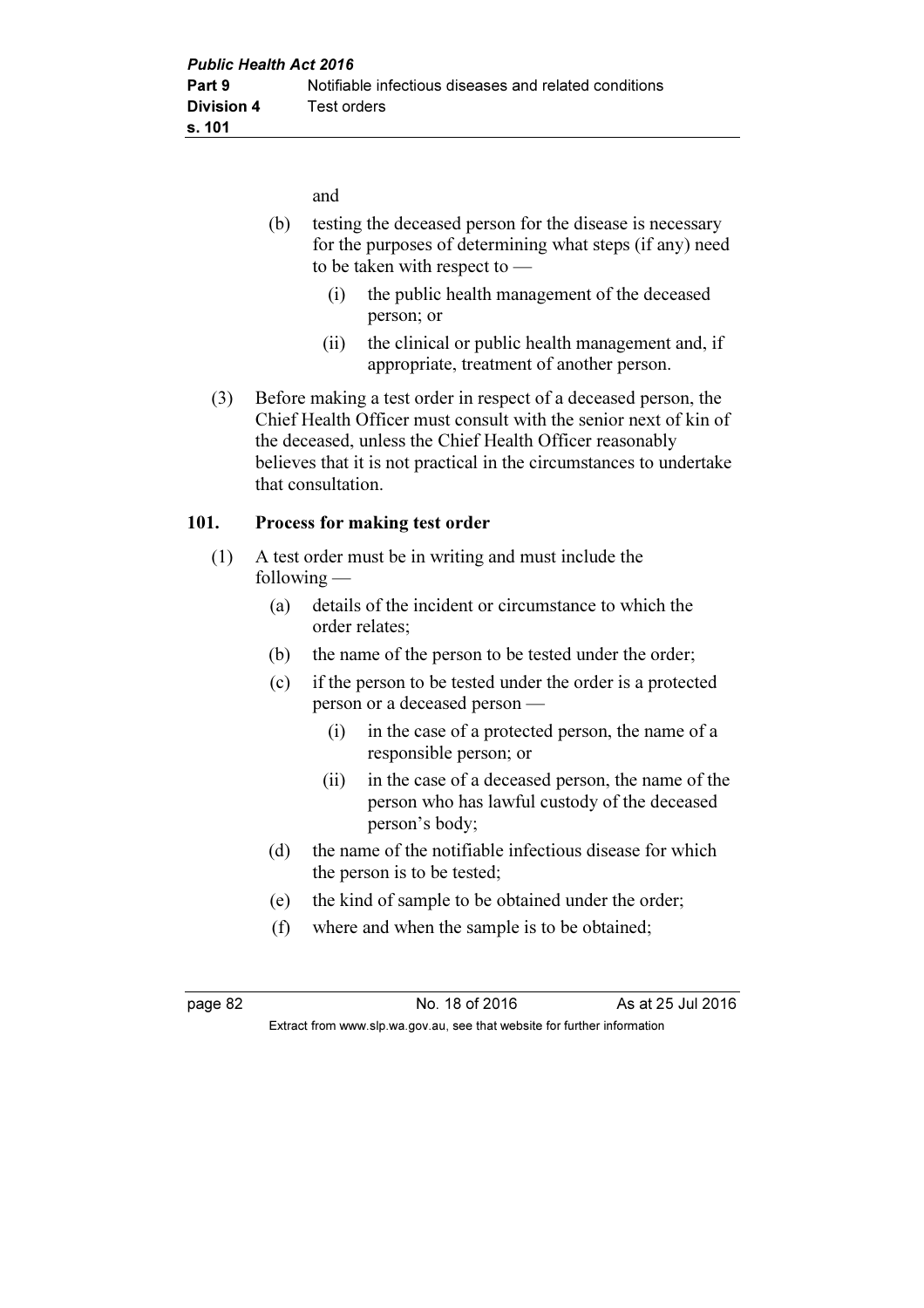- (g) a statement that section 109 confers a right to apply to the State Administrative Tribunal for a review of the decision to make the order;
- (h) a statement that the person who is required to comply or facilitate compliance with the order has the right to obtain legal advice and to communicate with a lawyer;
- (i) a statement that force may be used to enforce the order;
- (j) a warning that failure to comply or, as the case requires, facilitate compliance with the order is an offence.
- (2) A test order must be served personally on
	- (a) unless paragraph (b) or (c) applies, the person to be tested under the order; or
	- (b) if the person to be tested under the order is a protected person, the responsible person named in the order; or
	- (c) if the person to be tested under the order is a deceased person, the person who has lawful custody of the deceased person's body.
- (3) A test order may be made subject to any reasonable conditions that the Chief Health Officer considers appropriate and specifies in the order.
- (4) The Chief Health Officer may, by further order under section 100, vary or revoke a test order, and the variation or revocation of the order must be served personally on the person on whom the original order was served.
- (5) A test order, or a variation to a test order, does not take effect until it is served personally in accordance with subsection (2) or (4), as the case requires.

### 102. Explanation of test order

 (1) The Chief Health Officer must ensure that a person to be tested under a test order (other than a protected person or a deceased

As at 25 Jul 2016 18 Oct 2016 18 of 2016

Extract from www.slp.wa.gov.au, see that website for further information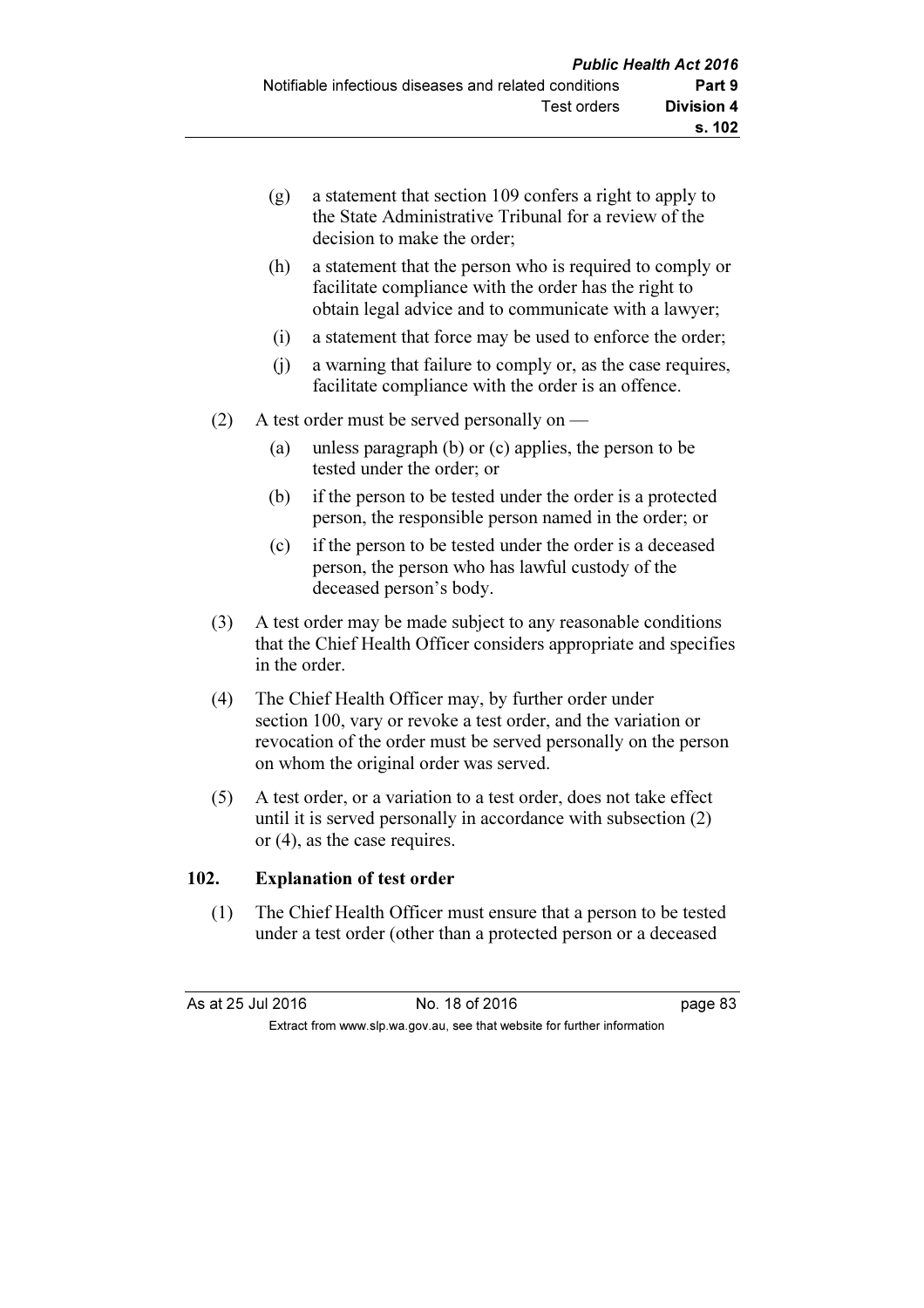person) is informed in language likely to be readily understood by the person —

- (a) of the person's obligations under section  $88(2)$  to (4); and
- (b) of the person's rights under section 88(5); and
- (c) of the person's right under section 109 to apply to the State Administrative Tribunal for a review of the decision to make the order; and
- (d) that the person has a right to obtain legal advice and to communicate with a lawyer; and
- (e) about the purpose and effect of the order; and
- (f) that force may be used to enforce the order; and
- (g) that failure to comply with the order is an offence.
- (2) If the person to be tested under a test order is a protected person or a deceased person, the Chief Health Officer must ensure that a suitably modified version of the explanation required by subsection (1) is given to the person on whom the test order is served in accordance with section 101(2).
- (3) Subsections (1) and (2) apply with all necessary changes if a test order is varied.
- (4) Failure to comply with this section does not invalidate a test order.

### 103. Effect of test orders

- (1) A test order (other than an order that relates to a protected person or a deceased person) —
	- (a) authorises a sample of the kind specified in the order to be obtained from the person in accordance with the order; and
	- (b) requires the person named in the order to give a sample of the kind specified in the order, or to submit to the

page 84 No. 18 of 2016 As at 25 Jul 2016 Extract from www.slp.wa.gov.au, see that website for further information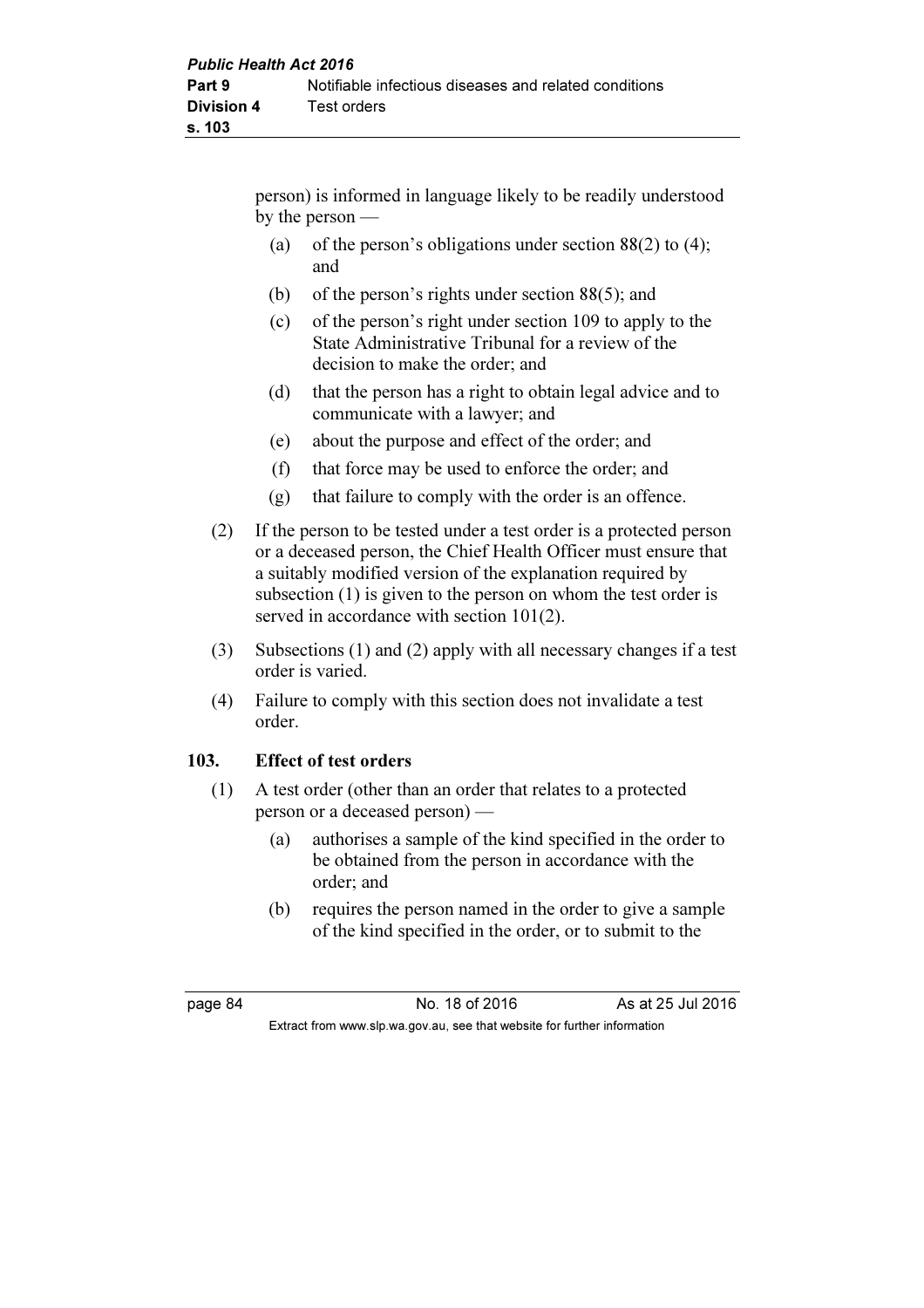taking of a sample of that kind, in accordance with the order.

- (2) A test order that relates to a protected person
	- (a) authorises a sample of the kind specified in the order to be obtained from the protected person in accordance with the order; and
	- (b) requires the responsible person named in the order to take all reasonable steps to enable that sample to be obtained or taken in accordance with the order.
- (3) A test order that relates to a deceased person
	- (a) authorises a sample of the kind specified in the order to be taken from the deceased person's body in accordance with the order; and
	- (b) requires the person who has lawful custody of the deceased person's body to take all reasonable steps to enable that sample to be taken in accordance with the order.
- (4) A test order also authorises the sample to be tested for the notifiable infectious disease named in the order.

### 104. Offences of failing to comply with test order

 (1) A person named in a test order who, without reasonable excuse, fails to comply with the requirement in section 103(1) to give a sample of the kind specified in the order, or to submit to the taking of a sample of that kind, in accordance with the order commits an offence.

Penalty for an offence under this subsection: a fine of \$50 000.

 (2) A responsible person named in a test order who, without reasonable excuse, fails to comply with the requirement in section  $103(2)(b)$  to take all reasonable steps to enable a sample to be obtained or taken in accordance with the order commits an offence.

| As at 25 Jul 2016 | No. 18 of 2016                                                           | page 85 |
|-------------------|--------------------------------------------------------------------------|---------|
|                   | Extract from www.slp.wa.gov.au, see that website for further information |         |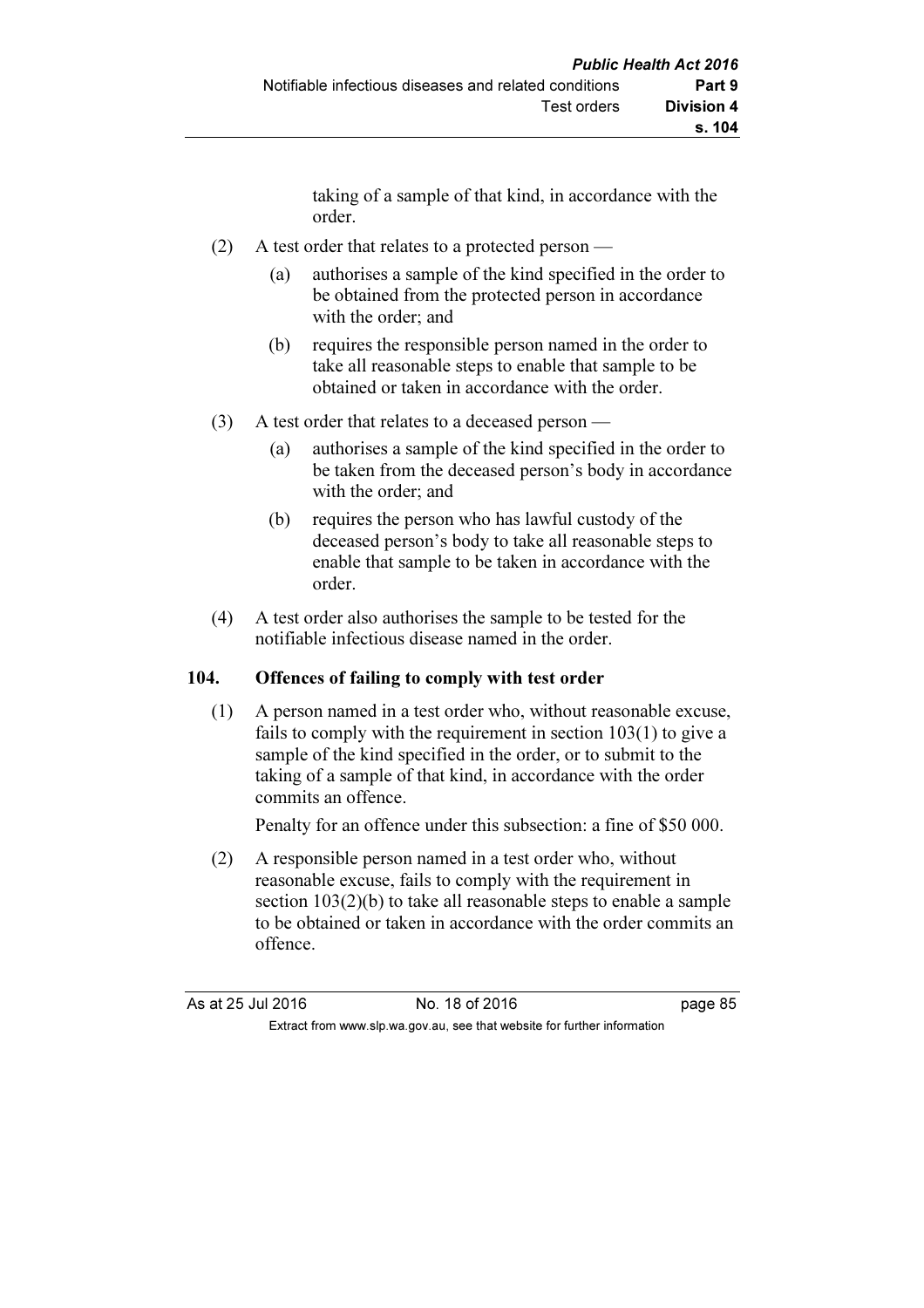Penalty for an offence under this subsection: a fine of \$50 000.

 (3) A person who is named in a test order as the person who has lawful custody of a deceased person's body and who, without reasonable excuse, fails to comply with the requirement in section  $103(3)(b)$  to take all reasonable steps to enable a sample to be taken in accordance with the order commits an offence.

Penalty for an offence under this subsection: a fine of \$50 000.

# 105. No payment may be required in relation to testing under test order

 Neither the Chief Health Officer nor any person acting on behalf of the Chief Health Officer, nor any person who obtains or takes a sample under a test order, may require any of the following persons to make any payment (whether in money or money's worth) for or in relation to the obtaining, taking or testing of a sample under a test order —

- (a) the person from whom the sample is obtained or taken;
- (b) if section  $100(1)(b)(iii)$  applies to the person, any responsible person;
- (c) if the person from whom the sample is taken is a deceased person, the person who has lawful custody of the deceased person's body or the deceased person's estate.

### 106. Enforcement of test orders

- (1) An authorised officer may enforce a test order.
- (2) For the purposes of enforcing a test order, an authorised officer may request the assistance of a police officer.
- (3) An authorised officer or police officer may use reasonable force to enforce a test order, including, if necessary —
	- (a) to apprehend the person to be tested under the order (the *relevant person*) and detain the relevant person for as

page 86 No. 18 of 2016 As at 25 Jul 2016 Extract from www.slp.wa.gov.au, see that website for further information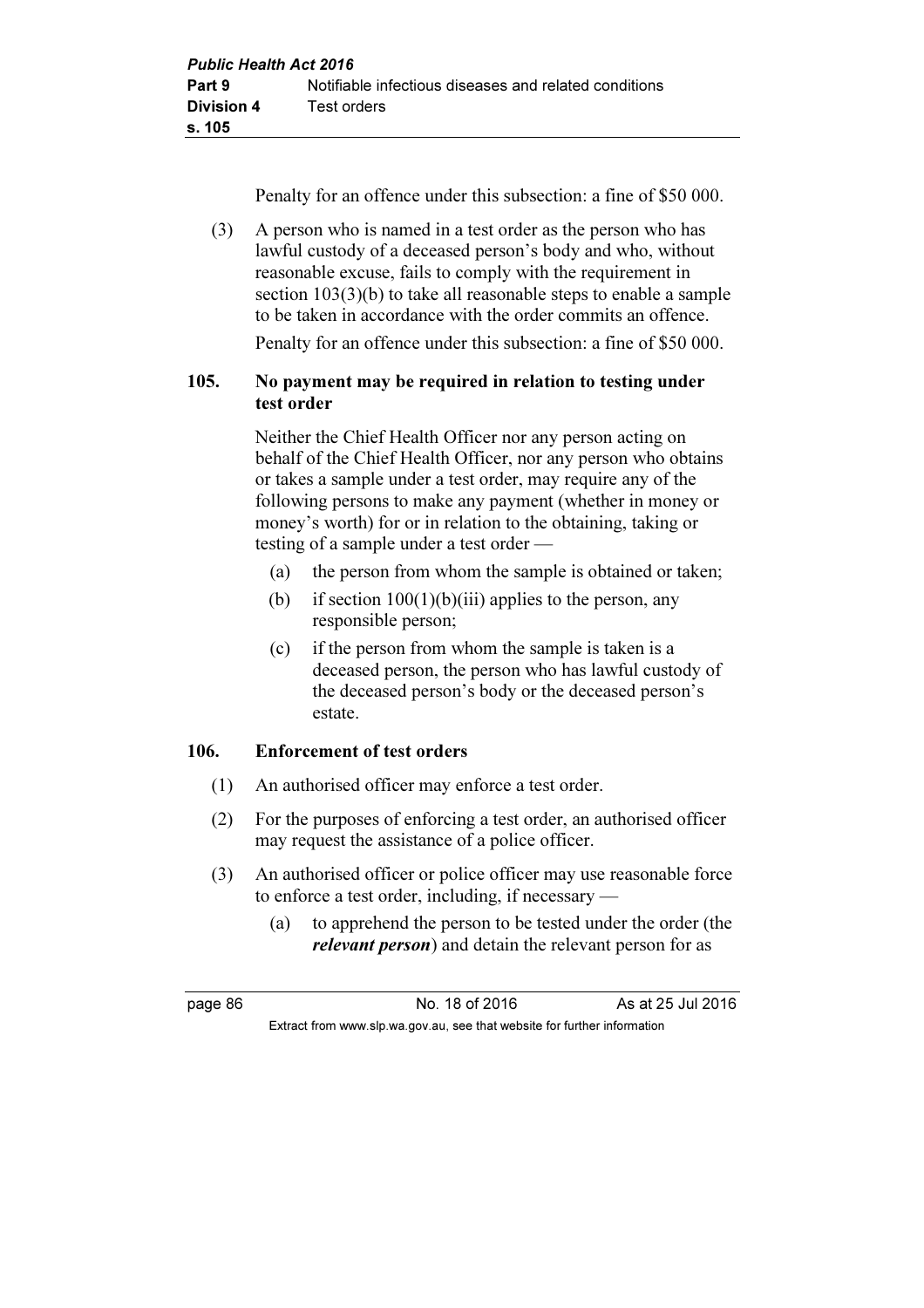long as is reasonably necessary to enable the test order to be carried out; and

- (b) to take the relevant person to the place where the test order is to be carried out; and
- (c) to restrain the relevant person to enable the sample that is the subject of the test order to be obtained or taken in accordance with section 110; and
- (d) to remove anything (including underwear) that the relevant person is wearing, if —
	- (i) the removal of the thing is reasonably necessary to enable the sample that is the subject of the test order to be obtained or taken; and
	- (ii) the relevant person is given a reasonable opportunity to remove the thing himself or herself, and refuses or fails to do so.
- (4) Without limiting subsection (3), the force that an authorised officer or police officer may use to enforce a test order includes any force that it is reasonably necessary to use in the circumstances to overcome any resistance to the enforcement of the test order (including the obtaining or taking of the sample that is the subject of the order) that is offered by the relevant person, or that the authorised officer or police officer reasonably suspects will be offered by the relevant person.
- (5) If any action taken under subsection (3) involves the removal of an item of clothing —
	- (a) it must be done with decency and sensitivity and in a manner that gives to the relevant person the degree of privacy and dignity that is consistent with carrying out the test order; and
	- (b) the authorised officer or police officer taking the action and any other person present while it is done (excluding the person who is obtaining or taking the sample that is

| As at 25 Jul 2016 | No. 18 of 2016                                                           | page 87 |
|-------------------|--------------------------------------------------------------------------|---------|
|                   | Extract from www.slp.wa.gov.au, see that website for further information |         |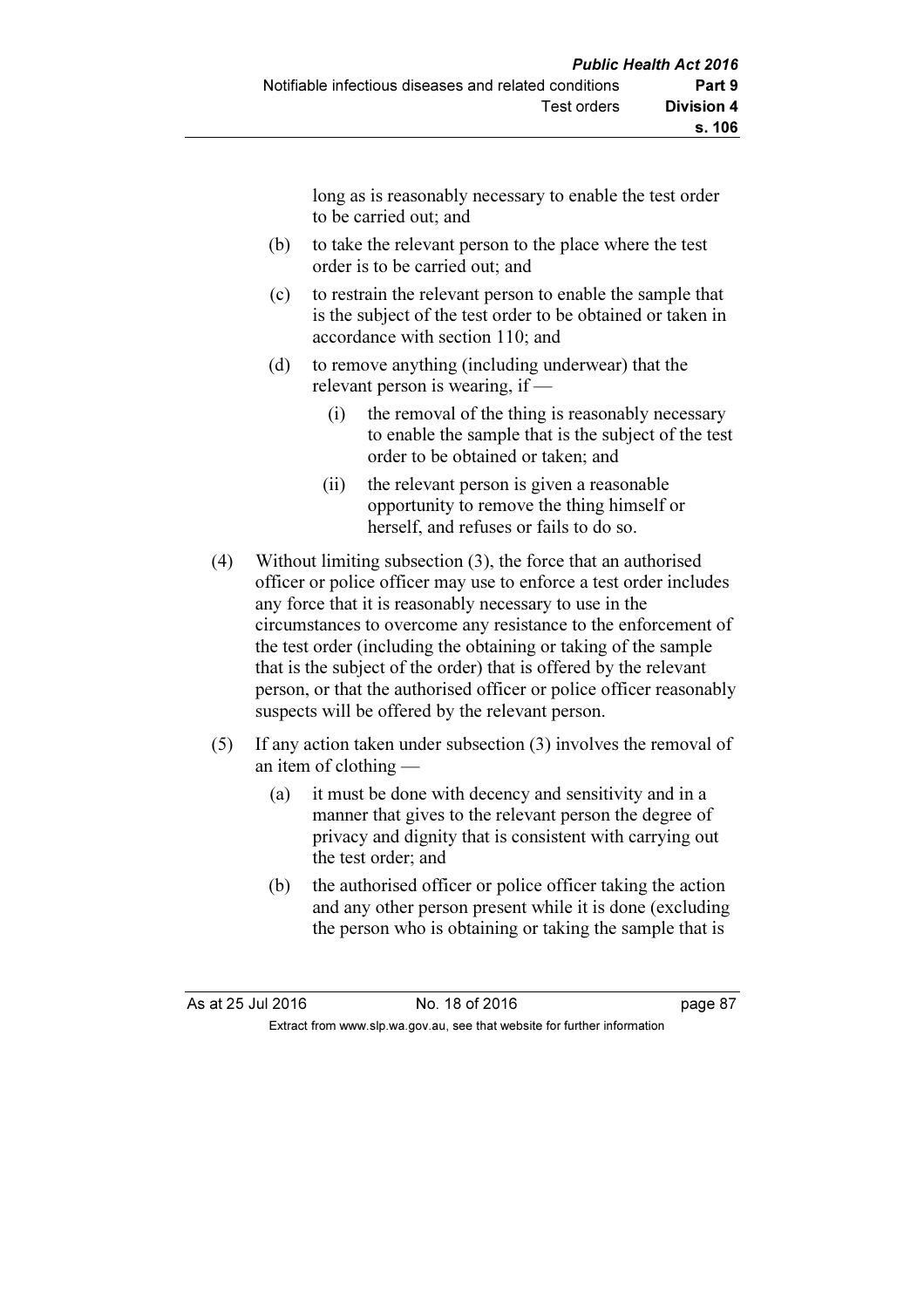the subject of the test order) must, if practicable, be of the same gender as the relevant person; and

- (c) the number of people present while it is done (excluding a person who is present under paragraph (d)) must be no more than is reasonably necessary to ensure that the test order is carried out effectively and to ensure the safety of all present; and
- (d) if the relevant person is a protected person, it must, if practicable, be done in the presence of a responsible person or some other person who can provide the protected person with support and represent his or her interests.

page 88 No. 18 of 2016 As at 25 Jul 2016 Extract from www.slp.wa.gov.au, see that website for further information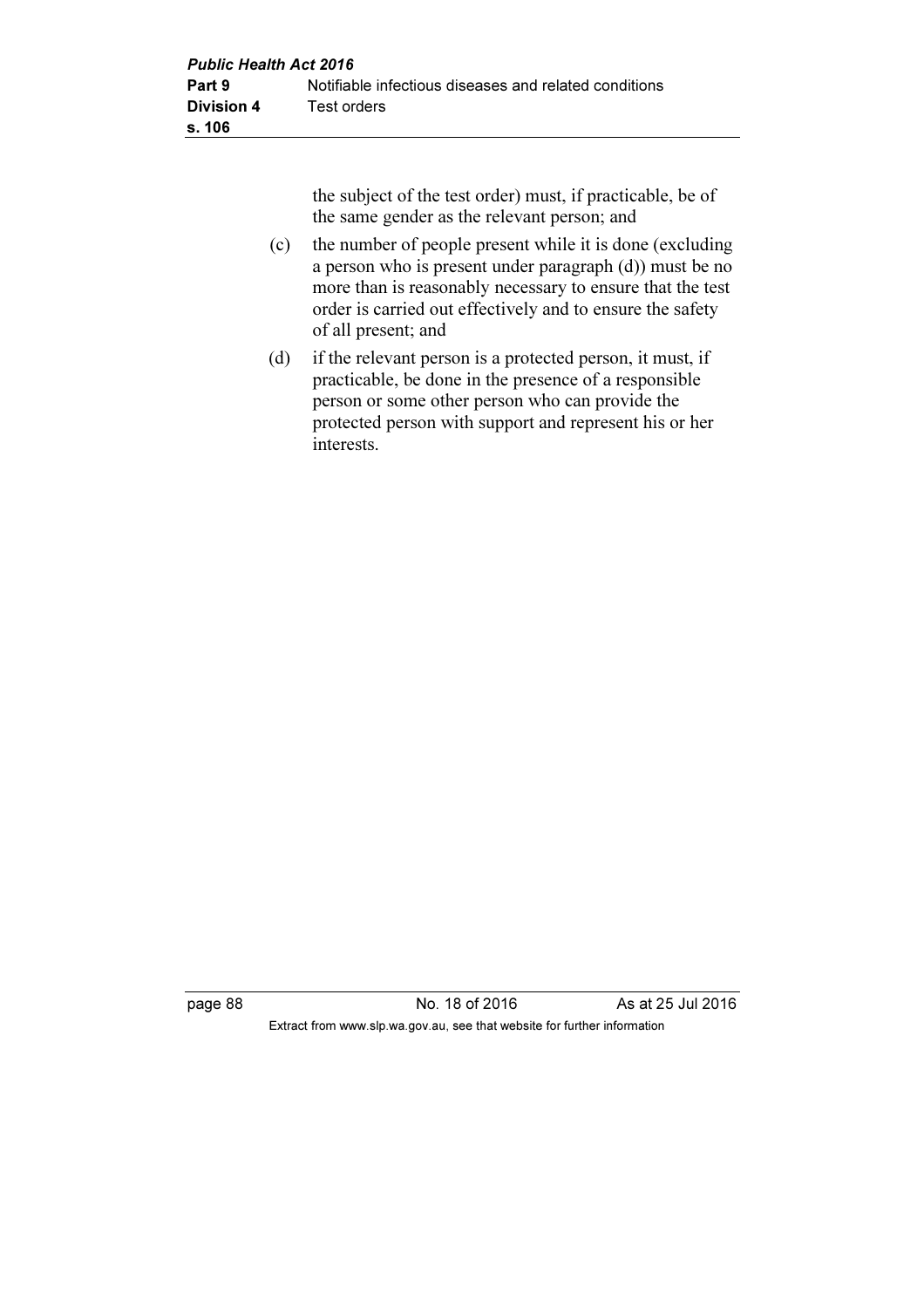## 107. Warrant to enforce test order

- (1) If an authorised officer is satisfied that it is necessary to do so to enforce a test order, the authorised officer may apply to a magistrate —
	- (a) for a warrant for the apprehension of the person to be tested under the order; or
	- (b) if the person named in the order is a deceased person, for a warrant authorising entry to the place where the deceased person's body is reasonably believed to be.
- (2) The application
	- (a) must be made in accordance with sections 247 and 248, and those sections apply with all necessary changes; and
	- (b) must be determined in private.
- (3) If the magistrate is satisfied that there are reasonable grounds for the application to have been made under subsection (1), the magistrate must issue a warrant accordingly.
- (4) The magistrate must cause a record to be made (on the warrant or otherwise) of the matters of fact on which the magistrate has relied to justify the issue of the warrant.
- (5) The warrant authorises the person specified in the warrant (and any police officer accompanying that person under section  $108(1)(a)$  —
	- (a) to enter, at any time, any place where the person (or as the case requires, the body of the deceased person) to be tested under the test order is reasonably believed to be, using any force that is reasonably necessary to do so; and
	- (b) to search the place for the purpose of finding the person or the person's body, as the case requires; and

| As at 25 Jul 2016 | No. 18 of 2016                                                           | page 89 |
|-------------------|--------------------------------------------------------------------------|---------|
|                   | Extract from www.slp.wa.gov.au, see that website for further information |         |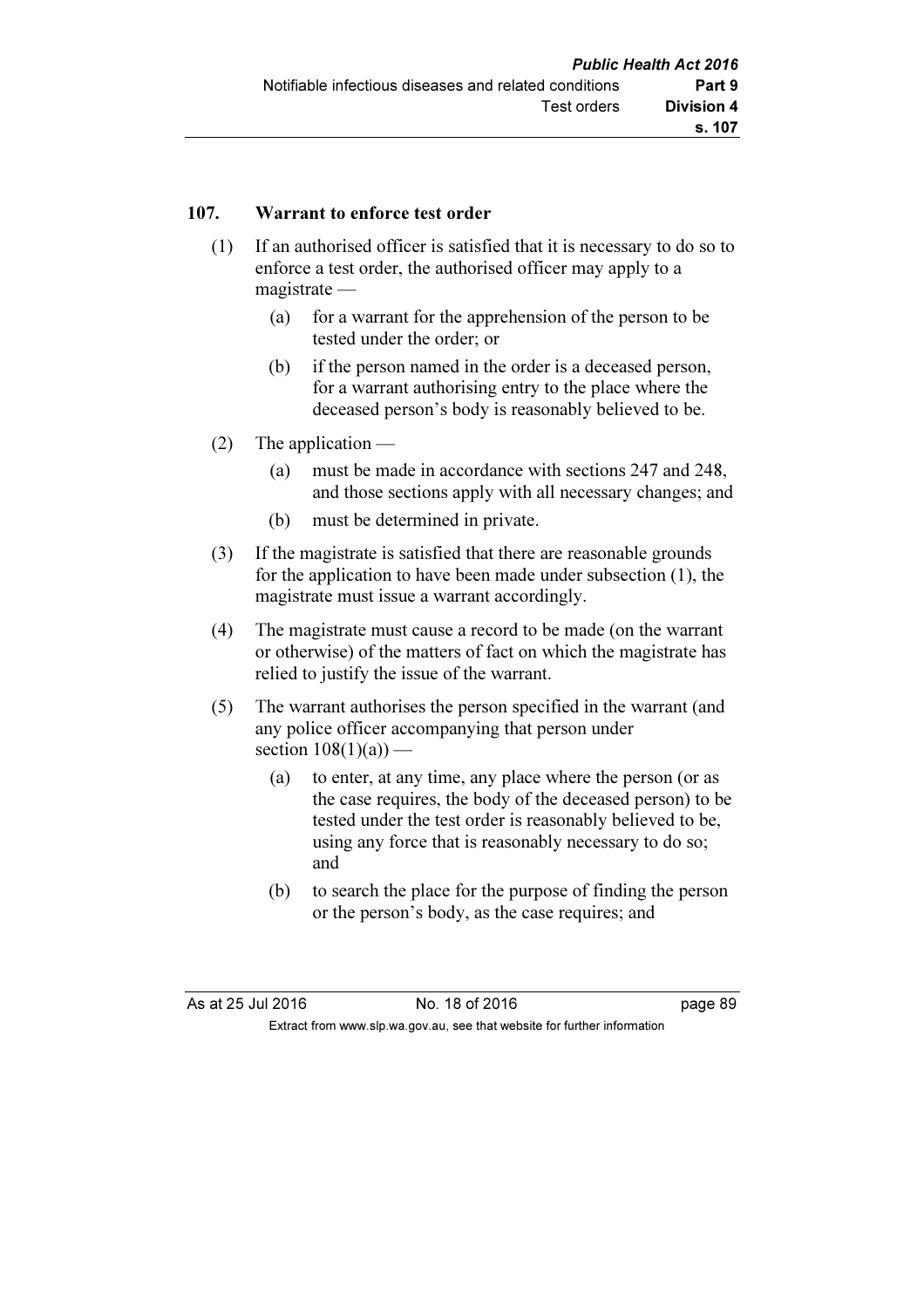|      | (c) | if the person named in the order is not a deceased<br>person, to apprehend the person and —                                                                                                    |
|------|-----|------------------------------------------------------------------------------------------------------------------------------------------------------------------------------------------------|
|      |     | to detain the person for as long as is reasonably<br>(1)<br>necessary to enable the test order to be carried<br>out; and                                                                       |
|      |     | if necessary, to take that person to the place<br>(ii)<br>where the test order is to be carried out;                                                                                           |
|      |     | and                                                                                                                                                                                            |
|      | (d) | if the person named in the order is a deceased person, to<br>take possession of the body of the person and (if<br>necessary) take it to a place to enable the test order to be<br>carried out. |
| 108. |     | Further provisions relating to warrant                                                                                                                                                         |

- (1) A person executing a warrant issued under section 107 who is not a police officer —
	- (a) may be accompanied by a police officer if necessary for the effective exercise of the powers conferred by the warrant and that section; and
	- (b) must produce the warrant for inspection by a person occupying the place concerned if asked by the person to do so.
- (2) The warrant remains in force
	- (a) for the period (not exceeding 30 days) specified in the warrant as the period during which it remains in force; or
	- (b) if no period is so specified, for 30 days from the date of its issue.
- (3) However, the warrant ceases to be in force when it is executed.

page 90 No. 18 of 2016 As at 25 Jul 2016 Extract from www.slp.wa.gov.au, see that website for further information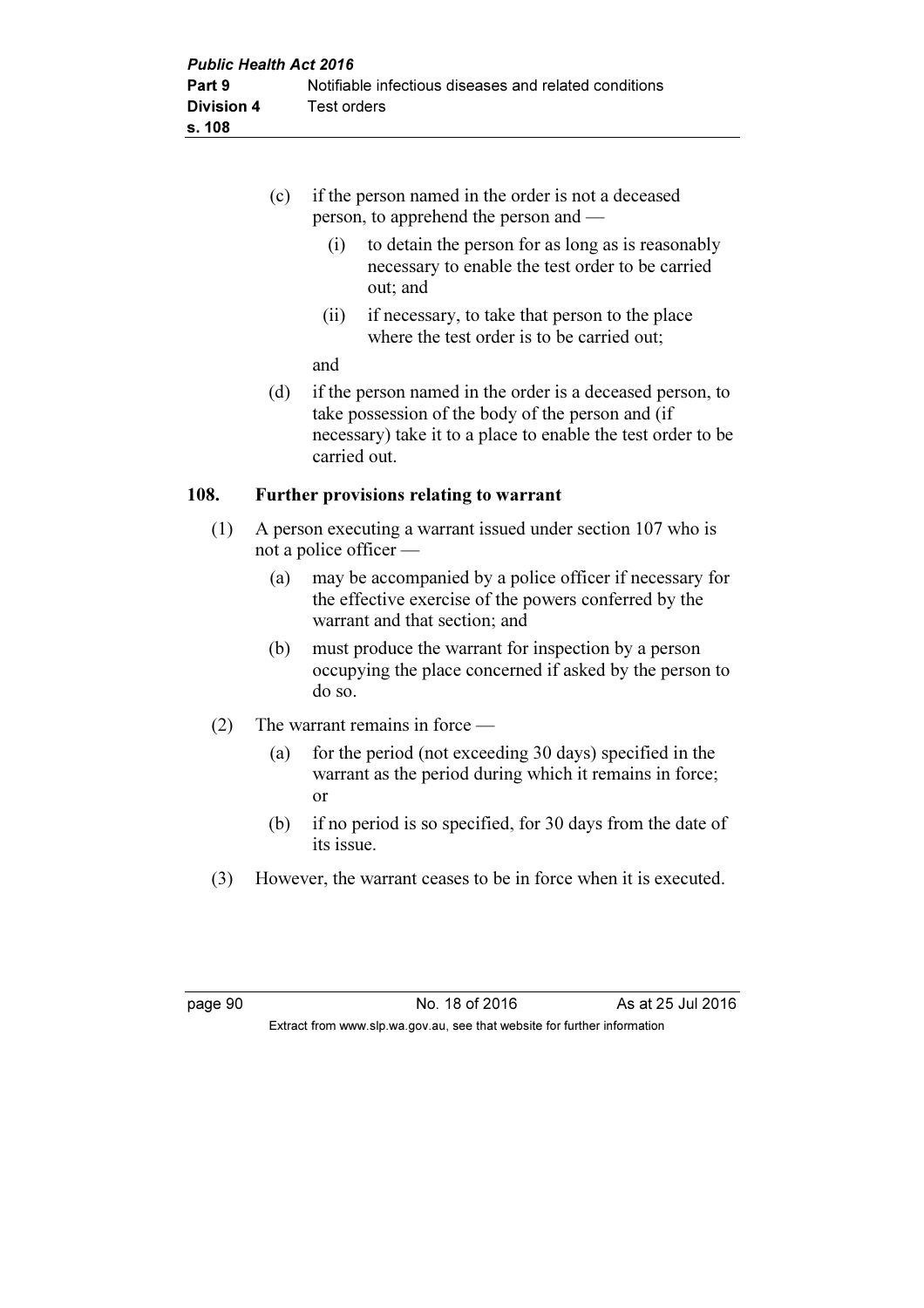## 109. Review by State Administrative Tribunal

- (1) A person who is named in a test order as the person to be tested under the order may apply to the State Administrative Tribunal for a review of the decision to make the order.
- (2) If a test order authorises a sample to be taken from a deceased person's body, any of the following persons may apply to the State Administrative Tribunal for a review of the decision to make the order —
	- (a) the person who has lawful custody of the deceased person's body;
	- (b) the senior next of kin of the deceased.
- (3) The State Administrative Tribunal must hear and determine the application as soon as is practicable.

## 110. Obtaining or taking samples under test orders

- (1) A sample that is the subject of a test order
	- (a) may be obtained or taken only by a medical practitioner, nurse, midwife or other appropriately qualified person; and
	- (b) must be obtained or taken in accordance with accepted medical practice with respect to the obtaining or taking of a sample of that kind.
- (2) This section does not limit section 106.

## 111. Test results to be reported

- (1) If a sample that is the subject of a test order is tested for a notifiable infectious disease, the following persons must ensure that the results of the test are reported to the Chief Health Officer as soon as is practicable —
	- (a) if the sample is tested at a pathology laboratory, the responsible pathologist (as defined in section 93);

| As at 25 Jul 2016                                                        |  | No. 18 of 2016 | page 91 |
|--------------------------------------------------------------------------|--|----------------|---------|
| Extract from www.slp.wa.gov.au, see that website for further information |  |                |         |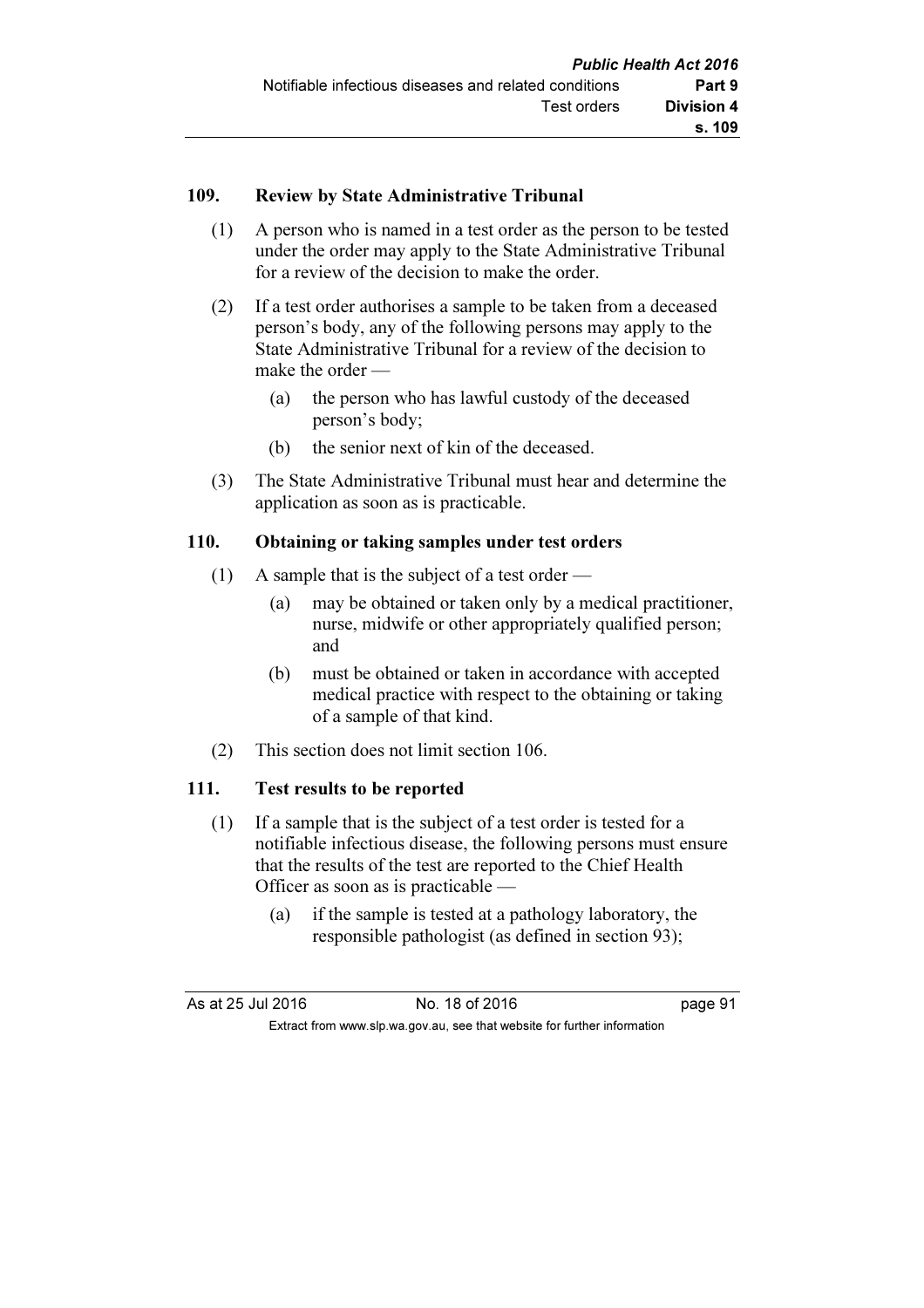- (b) if paragraph (a) does not apply, the pathologist or other person who tested the sample;
- (c) if the results of the test are reported to the medical practitioner, nurse, midwife or qualified person who took the sample, that medical practitioner, nurse, midwife or qualified person.
- (2) As soon as is practicable after receiving the test results, the Chief Health Officer must give notice of the test results to the following persons —
	- (a) the person from whom the sample tested was obtained or taken, unless that person is a protected person or a deceased person;
	- (b) if the person from whom the sample tested was obtained or taken is a protected person, the responsible person named in the test order;
	- (c) if the person from whom the sample tested was taken is a deceased person —
		- (i) the person named in the test order as the person having lawful custody of the deceased person's body; or
		- (ii) if the deceased person died after the sample was taken, the senior next of kin of the deceased;
	- (d) any person to whom a notifiable infectious disease could have been transmitted, as referred to in section  $100(1)(a)$ or  $(2)(a)$ , but only if the information is necessary —
		- (i) for the clinical or public health management of that person; or
		- (ii) to inform that person that the test results were negative;
	- (e) any medical practitioner, nurse, midwife or other person who requires or might require the information for the purposes of —

page 92 **No. 18 of 2016** As at 25 Jul 2016 Extract from www.slp.wa.gov.au, see that website for further information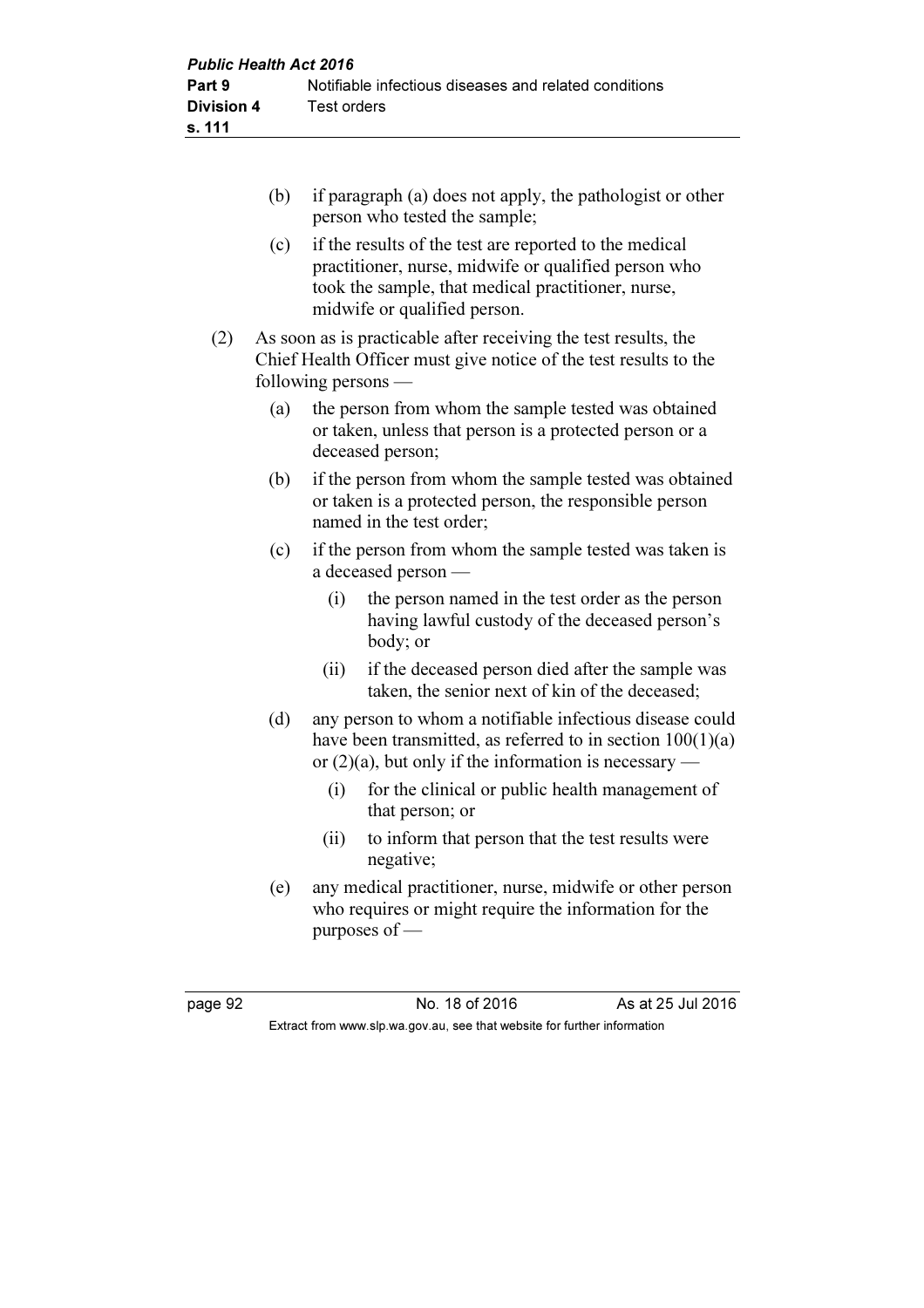- (i) the clinical or public health management of the person from whom the sample tested was obtained or taken or a person to whom paragraph (d) applies; or
- (ii) if the person from whom the sample tested was obtained or taken is a deceased person, the public health management of the deceased person.

## 112. Person tested not to be identified

- (1) When giving notice of test results to a person under section  $111(2)(d)$ , the Chief Health Officer –
	- (a) must not include any information that would identify the person from whom the sample tested was obtained or taken; and
	- (b) must warn the person given notice of the test results
		- (i) of the obligation imposed by subsection (2); and
		- (ii) that breach of that obligation is an offence.
- (2) A person given notice of test results under section 111(2)(d) must not disclose, communicate or make a record of anything in those results that would identify the person from whom the sample tested was obtained or taken.

Penalty for an offence under this subsection: a fine of \$20 000.

#### 113. No liability for reporting test results

 If a responsible pathologist, pathologist, medical practitioner, nurse, midwife, qualified person or other person in good faith reports to the Chief Health Officer under section 111(1) the results of a test —

- (a) no civil or criminal liability is incurred as a result of making that report; and
- (b) making the report is not to be regarded as
	- (i) a breach of any duty of confidentiality or secrecy imposed by law; or

As at 25 Jul 2016 18 Oct 2016 18 of 2016 Extract from www.slp.wa.gov.au, see that website for further information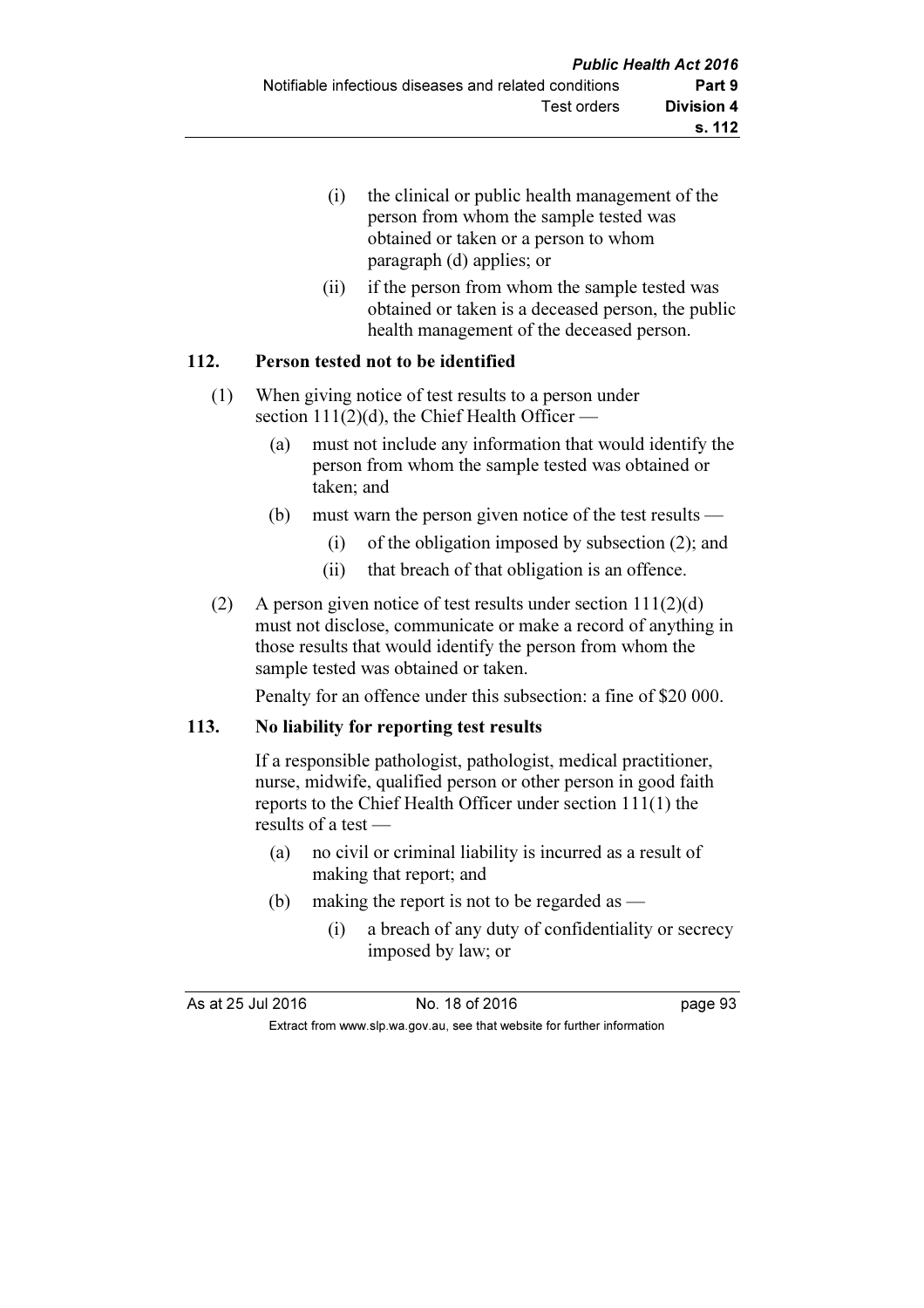- (ii) a breach of professional ethics or standards or any principles of conduct applicable to the person's employment; or
- (iii) unprofessional conduct.

## 114. Division not limited by Mandatory Testing (Infectious Diseases) Act 2014

 Nothing in the Mandatory Testing (Infectious Diseases) Act 2014 limits or affects this Division.

## Division 5 — Public health orders

#### 115. Terms used

In this Division —

child means a person who is under 18 years of age;

disability has the meaning given in the Disability Services Act 1993 section 3;

incapable person means a person who is not a child and who has a disability that impairs the person's capacity to make decisions;

protected person means —

- (a) a child; or
- (b) an incapable person;

relative, in relation to an incapable person, means a person who  $is$  —

- (a) related, by blood or marriage, to the incapable person; or
- (b) the incapable person's de facto partner;

#### responsible person —

- (a) in relation to a child, means any of the following persons —
	- (i) a parent of the child;

page 94 **No. 18 of 2016** As at 25 Jul 2016 Extract from www.slp.wa.gov.au, see that website for further information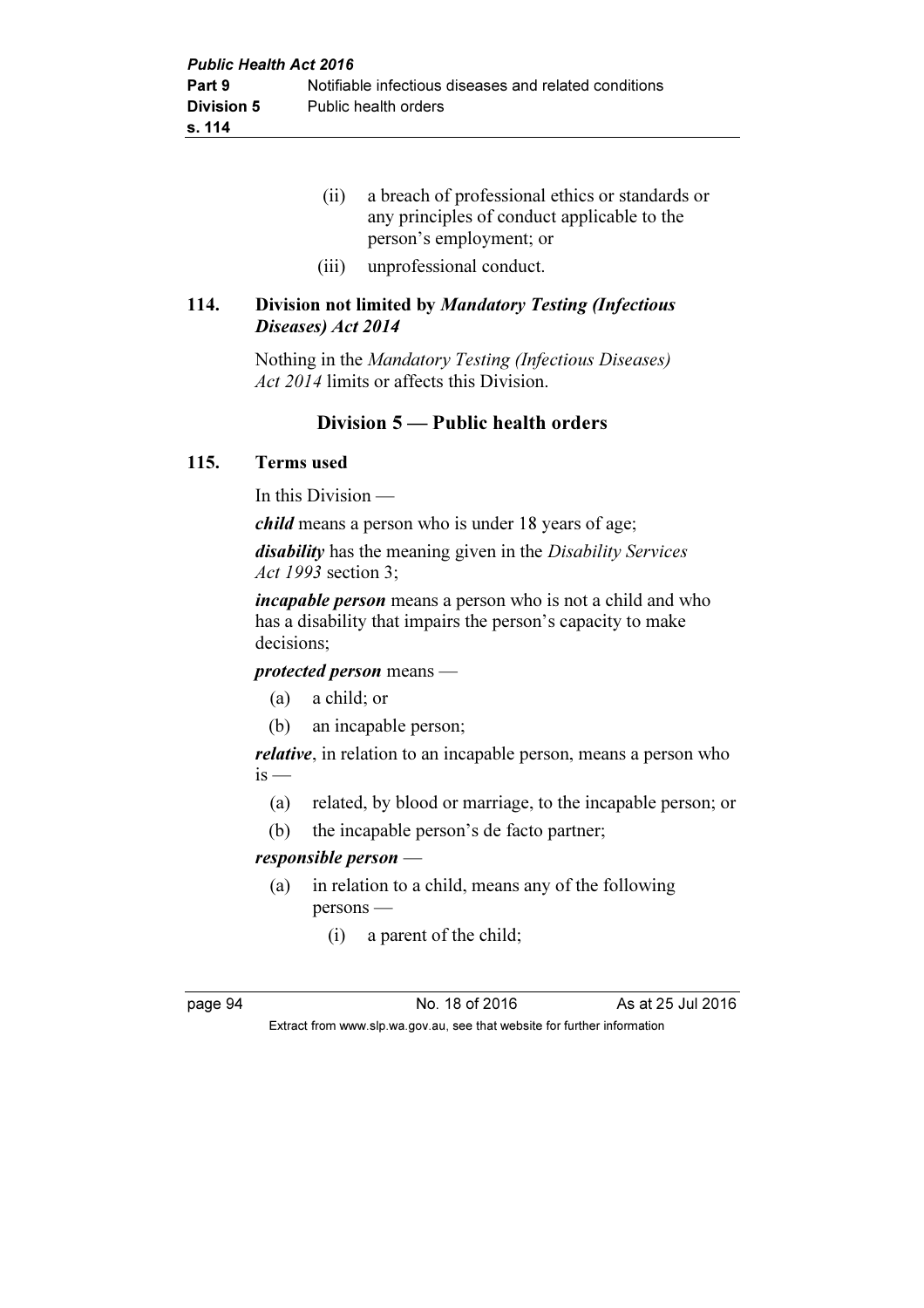- (ii) a guardian of the child;
- (iii) another person who has responsibility for the day-to-day care of the child;
- (iv) if no person mentioned in another subparagraph of this paragraph is available, a person, or a person in a class of persons, prescribed by the regulations for the purposes of this subparagraph;
- (b) in relation to an incapable person, means any of the following persons —
	- (i) a relative of the incapable person;
	- (ii) a person who is a guardian of the incapable person under the Guardianship and Administration Act 1990;
	- (iii) a person who is an enduring guardian of the incapable person under the Guardianship and Administration Act 1990 and is authorised to perform functions in relation to the incapable person in the circumstances in which this Division applies;
	- (iv) a person recognised as the incapable person's representative under the Disability Services Act 1993 section 32(2);
	- (v) a person who is a carer (as defined in the Carers Recognition Act 2004 section 4) in relation to the incapable person;
	- (vi) if no person mentioned in another subparagraph of this paragraph is available, a person, or a person in a class of persons, prescribed by the regulations for the purposes of this subparagraph.

As at 25 Jul 2016 18 Oct 2016 18 of 2016 Extract from www.slp.wa.gov.au, see that website for further information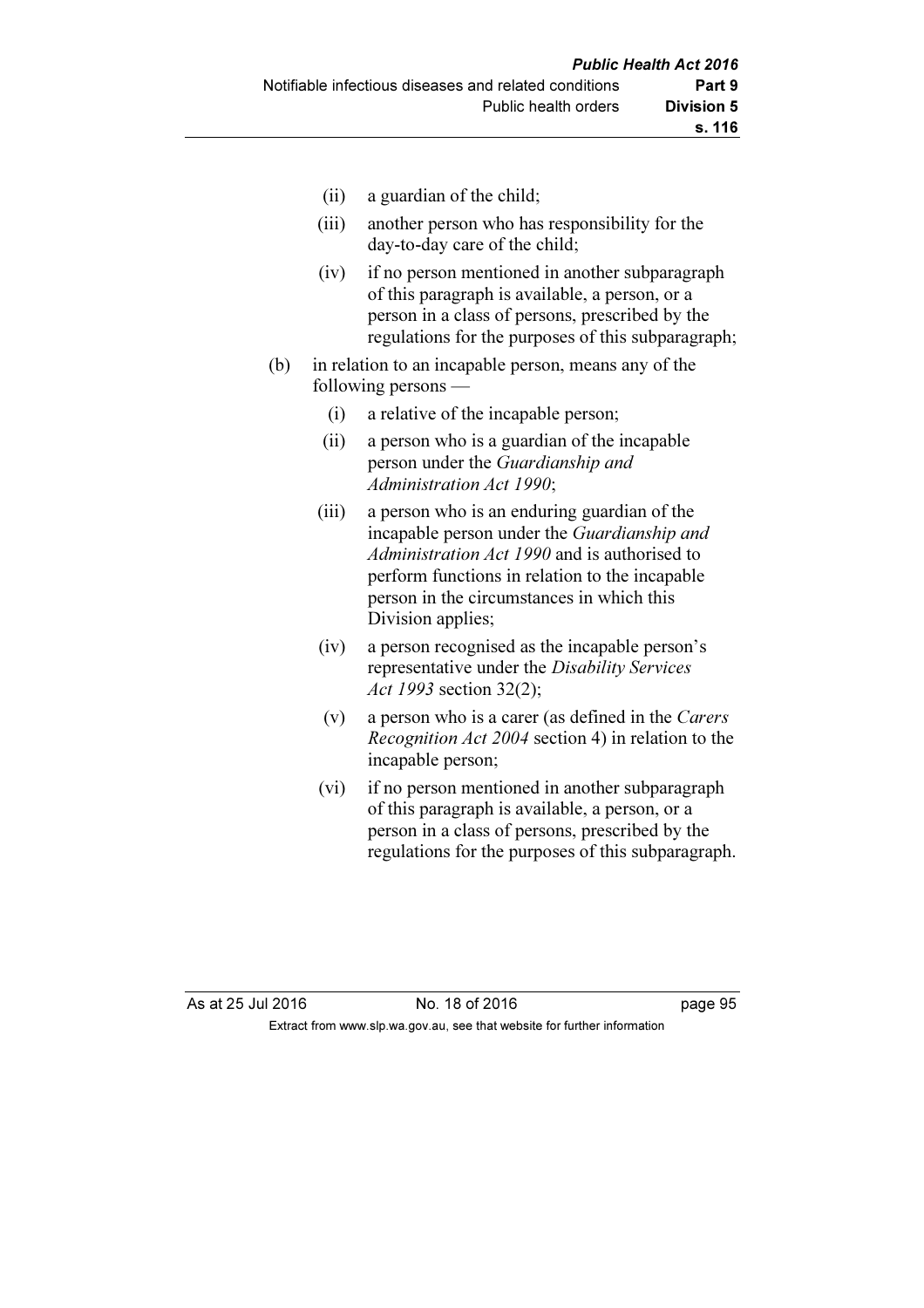## 116. Chief Health Officer may make public health orders

- (1) The Chief Health Officer may make a public health order in respect of a person if the Chief Health Officer reasonably believes that —
	- (a) the person
		- (i) has a notifiable infectious disease; or
		- (ii) has been exposed to a notifiable infectious disease, and may develop that disease;

and

- (b) the person is behaving, or may behave, in a way that (if the person has or develops the disease) will transmit, or is likely to transmit, the disease to another person; and
- (c) there is a material public health risk; and
- (d) any of the following applies
	- (i) the person has been given counselling;
	- (ii) reasonable attempts have been made to give the person counselling;
	- (iii) it is not practicable to give the person counselling before making the order;
	- and
- (e) making a public health order is necessary to prevent or minimise the material public health risk posed by the person.
- (2) A public health order must
	- (a) be in writing in the approved form; and
	- (b) name the person to whom it applies; and
	- (c) name the notifiable infectious disease the person is believed to have or to which the person is believed to have been exposed, as the case requires; and

page 96 **No. 18 of 2016** As at 25 Jul 2016 Extract from www.slp.wa.gov.au, see that website for further information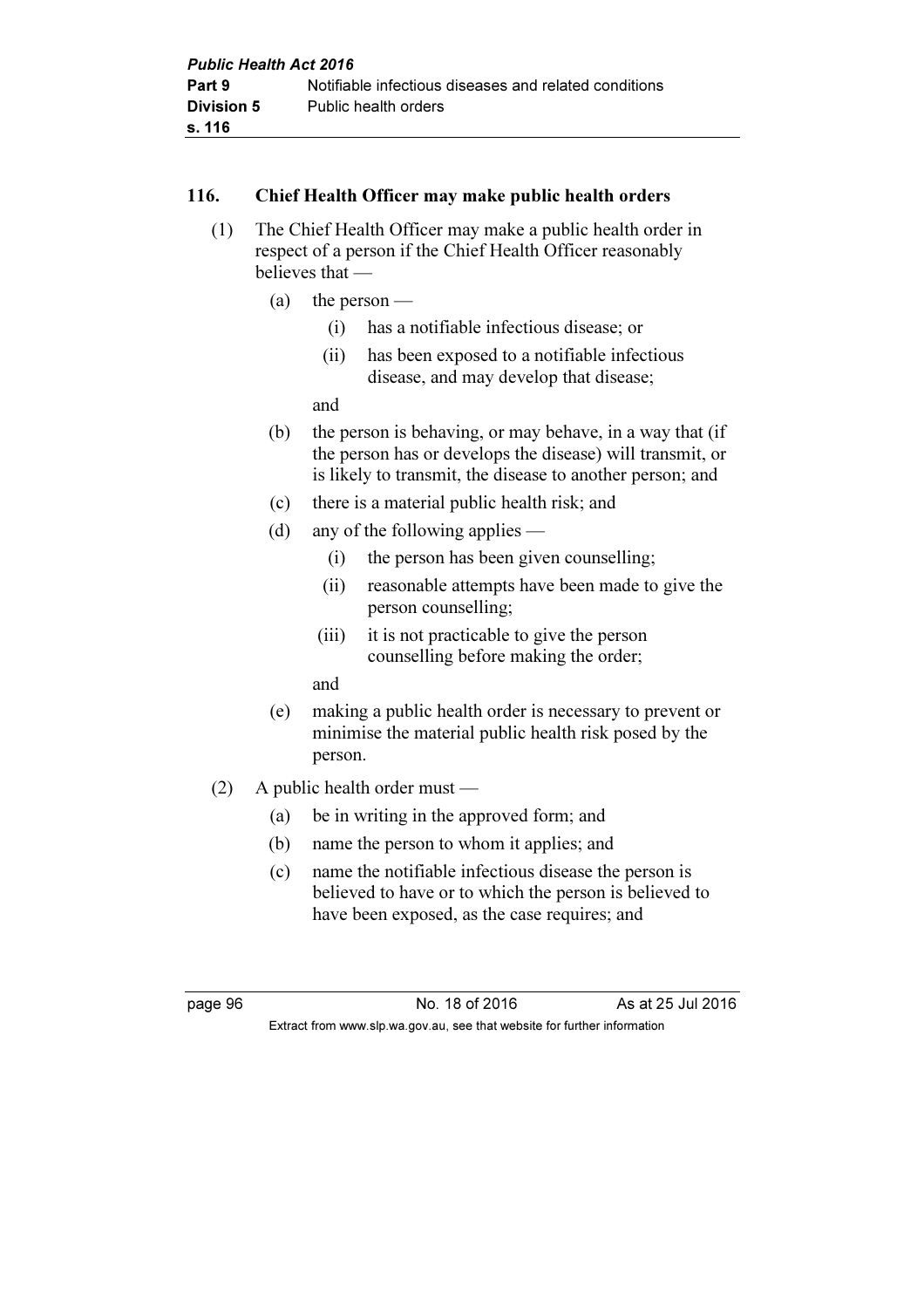| (d) |       | set out the details of what the order requires the person<br>to whom it applies to do or refrain from doing; and                                                   |
|-----|-------|--------------------------------------------------------------------------------------------------------------------------------------------------------------------|
| (e) |       | give details of the circumstances that the Chief Health<br>Officer considers justify making the order; and                                                         |
| (f) |       | set out the following information —                                                                                                                                |
|     | (i)   | an explanation of the person's obligations under<br>section $88(2)$ to $(4)$ ;                                                                                     |
|     | (ii)  | an explanation of the person's rights under<br>section $88(5)$ ;                                                                                                   |
|     | (iii) | a statement that the person has the right under<br>section 127 to apply to the State Administrative<br>Tribunal for a review of the decision to make the<br>order; |
|     | (iv)  | a statement that the person has the right to obtain<br>legal advice and to communicate with a lawyer;                                                              |
|     | and   |                                                                                                                                                                    |
| (g) |       | state that force may be used to enforce the order; and                                                                                                             |
| (h) |       | contain a warning that failure to comply with the order<br>is an offence; and                                                                                      |

- (i) include any matters prescribed by the regulations.
- (3) When making a public health order, the Chief Health Officer must take into account the principle that any requirement of the order restricting the liberty of the person to whom the order applies should be imposed only if it is the only effective way to ensure that public health is not endangered or likely to be endangered.
- (4) A public health order may include ancillary or incidental directions and may be made subject to any reasonable conditions that the Chief Health Officer considers appropriate and specifies in the order.

| As at 25 Jul 2016 | No. 18 of 2016                                                           | page 97 |
|-------------------|--------------------------------------------------------------------------|---------|
|                   | Extract from www.slp.wa.gov.au, see that website for further information |         |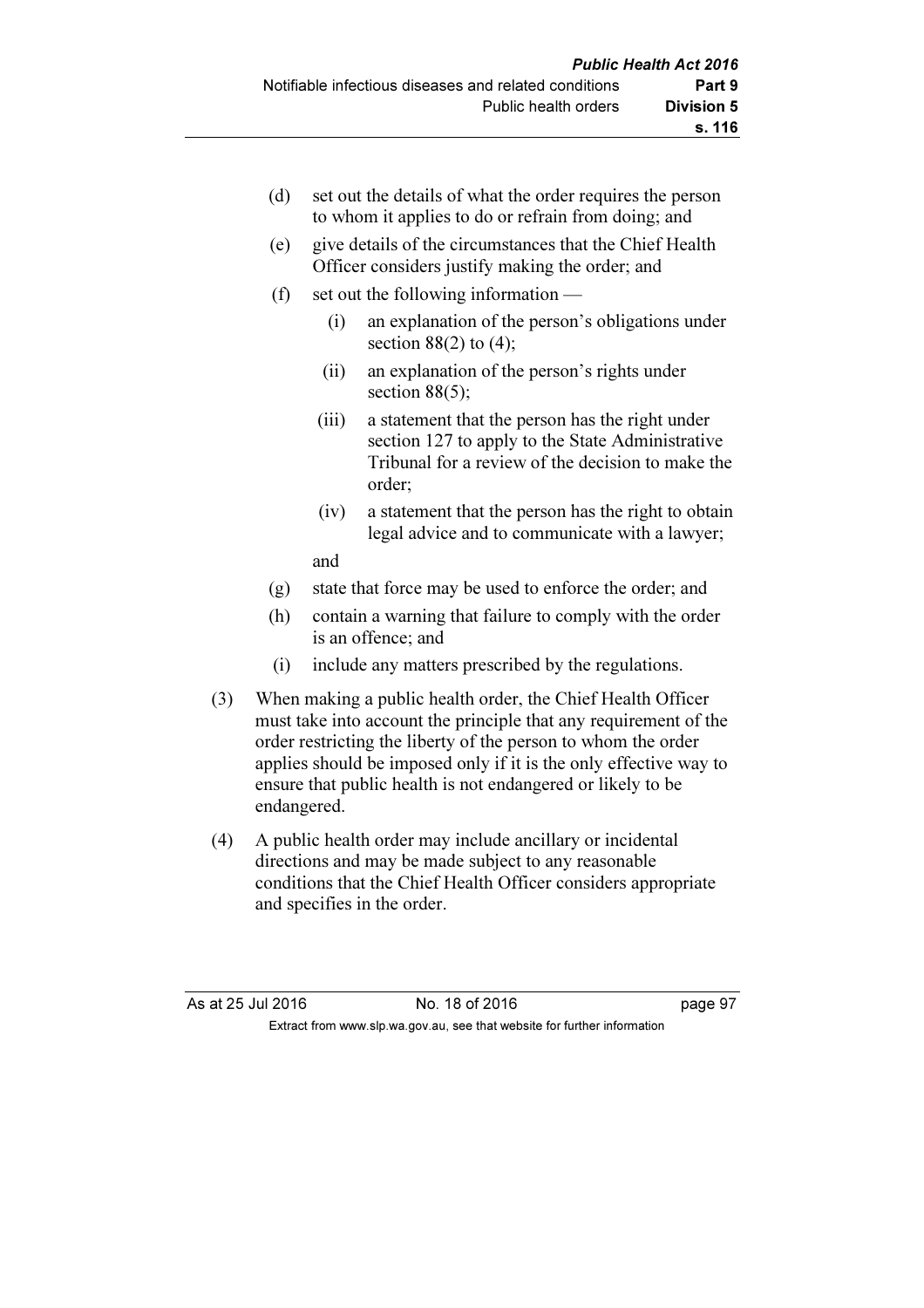(5) The Chief Health Officer may, by further order under this section, vary or revoke a public health order.

## 117. Effect of public health orders

- (1) A public health order may require the person to whom it applies to do one or more of these —
	- (a) to refrain from specified conduct, either absolutely or unless specified conditions are satisfied;
	- (b) to refrain from carrying out specified activities (for example, without limitation, employment, use of public transport or participation in certain events), either absolutely or unless specified conditions are satisfied;
	- (c) to undergo counselling by a specified person or one or more persons within a specified class of persons;
	- (d) to refrain from visiting a specified place, or a place within a specified class of places, either absolutely or unless specified conditions are satisfied;
	- (e) to refrain from associating with specified persons or specified classes of persons, either absolutely or unless specified conditions are satisfied;
	- (f) to submit to specified supervision;
	- (g) to undergo a specified medical examination, or specified medical treatment, at a specified time and place;
	- (h) to take specified action to prevent or minimise the public health risk posed by the person;
	- (i) to reside at a specified place and, if considered to be appropriate by the Chief Health Officer, to remain isolated at that place;
	- (j) to submit to being detained at a specified place for the purpose of undergoing a medical examination or medical treatment;
	- (k) to submit to being detained or isolated, or detained and isolated, at a specified place.

page 98 No. 18 of 2016 As at 25 Jul 2016 Extract from www.slp.wa.gov.au, see that website for further information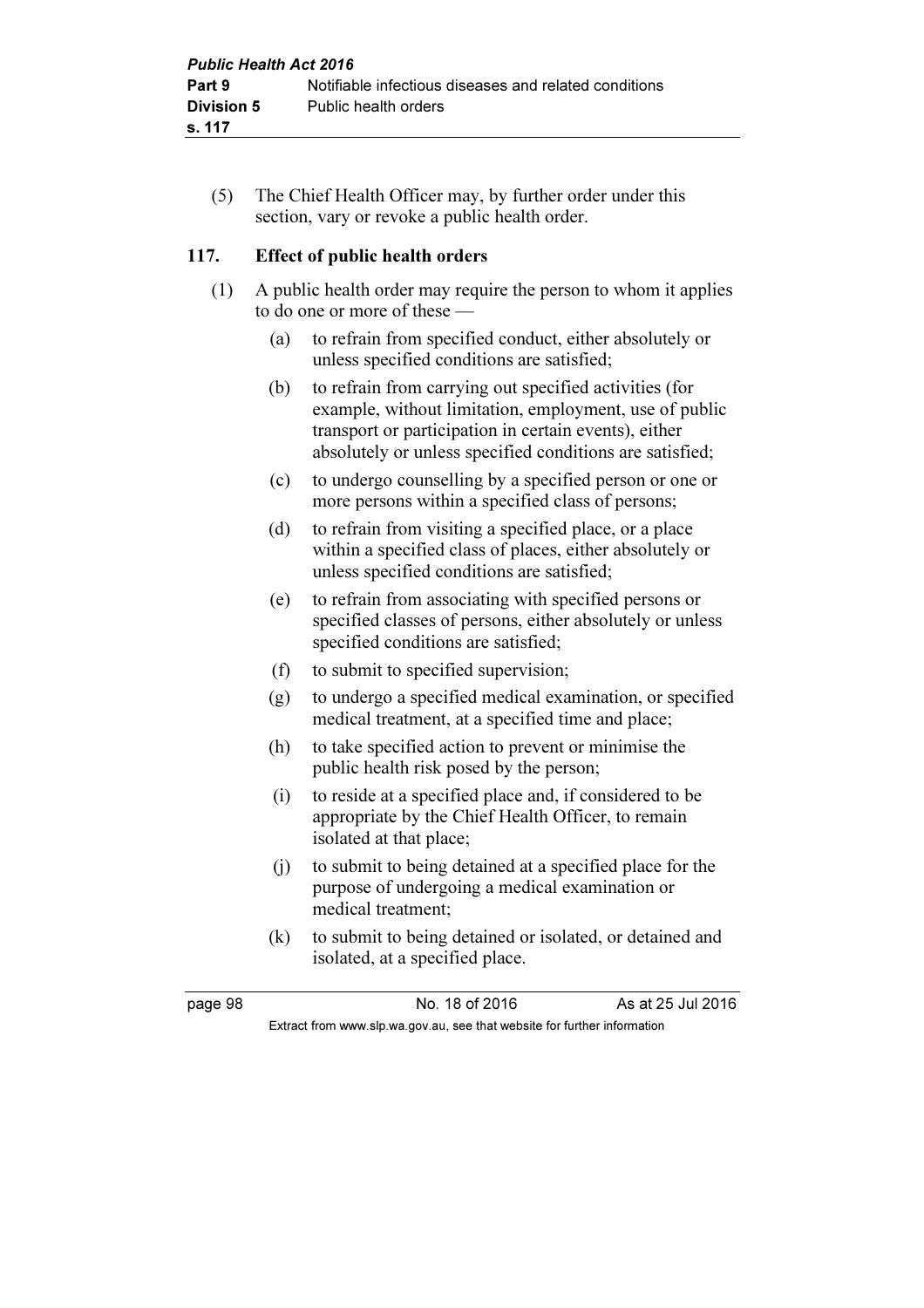- (2) A public health order that requires a person to undergo a medical examination authorises —
	- (a) the carrying out of that medical examination in accordance with the order; and
	- (b) the testing of any sample obtained or taken in connection with that medical examination.
- (3) A public health order that requires a person to undergo medical treatment authorises —
	- (a) the giving of medical treatment to that person in accordance with the order; and
	- (b) the testing of any sample obtained or taken in connection with that medical treatment.
- (4) Subsections (2) and (3) do not limit what a person can do for the purposes of, or in connection with, the enforcement or administration of a public health order.

## 118. Personal service of orders required

- (1) A public health order, and any variation to or revocation of a public health order, must be served personally on the person to whom it applies.
- (2) However, if the person to whom the public health order applies is a protected person, the public health order, and any variation to or revocation of the order, must be served personally on a responsible person.
- (3) A public health order, or a variation to or revocation of a public health order, does not take effect until it is served personally in accordance with subsection (1) or (2), as the case requires.

## 119. Explanation of public health order

 (1) The Chief Health Officer must ensure that a person to whom a public health order applies is informed in language likely to be readily understood by the person —

As at 25 Jul 2016 18 of 2016 18 of 2016

Extract from www.slp.wa.gov.au, see that website for further information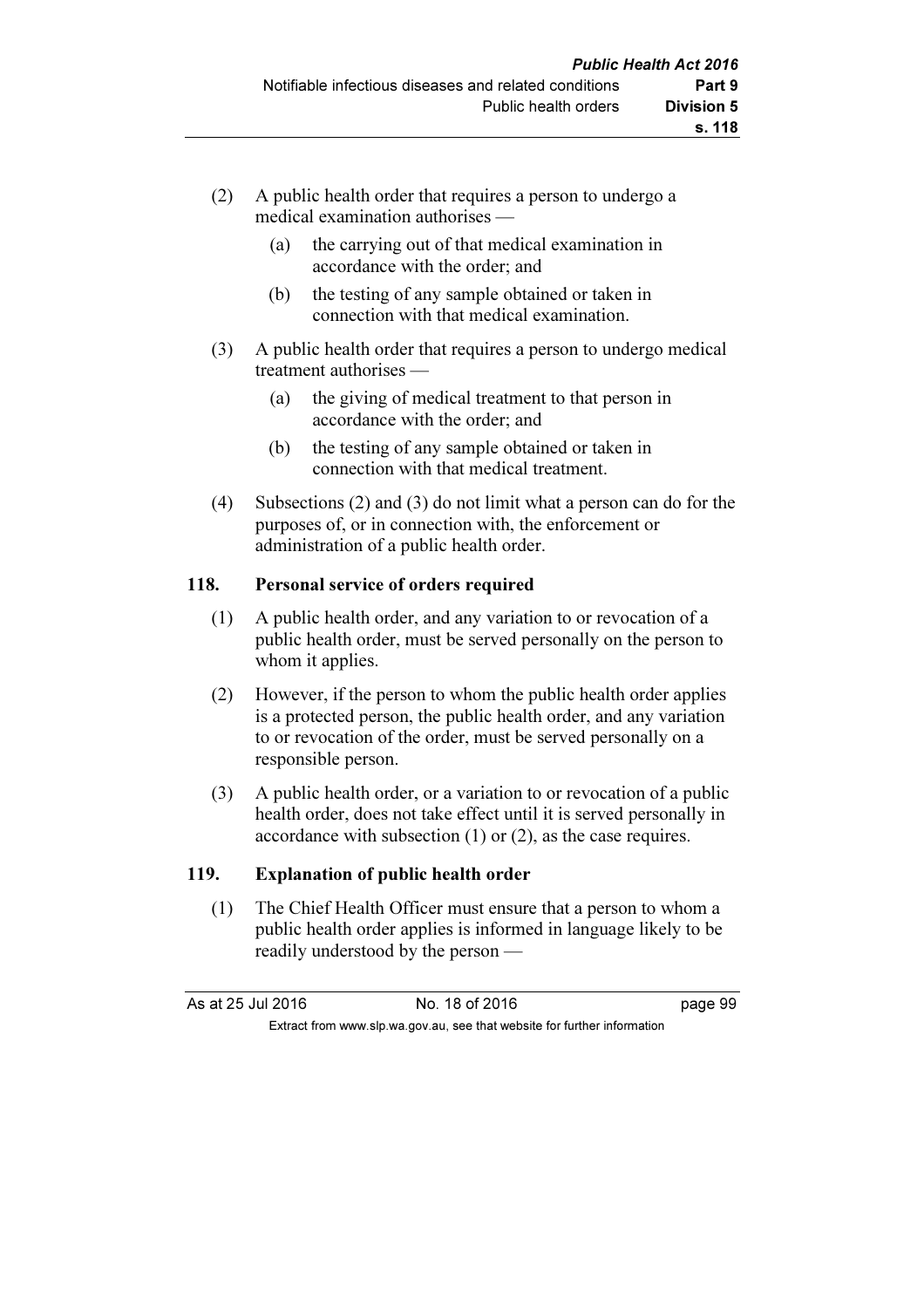|     | (a) | of the person's obligations under section $88(2)$ to (4);<br>and                                                                                                                                                    |
|-----|-----|---------------------------------------------------------------------------------------------------------------------------------------------------------------------------------------------------------------------|
|     | (b) | of the person's rights under section $88(5)$ ; and                                                                                                                                                                  |
|     | (c) | of the person's right under section 127 to apply to the<br>State Administrative Tribunal for a review of the<br>decision to make the order; and                                                                     |
|     | (d) | that the person has the right to obtain legal advice and to<br>communicate with a lawyer; and                                                                                                                       |
|     | (e) | about the purpose and effect of the order; and                                                                                                                                                                      |
|     | (f) | that force may be used to enforce the order; and                                                                                                                                                                    |
|     | (g) | that failure to comply with the order is an offence.                                                                                                                                                                |
| (2) |     | If the person to whom a public health order applies is a<br>protected person -                                                                                                                                      |
|     | (a) | a suitably modified version of the explanation required<br>by subsection $(1)$ is also to be given to the responsible<br>person on whom the order is personally served in<br>accordance with section $118(2)$ ; and |
|     | (b) | without limiting paragraph (a), the explanation must also<br>inform the responsible person of his or her obligations<br>under section 123.                                                                          |
| (3) |     | This section applies, with all necessary changes, to a variation<br>to a public health order.                                                                                                                       |
| (4) |     | Failure to comply with this section does not invalidate a public                                                                                                                                                    |

# health order.

## 120. Provisions applying if person detained under public health order

- (1) If a person is detained under section  $117(1)(j)$  or  $(k)$ 
	- (a) the Chief Health Officer must review the person's detention at intervals not greater than 28 days to

page 100 No. 18 of 2016 As at 25 Jul 2016 Extract from www.slp.wa.gov.au, see that website for further information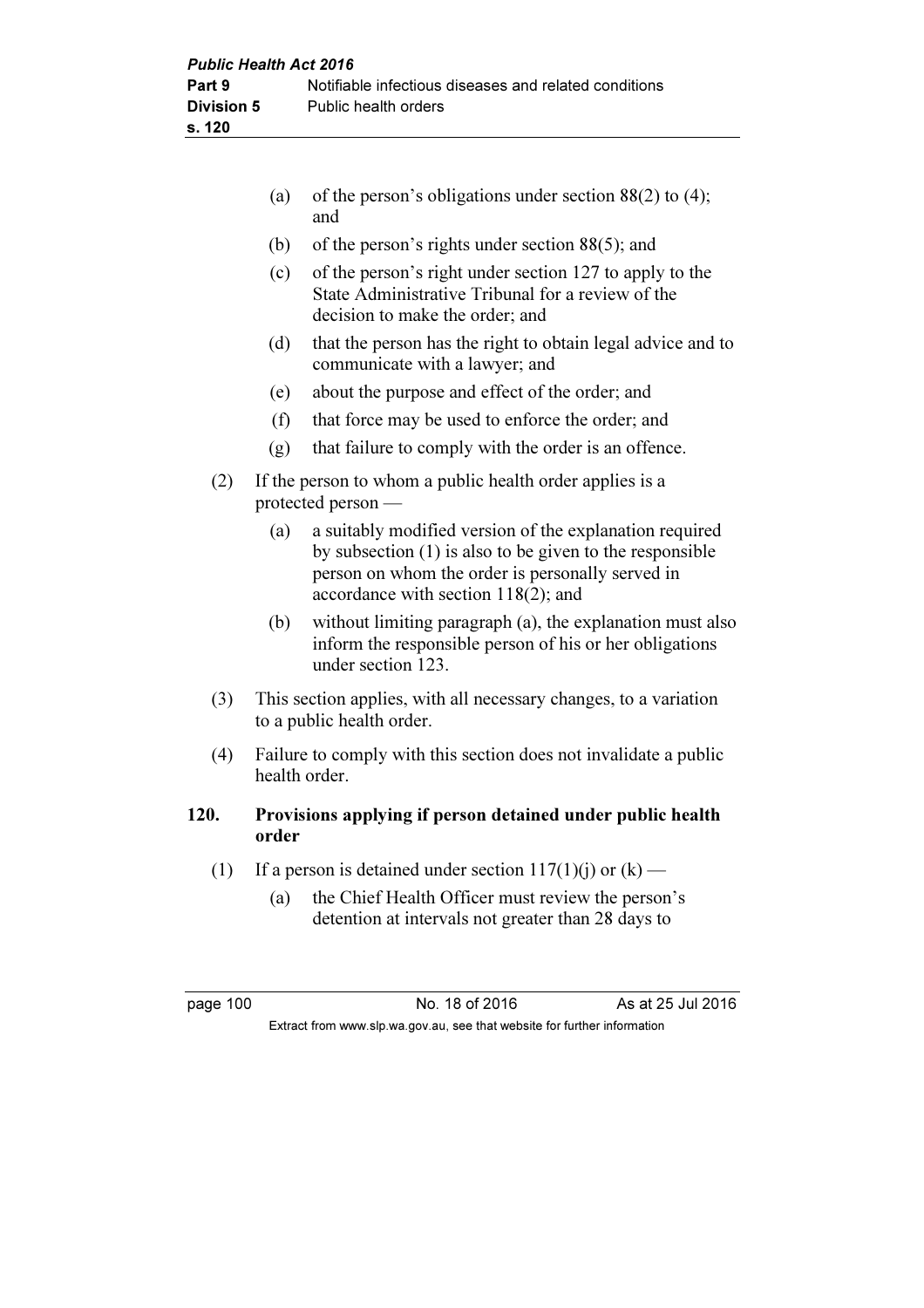determine whether the detention of the person continues to be required; and

- (b) the person is entitled to obtain legal advice and to communicate with a lawyer; and
- (c) if the detained person is a protected person, the person is entitled to be represented by a responsible person.
- (2) The Chief Health Officer must ensure that a person who is detained under section 117(1)(j) or (k) is immediately released from that detention if —
	- (a) following a review under subsection  $(1)(a)$ , the Chief Health Officer determines that the detention of the person is no longer required; or
	- (b) in the case of a person who is detained under section  $117(1)(i)$ , the medical examination or medical treatment for which the person was detained has been completed; or
	- (c) for any other reason, the detention of the person under the public health order is no longer required.

## 121. Minister to be informed of detention or release from detention under public health order

- (1) The Chief Health Officer must give written notice to the Minister —
	- (a) that a person has been detained under section  $117(1)(i)$ or  $(k)$ ; or
	- (b) that following a review under section 120(1)(a), a person is to continue to be detained under section  $117(1)(i)$  or (k); or
	- (c) that a person detained under section  $117(1)(i)$  or (k) has been released from detention.
- (2) A notice under subsection  $(1)$ 
	- (a) must be given as soon as is practicable; and

As at 25 Jul 2016 18 0.18 of 2016 1991 100 101

Extract from www.slp.wa.gov.au, see that website for further information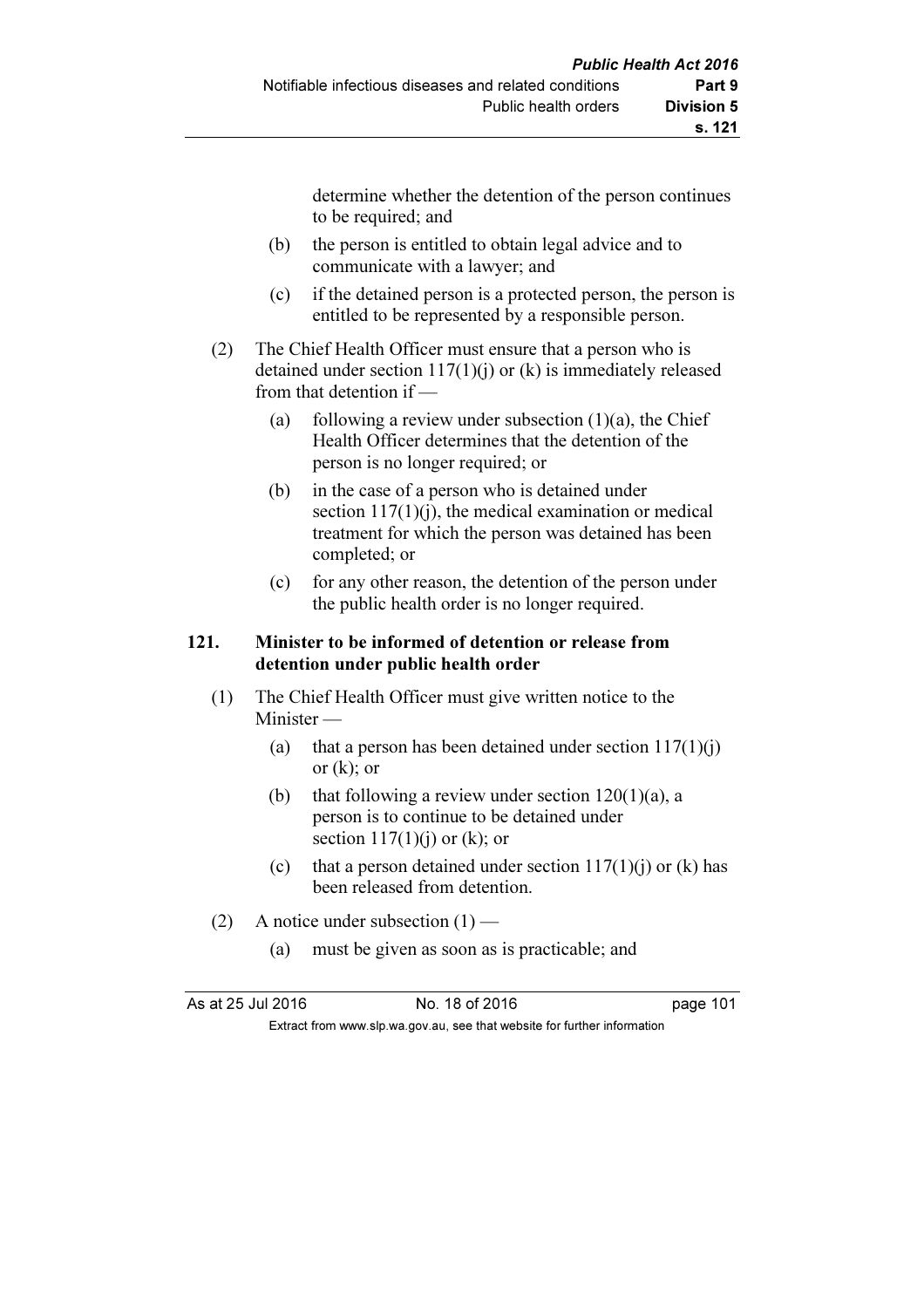- (b) must include
	- (i) an identifier (for example a number or code) that uniquely identifies the person detained without disclosing their identity; and
	- (ii) the reasons for the detention, continued detention or release from detention, of the person.

#### 122. Offence to fail to comply with public health order

 A person in relation to whom a public health order is in effect must not, without reasonable excuse, fail to comply with the order.

Penalty: imprisonment for 12 months or a fine of \$50 000.

#### 123. Responsible persons to facilitate compliance with public health order

- (1) If a public health order is personally served on a responsible person in accordance with section 118(2), the responsible person must take all reasonable steps to ensure that the person in relation to whom the public health order is in effect complies with the order.
- (2) A responsible person who, without reasonable excuse, fails to comply with the requirement in subsection (1) commits an offence.

Penalty for an offence under this subsection: a fine of \$50 000.

## 124. Enforcement of public health orders

- (1) An authorised officer may enforce a public health order.
- (2) For the purposes of enforcing a public health order, an authorised officer may request the assistance of a police officer.
- (3) An authorised officer or police officer may use reasonable force to enforce a public health order, including, if necessary —

page 102 No. 18 of 2016 As at 25 Jul 2016 Extract from www.slp.wa.gov.au, see that website for further information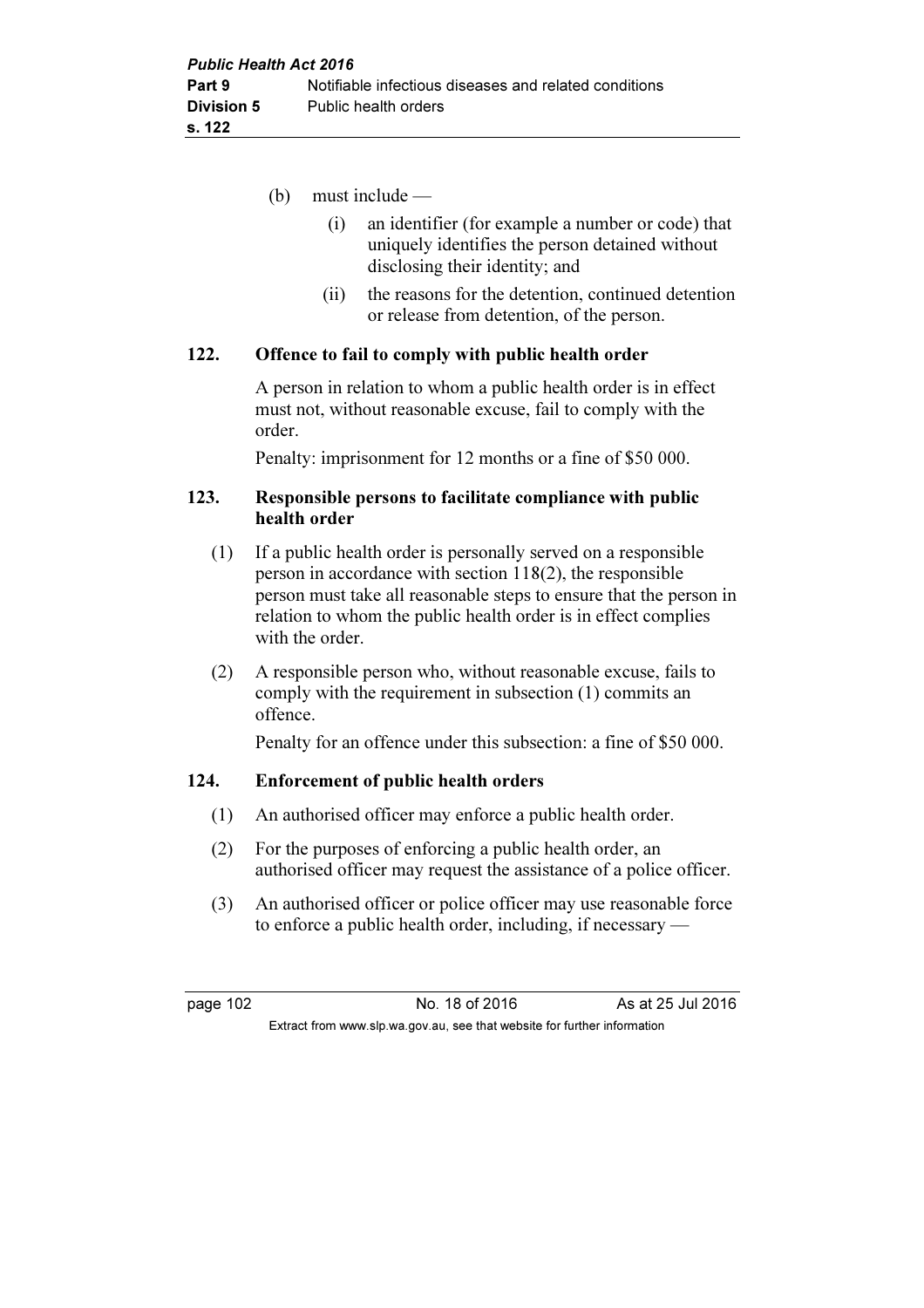- (a) to apprehend and detain the person to whom the order applies (the relevant person) and take the relevant person to —
	- (i) a place where a medical examination or medical treatment is to be carried out in accordance with the order; or
	- (ii) the place where the relevant person is required under the order to be;

and

- (b) to detain the relevant person at the place where he or she is required under the order to be; and
- (c) to restrain the relevant person to enable a medical examination or medical treatment to be carried out; and
- (d) to remove anything (including underwear) that the relevant person is wearing, if —
	- (i) the removal of the thing is reasonably necessary to enable a medical examination or medical treatment to be carried out; and
	- (ii) the relevant person is given a reasonable opportunity to remove the thing himself or herself, and refuses or fails to do so.
- (4) Without limiting subsection (3), the force that an authorised officer or police officer may use to enforce a public health order includes any force that it is reasonably necessary to use in the circumstances to overcome any resistance to the enforcement of the public health order (including enabling a medical examination or medical treatment to be carried out) that is offered by the relevant person, or that the authorised officer or police officer reasonably suspects will be offered by the relevant person.
- (5) If any action taken under subsection (3) involves the removal of an item of clothing —

| As at 25 Jul 2016 | No. 18 of 2016                                                           | page 103 |
|-------------------|--------------------------------------------------------------------------|----------|
|                   | Extract from www.slp.wa.gov.au, see that website for further information |          |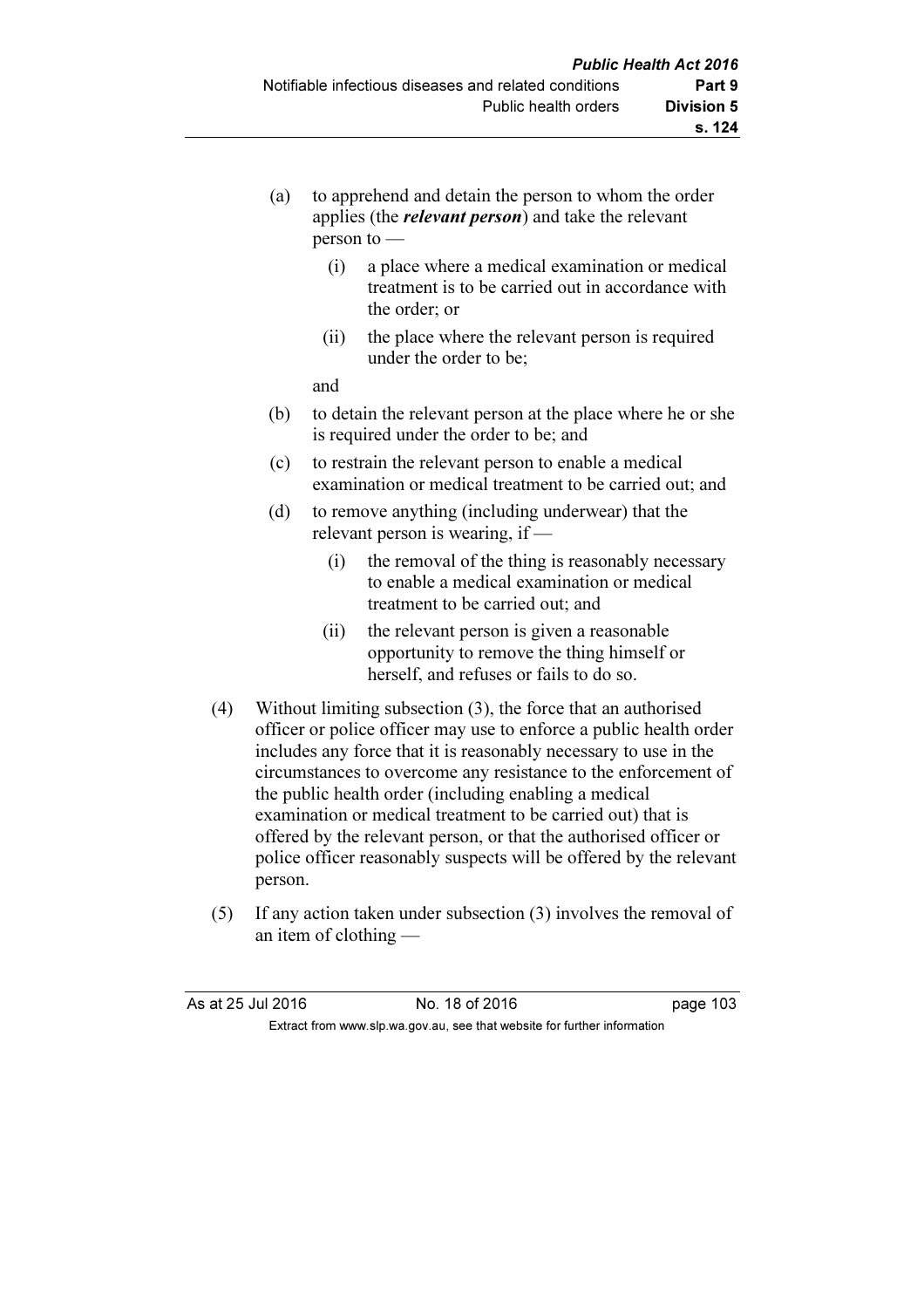- (a) it must be done with decency and sensitivity and in a manner that gives to the relevant person the degree of privacy and dignity that is consistent with carrying out the public health order; and
- (b) the authorised officer or police officer taking the action and any other person present while it is done (excluding any person who is carrying out any medical examination or medical treatment) must, if practicable, be of the same gender as the relevant person; and
- (c) the number of people present while it is done (excluding a person who is present under paragraph (d)) must be no more than is reasonably necessary to ensure that the public health order is carried out effectively and to ensure the safety of all present; and
- (d) if the relevant person is a protected person, it must, if practicable, be done in the presence of a responsible person or some other person who can provide the protected person with support and represent his or her interests.

## 125. Warrant to apprehend person to whom public health order applies

- (1) If an authorised officer is satisfied that it is necessary to do so to enforce a public health order, the authorised officer may apply to a magistrate for a warrant for the apprehension of the person to whom the order applies.
- (2) The application
	- (a) must be made in accordance with sections 247 and 248, and those sections apply with all necessary changes; and
	- (b) must be determined in private.
- (3) If the magistrate is satisfied that there are reasonable grounds for the application to have been made under subsection (1), the

page 104 **No. 18 of 2016** As at 25 Jul 2016 Extract from www.slp.wa.gov.au, see that website for further information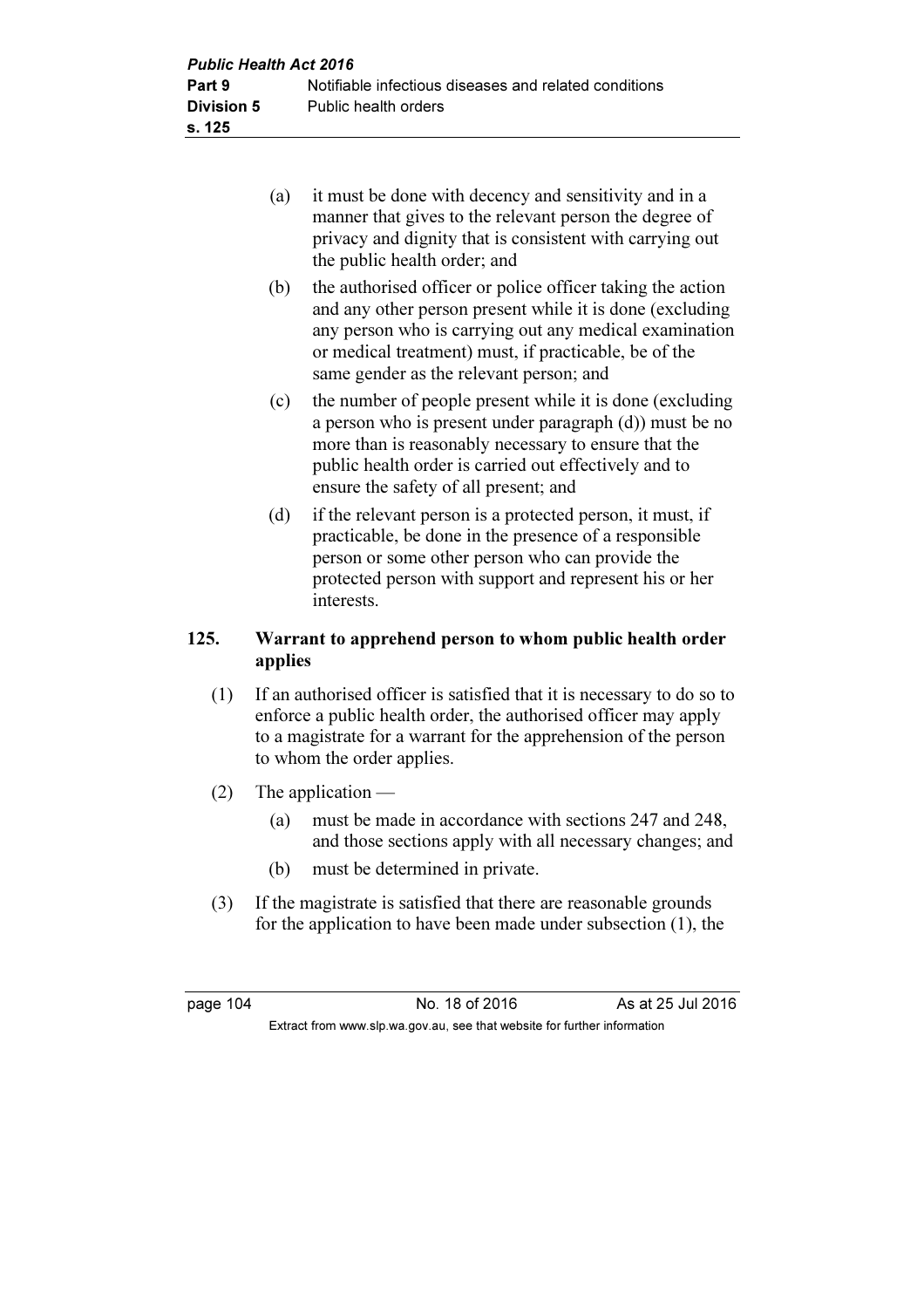magistrate must issue a warrant for the apprehension of the person to whom the public health order applies.

- (4) The magistrate must cause a record to be made (on the warrant or otherwise) of the matters of fact on which the magistrate has relied to justify the issue of the warrant.
- (5) The warrant authorises the person specified in the warrant (and any police officer accompanying that person under section  $126(1)(a)$  —
	- (a) to enter, at any time, any place where the person to whom the public health order applies is reasonably believed to be, using any force that is reasonably necessary to do so; and
	- (b) to search the place for the purpose of finding the person; and
	- (c) to apprehend the person and take the person to a place to be dealt with in accordance with the public health order.

## 126. Further provisions relating to warrant

- (1) A person executing a warrant issued under section 125 who is not a police officer —
	- (a) may be accompanied by a police officer if necessary for the effective exercise of the powers conferred by the warrant and that section; and
	- (b) must produce the warrant for inspection by a person occupying the place concerned if asked by the person to do so.
- (2) The warrant remains in force
	- (a) for the period (not exceeding 30 days) specified in the warrant as the period during which it remains in force; or
	- (b) if no period is so specified, for 30 days from the date of its issue.

As at 25 Jul 2016 18 0.18 of 2016 Extract from www.slp.wa.gov.au, see that website for further information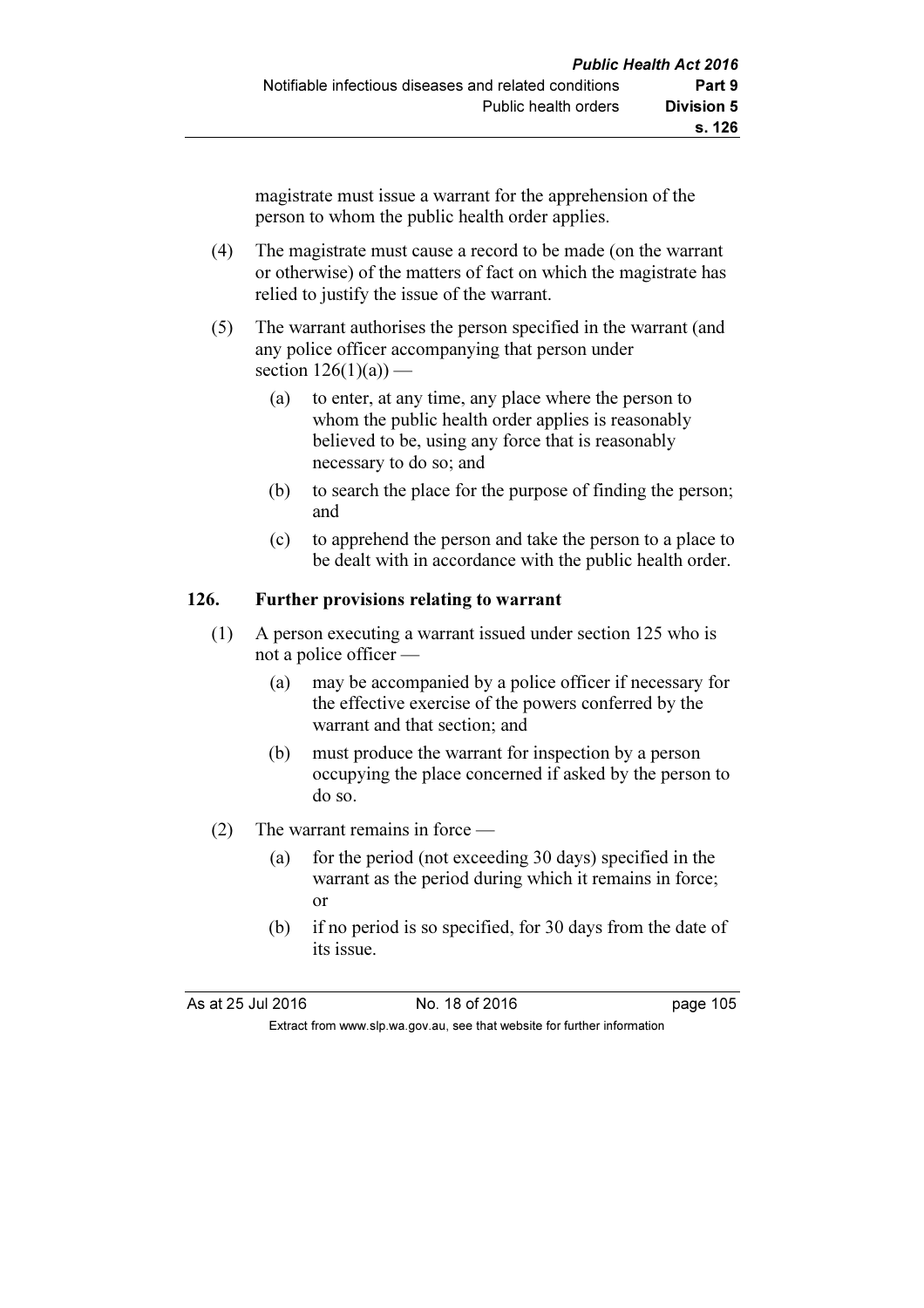(3) However, the warrant ceases to be in force when it is executed.

## 127. Review by State Administrative Tribunal

- (1) A person to whom a public health order applies (the applicant) may apply to the State Administrative Tribunal for a review  $of$  —
	- (a) the decision to make the order; or
	- (b) if the order is varied under section  $116(5)$ , the decision to vary the order.
- (2) The State Administrative Tribunal must hear and determine the application as a matter of priority and urgency.
- (3) Without limiting the matters that the State Administrative Tribunal may consider in determining the application, the State Administrative Tribunal must consider —
	- (a) the method by which the notifiable infectious disease named in the public health order is transmitted; and
	- (b) the seriousness of the risk that the applicant may transmit that disease to other people; and
	- (c) the past behaviour and likely behaviour of the applicant; and
	- (d) the extent of the restrictions imposed on the applicant.

#### 128. Restriction on making of further public health order

- (1) This section applies to a person in respect of whom a public health order is made if the order ceases to have effect —
	- (a) as the result of being revoked by a further order made under section 116; or
	- (b) as the result of
		- (i) the decision of the State Administrative Tribunal on a review under section 127; or
		- (ii) an appeal from that decision.

page 106 **No. 18 of 2016** As at 25 Jul 2016 Extract from www.slp.wa.gov.au, see that website for further information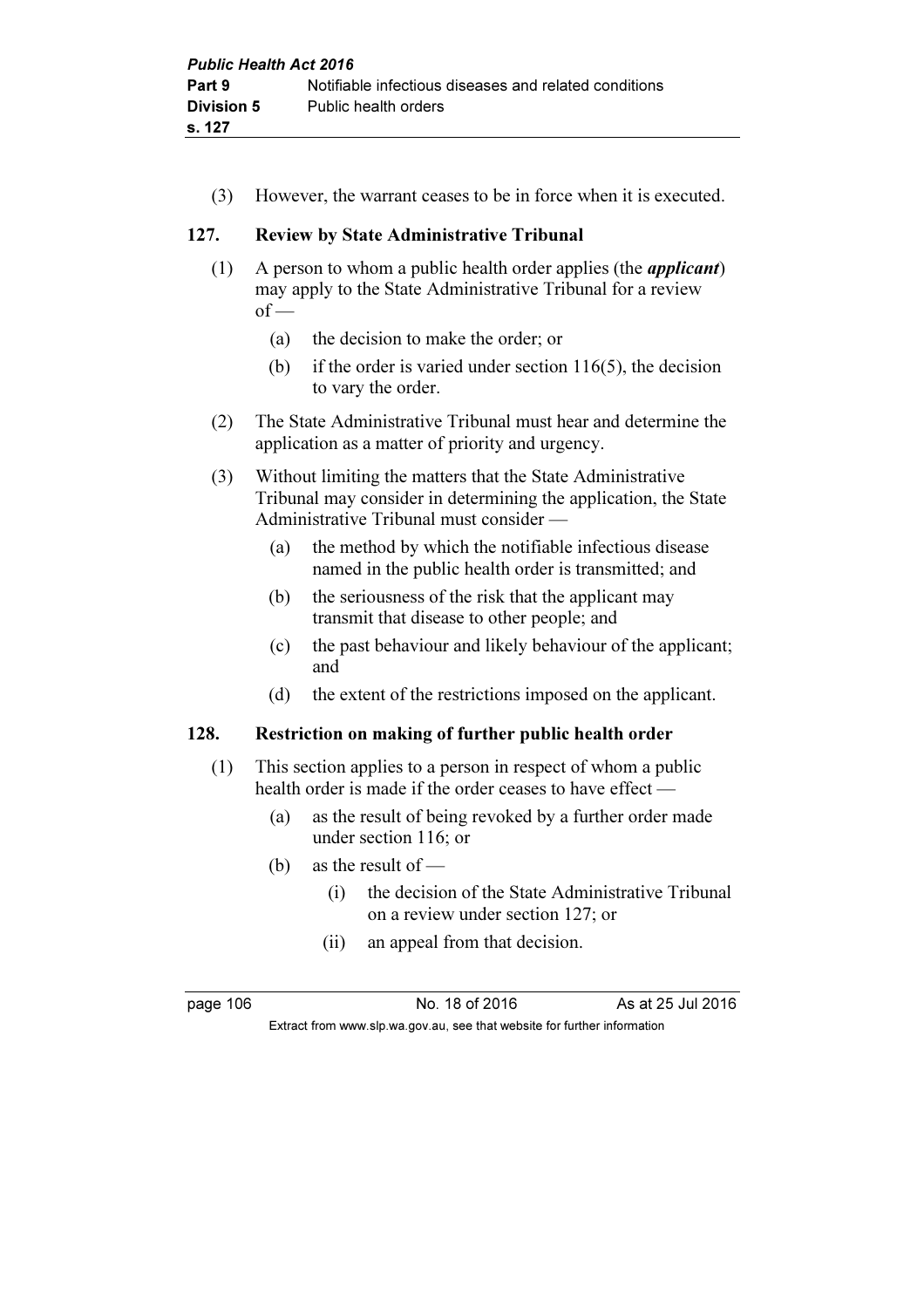(2) A further public health order may be made in respect of a person to whom this section applies only if the Chief Health Officer reasonably believes that, since the earlier public health order ceased to have effect, there has been a change in the person's health or behaviour that increases the risk of the person transmitting a notifiable infectious disease to another person.

## 129. Recognition of interstate public health orders

 $(1)$  In this section —

corresponding law means a provision of a law of another State, a Territory or the Commonwealth that is prescribed by the regulations to be a corresponding law for the purposes of this section;

order includes a notice, requirement or direction.

- (2) This section applies if
	- (a) a person is subject to an order under a corresponding law; and
	- (b) the terms of the order provide for matters that could be the subject (wholly or substantially) of a public health order under this Division; and
	- (c) the person enters this State.
- (3) If this section applies, the order to which the person is subject operates in this State, in accordance with this section, as if it were a public health order made under this Division, but with the following modifications —
	- (a) the order has the terms set out in the order or applying to it under the law of the jurisdiction in which it was made, with any variations made under subsection (5)(a) or section  $116(5)$ ;
	- (b) section  $127(1)(a)$  does not apply.
- (4) An order that operates in this State under subsection (3) has no effect until a copy of the order (with or without any variations

| As at 25 Jul 2016 | No. 18 of 2016                                                           | page 107 |
|-------------------|--------------------------------------------------------------------------|----------|
|                   | Extract from www.slp.wa.gov.au, see that website for further information |          |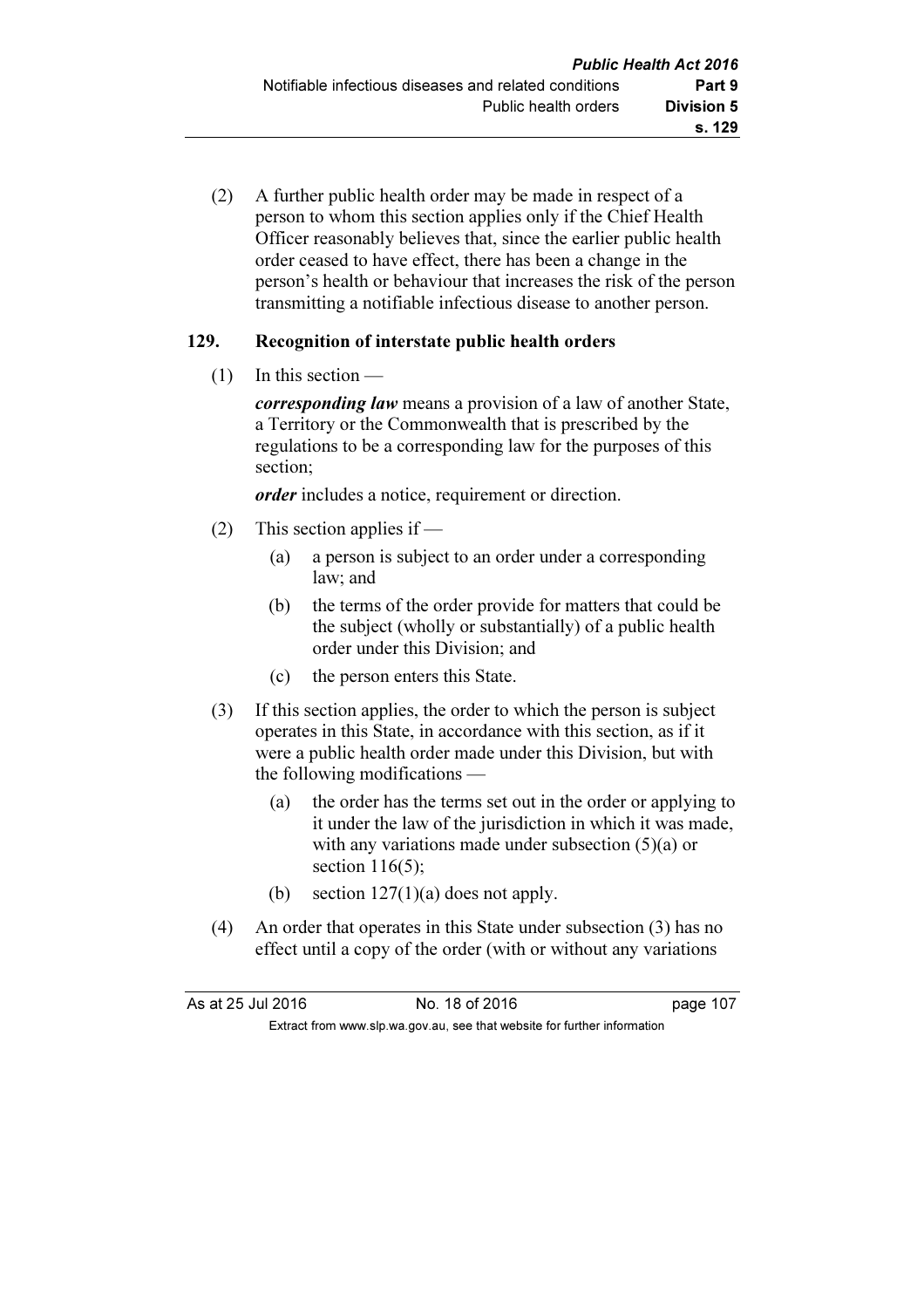made under subsection  $(5)(a)$  is served personally in accordance with section 118(1) or (2).

- (5) If an order operates in this State under subsection  $(3)$ 
	- (a) the Chief Health Officer may, by written notice served in accordance with section  $130(2)$ , vary the order as it operates in this State, but only to the extent reasonably necessary for its effective operation in this State; and
	- (b) the order ceases to operate in this State if
		- (i) the order expires or is revoked under the corresponding law; or
		- (ii) the Chief Health Officer revokes the order under section 116(5).

page 108 No. 18 of 2016 As at 25 Jul 2016 Extract from www.slp.wa.gov.au, see that website for further information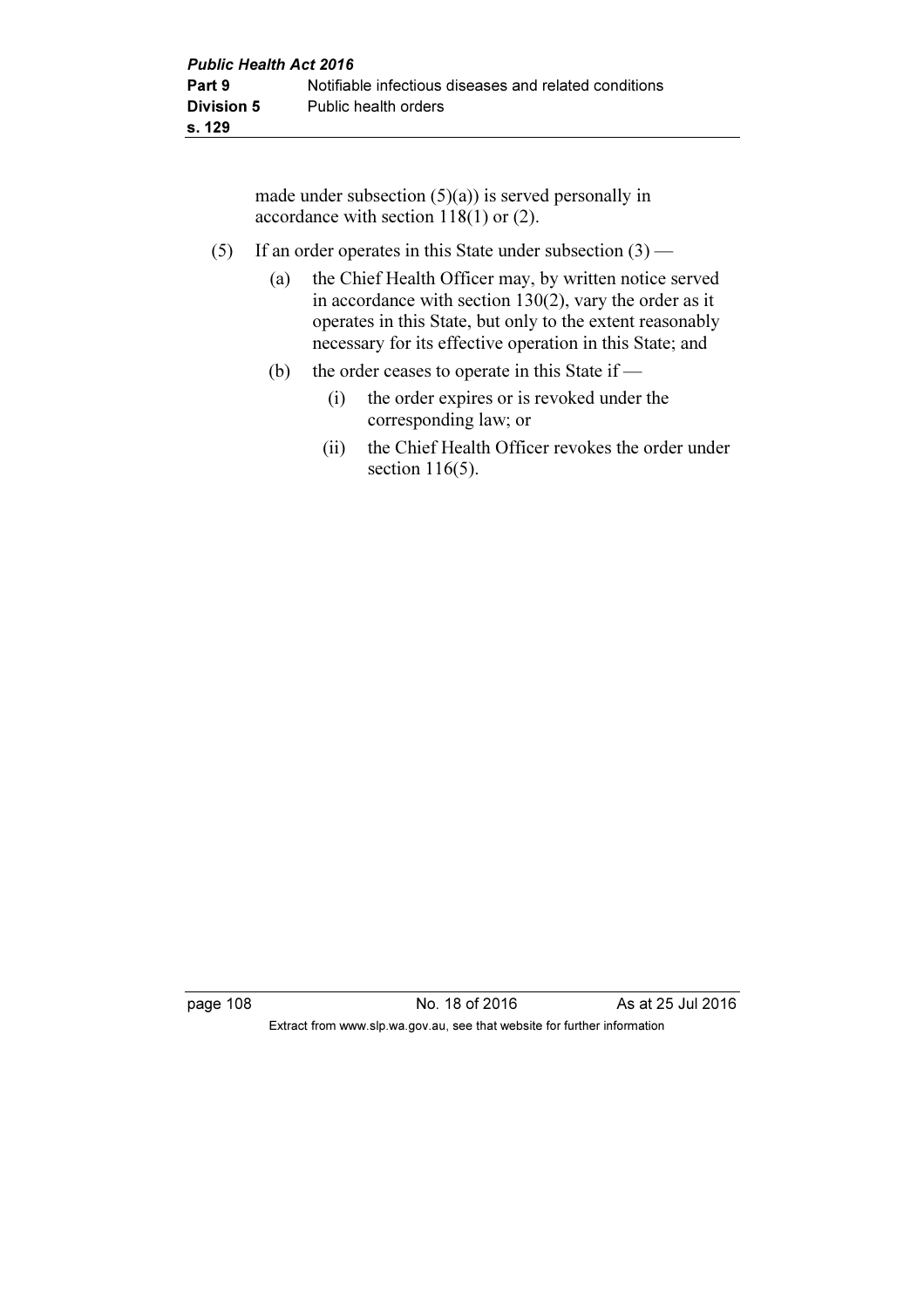## 130. Further provisions applying to interstate public health orders operating in this State

- (1) Section 119 applies, with all necessary changes, to an order to which section 129 applies as if the order were a public health order made under this Division.
- (2) If a notice is given under section 129(5)(a) varying an order to which section 129 applies —
	- (a) sections 118 and 119 apply, with all necessary changes, to the notice; and
	- (b) the person who is subject to the order may apply to the State Administrative Tribunal under section 127(1)(b) as if the order had been varied under section 116(5).
- (3) The variation, under section 129(5)(a), of an order to which section 129 applies does not prevent the order being varied under section 116(5).
- (4) The fact that an order to which section 129 applies has ceased to operate in this State does not prevent a public health order subsequently being made under this Division in relation to the same person.

## Division 6 — Reporting requirements

## 131. Annual report to include information about test orders and public health orders

- (1) The accountable authority of the Department must include the following information in each annual report submitted under the Financial Management Act 2006 Part 5 —
	- (a) information about the number and the types of orders made by the Chief Health Officer under Division 4 or 5 in the financial year to which the annual report relates, and the reasons for making those orders;

As at 25 Jul 2016 18 0.18 of 2016 19 Extract from www.slp.wa.gov.au, see that website for further information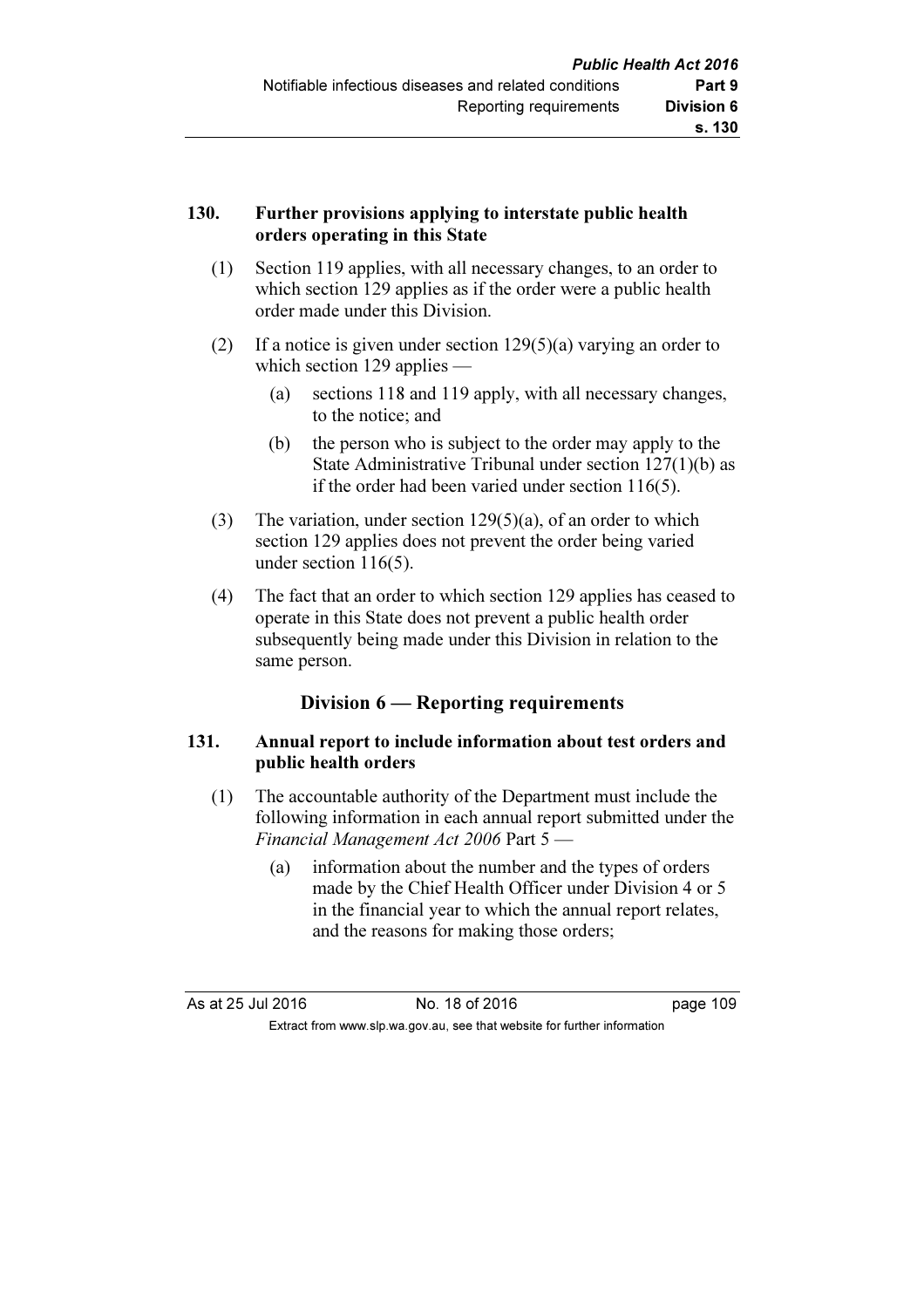- (b) information about the number of orders to which section 129 applies that began to operate in this State as public health orders in the financial year to which the annual report relates, and the reasons for taking steps to make the orders operational in this State.
- (2) The information included in an annual report under subsection (1) must not include any information that identifies, or is likely to identify, any person in respect of whom an order referred to in that subsection was made or relates.

## Division 7 — Identifying and informing contact persons

#### 132. Terms used

In this Division —

#### affected person —

- (a) means a person who has, or who is reasonably believed to have, a notifiable infectious disease; and
- (b) includes a deceased person who had, or who is reasonably believed to have had, a notifiable infectious disease at the time of his or her death;

child means a person who is under 18 years of age;

#### contact person —

- (a) in relation to an affected person, means
	- (i) a person (including a deceased person) who was, or who may have been, a source of the affected person's notifiable infectious disease; or
	- (ii) a person (including a deceased person) who has been, or who may have been, exposed to a notifiable infectious disease by the affected person;
- (b) in relation to an exposed person, means —

page 110 **No. 18 of 2016** As at 25 Jul 2016 Extract from www.slp.wa.gov.au, see that website for further information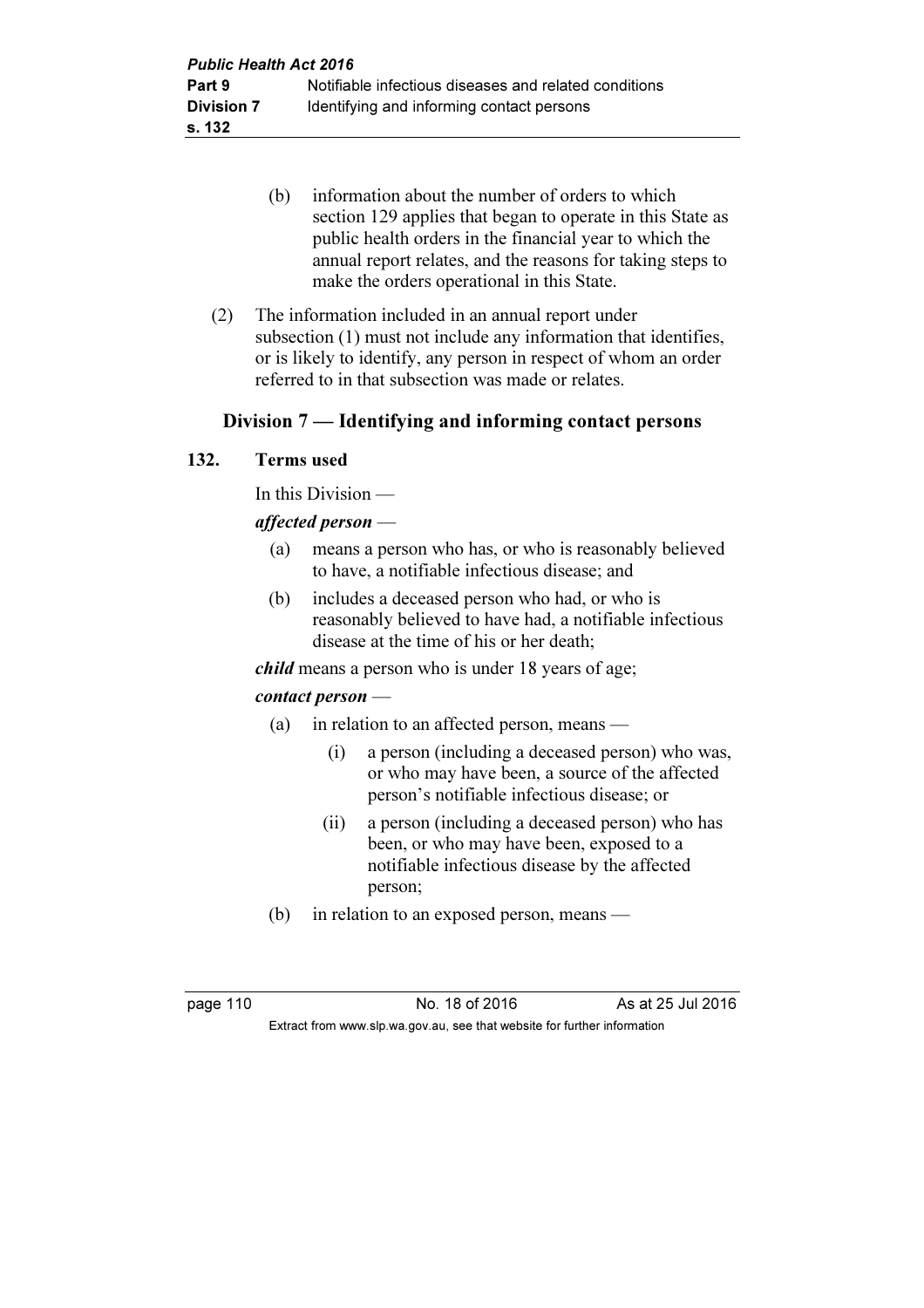- (i) a person (including a deceased person) who exposed, or who may have exposed, the exposed person to a notifiable infectious disease; or
- (ii) a person (including a deceased person) who has been, or who may have been, exposed to a notifiable infectious disease by the exposed person;

#### exposed person —

- (a) means a person who has been, or who may have been, exposed to a notifiable infectious disease; and
- (b) includes a deceased person who, before his or her death, was or may have been exposed to a notifiable infectious disease;

## relative —

- (a) in relation to an affected person or an exposed person, means a person who is —
	- (i) related, by blood or marriage, to the affected person or exposed person; or
	- (ii) the affected person's or exposed person's de facto partner;

and

 (b) in relation to an affected person or exposed person who is deceased, includes a person who, immediately before the affected person's or exposed person's death, was a person referred to in paragraph (a)(i) or (ii);

required information means the information required by section  $133(1)$  or  $134(1)$ , as the case requires.

## 133. Requiring information where person believed to have notifiable infectious disease

 (1) If an authorised officer reasonably believes that a person has a notifiable infectious disease, the authorised officer may require

As at 25 Jul 2016 18 0.18 of 2016 19:30 19:30 19:30 19:30 19:30 19:40 19:40 19:40 19:40 19:40 19:40 19:40 19:4 Extract from www.slp.wa.gov.au, see that website for further information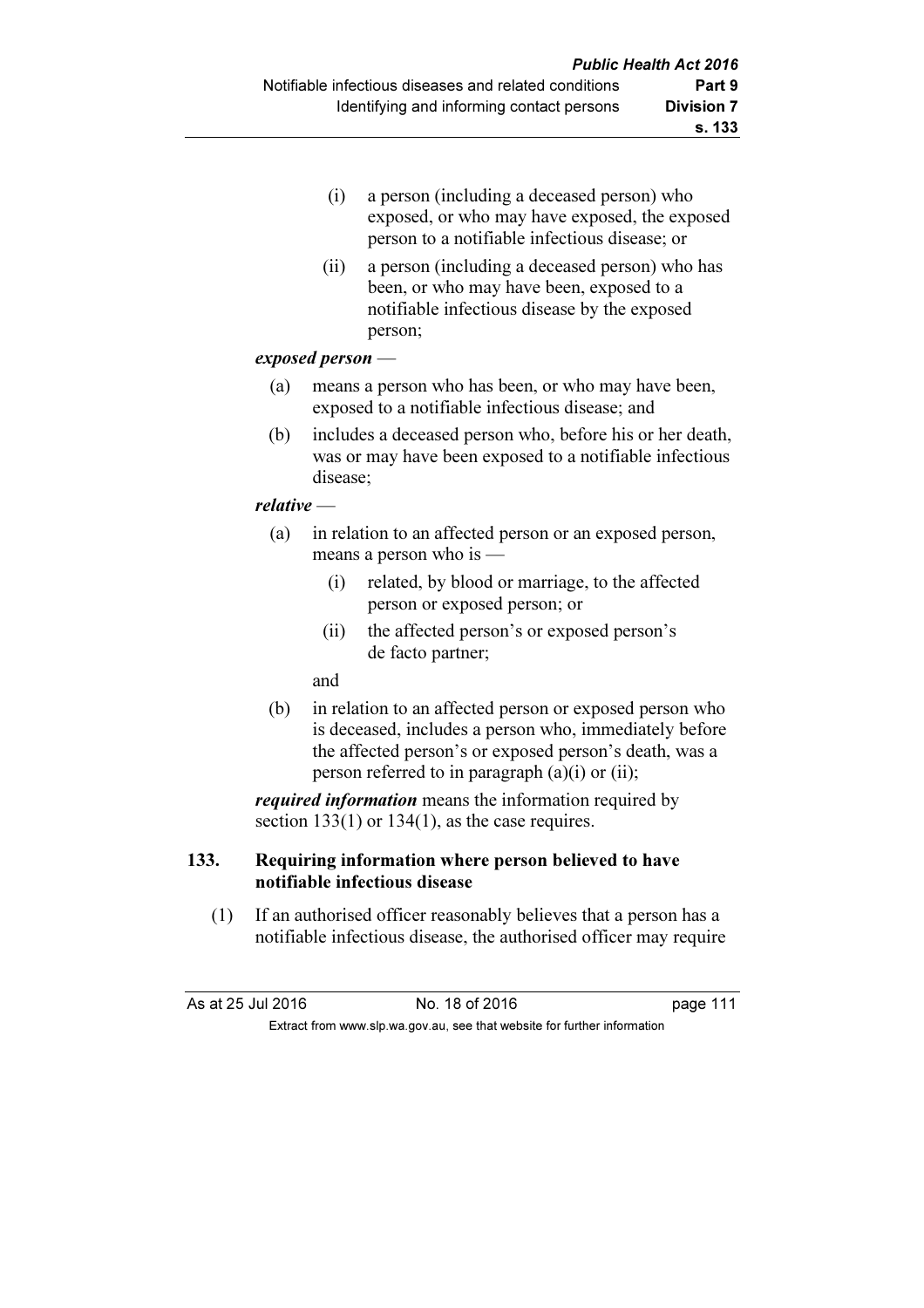the affected person to give the authorised officer the following information —

- (a) the affected person's name, residential address, telephone numbers, email address, date of birth and gender;
- (b) information about any circumstances in which the affected person may have acquired, or been exposed to, the notifiable infectious disease;
- (c) information about any circumstances in which the affected person may have exposed another person to the notifiable infectious disease;
- (d) the name, residential address, telephone numbers, email address, date of birth and gender of any person the authorised officer reasonably believes is a contact person in relation to the affected person;
- (e) any other information prescribed by the regulations.
- (2) The information prescribed by the regulations for the purposes of subsection (1)(e) may vary in respect of different notifiable infectious diseases.

## 134. Requiring information where person believed to have been exposed to notifiable infectious disease

- (1) If an authorised officer reasonably believes that a person has been, or may have been, exposed to a notifiable infectious disease, the authorised officer may require the exposed person to give the authorised officer the following information —
	- (a) the exposed person's name, residential address, telephone numbers, email address, date of birth and gender;
	- (b) information about any circumstances in which the exposed person may have been exposed to the notifiable infectious disease;

page 112 **No. 18 of 2016** As at 25 Jul 2016 Extract from www.slp.wa.gov.au, see that website for further information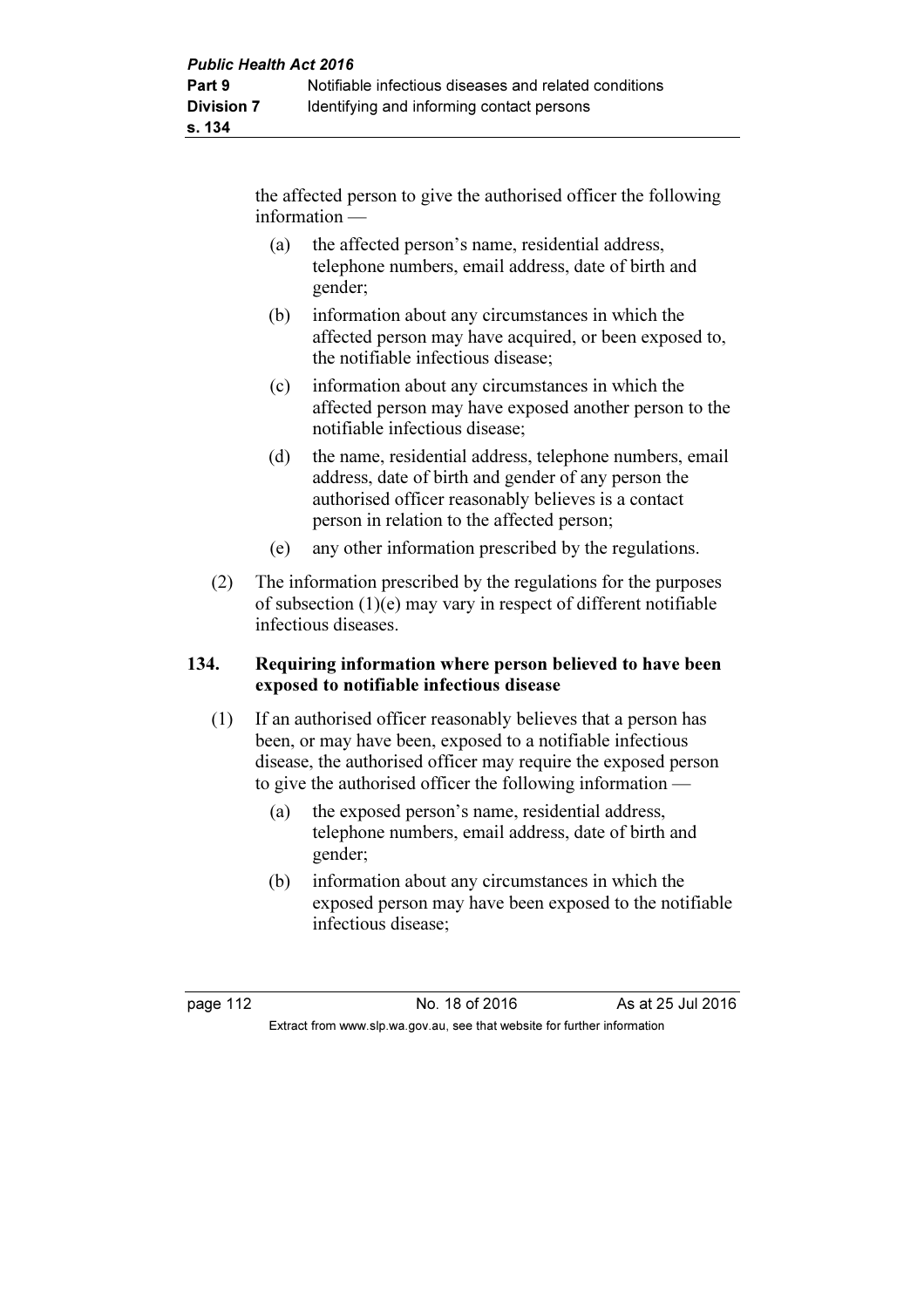- (c) information about any circumstances in which the exposed person may have exposed another person to the notifiable infectious disease;
- (d) the name, residential address, telephone numbers, email address, date of birth and gender of any person the authorised officer reasonably believes is a contact person in relation to the exposed person;
- (e) any other information prescribed by the regulations.
- (2) The information prescribed by the regulations for the purposes of subsection (1)(e) may vary in respect of different notifiable infectious diseases.

## 135. Requiring other persons to give required information

- (1) This section applies if an authorised officer reasonably believes that a person is an affected person or an exposed person, and —
	- (a) the affected person or exposed person, as the case requires —
		- (i) is a child; or
		- (ii) is dead; or
		- (iii) for any other reason does not have the capacity to provide the required information;
		- or
	- (b) the authorised officer, after making reasonable efforts, has been unable to identify or contact the affected person or exposed person.
- (2) If this section applies, the authorised officer may require any of the following persons to give the required information in relation to the affected person or the exposed person, as the case requires —
	- (a) if the affected person or exposed person is a child, a parent or guardian of the child;

| As at 25 Jul 2016 | No. 18 of 2016                                                           | page 113 |
|-------------------|--------------------------------------------------------------------------|----------|
|                   | Extract from www.slp.wa.gov.au, see that website for further information |          |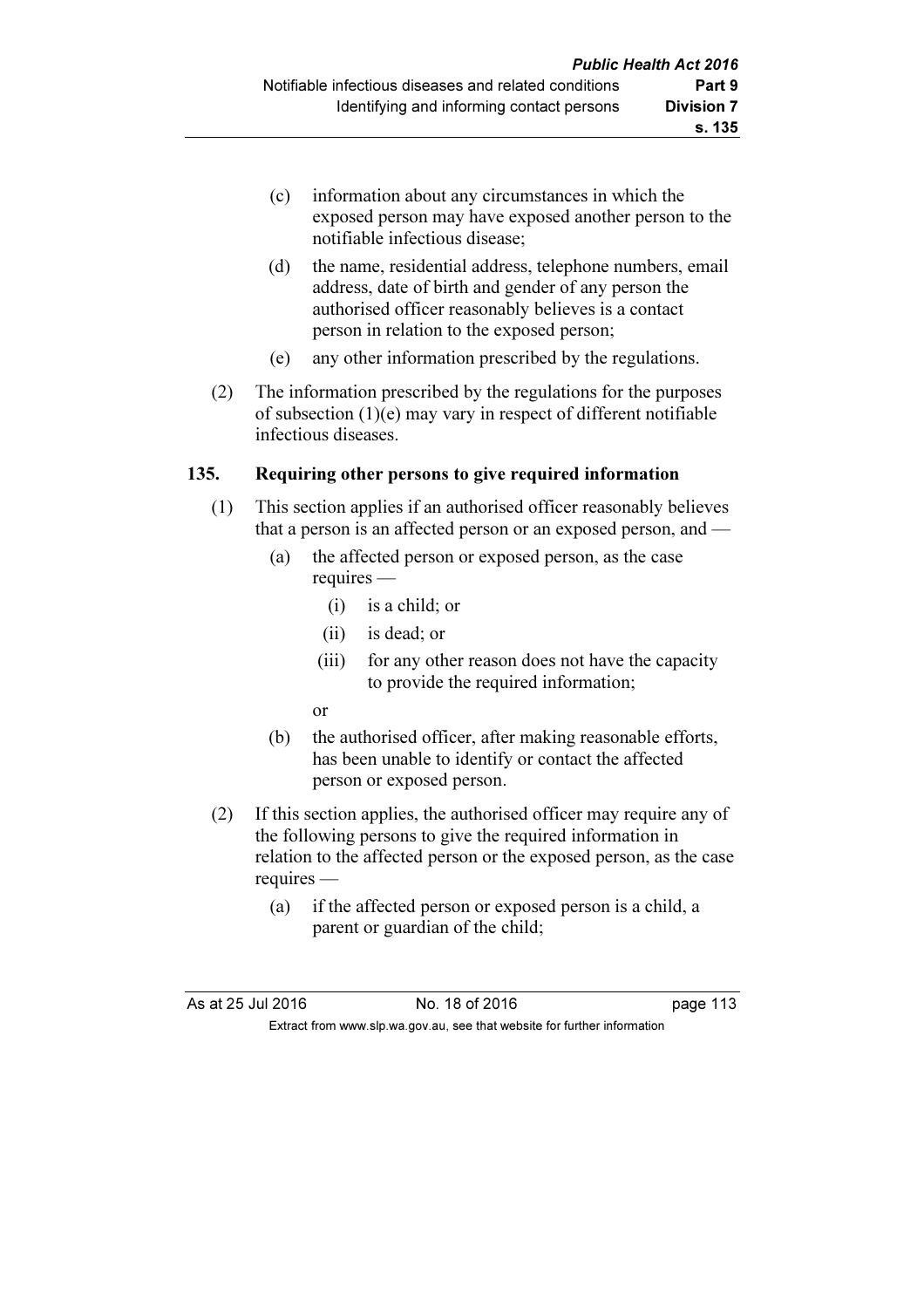- (b) if the affected person or exposed person is believed to be attending, or to have attended, a school, university or other educational institution, a teacher, lecturer, or other member of staff of the school, university or institution;
- (c) a relative of the affected person or exposed person;
- (d) the affected person's or exposed person's employer or former employer;
- (e) any other person the authorised officer reasonably believes may be able to provide the required information.

#### 136. Authorised officer to produce evidence of authority

- (1) An authorised officer may exercise the power in section 133, 134 or 135 in relation to another person only if —
	- (a) the authorised officer
		- (i) first produces evidence of his or her designation as an authorised officer; or
		- (ii) has evidence of his or her designation as an authorised officer displayed so that it is clearly visible to the other person;

and

- (b) the authorised officer first explains to the person that the required information is needed to attempt to prevent or minimise the spread of the notifiable infectious disease.
- (2) However, if for any reason it is not practicable for an authorised officer to comply with a requirement specified in subsection (1) before exercising the power, the authorised officer must comply with that requirement as soon as it is practicable.

page 114 **No. 18 of 2016** As at 25 Jul 2016 Extract from www.slp.wa.gov.au, see that website for further information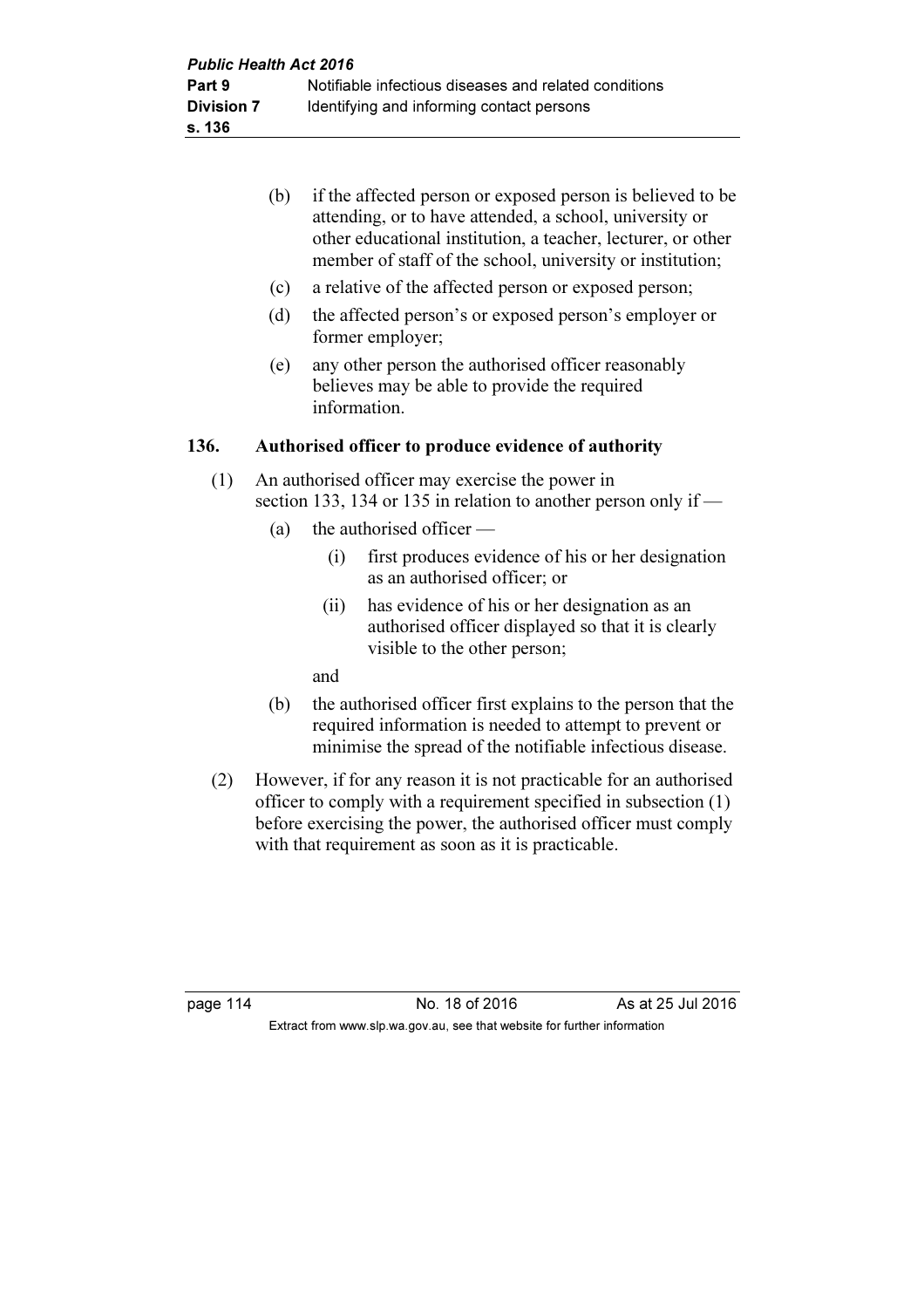## 137. Offence to fail to comply with requirement to provide information

 (1) A person must not, without reasonable excuse, fail to comply with a requirement made by an authorised officer under section 133(1), 134(1) or 135(2).

Penalty for an offence under this subsection: a fine of \$10 000.

 (2) Subsection (1) does not apply unless, when the authorised officer makes the requirement, the authorised officer informs the person that a failure to comply with the requirement may constitute an offence.

#### 138. Protection from liability

If a person is required under section  $133(1)$ ,  $134(1)$  or  $135(2)$  to give information to an authorised officer and gives that information in good faith —

- (a) no civil or criminal liability is incurred in respect of giving the information; and
- (b) giving the information is not to be regarded as  $-$ 
	- (i) a breach of any duty of confidentiality or secrecy imposed by law; or
	- (ii) a breach of professional ethics, professional standards or any principles of conduct applicable to the person's employment; or
	- (iii) unprofessional conduct.

## 139. Informing contact persons

- (1) This section applies if
	- (a) the Chief Health Officer is notified under section 94 that a contact person may be the source of, or may have been exposed to, a notifiable infectious disease; or
	- (b) in response to a requirement made under section  $133(1)$ ,  $134(1)$  or  $135(2)$ , an authorised officer

| As at 25 Jul 2016 | No. 18 of 2016                                                           | page 115 |
|-------------------|--------------------------------------------------------------------------|----------|
|                   | Extract from www.slp.wa.gov.au, see that website for further information |          |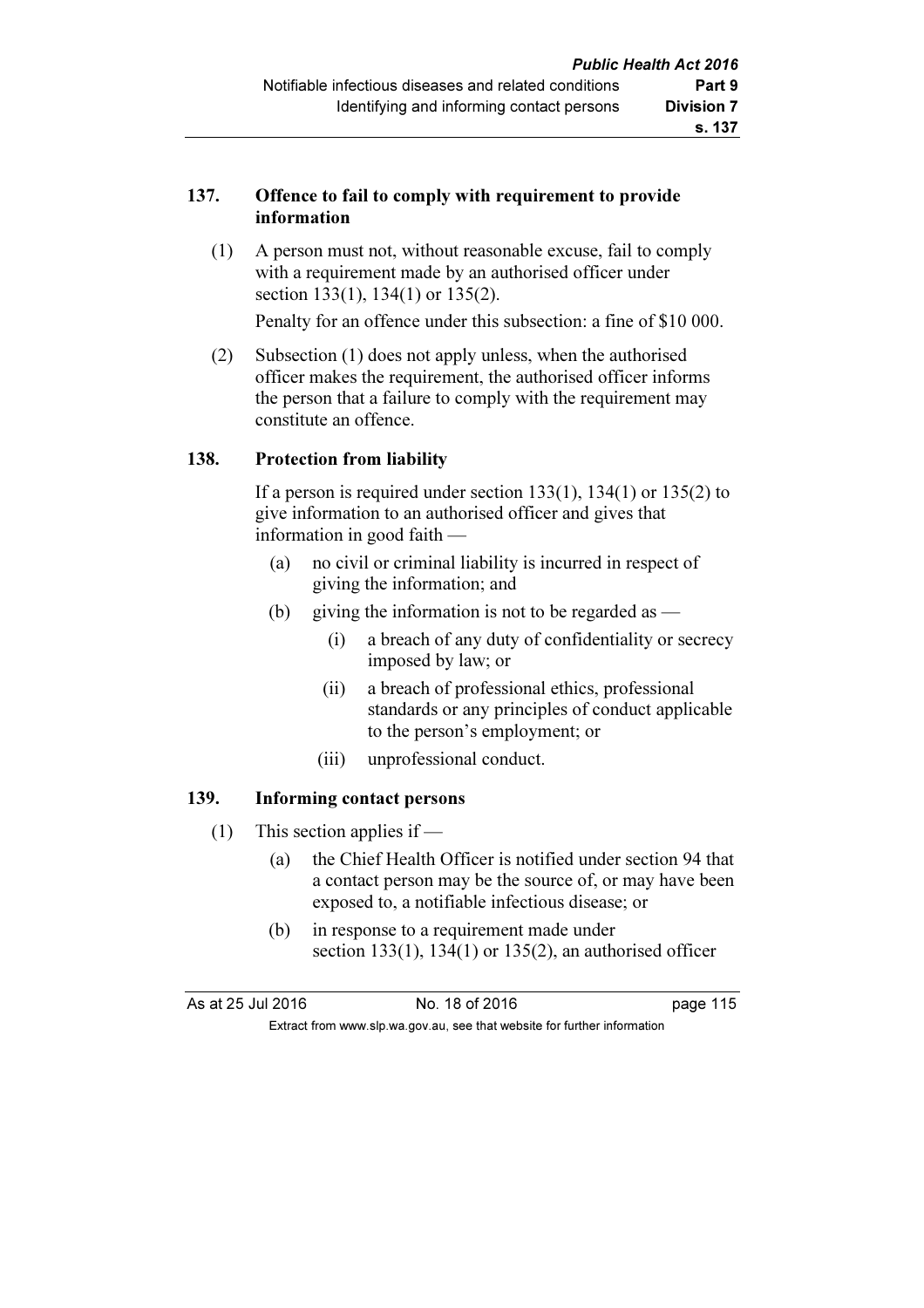receives information that a contact person may be the source of, or may have been exposed to, a notifiable infectious disease.

- (2) If this section applies, the Chief Health Officer or, as the case requires, the authorised officer may take reasonable steps to ensure —
	- (a) that the contact person is informed that he or she may be the source of, or may have been exposed to, a notifiable infectious disease; and
	- (b) that the contact person is provided with information about the disease, including information about —
		- (i) the contact person's obligations under section  $88(2)$  to  $(4)$ ; and
		- (ii) the contact person's rights under section  $88(5)$ ; and
		- (iii) preventing the transmission of the disease to any other person;

and

- (c) that the contact person is tested and, if necessary, treated for the disease.
- (3) In determining whether or not to take steps under subsection (2) and, if steps are to be taken, what steps, the Chief Health Officer or, as the case requires, the authorised officer must have regard  $to$  —
	- (a) the degree of the risk of the contact person having the notifiable infectious disease or, as the case requires, having contracted, or contracting, the disease; and
	- (b) any guidelines issued by the Chief Health Officer under section 140; and
	- (c) any other relevant circumstances.

page 116 **No. 18 of 2016** As at 25 Jul 2016 Extract from www.slp.wa.gov.au, see that website for further information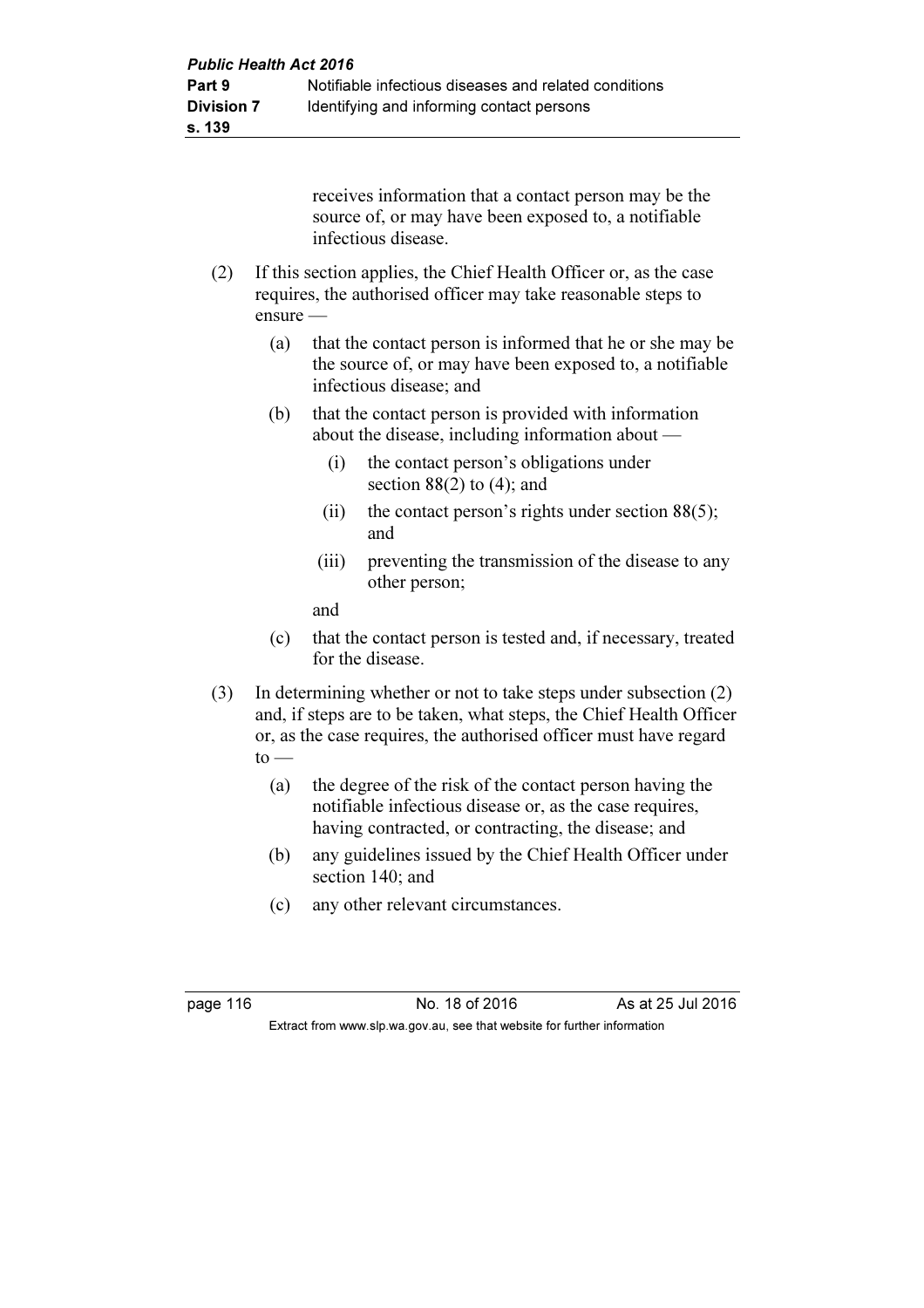- (4) Without limiting subsection (2), the steps that the Chief Health Officer or authorised officer may take include requesting any of the following persons to do one or more of the things referred to in that subsection —
	- (a) a medical practitioner;
	- (b) a nurse practitioner;
	- (c) any other person whom the Chief Health Officer or authorised officer considers appropriate in the circumstances.
- (5) If the contact person is a child or a person who for any other reason does not have the capacity to understand the information that would otherwise be provided to them under subsection  $(2)(a)$  or  $(b)$ , the Chief Health Officer or, as the case requires, the authorised officer may take steps under subsection (2) to ensure that the information is instead provided  $to -$ 
	- (a) if the contact person is a child, a parent or guardian of the child; or
	- (b) in any other case, a person who is a carer (as defined in the Carers Recognition Act 2004 section 4) in relation to the contact person.

## 140. Chief Health Officer may issue guidelines

- (1) The Chief Health Officer may issue guidelines in relation to the taking of steps under section 139 to do the things referred to in subsection (2) of that section.
- (2) Without limiting subsection (1), guidelines issued under this section may provide guidance about —
	- (a) the circumstances in which it may or may not be appropriate to request another person to do those things; and
	- (b) any follow-up action that should be taken if another person is requested to do those things.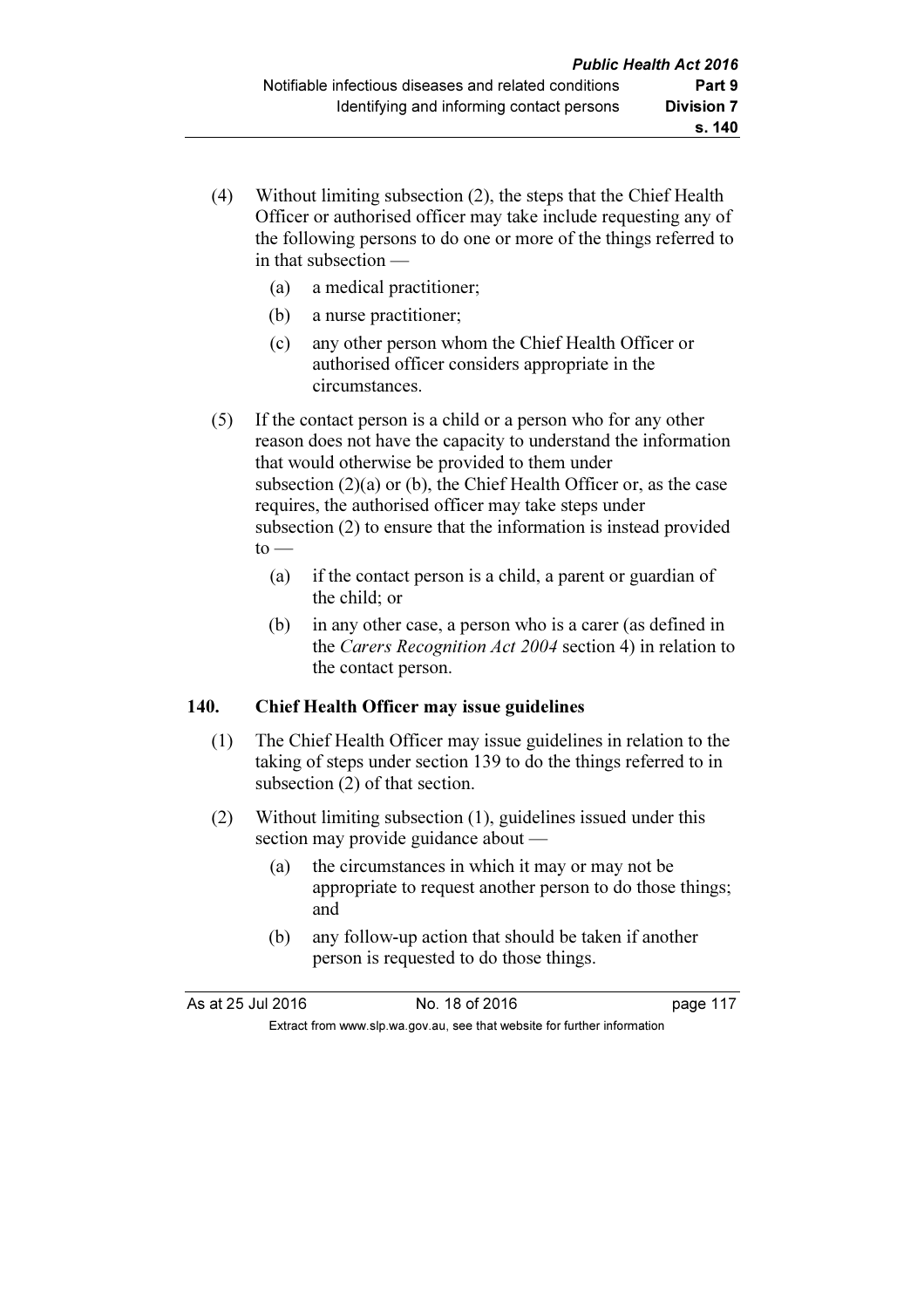## 141. Protection from liability

- (1) This section applies if
	- (a) the Chief Health Officer or an authorised officer is authorised under section 139 to take steps to ensure that a contact person (or if section 139(5) applies, some other person) is informed that the contact person may be the source of, or may have been exposed to, a notifiable infectious disease, and either —
		- (i) himself or herself gives that information to the contact person or other person; or
		- (ii) requests another person under section 139(4) to inform the contact person or other person, and gives the person so requested information about the contact person;
		- or
	- (b) a medical practitioner, nurse practitioner or other person is requested under section 139(4) to inform a contact person or other person that the contact person may be the source of, or may have been exposed to, a notifiable infectious disease.
- (2) If this section applies, and the Chief Health Officer, authorised officer, medical practitioner, nurse practitioner or other person gives the relevant information in good faith —
	- (a) no civil or criminal liability is incurred in respect of giving the information; and
	- (b) giving the information is not to be regarded as  $-$ 
		- (i) a breach of any duty of confidentiality or secrecy imposed by law; or
		- (ii) a breach of professional ethics, professional standards or any principles of conduct applicable to the person's employment; or
		- (iii) unprofessional conduct.

page 118 **No. 18 of 2016** As at 25 Jul 2016 Extract from www.slp.wa.gov.au, see that website for further information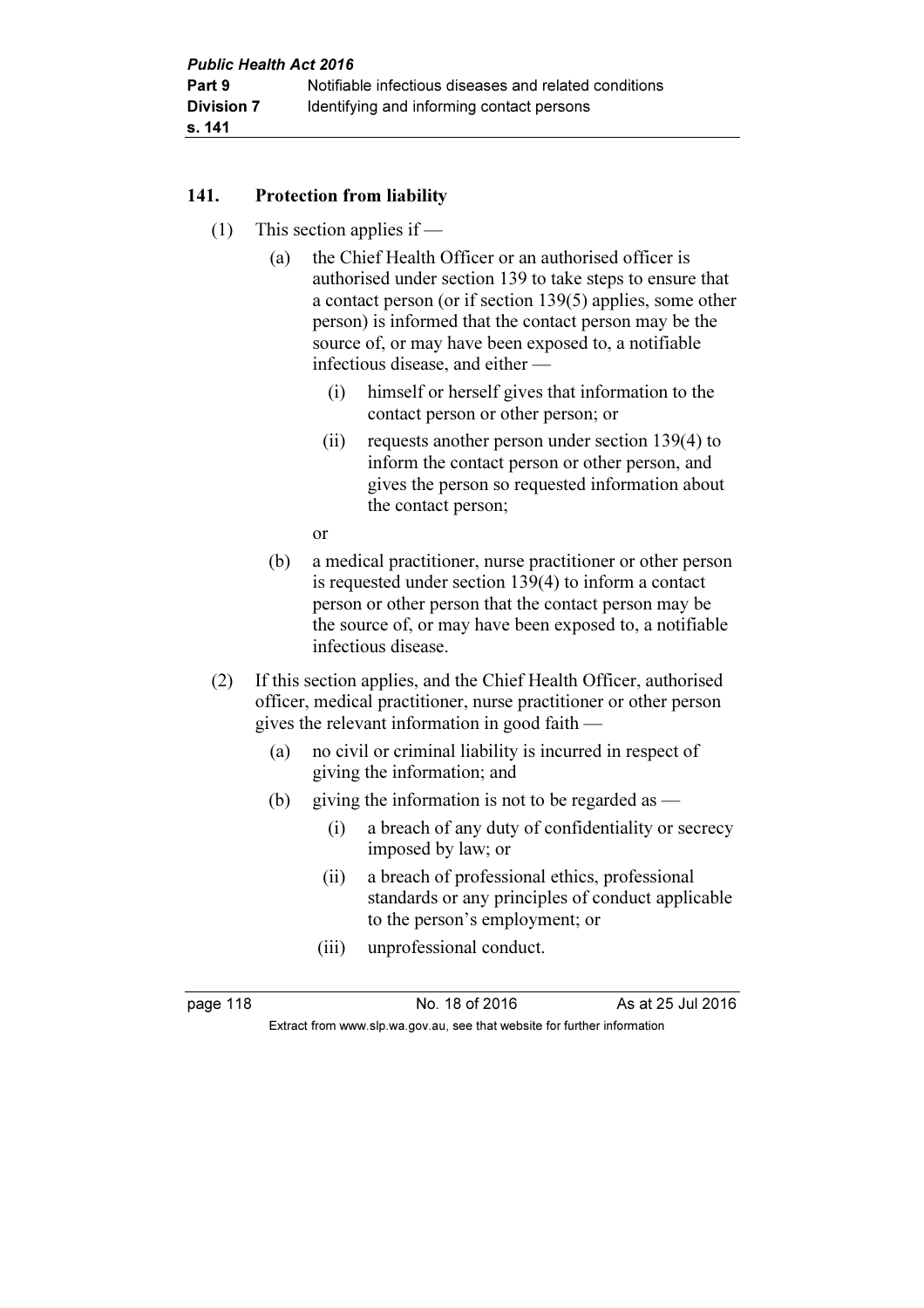## Division 8 — Regulations relating to immunisation status of children

## 142. Regulations relating to immunisation status of children

 $(1)$  In this section —

child means a person who is under 18 years of age;

*immunisation status,* of a child, means the status of —

- (a) having been immunised against, or having acquired immunity by infection from, all or specified vaccine preventable notifiable infectious diseases; or
- (b) not having been immunised against, and not having acquired immunity by infection from, all or specified vaccine preventable notifiable infectious diseases;

**person in charge**, of a school, means the person who has responsibility for the day-to-day management and control of the school.

- (2) Without limiting section 304(1), regulations may be made under that subsection —
	- (a) requiring information about a child's immunisation status to be given to the person in charge of a school at which the child is to be enrolled or re-enrolled;
	- (b) requiring the person in charge of a school to retain for a specified period information about the immunisation status of a child enrolled at the school;
	- (c) requiring information given to the person in charge of a school about a child's immunisation status to be kept confidential and stored securely;
	- (d) requiring the person in charge of a school, when directed to do so by the Chief Health Officer, to give a report to the Chief Health Officer in respect of information given to the person about the immunisation status of —
		- (i) a child enrolled at the school; or

As at 25 Jul 2016 18 0.18 of 2016 19 Extract from www.slp.wa.gov.au, see that website for further information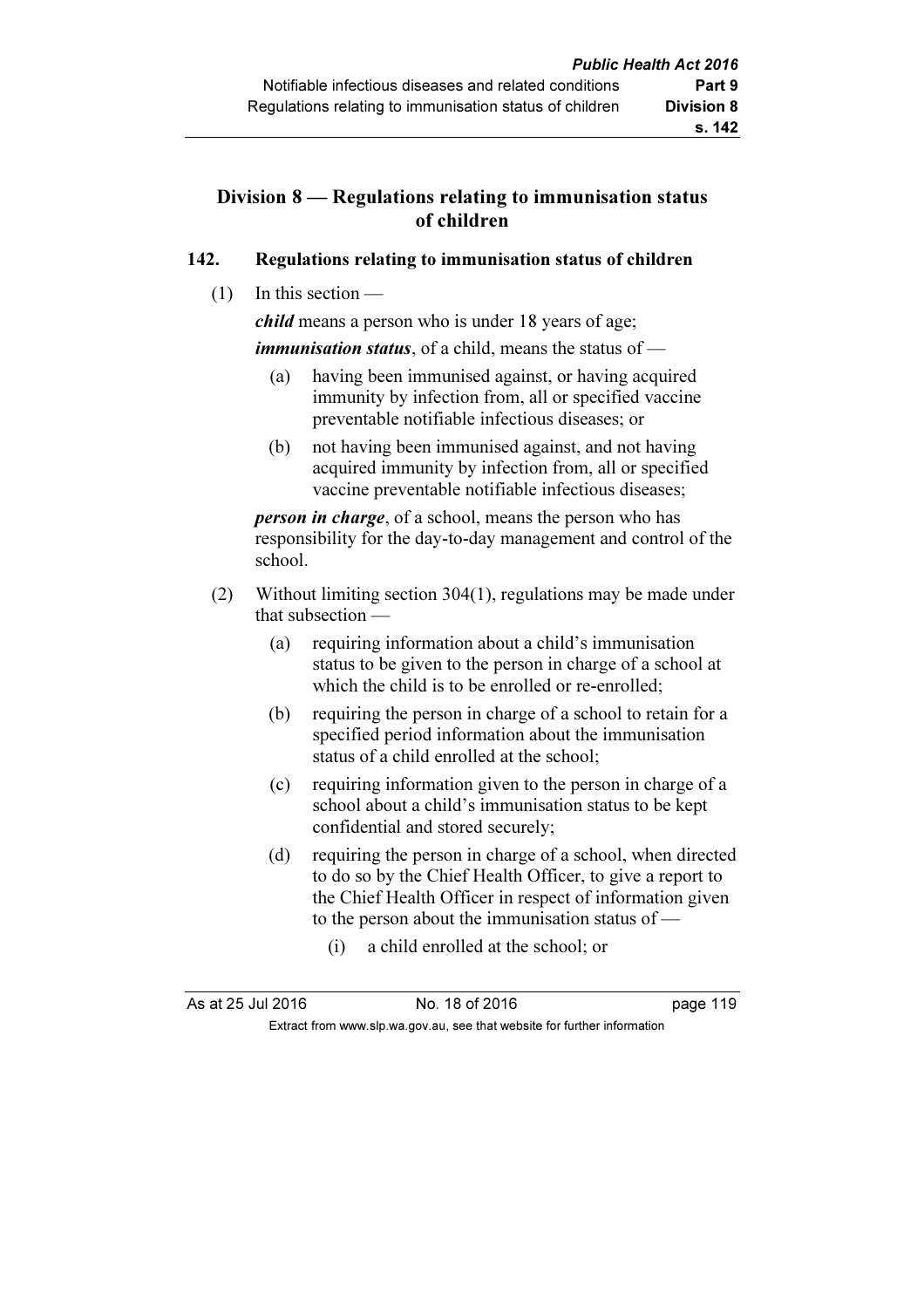- (ii) children enrolled at the school;
- (e) requiring the person in charge of a school to give a report to the Chief Health Officer in respect of any child at the school who contracts a vaccine preventable notifiable infectious disease;
- (f) requiring the person in charge of a school, when directed to do so by the Chief Health Officer, to ensure that a child who has not been immunised against a vaccine preventable notifiable infectious disease specified by the Chief Health Officer is not permitted to attend the school for the period specified by the Chief Health Officer;
- (g) requiring the person in charge of a school, when directed to do so by the Chief Health Officer, to close the school for the period specified by the Chief Health Officer to limit or prevent the spread of a vaccine preventable notifiable infectious disease.

## Division 9 — Advisory Panels

## 143. Term used: Advisory Panel

In this Division —

Advisory Panel means a Case Management and Coordination Advisory Panel established under section 144(1).

## 144. Advisory Panels

- (1) The Chief Health Officer may establish one or more Case Management and Coordination Advisory Panels.
- (2) The function of an Advisory Panel is to advise the Chief Health Officer on the management of a person who has, or a group of persons who have, a notifiable infectious disease (whether or not a public health order applies to the person or persons).
- (3) An Advisory Panel is to consist of —

page 120 **No. 18 of 2016** As at 25 Jul 2016 Extract from www.slp.wa.gov.au, see that website for further information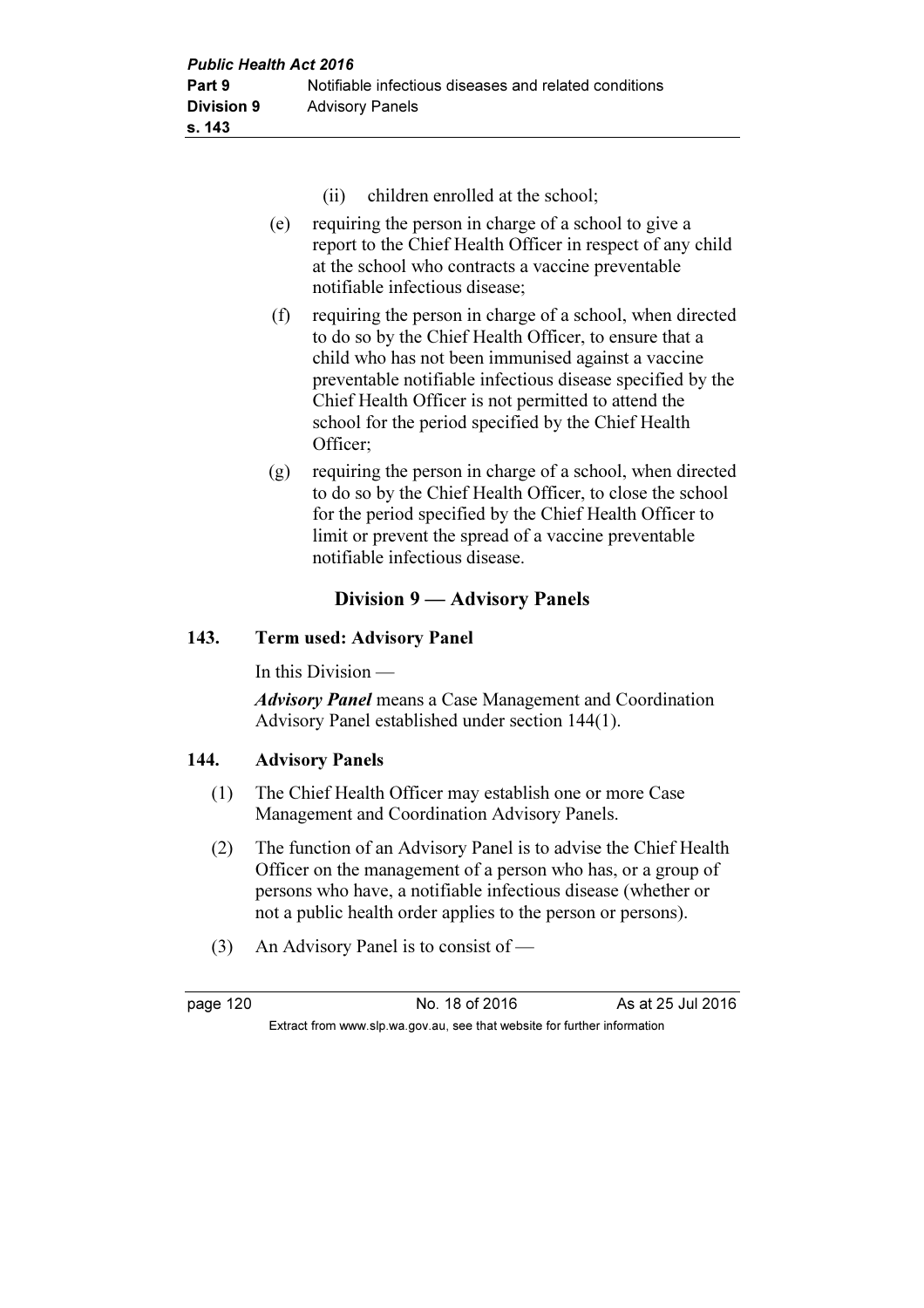- (a) a lawyer; and
- (b) a person who is considered by the Chief Health Officer to be an expert in infectious diseases; and
- (c) a person who is considered by the Chief Health Officer to have knowledge of, and experience in representing, community or consumer interests; and
- (d) any other person who is considered by the Chief Health Officer to be an appropriate member of the Advisory Panel.
- (4) The members of an Advisory Panel are appointed by the Chief Health Officer, on terms and conditions determined by the Chief Health Officer.
- (5) The Chief Health Officer may determine, after consultation with the Minister for Public Sector Management, any remuneration and allowances to be paid to members of an Advisory Panel.

## 145. Performance of functions and procedures

- (1) An Advisory Panel must perform its functions
	- (a) in accordance with any written direction given by the Chief Health Officer as to the scope or performance of its functions in the circumstances of the particular case; and
	- (b) in accordance with any protocols determined under section 146.
- (2) Subject to this Division and the regulations (if any), an Advisory Panel may regulate its own procedure in whatever manner it thinks fit.

#### 146. Protocols

 (1) The Chief Health Officer may, in writing, determine protocols that must be complied with by Advisory Panels in the performance of their functions.

| As at 25 Jul 2016                                                        |  | No. 18 of 2016 | page 121 |
|--------------------------------------------------------------------------|--|----------------|----------|
| Extract from www.slp.wa.gov.au, see that website for further information |  |                |          |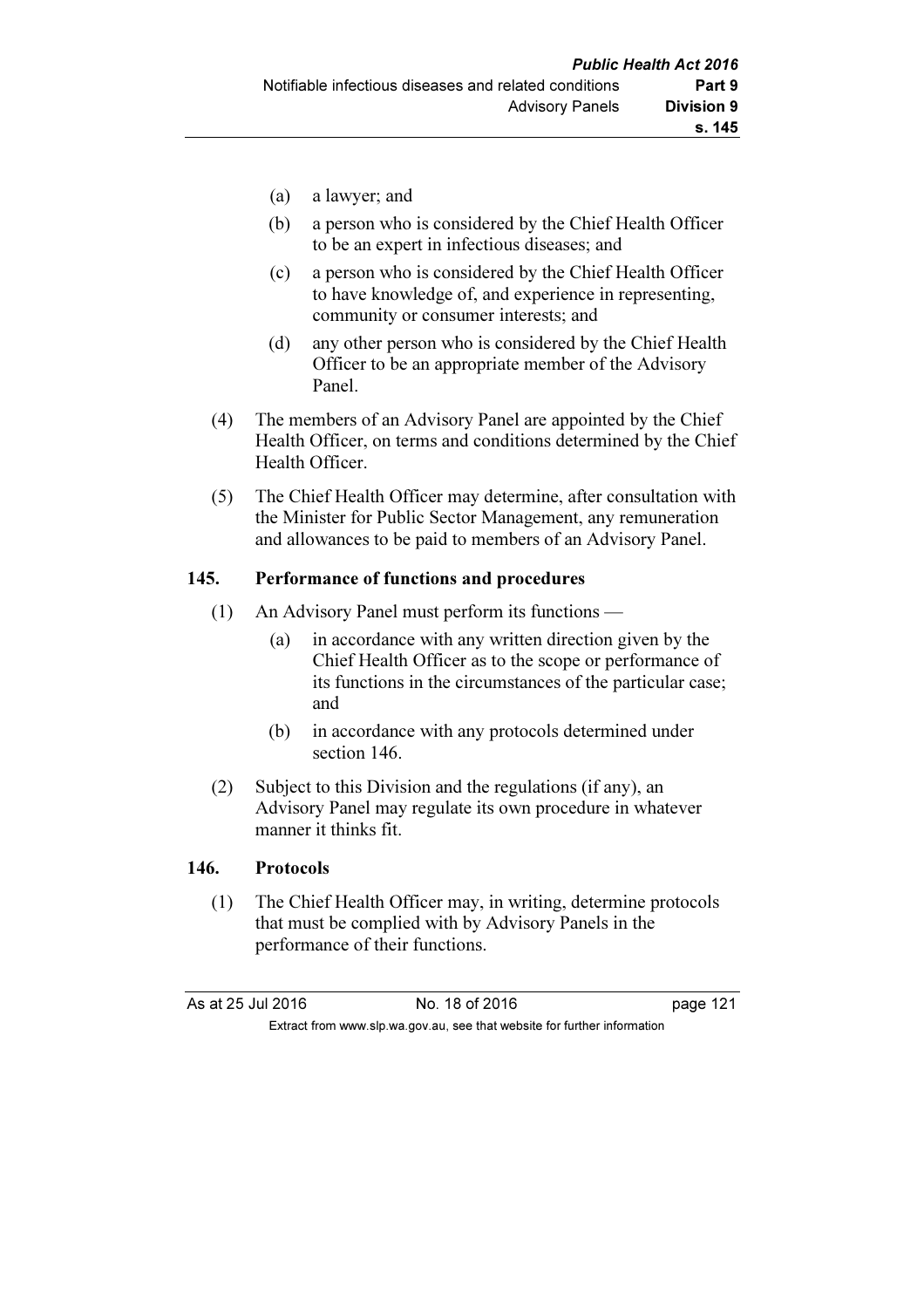- (2) The Chief Health Officer must make any protocols determined under this section publicly available without charge.
- (3) The Chief Health Officer may comply with subsection (2) in any way the Chief Health Officer considers appropriate, including (without limitation) by arranging for the protocols to be made available on a website maintained by or on behalf of the Department.

## 147. Access to information

- (1) Information (including confidential information) may be disclosed to an Advisory Panel in connection with the performance of its functions.
- (2) If a person discloses information to an Advisory Panel under subsection  $(1)$  —
	- (a) no civil or criminal liability is incurred as a result of disclosing the information; and
	- (b) disclosing the information is not to be regarded as  $-$ 
		- (i) a breach of any duty of confidentiality or secrecy imposed by law; or
		- (ii) a breach of professional ethics, professional standards or any principles of conduct applicable to the person's employment; or
		- (iii) unprofessional conduct.
- (3) A member of an Advisory Panel must not make use of or disclose information gained as a result of, or in connection with, the functions of the Advisory Panel except —
	- (a) to the extent necessary for the proper performance of those functions; or
	- (b) as required or authorised under a written or other law; or
	- (c) to a court or tribunal in the course of legal proceedings; or

page 122 **No. 18 of 2016** As at 25 Jul 2016 Extract from www.slp.wa.gov.au, see that website for further information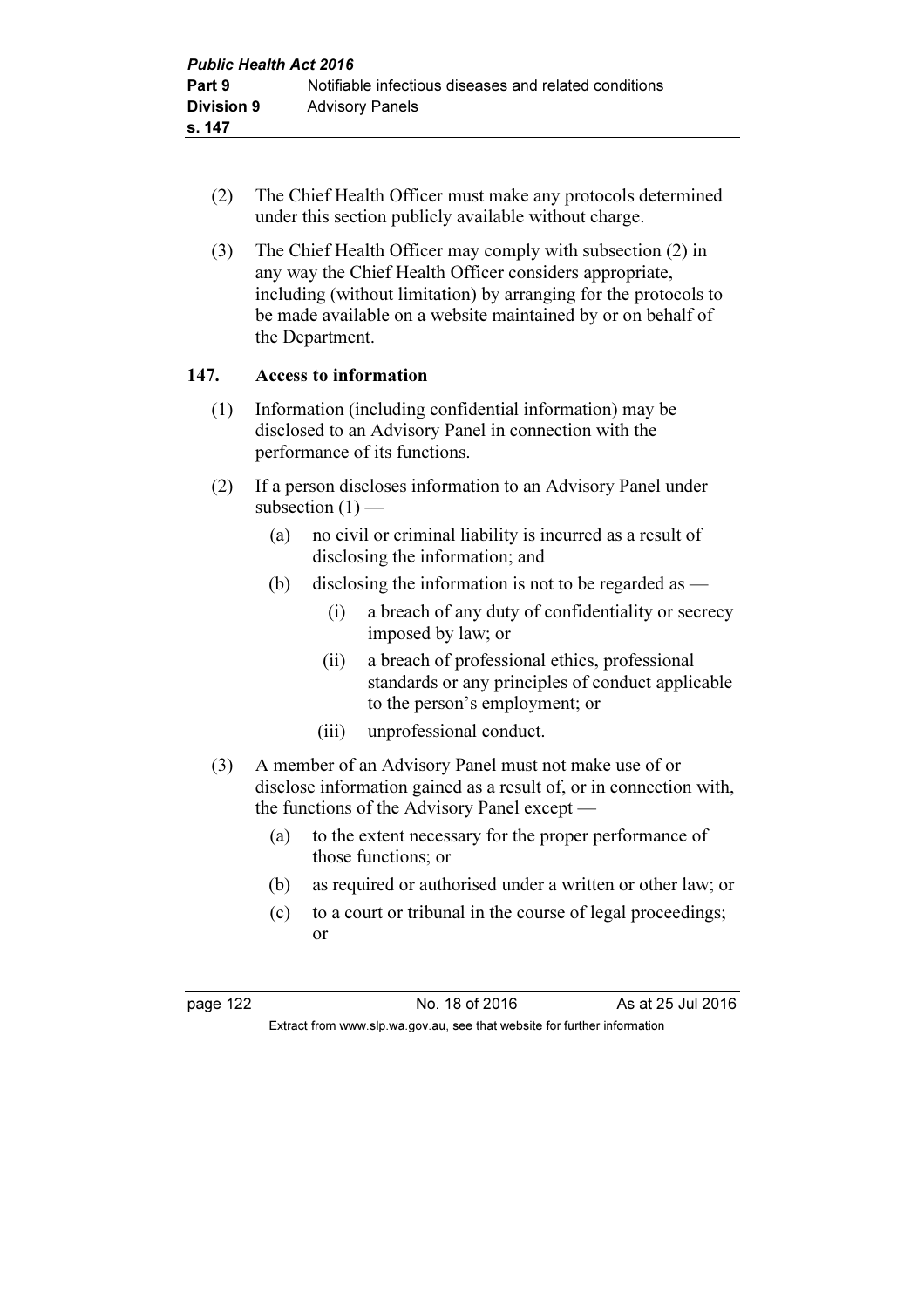- (d) in accordance with an order made, or a subpoena issued, by a court or tribunal; or
- (e) to the extent allowed by the regulations.

Penalty for an offence under this subsection: a fine of \$20 000.

As at 25 Jul 2016 18 of 2016 18 of 2016 123 Extract from www.slp.wa.gov.au, see that website for further information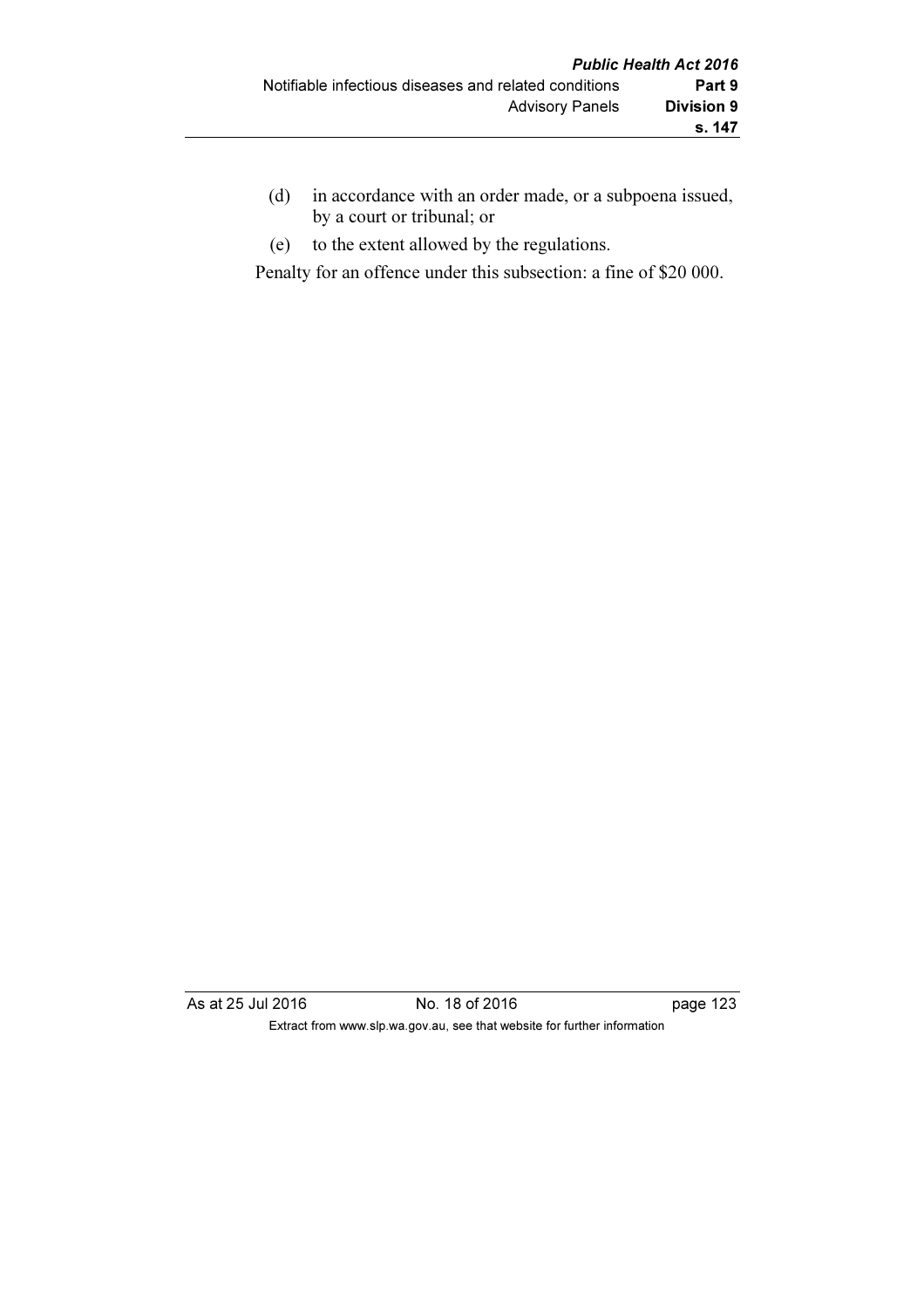s. 148

# Part 10 — Non-infectious diseases and physical or functional abnormalities

#### 148. Terms used

In this Part —

infectious disease-related condition means a medical condition that could be declared under section 91 to be a notifiable infectious disease-related condition;

## prescribed condition of health —

- (a) means a disease process, or physical or functional abnormality, that is prescribed by the regulations as a condition of health to which this Part applies; but
- (b) does not include
	- (i) an infectious disease; or
	- (ii) an infectious disease-related condition.

## 149. Objects of this Part

 The objects of this Part are to promote the prevention and alleviation of those disease processes, and of those physical or functional abnormalities, as are —

- (a) not infectious and not infectious disease-related conditions; and
- (b) prescribed.

## 150. Regulations for this Part

- (1) Without limiting section 304(1), regulations may be made under that subsection for the purpose of achieving the objects of this Part.
- (2) Without limiting subsection (1), the regulations may
	- (a) prescribe conditions of health to which this Part applies;

page 124 **No. 18 of 2016** As at 25 Jul 2016 Extract from www.slp.wa.gov.au, see that website for further information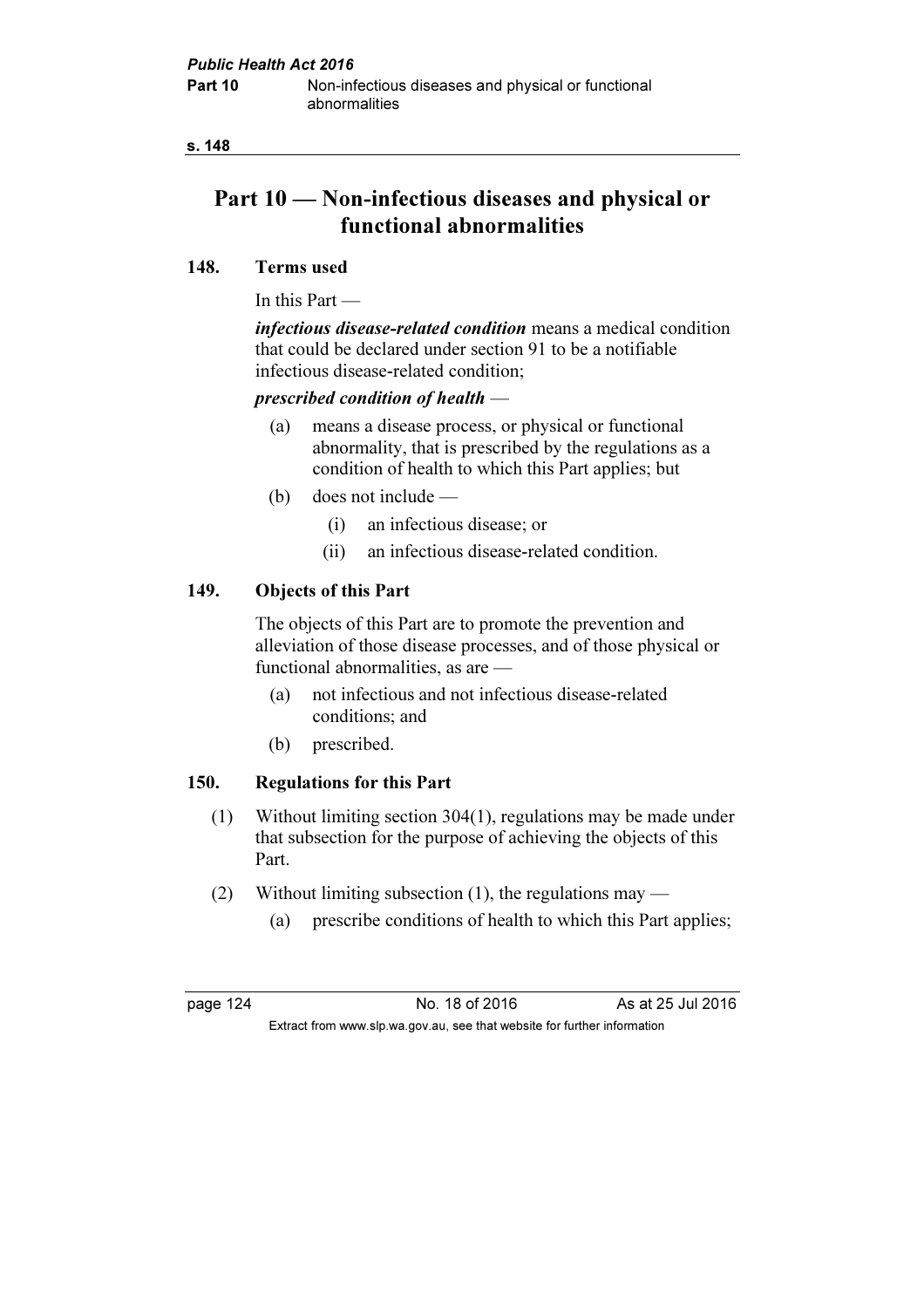- (b) prescribe how, when, by whom, and to whom, cases of prescribed conditions of health must be notified;
- (c) provide for the establishment and maintenance of registers for the purposes of recording information notified or provided under this Part, and (without limitation) —
	- (i) regulate, restrict or prohibit access to, and the release of information from, those registers;
	- (ii) provide for the removal of information from those registers;
- (d) prescribe functions, powers, and duties of any person or class of person, whether the Minister, the Chief Health Officer, a medical practitioner, a person having any prescribed condition of health or any other person or class of person.
- (3) A regulation made under subsection (2)(d) is limited to prescribing the functions, powers and duties necessary to achieve the objects of this Part, and cannot require any person to submit to treatment without the person's consent.

#### 151. Protection from liability

- (1) If a person is required under regulations made under section 150 to give any information and gives the information in good faith —
	- (a) no civil or criminal liability is incurred in respect of giving the information; and
	- (b) giving the information is not to be regarded as  $-$ 
		- (i) a breach of any duty of confidentiality or secrecy imposed by law; or
		- (ii) a breach of professional ethics, professional standards or any principles of conduct applicable to the person's employment; or
		- (iii) unprofessional conduct.

As at 25 Jul 2016 No. 18 of 2016 page 125

Extract from www.slp.wa.gov.au, see that website for further information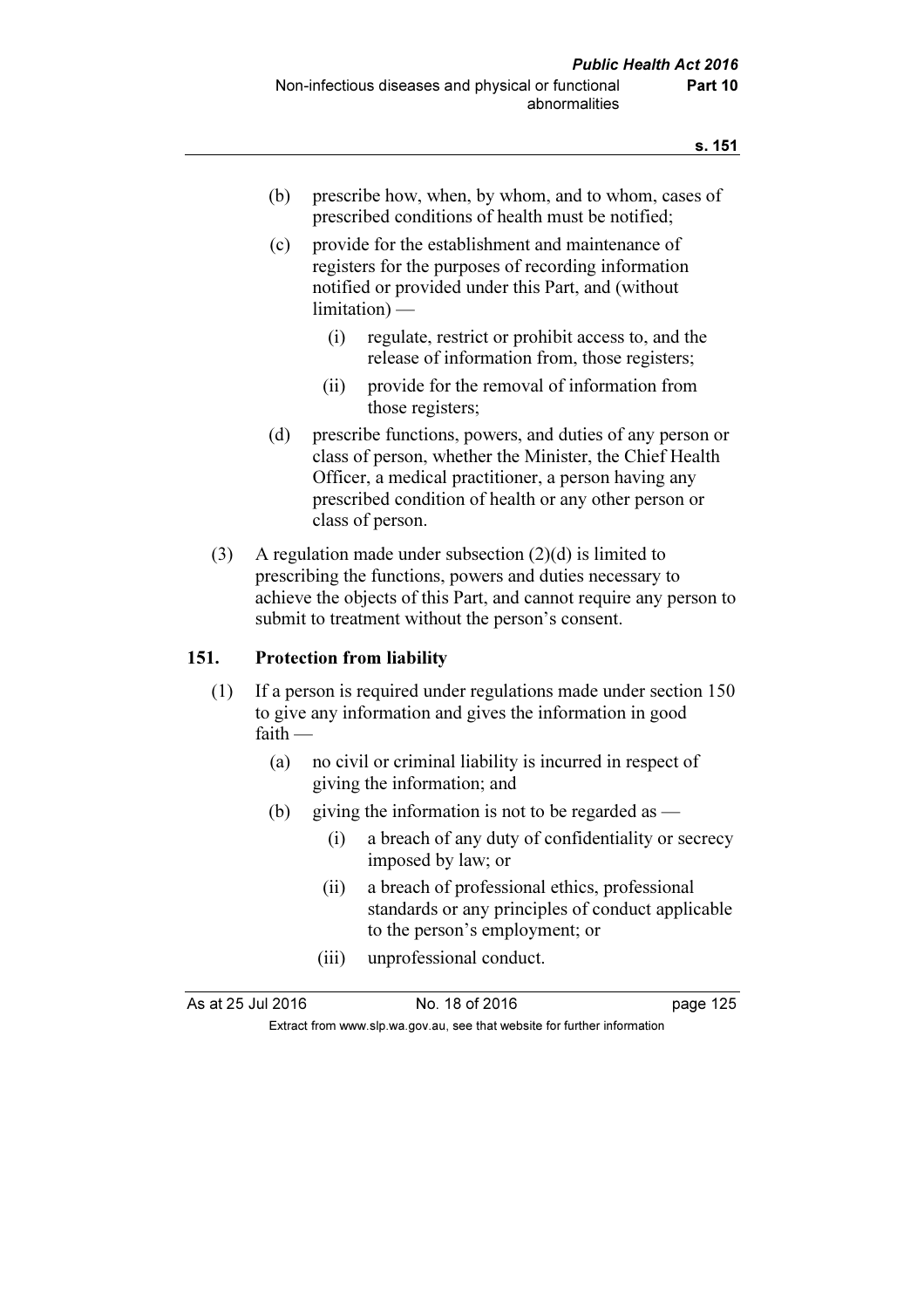#### s. 151

(2) This section does not limit section 150.

page 126 **No. 18 of 2016** As at 25 Jul 2016 Extract from www.slp.wa.gov.au, see that website for further information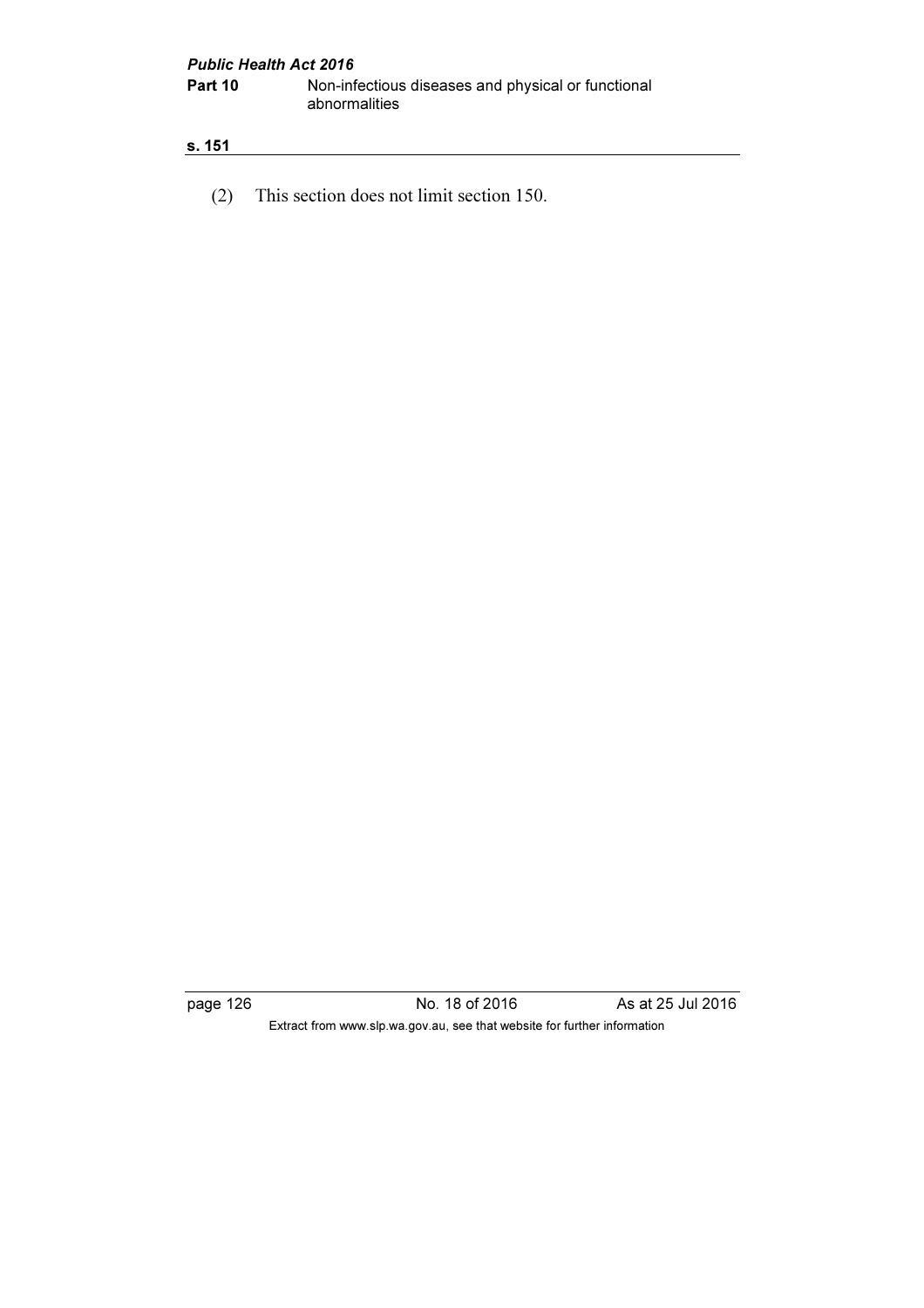# Part 11 — Serious public health incident powers

# Division 1 — Authorisation to exercise serious public health incident powers

# 152. Authorisation to exercise serious public health incident powers

- (1) The Chief Health Officer may, for the purposes of preventing, controlling or abating a serious public health risk, authorise an authorised officer to exercise any of the serious public health incident powers.
- (2) The serious public health incident powers conferred on an authorised officer by an authorisation under subsection (1) are in addition to, and do not limit —
	- (a) the powers conferred on the person as an authorised officer under Part 16; or
	- (b) the powers the person may have under another written law or other law.
- (3) The Chief Health Officer may vary or revoke an authorisation under subsection (1).

# 153. Authorisation to state certain matters

An authorisation under section 152(1) must —

- (a) state that the authorisation is given under this Division; and
- (b) generally describe the serious public health risk to which it relates; and
- (c) if the serious public health risk has arisen, name or describe the place at which the serious public health risk has arisen; and
- (d) specify the time at which the authorisation is given; and

As at 25 Jul 2016 18 0.18 of 2016 19:00 127 Extract from www.slp.wa.gov.au, see that website for further information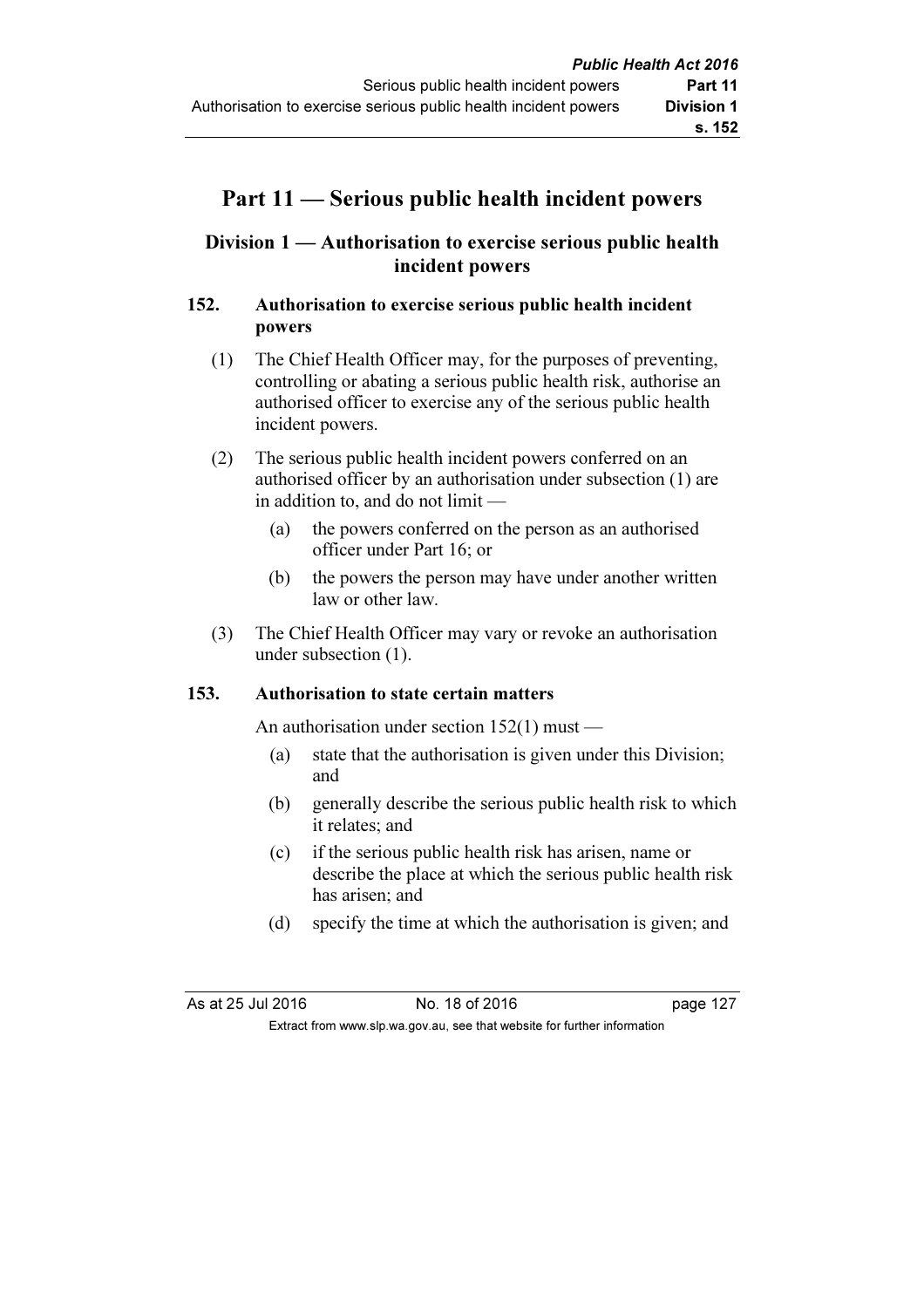|      | specify the serious public health incident powers that<br>(e)<br>may be exercised under the authorisation; and<br>specify the period during which the authorisation<br>(f)<br>continues in force. |
|------|---------------------------------------------------------------------------------------------------------------------------------------------------------------------------------------------------|
| 154. | Authorisation may be given orally or in writing                                                                                                                                                   |
| (1)  | In this section $-$                                                                                                                                                                               |
|      | <i>authorisation</i> means an authorisation under section $152(1)$ or<br>the variation or revocation of an authorisation under<br>section $152(3)$ .                                              |
| (2)  | An authorisation may be given orally or in writing.                                                                                                                                               |
| (3)  | If the authorisation is given orally, the Chief Health Officer<br>must confirm it in writing as soon as is practicable.                                                                           |
|      | Division 2 — Serious public health incident powers                                                                                                                                                |
| 155. | <b>Terms</b> used                                                                                                                                                                                 |
|      | In this Division -                                                                                                                                                                                |
|      | <i>child</i> means a person who is under 18 years of age;                                                                                                                                         |
|      | <i>disability</i> has the meaning given in the <i>Disability Services</i><br><i>Act 1993</i> section 3;                                                                                           |
|      | <i>impaired person</i> means a person who has a disability that<br>impairs the person's capacity to make decisions;                                                                               |

relative, in relation to an impaired person, means a person who  $is$  —

- (a) related, by blood or marriage, to the impaired person; or
- (b) the impaired person's de facto partner;

responsible person, in relation to an impaired person, means —

- (a) a relative of the impaired person; or
- (b) a person who is a guardian of the impaired person under the Guardianship and Administration Act 1990; or

 $155.$ 

page 128 **No. 18 of 2016** As at 25 Jul 2016

Extract from www.slp.wa.gov.au, see that website for further information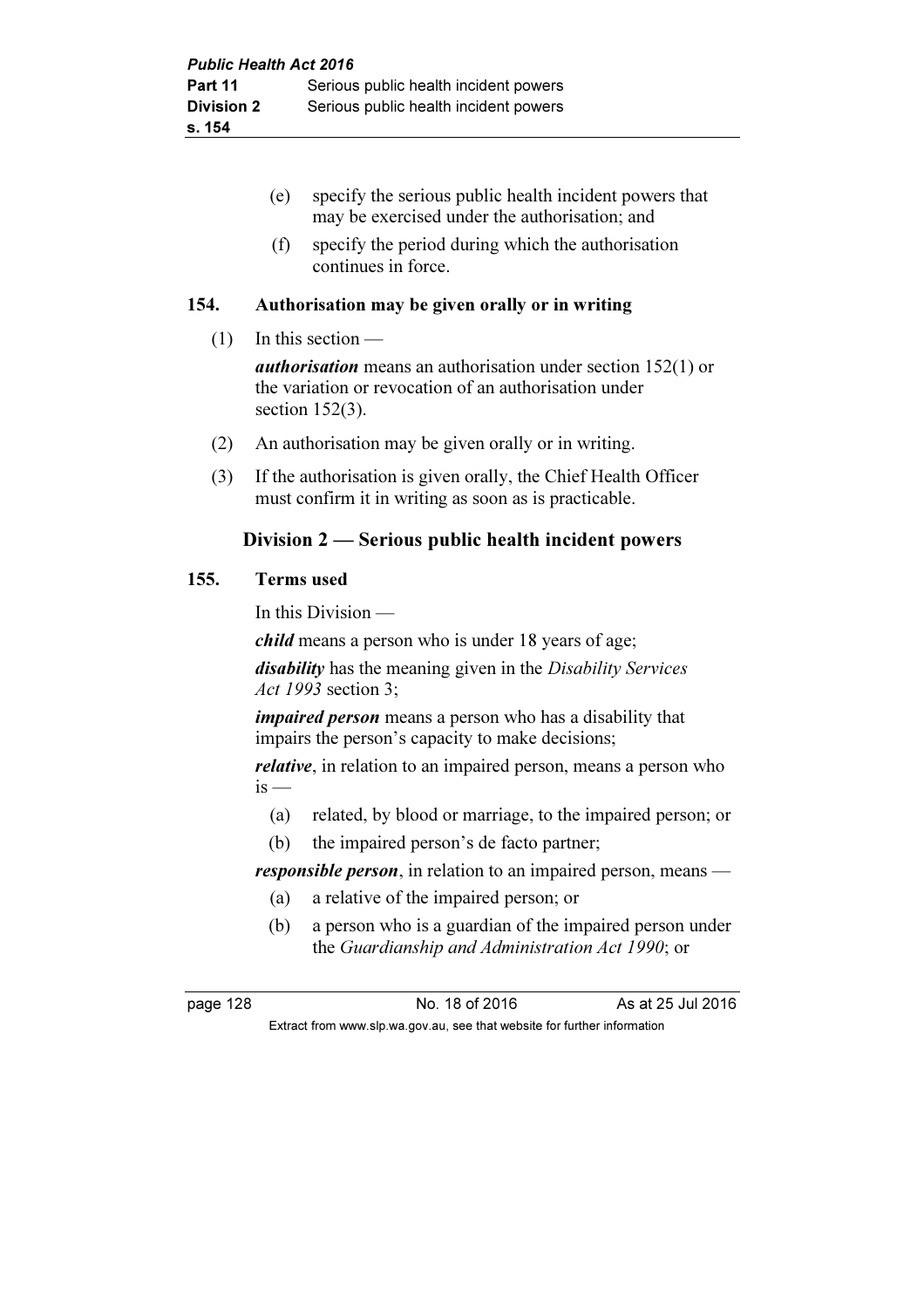- (c) a person who is an enduring guardian of the impaired person under the Guardianship and Administration Act 1990 and is authorised to perform functions in relation to the impaired person in the circumstances in which this Division applies; or
- (d) a person recognised as the impaired person's representative under the Disability Services Act 1993 section 32(2); or
- (e) a person who is a carer (as defined in the Carers Recognition Act 2004 section 4) in relation to the impaired person; or
- (f) a person, or a person in a class of persons, prescribed by the regulations for the purposes of this definition.

# 156. Operation of this Division

- (1) A person may exercise a power conferred on an authorised officer under this Division if the person is authorised by the Chief Health Officer to exercise the power under section 152(1).
- (2) However, the power can be exercised only
	- (a) if the serious public health risk to which the authorisation relates has arisen; and
	- (b) while that serious public health risk continues.
- (3) Subsection (2) does not limit section  $190(1)(p)$ .

# 157. Serious public health incident powers

- (1) An authorised officer may do all or any of these
	- (a) close any premises;
	- (b) direct any person to enter, not to enter, or to leave any premises;
	- (c) direct any person to remain at any premises for any period specified by the officer;

| As at 25 Jul 2016 | No. 18 of 2016                                                           | page 129 |
|-------------------|--------------------------------------------------------------------------|----------|
|                   | Extract from www.slp.wa.gov.au, see that website for further information |          |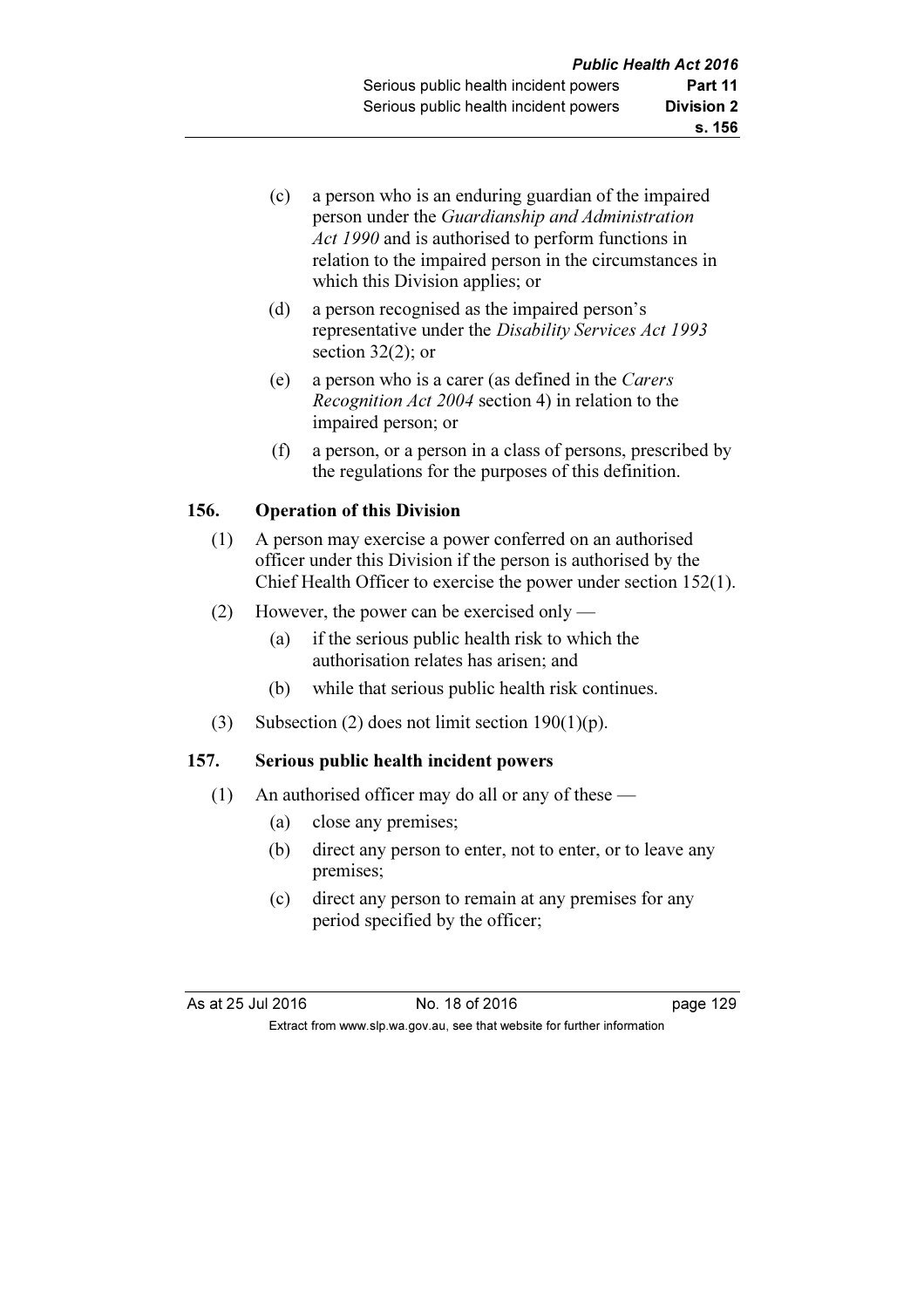- (d) enter any premises and search for and seize anything for the purpose of investigating, preventing, controlling or abating the serious public health risk;
- (e) require a person to provide information or answer questions for the purpose of investigating, preventing, controlling or abating the serious public health risk;
- (f) enter and inspect any premises for the purpose of preventing, controlling or abating the serious public health risk;
- (g) require any premises to be cleaned or disinfected for the purpose of preventing, controlling or abating the serious public health risk;
- (h) require the destruction or disposal of anything for the purpose of preventing, controlling or abating the serious public health risk;
- (i) direct any person to remain quarantined from other persons for any period, and in any reasonable manner, specified by the officer;
- (j) direct any person to undergo medical observation, medical examination or medical treatment or to be vaccinated, as specified by the officer;
- (k) take, or direct another person to take, any action that the authorised officer considers is reasonably necessary to prevent, control or abate the serious public health risk.
- (2) A power under subsection (1) to enter any premises may be exercised without a warrant or the consent of the occupier of the premises or, in the case of a vehicle, the owner of the vehicle.
- (3) The period specified under subsection (1)(c) or (i) must not be more than 24 hours unless the Chief Health Officer has authorised a longer period to be specified in relation to the person.

page 130 No. 18 of 2016 As at 25 Jul 2016 Extract from www.slp.wa.gov.au, see that website for further information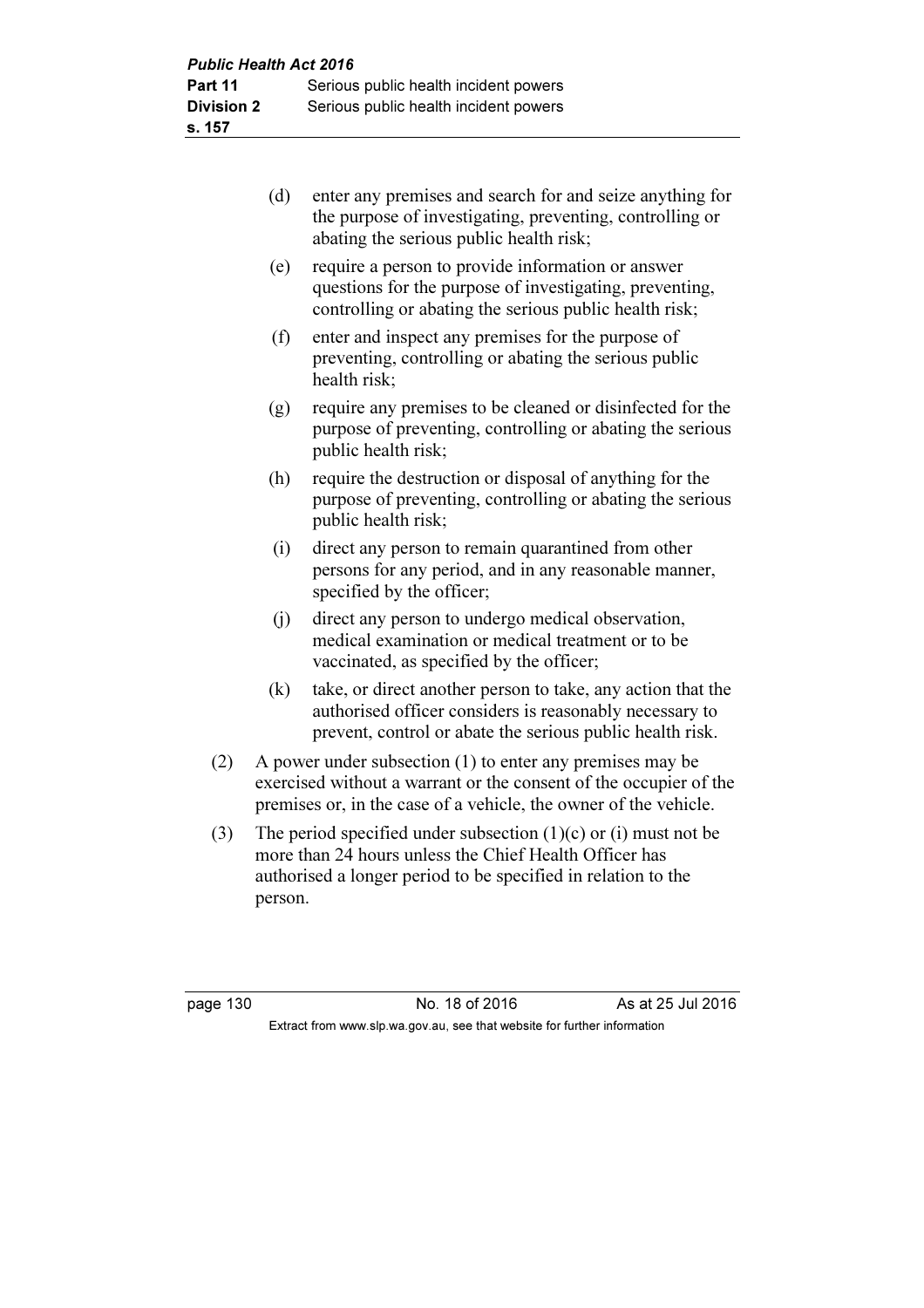#### 158. Enforcement of requirement to undergo medical observation, medical examination

- (1) If an authorised officer gives a direction to a person under section 157(1)(j) to undergo medical observation, medical examination or medical treatment or to be vaccinated, an authorised officer or police officer may use reasonable force to ensure that the direction is complied with, including, if necessary —
	- (a) to apprehend and detain the person to whom the direction applies (the *relevant person*) and take the relevant person to a place where the person is required to undergo medical observation, medical examination or medical treatment or to be vaccinated in accordance with the direction; and
	- (b) to detain the relevant person at the place where he or she is required to undergo medical observation, medical examination or medical treatment or to be vaccinated in accordance with the direction; and
	- (c) to restrain the relevant person
		- (i) to enable a medical observation, medical examination or medical treatment to be carried out; or
		- (ii) to enable the relevant person to be vaccinated; and
	- (d) to remove anything (including underwear) that the relevant person is wearing, if —
		- (i) the removal of the thing is reasonably necessary to enable a medical examination or medical treatment to be carried out or, as the case requires, to enable the person to be vaccinated; and

As at 25 Jul 2016 18 0.18 of 2016 1991 10:45 page 131 Extract from www.slp.wa.gov.au, see that website for further information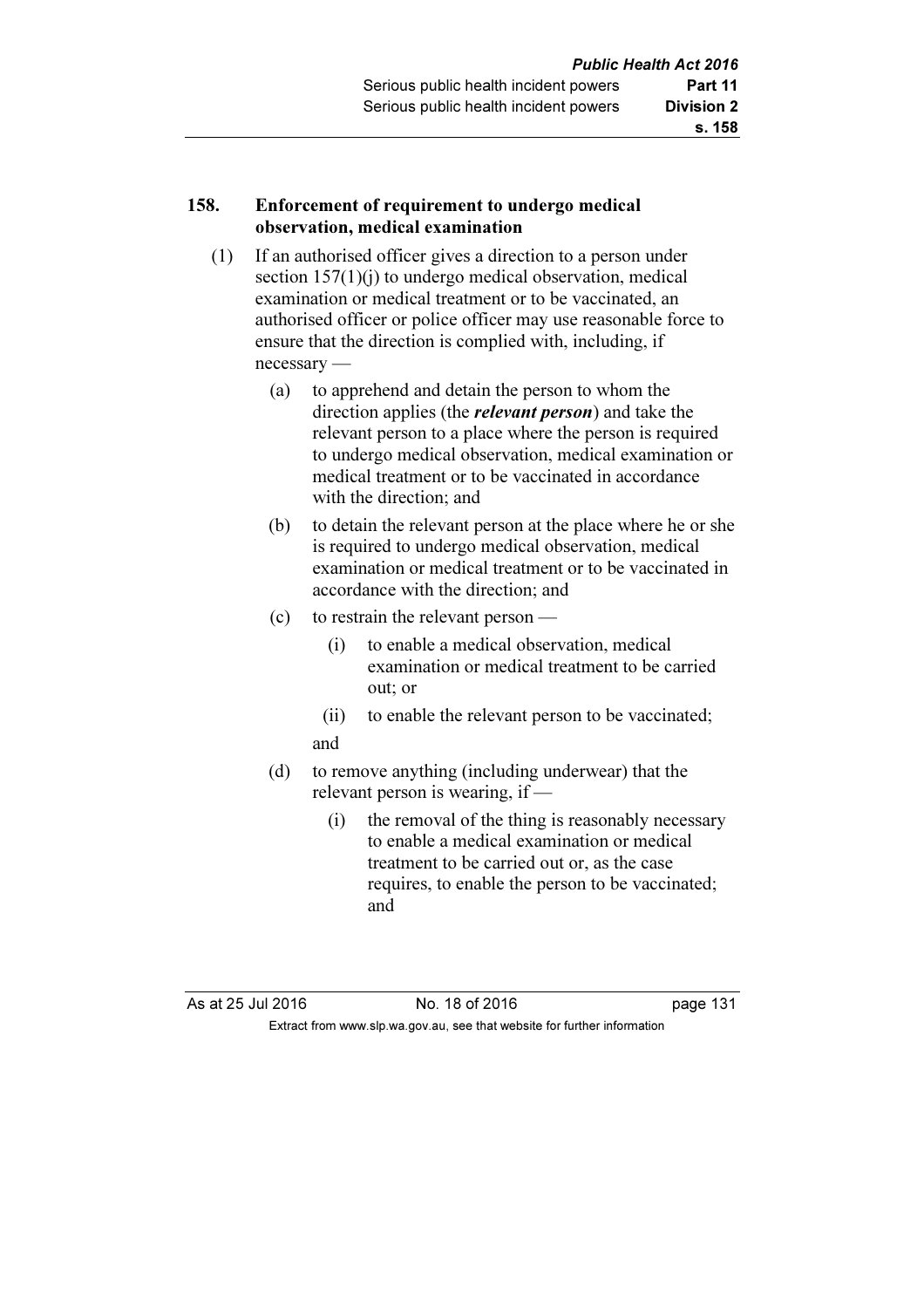- (ii) the relevant person is given a reasonable opportunity to remove the thing himself or herself, and refuses or fails to do so.
- (2) A direction under section  $157(1)(i)$  to undergo medical examination or medical treatment or to be vaccinated authorises —
	- (a) in the case of a direction to undergo medical examination —
		- (i) the carrying out of that medical examination in accordance with the direction; and
		- (ii) the testing of any sample obtained or taken in connection with that medical examination;

and

- (b) in the case of a direction to undergo medical treatment —
	- (i) the giving of medical treatment to the relevant person in accordance with the direction; and
	- (ii) the testing of any sample obtained or taken in connection with that medical treatment;

and

- (c) in the case of a direction to be vaccinated, the vaccination of the relevant person.
- (3) If any action taken under subsection (1) involves the removal of an item of clothing —
	- (a) it must be done with decency and sensitivity and in a manner that gives to the relevant person the degree of privacy and dignity that is consistent with ensuring compliance with the direction; and
	- (b) the authorised officer or police officer taking the action and any other person present while it is done (excluding any person who is carrying out any medical examination or medical treatment or vaccinating the relevant person)

page 132 No. 18 of 2016 As at 25 Jul 2016 Extract from www.slp.wa.gov.au, see that website for further information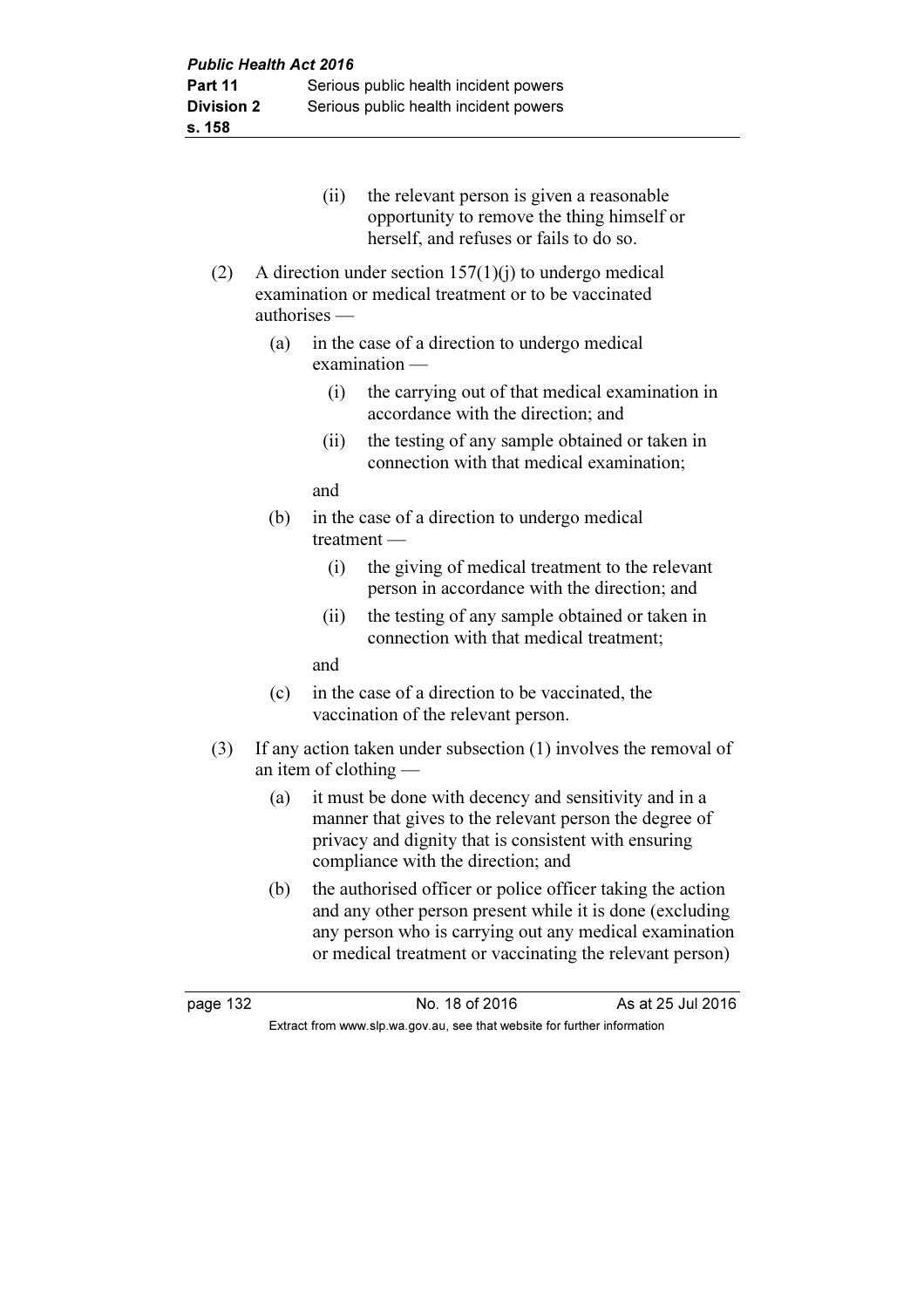must, if practicable, be of the same gender as the relevant person; and

- (c) the number of people present while it is done (excluding a person who is present under paragraph (d)) must be no more than is reasonably necessary to ensure that the direction is complied with effectively and to ensure the safety of all present; and
- (d) if the relevant person is a child or an impaired person, it must, if practicable, be done in the presence of a responsible person or some other person who can provide the child or impaired person with support and represent his or her interests.
- (4) This section does not limit section 161.

#### 159. Provisions relating to requirement to remain at premises or remain quarantined

- (1) Before an authorised officer gives a direction under section  $157(1)(c)$  or (i) to a person, or an authorised officer or a police officer detains a person under section 158, the authorised officer or police officer must briefly explain, in language likely to be readily understood by the person —
	- (a) the reason why it is necessary for the person to remain at the premises or, as the case requires, to remain quarantined from other persons or to be detained; and
	- (b) that the person is entitled to obtain legal advice and to communicate with a lawyer; and
	- (c) that the person has a right under section 163 to apply to the State Administrative Tribunal for a review of the decision to give the direction or, as the case requires, the decision to detain the person.
- (2) However, if in the particular circumstances in which the power to give the direction or, as the case requires, to detain the person is to be exercised, it is not practicable to give the explanation

| As at 25 Jul 2016 | No. 18 of 2016                                                           | page 133 |
|-------------------|--------------------------------------------------------------------------|----------|
|                   | Extract from www.slp.wa.gov.au, see that website for further information |          |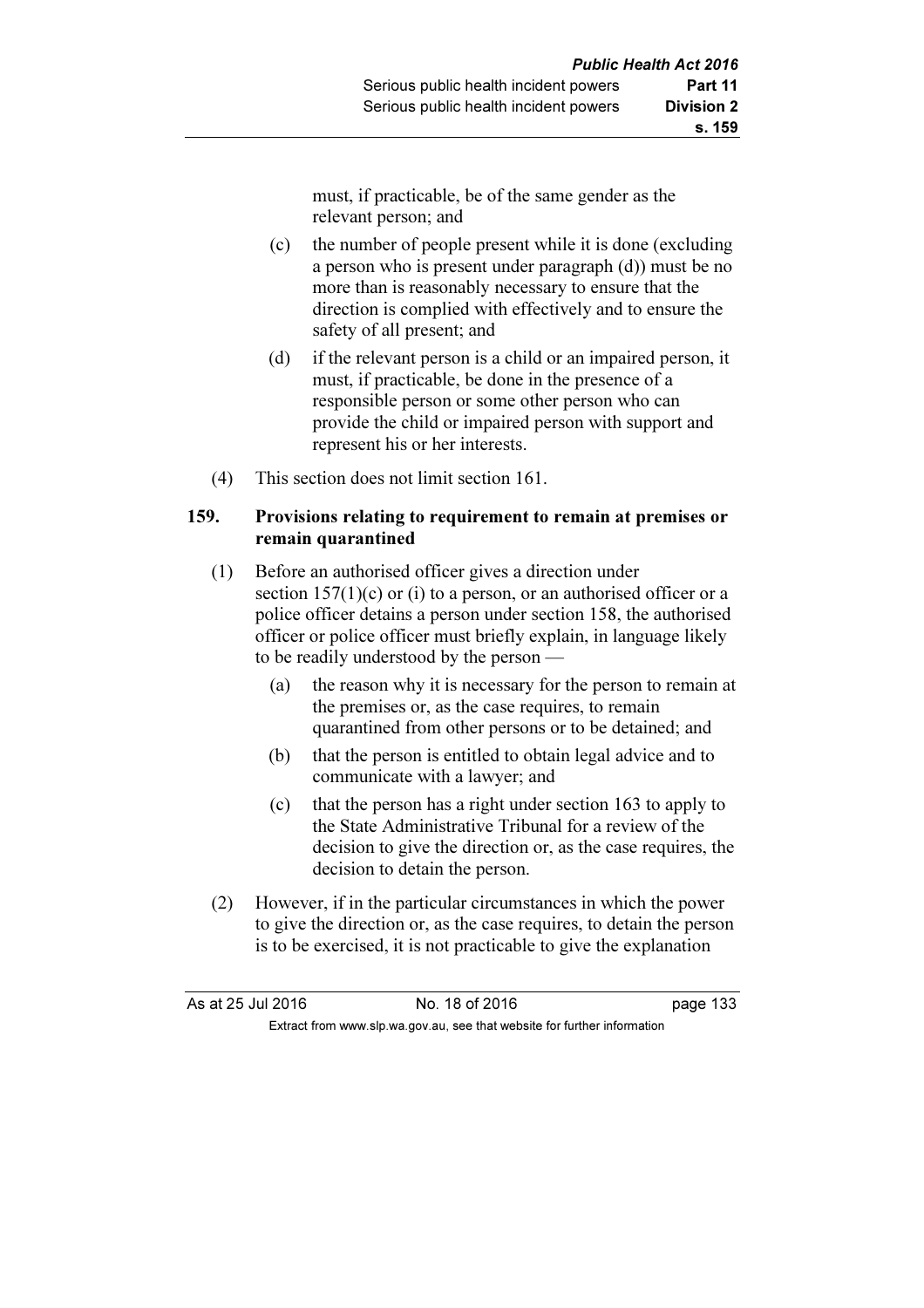required by subsection (1) before the power is exercised, the authorised officer or police officer must do so as soon as is practicable.

- (3) If the person to whom a direction under section  $157(1)(c)$  or (i) relates or, as the case requires, the person who is to be detained, or is being detained, under section 158 is a child or an impaired person, the authorised officer or police officer must ensure that a suitably modified version of the explanation required by subsection  $(1)$  is given to —
	- (a) in the case of a child  $-$ 
		- (i) a parent or guardian of the child; or
		- (ii) another person who has responsibility for the day-to-day care of the child; or
		- (iii) if no person mentioned in another subparagraph of this paragraph is available, a person, or a person in a class of persons, prescribed by the regulations for the purposes of this subparagraph;
	- (b) in the case of an impaired person, a responsible person.
- (4) Failure to comply with this section does not invalidate a direction given under section  $157(1)(c)$  or (i) or the detention of a person under section 158.

#### 160. Review of requirement to remain at premises or remain quarantined

- (1) If a person is directed under section  $157(1)(c)$  or (i) to remain at any premises for more than 24 hours or, as the case requires, to remain quarantined from other persons for more than 24 hours, or a person is detained under section 158 for more than  $24$  hours —
	- (a) the Chief Health Officer must review the direction or, as the case requires, the detention decision at intervals not greater than 24 hours to determine whether or not it is still necessary for the person to remain at the premises

page 134 **No. 18 of 2016** As at 25 Jul 2016 Extract from www.slp.wa.gov.au, see that website for further information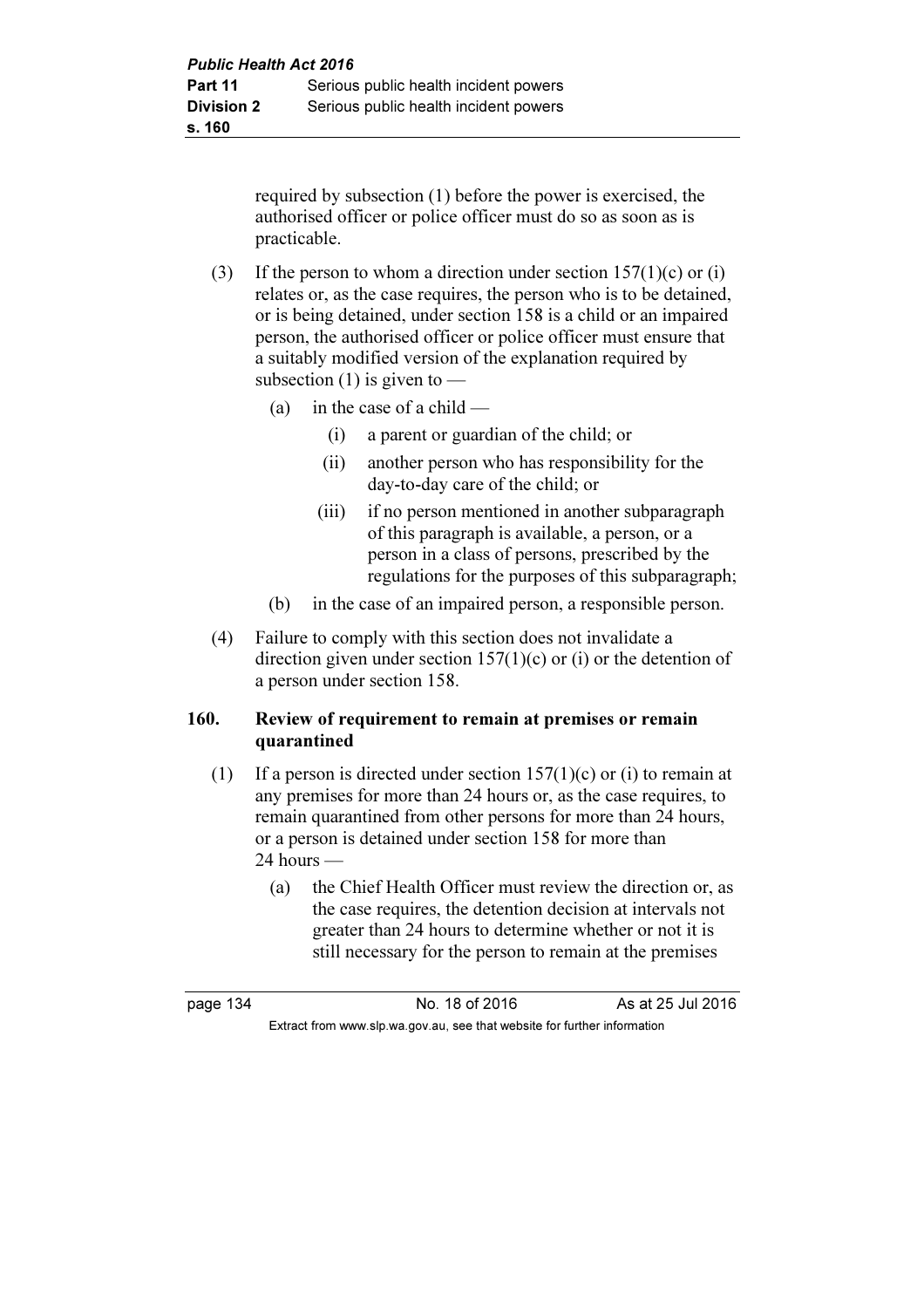or, as the case requires, to remain quarantined or be detained; and

- (b) the person is entitled to obtain legal advice and to communicate with a lawyer; and
- (c) if the person is a child, the child is entitled to be represented by —
	- (i) a parent or guardian of the child; or
	- (ii) another person who has responsibility for the day-to-day care of the child; or
	- (iii) if no person mentioned in another subparagraph of this paragraph is available, a person, or a person in a class of persons, prescribed by the regulations for the purposes of this subparagraph;

and

- (d) if the person is an impaired person, the impaired person is entitled to be represented by a responsible person.
- (2) A person to whom a direction under section  $157(1)(c)$  or (i) relates or who is detained under section 158 must be immediately permitted to leave the premises at which the person was directed to remain or, as the case requires, immediately released from quarantine or detention if —
	- (a) following a review under subsection  $(1)(a)$ , the Chief Health Officer determines that it is no longer necessary for the person to remain at the premises or, as the case requires, to remain quarantined or detained; or
	- (b) for any other reason, it is no longer necessary for the person to remain at the premises or, as the case requires, to remain quarantined or detained.

#### 161. Authorised officer may be given assistance, and may use force

 (1) An authorised officer exercising a serious public health incident power may be assisted by a police officer or other person.

As at 25 Jul 2016 No. 18 of 2016 page 135 Extract from www.slp.wa.gov.au, see that website for further information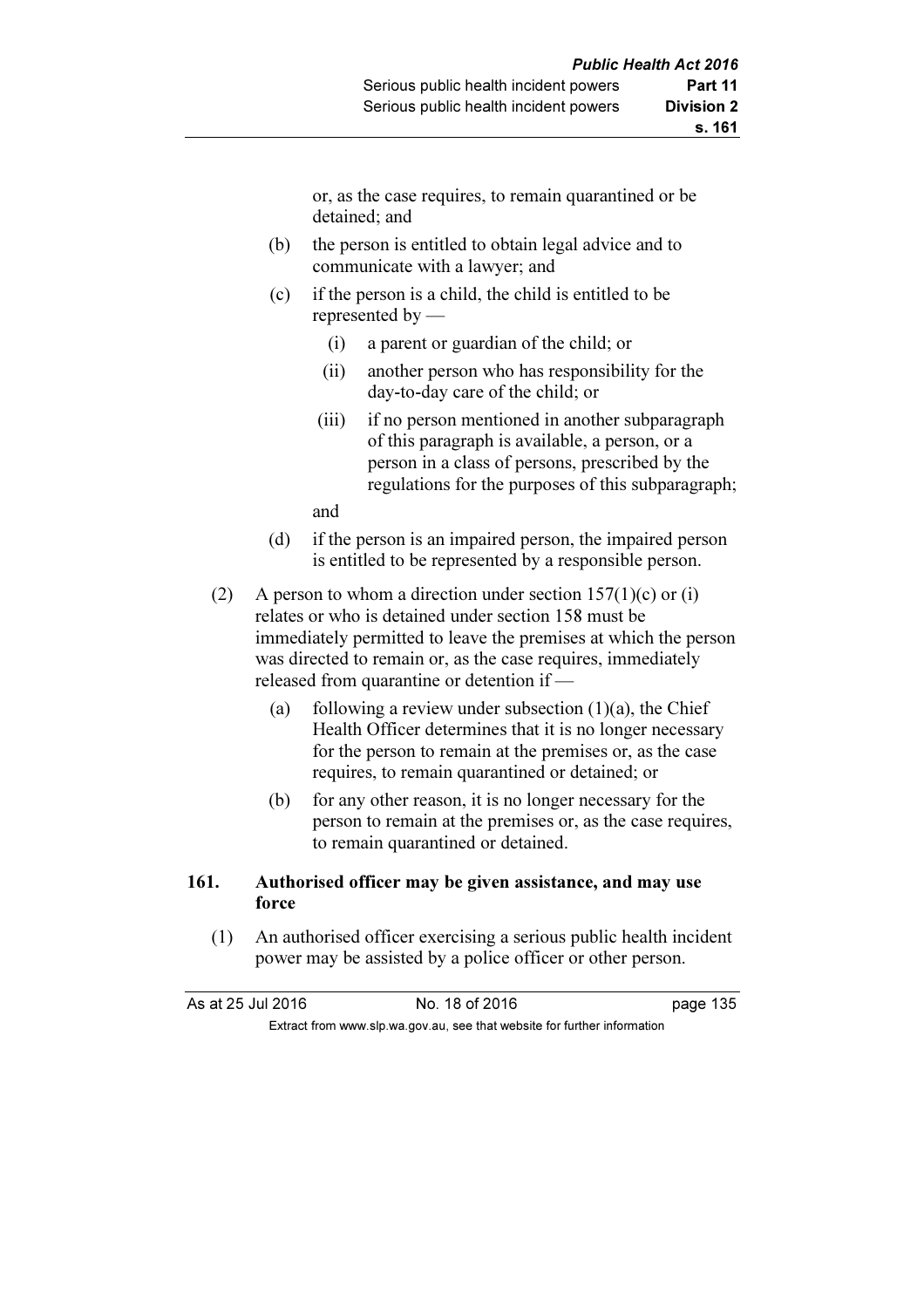- (2) An authorised officer exercising a serious public health incident power conferred by section  $157(1)(a)$ , (b), (d) or (f), and any police officer or other person who is assisting an authorised officer to exercise that power, may use whatever force is reasonably necessary to exercise the power.
- (3) If a person does not comply with a requirement of, or a direction given by, an authorised officer exercising a serious public health incident power, an authorised officer and any police officer or other person who is assisting an authorised officer to exercise that power may do all things that are reasonably necessary to enforce compliance with the requirement or direction, using any force that is reasonable in the circumstances.
- (4) Without limiting subsection (3), the force that an authorised officer or police officer or person assisting may use includes any force that it is reasonably necessary to use in the circumstances to overcome any resistance to the enforcement of compliance with the requirement or direction (including enabling a medical examination or medical treatment to be carried out or a vaccination to be given) that is offered by the person to whom the requirement or direction applies, or that the authorised officer or police officer or person assisting reasonably suspects will be offered by that person.

# 162. Failure to comply with requirements and directions

 (1) A person must not, without reasonable excuse, fail to comply with a requirement of, or a direction given by, an authorised officer exercising a serious public health incident power.

Penalty for an offence under this subsection: a fine of \$20 000.

 (2) Subsection (1) does not apply unless, when the authorised officer makes the requirement or gives the direction, the authorised officer informs the person that a failure to comply with the requirement or direction may constitute an offence.

page 136 **No. 18 of 2016** As at 25 Jul 2016 Extract from www.slp.wa.gov.au, see that website for further information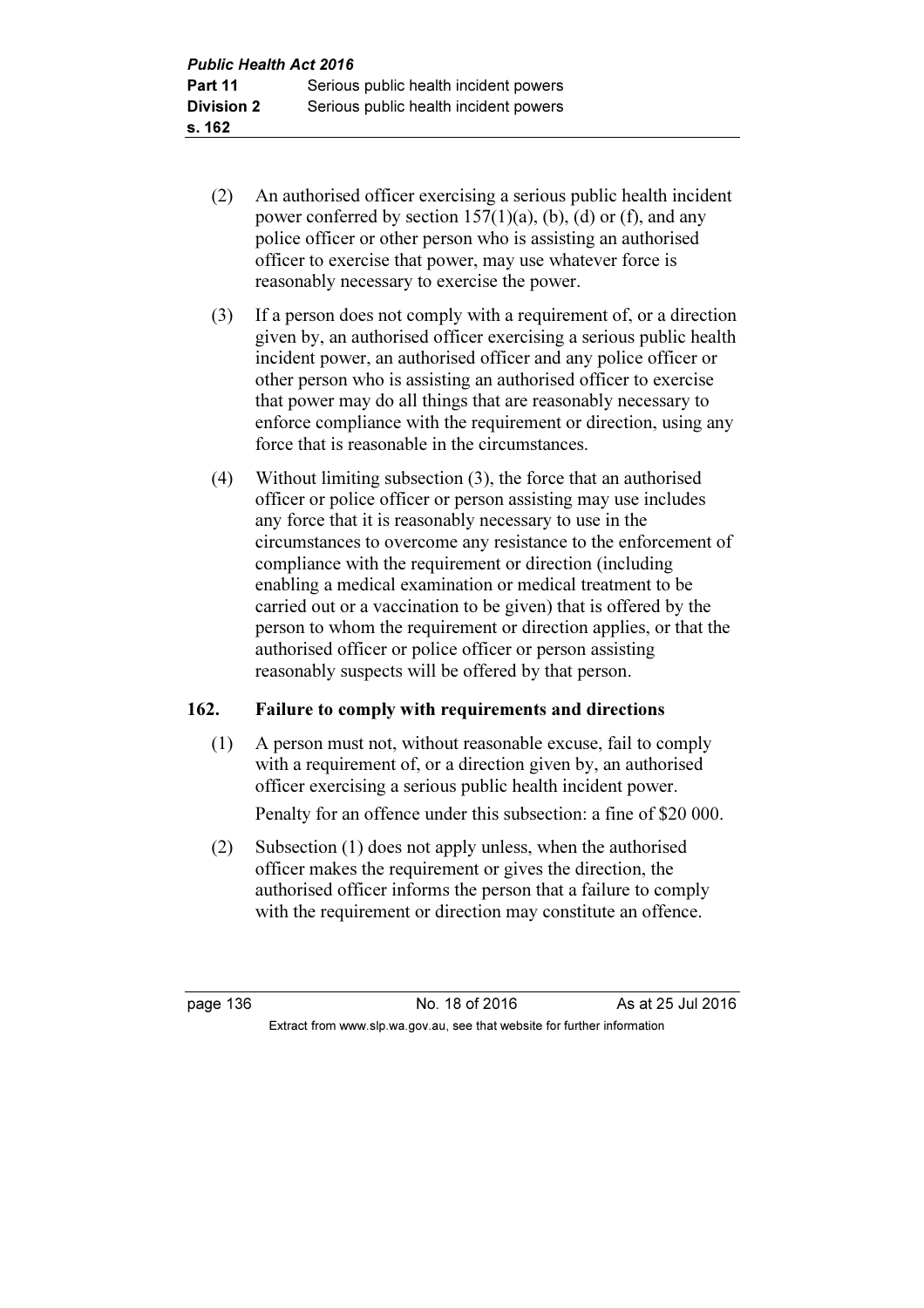- (3) A person must comply with a requirement or direction referred to in subsection (1) despite the provisions of any other written law, and  $-$ 
	- (a) no civil or criminal liability is incurred as a result of that compliance; and
	- (b) complying with the requirement or direction is not to be regarded as —
		- (i) a breach of any duty of confidentiality or secrecy imposed by law; or
		- (ii) a breach of professional ethics, professional standards or any principles of conduct applicable to the person's employment; or
		- (iii) unprofessional conduct.

# 163. Review by State Administrative Tribunal

- (1) This section applies to the following directions and decisions (reviewable decisions) —
	- (a) a direction under section  $157(1)(c)$  that a person remain at any premises;
	- (b) a direction under section  $157(1)(i)$  that a person remain quarantined from other persons;
	- (c) a decision to detain a person under section 158.
- (2) A person to whom a reviewable decision applies may apply to the State Administrative Tribunal for a review of the decision.
- (3) The State Administrative Tribunal must hear and determine the application as a matter of priority and urgency.

As at 25 Jul 2016 18 0.18 of 2016 1991 10:41 137 Extract from www.slp.wa.gov.au, see that website for further information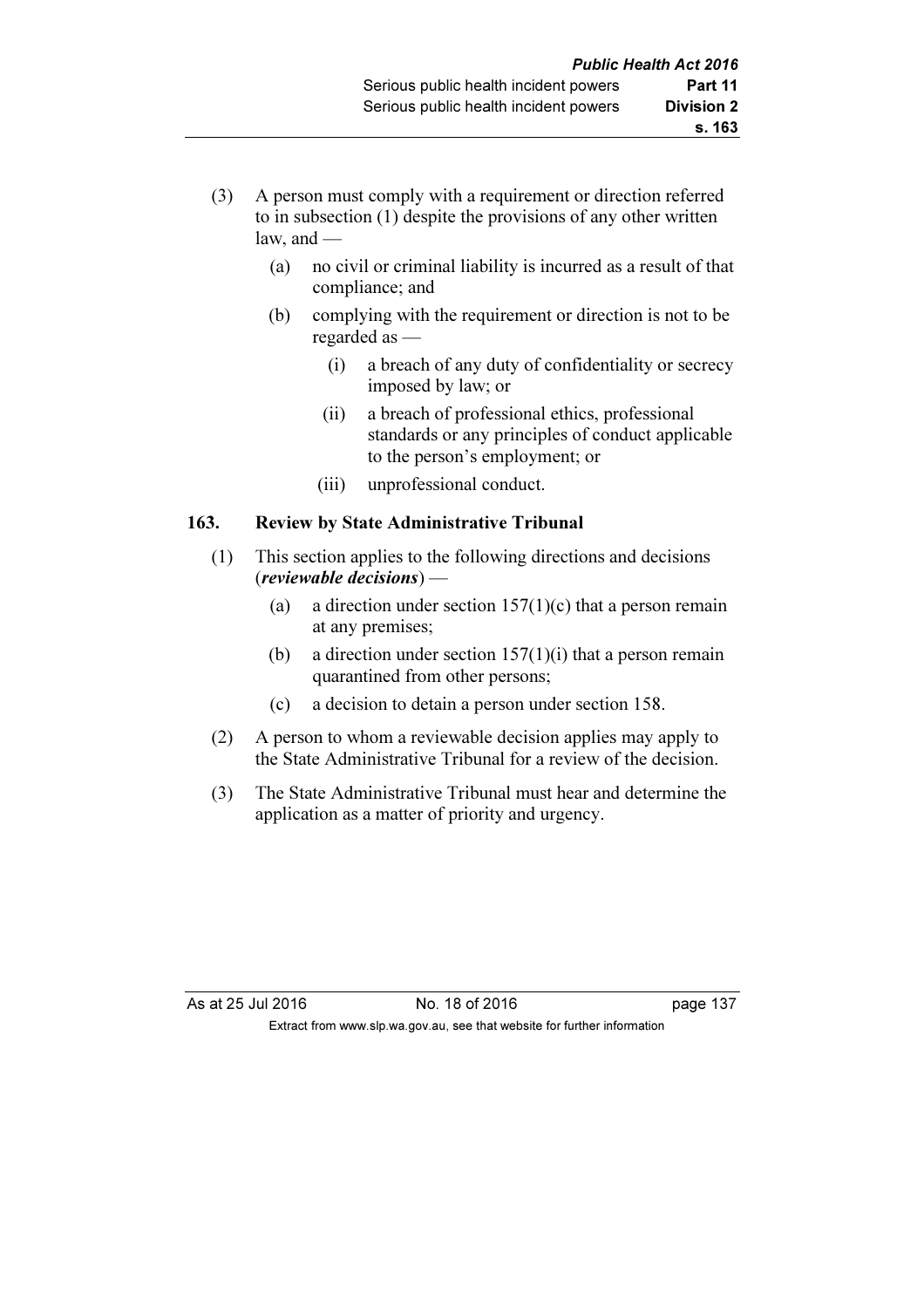# Part 12 — Public health emergencies

# Division 1 — Relationship to Emergency Management Act 2005

## 164. Relationship to Emergency Management Act 2005

- (1) Nothing in this Part prevents the making of an emergency situation declaration or a state of emergency declaration under the Emergency Management Act 2005.
- (2) The making of a declaration referred to in subsection (1) does not prevent the making of a public health state of emergency declaration under this Part.
- (3) Nothing in this Part limits the operation of the Emergency Management Act 2005 section 8(1).

# Division 2 — Public health emergency management plans

#### 165. Public health emergency management plans

- (1) The Chief Health Officer must prepare one or more public health emergency management plans, as the Chief Health Officer considers necessary.
- (2) In preparing a public health emergency management plan, the Chief Health Officer must have regard to State emergency management policies prepared under the Emergency Management Act 2005 section 17 and State emergency management plans prepared under section 18 of that Act.
- (3) A public health emergency management plan, and any amendment to a public health emergency management plan, has effect when it is signed by the Chief Health Officer.
- (4) The Chief Health Officer may review, amend or replace a public health emergency management plan whenever the Chief Health Officer considers it appropriate.

page 138 No. 18 of 2016 As at 25 Jul 2016 Extract from www.slp.wa.gov.au, see that website for further information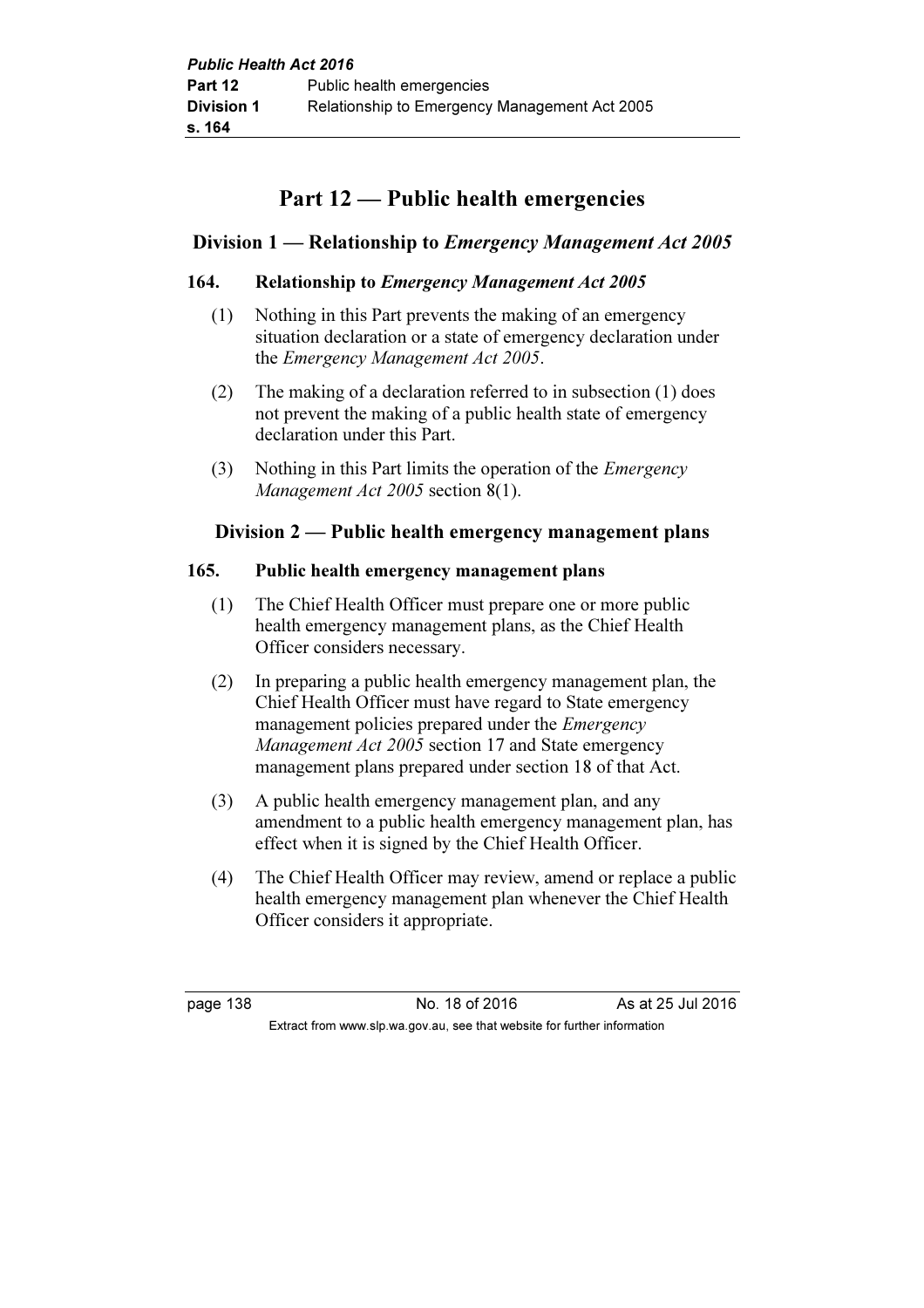- (5) The Chief Health Officer may arrange for a public health emergency management plan to be tested whenever the Chief Health Officer considers it appropriate.
- (6) For the purposes of subsection (2), the person holding office as the chairman of the State Emergency Management Committee under the *Emergency Management Act 2005* must ensure that the Chief Health Officer is provided with copies of State emergency management policies and State emergency management plans.

#### 166. Directions to, and duties of, public authorities

- (1) If a public authority is given, or is to be given, a role and responsibilities under a public health emergency management plan, the Chief Health Officer may in writing direct the public authority, in relation to that role and those responsibilities, to assist the Chief Health Officer —
	- (a) in the preparation of the public health emergency management plan; or
	- (b) in the review of the public health emergency management plan; or
	- (c) in the amendment or replacement of the public health management emergency plan; or
	- (d) in the testing of the public health emergency management plan.
- (2) The Chief Health Officer may issue guidelines to help public authorities respond to a direction under subsection (1).
- (3) A public authority must comply with a direction under subsection (1) within the time and in the manner specified in the direction.
- (4) A public authority that is given a role and responsibilities under a public health emergency management plan must comply with the public health emergency management plan.

| As at 25 Jul 2016 | No. 18 of 2016                                                           | page 139 |
|-------------------|--------------------------------------------------------------------------|----------|
|                   | Extract from www.slp.wa.gov.au, see that website for further information |          |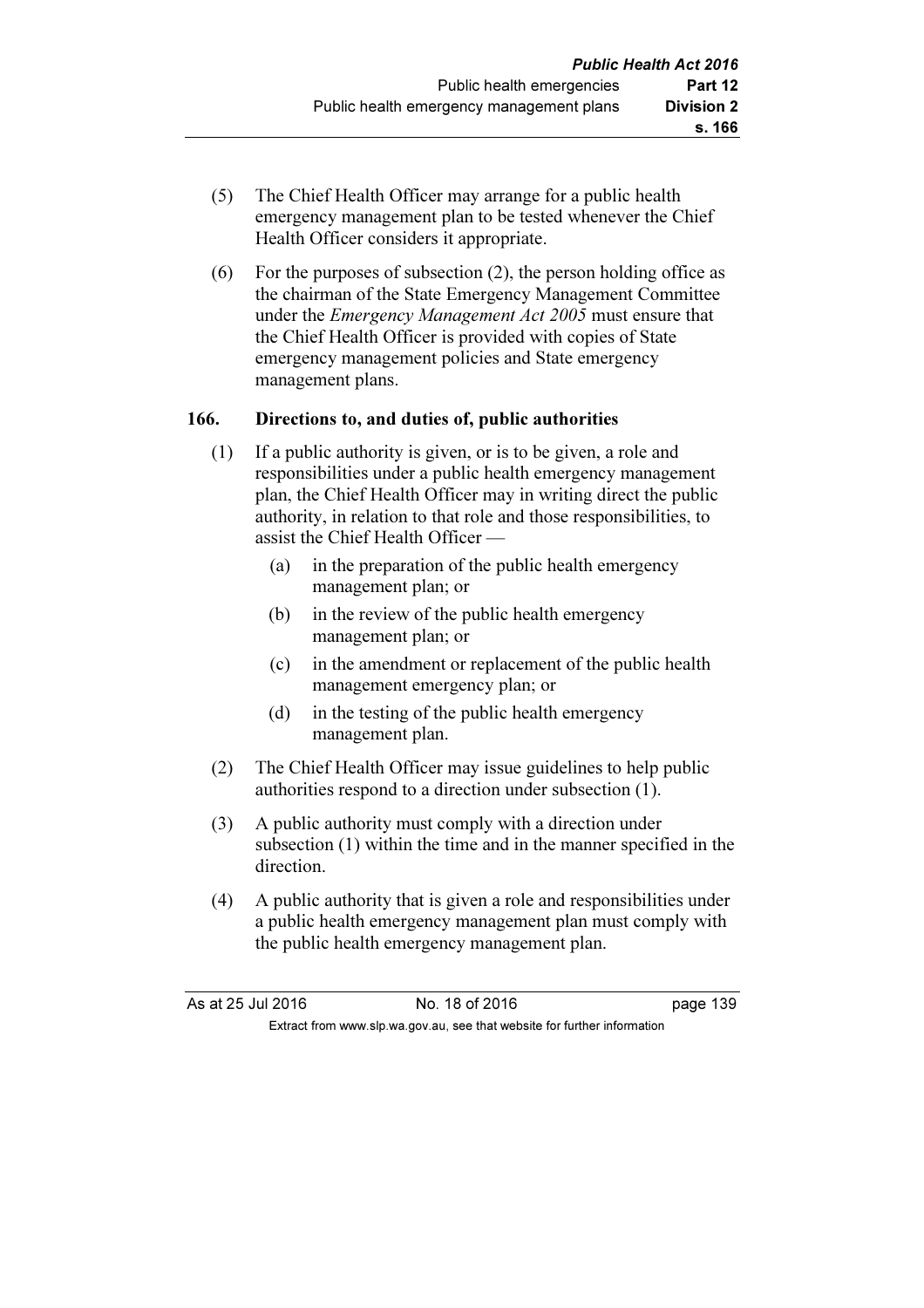# Division 3 — Public health state of emergency declarations

# 167. Minister may make public health state of emergency declaration

- (1) The Minister may, in writing, declare that a public health state of emergency exists in the whole of the State or in any area or areas of the State.
- (2) The Minister cannot make a public health state of emergency declaration unless the Minister —
	- (a) has considered the advice of the Chief Health Officer, given after the Chief Health Officer has consulted with the person holding the office of State Emergency Coordinator under the Emergency Management Act 2005: and
	- (b) is satisfied that a public health emergency has occurred, is occurring or is imminent; and
	- (c) is satisfied that extraordinary measures are required to prevent or minimise loss of life or prejudice to the safety, or harm to the health, of persons.
- (3) A public health state of emergency declaration
	- (a) must include
		- (i) details of the public health emergency that is the basis of the declaration; and
		- (ii) the time when, and date on which, the declaration is made; and
		- (iii) details as to whether the declaration applies to the whole of the State or to one or more specified areas of the State;

and

 (b) may limit the powers that may be exercised during the period for which the declaration is in force.

page 140 **No. 18 of 2016** As at 25 Jul 2016 Extract from www.slp.wa.gov.au, see that website for further information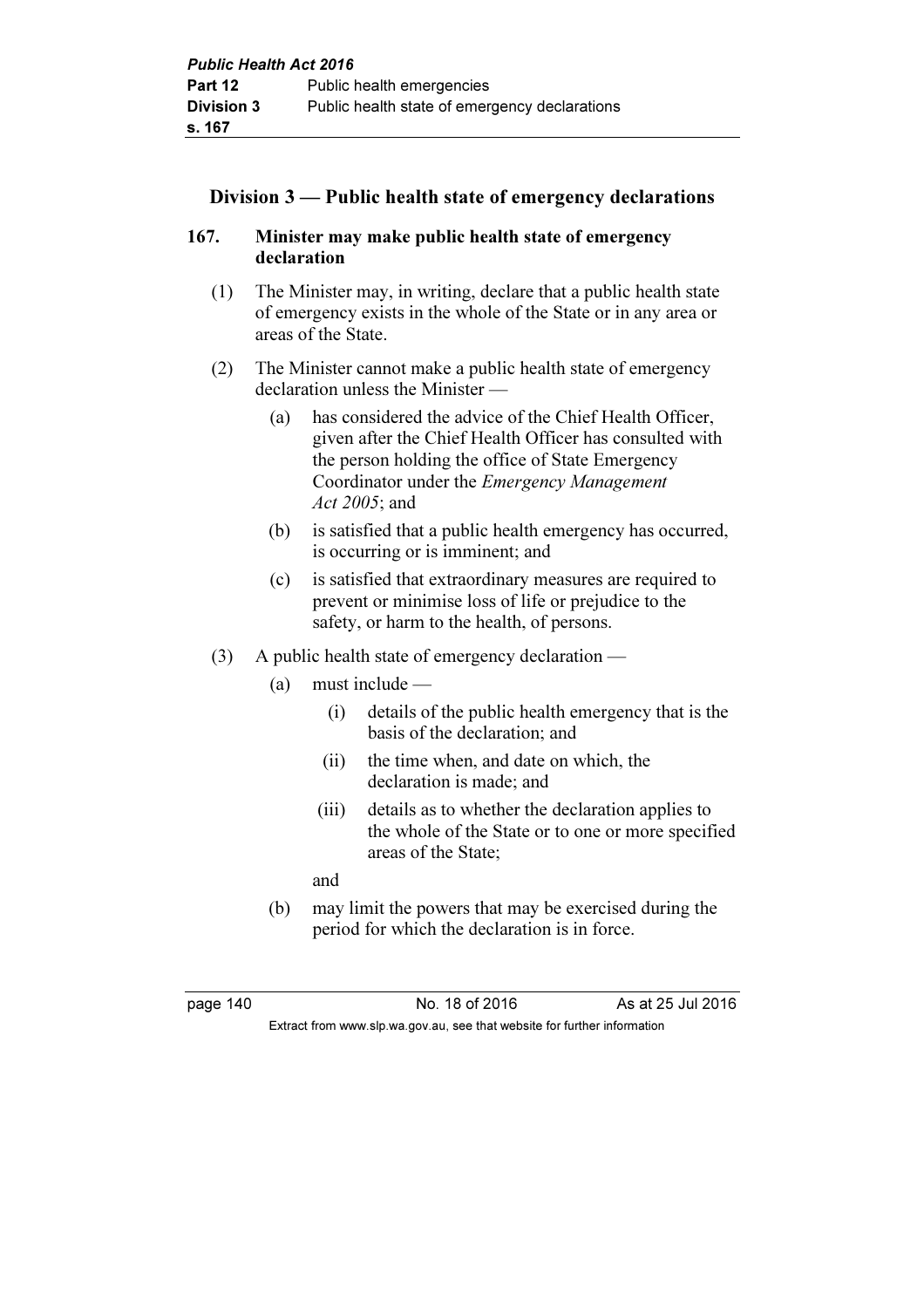(4) The making of a public health state of emergency declaration does not prevent the making of further public health state of emergency declarations in relation to the same or a different public health emergency.

# 168. Duration of public health state of emergency declaration

A public health state of emergency declaration —

- (a) has effect on and from the time it is made, or any later time specified in the declaration; and
- (b) if it is not extended under section 170 or sooner revoked under section 171, remains in force until the end of the  $6<sup>th</sup>$  day after the day on which it first has effect.

#### 169. Amendment of public health state of emergency declaration

- (1) The Minister may by written declaration amend a public health state of emergency declaration by —
	- (a) limiting or further limiting the powers that may be exercised during the remainder of the period for which the declaration is in force;
	- (b) removing or reducing, for the remainder of the period for which the declaration is in force, any limitation previously imposed under paragraph (a) or section 167(3)(b) or 170(3)(a);
	- (c) reducing or expanding the area or areas of the State to which the declaration applies during the remainder of the period for which the declaration is in force.
- (2) Section 167(2) applies in relation to a declaration amending a public health state of emergency declaration in the same way that it applies to the original public health state of emergency declaration.
- (3) A declaration amending a public health state of emergency declaration has effect on and from the time it is made.

| As at 25 Jul 2016 | No. 18 of 2016                                                           | page 141 |
|-------------------|--------------------------------------------------------------------------|----------|
|                   | Extract from www.slp.wa.gov.au, see that website for further information |          |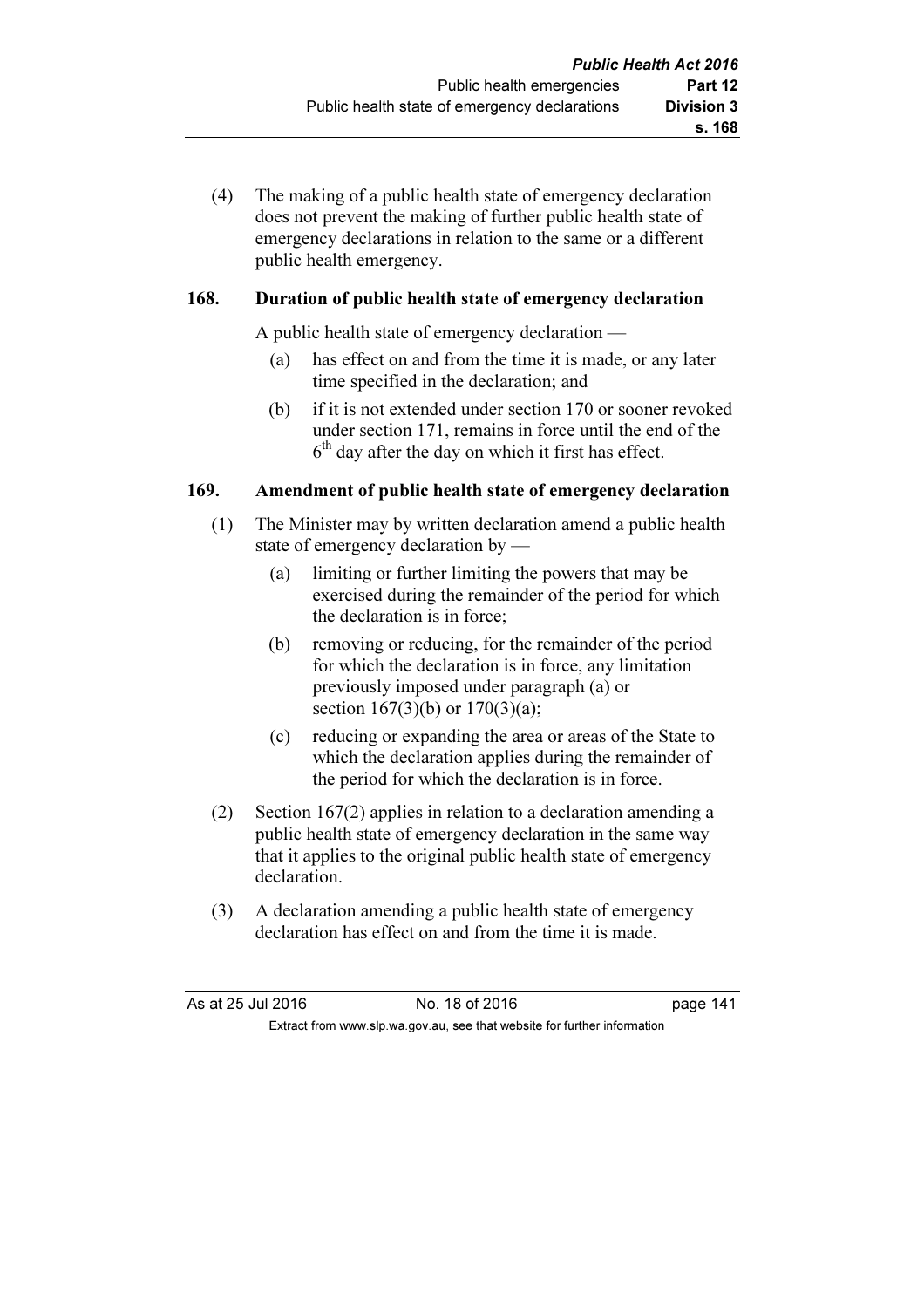## 170. Extension of public health state of emergency declaration

- (1) The Minister may by written declaration extend, or from time to time further extend, the duration of a public health state of emergency declaration.
- (2) Section 167(2) applies in relation to a declaration extending, or further extending, the duration of a public health state of emergency declaration in the same way that it applies to the original public health state of emergency declaration.
- (3) The declaration may
	- (a) limit or further limit the powers that may be exercised during the period by which the duration is extended;
	- (b) remove or reduce, during the period by which the duration is extended, any limitation previously imposed under paragraph (a) or section  $167(3)(b)$  or  $169(1)(a)$ ;
	- (c) reduce or expand the area or areas of the State to which the declaration applies during the period by which the duration is extended.
- (4) A declaration extending, or further extending, the duration of a public health state of emergency declaration —
	- (a) must state the period by which the duration of the public health state of emergency declaration is extended; and
	- (b) remains in force until the end of the period stated under paragraph (a) unless the public health state of emergency declaration is sooner revoked under section 171.
- (5) Each extension, or further extension, of the duration of a public health state of emergency declaration cannot exceed 14 days, but there is no limit on the number of extensions as long as subsection (2) is complied with.

page 142 **No. 18 of 2016** As at 25 Jul 2016 Extract from www.slp.wa.gov.au, see that website for further information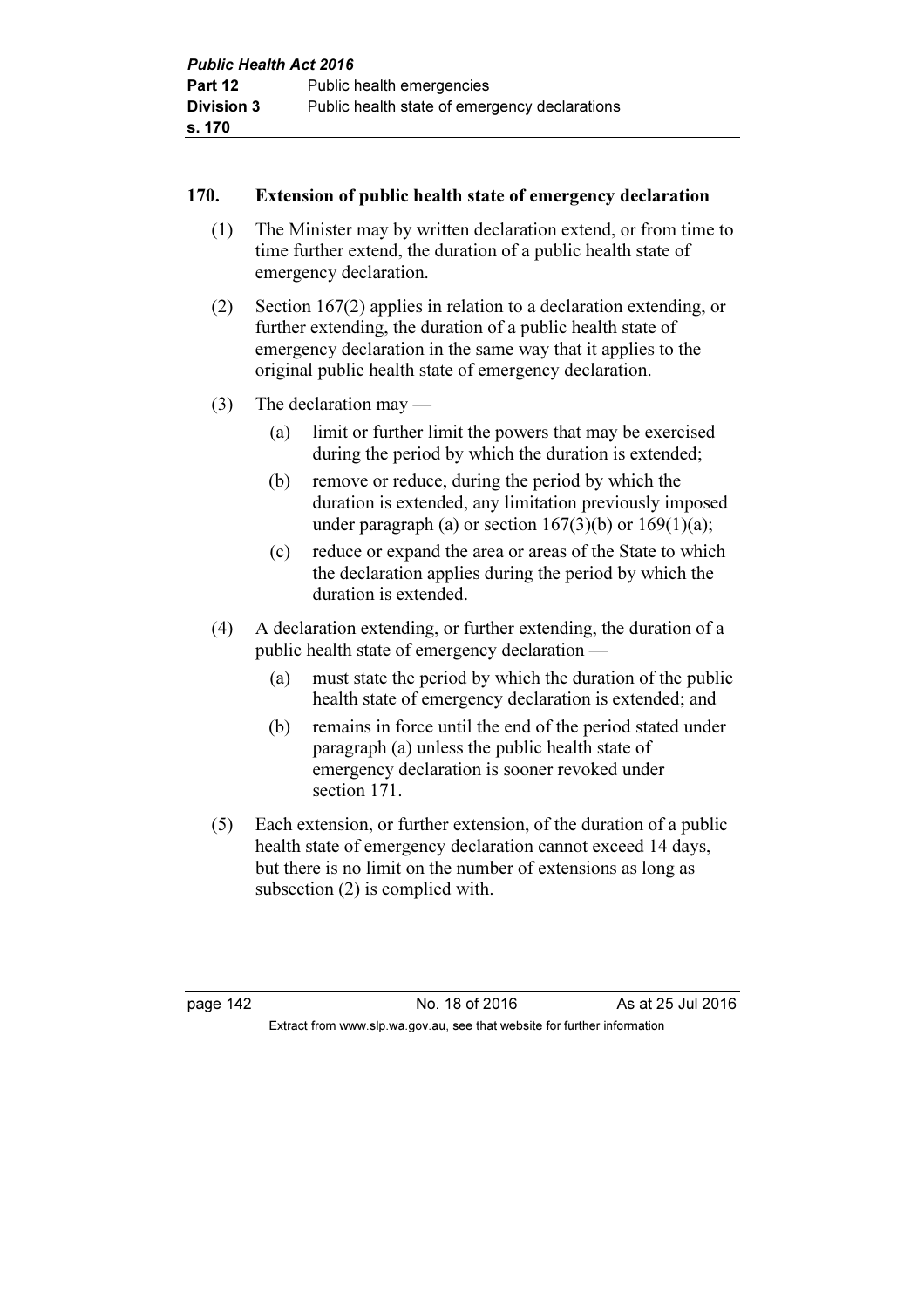(6) A declaration extending, or further extending, the duration of a public health state of emergency declaration has effect on and from the time it is made.

## 171. Revocation of public health state of emergency declaration

- (1) The Minister may revoke a public health state of emergency declaration at any time.
- (2) The revocation must be made by written declaration and must include the time when, and date on which, it is made.
- (3) A declaration under this section has effect on and from the time it is made, or any later time specified in the declaration.
- (4) Despite any other written law, the revocation of a public health state of emergency declaration does not affect —
	- (a) any penalty or punishment incurred or imposed, or liable to be incurred or imposed, before the revocation; or
	- (b) any investigation or legal proceedings in respect of a penalty or punishment of that kind.

# 172. Notice of declaration

- (1) Notice of a declaration made under section 167, 169, 170 or 171 must be —
	- (a) published for general information as soon as is practicable after the declaration is made in any manner that the Minister considers to be appropriate having regard to the circumstances and what is practicable; and
	- (b) published in the Gazette as soon as is practicable after the declaration is made.
- (2) A failure to publish notice of the declaration does not affect the validity of the declaration.

| As at 25 Jul 2016 | No. 18 of 2016                                                           | page 143 |
|-------------------|--------------------------------------------------------------------------|----------|
|                   | Extract from www.slp.wa.gov.au, see that website for further information |          |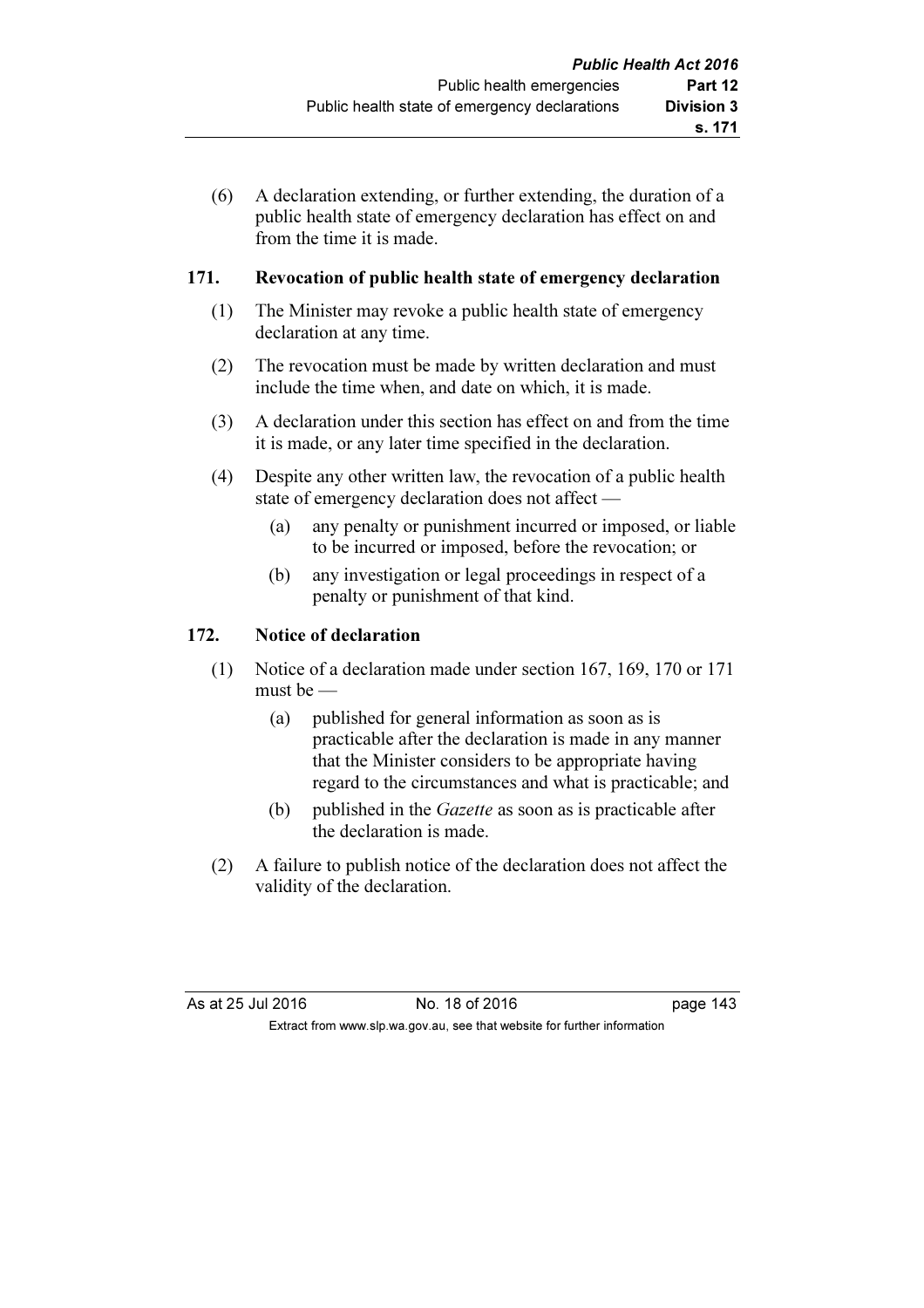# 173. Limitation of stay of operation of public health state of emergency declaration

- (1) In any proceedings for judicial review or in any other proceedings, a court or tribunal is not authorised to make an interlocutory order that has the effect of staying the operation of a public health state of emergency declaration.
- (2) This section does not limit judicial review for jurisdictional error.

# Division 4 — Authorisation to exercise emergency powers

#### 174. Authorisation to exercise emergency powers during public health state of emergency

(1) In this section —

# health professional —

- (a) has the meaning given in the Civil Liability Act 2002 section 5PA; and
- (b) includes a person registered under the law of another place that is substantially similar to the Health Practitioner Regulation National Law (Western Australia).
- (2) For the purposes of emergency management during a public health state of emergency, the Chief Health Officer may authorise all or any of the following to exercise any of the emergency powers while the public health state of emergency declaration is in force —
	- (a) an authorised officer or an authorised officer within a specified class of authorised officers;
	- (b) a health professional or a health professional within a specified class of health professionals.

page 144 **No. 18 of 2016** As at 25 Jul 2016 Extract from www.slp.wa.gov.au, see that website for further information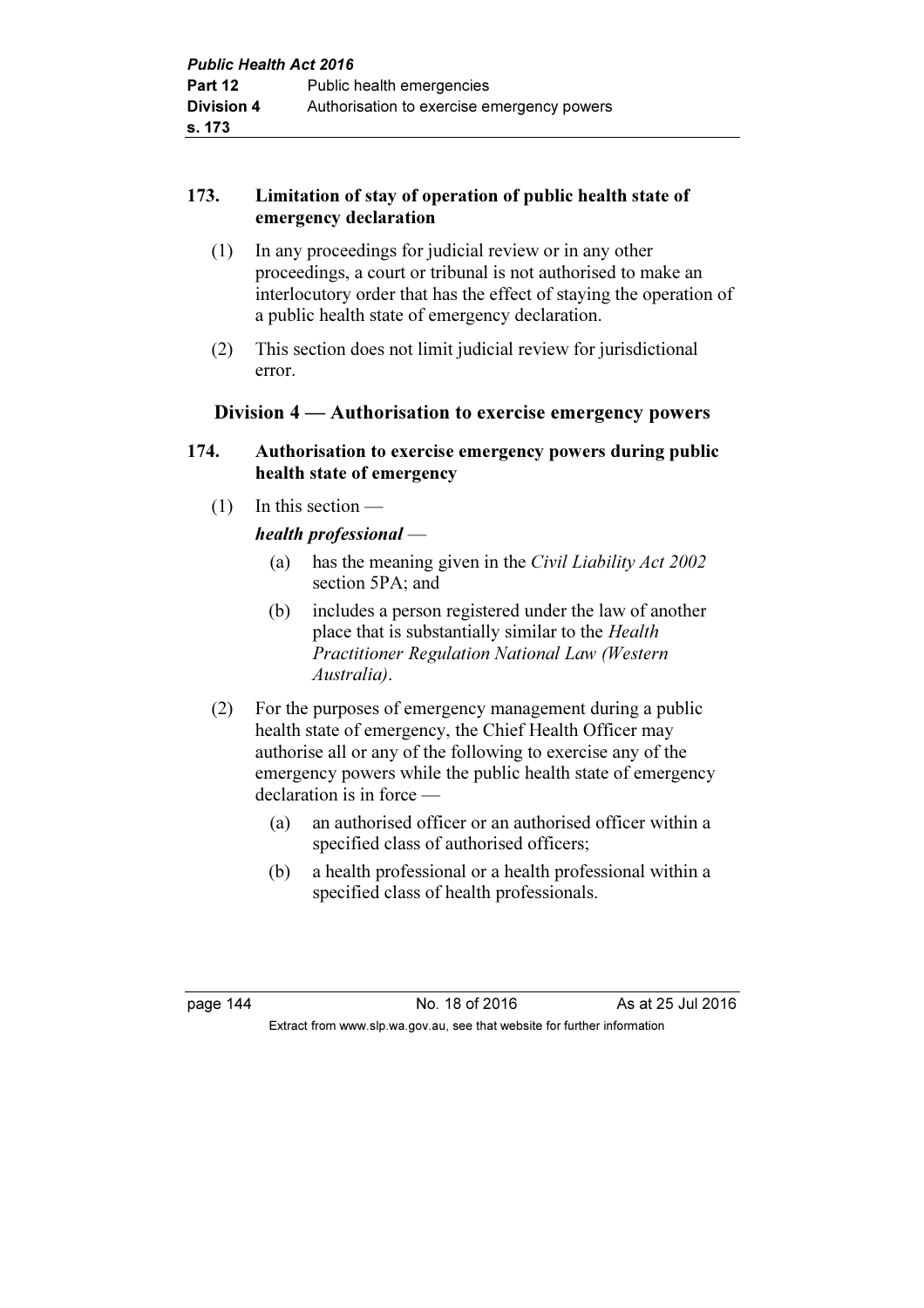- (3) An authorisation under subsection (2) is subject to any limitation in a declaration under section 167(3)(b) or 169 or 170.
- (4) The emergency powers conferred on an authorised officer by an authorisation under subsection (2) are in addition to, and do not limit —
	- (a) the powers conferred on the person as an authorised officer under Part 16; or
	- (b) the powers the person may have under another written law or other law.
- (5) Each enforcement agency must prepare and maintain a list of authorised officers designated by the agency who are emergency officers as the result of being authorised under subsection  $(2)$ .
- (6) The Chief Health Officer may vary or revoke an authorisation under subsection (2).

# 175. Authorisation to state certain matters

An authorisation under section 174(2) must —

- (a) state that the authorisation is given under this Division; and
- (b) generally describe the public health state of emergency to which it relates; and
- (c) if the public health emergency has occurred, name or describe the place at which the emergency has occurred; and
- (d) specify the time at which the authorisation is given; and
- (e) specify the emergency powers that may be exercised under the authorisation; and
- (f) specify the period during which the authorisation continues in force.

As at 25 Jul 2016 18 0.18 of 2016 1991 10:00 145 Extract from www.slp.wa.gov.au, see that website for further information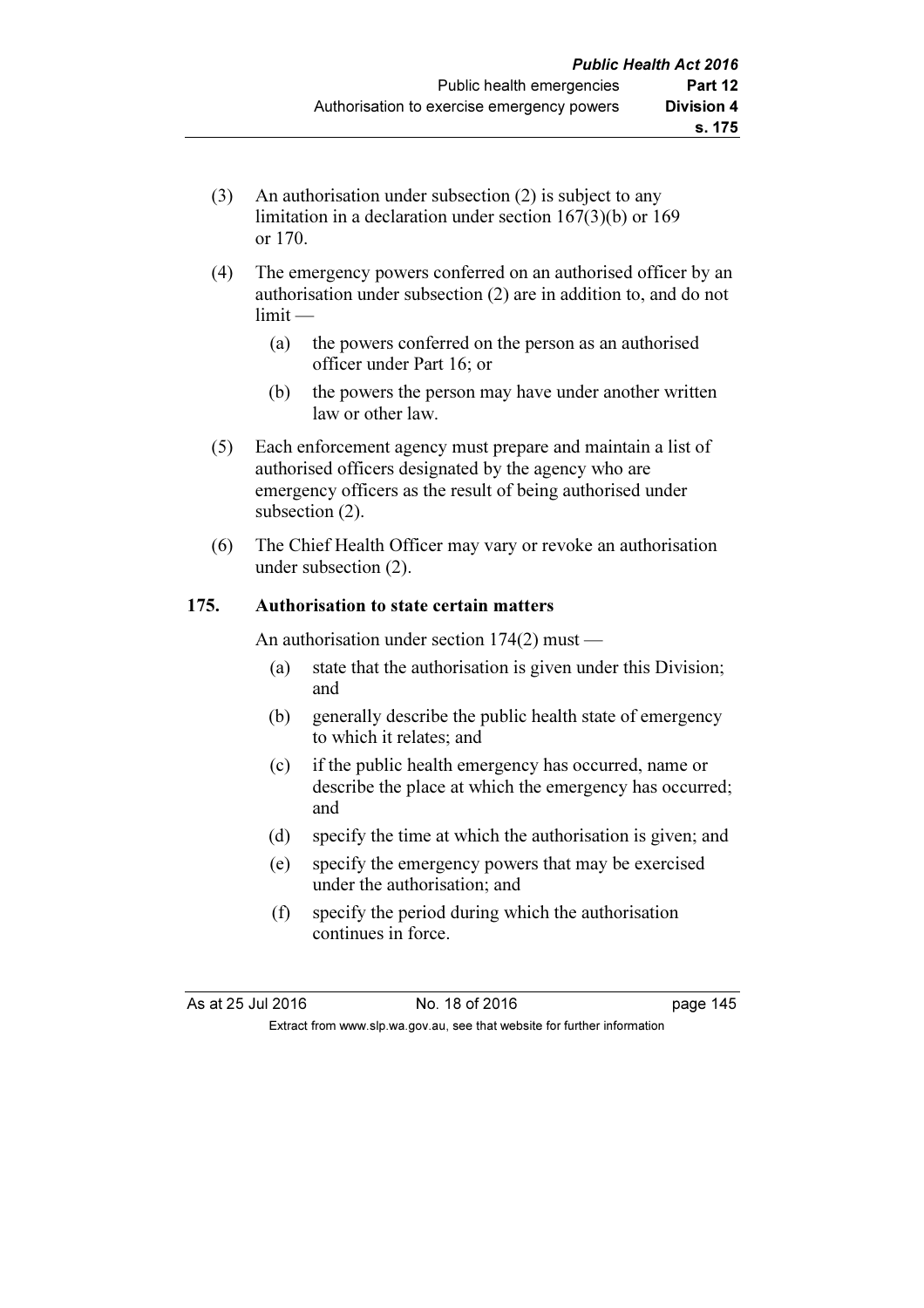#### 176. Authorisation may be given orally or in writing

(1) In this section —

authorisation means an authorisation under section 174(2) or the variation or revocation of an authorisation under section 174(6).

- (2) An authorisation may be given orally or in writing.
- (3) If the authorisation is given orally, the Chief Health Officer must confirm it in writing as soon as is practicable.

# Division 5 — Emergency powers

#### 177. Terms used

In this Division —

child means a person who is under 18 years of age;

disability has the meaning given in the Disability Services Act 1993 section 3;

emergency management purposes means the purposes of emergency management during a public health state of emergency;

*impaired person* means a person who has a disability that impairs the person's capacity to make decisions;

*relative*, in relation to an impaired person, means a person who  $is -$ 

- (a) related, by blood or marriage, to the impaired person; or
- (b) the impaired person's de facto partner;

responsible person, in relation to an impaired person, means —

- (a) a relative of the impaired person; or
- (b) a person who is a guardian of the impaired person under the Guardianship and Administration Act 1990; or
- (c) a person who is an enduring guardian of the impaired person under the Guardianship and Administration

page 146 **No. 18 of 2016** As at 25 Jul 2016

Extract from www.slp.wa.gov.au, see that website for further information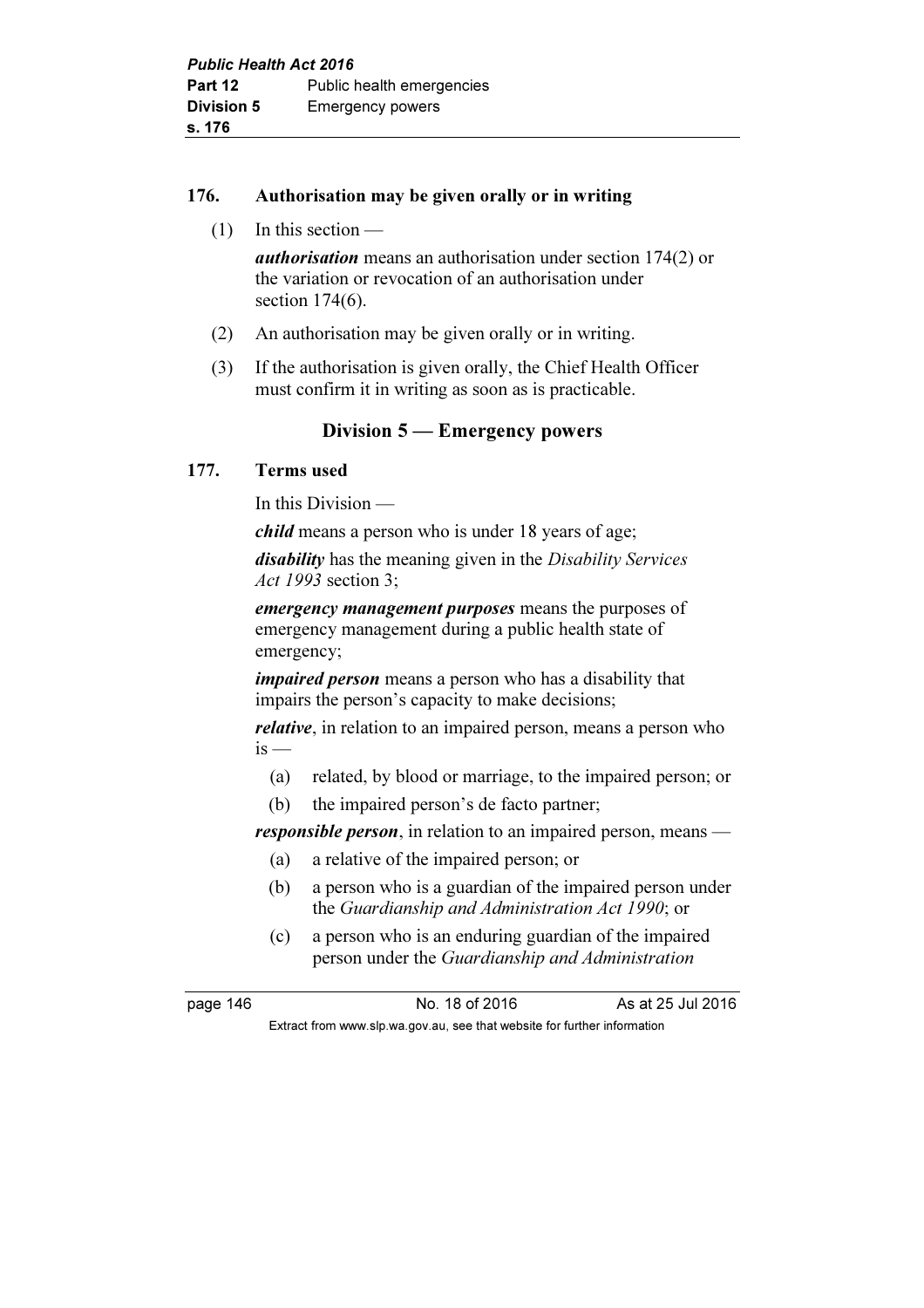Act 1990 and is authorised to perform functions in relation to the impaired person in the circumstances in which section 187(1) or 192(1) applies; or

- (d) a person recognised as the impaired person's representative under the Disability Services Act 1993 section 32(2); or
- (e) a person who is a carer (as defined in the Carers Recognition Act 2004 section 4) in relation to the impaired person; or
- (f) a person, or a person in a class of persons, prescribed by the regulations for the purposes of this definition.

#### 178. Operation of this Division

 A person may exercise a power conferred on an emergency officer under this Division if the person is authorised by the Chief Health Officer to exercise the power under section 174(2).

#### 179. Powers to obtain identifying particulars

- (1) For the purposes of the Criminal Investigation (Identifying People)  $Act\,2002$  —
	- (a) the office of emergency officer is prescribed for the purposes of section 5 of that Act; and
	- (b) a holder of that office may exercise the powers in Part 3 of that Act in relation to an offence or suspected offence under this Act during a public health state of emergency.
- (2) Without limiting subsection (1), an emergency officer may, where reasonably required for emergency management purposes, require a person to give the emergency officer any or all of the person's personal details.
- (3) If an emergency officer reasonably suspects that a personal detail given by a person in response to a requirement under subsection (2) is false, the emergency officer may require the person to produce evidence of the correctness of the detail.

| As at 25 Jul 2016 | No. 18 of 2016                                                           | page 147 |
|-------------------|--------------------------------------------------------------------------|----------|
|                   | Extract from www.slp.wa.gov.au, see that website for further information |          |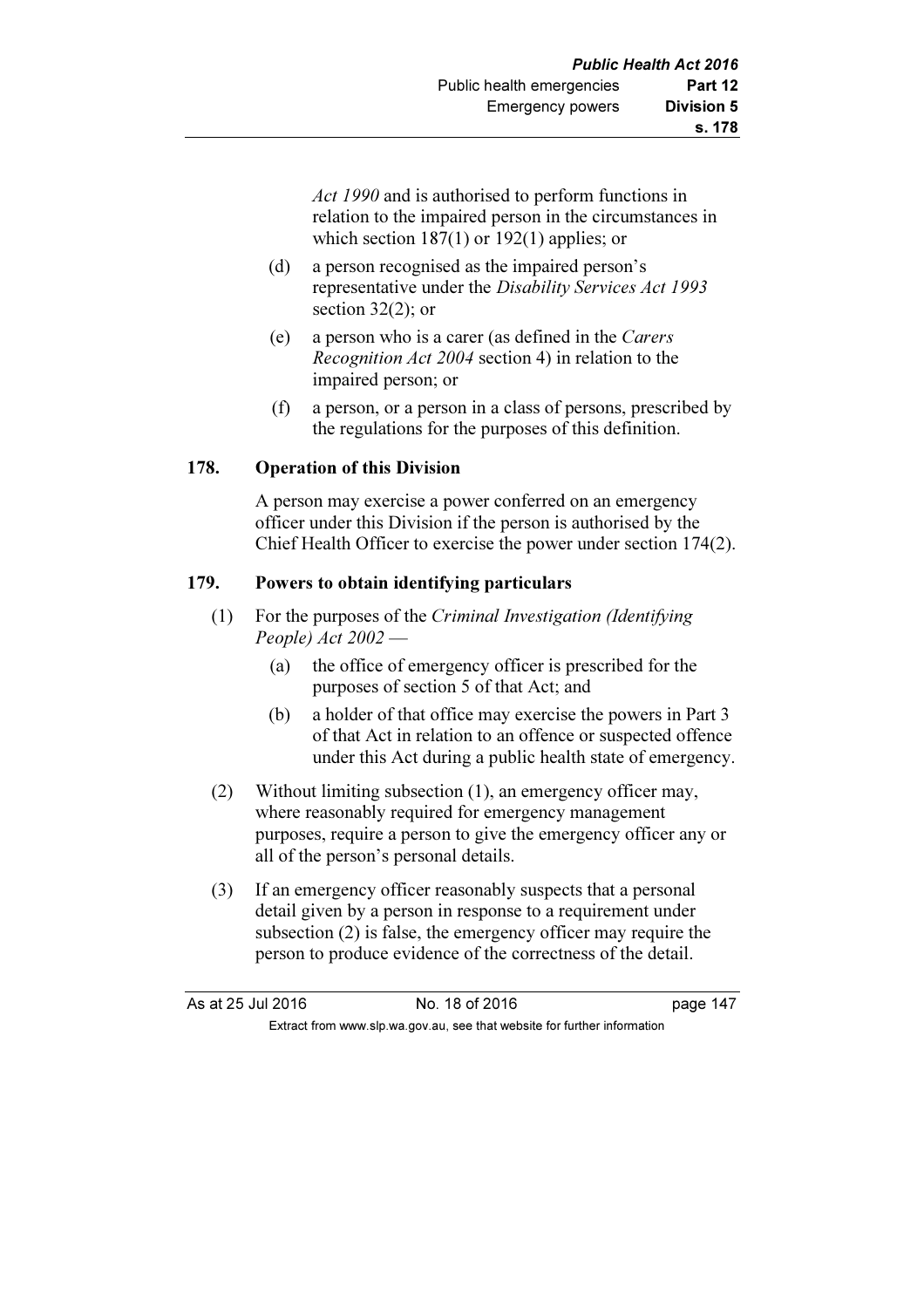#### 180. Powers relating to movement and evacuation

 For emergency management purposes, an emergency officer  $\text{max}$  —

- (a) direct or, by direction, prohibit, the movement of persons, animals and vehicles within, into, out of or around the emergency area or any part of the emergency area; or
- (b) direct the evacuation and removal of persons, animals and vehicles from the emergency area or any part of the emergency area; or
- (c) close any road, access route or area of water in or leading to the emergency area.

# 181. Powers to use vehicles

- $(1)$  In this section authorisation includes a licence, registration, approval, permit, exemption, certificate or other form of authority.
- (2) For emergency management purposes, an emergency officer may use a vehicle in any place and in any circumstance despite any provision of any written law that requires —
	- (a) the emergency officer to have an authorisation to use that vehicle or to use that vehicle in that place or in that circumstance; or
	- (b) an authorisation for the use of that vehicle or for the use of that vehicle in that place or in that circumstance.

# 182. Powers to control or use premises or property

- (1) For emergency management purposes, an emergency officer may take control of, or make use of, any premises or property.
- (2) The premises or property may be in, or outside, the emergency area.

page 148 **No. 18 of 2016** As at 25 Jul 2016 Extract from www.slp.wa.gov.au, see that website for further information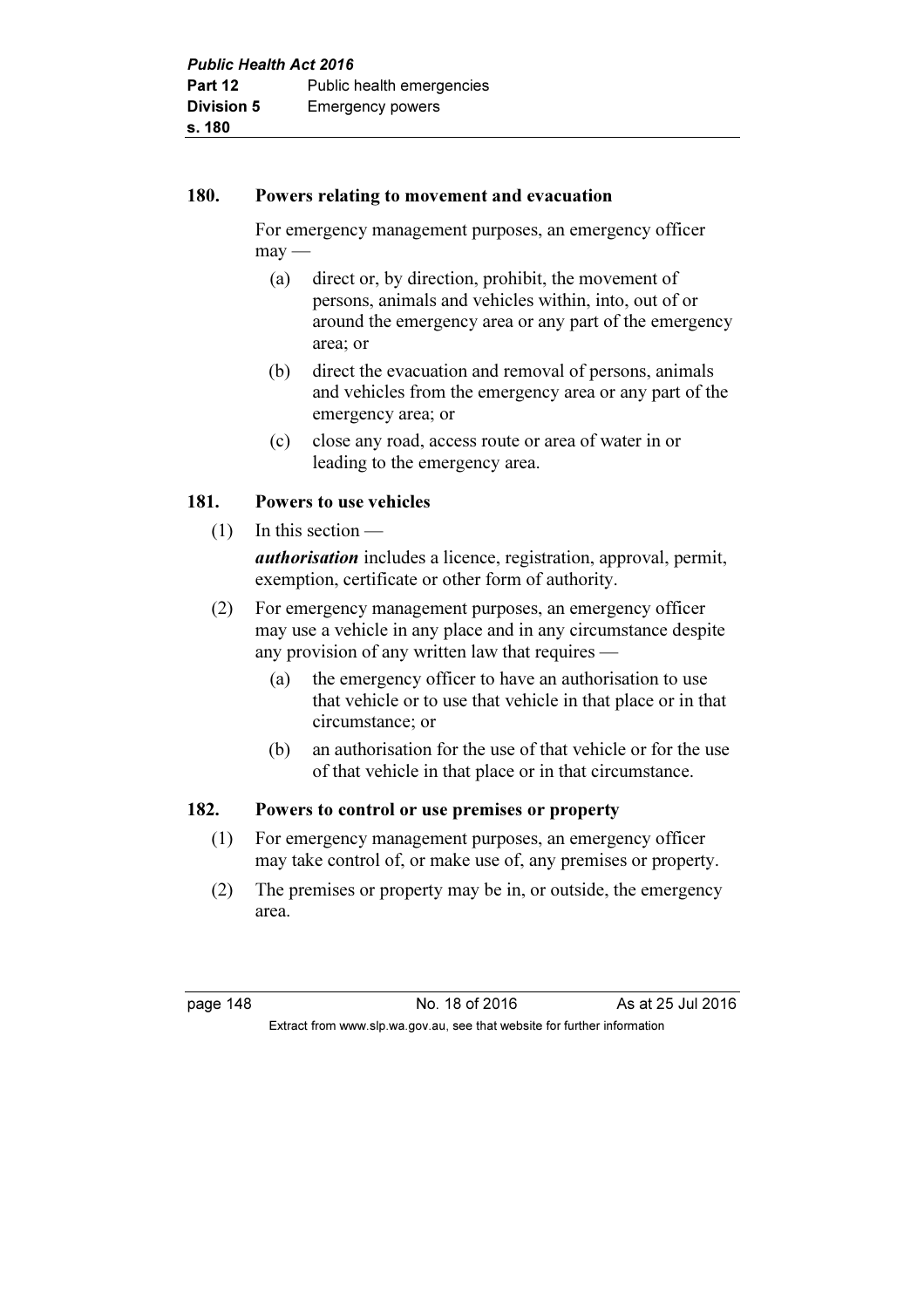- (3) For the purpose of exercising a power under this section, an emergency officer may do all or any of these —
	- (a) enter or, if necessary, break into and enter, any premises;
	- (b) search any premises and anything found in or on the premises;
	- (c) open a container or other thing in the premises;
	- (d) seize anything found in or on the premises, or any other property;
	- (e) direct the owner or occupier or the person apparently in charge of the premises or, as the case requires, the person apparently in charge of the property, to give the emergency officer reasonable assistance to exercise the emergency officer's powers under this section.
- (4) Subsection (3) does not limit section 190 or Division 7.
- (5) If an emergency officer takes control of or makes use of any premises or property under this section, the emergency officer must ensure that, as soon as is reasonably practicable in the circumstances, and no later than 7 days after the premises or property are taken control of or made use of, a written notice is given to the owner, occupier or person formerly in charge of the premises or property stating —
	- (a) that the premises or property have been taken control of or made use of under this section; and
	- (b) the name of the emergency officer who has taken control of or made use of the premises or property.

#### 183. Powers in relation to drugs and vaccines

- (1) For emergency management purposes, an emergency officer may take control of, or make use of, any vaccine or drug.
- (2) The vaccine or drug may be in, or outside, the emergency area.

| As at 25 Jul 2016 | No. 18 of 2016                                                           | page 149 |
|-------------------|--------------------------------------------------------------------------|----------|
|                   | Extract from www.slp.wa.gov.au, see that website for further information |          |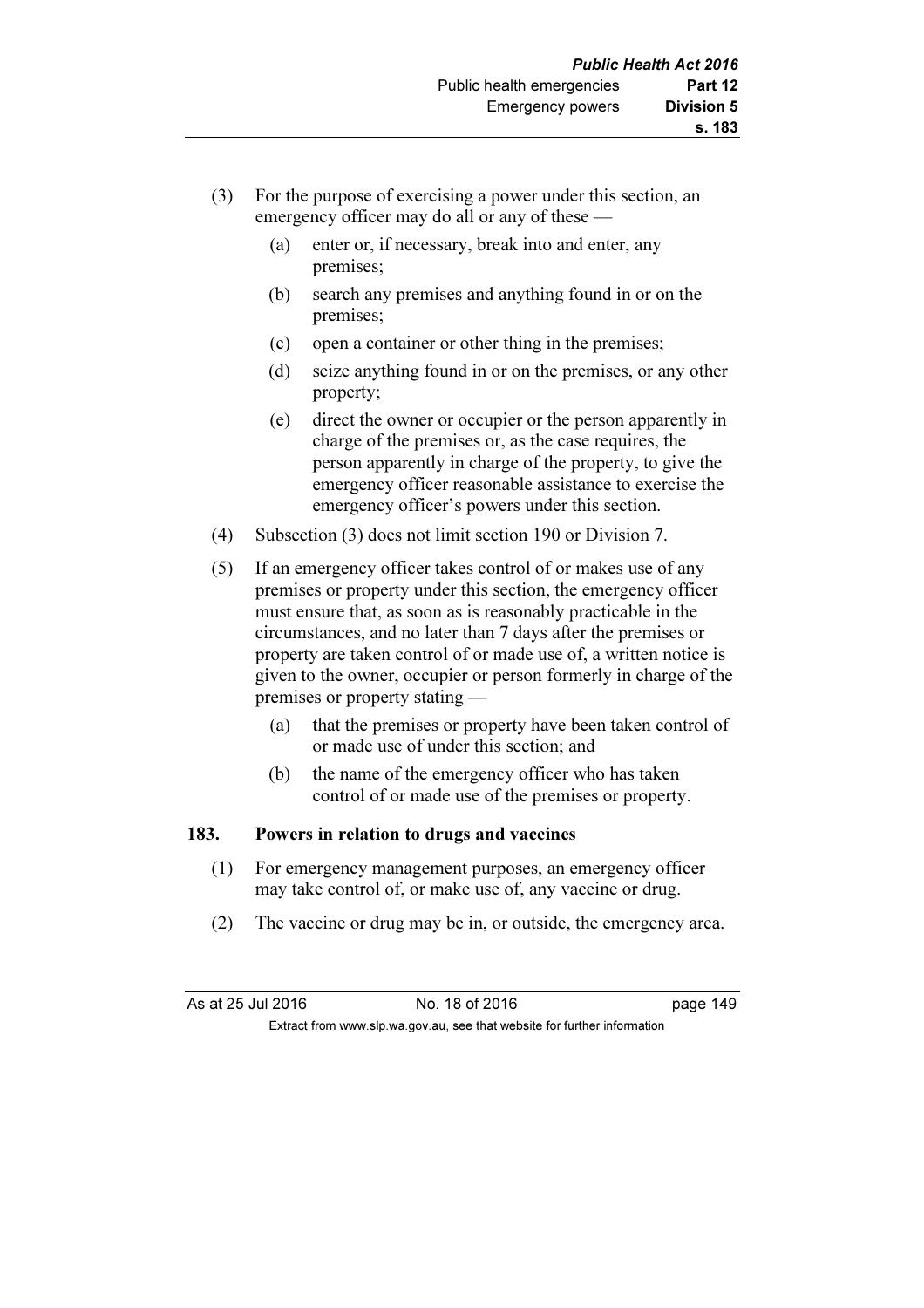- (3) For the purpose of exercising a power under this section, an emergency officer may exercise any of the powers conferred by section 182.
- (4) Without limiting subsection (1) or (3), for the purpose of exercising a power under this section, an emergency officer may direct the manufacturer, importer, distributor, supplier, wholesaler or retailer of any vaccine or drug, or other person who has possession or control of any vaccine or drug —
	- (a) not to sell, distribute or otherwise dispose of the vaccine or drug except in accordance with conditions (if any) specified by the emergency officer; or
	- (b) to store the vaccine or drug in any premises specified by the emergency officer; or
	- (c) to deliver the vaccine or drug to any person or premises specified by the emergency officer; or
	- (d) to do or refrain from doing, in relation to the vaccine or drug, anything specified by the emergency officer; or
	- (e) to give the emergency officer reasonable assistance to exercise the emergency officer's powers under this section.
- (5) This section does not limit section 182 or 190 or Division 7.
- (6) This section overrides the Poisons Act 1964, the Medicines and Poisons Act 2014 and the Misuse of Drugs Act 1981.

# 184. Powers in relation to quarantine and medical or other procedures

- (1) For emergency management purposes, an emergency officer may direct a person to do all or any of these —
	- (a) to remain in an area specified by the officer for any period specified by the officer;
	- (b) to remain quarantined from other persons for any period, and in any reasonable manner, specified by the officer;

page 150 No. 18 of 2016 As at 25 Jul 2016 Extract from www.slp.wa.gov.au, see that website for further information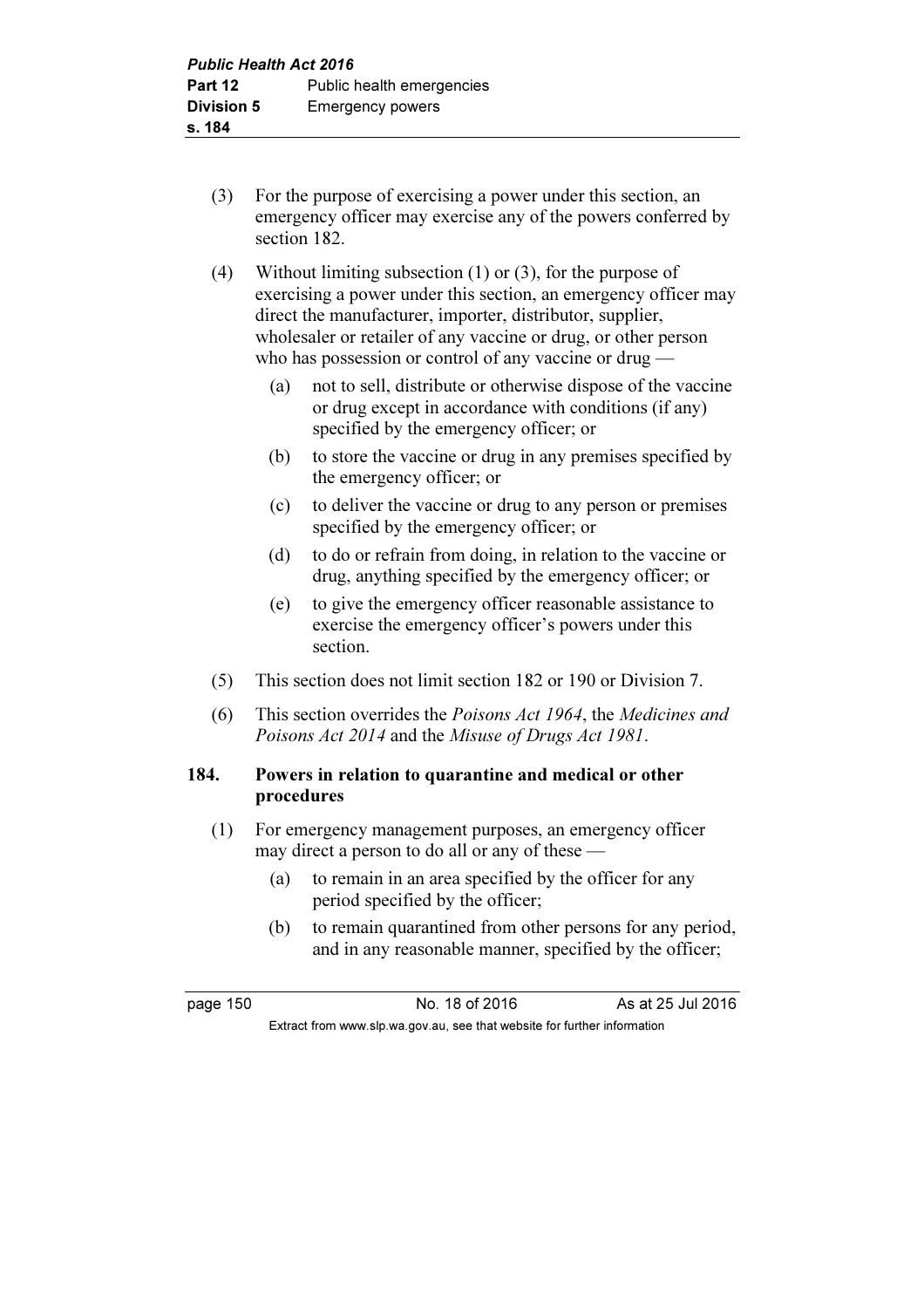- (c) to undergo medical observation, medical examination or medical treatment or to be vaccinated, as specified by the officer;
- (d) to undergo decontamination procedures within any reasonable period, and in any reasonable manner, specified by the officer.
- (2) The period specified under subsection  $(1)(a)$  or  $(b)$  must not be more than 24 hours unless the Chief Health Officer has authorised a longer period to be specified in relation to the person.

#### 185. Enforcement of requirement to undergo medical observation or medical or other procedure

- (1) If an emergency officer gives a direction to a person under section 184(1)(c) to undergo medical observation, medical examination or medical treatment or to be vaccinated, an emergency officer or police officer may use reasonable force to ensure that the direction is complied with, including, if necessary —
	- (a) to apprehend and detain the person to whom the direction applies (the *relevant person*) and take the relevant person to a place where the person is required to undergo medical observation, medical examination or medical treatment or to be vaccinated in accordance with the direction; and
	- (b) to detain the relevant person at the place where he or she is required to undergo medical observation, medical examination or medical treatment or to be vaccinated in accordance with the direction; and
	- (c) to restrain the relevant person
		- (i) to enable a medical observation, medical examination or medical treatment to be carried out; or

As at 25 Jul 2016 18 0.18 of 2016 1991 10:45 Page 151 Extract from www.slp.wa.gov.au, see that website for further information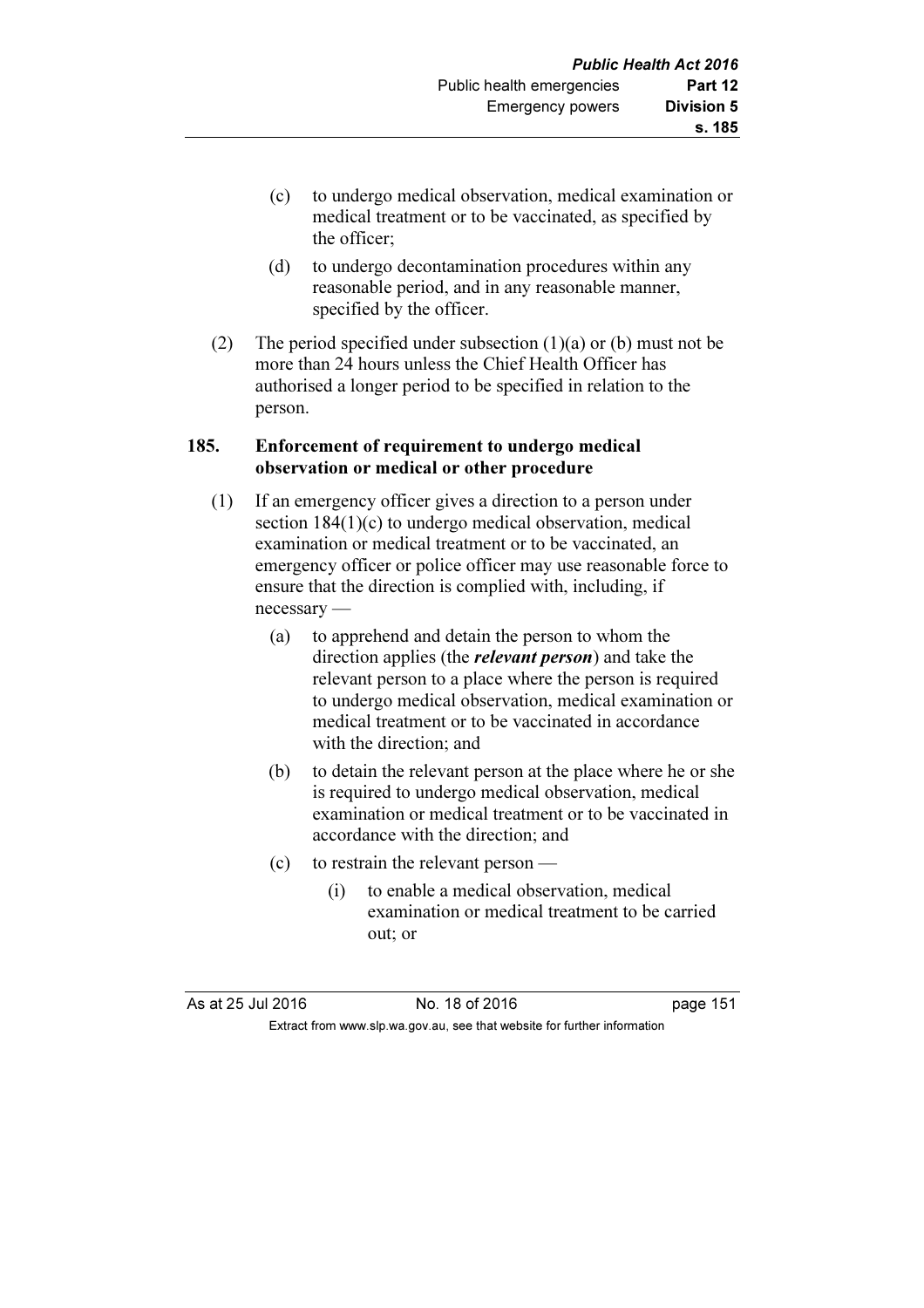|     | (ii) to enable the relevant person to be vaccinated; |
|-----|------------------------------------------------------|
| and |                                                      |

- (d) to remove anything (including underwear) that the relevant person is wearing, if —
	- (i) the removal of the thing is reasonably necessary to enable a medical examination or medical treatment to be carried out or, as the case requires, to enable the person to be vaccinated; and
	- (ii) the relevant person is given a reasonable opportunity to remove the thing himself or herself, and refuses or fails to do so.
- (2) A direction under section 184(1)(c) to undergo medical examination or medical treatment or to be vaccinated authorises —
	- (a) in the case of a direction to undergo medical examination —
		- (i) the carrying out of that medical examination in accordance with the direction; and
		- (ii) the testing of any sample obtained or taken in connection with that medical examination;

and

- (b) in the case of a direction to undergo medical treatment —
	- (i) the giving of medical treatment to the relevant person in accordance with the direction; and
	- (ii) the testing of any sample obtained or taken in connection with that medical treatment;

and

 (c) in the case of a direction to be vaccinated, the vaccination of the relevant person.

page 152 No. 18 of 2016 As at 25 Jul 2016 Extract from www.slp.wa.gov.au, see that website for further information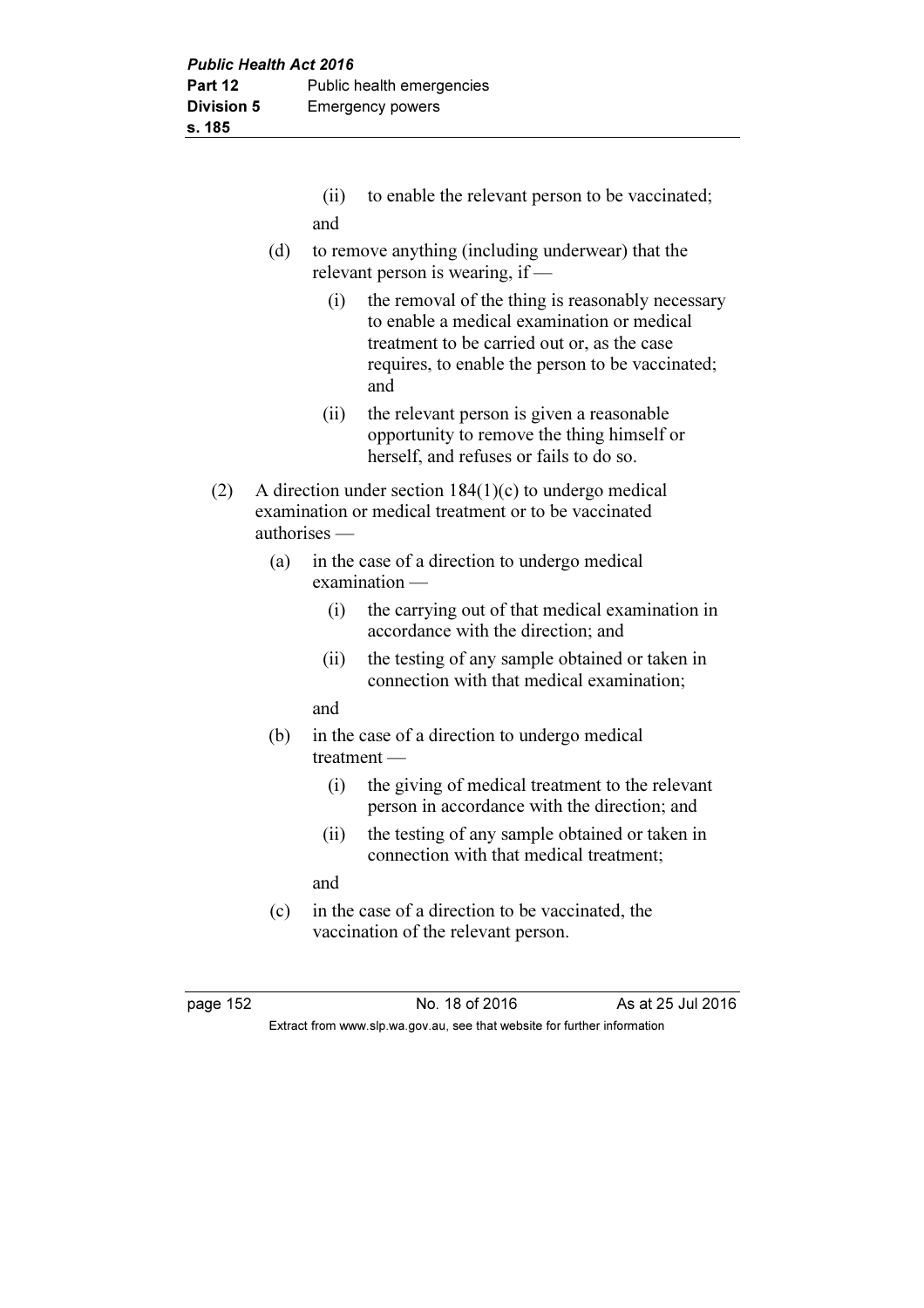- (3) If any action taken under subsection (1) involves the removal of an item of clothing —
	- (a) it must be done with decency and sensitivity and in a manner that gives to the relevant person the degree of privacy and dignity that is consistent with ensuring compliance with the direction; and
	- (b) the emergency officer or police officer taking the action and any other person present while it is done (excluding any person who is carrying out any medical examination or medical treatment or vaccinating the relevant person) must, if practicable, be of the same gender as the relevant person; and
	- (c) the number of people present while it is done (excluding a person who is present under paragraph (d)) must be no more than is reasonably necessary to ensure that the direction is complied with effectively and to ensure the safety of all present; and
	- (d) if the relevant person is a child or an impaired person, it must, if practicable, be done in the presence of a responsible person or some other person who can provide the child or impaired person with support and represent his or her interests.
- (4) This section does not limit section 199.

#### 186. Further provisions relating to requirement to remain in area or remain quarantined

- (1) Before an emergency officer gives a direction under section  $184(1)(a)$  or (b) to a person, the emergency officer must briefly explain, in language likely to be readily understood by the person —
	- (a) the reason why it is necessary for the person to remain in the area or, as the case requires, to remain quarantined from other persons; and

| As at 25 Jul 2016 | No. 18 of 2016                                                           | page 153 |
|-------------------|--------------------------------------------------------------------------|----------|
|                   | Extract from www.slp.wa.gov.au, see that website for further information |          |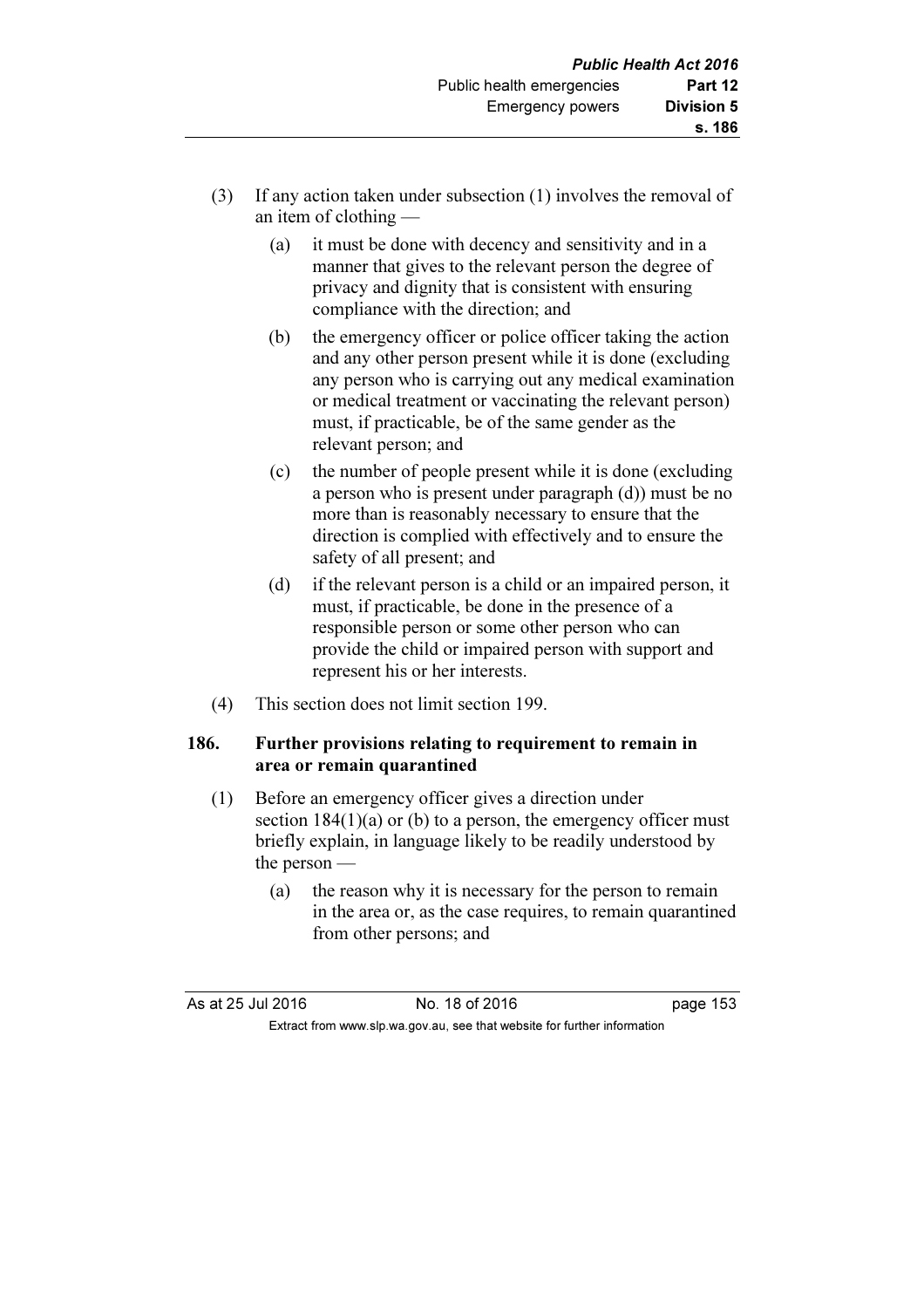- (b) that the person is entitled to obtain legal advice and to communicate with a lawyer; and
- (c) that the person has a right under section 194 to apply to the State Administrative Tribunal for a review of the decision to give the direction.
- (2) However, if in the particular circumstances in which the power to give the direction is to be exercised, it is not practicable to give the explanation required by subsection (1) before the power is exercised, the emergency officer must do so as soon as is practicable.
- (3) If the person to whom a direction under section  $184(1)(a)$  or (b) relates is a child or an impaired person, the emergency officer must ensure that a suitably modified version of the explanation required by subsection (1) is given to —
	- (a) in the case of a child  $-$ 
		- (i) a parent or guardian of the child; or
		- (ii) another person who has responsibility for the day-to-day care of the child; or
		- (iii) if no person mentioned in another subparagraph of this paragraph is available, a person, or a person in a class of persons, prescribed by the regulations for the purposes of this subparagraph;
	- (b) in the case of an impaired person, a responsible person.
- (4) Failure to comply with this section does not invalidate a direction given under section 184(1)(a) or (b).

# 187. Review of requirement to remain in area or remain quarantined

(1) If a person is directed under section  $184(1)(a)$  or (b) to remain in an area for more than 24 hours or, as the case requires, to remain quarantined from other persons for more than 24 hours —

page 154 **No. 18 of 2016** As at 25 Jul 2016 Extract from www.slp.wa.gov.au, see that website for further information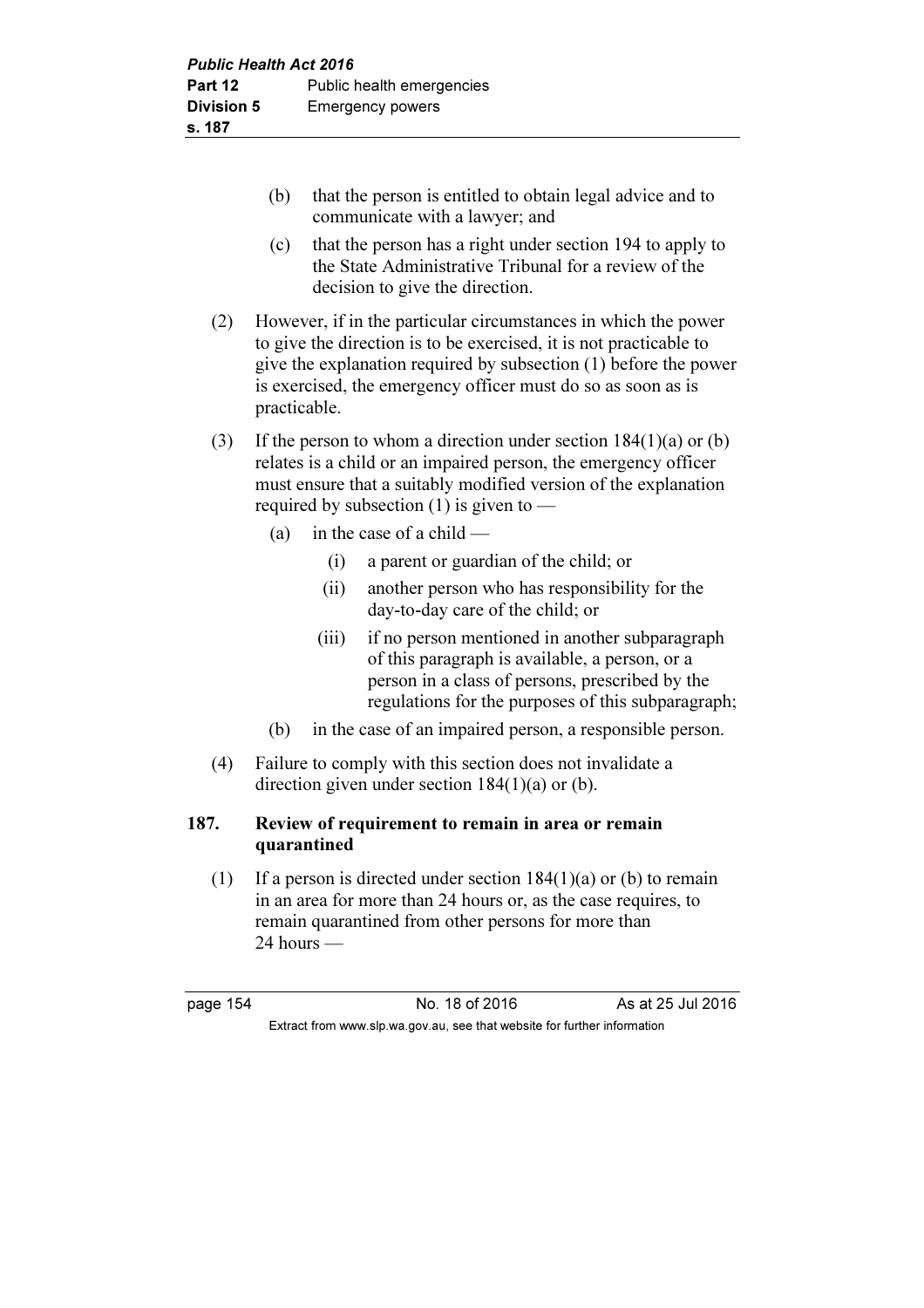- (a) the Chief Health Officer must review the direction at intervals not greater than 24 hours to determine whether or not it is still necessary for the person to remain in the area or, as the case requires, to remain quarantined; and
- (b) the person is entitled to obtain legal advice and to communicate with a lawyer; and
- (c) if the person is a child, the child is entitled to be represented by —
	- (i) a parent or guardian of the child; or
	- (ii) another person who has responsibility for the day-to-day care of the child; or
	- (iii) if no person mentioned in another subparagraph of this paragraph is available, a person, or a person in a class of persons, prescribed by the regulations for the purposes of this subparagraph;

and

- (d) if the person is an impaired person, the impaired person is entitled to be represented by a responsible person.
- (2) A person to whom a direction under section  $184(1)(a)$  or (b) relates must be immediately permitted to leave the area in which the person was directed to remain or, as the case requires, immediately released from quarantine if —
	- (a) following a review under subsection  $(1)(a)$ , the Chief Health Officer determines that it is no longer necessary for the person to remain in the area or, as the case requires, to remain quarantined; or
	- (b) for any other reason, it is no longer necessary for the person to remain in the area or, as the case requires, to remain quarantined.

#### 188. Information sharing

 $(1)$  In this section —

As at 25 Jul 2016 18 0.18 of 2016 1991 12016 1202 1203 1204 1205 1206 1207 1208 1209 1209 1209 1209 1209 1209 1

Extract from www.slp.wa.gov.au, see that website for further information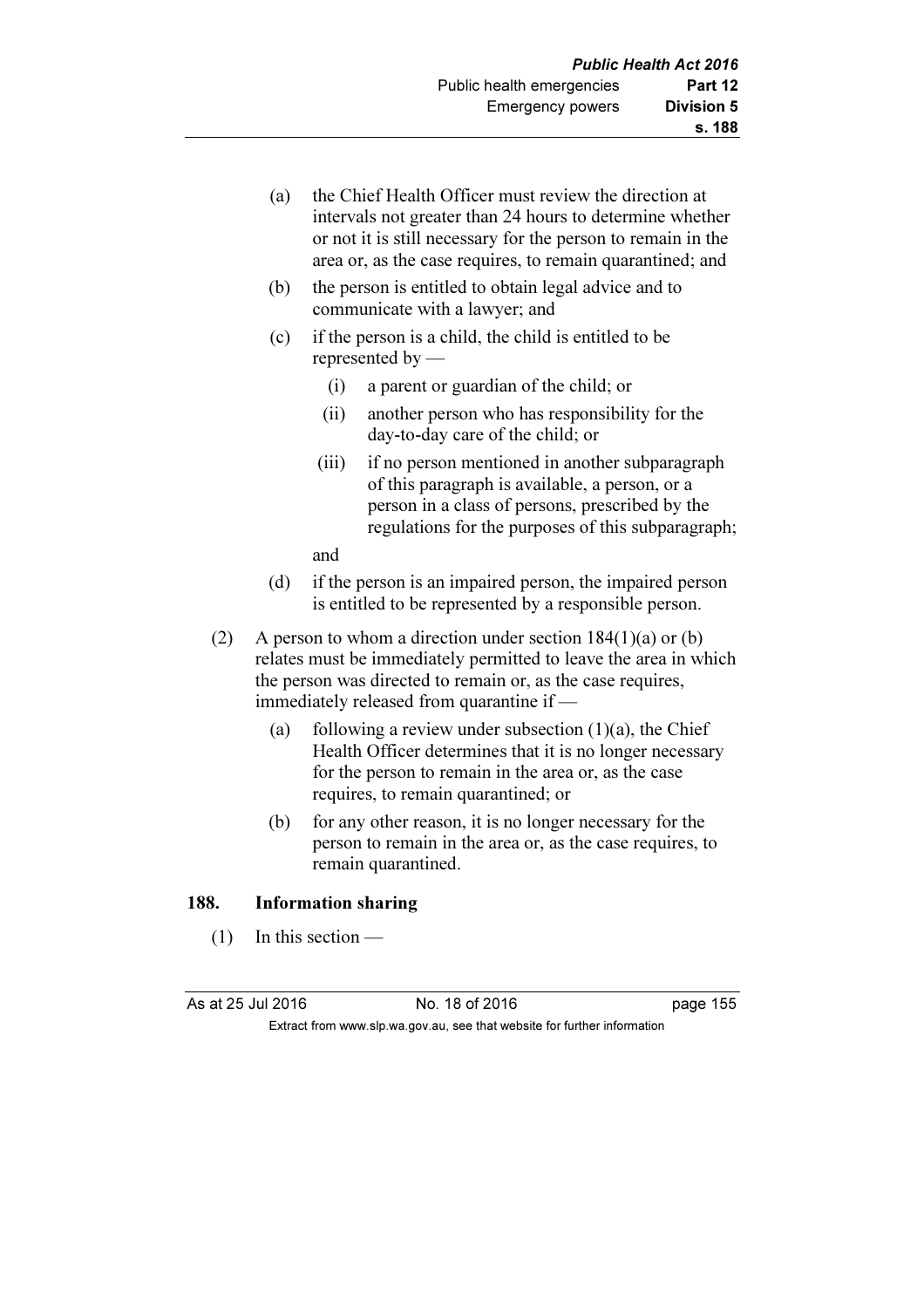#### relevant information means —

- (a) the personal details of a person; or
- (b) information about the whereabouts of a person; or
- (c) information about the state of health of a person; or
- (d) information of a kind prescribed by the regulations;

welfare services means the provision for persons affected by a public health emergency of any of these —

- (a) accommodation;
- (b) catering;
- (c) clothing and personal items;
- (d) registration and inquiry services for the purpose of enabling individuals to be traced, families to be reunited and inquiries answered;
- (e) financial assistance.
- (2) For emergency management purposes, an emergency officer may disclose relevant information —
	- (a) to a public authority; and
	- (b) if the regulations so provide  $-$ 
		- (i) to a person or body engaged by a public authority to provide welfare services; and
		- (ii) in accordance with those regulations.
- (3) For emergency management purposes, if the regulations so provide, a public authority, person or body to which or whom relevant information is disclosed under subsection (2) may further disclose the information in accordance with those regulations.
- (4) For emergency management purposes, an emergency officer may request a public authority that holds relevant information to disclose the information to the emergency officer.

page 156 **No. 18 of 2016** As at 25 Jul 2016 Extract from www.slp.wa.gov.au, see that website for further information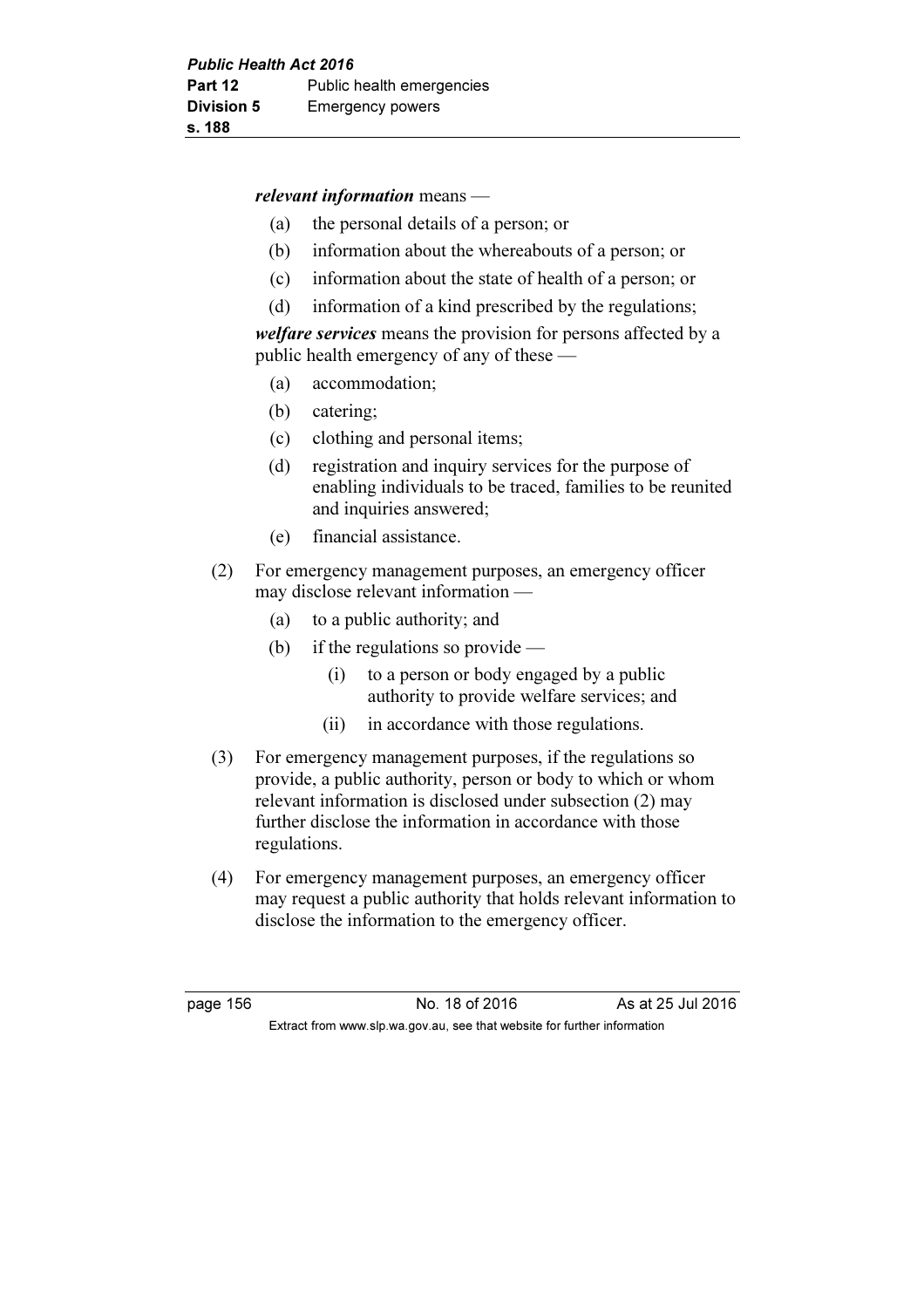- (5) If information is disclosed, in good faith, under subsection (2) or (3) or in compliance with a request under subsection  $(4)$  —
	- (a) no civil or criminal liability is incurred in respect of the disclosure; and
	- (b) the disclosure is not to be regarded as
		- (i) a breach of any duty of confidentiality or secrecy imposed by law; or
		- (ii) a breach of professional ethics or standards or any principles of conduct applicable to a person's employment; or
		- (iii) unprofessional conduct.
- (6) The Chief Health Officer must establish procedures for the disclosure of information under subsection (2)(a).

As at 25 Jul 2016 18 of 2016 18 of 2016 Extract from www.slp.wa.gov.au, see that website for further information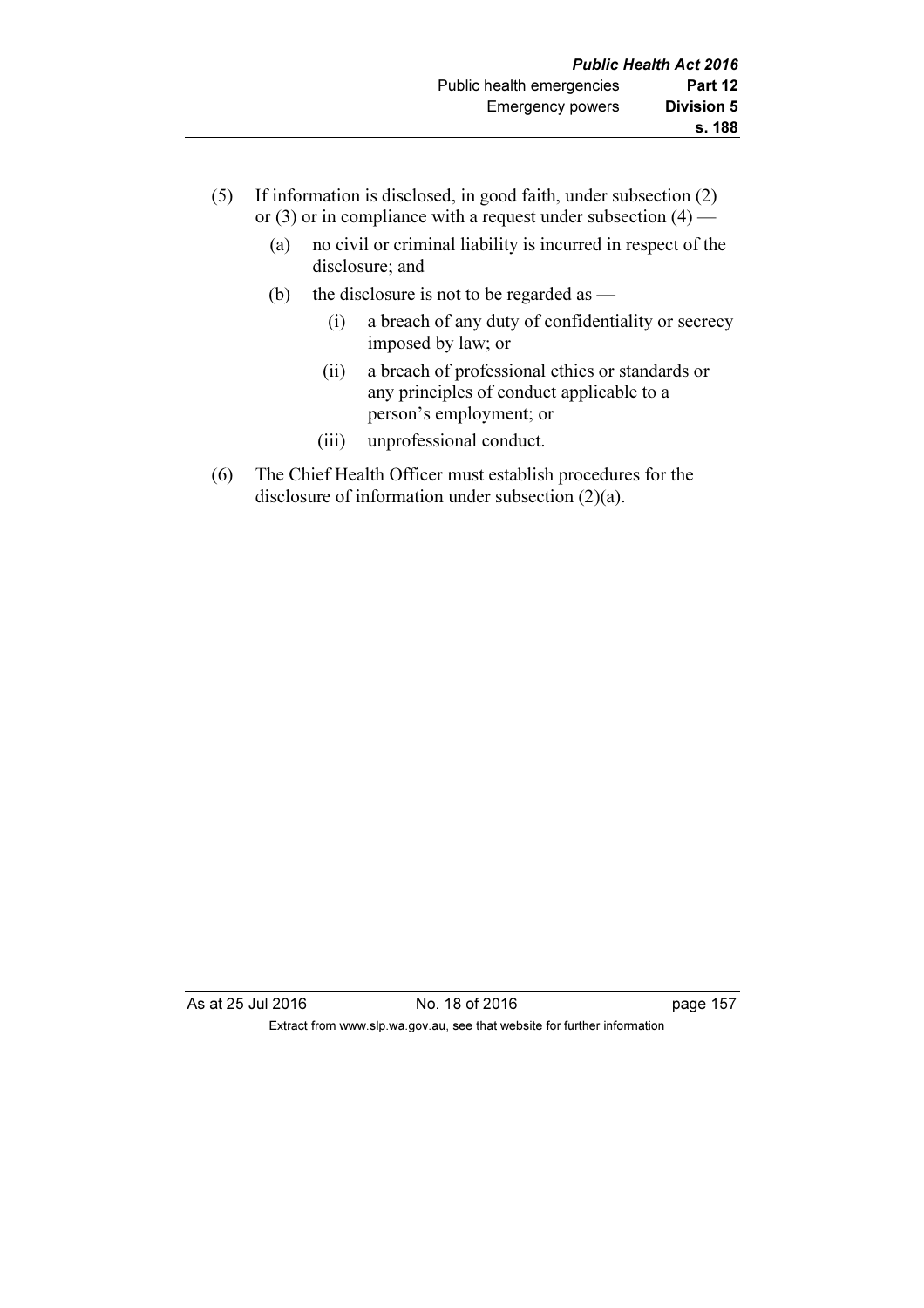# 189. Regulations about information sharing for purposes of section 188

The regulations may include provisions about —

- (a) the circumstances in which information may be disclosed under section 188; and
- (b) the public authorities, persons and bodies to which or whom information may be disclosed under that section; and
- (c) the conditions subject to which information may be disclosed under that section; and
- (d) the receipt, use and storage of information disclosed under that section; and
- (e) the restriction of access to information disclosed under that section.

# 190. Other emergency powers

 (1) For emergency management purposes, an emergency officer may do all or any of these —

- (a) enter or, if necessary, break into and enter, any premises in the emergency area;
- (b) search any premises in the emergency area and anything found in or on the premises;
- (c) take into any premises in the emergency area the persons, machinery, equipment or materials the emergency officer reasonably requires for exercising a power under this Division;
- (d) authorise the transportation, storage and disposal of bodies of deceased persons anywhere (whether inside or outside the emergency area);
- (e) contain an animal, substance or thing in the emergency area;

page 158 **No. 18 of 2016** As at 25 Jul 2016 Extract from www.slp.wa.gov.au, see that website for further information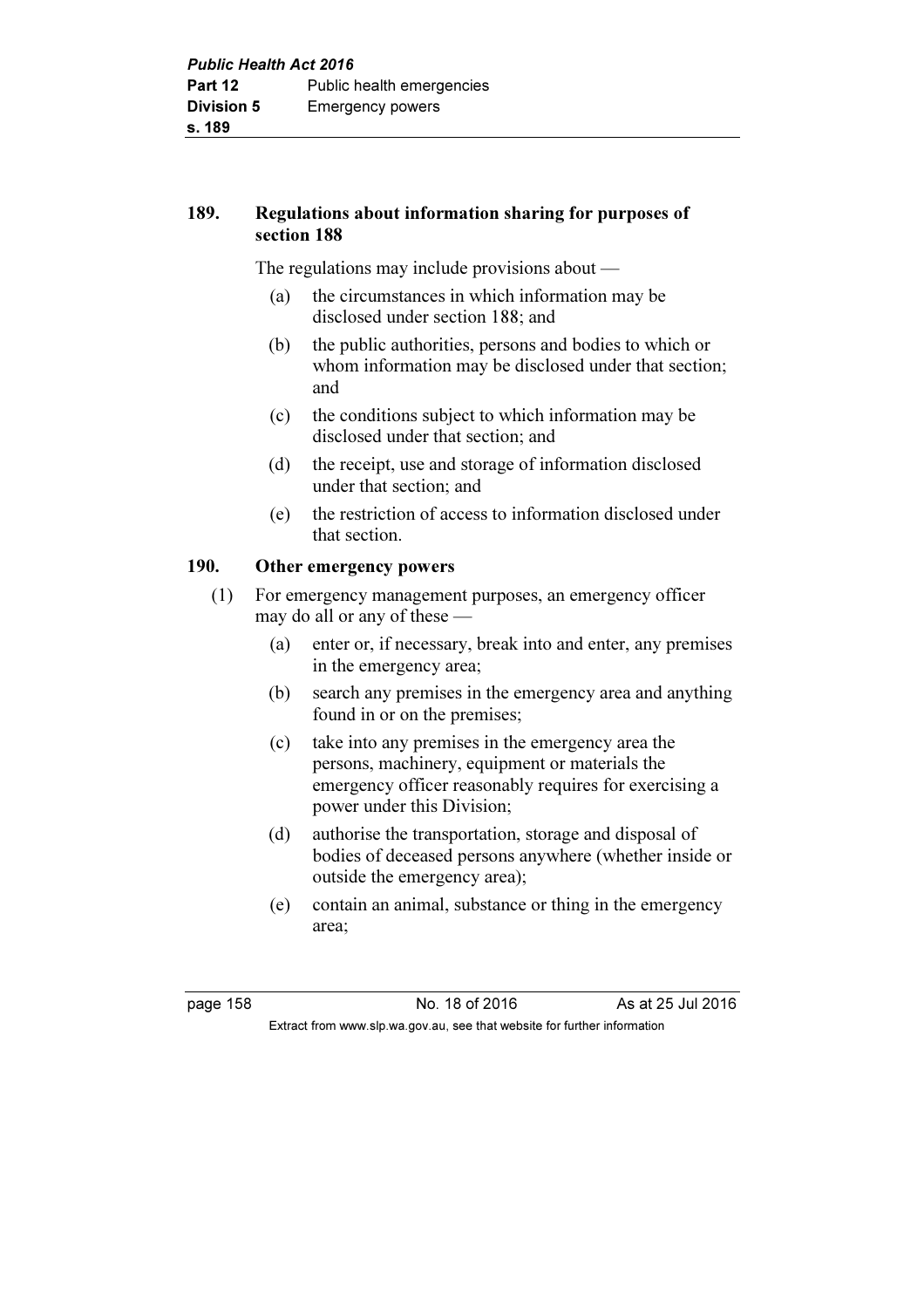- (f) remove or destroy any animal, vegetation, substance or thing in the emergency area;
- (g) remove, dismantle, demolish or destroy any premises in the emergency area;
- (h) disconnect or shut off any electricity, gas, water or fuel supply, or any drainage facility, or any other service, in the emergency area;
- (i) take and use fuel, gas, electricity or water in the emergency area;
- (j) direct the owner or occupier or the person apparently in charge of any place in the emergency area to close that place to the public for the period specified in the direction;
- (k) turn off, disconnect, dismantle or shut down any machinery, equipment or other thing in the emergency area;
- (l) open a container or other thing in the emergency area;
- (m) excavate land or form tunnels in the emergency area;
- (n) build earthworks or temporary structures, or erect barriers, in the emergency area;
- (o) remove to, or, subject to section 191, detain in, any place or premises that the emergency officer thinks proper any person who obstructs or threatens to obstruct emergency management activities;
- (p) without limiting any other emergency power, exercise any serious public health incident power;
- (q) direct a person to give the emergency officer reasonable assistance to exercise the emergency officer's powers under this Division.
- (2) An emergency officer may enter any premises in the emergency area without a warrant or the consent of the occupier of the premises or, in the case of a vehicle, the owner of the vehicle.

| As at 25 Jul 2016 | No. 18 of 2016                                                           | page 159 |
|-------------------|--------------------------------------------------------------------------|----------|
|                   | Extract from www.slp.wa.gov.au, see that website for further information |          |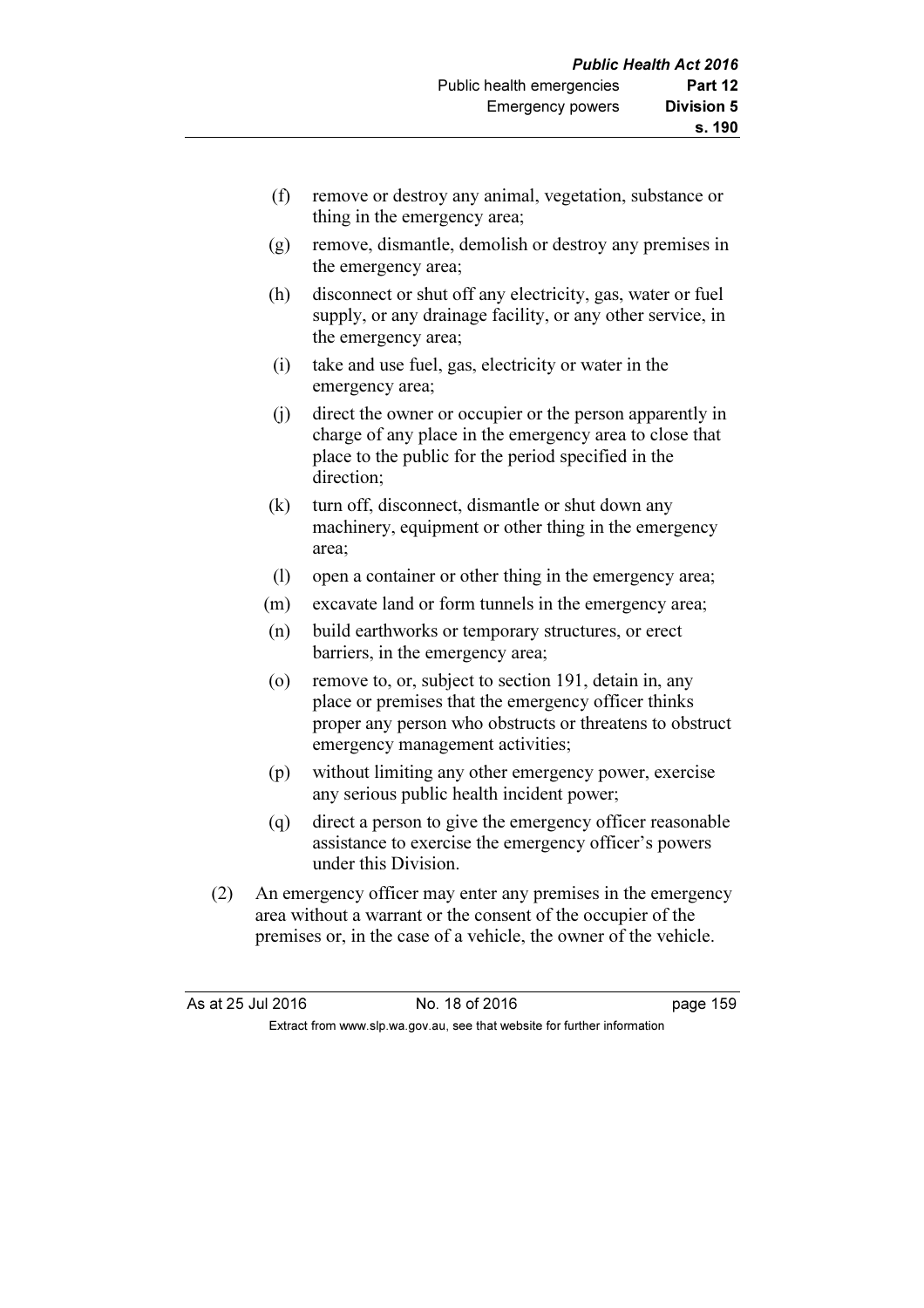- (3) Without limiting subsection  $(1)(q)$ , an emergency officer exercising an emergency power under this Division may be assisted by a police officer or other person.
- (4) Subsection  $(1)(d)$  overrides
	- (a) the Cemeteries Act 1986 section 11; and
	- (b) the Cremation Act 1929.

#### 191. Further provisions relating to power to detain under section 185(1) or 190(1)(o)

- (1) Before an emergency officer or police officer detains a person under section  $185(1)$  or  $190(1)(o)$ , the emergency officer or police officer must briefly explain, in language likely to be readily understood by the person —
	- (a) the reason why it is necessary to detain the person; and
	- (b) that the person is entitled to obtain legal advice and to communicate with a lawyer; and
	- (c) that the person has a right under section 194 to apply to the State Administrative Tribunal for a review of the decision to detain the person.
- (2) However, if in the particular circumstances in which the power to detain the person is to be exercised, it is not practicable to give the explanation required by subsection (1) before the power is exercised, the emergency officer or police officer must do so as soon as is practicable.
- (3) If the person who is to be detained, or is being detained, under section 185(1) or 190(1)(o) is a child or an impaired person, the emergency officer or police officer must ensure that a suitably modified version of the explanation required by subsection (1) is given to —
	- (a) in the case of a child  $-$ 
		- (i) a parent or guardian of the child; or

page 160 No. 18 of 2016 As at 25 Jul 2016 Extract from www.slp.wa.gov.au, see that website for further information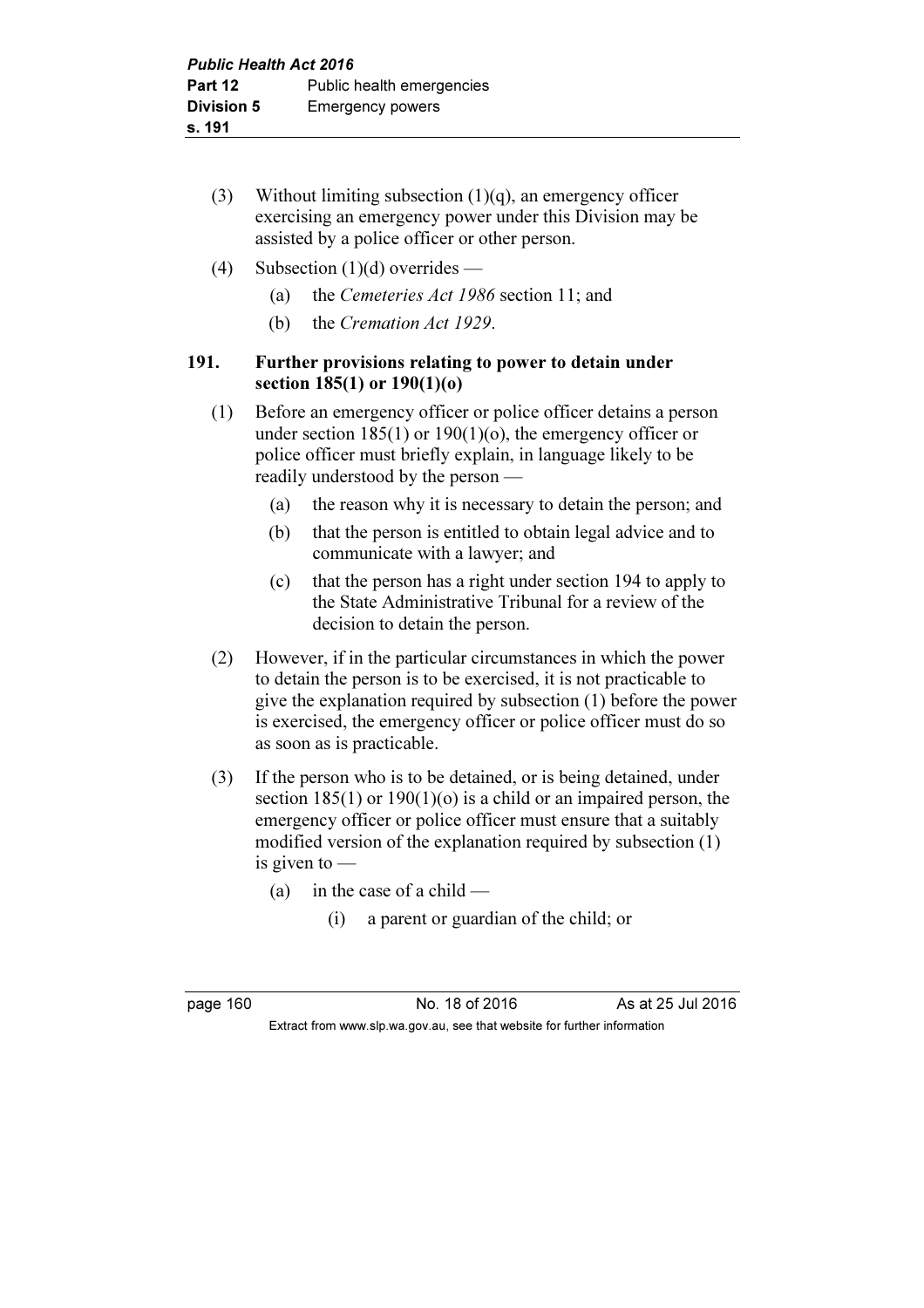- (ii) another person who has responsibility for the day-to-day care of the child; or
- (iii) if no person mentioned in another subparagraph of this paragraph is available, a person, or a person in a class of persons, prescribed by the regulations for the purposes of this subparagraph;
- (b) in the case of an impaired person, a responsible person.
- (4) Failure to comply with this section does not invalidate the detention of a person under section  $185(1)$  or  $190(1)(o)$ .

#### 192. Review of detention

- (1) If a person is detained under section  $185(1)$  or  $190(1)(o)$ 
	- (a) the Chief Health Officer must review the person's detention at intervals not greater than 24 hours to determine whether the detention of the person continues to be required; and
	- (b) the person is entitled to obtain legal advice and to communicate with a lawyer; and
	- (c) if the detained person is a child, the child is entitled to be represented by —
		- (i) a parent or guardian of the child; or
		- (ii) another person who has responsibility for the day-to-day care of the child; or
		- (iii) if no person mentioned in another subparagraph of this paragraph is available, a person, or a person in a class of persons, prescribed by the regulations for the purposes of this subparagraph;
		- and
	- (d) if the detained person is an impaired person, the impaired person is entitled to be represented by a responsible person.

| As at 25 Jul 2016 | No. 18 of 2016                                                           | page 161 |
|-------------------|--------------------------------------------------------------------------|----------|
|                   | Extract from www.slp.wa.gov.au, see that website for further information |          |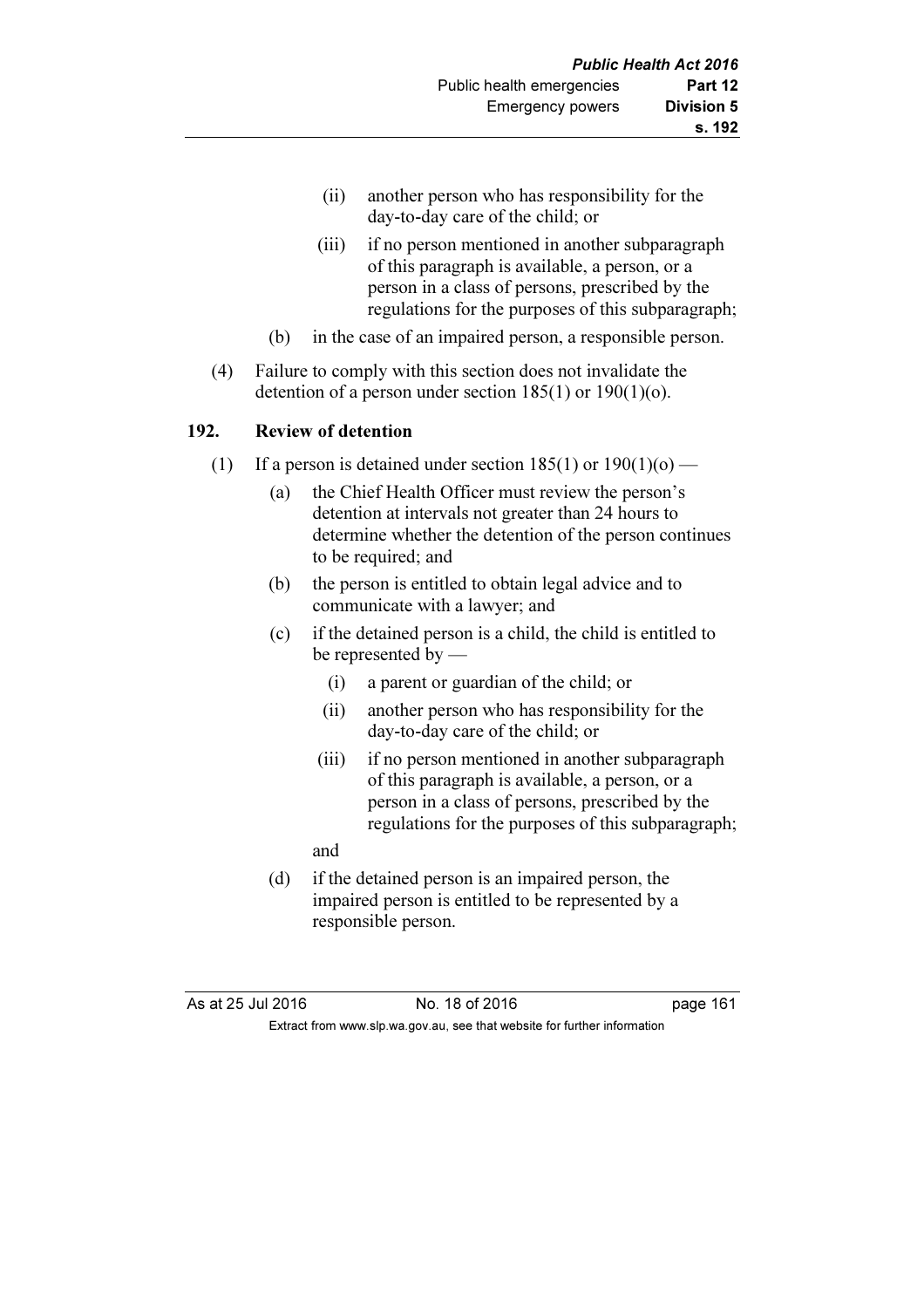- (2) A person who is detained under section  $185(1)$  or  $190(1)(o)$ must be immediately released from that detention if —
	- (a) following a review under subsection  $(1)(a)$ , the Chief Health Officer determines that the detention of the person is no longer required; or
	- (b) for any other reason, the detention of the person is no longer required.

# 193. Minister to be informed of detention or release from detention

- (1) The Chief Health Officer must give written notice to the Minister —
	- (a) that a person has been detained under section 185(1) or  $190(1)(o)$ ; or
	- (b) that following a review under section  $192(1)(a)$  a person is to continue to be detained under section 185(1) or  $190(1)(o)$ ; or
	- (c) that a person detained under section  $185(1)$  or  $190(1)(o)$ has been released from detention.
- (2) A notice under subsection  $(1)$ 
	- (a) must be given as soon as is practicable; and
	- (b) must include
		- (i) an identifier (for example a number or code) that uniquely identifies the person detained without disclosing their identity; and
		- (ii) the reasons for the detention, continued detention or release from detention, of the person.

# 194. Review by State Administrative Tribunal

 (1) This section applies to the following directions and decisions (reviewable decisions) —

page 162 **No. 18 of 2016** As at 25 Jul 2016 Extract from www.slp.wa.gov.au, see that website for further information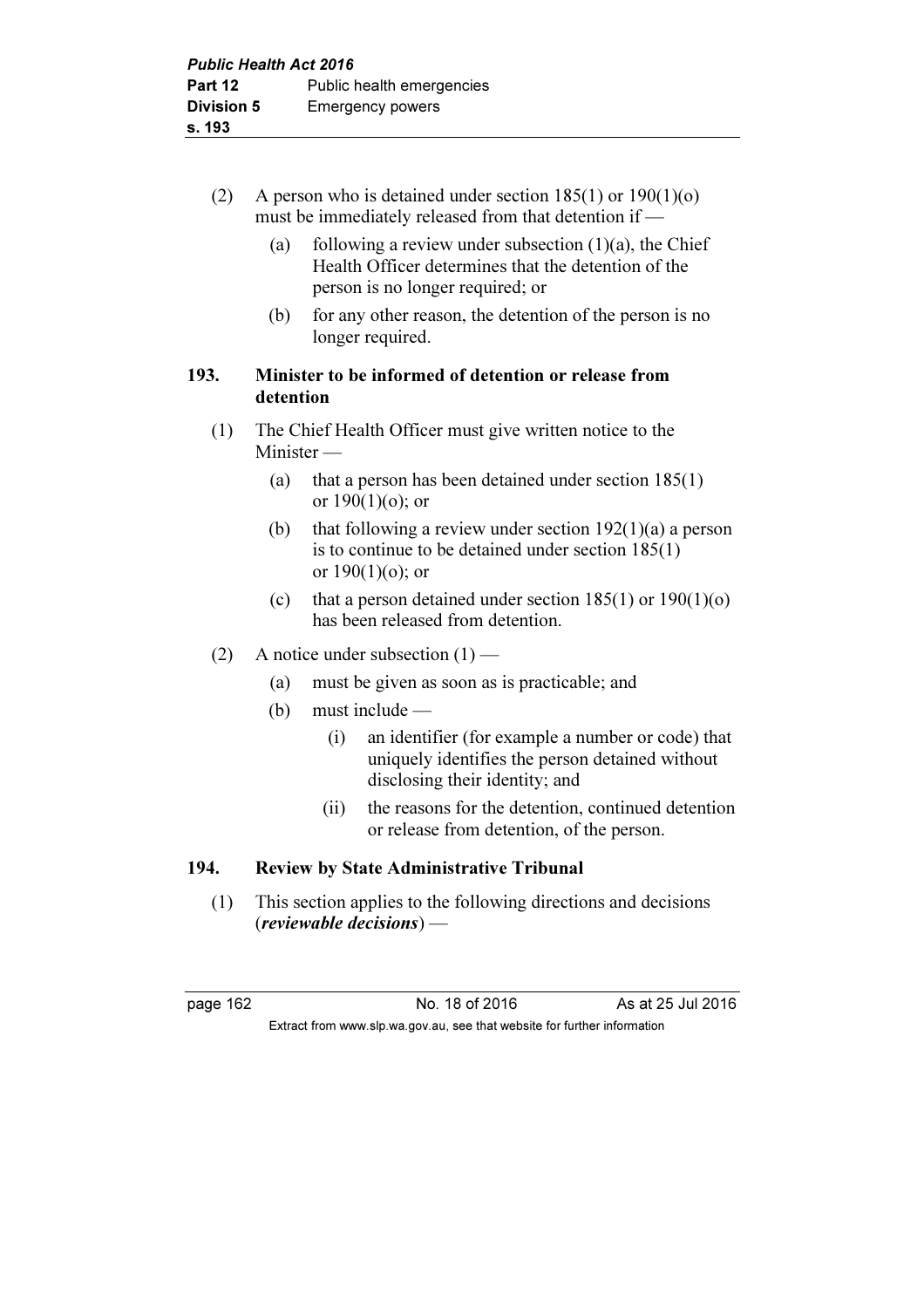- (a) a direction under section  $184(1)(a)$  that a person remain in an area specified by an emergency officer;
- (b) a direction under section 184(1)(b) that a person remain quarantined from other persons;
- (c) a decision to detain a person under section 185(1) or  $190(1)(o)$ .
- (2) A person to whom a reviewable decision applies may apply to the State Administrative Tribunal for a review of the decision.
- (3) The State Administrative Tribunal must hear and determine the application as a matter of priority and urgency.

### Division 6 — Other powers exercisable during public health state of emergency

### 195. Powers of police relating to closure of places, movement and evacuation

- (1) For the purposes of emergency management during a public health state of emergency, any police officer present in the emergency area may direct the owner, occupier or the person apparently in charge of any place in the emergency area to close that place to the public for the period specified in the direction.
- (2) During a public health state of emergency, any police officer present in the emergency area may exercise any of the powers of an emergency officer under section 180.
- (3) A police officer must not exercise a power under subsection (1) or (2) in a manner that is contrary to or in conflict with the exercise of a power by an emergency officer under section 180 or  $190(1)(i)$ .

As at 25 Jul 2016 18 0.18 of 2016 18 0.18 page 163 Extract from www.slp.wa.gov.au, see that website for further information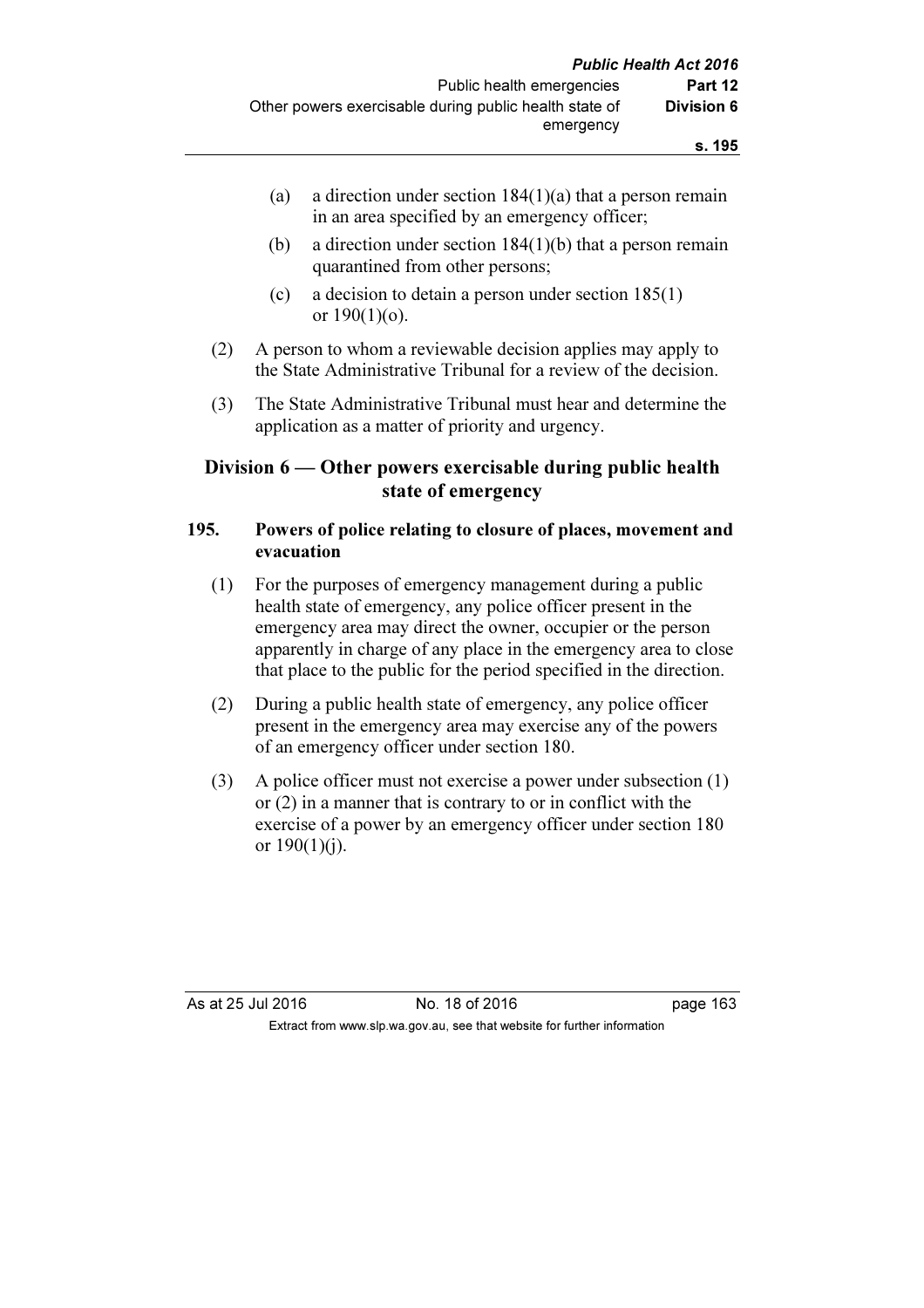| <b>Public Health Act 2016</b> |                                                                     |  |
|-------------------------------|---------------------------------------------------------------------|--|
| Part 12                       | Public health emergencies                                           |  |
| <b>Division 6</b>             | Other powers exercisable during public health state of<br>emergency |  |
| s. 196                        |                                                                     |  |

### 196. Power of Chief Health Officer to direct public authorities during public health state of emergency

- (1) During a public health state of emergency, the Chief Health Officer is responsible for coordinating any activities of public authorities that the Chief Health Officer considers necessary or desirable to coordinate for responding to the public health emergency.
- (2) For the purposes of that coordination, the Chief Health Officer  $may$ —
	- (a) direct any public authority to do or not to do any act, or to perform or not to perform any function; and
	- (b) appoint an officer of a public authority to have overall control of particular activities carried out by public authorities in response to the public health emergency, where a number of public authorities are involved.
- (3) If a direction is given to a public authority under subsection  $(2)(a)$  —
	- (a) the public authority must comply with the direction within the time and in the manner, if any, specified in the direction; and
	- (b) the direction prevails to the extent of any conflict or inconsistency with any written law or other law, but subject to section 164(3).
- (4) This section does not authorise the Chief Health Officer
	- (a) to direct the Police Force of Western Australia, or any police officer, to do or not to do any act, or to perform or not to perform any function; or
	- (b) to appoint a police officer to have control of particular activities under subsection (2)(b), except with the agreement of the Commissioner of Police or a senior police officer.

page 164 **No. 18 of 2016** As at 25 Jul 2016 Extract from www.slp.wa.gov.au, see that website for further information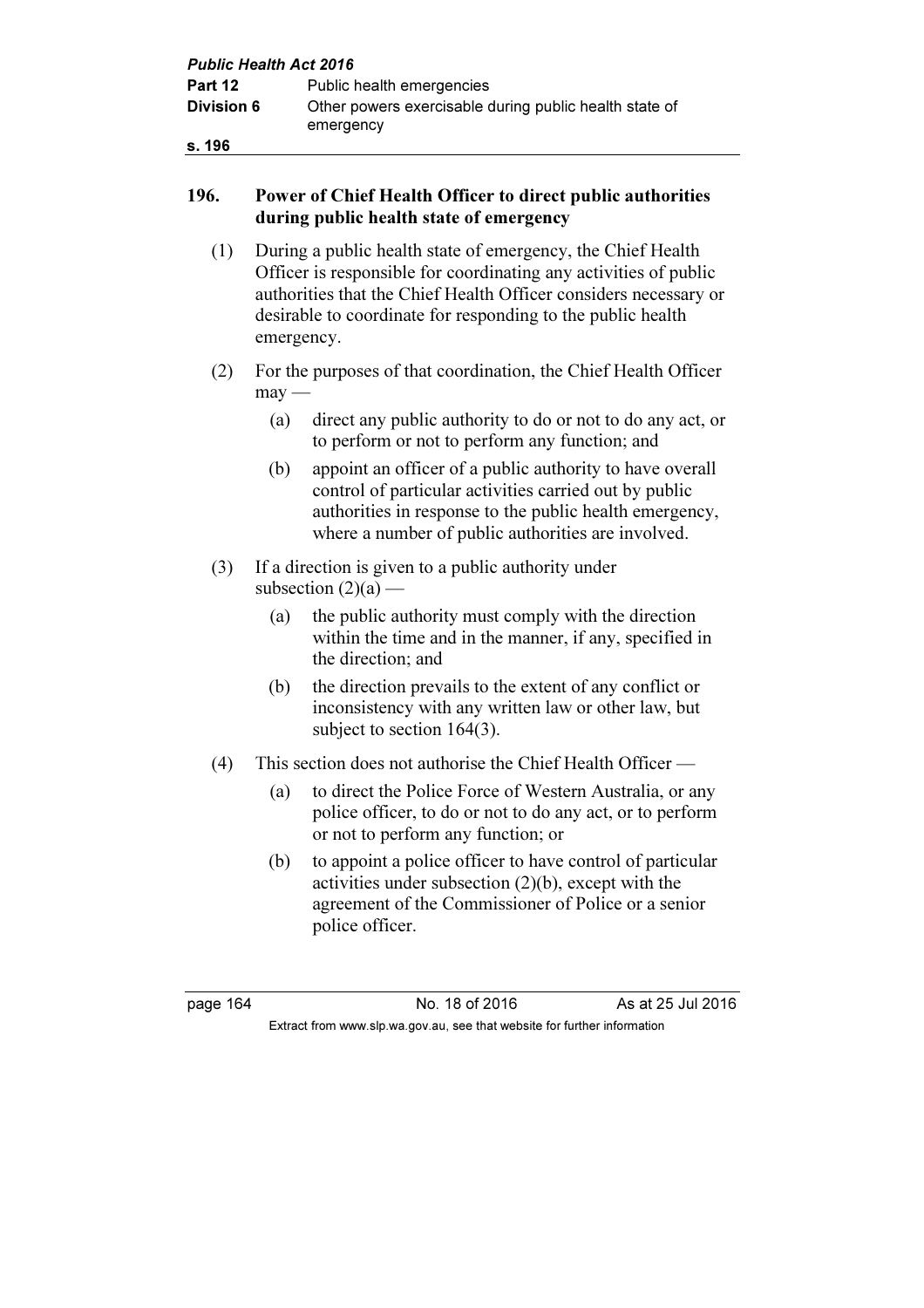#### 197. Chief Health Officer may authorise persons to administer, manufacture, supply or prescribe poisons

(1) In this section —

poison —

- (a) until the commencement of the Medicines and Poisons Act 2014 section 3, has the meaning given in the Poisons Act 1964 section 5(1); and
- (b) after the commencement of the Medicines and Poisons Act 2014 section 3, has the meaning given in that section.
- (2) For the purposes of emergency management during a public health state of emergency —
	- (a) the Chief Health Officer may authorise a person, or class of persons, to administer, manufacture, supply or prescribe a poison; and
	- (b) a person authorised under paragraph (a) may administer, manufacture, supply or prescribe a poison.
- (3) The Chief Health Officer may give directions in relation to the exercise of a power under subsection (2)(b).
- (4) When exercising a power under subsection (2)(b), a person must comply with —
	- (a) the terms and conditions of the authorisation (if any); and
	- (b) any directions of the Chief Health Officer given under subsection (3).
- (5) This section overrides the Poisons Act 1964, the Medicines and Poisons Act 2014 and the Misuse of Drugs Act 1981.

#### 198. Further provisions relating to authority to administer, manufacture, supply or prescribe poisons

(1) In this section —

As at 25 Jul 2016 18 0.18 of 2016 18 0.18 page 165

Extract from www.slp.wa.gov.au, see that website for further information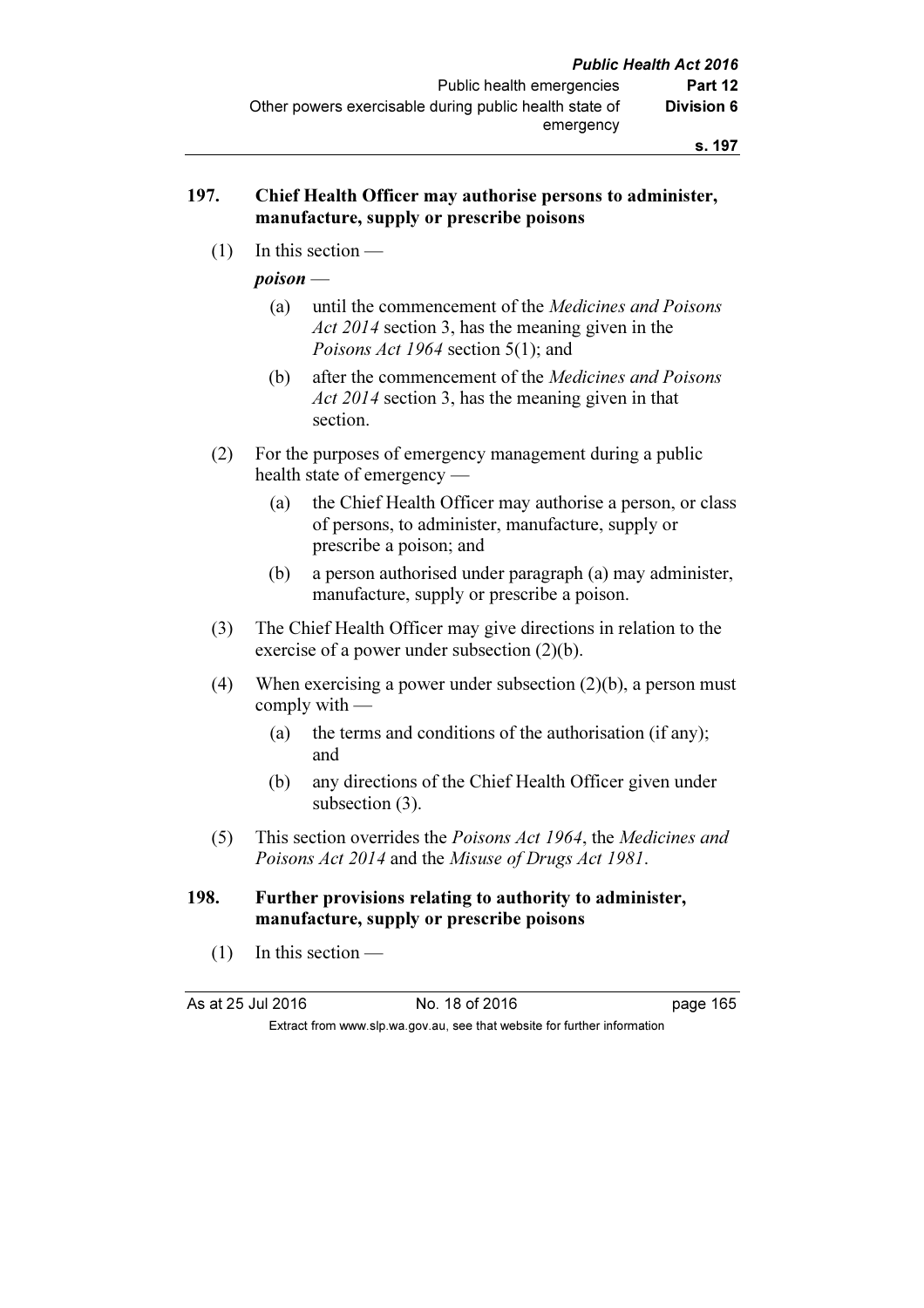| <b>Public Health Act 2016</b> |                                                                     |  |
|-------------------------------|---------------------------------------------------------------------|--|
| Part 12                       | Public health emergencies                                           |  |
| <b>Division 6</b>             | Other powers exercisable during public health state of<br>emergency |  |
|                               |                                                                     |  |

s. 198

*authorisation* means an authorisation given under section  $197(2)(a)$ ;

direction means a direction given under section 197(3).

- (2) An authorisation
	- (a) is subject to any limitation in a declaration under section 167(3)(b) or 169 or 170; and
	- (b) must state that it is given under section 197; and
	- (c) must generally describe the public health state of emergency to which it relates; and
	- (d) must specify
		- (i) the person, or class of persons, to whom it applies; and
		- (ii) the poison, or class of poisons, to which it applies; and
		- (iii) the terms and conditions (if any) to which it is subject.
- (3) The Chief Health Officer may vary or revoke an authorisation or a direction.
- (4) Authorisations and directions, and variations and revocations of authorisations or directions —
	- (a) may be given orally or in writing; but
	- (b) if given orally, must be put in writing as soon as is practicable.
- (5) A failure to put an authorisation or direction, or a variation of an authorisation or direction, in writing does not invalidate the authorisation, direction or variation or anything done under the authorisation or direction.
- (6) The powers that an authorisation confers on a person are in addition to, and do not limit, the powers that the person may have under another written law or other law.

page 166 **No. 18 of 2016** As at 25 Jul 2016 Extract from www.slp.wa.gov.au, see that website for further information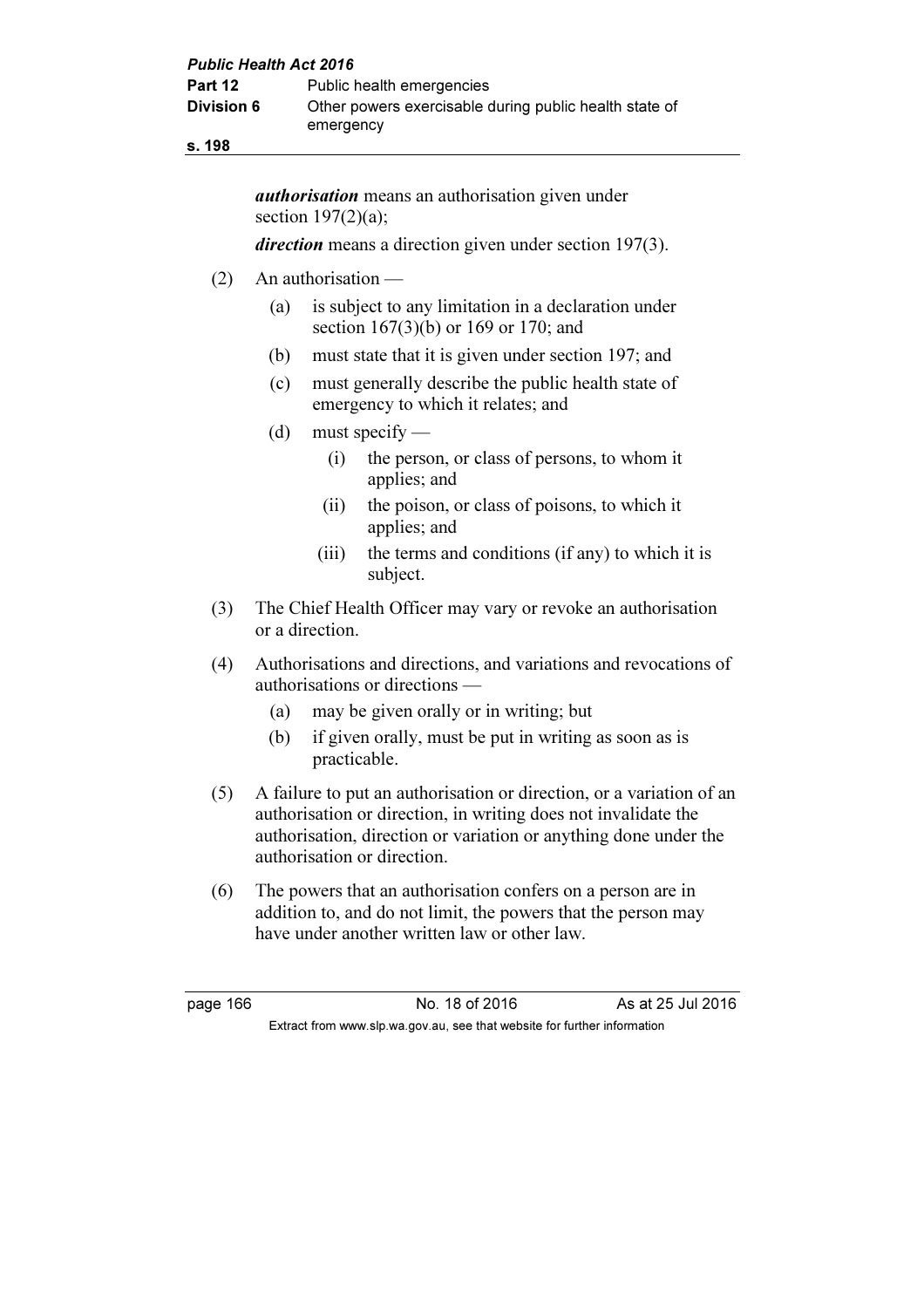### Division 7 — General provisions

### 199. General provisions regarding powers

(1) In this section —

emergency officer includes a police officer assisting in the exercise of an emergency power under section 190(3) or exercising a power under section 195.

- (2) If a person does not comply with a direction given under this Part, an emergency officer may do all things that are reasonably necessary to ensure compliance with the direction, using any force that is reasonable in the circumstances.
- (3) An emergency officer may exercise a power under this Part with the help, and using the force, that is reasonable in the circumstances.
- (4) The powers of an emergency officer under this Part are in addition to, and do not limit, the powers the person may have under another written law or other law.

### 200. General provisions regarding directions

- (1) A direction may be given under this Part orally or in writing.
- (2) A direction given orally must be confirmed in writing within 2 working days after it is given, unless within that period it is complied with or cancelled.
- (3) Failure to comply with subsection (2) does not invalidate the direction.

### 201. Direction under *Emergency Management Act 2005* prevails over inconsistent direction under this Part

 If a direction given under this Part is in conflict or inconsistent with a direction given under the *Emergency Management* Act 2005 Part 6, the direction given under that Part of that Act

As at 25 Jul 2016 18 0.18 of 2016 18 0.18 page 167 Extract from www.slp.wa.gov.au, see that website for further information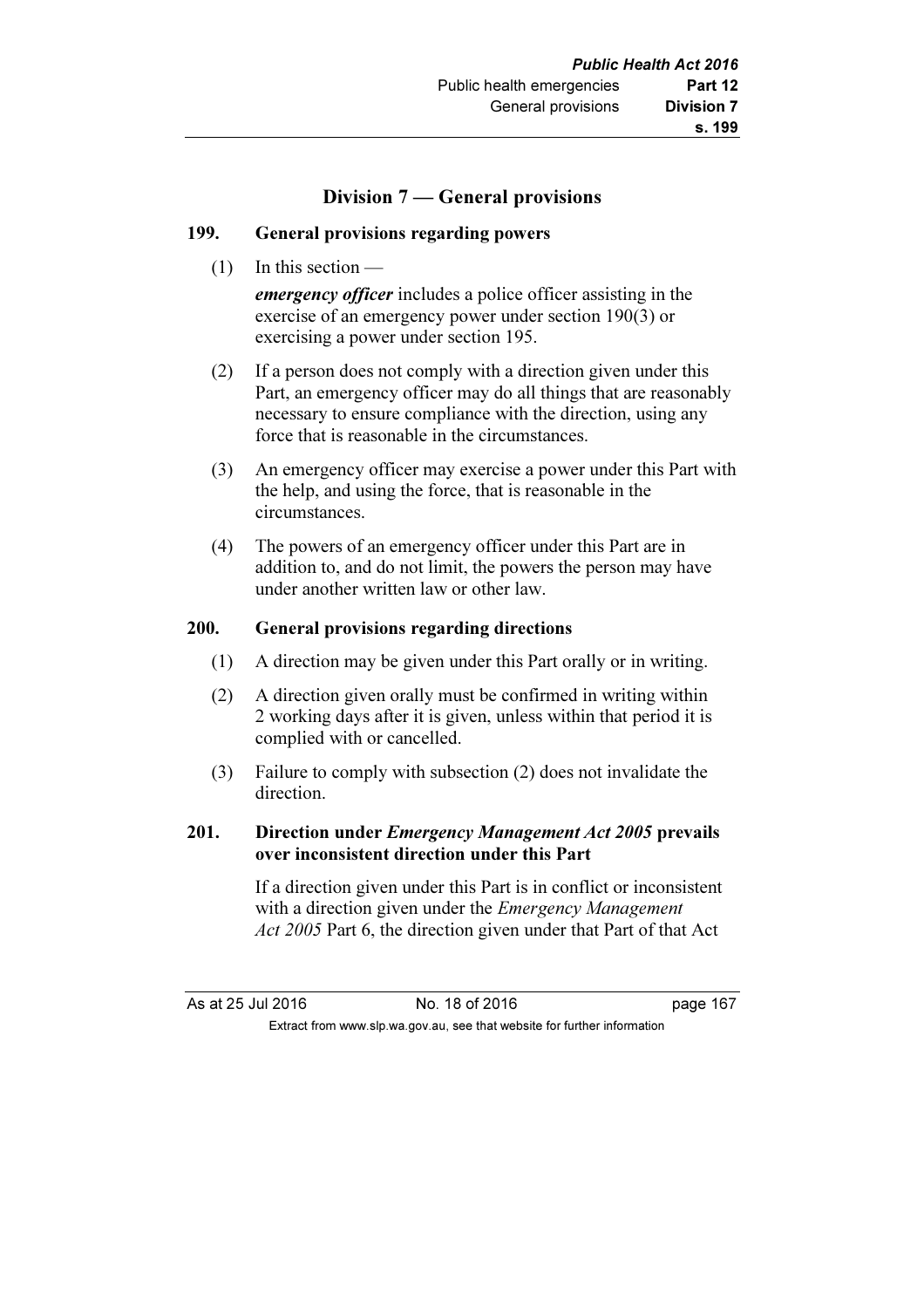prevails to the extent to which the directions are in conflict or inconsistent.

### 202. Failure to comply with directions

- (1) A person must not, without reasonable excuse, fail to comply with a direction given by an emergency officer or police officer —
	- (a) under section 180, 182, 183, 184, 190 or 195; or
	- (b) otherwise in connection with the exercise of any power conferred on the officer under Division 5 or 6.

Penalty for an offence under this subsection: a fine of \$20 000.

- (2) Subsection (1) does not apply unless, when the emergency officer or police officer gives the direction, the officer informs the person that a failure to comply with the direction may constitute an offence.
- (3) A person must comply with a direction referred to in subsection (1) despite the provisions of any other written law,  $and$  —
	- (a) no civil or criminal liability is incurred as a result of that compliance; and
	- (b) complying with the direction is not to be regarded as  $-$ 
		- (i) a breach of any duty of confidentiality or secrecy imposed by law; or
		- (ii) a breach of professional ethics or standards or any principles of conduct applicable to the person's employment; or
		- (iii) unprofessional conduct.

page 168 **No. 18 of 2016** As at 25 Jul 2016 Extract from www.slp.wa.gov.au, see that website for further information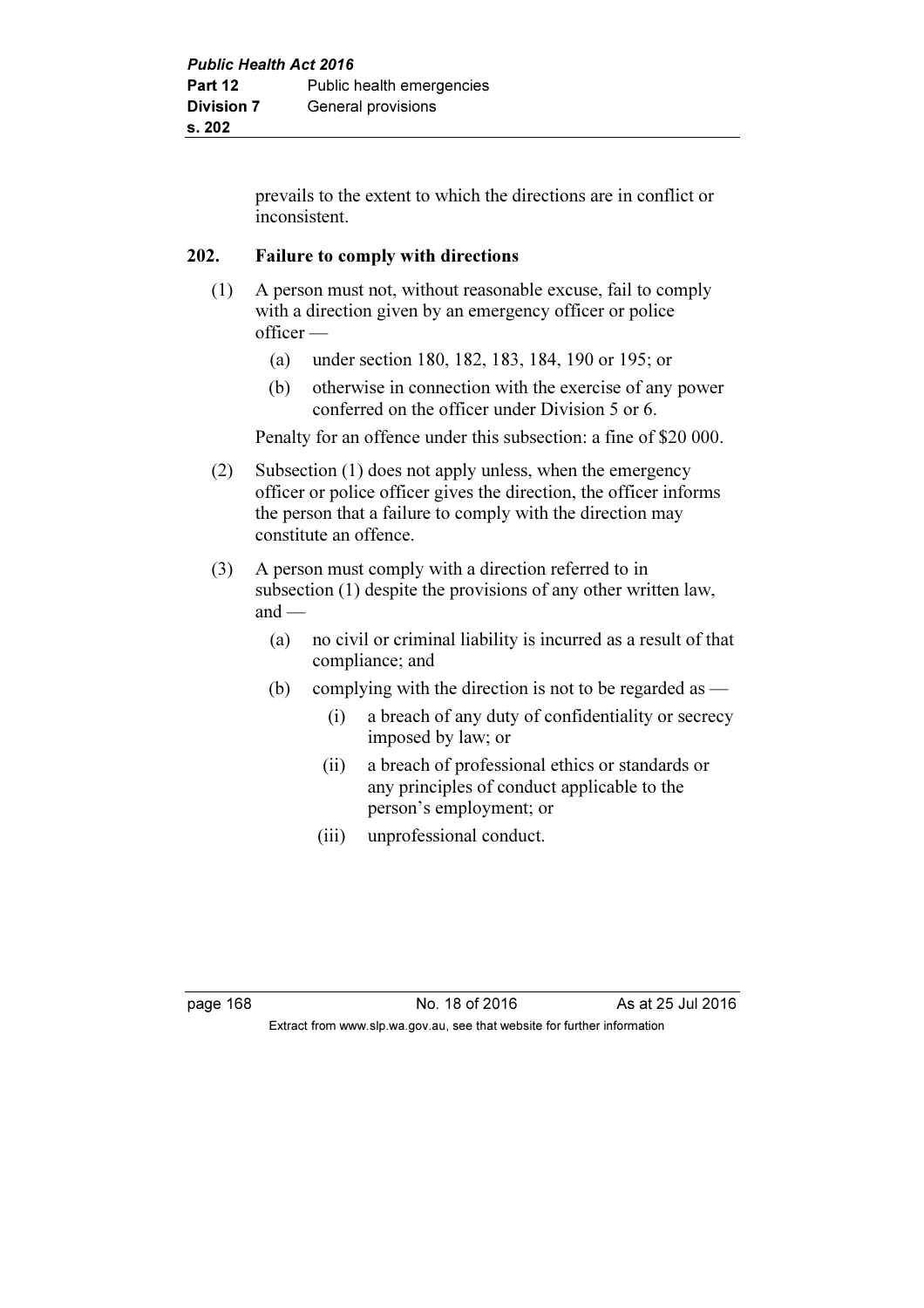# Part 13 — Compensation and insurance

### Division 1 — Compensation

### 203. Entitlement to compensation

- (1) Subject to this Division, a person is entitled to be paid just and reasonable compensation by the State for any loss or damage suffered by the person because of the exercise, or purported exercise, of —
	- (a) a serious public health incident power; or
	- (b) an emergency power; or
	- (c) a power under Part 12 Division 6 or section 199.
- (2) Compensation is not payable to the person for loss or damage to the extent to which —
	- (a) an amount for the loss or damage is recovered or recoverable by the person under a policy of insurance; or
	- (b) any act or omission of the person contributed to the loss or damage.
- (3) Compensation is not payable to the person for loss or damage if the loss or damage would have happened in any event irrespective of the exercise, or purported exercise, of the power.

### 204. Applying for compensation

- (1) A person may apply to the Minister for compensation for any loss or damage suffered by the person as described in section 203(1).
- (2) The application must be made in writing within 90 days after the person suffers the loss or damage.
- (3) The application must
	- (a) state details of the person's loss or damage; and

| As at 25 Jul 2016 | No. 18 of 2016                                                           | page 169 |
|-------------------|--------------------------------------------------------------------------|----------|
|                   | Extract from www.slp.wa.gov.au, see that website for further information |          |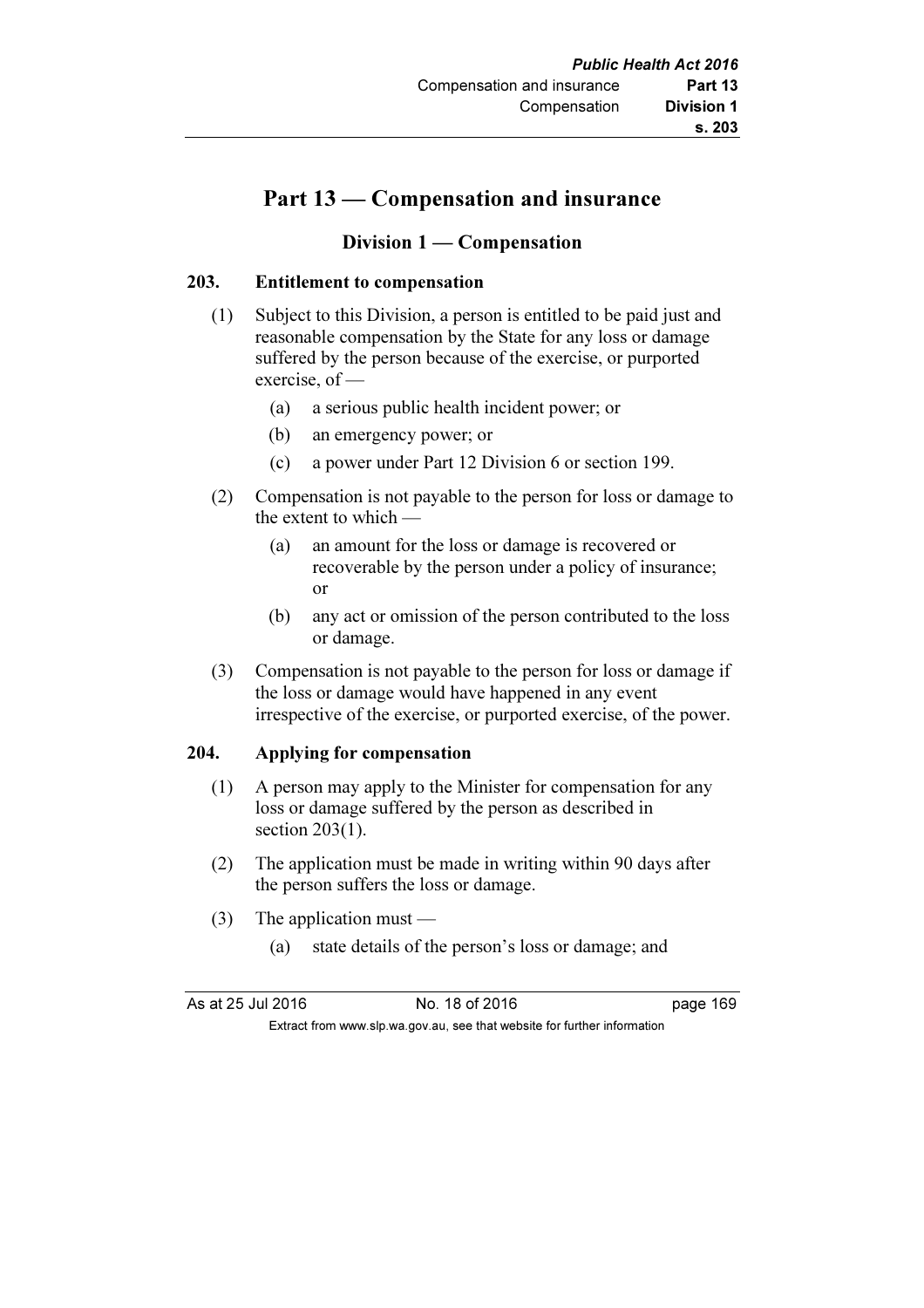- (b) state the amount of compensation claimed and the grounds for the amount claimed; and
- (c) be accompanied by any further information required by the regulations.
- (4) The applicant must provide any other relevant information required by notice given under section 205 to decide the application.
- (5) Despite subsection (2), the Minister may accept a person's application for compensation made more than 90 days after the person suffers the loss or damage if the Minister is satisfied that it would be reasonable in all the circumstances to accept the application.

### 205. Lapsing of application

- $(1)$  In this section *information* includes a record relating to information.
- (2) If an application for compensation is made under this Division, the Minister may direct the applicant to provide information to decide the application by giving the applicant a notice stating —
	- (a) the required information; and
	- (b) the time by which the information must be given to the Minister; and
	- (c) that, if the information is not given to the Minister by the stated time, the application will lapse.
- (3) The stated time must be reasonable and, in any case, at least 21 days after the notice is given.
- (4) The Minister may give the applicant a further notice extending or further extending the time if the Minister is satisfied that it would be reasonable in all the circumstances to give the extension.

page 170 No. 18 of 2016 As at 25 Jul 2016 Extract from www.slp.wa.gov.au, see that website for further information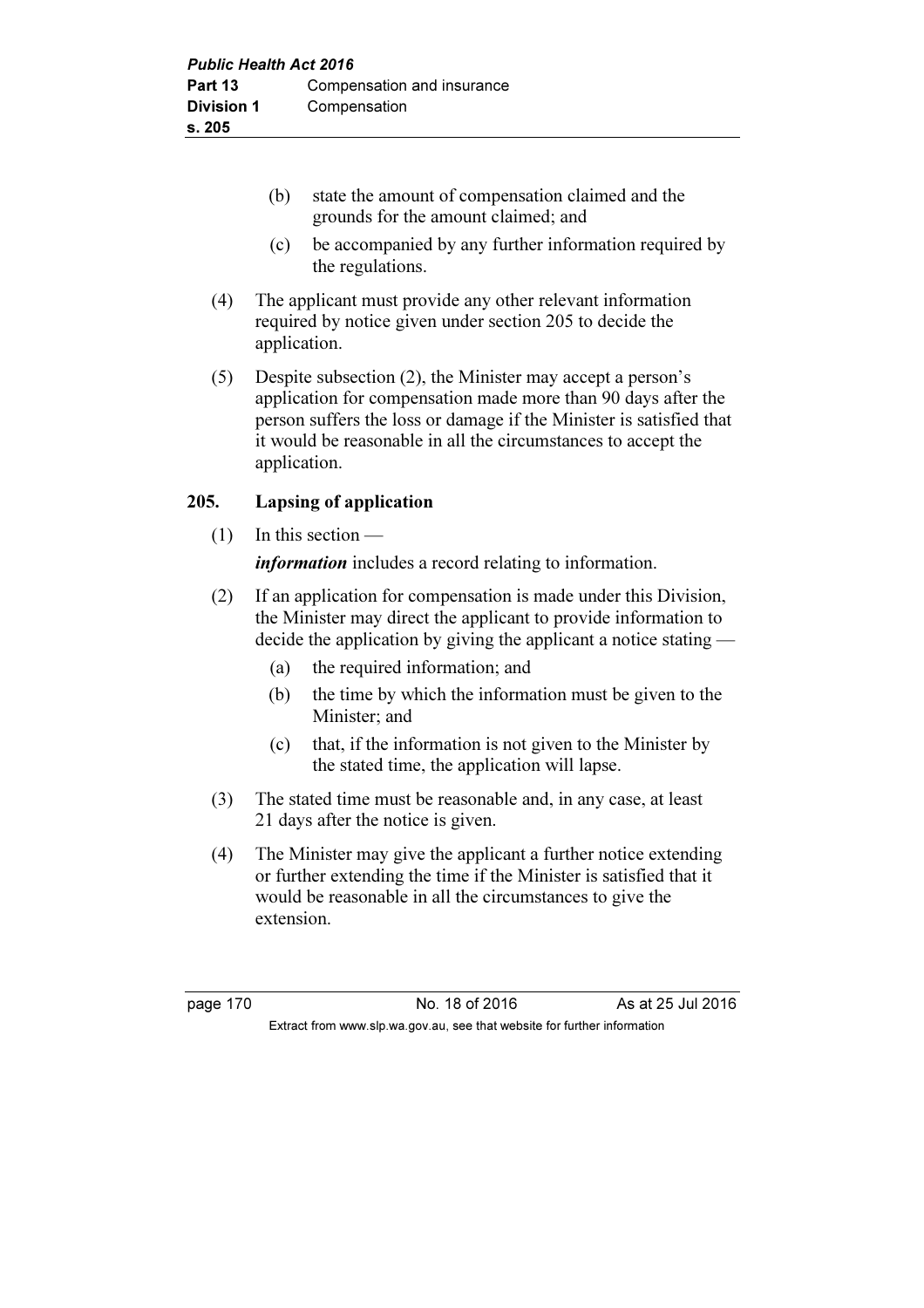- (5) A notice may be given under subsection (4) even if the time to which it relates has passed.
- (6) If the applicant does not provide the information required under subsection (2) within the stated time or any extension of it, the application lapses.

### 206. Notice of decision

 As soon as is practicable after deciding the application, the Minister must give the applicant a written notice stating —

- (a) the decision and the reasons for it; and
- (b) if the Minister decides to pay compensation
	- (i) details of the amount and how the amount was assessed; and
	- (ii) if the amount is less than the amount claimed, that the applicant may apply for a review of the decision, and how the applicant may apply for the review;

and

 (c) if the Minister decides not to pay compensation, that the applicant may apply for a review of the decision, and how the applicant may apply for the review.

### 207. Review of decision as to payment of compensation

 An applicant who is dissatisfied with a decision of the Minister to refuse to pay compensation or to pay the decided amount of compensation may apply to the State Administrative Tribunal for a review of the decision.

#### 208. False compensation claim

 A person must not in or in relation to a claim for compensation under this Division —

As at 25 Jul 2016 18 of 2016 **No. 18 of 2016** Extract from www.slp.wa.gov.au, see that website for further information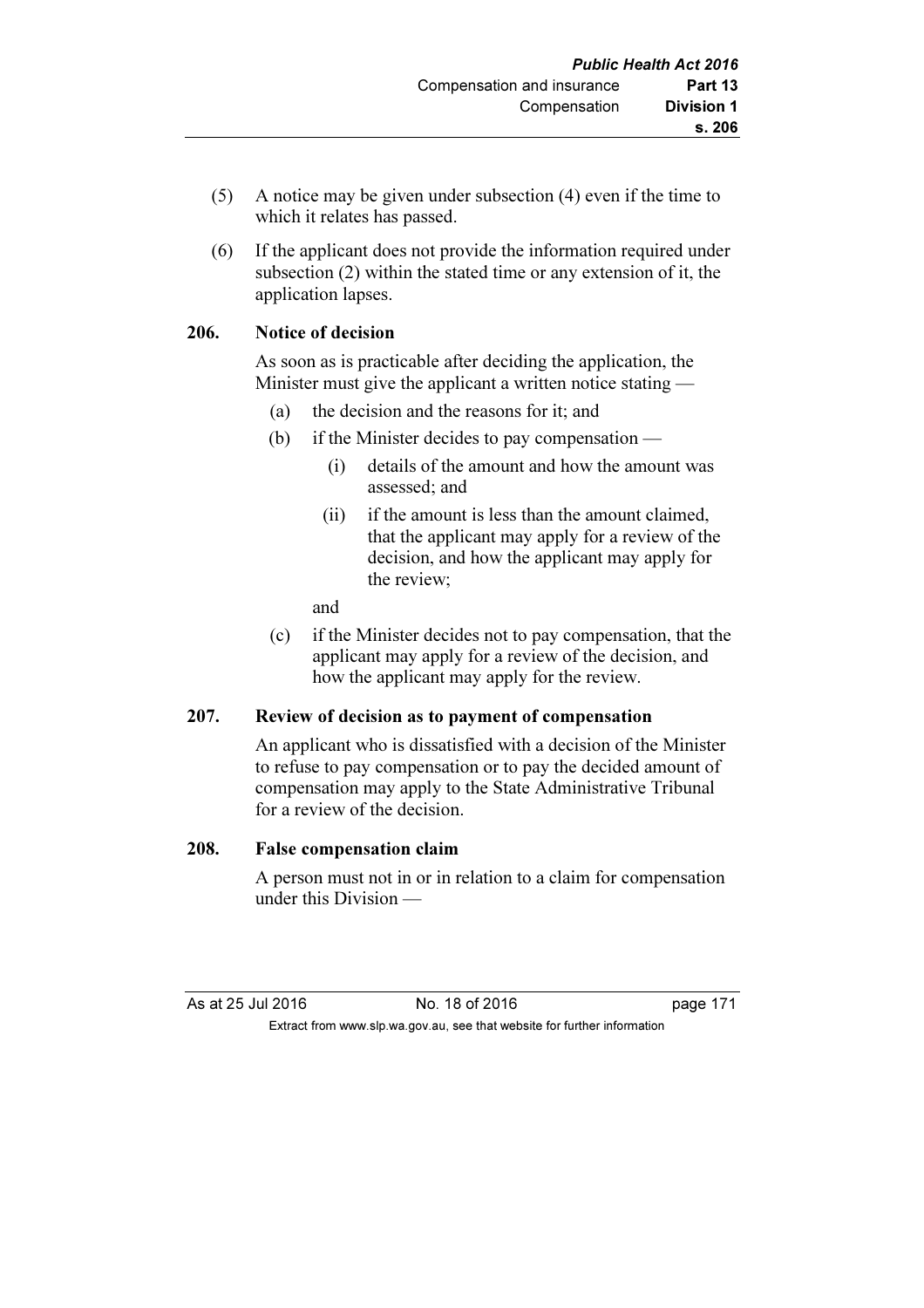- (a) make a statement that the person knows to be false or misleading in a material particular to the Minister or any other person; or
- (b) otherwise mislead the Minister or any other person.

Penalty: a fine of \$10 000.

### Division 2 — Insurance

#### 209. Extension of policy of insurance

- (1) This section applies to a policy of insurance for loss of or damage to property if —
	- (a) the property is lost or, as the case requires, damage is caused to the property because of the exercise by a person in good faith of a serious public health incident power, an emergency power or a power under Part 12 Division 6 or section 199; and
	- (b) the power is exercised for the purpose of protecting
		- (i) the property from loss or damage; or
		- (ii) a person or an animal from death or injury.
- (2) For the purposes of the policy of insurance
	- (a) the loss or damage is, by the operation of this section, to be taken to be loss or damage caused by the happening of an event for which the policy provides insurance cover; and
	- (b) in determining the amount that the insurer is obliged to apply or pay in repairing, replacing or reinstating the property —
		- (i) the provisions of the policy are to be applied so that they produce the result most favourable to the insured; and
		- (ii) any exclusions or limitations on the liability of the insurer to indemnify the insured (other than

page 172 **No. 18 of 2016** As at 25 Jul 2016 Extract from www.slp.wa.gov.au, see that website for further information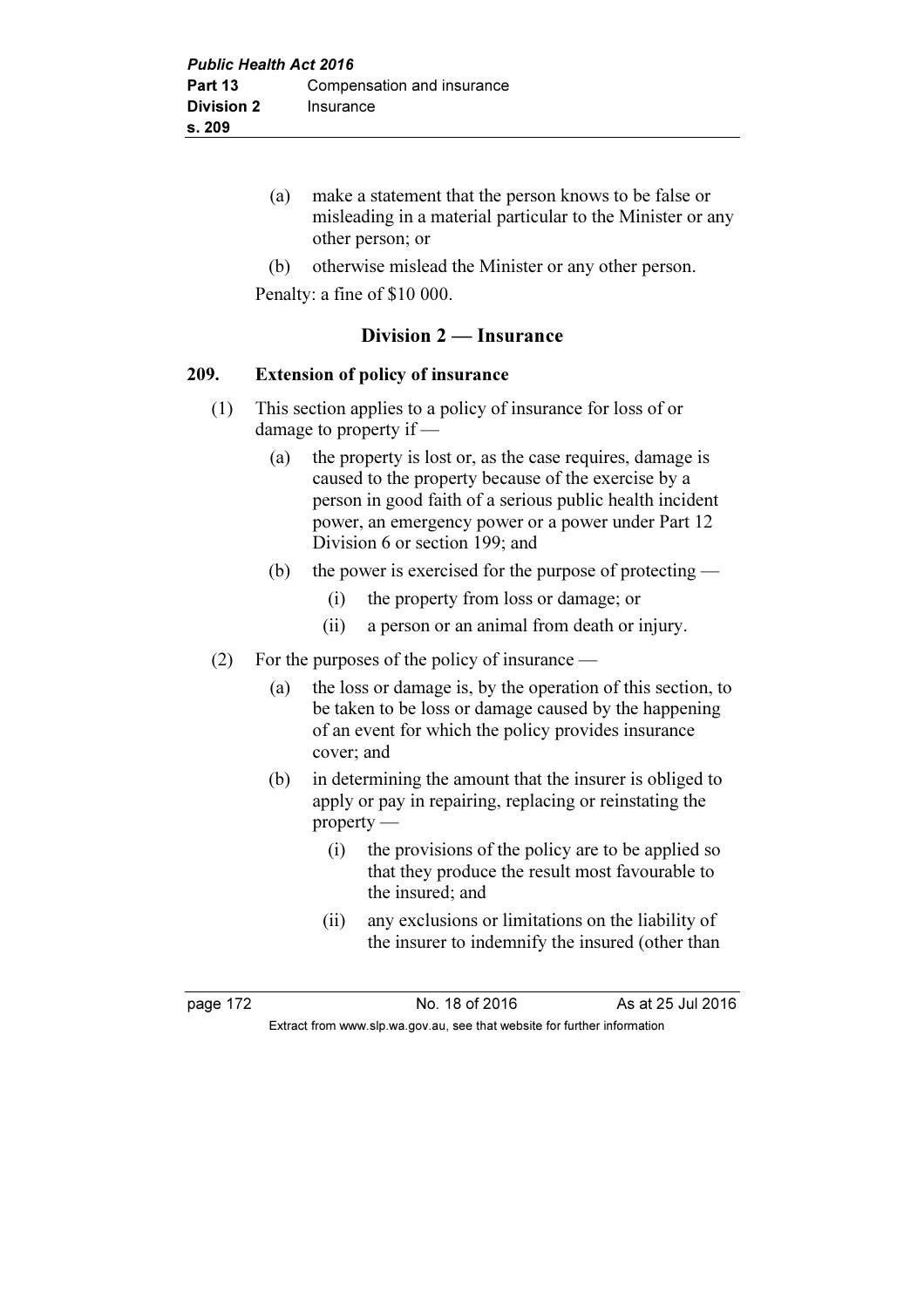any excess for which the insurer is not liable on a claim under the policy) otherwise applying under the policy are to be disregarded.

 (3) A term of a policy of insurance that purports to vary or exclude the operation of subsection (2) is void.

As at 25 Jul 2016 No. 18 of 2016 page 173 Extract from www.slp.wa.gov.au, see that website for further information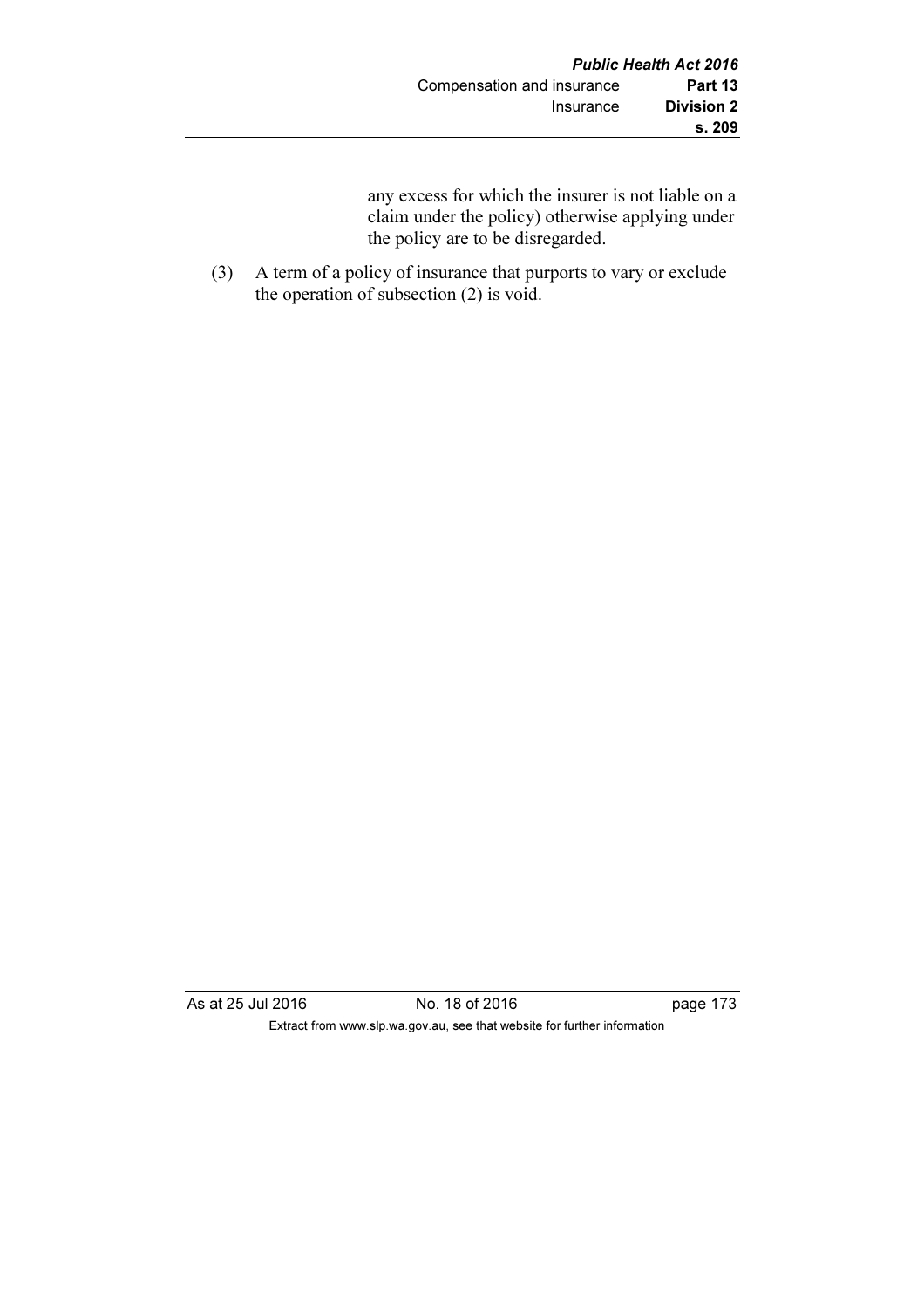# Part 14 — Improvement notices and enforcement orders

### Division 1 — Preliminary

#### 210. Terms used

In this Part —

assessment includes inspection;

*occupier*, of premises, includes —

- (a) the owner of the premises; and
- (b) the person in charge of the premises; and
- (c) a person authorised to be present at the premises as an agent of the owner, or of the person in charge, of the premises.

### 211. Proceedings for offences: how affected

- (1) The issue of an improvement notice or an enforcement order does not prevent proceedings for an offence under this Act or any other written law being commenced or continued in connection with any matter in respect of which the notice or order was issued.
- (2) However, criminal proceedings (including proceedings under The Criminal Code section 177 or 178) do not lie against a person by reason only that the person has not complied with an improvement notice.

### Division 2 — Improvement notices

### 212. Issue of improvement notice

 An authorised officer may give an improvement notice to a person if the officer reasonably believes that —

(a) the person —

page 174 No. 18 of 2016 As at 25 Jul 2016 Extract from www.slp.wa.gov.au, see that website for further information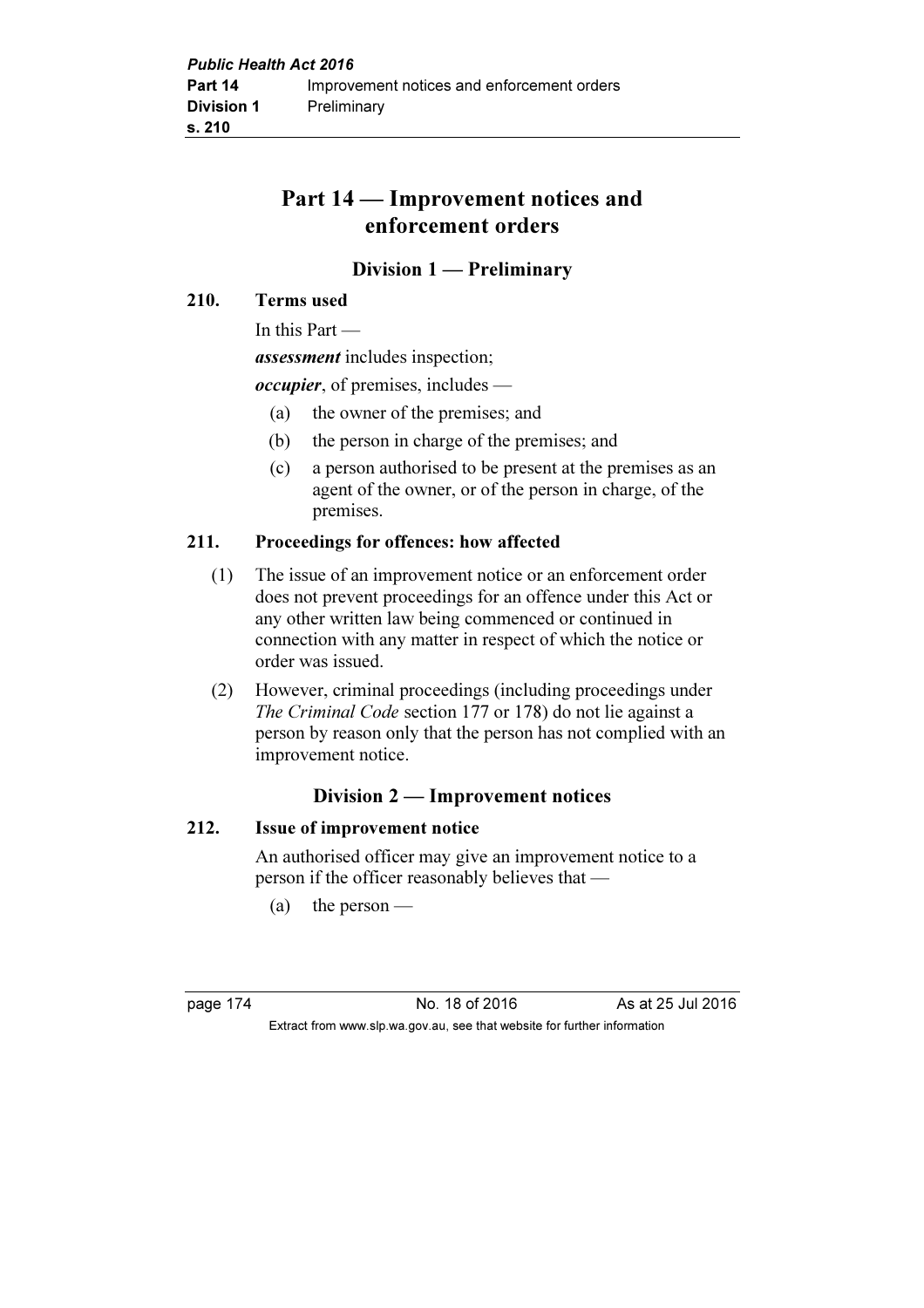- (i) is carrying on a public health risk activity that contravenes, or is likely to contravene, any provision of this Act; or
- (ii) is carrying on a public health risk activity in a manner that contravenes, or is likely to contravene, any provision of this Act; or
- (iii) has carried on a public health risk activity that contravened, or in a manner that contravened, any provision of this Act in circumstances that make it likely that the contravention will continue or be repeated;
- or
- (b) the person
	- (i) is carrying on an activity that poses a public health risk or that is carried on in a manner that poses a public health risk; and
	- (ii) has failed to take reasonable and practicable steps to prevent or minimise any harm to public health;

or

- (c) the person is failing, or has failed, to comply with the general public health duty; or
- (d) the person is the occupier of premises where
	- (i) a public health risk activity is being carried on that contravenes, or is likely to contravene, any provision of this Act; or
	- (ii) a public health risk activity is being carried on in a manner that contravenes, or is likely to contravene, any provision of this Act; or
	- (iii) a public health risk activity has been carried on, or carried on in a manner, that contravened any provision of this Act in circumstances that make

As at 25 Jul 2016 18 0.18 of 2016 1991 10:475 Extract from www.slp.wa.gov.au, see that website for further information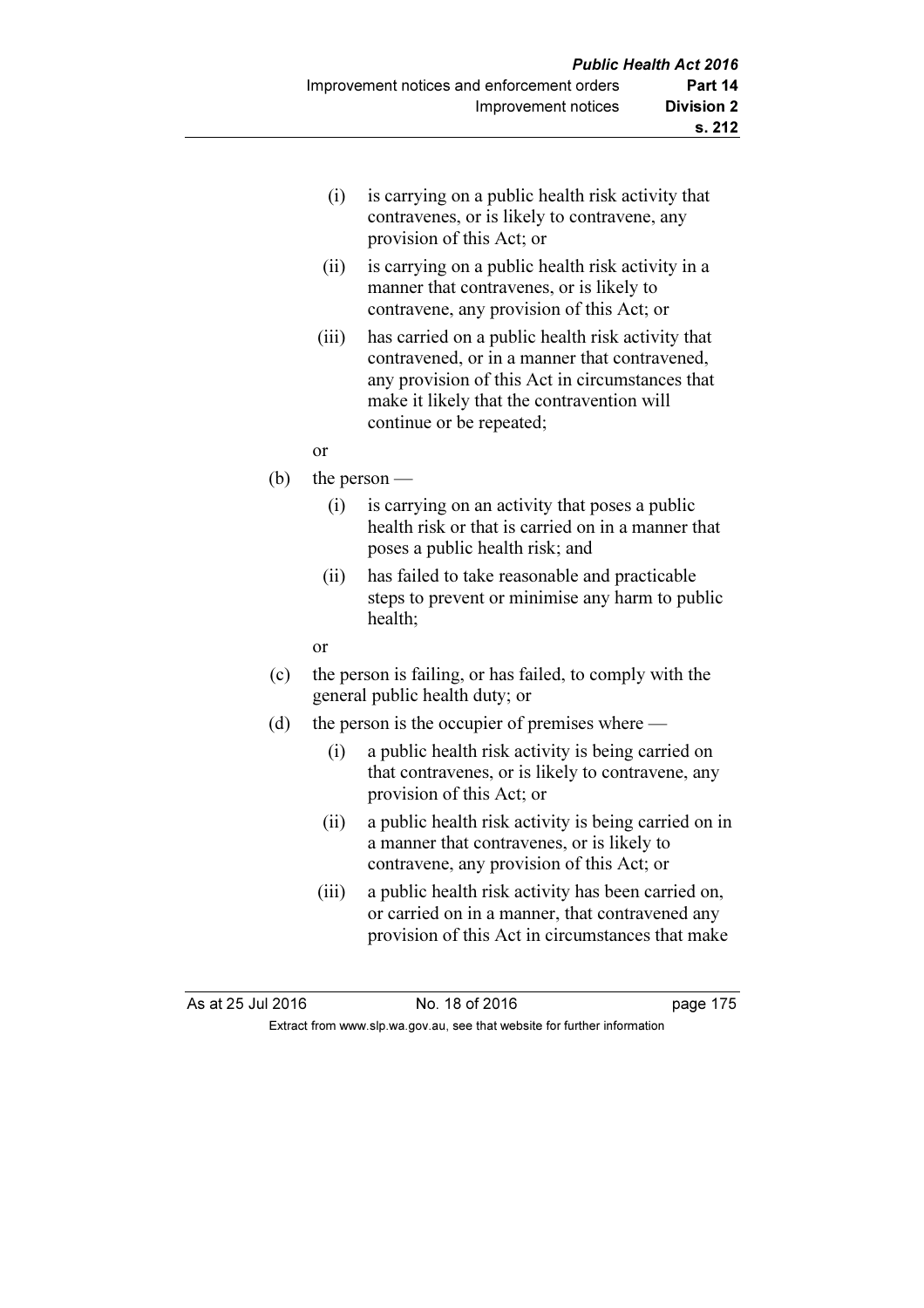it likely that the contravention will continue or be repeated;

- or
- (e) the person is the occupier of premises where
	- (i) an activity is being carried on that poses a public health risk or that is carried on in a manner that poses a public health risk; and
	- (ii) reasonable and practicable steps to prevent or minimise any harm to public health have not been taken;

or

 (f) the person is the occupier of premises where there is or has been a failure to comply with the general public health duty.

### 213. Contents of improvement notice

- (1) An improvement notice must take the form of an order requiring the person given the notice to take specified action, which may consist of —
	- (a) steps the person given the notice is required to take; or
	- (b) action the person given the notice is required to stop; or
	- (c) both of those things.
- (2) An improvement notice must
	- (a) be in an approved form; and
	- (b) state the authorised officer's belief in terms of section 212(a), (b), (c), (d), (e) or (f); and
	- (c) state the reasonable grounds for that belief; and
	- (d) specify any provision of this Act in respect of which that belief is held; and
	- (e) specify the action that the person given the notice is required to take in order to comply with the notice and

page 176 **No. 18 of 2016** As at 25 Jul 2016 Extract from www.slp.wa.gov.au, see that website for further information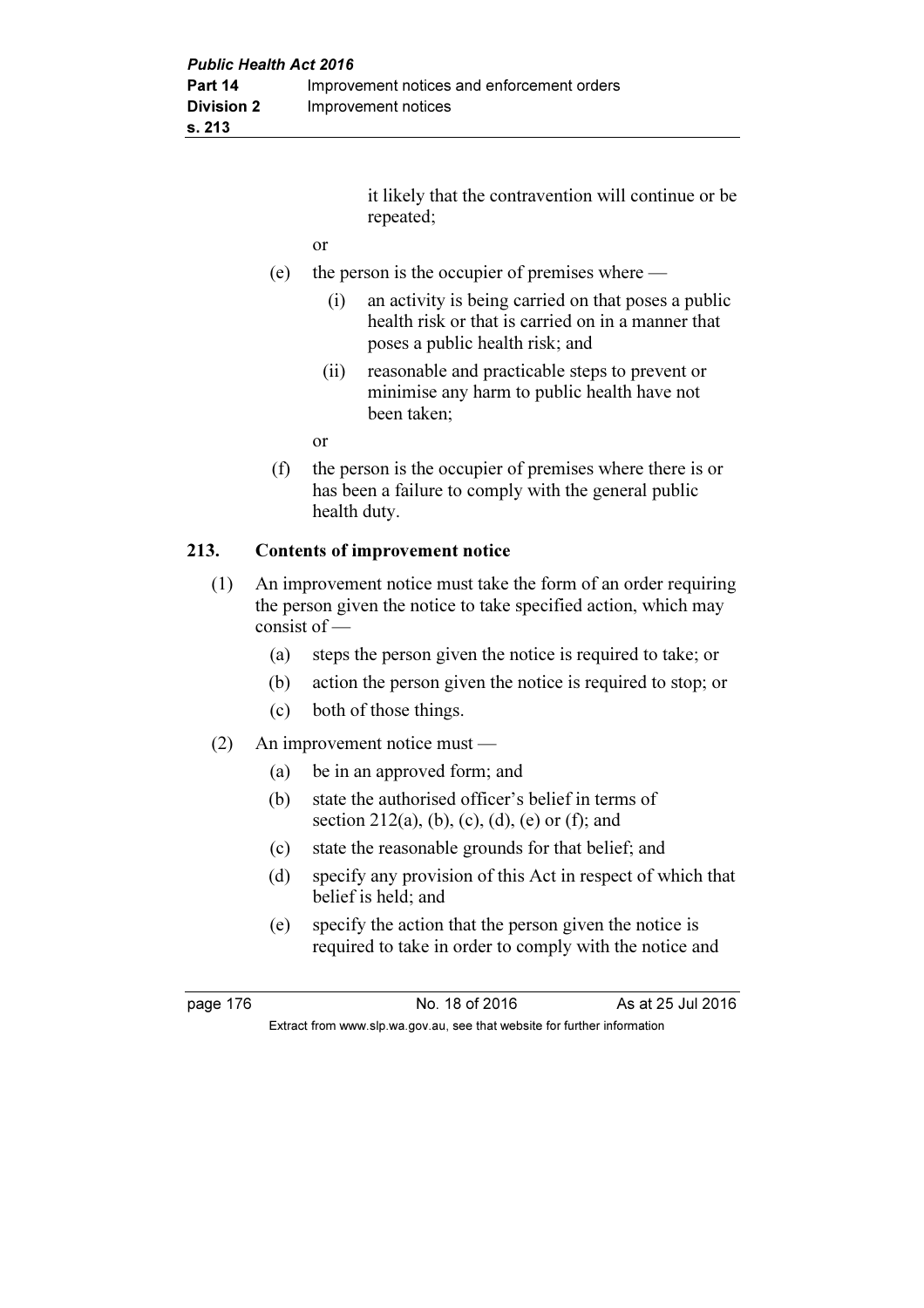the period within which the person must take that action; and

- (f) state that the person has the right to apply for a review under section 226(1); and
- (g) state the date the notice was given and the name and contact details of the authorised officer who gave it.
- (3) Without limiting subsection  $(2)(e)$ , an improvement notice may require the preparation and implementation of a risk management plan that —
	- (a) identifies public health risks associated with the activities specified in the notice; and
	- (b) sets out the steps to be taken
		- (i) to manage those risks; and
		- (ii) to ensure compliance with any requirements of this Act that relate to those activities.
- (4) When specifying under subsection (2)(e) the action that the person given the improvement notice is required to take, the authorised officer must have regard to —
	- (a) the degree, or the potential degree, of the risk or the damage to public health from any activity in relation to which the notice is issued; and
	- (b) any measures that were taken, or that have not been taken, to avoid, or to minimise the consequences or potential consequences of, that risk or damage to public health; and
	- (c) the principles set out in the Table to section  $3(2)$ ; and
	- (d) any other matter prescribed by the regulations.
- (5) An improvement notice must state that it is issued under section 212.
- (6) An improvement notice may include ancillary or incidental directions.

As at 25 Jul 2016 No. 18 of 2016 Extract from www.slp.wa.gov.au, see that website for further information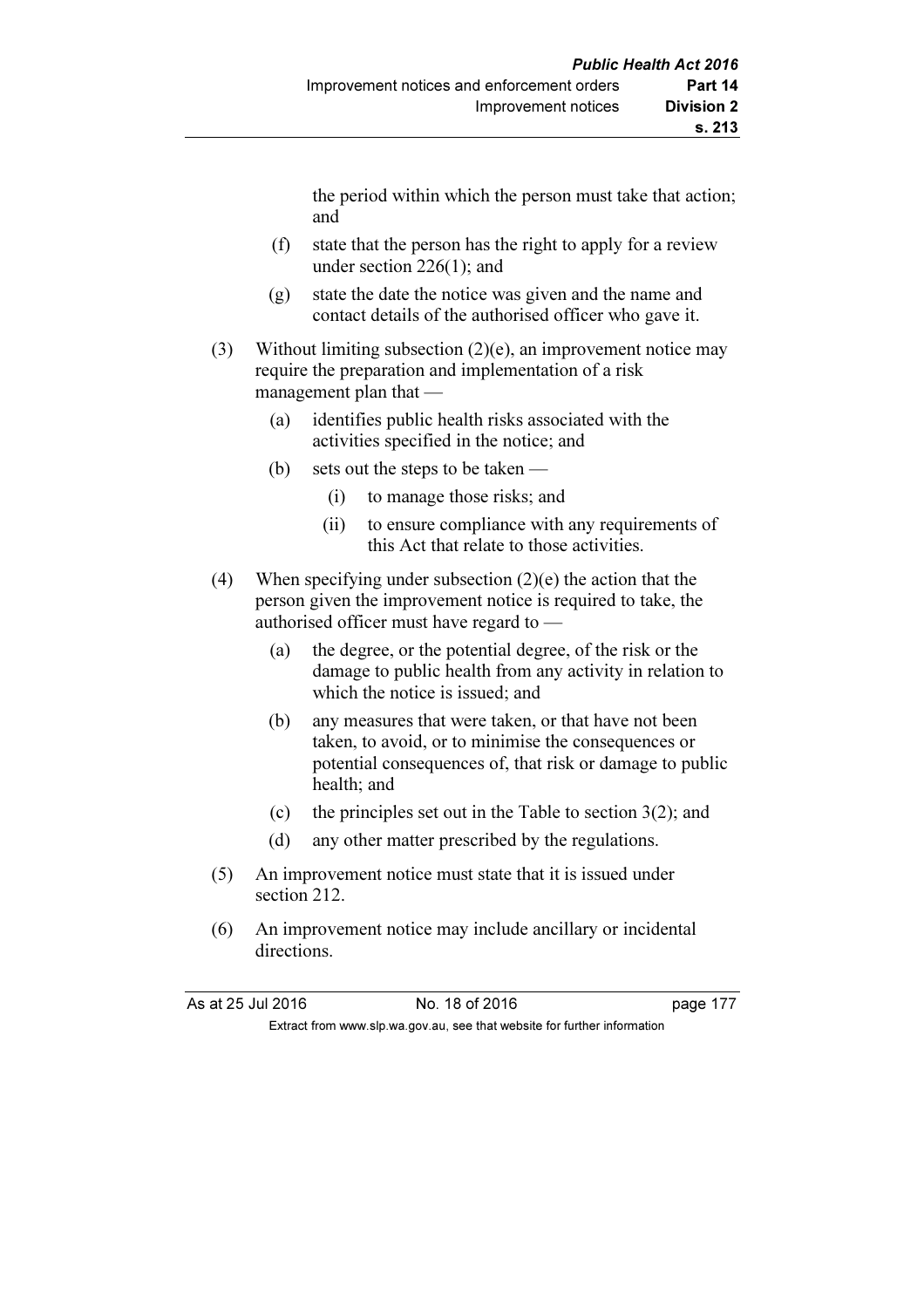### 214. Extension of period of compliance with improvement notice

 Before the end of the period specified in the improvement notice under section 213(2)(e), an authorised officer may, on his or her own initiative or on the application of the person given the notice, extend by written notice given to the person the period within which the person must take action in accordance with the improvement notice.

### 215. Compliance with improvement notice

- (1) If an authorised officer is satisfied, after carrying out an appropriate assessment, that an improvement notice has been complied with, the officer must give the person given the improvement notice a notice of compliance in the approved form.
- (2) If an authorised officer is not satisfied, after carrying out an appropriate assessment, that the improvement notice has been complied with, the officer must give the person given the improvement notice a notice in the approved form setting out the reasons why the officer is not satisfied.
- (3) An assessment for the purposes of subsection (1) or (2) may be carried out on the application of the person given the improvement notice or on the initiative of the authorised officer.
- (4) An improvement notice in respect of which a notice of compliance is given under subsection (1) is to be taken to have been revoked.

### Division 3 — Enforcement orders

### 216. Issue of enforcement orders

- (1) An enforcement agency may give an enforcement order to a person if the agency reasonably believes that —
	- (a) the person has not complied with an improvement notice given to the person within the period specified in the

page 178 **No. 18 of 2016** As at 25 Jul 2016 Extract from www.slp.wa.gov.au, see that website for further information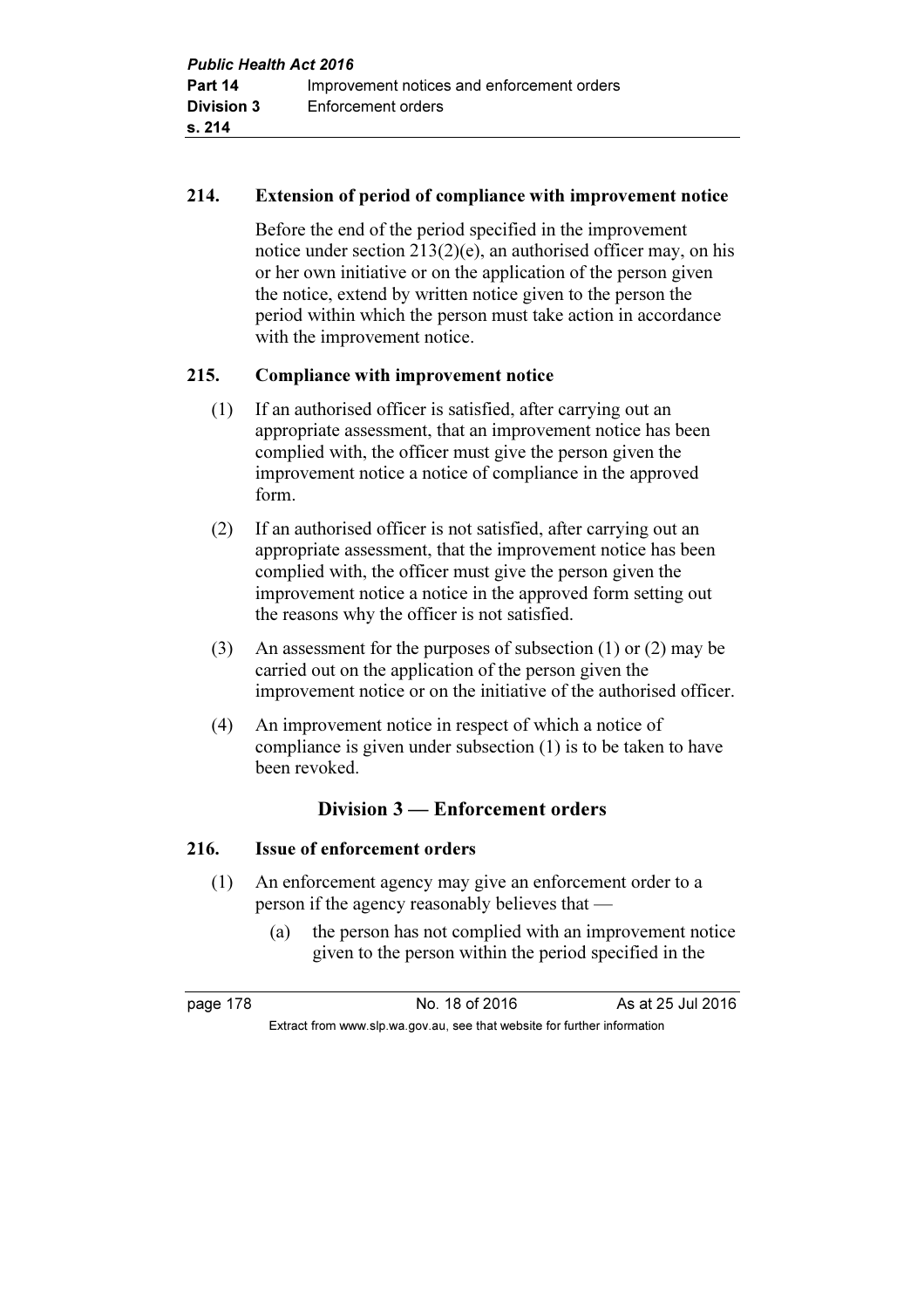notice under section 213(2)(e) or any extension of that period under section 214; or

- (b) the issue of the order is necessary to prevent or mitigate a serious public health risk.
- (2) An enforcement agency may give an enforcement order to a person under subsection (1)(a) whether the authorised officer who gave the improvement notice to the person was designated as an authorised officer by that or another enforcement agency.

### 217. Contents of enforcement order

- (1) An enforcement order must take the form of an order that the person given the order is —
	- (a) required to take specified action; or
	- (b) prohibited from carrying on a specified activity; or
	- (c) prohibited from causing or permitting a specified activity to be carried on at specified premises; or
	- (d) prohibited from using any specified machinery, equipment or other thing; or
	- (e) prohibited from entering specified premises.
- (2) A prohibition imposed by an enforcement order may, without limitation —
	- (a) be limited, for example the prohibition might relate only to the manner in which something is done;
	- (b) be absolute or conditional.
- (3) An enforcement order must
	- (a) be in an approved form; and
	- (b) state that it is issued under section 216; and
	- (c) state the grounds on which the order is given; and
	- (d) state the period, if applicable, within which the person is required to comply with the order; and

As at 25 Jul 2016 18 0.18 of 2016 19 Extract from www.slp.wa.gov.au, see that website for further information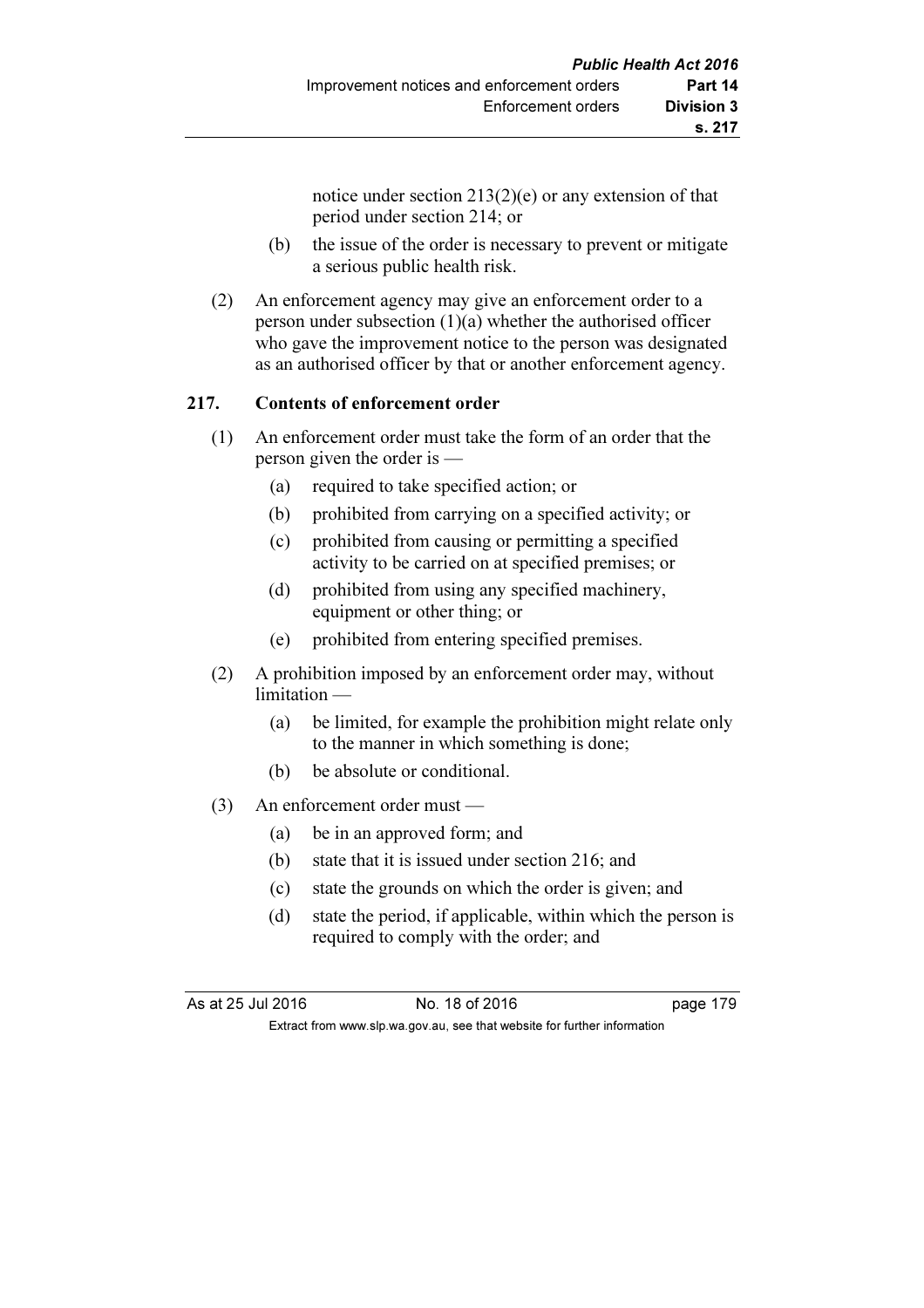|     | (e) | state the date, if applicable, on which the order ceases to<br>have effect; and                                                                                                   |
|-----|-----|-----------------------------------------------------------------------------------------------------------------------------------------------------------------------------------|
|     | (f) | state that the person has the right to apply for a review<br>under section $226(2)$ ; and                                                                                         |
|     | (g) | state the date the notice was given and the name and<br>contact details of the enforcement agency that gave it.                                                                   |
| (4) |     | When specifying in an enforcement order anything that the<br>person given the order is required to do or prohibited from<br>doing, the enforcement agency must have regard to $-$ |
|     | (a) | the degree, or the potential degree, of the risk or the<br>damage to public health from any activity in relation to<br>which the order is issued; and                             |
|     | (b) | any measures that were taken, or that have not been<br>taken, to avoid, or to minimise the consequences or                                                                        |

- potential consequences of, that risk or damage to public health; and
- (c) the principles set out in the Table to section  $3(2)$ ; and
- (d) any other matter prescribed by the regulations.
- (5) An enforcement order may include ancillary or incidental directions, including a direction that a copy of the order be displayed in a specified manner at any premises to which the order applies.

#### 218. Extension of period of compliance with enforcement order

 If an enforcement order specifies the period under section 217(3)(d) within which the person given the order is required to comply with it, the enforcement agency may, on the agency's own initiative or on the application of the person given the order, extend the period within which the person must comply with the order.

page 180 No. 18 of 2016 As at 25 Jul 2016 Extract from www.slp.wa.gov.au, see that website for further information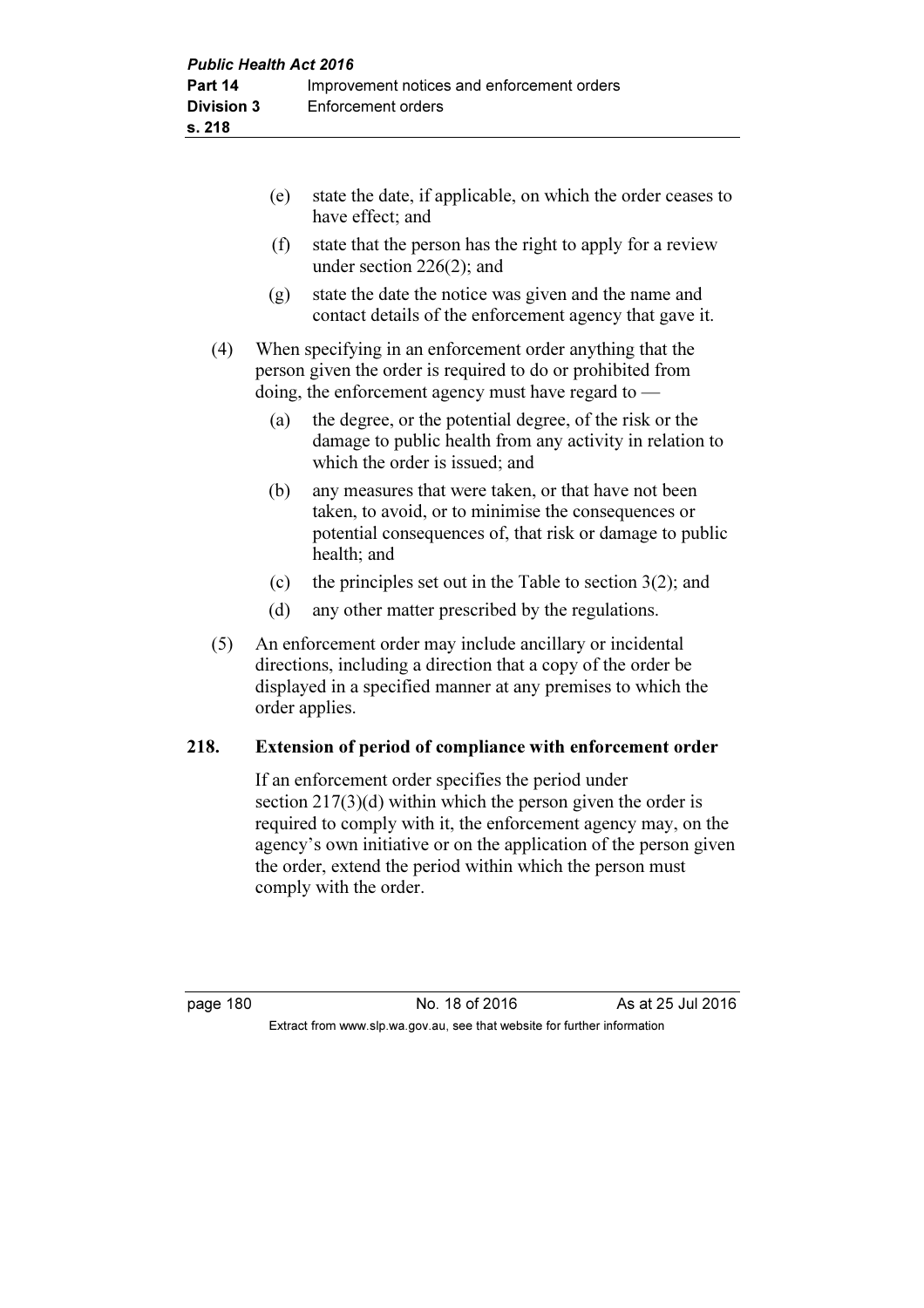### 219. Enforcement agency may implement enforcement order

- (1) This section applies if a person given an enforcement order has not complied with the order —
	- (a) within the period specified in the order under section 217(3)(d) or any extension of that period under section 218; or
	- (b) if no period for compliance is specified, within the period that the enforcement agency reasonably believes to be sufficient for the order to have been complied with.
- (2) If this section applies, the enforcement agency may take any action the agency reasonably believes to be necessary to ensure that the order is complied with.
- (3) Without limiting subsection (2), for the purposes of that subsection an authorised officer designated by the enforcement agency may —
	- (a) with any police officer or other person the enforcement agency considers necessary, enter any premises to which the enforcement order relates, using any force that is reasonably necessary to do so —
		- (i) at any reasonable time; or
		- (ii) at any time, if the enforcement agency reasonably believes that the circumstances are sufficiently serious or urgent that immediate entry is required;
		- or
	- (b) arrange to be disconnected or turned off, or to be reconnected or turned on, any electricity, gas, water or fuel supply, or any drainage facility, or any other service, in any premises to which the enforcement order relates; or

As at 25 Jul 2016 18 0.18 of 2016 18 0.18 page 181 Extract from www.slp.wa.gov.au, see that website for further information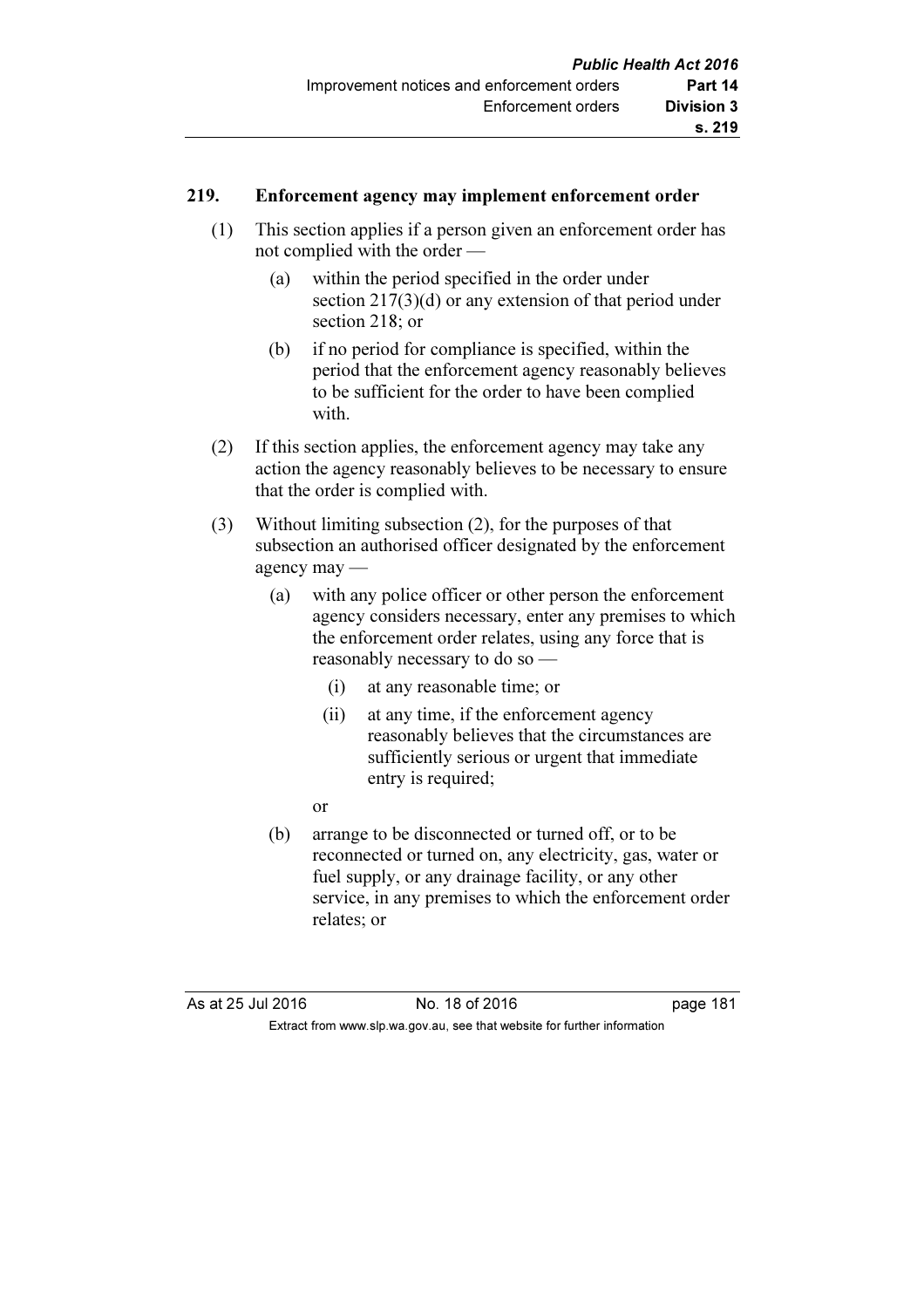- (c) seize, detain, dispose of or isolate anything to which the enforcement order relates.
- (4) The regulations may make provision in respect of things detained, disposed of or isolated under subsection (3)(c).

### 220. Application of Criminal and Found Property Disposal Act 2006

- (1) The Criminal and Found Property Disposal Act 2006 applies to and in relation to anything that is seized under section 219(3)(c).
- (2) For the purposes of the Criminal and Found Property Disposal Act 2006 as applied by subsection (1), each enforcement agency is a prescribed agency.

### 221. Recovery of costs incurred by or on behalf of enforcement agency

- (1) The amount of any costs incurred by or on behalf of the enforcement agency in taking action under section 219 —
	- (a) is to be taken to be a debt due to the enforcement agency, or to the State if the enforcement agency is the Chief Health Officer, from the person who has not complied with the enforcement order; and
	- (b) is recoverable in a court of competent jurisdiction.
- (2) In any proceedings for the recovery of the debt, a certificate signed by the enforcement agency stating the amount of any costs and the manner in which they were incurred is evidence of the matters certified.

### 222. Criminal liability not affected

 Nothing in section 219 affects the liability of a person to be proceeded against for an offence under this Act or any other written law or the recovery of a penalty in proceedings of that kind.

page 182 **No. 18 of 2016** As at 25 Jul 2016 Extract from www.slp.wa.gov.au, see that website for further information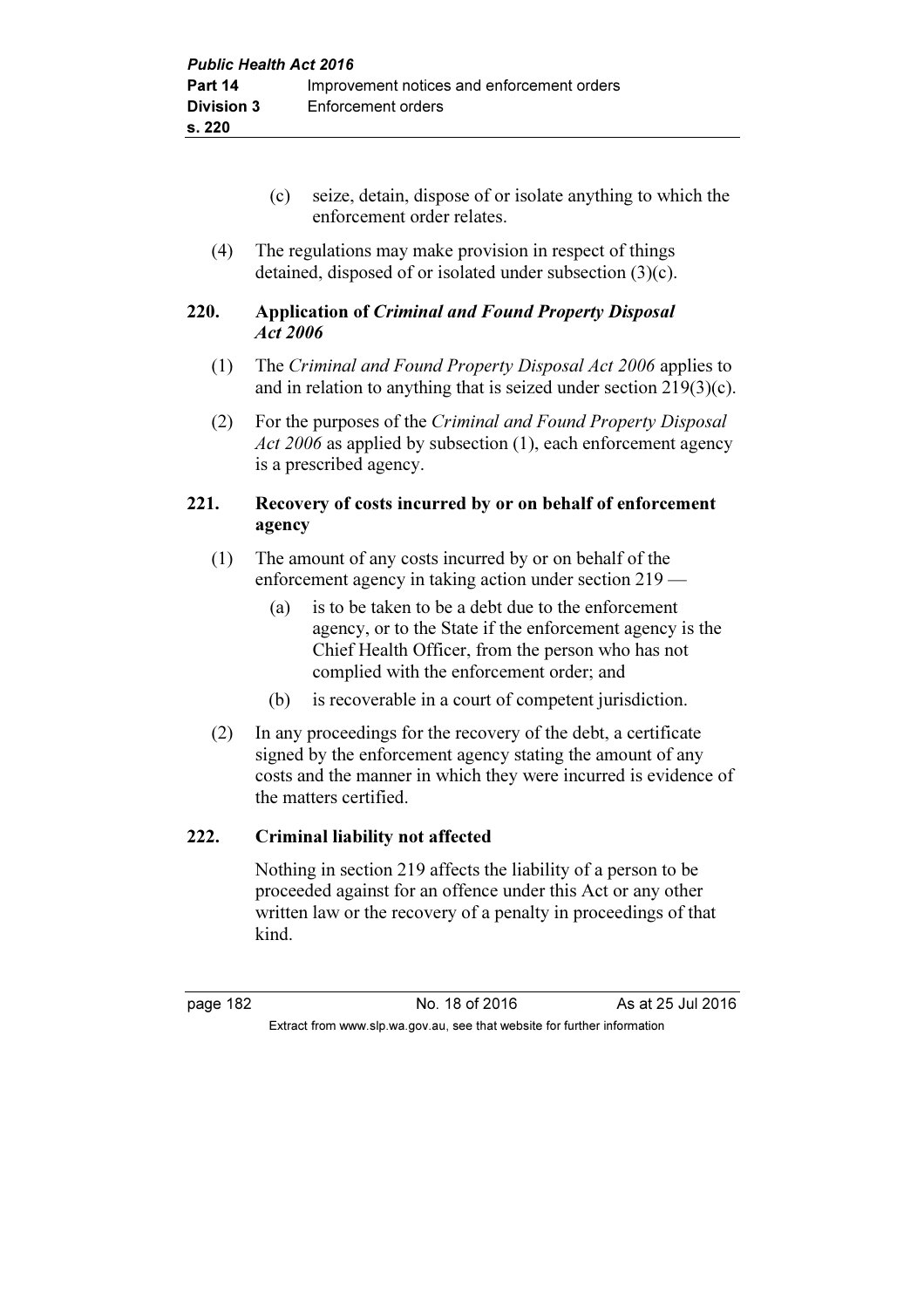### 223. Certificate of clearance to be given in certain circumstances

- (1) The enforcement agency that gave an enforcement order to a person must give a certificate of clearance to the person if the enforcement agency finds, by the enforcement agency's own assessment or the report of an authorised officer's assessment, that $-$ 
	- (a) the person has complied with the order; and
	- (b) if applicable, there is no longer a serious public health risk to be prevented or mitigated.
- (2) A certificate of clearance must be in the approved form.
- (3) An enforcement order in respect of which a certificate of clearance is given is to be taken to have been revoked.

### 224. Request for assessment

- (1) A person may, at any time after an enforcement order has been given to the person, make a written request to the enforcement agency that gave the order to make an assessment, or to cause an authorised officer to make an assessment, for the purposes of section 223.
- (2) A certificate of clearance is to be taken to have been given to the person under section 223 if —
	- (a) a request for an assessment is made under subsection (1); and
	- (b) through no fault of the person who made the request, the assessment is not made within the period of 5 working days after the receipt of the request by the enforcement agency.
- (3) The enforcement agency must give written notice in the approved form to the person given an enforcement order of the decision not to give a certificate of clearance after an assessment under this section or section 223 and the reasons for that decision.

| As at 25 Jul 2016 | No. 18 of 2016                                                           | page 183 |
|-------------------|--------------------------------------------------------------------------|----------|
|                   | Extract from www.slp.wa.gov.au, see that website for further information |          |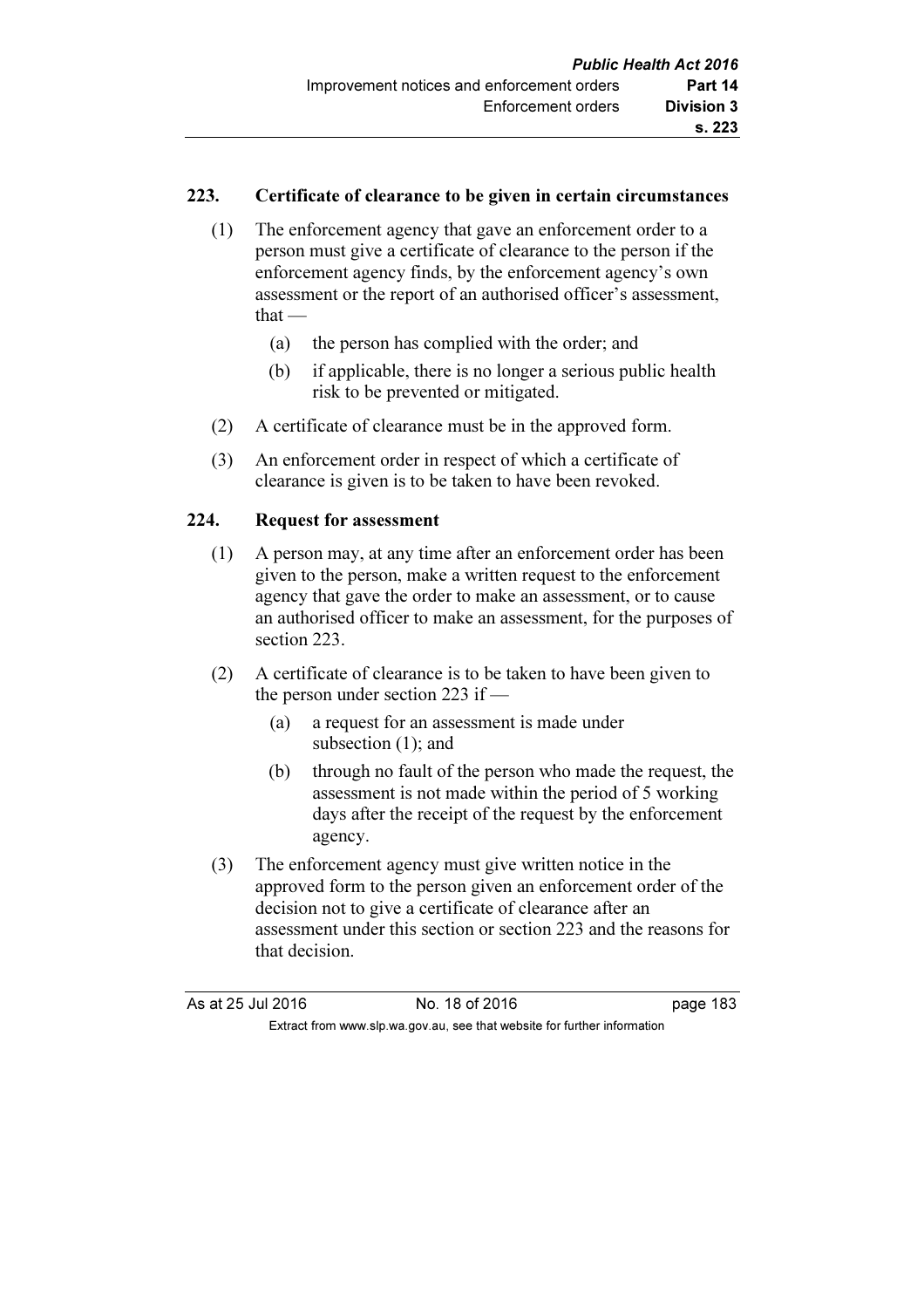#### 225. Contravention of enforcement order

 A person must not, without reasonable excuse, contravene or fail to comply with an enforcement order given to the person under this Division.

Penalty: a fine of \$50 000.

Daily penalty: a fine of \$10 000.

page 184 **No. 18 of 2016** As at 25 Jul 2016 Extract from www.slp.wa.gov.au, see that website for further information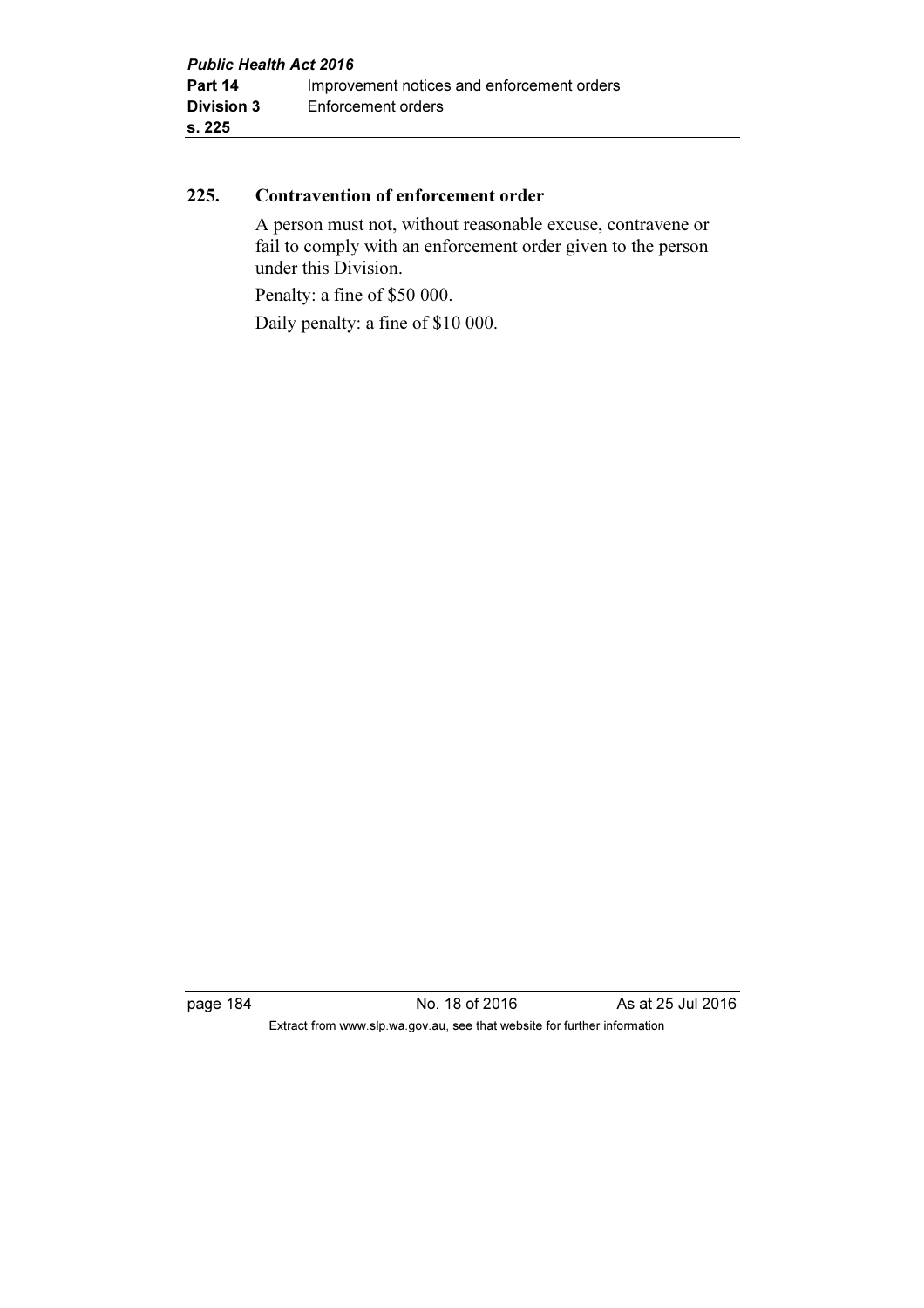### Division 4 — Review by State Administrative Tribunal

### 226. Review of decisions relating to improvement notices and enforcement orders

- (1) A person given an improvement notice may apply to the State Administrative Tribunal for a review of —
	- (a) the decision to give the improvement notice; or
	- (b) a decision of an authorised officer not to give a notice of compliance to the person under section 215.
- (2) A person given an enforcement order may apply to the State Administrative Tribunal for a review of —
	- (a) the decision to give the enforcement order; or
	- (b) a decision of the enforcement agency that gave the order not to give a certificate of clearance to the person under section 223.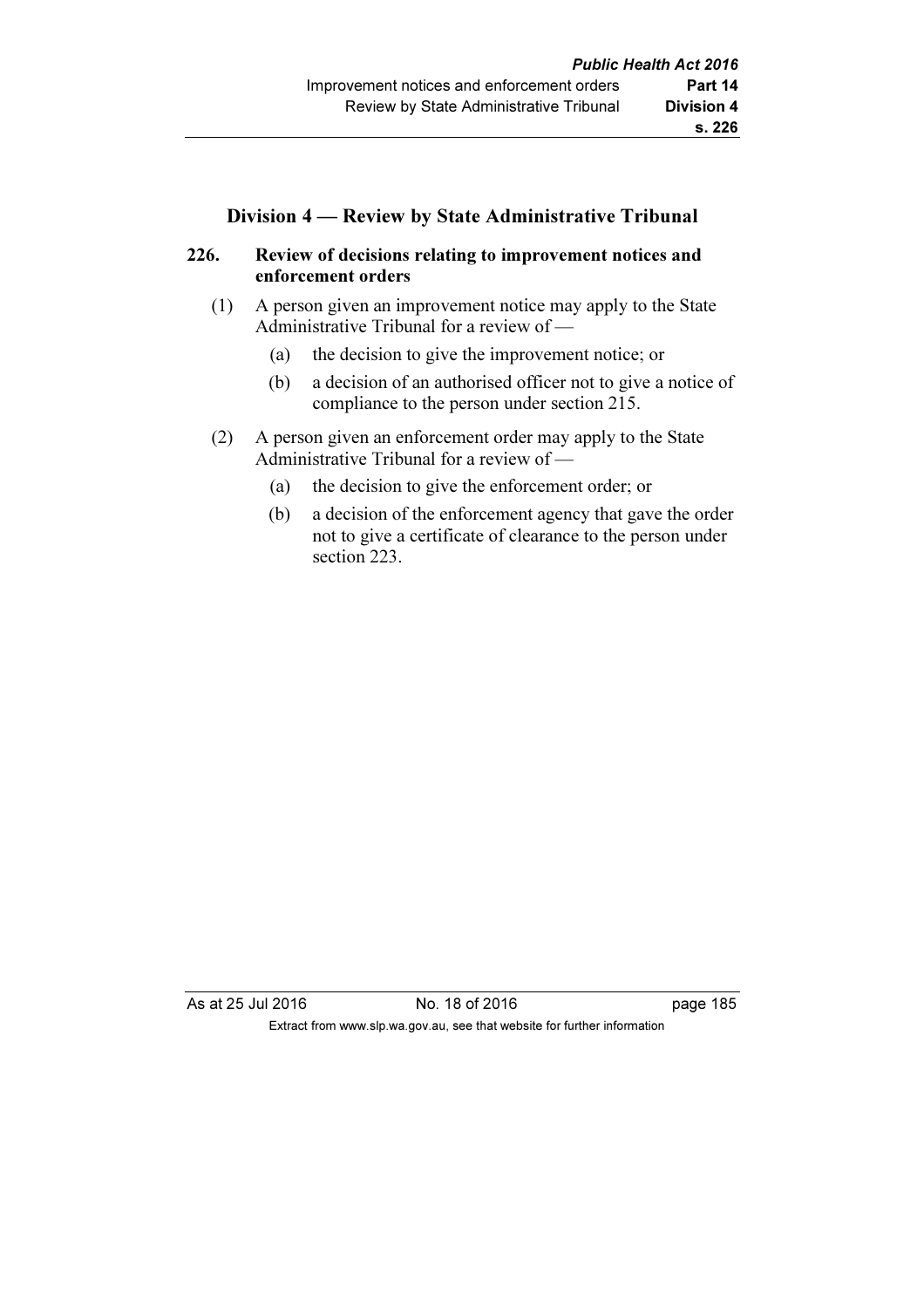s. 227

## Part 15 — Inquiries

#### 227. Terms used

In this Part —

*inquirer* means a person conducting an inquiry; inquiry means an inquiry conducted under section 228.

#### 228. Chief Health Officer may conduct inquiry

- (1) The Chief Health Officer may, on the Chief Health Officer's own initiative or at the request of the Minister, conduct an inquiry into any matter relating to public health.
- (2) An inquiry may be conducted by the Chief Health Officer personally, or by a person appointed in writing by the Chief Health Officer for the purpose.
- (3) A person appointed by the Chief Health Officer to conduct an inquiry —
	- (a) is to be paid the remuneration and allowances (if any) that are prescribed by the regulations; and
	- (b) must conduct the inquiry in accordance with any directions given in writing by the Chief Health Officer.

#### 229. Preliminary matters

- (1) Before conducting an inquiry, the Chief Health Officer must
	- (a) inform the Minister in writing of the Chief Health Officer's intention to do so; and
	- (b) state in writing the terms of reference of the inquiry; and
	- (c) if the inquiry is to be conducted by someone other than the Chief Health Officer, state in writing which (if any) of the powers set out in section 232 the inquirer is to have for the purposes of the inquiry.
- (2) The Chief Health Officer may at any time, in writing —

page 186 **No. 18 of 2016** As at 25 Jul 2016 Extract from www.slp.wa.gov.au, see that website for further information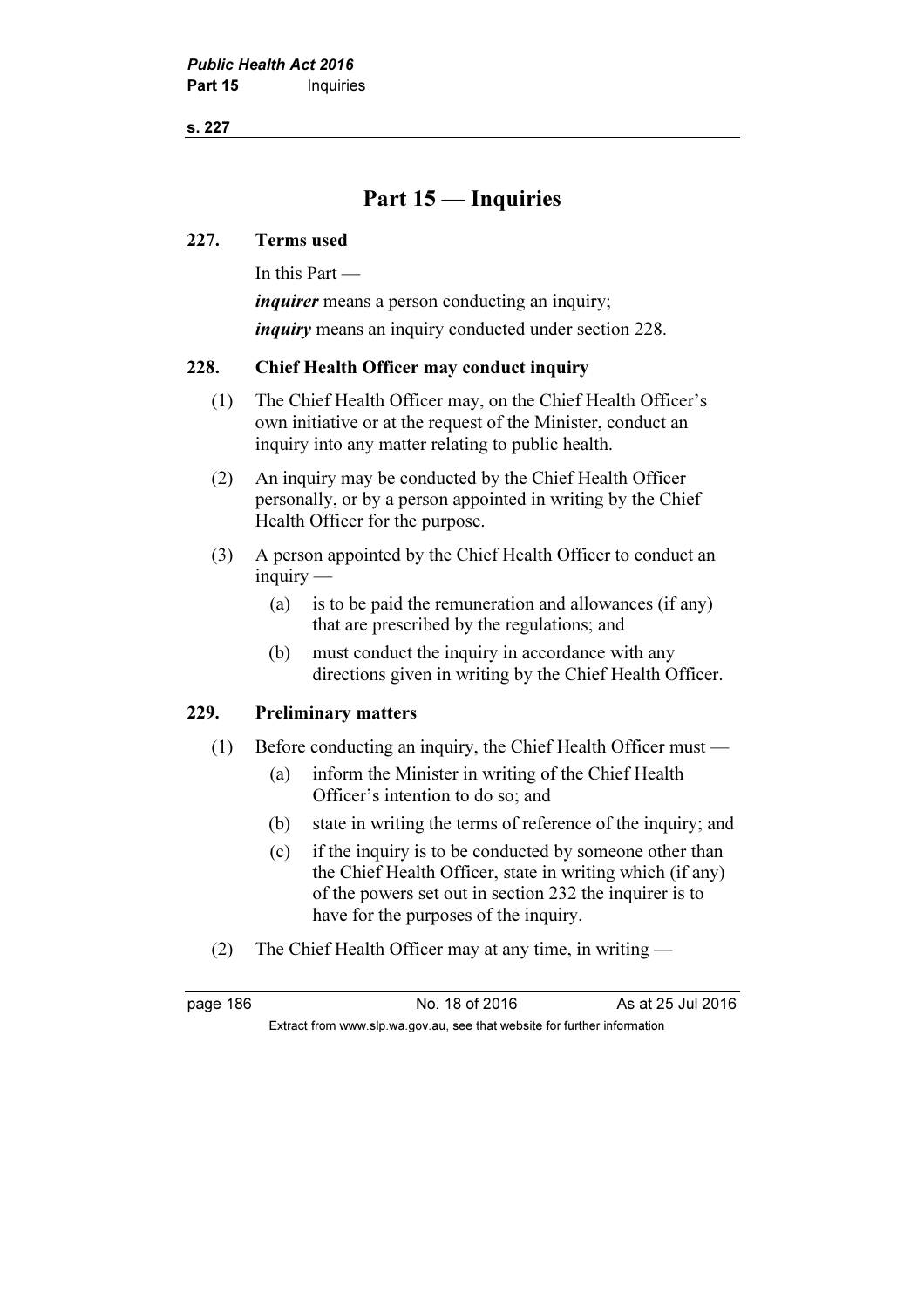- (a) amend the terms of reference of an inquiry; or
- (b) amend the statement of powers required by subsection  $(1)(c)$ .
- (3) If the Chief Health Officer does either of the things mentioned in subsection (2), the Chief Health Officer must inform the Minister in writing what the Chief Health Officer has done.

#### 230. Procedure

- (1) In conducting an inquiry the inquirer
	- (a) must act with as little formality as possible; and
	- (b) is not bound by the rules of evidence and may inform himself or herself on any matter in any manner the inquirer considers appropriate; and
	- (c) may receive written or oral submissions; and
	- (d) may consult any person the inquirer considers appropriate.
- (2) Subject to this Part and the regulations, the inquirer may determine the procedure to be followed at, or in connection with, an inquiry.

#### 231. Hearings

- (1) The inquirer may hold hearings for the purposes of an inquiry.
- (2) Hearings must be held in public.
- (3) However, the inquirer may direct that a hearing, or any part of a hearing, be held in private if the inquirer is satisfied that it is desirable to do so because of the confidential nature of any evidence or matter or for any other reason.
- (4) The inquirer has a discretion as to whether any person may appear at a hearing in person or be represented by another person.

| As at 25 Jul 2016 | No. 18 of 2016                                                           | page 187 |
|-------------------|--------------------------------------------------------------------------|----------|
|                   | Extract from www.slp.wa.gov.au, see that website for further information |          |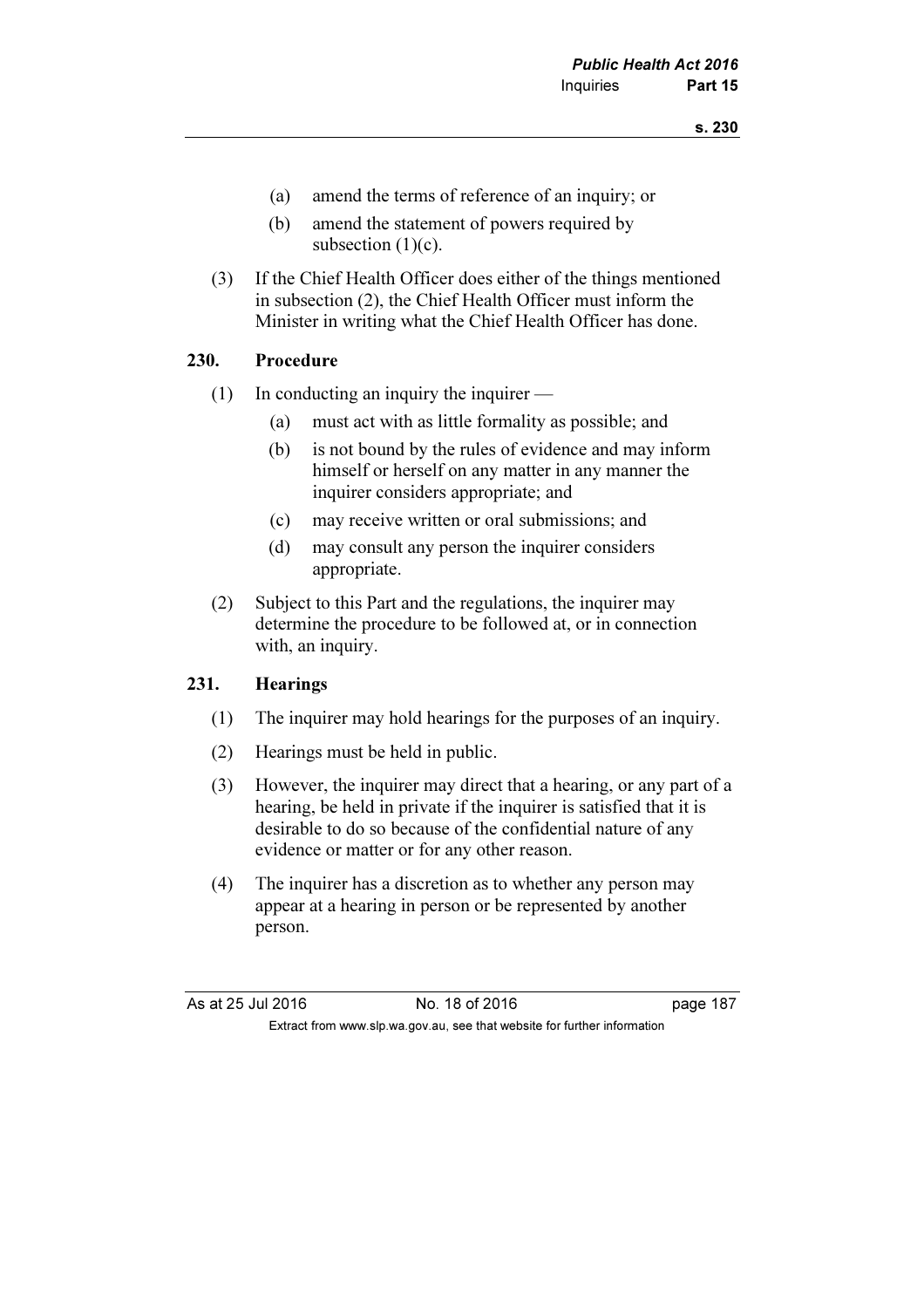#### s. 232

#### 232. Inquirer's powers in relation to inquiry

- (1) For the purposes of an inquiry, the inquirer (if the Chief Health Officer) —
	- (a) may, by written notice, require the attendance of a person at a place and time specified in the notice; and
	- (b) may, by written notice, require a person to produce at a place and time specified in the notice a document that is in the possession or under the control of that person; and
	- (c) may inspect any document produced and retain it for any reasonable period that the inquirer thinks fit, and may make copies of it or any of its contents; and
	- (d) may require a person to take an oath or make an affirmation and may administer an oath or affirmation to a person; and
	- (e) may require a person to answer any question put to that person.
- (2) For the purposes of an inquiry, the inquirer (if not the Chief Health Officer) has whichever of the powers set out in subsection (1) that the statement in writing required by section 229(1)(c) states that the inquirer is to have for that purpose.
- (3) A person required by a notice under this section to attend or to produce a document is entitled to be paid the allowances (if any) for the person's travelling and other expenses that are prescribed by the regulations.

#### 233. Failure to comply with requirements of notice

(1) A person must not, without lawful excuse, refuse or fail —

Extract from www.slp.wa.gov.au, see that website for further information

- (a) to attend as required by a notice under section 232; or
- (b) to produce a document as required by a notice under section 232.

Penalty for an offence under this subsection: a fine of \$10 000.

page 188 **No. 18 of 2016** As at 25 Jul 2016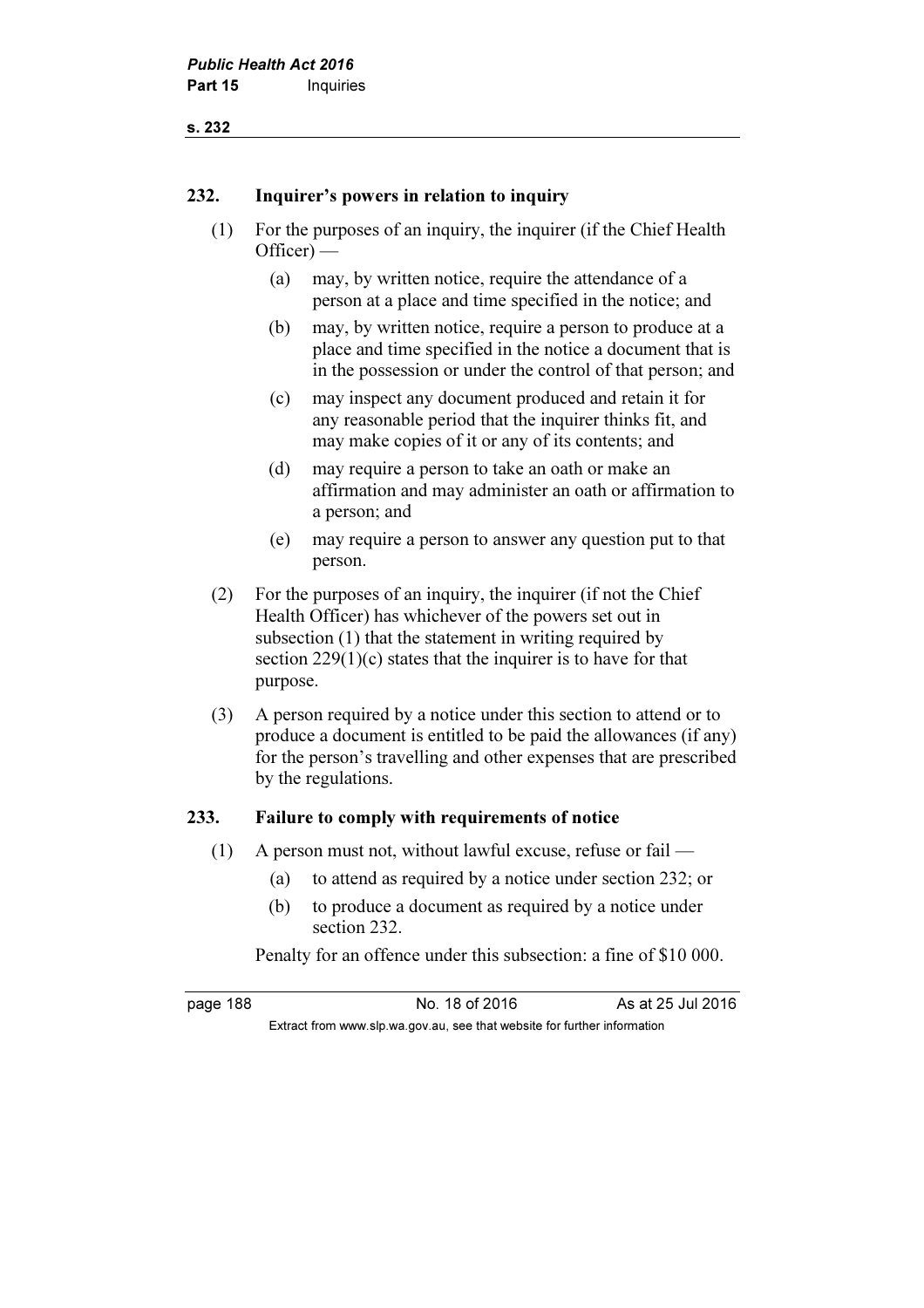- (2) A person must not, without lawful excuse, refuse or fail
	- (a) to be sworn or make an affirmation when required to do so under section 232; or
	- (b) to answer a question when required to do so under section 232.

Penalty for an offence under this subsection: a fine of \$10 000.

#### 234. Incriminating answers or documents

- (1) It is not a lawful excuse for the purposes of section 233 for an individual to refuse to answer a question or produce a document on the ground that the answer or the document might tend to incriminate the individual or make the individual liable to a penalty.
- (2) However, an answer given or a document produced by an individual in compliance with a requirement under section 232 is not admissible in evidence in any proceedings, other than proceedings for an offence under section 236.

#### 235. Disruption of inquiry

A person must not —

- (a) wilfully insult an inquirer when the inquirer is conducting an inquiry; or
- (b) wilfully interrupt or wilfully obstruct the conduct of an inquiry.

Penalty: a fine of \$10 000.

#### 236. False information

 During an inquiry a person must not give an answer or other information to the inquirer if the person knows that the answer or information is false or misleading in a material particular.

Penalty: a fine of \$10 000.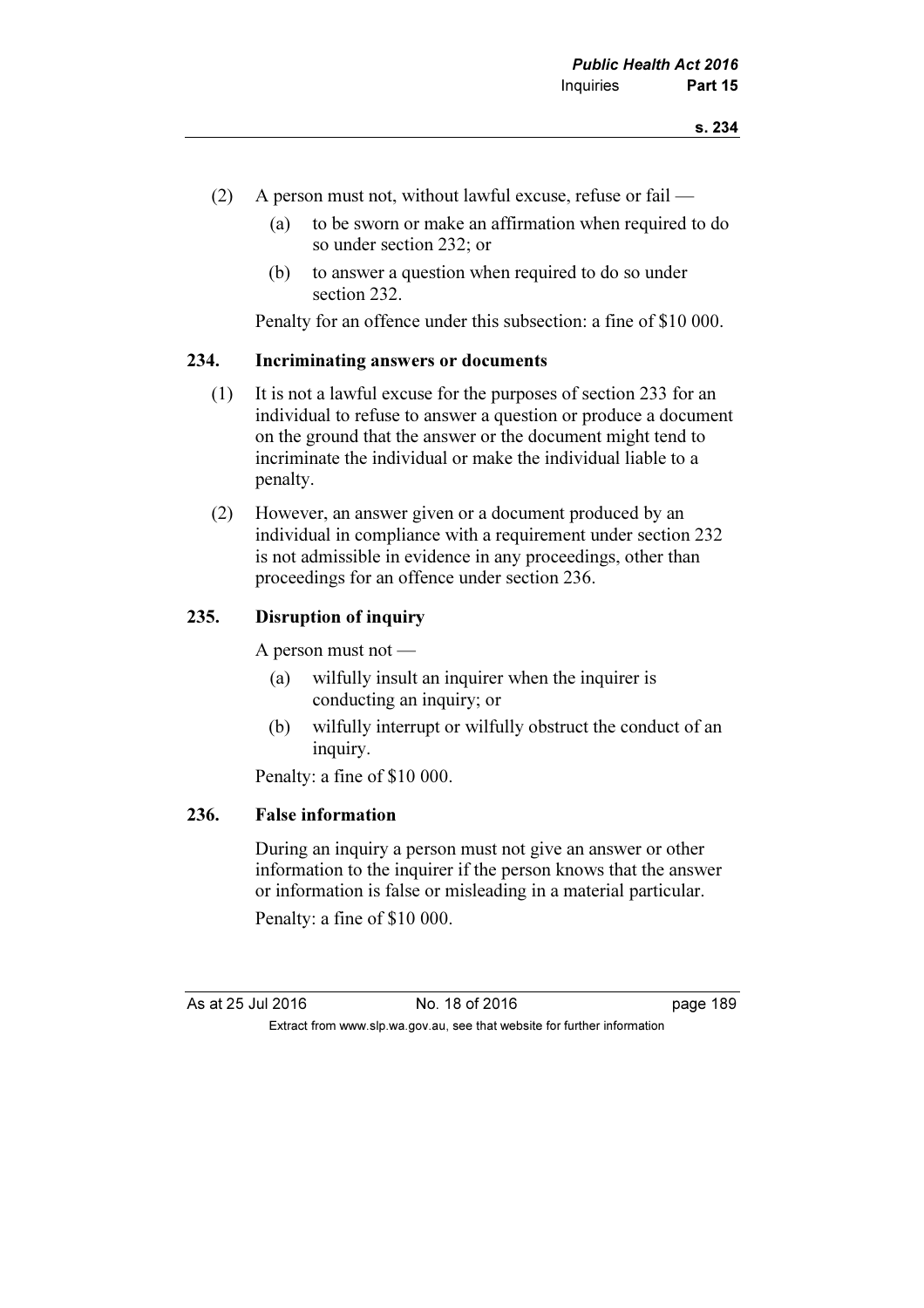#### 237. Protection for certain purposes

- (1) A person (the *informant*) is not liable in any way for any loss or damage suffered by another person because the informant has given information or produced a document, in good faith, to an inquirer for the purposes of an inquiry.
- (2) An action in tort does not lie against an inquirer, or any person acting under the direction of an inquirer, for anything the inquirer or person has done or omitted to do, in good faith, for the purposes of an inquiry or an inquirer's report under section 238.
- (3) Nothing in this section limits section 297.

### 238. Reports

- (1) As soon as is practicable after completing an inquiry, the inquirer must prepare a written report relating to the inquiry and give the report to the Minister.
- (2) The report must include
	- (a) the inquirer's findings and conclusions from conducting the inquiry; and
	- (b) any recommendations that the inquirer wishes to make arising from the inquiry and the reasons for those recommendations; and
	- (c) any other matters prescribed by the regulations.
- (3) As soon as is practicable after receiving the report, the Minister must cause a copy of it to be laid before each House of Parliament.

page 190 No. 18 of 2016 As at 25 Jul 2016 Extract from www.slp.wa.gov.au, see that website for further information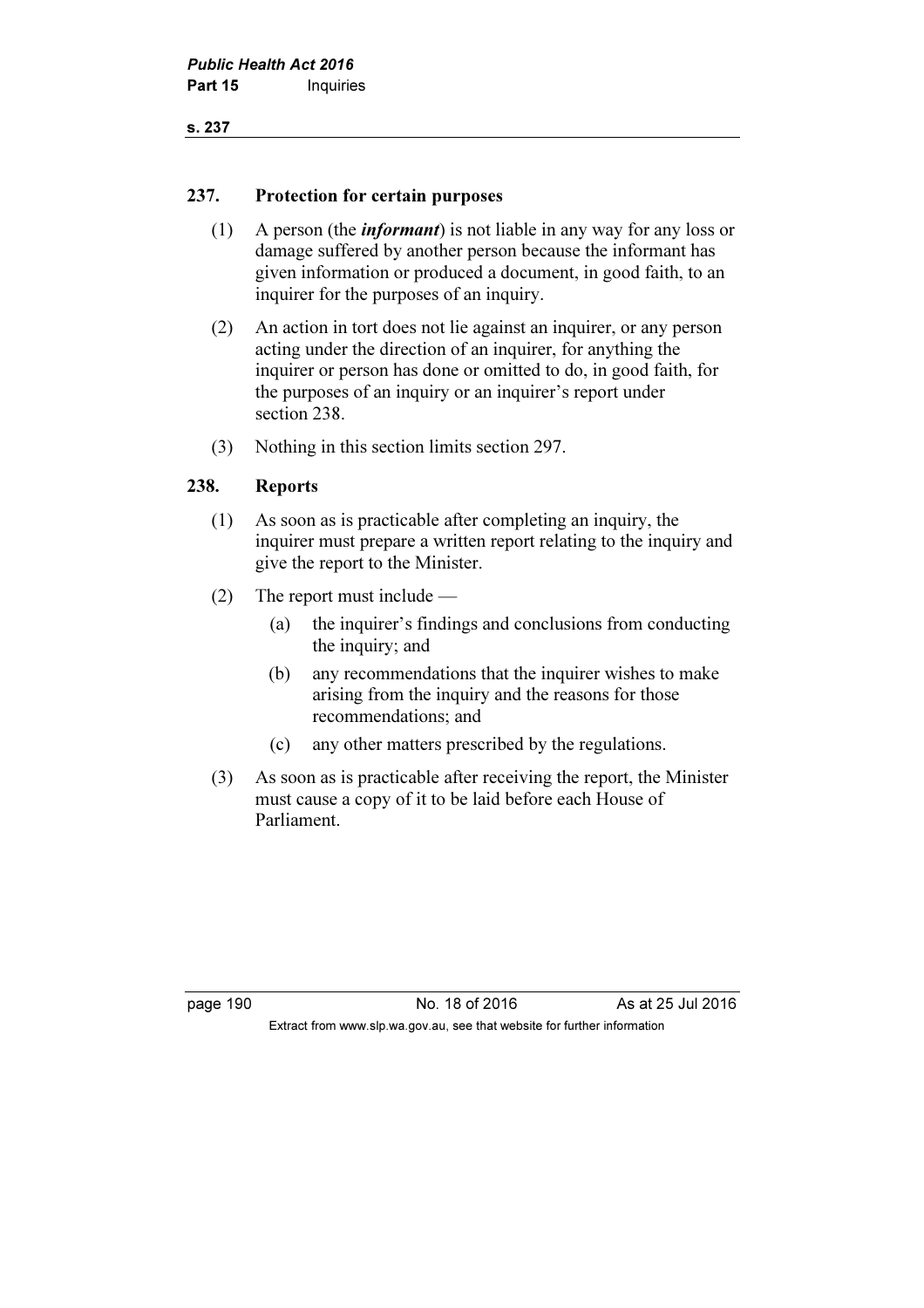## Part 16 — Powers of entry, inspection and seizure

### Division 1 — Entry, inspection and seizure

#### 239. Term used: reasonably suspects

In this Division —

**reasonably suspects** has the meaning given in the *Criminal* Investigation Act 2006 section 4.

#### 240. Powers of authorised officers

- (1) For the purposes of this Act, an authorised officer may, at any reasonable time, do any one or more of these —
	- (a) enter and inspect any premises
		- (i) in respect of which a registrable activity is registered under Part 8 Division 2; or
		- (ii) at which a licensable activity is carried on that is authorised by an activity licence granted under Part 8 Division 3; or
		- (iii) to which an improvement notice or an enforcement order relates;
	- (b) enter and inspect any premises at which the authorised officer reasonably suspects an offence under this Act has been or is being committed;
	- (c) enter and inspect any premises that the authorised officer reasonably suspects are used in connection with a public health risk;
	- (d) enter and inspect any premises in which the authorised officer reasonably suspects there are any documents that relate to a public health risk or to an offence under this Act;
	- (e) open and examine any equipment;

As at 25 Jul 2016 18 0.18 of 2016 191 Extract from www.slp.wa.gov.au, see that website for further information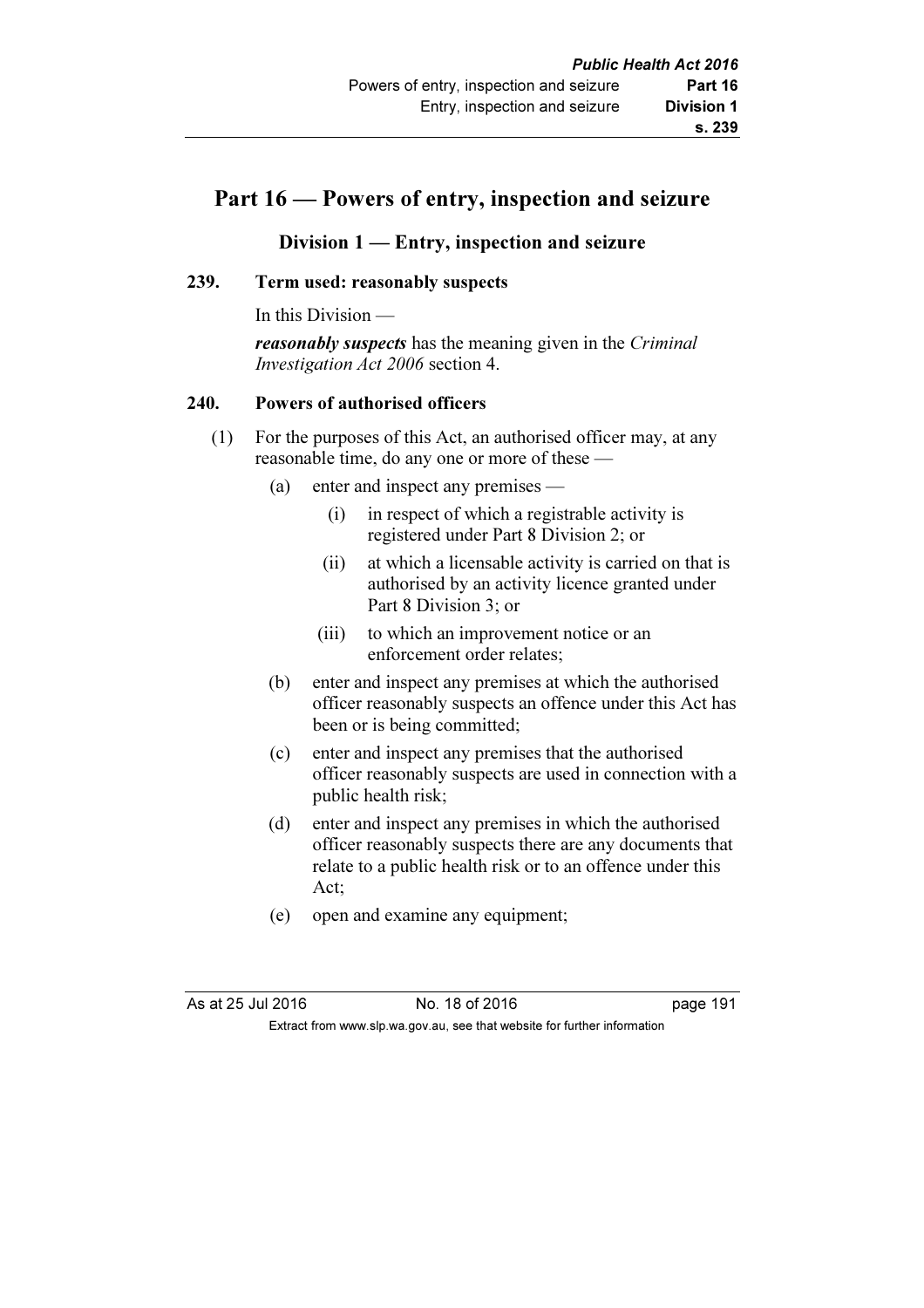| (f) | take samples of anything that the authorised officer    |
|-----|---------------------------------------------------------|
|     | reasonably suspects may be connected with a public      |
|     | health risk or may be used as evidence that an offence  |
|     | under this Act has been or is being committed, and for  |
|     | that purpose operate any machinery, equipment or other  |
|     | thing or facilities situated on the premises or brought |
|     | into the premises by the authorised officer;            |

- (g) examine any documents referred to in paragraph (d), make copies of those documents or any part of them and, for that purpose, take away and retain any of those documents or any part of them for any time that may be reasonably necessary;
- (h) analyse, examine or test any samples taken under paragraph (f);
- (i) stop any vehicle that the authorised officer is authorised by this subsection to enter, or require that a person in charge of the vehicle —
	- (i) stop the vehicle; or
	- (ii) not move the vehicle; or
	- (iii) move the vehicle a reasonable distance to a place specified by the authorised officer;
- (j) open, or require to be opened, any container or other thing that the authorised officer reasonably suspects to contain anything connected with a public health risk;
- (k) make any recording (by whatever means) of images or sounds, or both, that the authorised officer considers necessary;
- (l) take any readings or other measurements, and make sketches or drawings or any other type of record;
- (m) require a person to provide information or answer questions in connection with the authorised officer's functions under this Act or to produce any document or

page 192 **No. 18 of 2016** As at 25 Jul 2016 Extract from www.slp.wa.gov.au, see that website for further information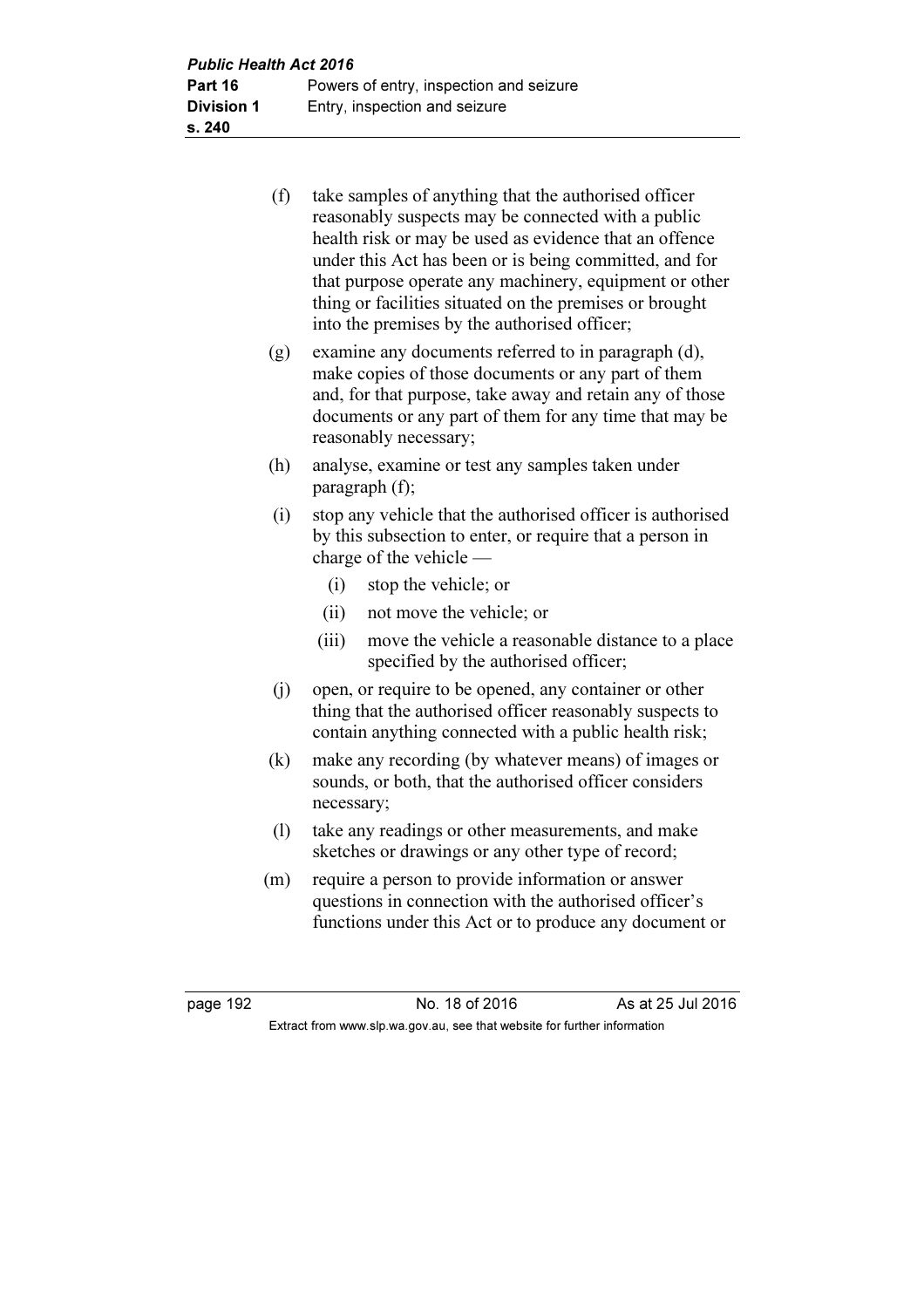thing that an authorised officer is authorised to examine under this Act;

- (n) require a person to give the authorised officer any or all of the person's personal details, and, if the authorised officer reasonably suspects that a personal detail given by the person is false, require the person to produce evidence of the correctness of the detail;
- (o) generally make any investigations or inquiries that may be necessary to ascertain whether a public health risk exists or an offence under this Act has been or is being committed.
- (2) An authorised officer may at any time enter and inspect any premises if the authorised officer reasonably suspects —
	- (a) there is an immediate public health risk connected with those premises; and
	- (b) the entry is necessary to enable the authorised officer to investigate, prevent, control or abate the risk.
- (3) This section does not authorise entry into any premises, or any part of any premises, being used solely for residential purposes, except —
	- (a) where subsection (2) applies; or
	- (b) with the informed consent of the occupier of the premises; or
	- (c) under the authority of a warrant issued under section 249.
- (4) For the purposes of subsection  $(3)(b)$ , an occupier of premises gives informed consent if the occupier consents after being informed by the authorised officer —
	- (a) of the powers that the authorised officer wants to exercise in respect of the premises; and
	- (b) of the reason why the authorised officer wants to exercise those powers; and

As at 25 Jul 2016 18 0.18 of 2016 193 Extract from www.slp.wa.gov.au, see that website for further information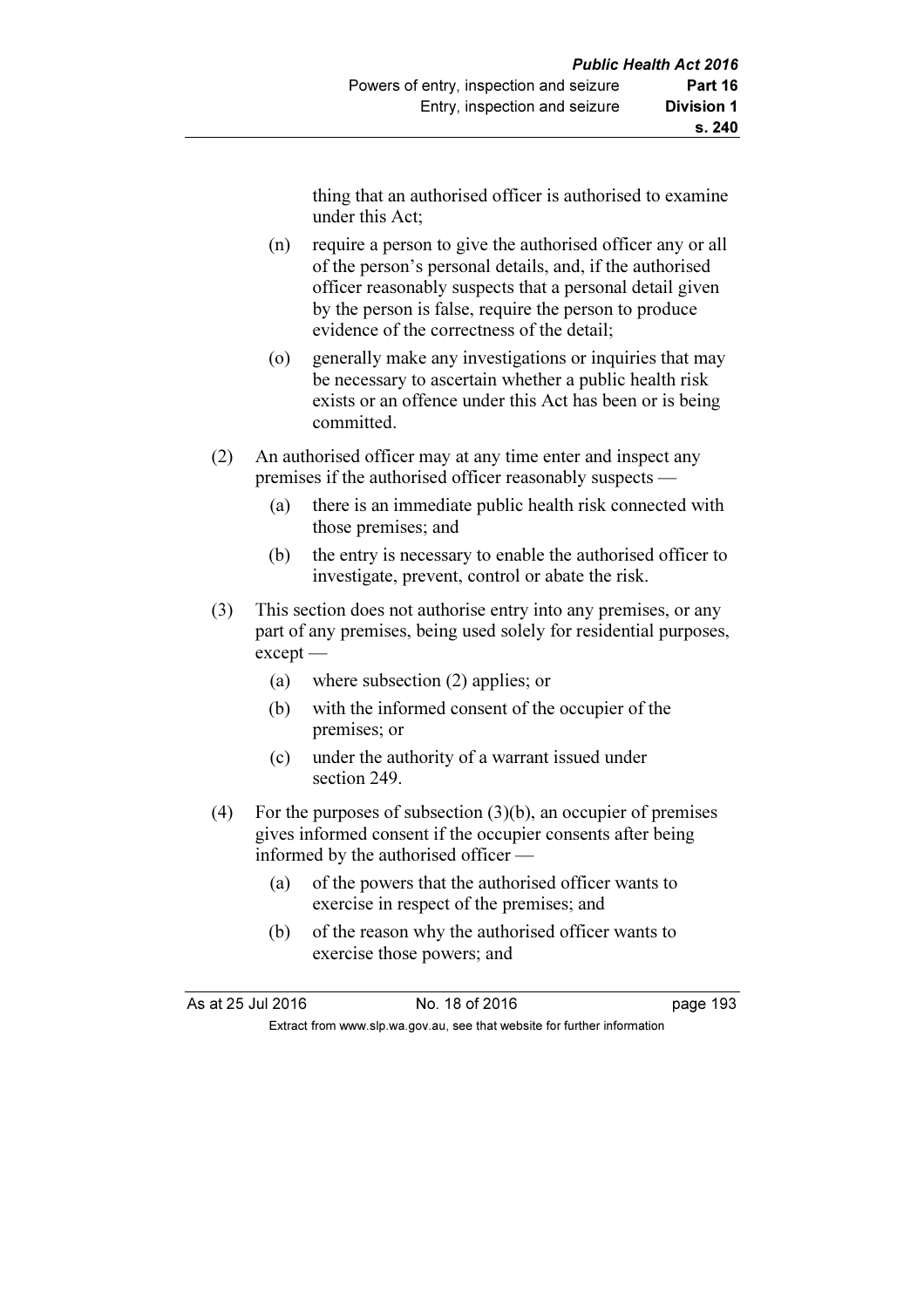- (c) that the occupier can refuse to consent to the authorised officer doing so.
- (5) An authorised officer exercising a power under this section may be assisted by a police officer or other person.

### 241. Stopping of vehicles

- (1) For the purpose of stopping a vehicle under section  $240(1)(i)$ , an authorised officer may use any means that are reasonably necessary in the circumstances to do so, including means that hinder or obstruct the passage of other vehicles.
- (2) Subsection (1) does not authorise the use of means that are intended or are likely to cause death or serious bodily harm to any person, whether or not in a vehicle.
- (3) An authorised officer who stops a vehicle in order to exercise a power in respect of the vehicle —
	- (a) may detain the vehicle for a reasonable period in order to exercise the power; and
	- (b) may move the vehicle to a place suitable to exercise the power.

#### 242. Incriminating information or answers

- (1) An individual is not excused from complying with a requirement under section 240 to provide information or answer questions, or to produce any document or thing, on the ground that the information, answer, document or thing might incriminate the individual or make the individual liable to a penalty.
- (2) However, any information or answer provided, or document or thing produced, by an individual in compliance with a requirement under section 240 is not admissible in evidence in any proceedings, other than proceedings for an offence under section 253, 254 or 255.

page 194 **No. 18 of 2016** As at 25 Jul 2016 Extract from www.slp.wa.gov.au, see that website for further information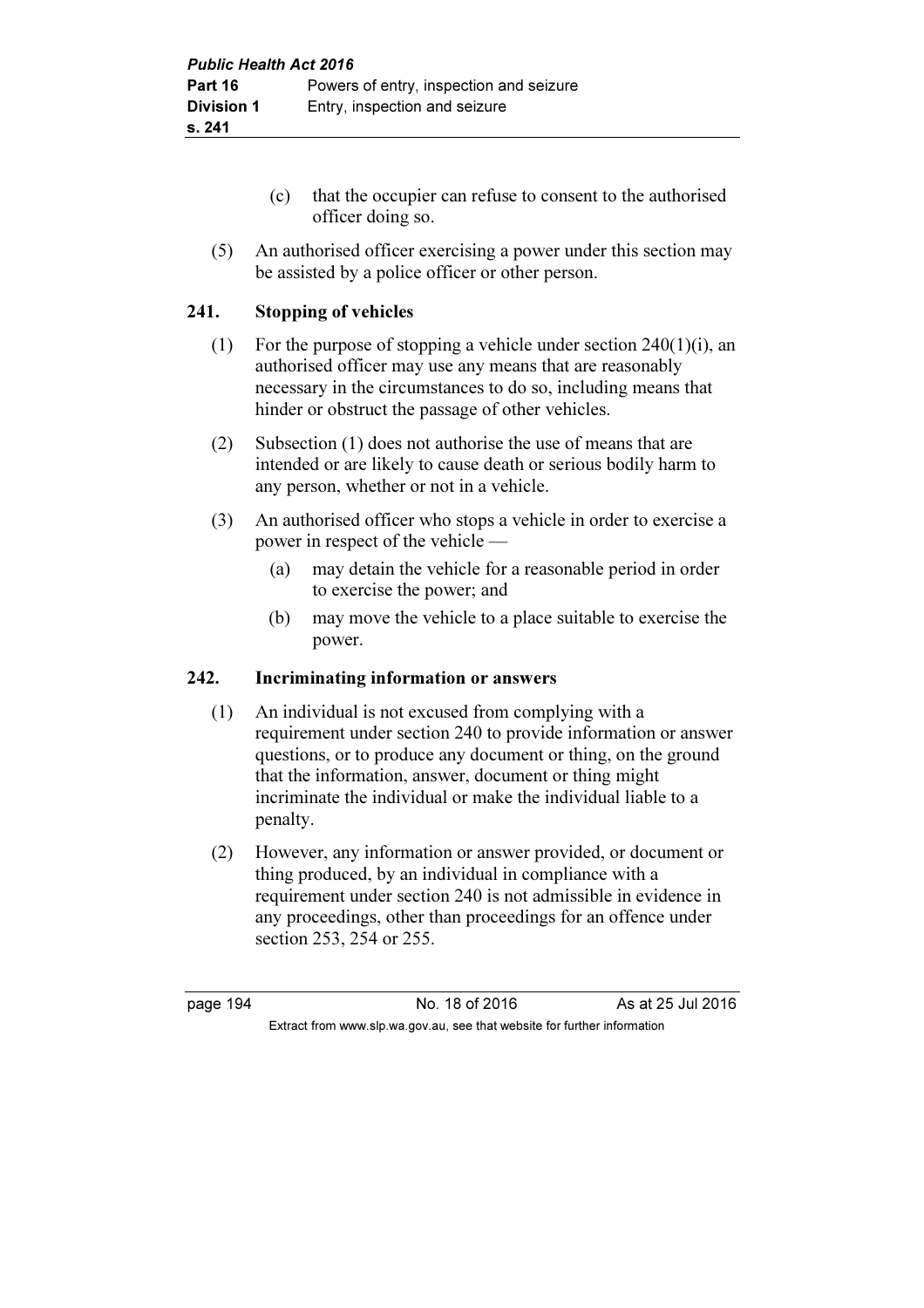### 243. Liability for complying with requirement to provide information, answer question or produce document or thing

 A person must comply with a requirement under section 240 to provide information or answer questions, or to produce any document or thing, despite the provisions of any other written law, and  $-$ 

- (a) no civil or criminal liability is incurred as a result of that compliance; and
- (b) complying with the direction is not to be regarded as  $-$ 
	- (i) a breach of any duty of confidentiality or secrecy imposed by law; or
	- (ii) a breach of professional ethics or standards or any principles of conduct applicable to the person's employment; or
	- (iii) unprofessional conduct.

### 244. Power of seizure

(1) In this section —

#### record —

- (a) means any record of information, irrespective of how the information is recorded or stored or able to be recovered; and
- (b) includes
	- (i) any thing from which images, sounds or writings can be reproduced, with or without the aid of anything else; and
	- (ii) any thing on which information is recorded or stored, whether electronically, magnetically, mechanically or by some other means;

relevant to an offence, in relation to a thing, has the meaning given in the Criminal Investigation Act 2006 section 5; thing includes  $-$ 

As at 25 Jul 2016 18 0.18 of 2016 195 Extract from www.slp.wa.gov.au, see that website for further information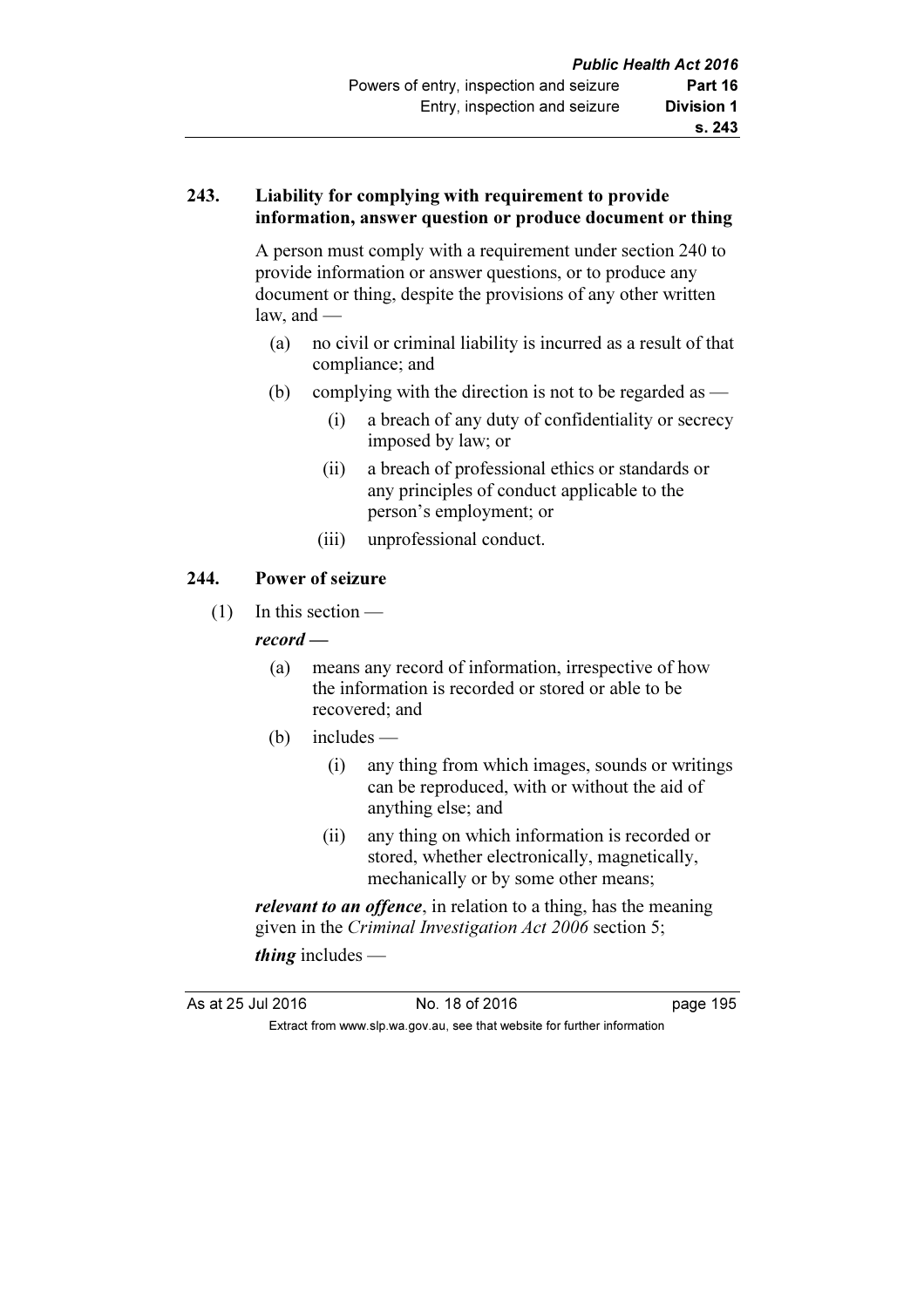|  |  | (a) any vehicle, plant or machinery; and |
|--|--|------------------------------------------|
|--|--|------------------------------------------|

- (b) any record; and
- (c) any substance; and
- (d) anything in, on or connected to a thing.
- (2) This section applies
	- (a) if an authorised officer has entered any premises under section 240; or
	- (b) in any other circumstances in which an authorised officer is performing functions under this Act.
- (3) An authorised officer may seize any thing relevant to an offence under this Act if the officer reasonably suspects —
	- (a) the thing may be forfeited under Division 2; or
	- (b) it is necessary to seize the thing for one or more of these purposes —
		- (i) to prevent it from being concealed, disturbed or lost;
		- (ii) to preserve its evidentiary value;
		- (iii) to prevent it from being used in the commission of another offence under this Act.

#### 245. Application of Criminal Investigation Act 2006

- (1) For the purposes of the Criminal Investigation Act  $2006$ 
	- (a) the office of authorised officer is a public officer; and
	- (b) a holder of that office may exercise the powers in Parts 6 and 13 of that Act.
- (2) For the purposes of subsection (1), the Criminal Investigation Act 2006 Part 13 applies as if the power to seize a thing under section 244 were a power to seize the thing under that Act.

page 196 **No. 18 of 2016** As at 25 Jul 2016 Extract from www.slp.wa.gov.au, see that website for further information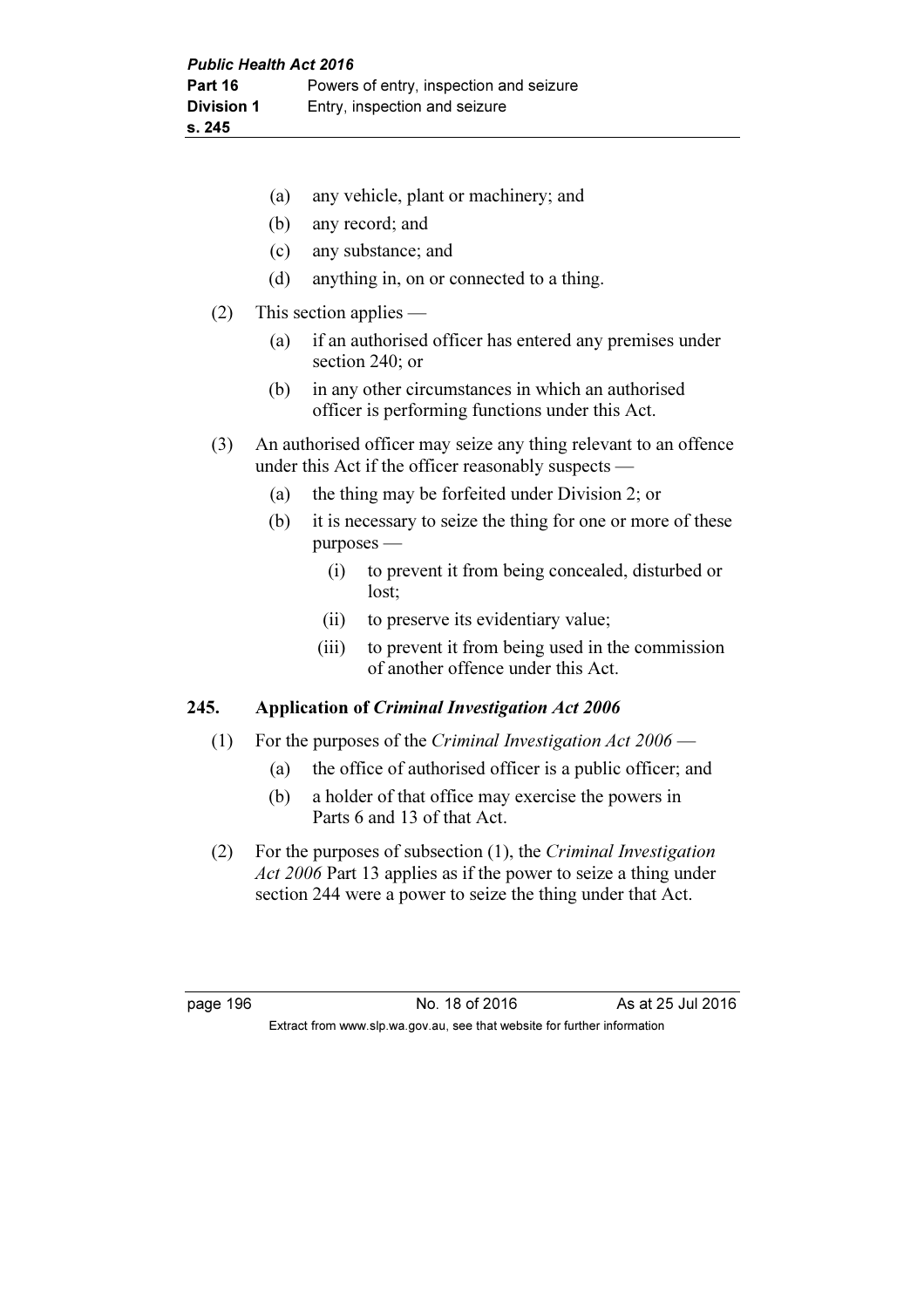#### 246. Application for warrant to enter premises

- (1) An authorised officer may apply to a judicial officer for a warrant in respect of any premises —
	- (a) if the authorised officer reasonably suspects that there is, or may be within the next 72 hours, a particular thing (including a document) that may provide evidence that an offence under this Act has been committed or is being committed; or
	- (b) otherwise for the purposes of exercising powers under section 240.
- (2) An authorised officer may apply for a warrant in respect of any premises even if the authorised officer has power to enter the premises without a warrant.

### 247. How application made

- (1) A reference in this section to making an application includes a reference to giving information in support of the application.
- (2) An application under section 246 must be made by the authorised officer in person unless —
	- (a) the warrant is needed urgently; and
	- (b) the applicant reasonably believes that a judicial officer is not available within a reasonable distance of the applicant.
- (3) If subsection  $(2)(a)$  and  $(b)$  apply
	- (a) the application may be made to a judicial officer by remote communication; and
	- (b) the judicial officer may grant the application only if satisfied about the matters in subsection (2)(a) and (b).
- (4) An application under section 246 must be made in writing unless —
	- (a) the application is made by remote communication; and

As at 25 Jul 2016 18 0.18 of 2016 197

Extract from www.slp.wa.gov.au, see that website for further information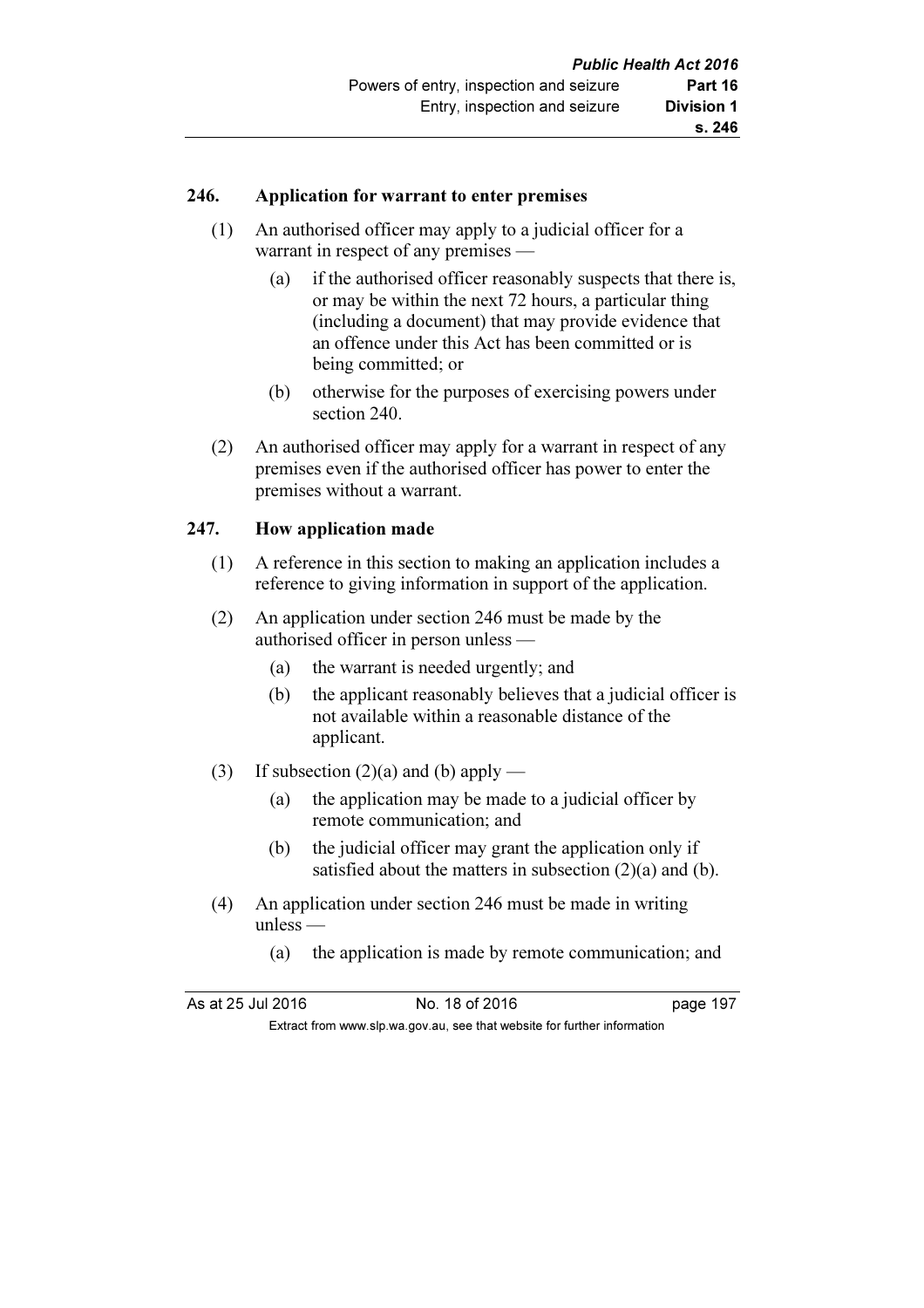- (b) it is not practicable to send the judicial officer written material.
- (5) If subsection  $(4)(a)$  and (b) apply
	- (a) the application may be made orally; and
	- (b) the judicial officer must make a written record of the application and any information given in support of it.
- (6) An application under section 246 must be made on oath unless —
	- (a) the application is made by remote communication; and
	- (b) it is not practicable for the judicial officer to administer an oath to the applicant.
- (7) If subsection  $(6)(a)$  and  $(b)$  apply
	- (a) the application may be made in an unsworn form; and
	- (b) if the judicial officer issues a warrant, the applicant is as soon as is practicable to send the judicial officer an affidavit verifying the application and any information given in support of it.

### 248. Further provisions relating to application for warrant

- (1) If, on an application made by remote communication under section 247, a judicial officer issues a warrant, the judicial officer must, if practicable, send a copy of the original warrant to the applicant by remote communication, but otherwise —
	- (a) the judicial officer must send the applicant by remote communication any information that must be set out in the warrant; and
	- (b) the applicant must complete a form of a warrant with that information and give the judicial officer a copy of the form as soon as is practicable after doing so; and
	- (c) the judicial officer must attach the copy of the form to the original warrant and any affidavit received from the

page 198 **No. 18 of 2016** As at 25 Jul 2016 Extract from www.slp.wa.gov.au, see that website for further information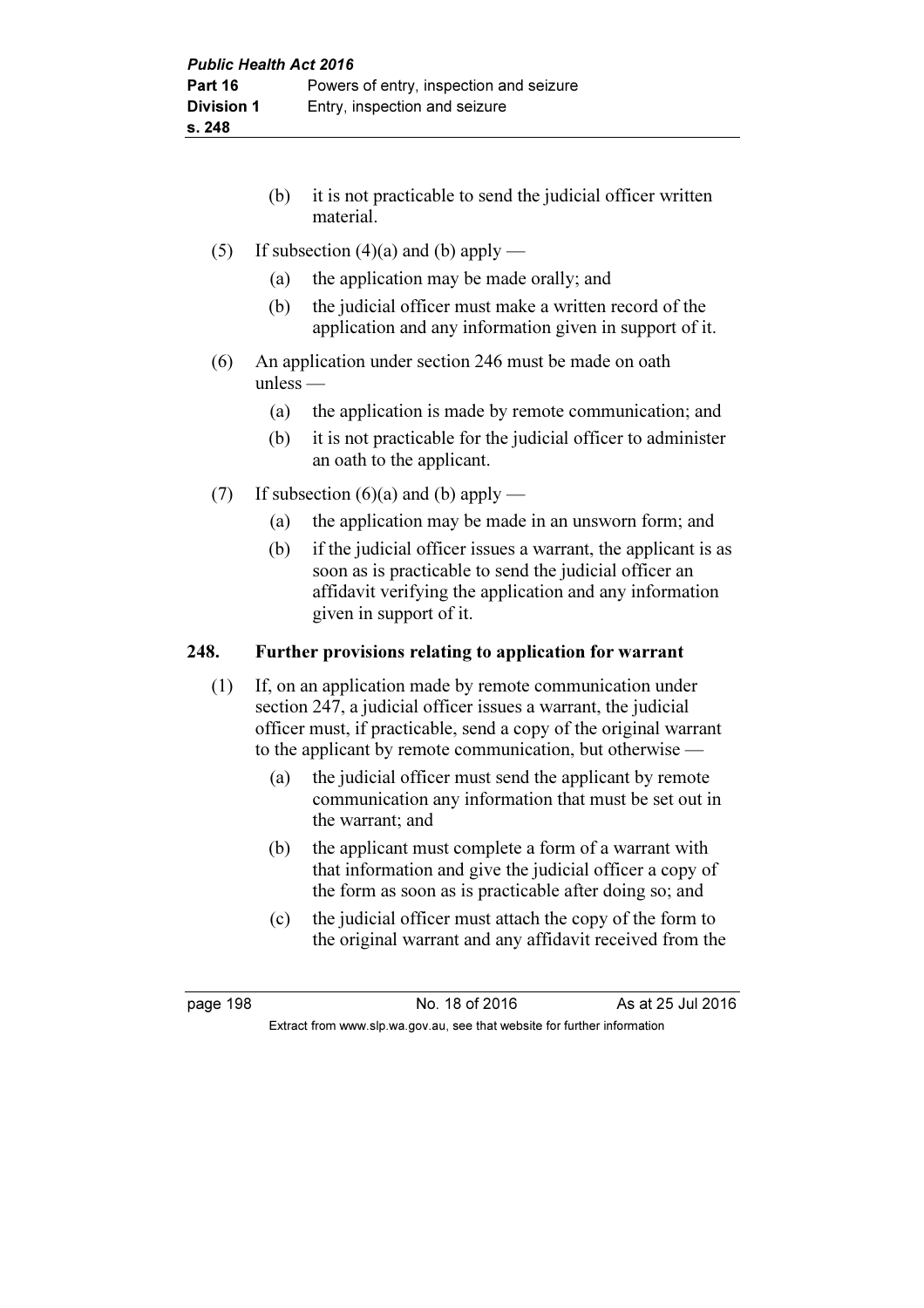applicant and make them available for collection by the applicant.

- (2) The copy of the original warrant sent, or the form of the warrant completed, as the case may be, under subsection (1) has the same force and effect as the original warrant.
- (3) If an applicant contravenes section 247(7)(b) or subsection (1)(b), any evidence obtained under the warrant is not admissible in proceedings in a court.

### 249. Issue of warrant

- (1) The judicial officer may, if satisfied that there are reasonable grounds for doing so, issue a warrant to the authorised officer.
- (2) The judicial officer must cause a record to be made (on the warrant or otherwise) of the matters of fact on which the judicial officer has relied to justify the issue of the warrant.

### 250. Duration of warrant

- (1) A warrant remains in force
	- (a) for the period (not exceeding 30 days) specified in the warrant as the period during which it remains in force; or
	- (b) if no period is so specified, for 30 days from the date of its issue.
- (2) However, the warrant ceases to be in force when it is executed.

# 251. Execution of warrant

- (1) A warrant may be executed by
	- (a) the authorised officer to whom it was issued; or
	- (b) any other person who the enforcement agency concerned has designated as an authorised officer.
- (2) A warrant authorises an authorised officer —

As at 25 Jul 2016 18 Oct 2016 18 of 2016

Extract from www.slp.wa.gov.au, see that website for further information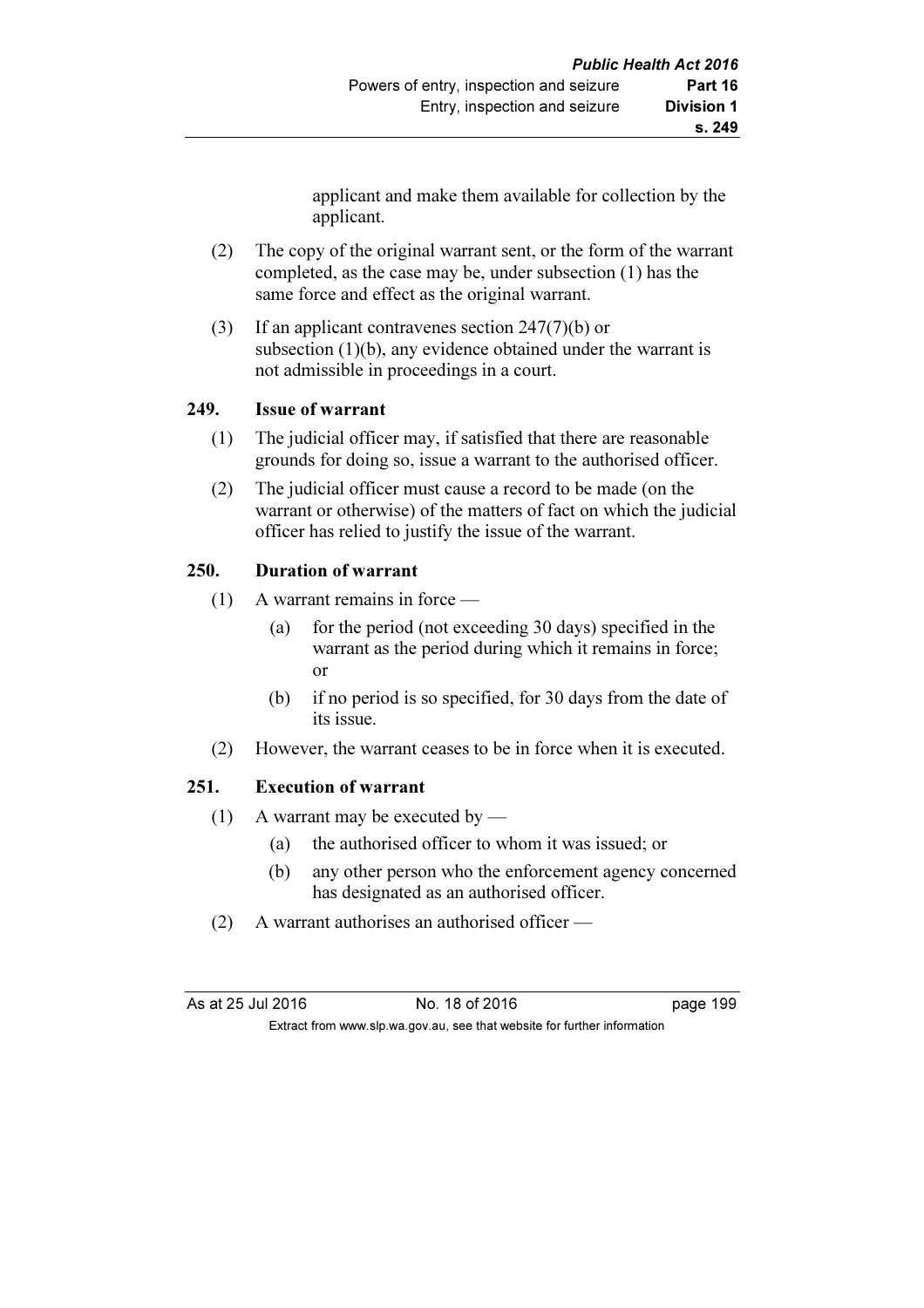- (a) to enter the premises concerned, using any force against any person or thing that it is reasonably necessary to use in the circumstances —
	- (i) to execute the warrant; and
	- (ii) to overcome any resistance to executing the warrant that is offered, or that the authorised officer reasonably suspects will be offered, by any person;

and

- (b) to search those premises for the thing (including the document), or to exercise powers in relation to those premises for the purposes, in respect of which the warrant was issued.
- (3) An authorised officer executing a warrant
	- (a) may be accompanied by a police officer if necessary for the effective exercise of the powers conferred by the warrant and this section; and
	- (b) must produce the warrant for inspection by a person occupying the premises concerned if asked by the person to do so.
- (4) This section does not limit the powers conferred on an authorised officer under any other provision of this Part.

### 252. Use of force

- (1) If under section 251(2) an authorised officer uses force, the force may be such as causes damage to the property of another person.
- (2) Any use of force under section 251(2) against a person is subject to The Criminal Code Chapter XXVI.

page 200 No. 18 of 2016 As at 25 Jul 2016 Extract from www.slp.wa.gov.au, see that website for further information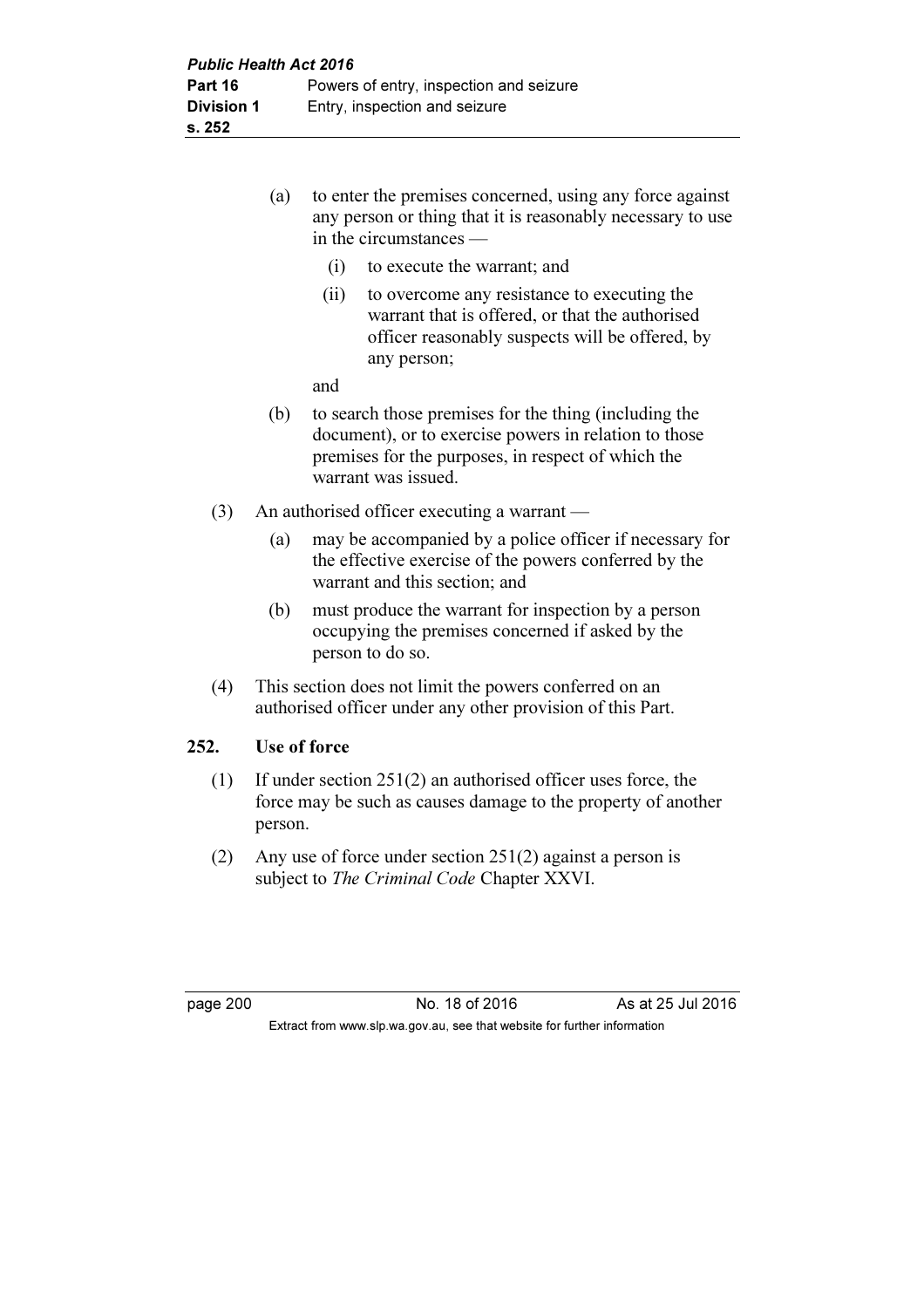### 253. Failure to comply with requirements of authorised officers

 (1) A person must not, without reasonable excuse, fail to comply with a requirement of an authorised officer under this Division.

Penalty for an offence under this subsection: a fine of \$10 000.

 (2) Subsection (1) does not apply unless, when the authorised officer makes the requirement, the authorised officer informs the person that a failure to comply with the requirement may constitute an offence.

### 254. False information

 A person must not, in connection with a requirement made or direction given by an authorised officer under this Act, provide any information or produce any document that the person knows is false or misleading in a material particular.

Penalty: a fine of \$10 000.

### 255. Obstructing, impersonating or threatening authorised officers

 (1) A person must not resist, obstruct or attempt to obstruct an authorised officer in the performance of the authorised officer's functions under this Act.

Penalty for an offence under this subsection: a fine of \$10 000.

 (2) A person must not falsely represent, by words or conduct, that the person is an authorised officer.

Penalty for an offence under this subsection: a fine of \$10 000.

 (3) A person must not threaten or intimidate an authorised officer in the performance of the authorised officer's functions under this Act.

Penalty for an offence under this subsection: a fine of \$10 000.

As at 25 Jul 2016 18 of 2016 No. 18 of 2016 Extract from www.slp.wa.gov.au, see that website for further information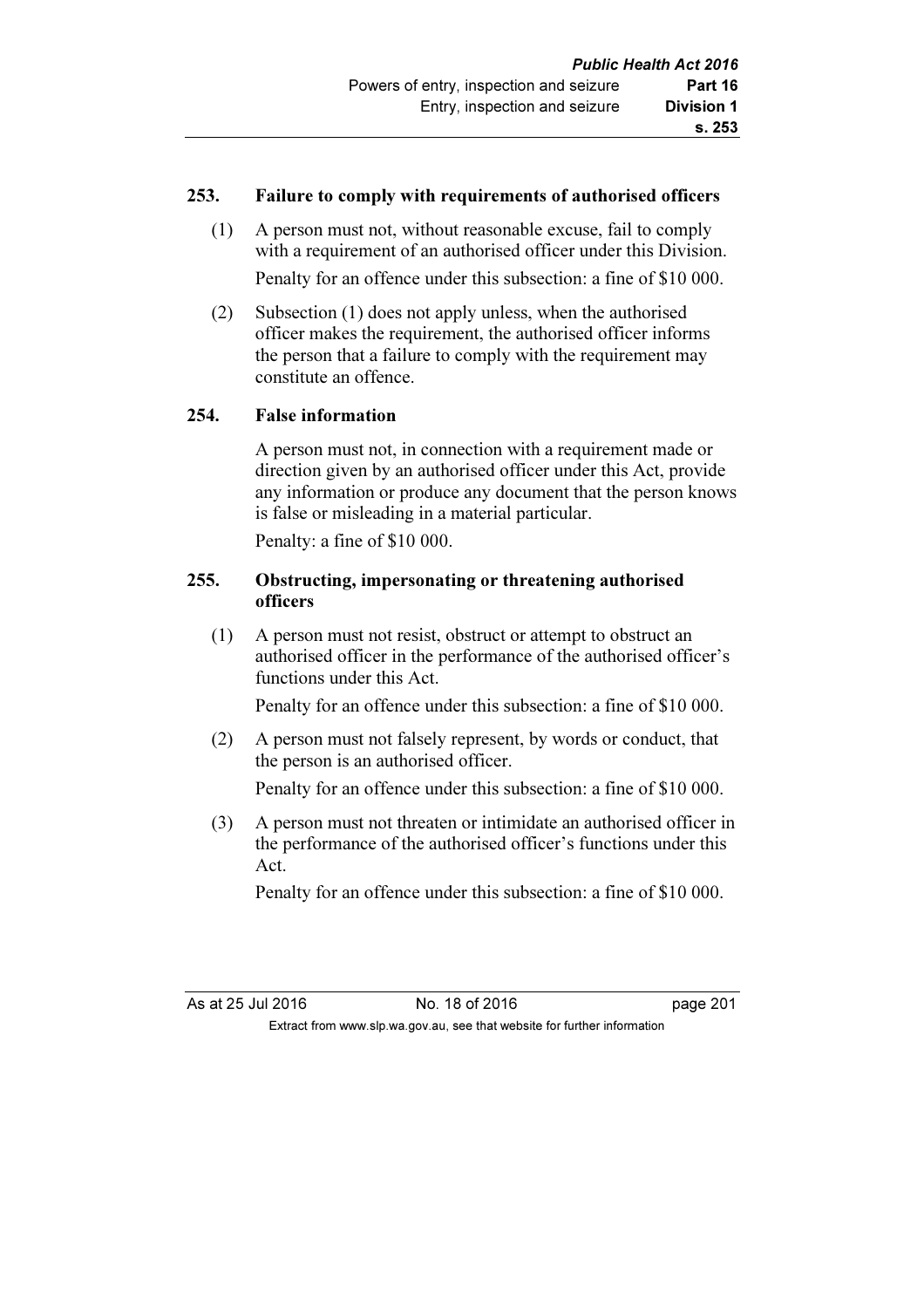# Division 2 — Items seized by authorised officers

# 256. Application of Criminal and Found Property Disposal Act 2006

- (1) The Criminal and Found Property Disposal Act 2006 applies to and in relation to —
	- (a) anything that is seized under section 244; and
	- (b) anything that is forfeited to the State or a local government under section 261.
- (2) For the purposes of the Criminal and Found Property Disposal Act 2006 as applied by subsection (1), each enforcement agency is a prescribed agency.

# 257. Seized items

- (1) Any item seized under this Part may, at the option of the authorised officer who seized the item or of any authorised officer acting in his or her place, be detained in the premises where it was found or be removed to another place and detained there.
- (2) If the item is to be detained in the premises where it was found, the authorised officer —
	- (a) may place it in a room, compartment or cabinet in those premises; and
	- (b) may mark, fasten and seal the door or opening providing access to that room, compartment or cabinet; and
	- (c) must ensure that the item is marked in a way that indicates that it has been seized under this Act.

### 258. Notification of seizure

 An authorised officer who seizes any item under this Part must, as soon as is practicable after the seizure, give the person from

page 202 No. 18 of 2016 As at 25 Jul 2016 Extract from www.slp.wa.gov.au, see that website for further information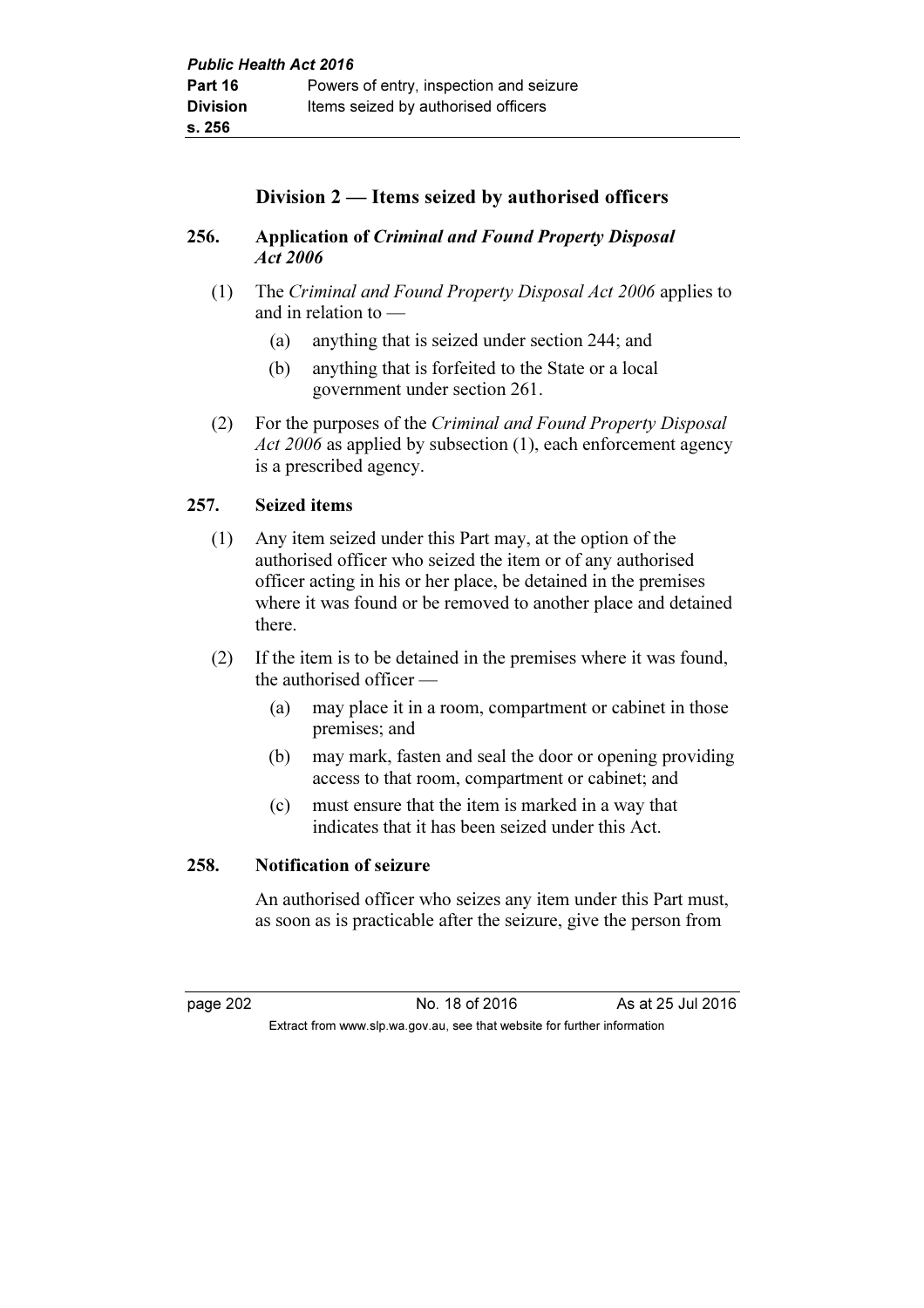whom the item was seized written notification of the seizure that includes —

- (a) a description of the item seized; and
- (b) the reason for the seizure; and
- (c) an explanation of the person's right to make an application to the appropriate court under the Criminal and Found Property Disposal Act 2006 section 11 in respect of the seized item; and
- (d) the address of the place where the item is held if the item has been removed from the premises where it was seized; and
- (e) the name of the enforcement agency that designated the authorised officer.

### 259. Immediate destruction or disposal of things seized

 An authorised officer who has seized an item under this Part may cause the item to be destroyed or otherwise disposed of despite any provision to the contrary in this Part if the authorised officer is satisfied that the item —

- (a) poses an immediate risk to health or property; or
- (b) is perishable and has become rotten or has otherwise deteriorated; or
- (c) is perishable and is likely to become rotten or perish before it can be dealt with under another provision of this Part.

#### 260. Return of seized item

 If, before any item seized under this Part is forfeited under this Division, the enforcement agency concerned becomes satisfied that there has been no contravention of this Act of which the item is evidence, the enforcement agency must, as soon as is practicable, cause the item to be delivered to —

(a) the person from whom it was seized; or

| As at 25 Jul 2016 | No. 18 of 2016                                                           | page 203 |
|-------------------|--------------------------------------------------------------------------|----------|
|                   | Extract from www.slp.wa.gov.au, see that website for further information |          |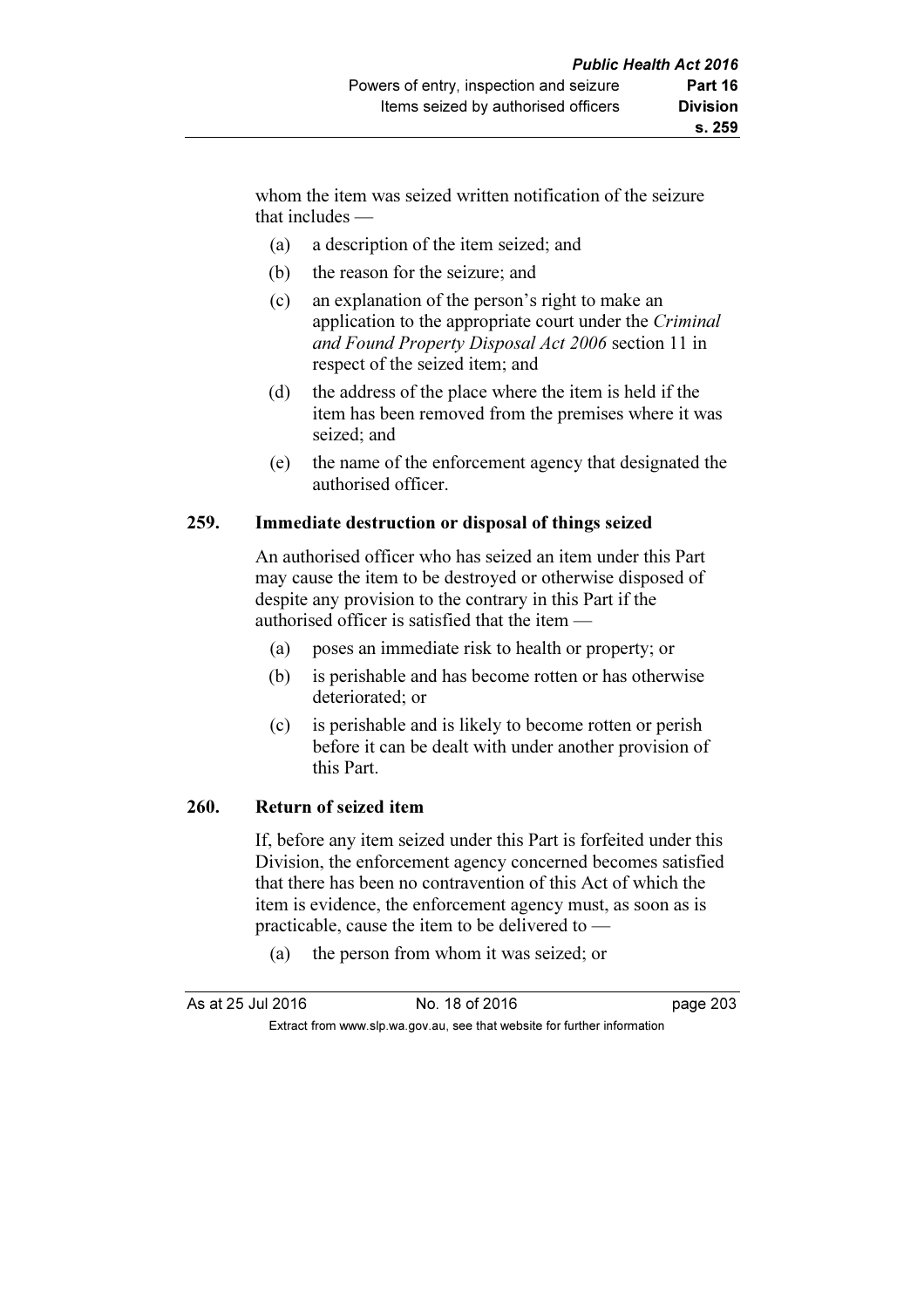(b) any other person who appears to the enforcement agency to be entitled to it.

# 261. Forfeiture of item

 An item seized under this Part is forfeited to the State or, if the enforcement agency concerned is a local government, to the local government —

- (a) on the expiry of the period of 10 days after the day on which the seizure took place, if the item has not been dealt with under section 260 and no application under the Criminal and Found Property Disposal Act 2006 section 11 for an order for the release of the item has been made within that period; or
- (b) if an application for an order for the release of the item has been made under the Criminal and Found Property Disposal Act 2006 section 11 within that period but the application has been refused or has been withdrawn before a decision on the application has been made, on the date on which the application is refused or withdrawn.

# 262. Cost of destruction or disposal of forfeited item

- (1) A person who was the owner of an item immediately before its forfeiture under this Division is liable for any costs incurred by or on behalf of the enforcement agency concerned in connection with the lawful destruction or disposal of the item, including any transport or storage costs.
- (2) The amount of those costs is to be taken to be a debt due to the enforcement agency, or to the State if the enforcement agency is the Chief Health Officer, from that person and is recoverable in a court of competent jurisdiction.
- (3) In any proceedings for the recovery of the debt, a certificate signed by the enforcement agency stating the amount of any

page 204 **No. 18 of 2016** As at 25 Jul 2016 Extract from www.slp.wa.gov.au, see that website for further information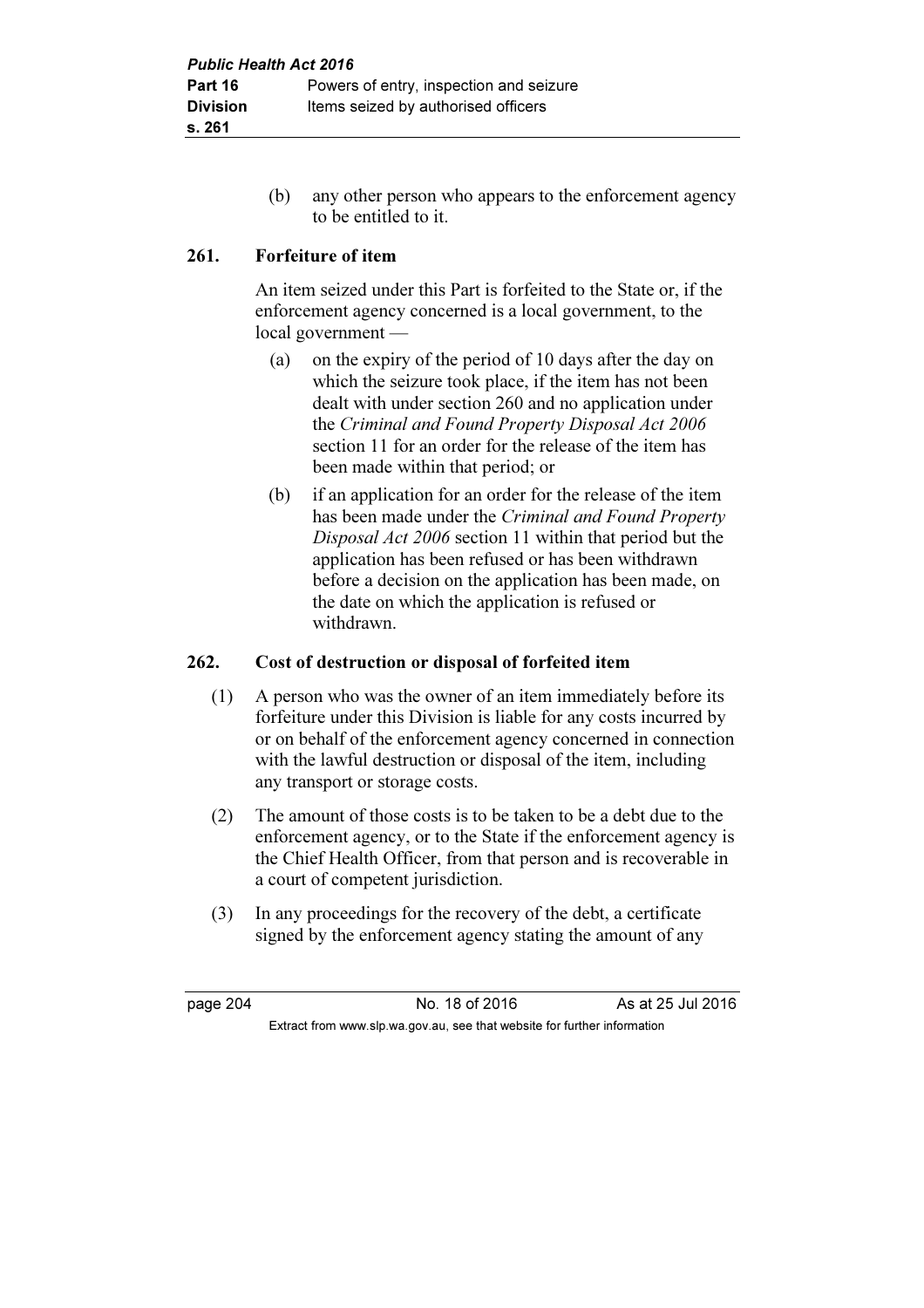costs and the manner in which they were incurred is evidence of the matters certified.

# 263. Return of forfeited item

- (1) This section applies if
	- (a) an item seized under this Part
		- (i) is forfeited under this Division; but
		- (ii) has not been destroyed or otherwise disposed of in a manner that would prevent its return;

and

- (b) the enforcement agency becomes satisfied that no contravention of this Act has been committed in relation to the item.
- (2) If this section applies, the item must, as soon as is practicable, be delivered to the person from whom it was seized, or any other person who appears to the enforcement agency concerned to be entitled to it.
- (3) On the item being so delivered, any proprietary and other interests in the item that existed immediately before its forfeiture are restored.

# 264. Compensation

- (1) A person may apply to the enforcement agency concerned for compensation for an item seized under this Part, but only if —
	- (a) the period allowed by section 261(a) for lodging an application under the Criminal and Found Property Disposal Act 2006 section 11 for an order for the release of the item has expired and no application has been lodged; or
	- (b) any application for such an order lodged within that period has been refused or has been withdrawn before a decision on the application has been made.

| As at 25 Jul 2016 | No. 18 of 2016                                                           | page 205 |
|-------------------|--------------------------------------------------------------------------|----------|
|                   | Extract from www.slp.wa.gov.au, see that website for further information |          |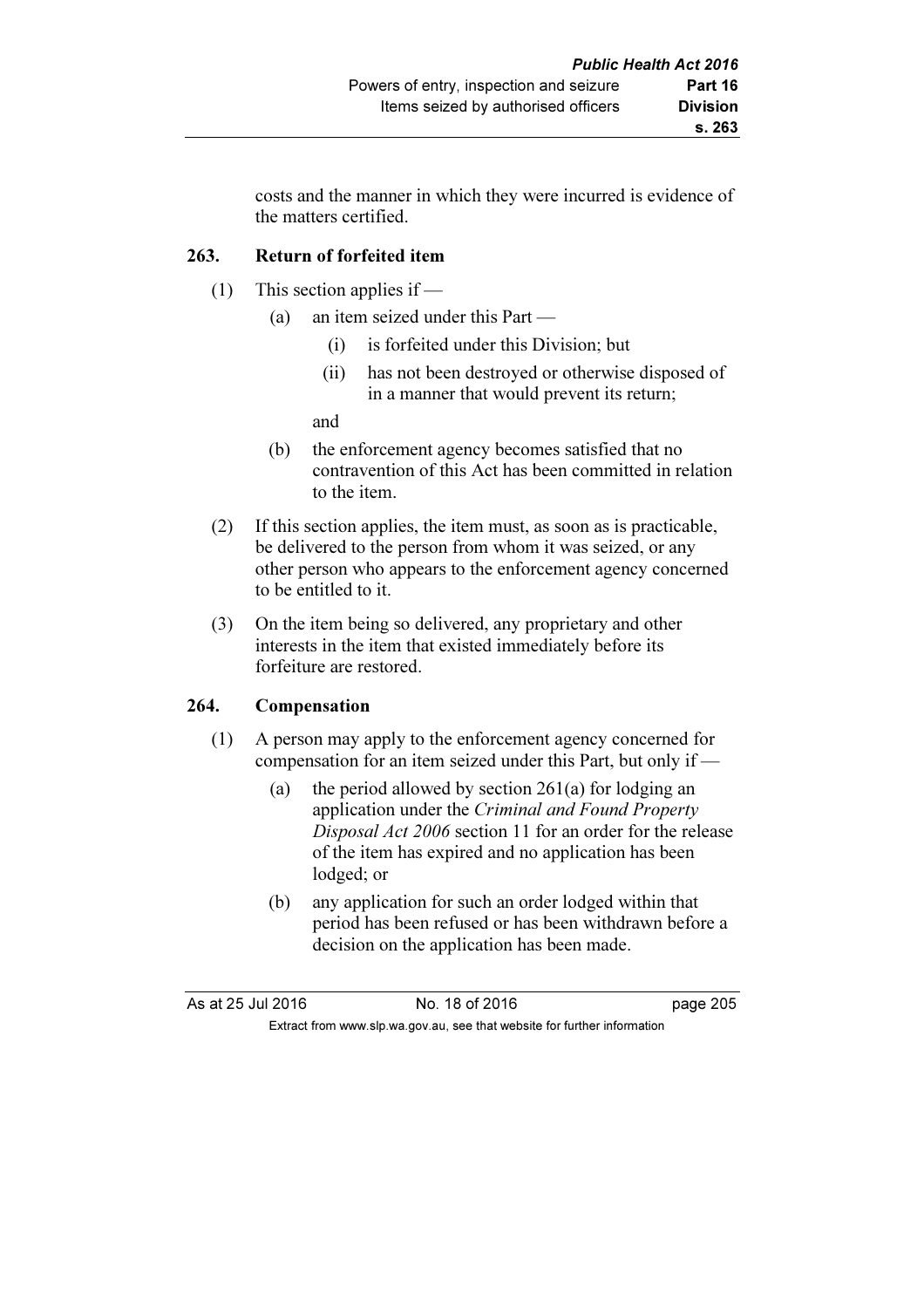- (2) On an application made under this section, the enforcement agency concerned must pay the compensation that is just and reasonable in relation to any item seized under this Part if —
	- (a) no contravention of this Act has been committed in relation to the item; and
	- (b) the item cannot be returned or has in consequence of the seizure depreciated in value.
- (3) The enforcement agency must give to the person from whom the item was seized and any person seeking compensation under this section written notification of —
	- (a) the decision to pay or to refuse to pay compensation under this section; and
	- (b) if compensation is to be paid, the decision as to the amount of compensation that is just and reasonable.
- (4) If the enforcement agency has not decided an application for compensation under this section within 30 working days after receiving the application, the enforcement agency is to be taken, on the expiry of that period, to have refused to pay any compensation.
- (5) If an enforcement agency decides to pay compensation under this section in relation to an item, the compensation must be paid to the person from whom the item was seized or any other person who appears to the enforcement agency to be entitled to it.

# 265. Review of decisions relating to compensation

 A person from whom an item was seized under this Part, or any other person who has sought compensation under section 264, who is dissatisfied with a decision by an enforcement agency under that section as to the refusal to pay compensation or as to the amount of compensation may apply to the State Administrative Tribunal for a review of the decision.

page 206 **No. 18 of 2016** As at 25 Jul 2016 Extract from www.slp.wa.gov.au, see that website for further information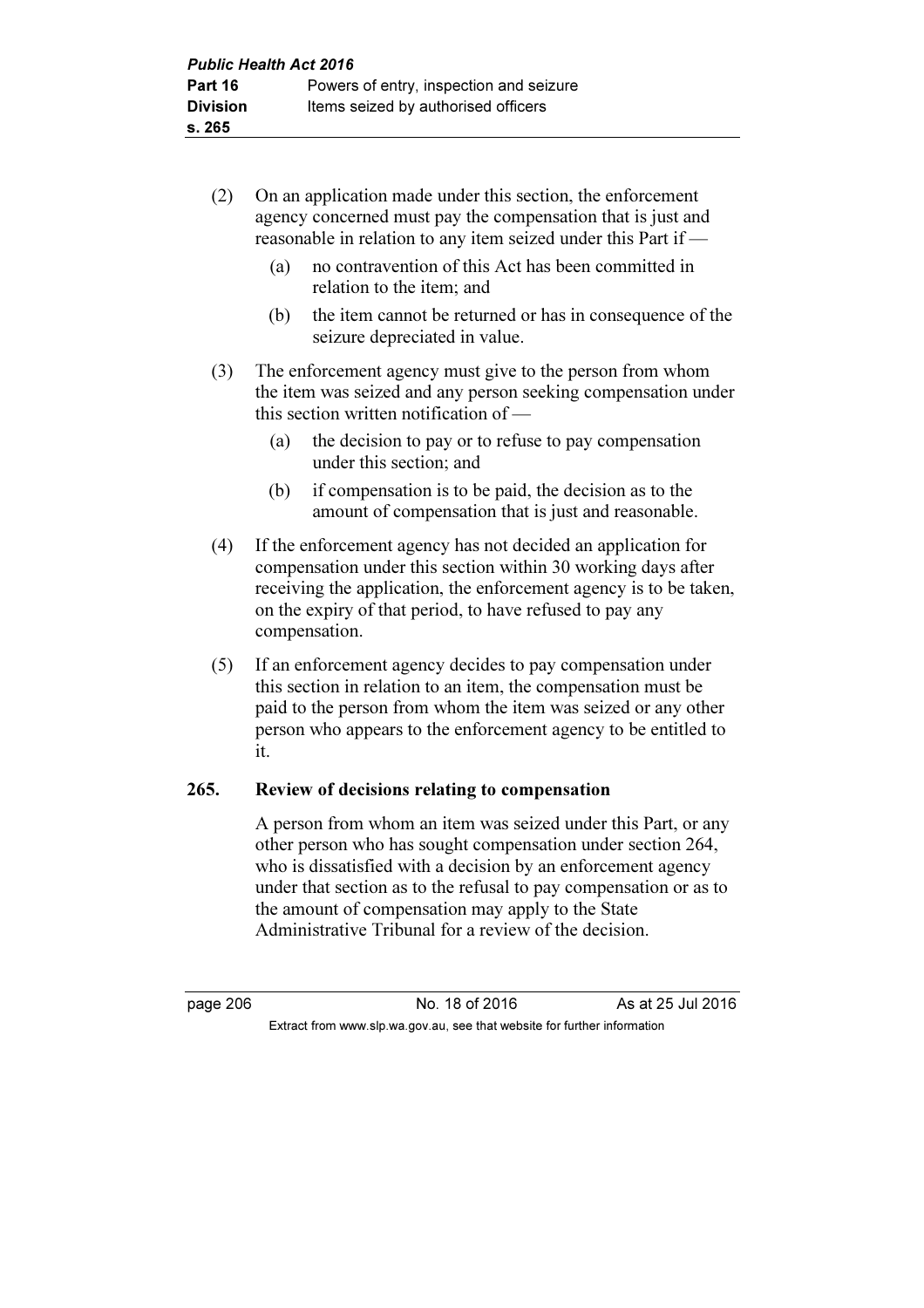# Part 17 — Crown exemptions

# Division 1 — Preliminary

### 266. Terms used

In this Part —

agency has the meaning given in the *Public Sector Management* Act 1994 section 3(1);

compliance plan means a plan of the kind described in section  $273(2)$ ;

Crown means —

- (a) the State; or
- (b) the Crown in any of its other capacities;

### Crown authority means

- (a) an agency; or
- (b) a non-SES organisation; or
- (c) a Minister that is a body corporate;

exemption means an exemption issued under section 267;

#### exemption-holder means —

- (a) the Crown authority to which an exemption is issued; or
- (b) if an exemption is issued to the Crown, the Minister in whose name the exemption is issued;

**Minister** means a Minister of the Crown in right of the State; non-SES organisation has the meaning given in the *Public* Sector Management Act 1994 section 3(1).

As at 25 Jul 2016 18 of 2016 18 of 2016 Extract from www.slp.wa.gov.au, see that website for further information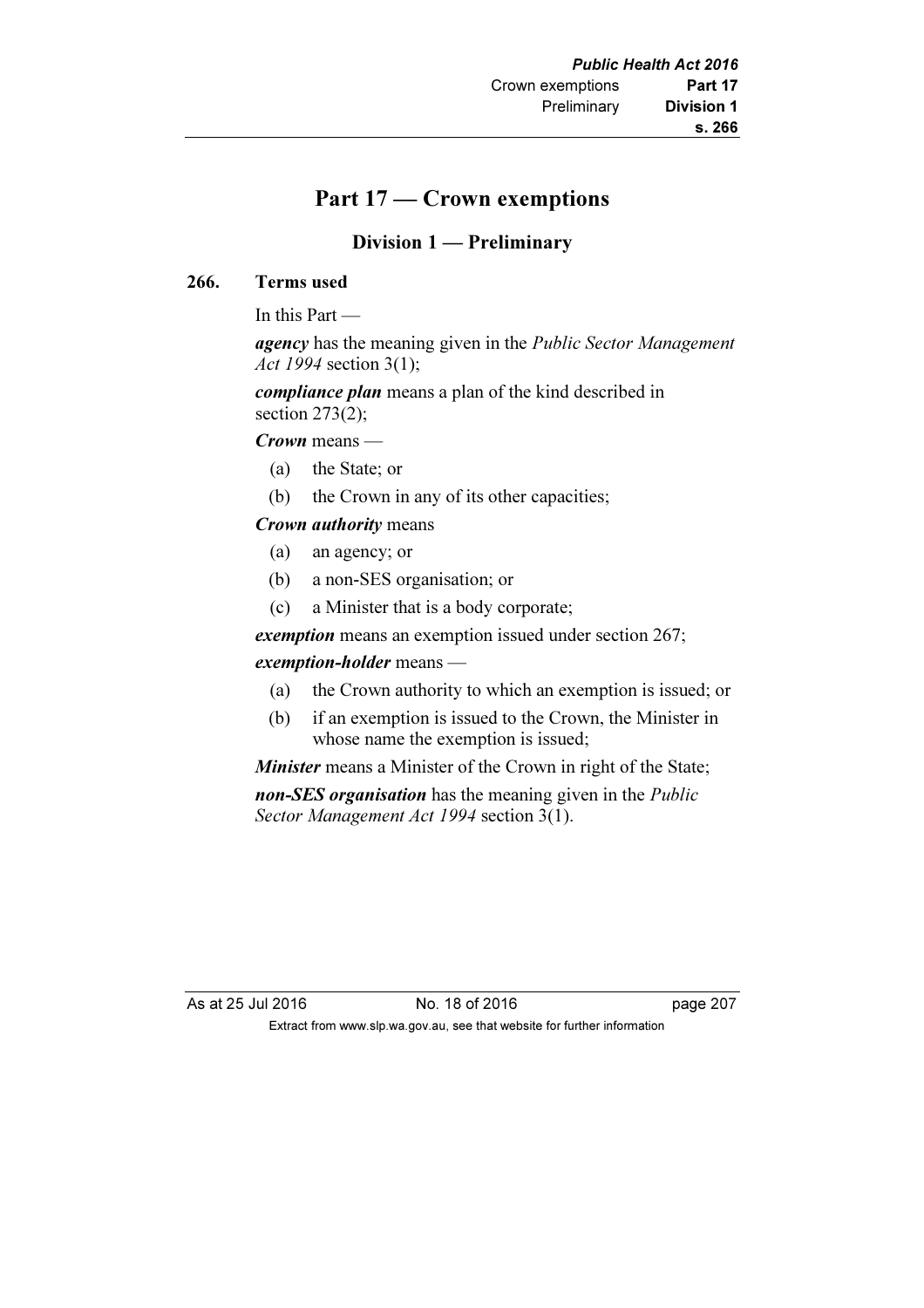# Division 2 — Ministerial exemptions for Crown and Crown authorities

# 267. Minister may exempt Crown or Crown authority from certain provisions

- (1) The Minister may, by notice published in the Gazette, exempt the Crown or a Crown authority from the application of —
	- (a) one or more provisions of this Act; or
	- (b) one or more provisions of the regulations; or
	- (c) a combination of those things.
- (2) An exemption cannot exempt the Crown or a Crown authority from the application of any of the following —
	- (a) Part 9, which relates to notifiable infectious diseases and related conditions;
	- (b) Part 11, which relates to serious public health incident powers;
	- (c) Part 12, which relates to public health emergencies;
	- (d) Part 15, which relates to inquiries;
	- (e) Part 16, which relates to powers of entry, inspection and seizure;
	- (f) Part 18, which relates to liability, evidentiary and procedural matters;
	- (g) Part 19, which relates to miscellaneous matters.
- (3) The Minister can exempt the Crown or a Crown authority from the application of a provision of this Act or of the regulations only if the Minister is satisfied that the Crown or, as the case requires, the Crown authority is unable to take the steps necessary to comply with the provision, whether because of a lack of financial or other resources or for any other reason.

page 208 No. 18 of 2016 As at 25 Jul 2016 Extract from www.slp.wa.gov.au, see that website for further information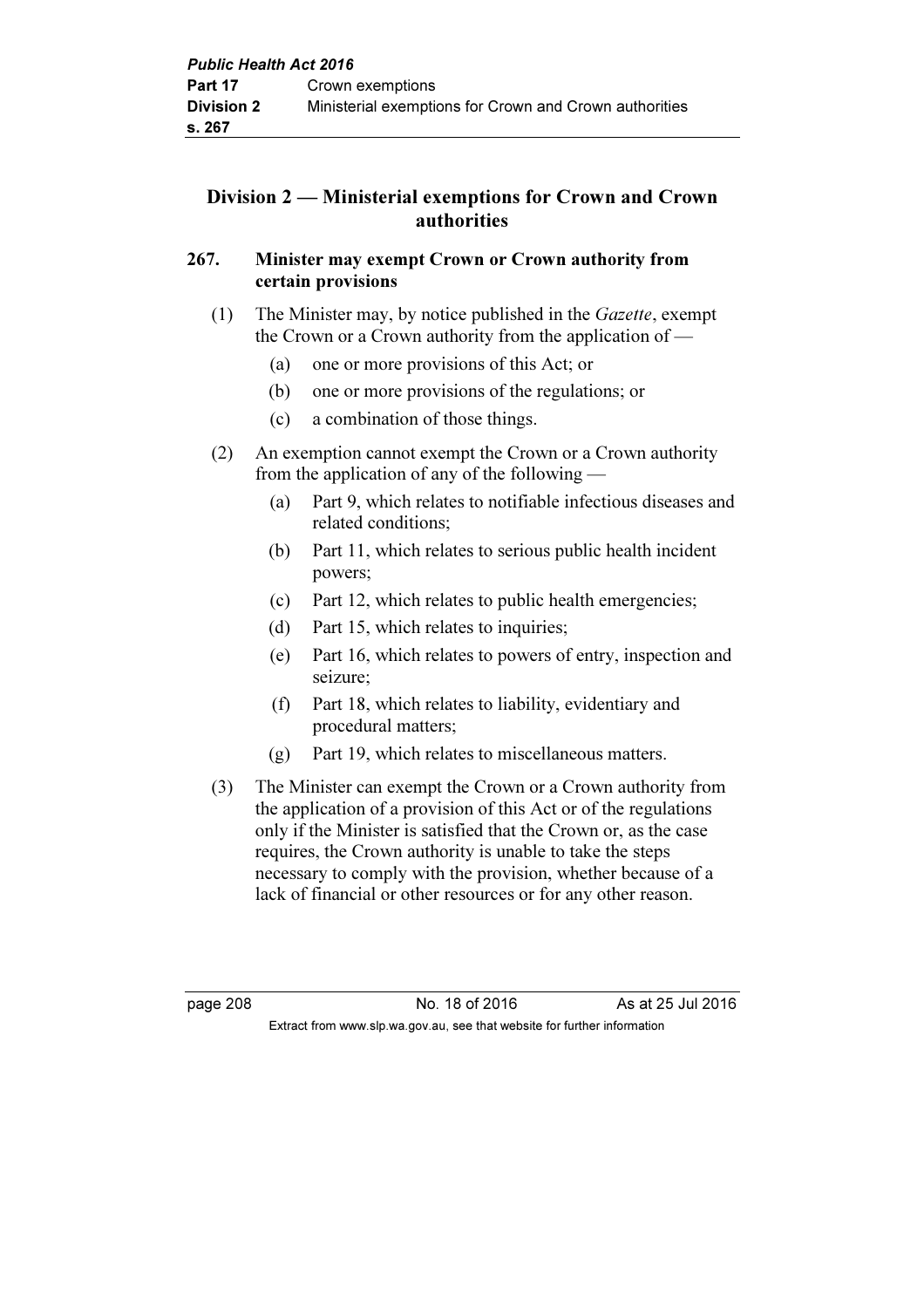- (4) For the purposes of deciding whether or not to issue an exemption, the Minister —
	- (a) must obtain the advice and recommendations of the Chief Health Officer in relation to the matter; and
	- (b) must have regard to that advice and those recommendations, but does not have to act in accordance with that advice and those recommendations.
- (5) The Minister may attach conditions to an exemption.

### 268. Duration of exemption

- (1) An exemption takes effect as follows
	- (a) if the exemption does not state when it takes effect, on the day after the day on which notice of it is published in the Gazette;
	- (b) on a later day specified by the Minister in the exemption.
- (2) An exemption can be issued for any period of not more than 10 years.
- (3) An exemption expires at the end of the period for which it is issued, unless it is sooner revoked.
- (4) An exemption cannot be amended to extend its duration, but that does not prevent the issue of a new exemption with the same terms or different terms.

#### 269. Content of exemption

- (1) An exemption that is not issued in the name of a Crown authority must be issued in the name of a Minister on behalf of the Crown.
- (2) An exemption must specify the following
	- (a) the exemption-holder;

| As at 25 Jul 2016 | No. 18 of 2016                                                           | page 209 |
|-------------------|--------------------------------------------------------------------------|----------|
|                   | Extract from www.slp.wa.gov.au, see that website for further information |          |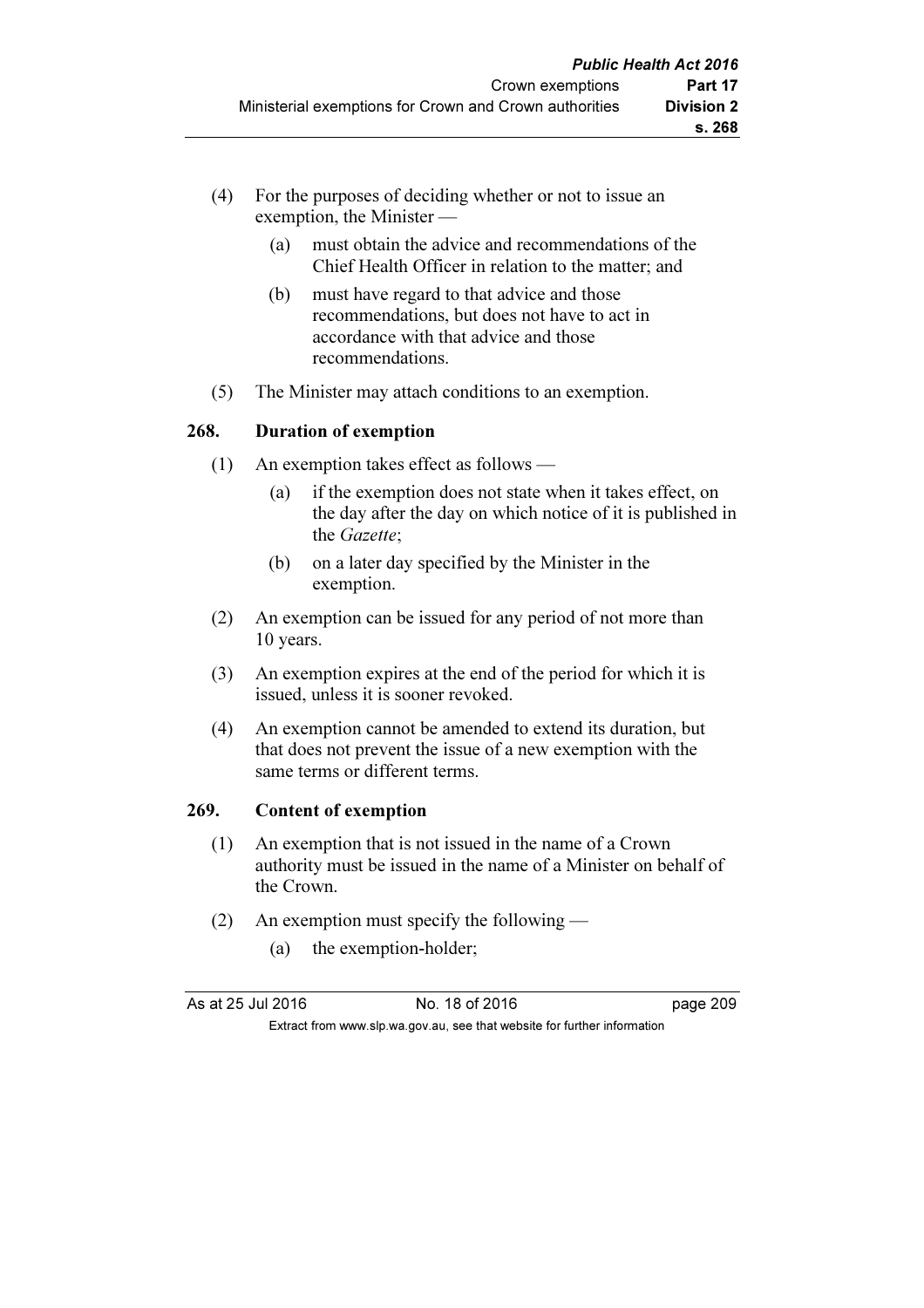|      | (b) | the provisions of this Act, or of the regulations, or both,<br>to which the exemption applies;                                                                                             |
|------|-----|--------------------------------------------------------------------------------------------------------------------------------------------------------------------------------------------|
|      | (c) | the terms of the exemption;                                                                                                                                                                |
|      | (d) | the conditions attached to the exemption (if any);                                                                                                                                         |
|      | (e) | the period for which the exemption is issued.                                                                                                                                              |
| 270. |     | <b>Effect of exemption</b>                                                                                                                                                                 |
| (1)  |     | The effect of an exemption is that, to the extent of the terms of<br>the exemption, the provisions of this Act or the regulations to<br>which the exemption applies are not binding on $-$ |
|      | (a) | the exemption-holder; or                                                                                                                                                                   |
|      | (b) | the Crown, to the extent that non-compliance with those<br>provisions by the exemption-holder would otherwise<br>give rise to any right or remedy against the Crown.                       |
| (2)  |     | Failure to comply with a condition of an exemption —                                                                                                                                       |
|      | (a) | does not deprive the exemption-holder, the Crown or<br>any other person of the protection of the exemption; and                                                                            |
|      | (b) | does not give rise to any criminal or civil liability; and                                                                                                                                 |
|      | (c) | does not of itself give rise to any right or remedy.                                                                                                                                       |

# 271. Minister to consult before amending or revoking exemption

- (1) Before amending or revoking an exemption, the Minister  $must$ —
	- (a) give notice to the exemption-holder of the Minister's intention to amend or revoke the exemption; and
	- (b) give the exemption-holder a reasonable opportunity to make submissions on the matter.
- (2) This section does not apply in relation to
	- (a) any amendment requested by the exemption-holder; or
	- (b) the revocation of an exemption at the request of the exemption-holder.

page 210 No. 18 of 2016 As at 25 Jul 2016 Extract from www.slp.wa.gov.au, see that website for further information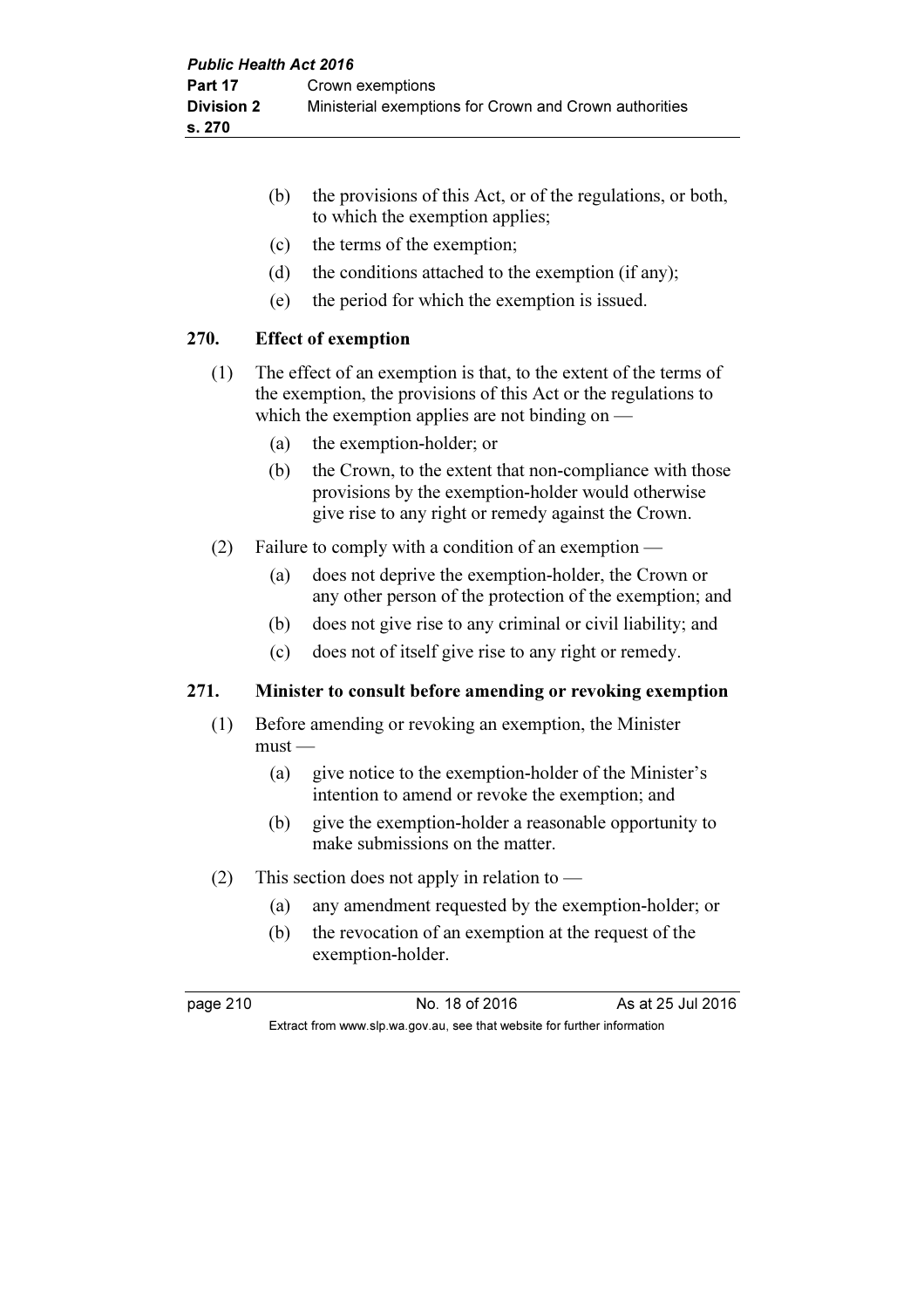### 272. Application of Interpretation Act 1984 to exemptions

- (1) An exemption is not subsidiary legislation for the purposes of the Interpretation Act 1984.
- (2) The Interpretation Act 1984 sections 43 (other than subsection (6)) and 44 and Part VIII apply to an exemption as if it were subsidiary legislation.

# Division 3 — Compliance plans

### 273. Exemption may require compliance plan

- (1) The Minister may attach a condition to an exemption requiring the exemption-holder to develop a compliance plan within a period specified in the exemption.
- (2) A compliance plan sets out the steps that the exemption-holder will take, by the time the exemption expires, to achieve full or partial compliance with the provisions of this Act or the regulations to which the exemption applies.
- (3) A failure to implement a compliance plan, whether in whole or in part, does not of itself give rise to any right or remedy.
- (4) This section does not limit section 267(5) or 270.

# 274. Development and approval of compliance plan

- (1) An exemption-holder that is required to develop a compliance plan must develop it in consultation with the Chief Health Officer.
- (2) On completing the development of a compliance plan, the exemption-holder must submit the plan to the Minister for approval.
- (3) Before approving a compliance plan, the Minister must consult with the Minister responsible for the exemption-holder (the

| As at 25 Jul 2016 | No. 18 of 2016                                                           | page 211 |
|-------------------|--------------------------------------------------------------------------|----------|
|                   | Extract from www.slp.wa.gov.au, see that website for further information |          |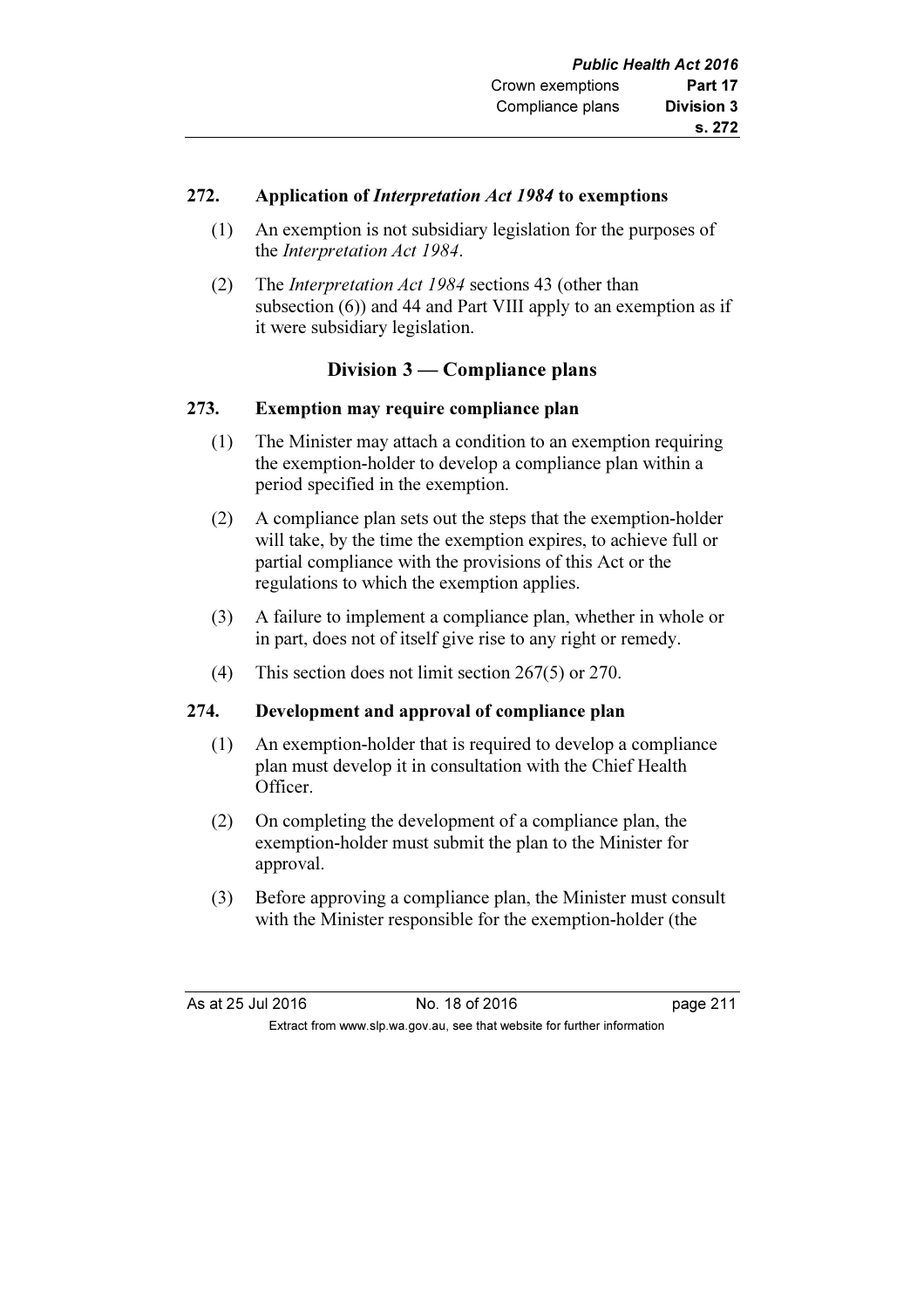responsible Minister), unless the exemption-holder is a Minister.

- (4) If a compliance plan is submitted to the Minister for approval, the Minister may —
	- (a) approve the compliance plan without modification; or
	- (b) approve the compliance plan with any modifications that the exemption-holder and the responsible Minister (if any) agree to make; or
	- (c) refuse to approve the compliance plan and direct the exemption-holder to submit a revised compliance plan for approval.

# 275. Annual review of compliance plan

- (1) An exemption-holder that has a compliance plan must review it at least annually.
- (2) The report required by section 278(1)(b) must include information about the results of the most recent review of the compliance plan carried out under this section.

# 276. Amendment or replacement of compliance plan

- (1) An exemption-holder may at any time
	- (a) amend a compliance plan; or
	- (b) replace a compliance plan with a new compliance plan.
- (2) Section 274 applies with all necessary changes in relation to the amendment or replacement of a compliance plan as if it were the development of a compliance plan.

page 212 No. 18 of 2016 As at 25 Jul 2016 Extract from www.slp.wa.gov.au, see that website for further information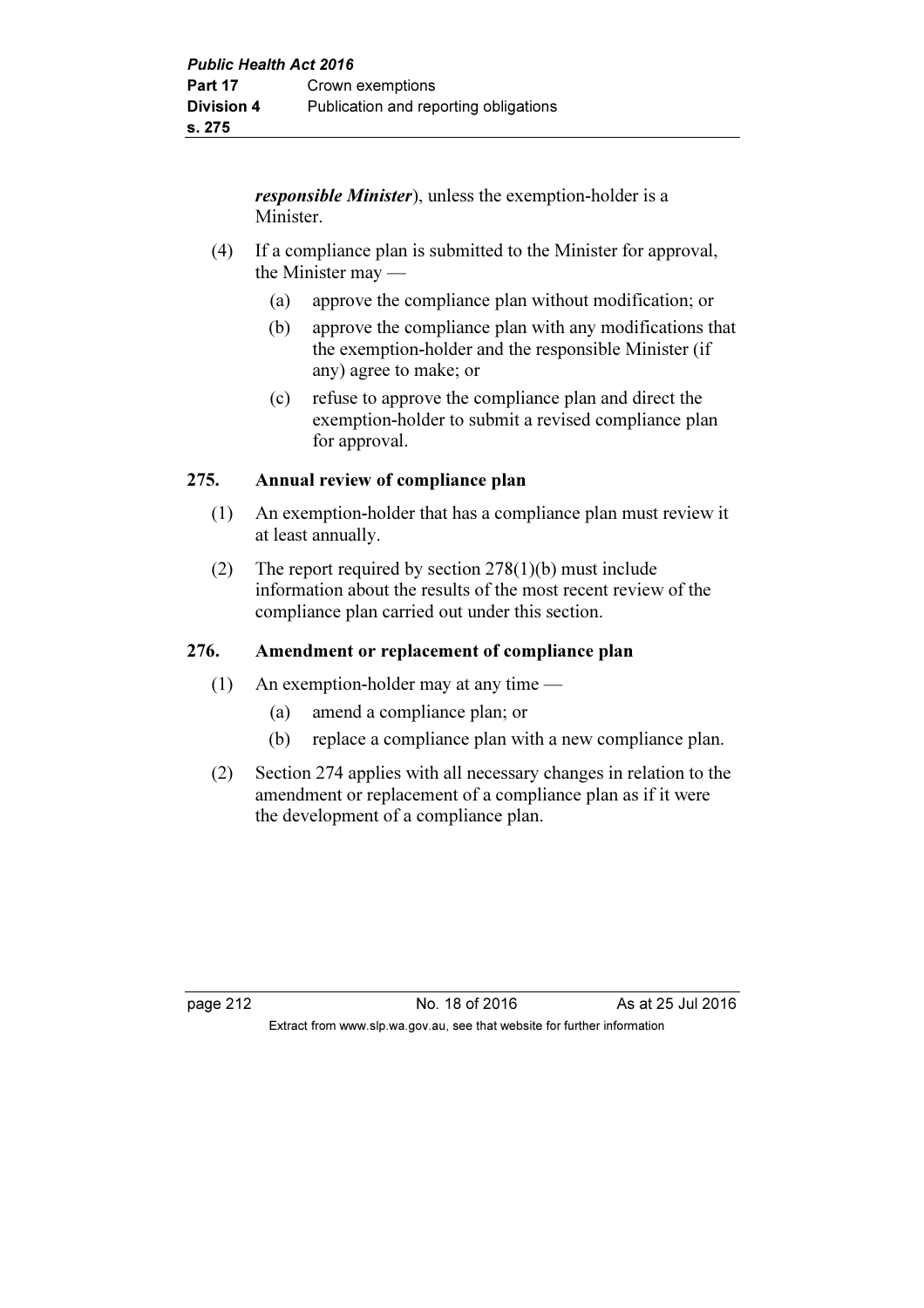# Division 4 — Publication and reporting obligations

# 277. Exemption-holder to make exemption and compliance plan publicly available

- (1) An exemption-holder must ensure that the following are readily available to the public, without charge —
	- (a) all current exemptions held by the exemption-holder;
	- (b) an up-to-date version of all current compliance plans developed by the exemption-holder and approved by the Minister.
- (2) An exemption-holder
	- (a) must make those documents publicly available by means of a website maintained by or on behalf of the exemption-holder; and
	- (b) may make those documents publicly available by any other means the exemption-holder considers appropriate.

# 278. Annual report to include information about exemption and compliance plan

- (1) The annual report submitted by the accountable authority of a Crown authority under the Financial Management Act 2006 Part 5 must include —
	- (a) the details of each exemption held by the Crown authority during any part of the year to which the report relates; and
	- (b) if a compliance plan developed by the Crown authority and approved by the Minister was in place during any part of the year to which the report relates, a report about progress on the implementation of the plan during that year.
- (2) If an exemption-holder does not have an accountable authority that can comply with subsection (1) in relation to that

| As at 25 Jul 2016 | No. 18 of 2016                                                           | page 213 |
|-------------------|--------------------------------------------------------------------------|----------|
|                   | Extract from www.slp.wa.gov.au, see that website for further information |          |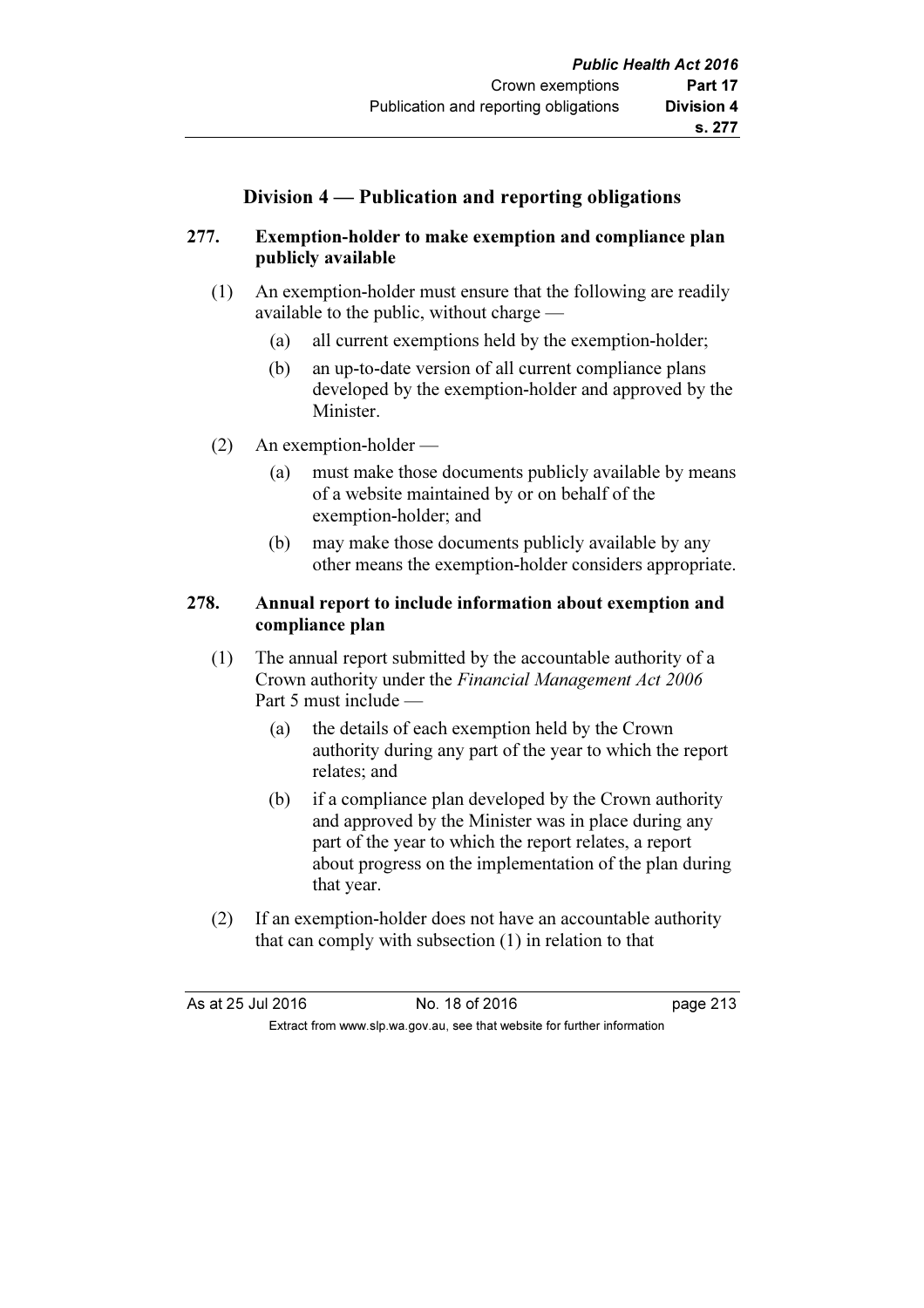exemption-holder, the annual report submitted by the accountable authority of the Department under the Financial Management Act 2006 Part 5 must include, in relation to that exemption-holder, the information set out in subsection (1).

 (3) To enable the accountable authority of the Department to comply with subsection (2) in relation to an exemption-holder, the exemption-holder must provide the accountable authority with all the information necessary for that purpose.

# Part 18 — Liability, evidentiary and procedural provisions

# Division  $1 -$  Civil liability

# 279. Contraventions not breach of statutory duty

 A contravention of this Act is not actionable as a breach of statutory duty.

# Division 2 — Criminal liability

# 280. Commencing proceedings

 Proceedings for an offence under this Act may be commenced —

- (a) by the Chief Health Officer or by an authorised officer authorised in writing by the Chief Health Officer; or
- (b) by an enforcement agency other than the Chief Health Officer.

# 281. Offences by employees — liability of employer

- (1) If an employee contravenes any provision of this Act, the employer is to be taken to have contravened the same provision whether or not the employee contravened the provision —
	- (a) without the employer's authority; or
	- (b) contrary to the employer's orders or instructions.

page 214 **No. 18 of 2016** As at 25 Jul 2016 Extract from www.slp.wa.gov.au, see that website for further information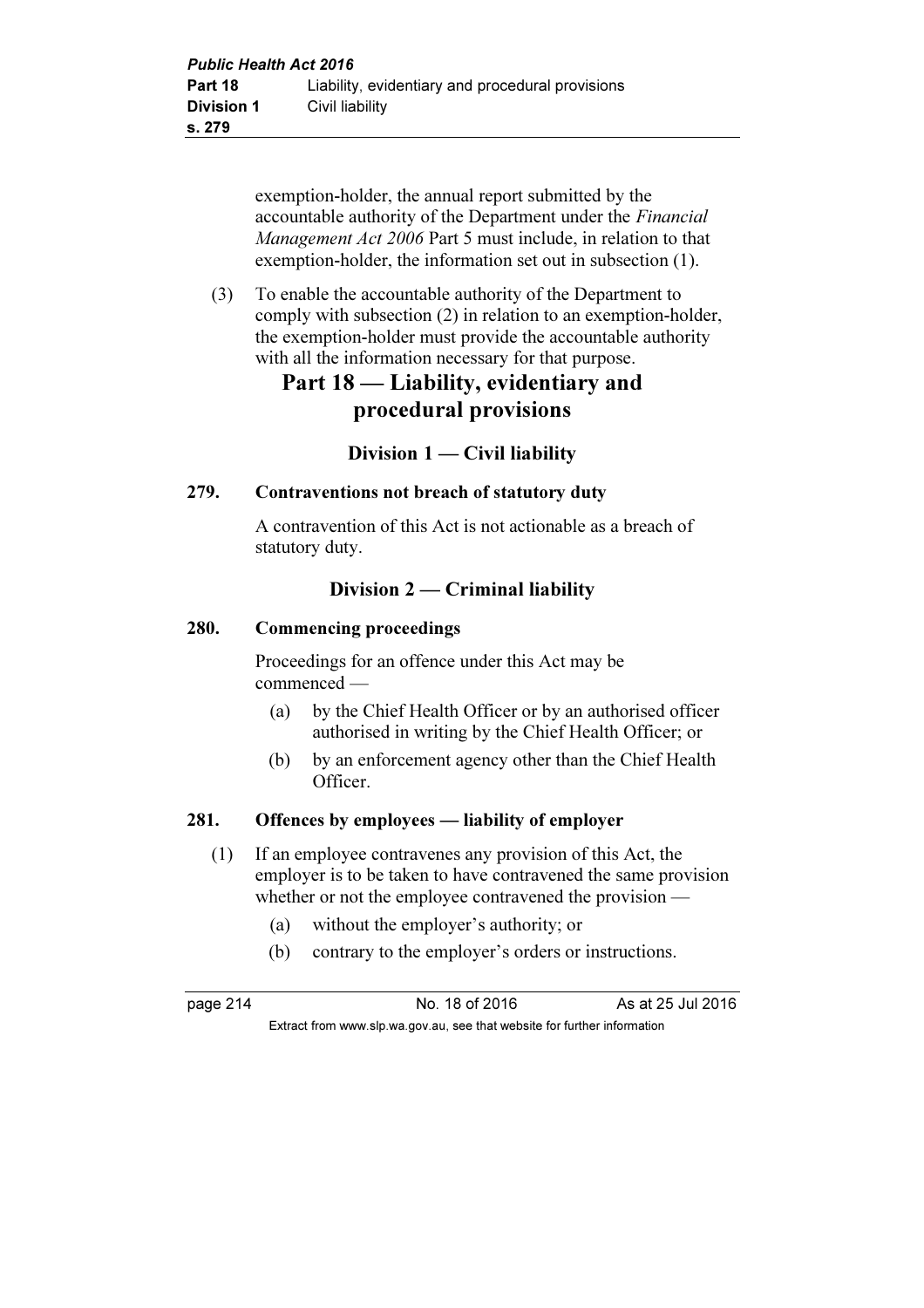- (2) In proceedings against an employer for such a contravention, it is a defence to prove that the employer —
	- (a) had no knowledge of the contravention; and
	- (b) could not, by the exercise of due diligence, have prevented the contravention.
- (3) An employer may be proceeded against and convicted under a provision in accordance with this section whether or not the employee has been proceeded against or convicted under that provision.

# 282. Liability of officers of body corporate for offence by body corporate

(1) In this section —

officer, in relation to a body corporate, has the meaning given in the Corporations Act 2001 (Commonwealth) section 9.

- (2) This section applies to  $-$ 
	- (a) sections 37 and 38; and
	- (b) a provision of the regulations that is prescribed for the purposes of this section.
- (3) If a body corporate is guilty of an offence to which this section applies, an officer of the body corporate is also guilty of the offence unless the officer took all reasonable steps to prevent the commission of the offence by the body corporate.
- (4) The officer has the onus of proving that the officer took all reasonable steps to prevent the commission of the offence by the body corporate.
- (5) In determining whether things done or omitted to be done by the officer constitute reasonable steps, a court must have regard  $to -$

As at 25 Jul 2016 18 One 2016 18 of 2016 Extract from www.slp.wa.gov.au, see that website for further information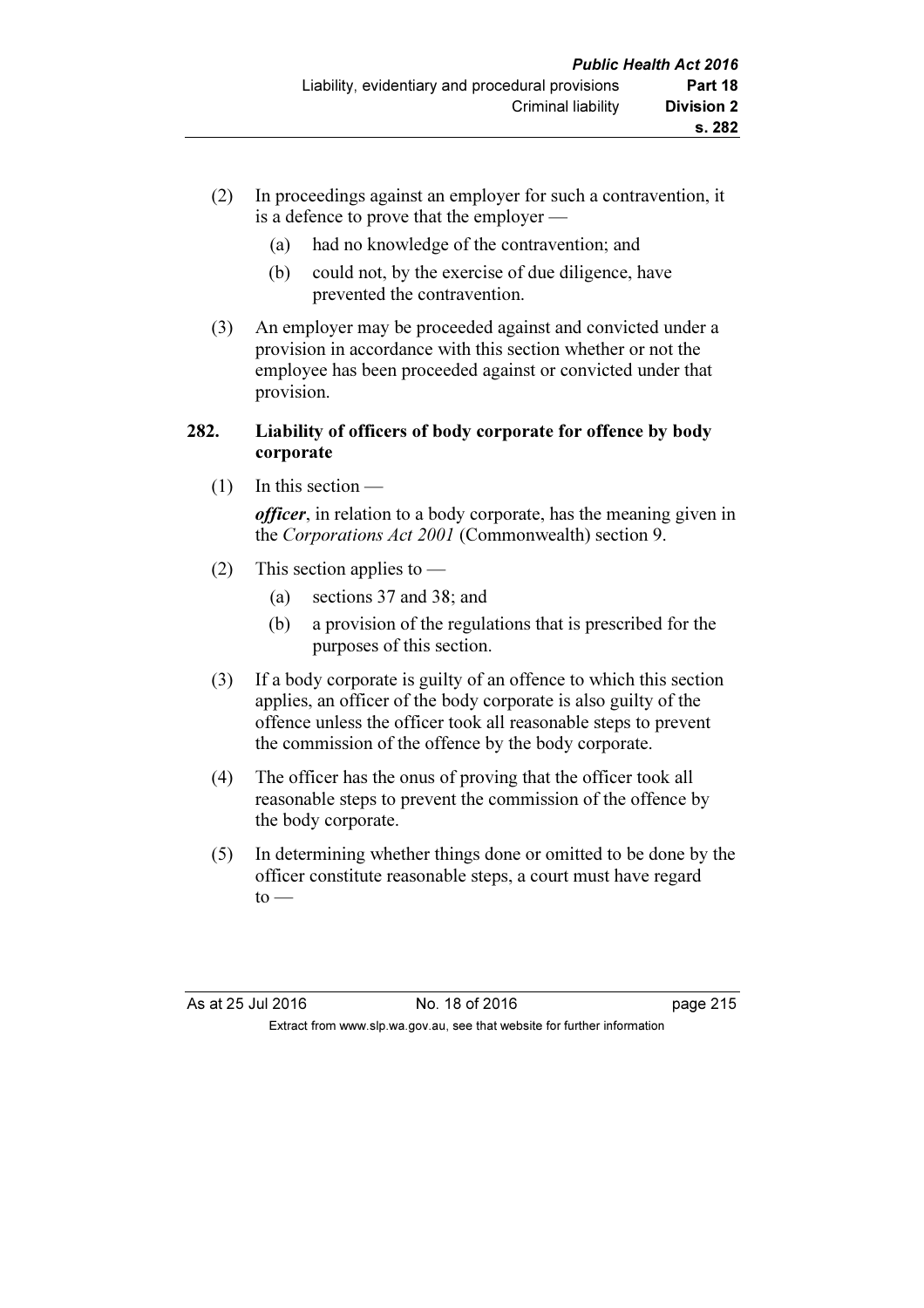- (a) what the officer knew, or ought to have known, about the commission of the offence by the body corporate; and
- (b) whether the officer was in a position to influence the conduct of the body corporate in relation to the commission of the offence; and
- (c) any other relevant matter.

### 283. Further provisions relating to liability of officers of body corporate

- (1) Section 282 does not affect the liability of a body corporate for any offence.
- (2) Section 282 does not affect the operation of The Criminal Code chapters II, LVII, LVIII and LIX in relation to an officer or any other person.
- (3) An officer of a body corporate may be charged with, and convicted of, an offence in accordance with section 282 whether or not the body corporate is charged with, or convicted of, the principal offence committed by the body corporate.
- (4) If an officer of a body corporate who is charged with an offence in accordance with section 282 claims that the body corporate would have a defence if it were charged with the offence —
	- (a) the onus of proving the defence is on the officer; and
	- (b) the standard of proof required is the standard that would apply to the body corporate in relation to the defence.
- (5) Subsection (4) does not limit any other defence available to the officer.

# 284. Liability of employees and agents

 It is not a defence in proceedings for an offence under this Act that the accused person was, at the time of the commission of the offence, an employee or agent of another person.

page 216 **No. 18 of 2016** As at 25 Jul 2016 Extract from www.slp.wa.gov.au, see that website for further information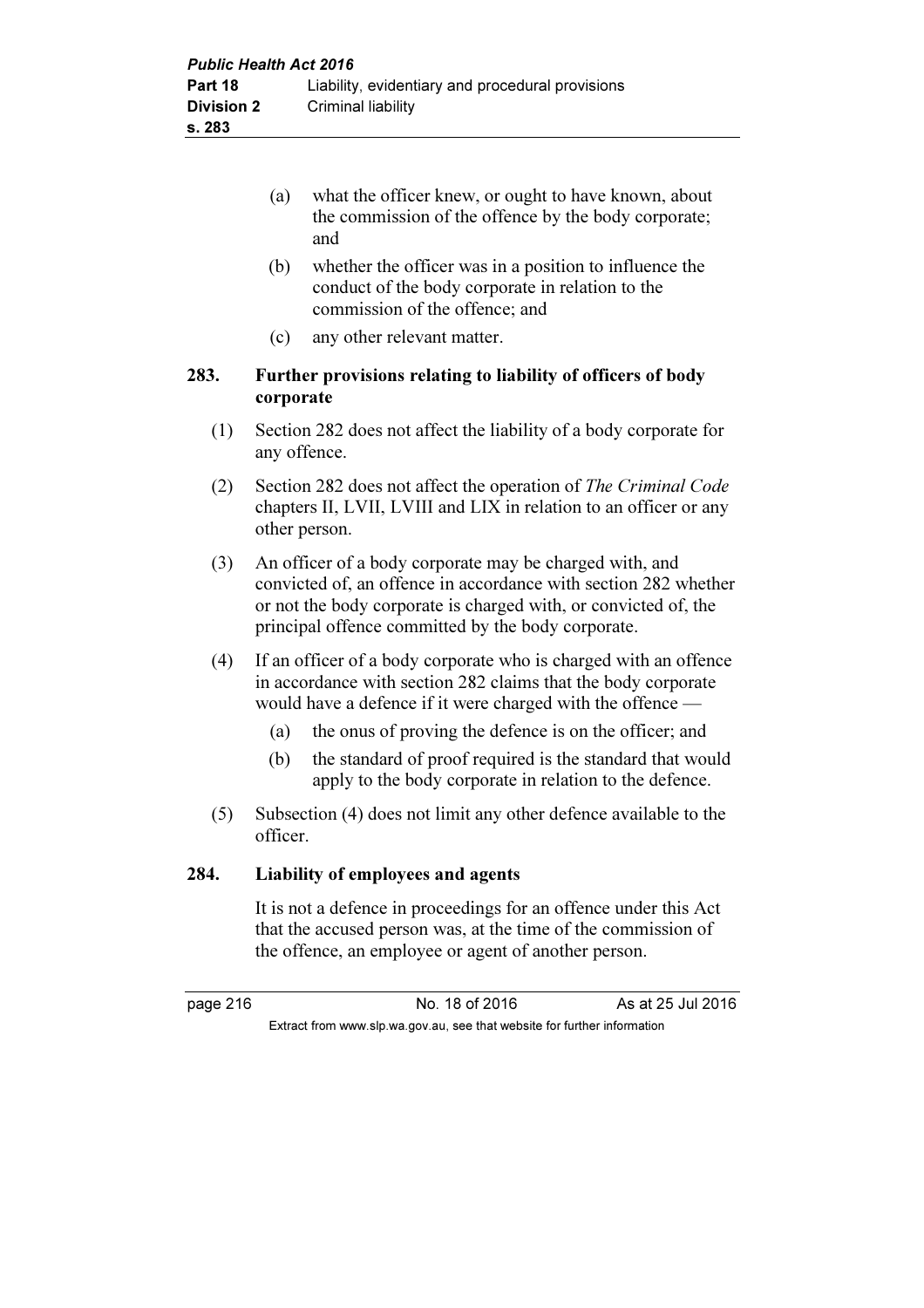### 285. Disclosure by witnesses

- (1) In any proceedings for an offence under this Act, a witness for the prosecution is not compelled to disclose the fact that the witness received information, the nature of the information received or the name of the person from whom the information was received.
- (2) An authorised officer appearing as a witness in any proceedings is not compelled to produce any document containing any confidential matter made or received in his or her capacity as an authorised officer.
- (3) Despite subsections (1) and (2), a court hearing proceedings for an offence under this Act may order the disclosure of any matter, or the production of a document, referred to in those subsections if the court considers that it is necessary in the interests of justice.

### 286. Documentary evidence of certain matters

(1) In this section —

relevant officer means -

- (a) the Chief Health Officer; or
- (b) the chief executive officer of a local government; or
- (c) for an enforcement agency other than the Chief Health Officer or a local government, the person prescribed by the regulations in respect of the enforcement agency.
- (2) In any proceedings for an offence under this Act
	- (a) production of a copy of a code or other document that has been adopted by the regulations, purporting to be signed by the Chief Health Officer certifying that the copy is a true copy as at a specified date or during a specified period, is evidence of the contents of the code or other document as at that date or during that period; and

As at 25 Jul 2016 18 of 2016 18 of 2016 Extract from www.slp.wa.gov.au, see that website for further information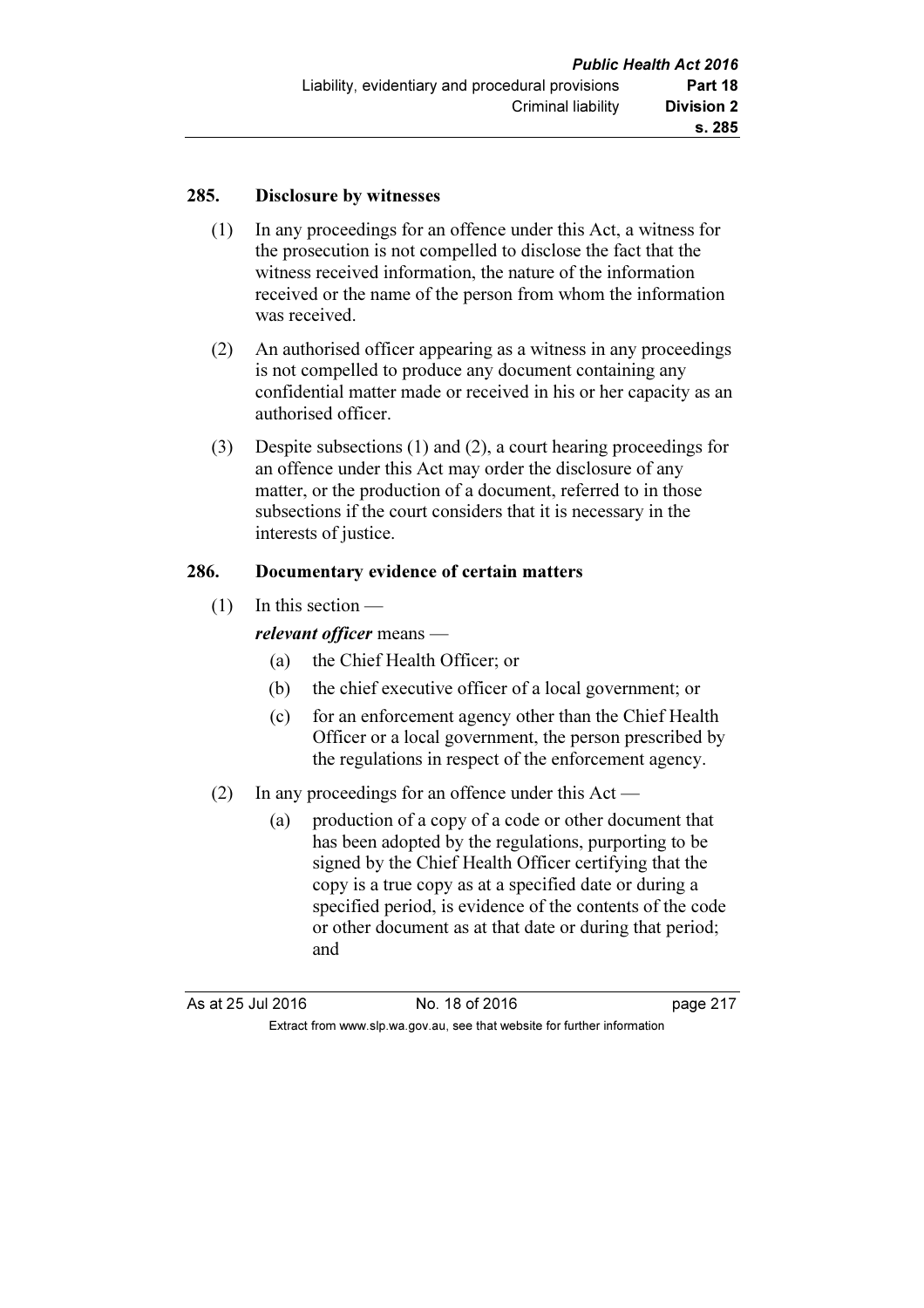| <b>Public Health Act 2016</b> |                                                  |  |  |
|-------------------------------|--------------------------------------------------|--|--|
| Part 18                       | Liability, evidentiary and procedural provisions |  |  |
| <b>Division 2</b>             | Criminal liability                               |  |  |
| s. 287                        |                                                  |  |  |

- (b) a document purporting to be a copy of any licence, registration, approval, order, direction, notice or authority under this Act is evidence of that licence, registration, approval, order, direction, notice or authority; and
- (c) a document purporting to be signed by the relevant officer and certifying any of the following matters is evidence of the matter certified —
	- (i) that at a specified time or during a specified period, there was or was not in force any licence, registration, approval, order, direction, notice or authority in relation to a specified person or persons or specified premises;
	- (ii) that at a specified time or during a specified period, a licence, registration, approval, order, direction, notice or authority was or was not subject to specified conditions;
	- (iii) as to the receipt or otherwise of any notice, application or payment;
	- (iv) that any amount of fees, charges or other money is payable under this Act by a specified person and has not been paid at the date of the certificate.

#### 287. Court may order costs and expenses

 Without affecting any other power of a court to award costs, a court that hears proceedings for an offence under this Act has power to make the orders that it thinks fit in respect of the costs and expenses of and incidental to the examination, seizure, detention, storage, analysis, destruction or other disposition of anything the subject of those proceedings.

page 218 **No. 18 of 2016** As at 25 Jul 2016 Extract from www.slp.wa.gov.au, see that website for further information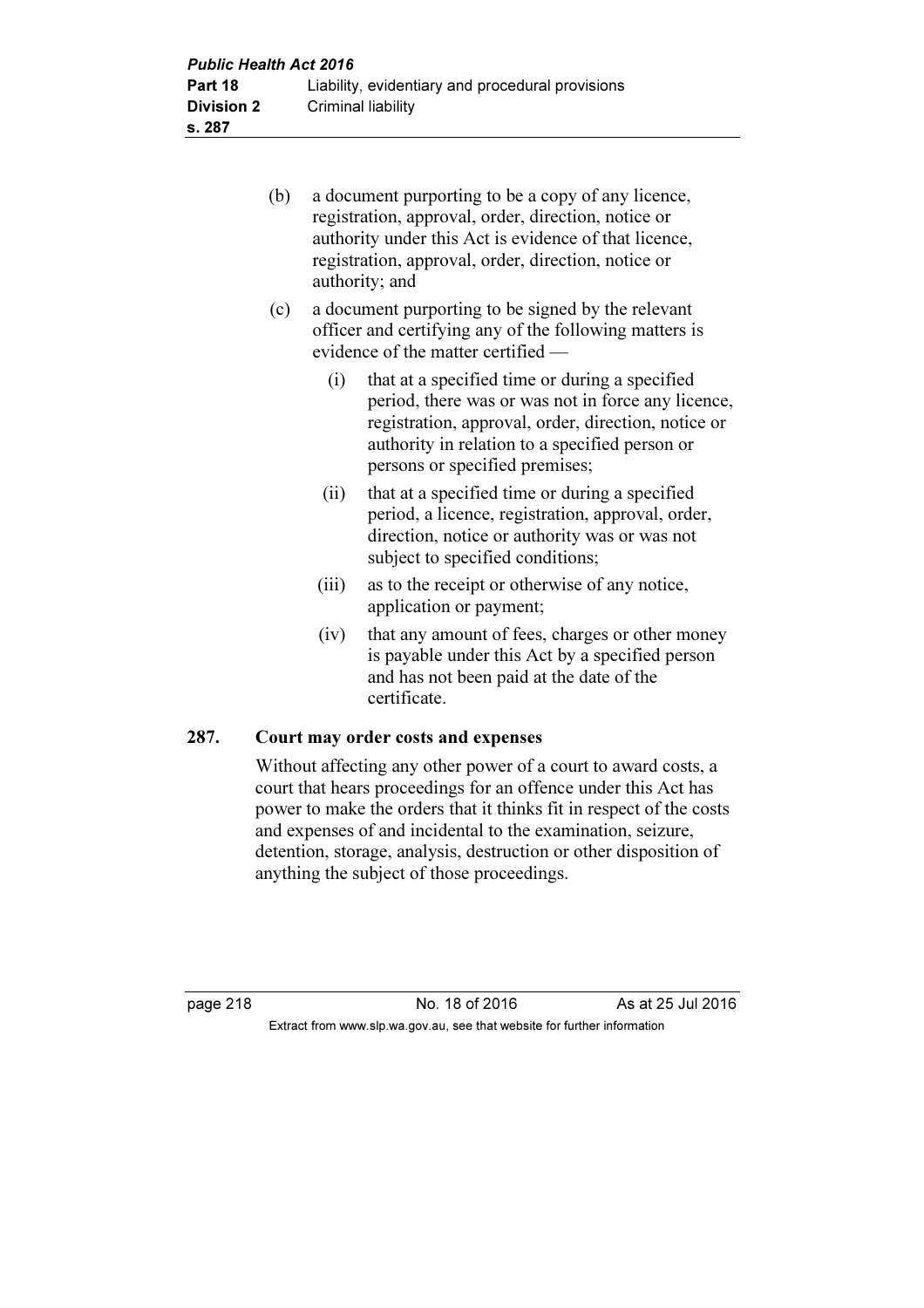### 288. Court may order forfeiture

 A court that convicts a person of an offence under this Act may, in addition to any penalty imposed or order made in respect of the conviction, order the forfeiture to the State of anything that was used in the commission of the offence.

#### 289. Court's powers in relation to registration and licences

- (1) If the holder of a certificate of registration is convicted by any court of an offence under this Act, the court may by order, in addition to any penalty imposed or order made in respect of the conviction, do one or more of the following —
	- (a) impose any condition on the registration of the relevant registrable activity, for any period specified in the order;
	- (b) suspend the registration of the relevant registrable activity for whatever period, not exceeding 3 months, the court thinks fit;
	- (c) cancel the registration of the relevant registrable activity;
	- (d) disqualify the holder of the certificate of registration from holding a certificate of registration for whatever period the court thinks fit or permanently.
- (2) If the holder of an activity licence is convicted by any court of an offence under this Act, the court may by order, in addition to any penalty imposed or order made in respect of the conviction, do one or more of the following —
	- (a) impose any condition on the licence, for any period specified in the order;
	- (b) suspend the licence for whatever period, not exceeding 3 months, the court thinks fit;
	- (c) cancel the licence;
	- (d) disqualify the holder of the licence from holding an activity licence for whatever period the court thinks fit or permanently.

| As at 25 Jul 2016 | No. 18 of 2016                                                           | page 219 |
|-------------------|--------------------------------------------------------------------------|----------|
|                   | Extract from www.slp.wa.gov.au, see that website for further information |          |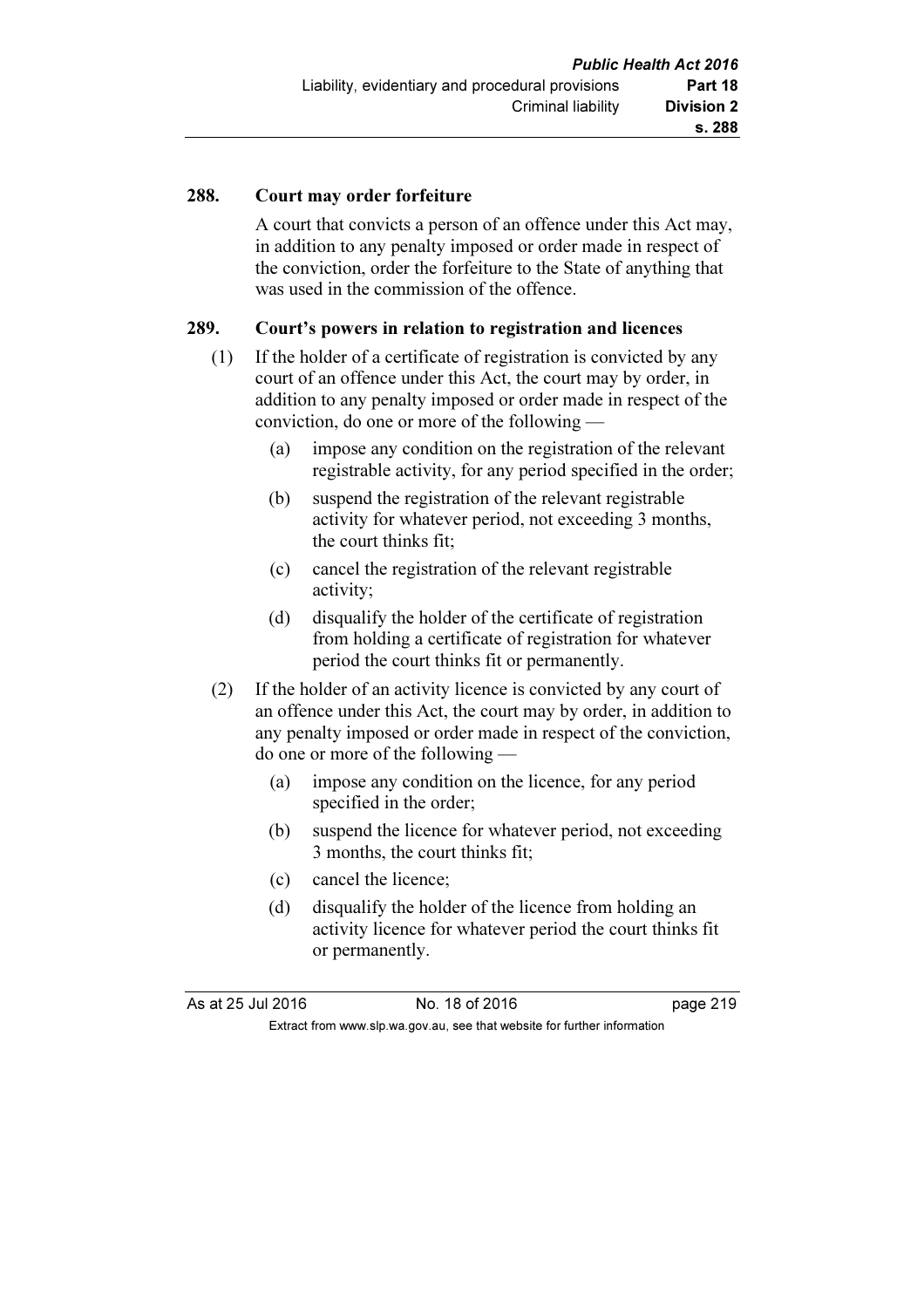(3) When making an order under this section, a court may, if it thinks fit, defer the operation of the order pending an appeal.

### 290. Further provisions relating to orders under section 289

- (1) If, under section 289, a court makes an order imposing a condition on the registration of a registrable activity or an activity licence, or suspending or cancelling the registration of a registrable activity or an activity licence —
	- (a) the order has the same effect as if the condition had been imposed, or the registration or activity licence had been suspended or cancelled, under Part 8; but
	- (b) nothing in section 75 or 85 applies in relation to the imposition of the condition or, as the case requires, the suspension or cancellation of the registration or licence.
- (2) A person who is disqualified under section 289 from holding a certificate of registration cannot during the period of disqualification apply for, or be issued with, a certificate of registration.
- (3) A person who is disqualified under section 289 from holding an activity licence cannot during the period of disqualification apply for, or be issued with, an activity licence.

# Division 3 — Enforcement action against Crown

#### 291. Term used: responsible agency

In this Division —

responsible agency, in relation to an improvement notice, is the agency of the Crown the acts or omissions of which are alleged to form the basis for the giving of the notice.

# 292. Improvement notices may be given to Crown

 (1) An improvement notice may be given under this Act to the Crown in any of its capacities.

Extract from www.slp.wa.gov.au, see that website for further information

page 220 No. 18 of 2016 As at 25 Jul 2016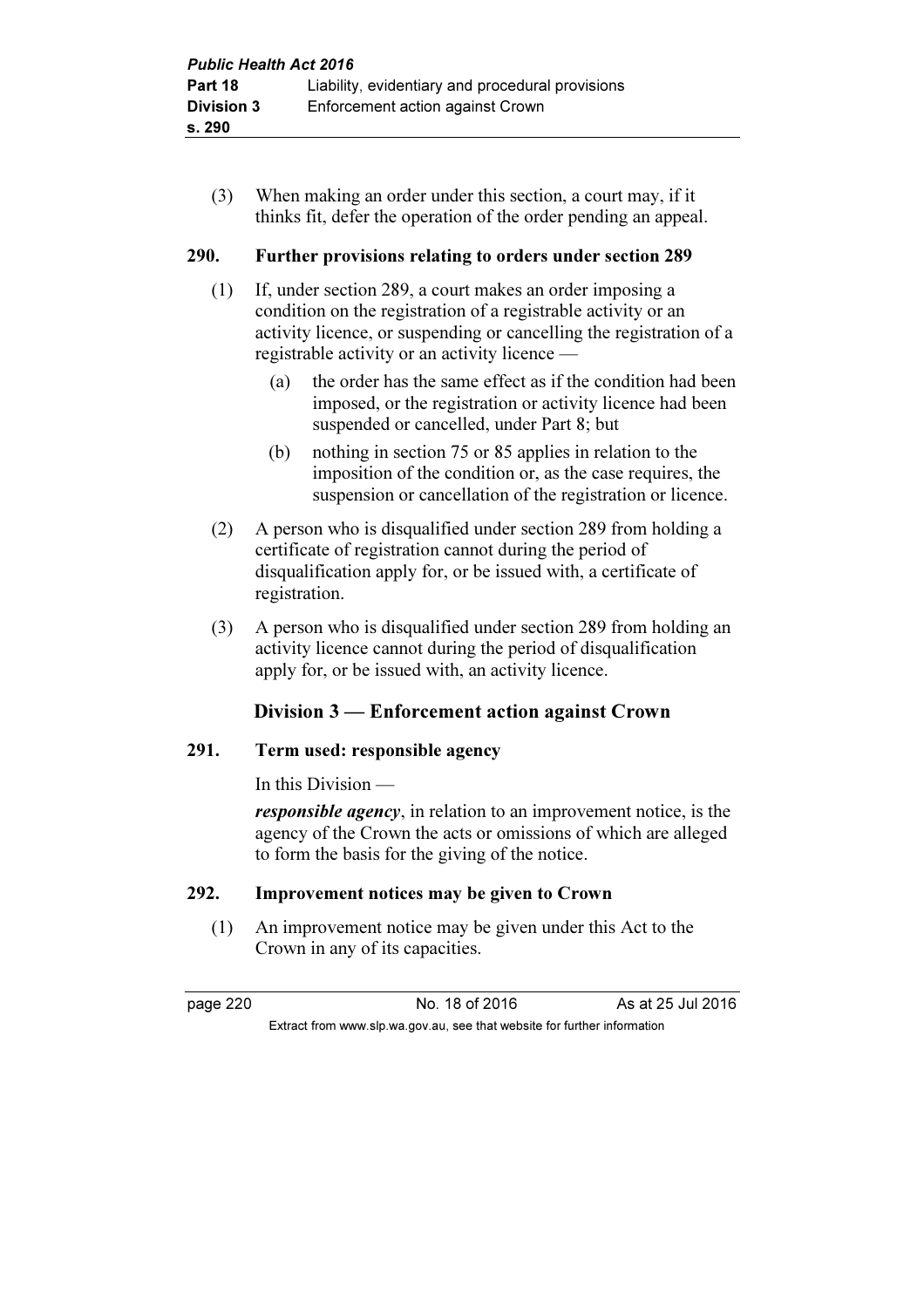(2) An improvement notice to be given to the Crown under this Act may be given to the responsible agency.

# 293. Enforcement orders cannot be given to Crown

 An enforcement order cannot be given under this Act to the Crown in any of its capacities.

As at 25 Jul 2016 **No. 18 of 2016 page 221** Extract from www.slp.wa.gov.au, see that website for further information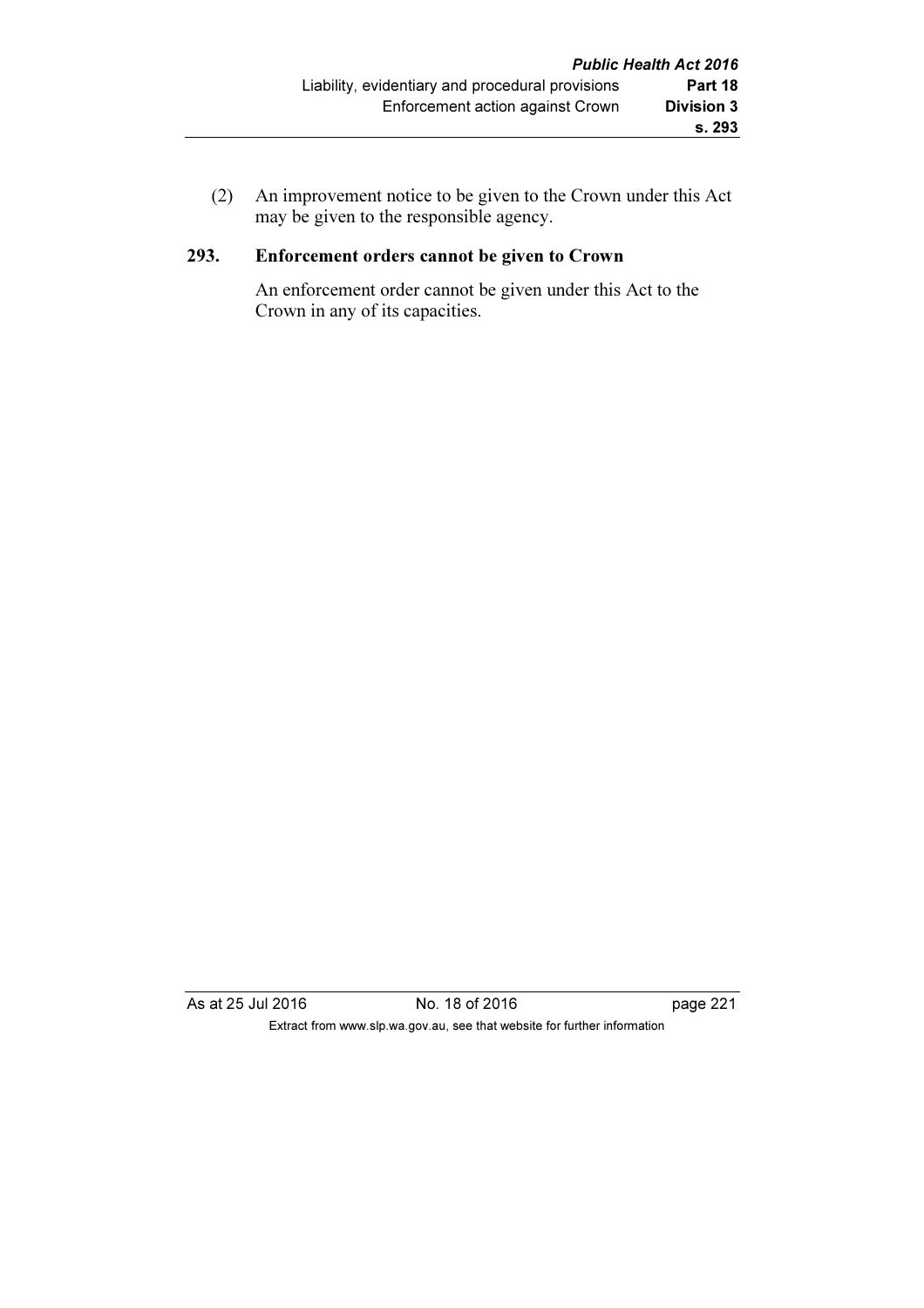# Part 19 — Miscellaneous

# Division 1 — Provisions relating to local governments

### 294. Fees and charges may be fixed and recovered by enforcement agencies that are local governments

 An enforcement agency that is a local government may impose and recover under the Local Government Act 1995 Part 6 Division 5 Subdivision 2 a fee or charge for the performance of a function as an enforcement agency under this Act, including a fee or charge for the provision of information.

### 295. Exercise of functions of local government outside its district

- (1) This section applies if
	- (a) a local government (the affected local government) reasonably considers that —
		- (i) there is a material public health risk in its local government district; and
		- (ii) the risk is wholly or partly caused by some act or default in the local government district of another local government (the other local government); and
		- (iii) it is necessary for either or both of those local governments to take measures to control or abate that risk;
		- and
	- (b) those local governments are unable to reach agreement as to the measures to be taken by either or both of them to control or abate that risk.
- (2) If this section applies
	- (a) the Chief Health Officer may, in writing, authorise the affected local government to take, within the local government district of the other local government, the

page 222 No. 18 of 2016 As at 25 Jul 2016 Extract from www.slp.wa.gov.au, see that website for further information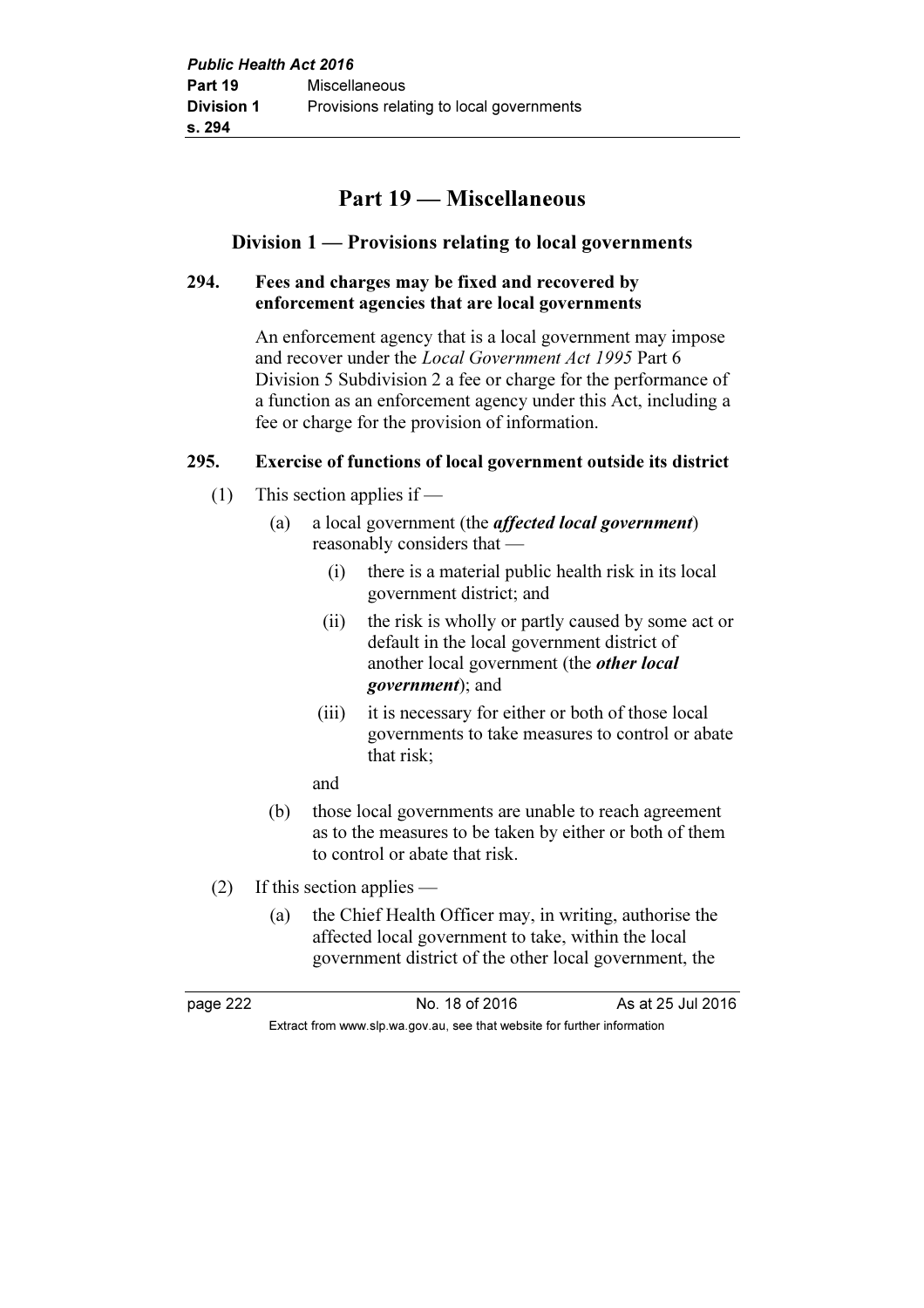measures that the Chief Health Officer considers necessary to control or abate the material public health risk and specifies in the authorisation; and

- (b) an authorisation under paragraph (a) is sufficient authority for the affected local government to perform, within the local government district of the other local government, those functions that are conferred on local governments by or under this Act and that are necessary to control or abate the material public health risk; and
- (c) the amount of any costs incurred by the affected local government in performing functions under  $\text{parameter}(\mathbf{b})$  —
	- (i) is to be taken to be a debt due to the affected local government by the other local government; and
	- (ii) is recoverable in a court of competent jurisdiction.
- (3) In any proceedings for the recovery of the debt, a certificate signed by the chief executive officer of the affected local government stating the amount of any costs and the manner in which they were incurred is evidence of the matters certified.
- (4) Nothing in this section limits
	- (a) sections 7 and 8; or
	- (b) the Local Government Act 1995 section 3.19.

# 296. Chief Health Officer may act where no local government

- (1) The Chief Health Officer may perform all the functions of a local government in any place that is not within the boundaries of a local government district.
- (2) Subsection (1) does not limit or affect any other provision of this Act that confers functions on the Chief Health Officer.

As at 25 Jul 2016 18 O. 18 of 2016 18 O. 18 of 2016

Extract from www.slp.wa.gov.au, see that website for further information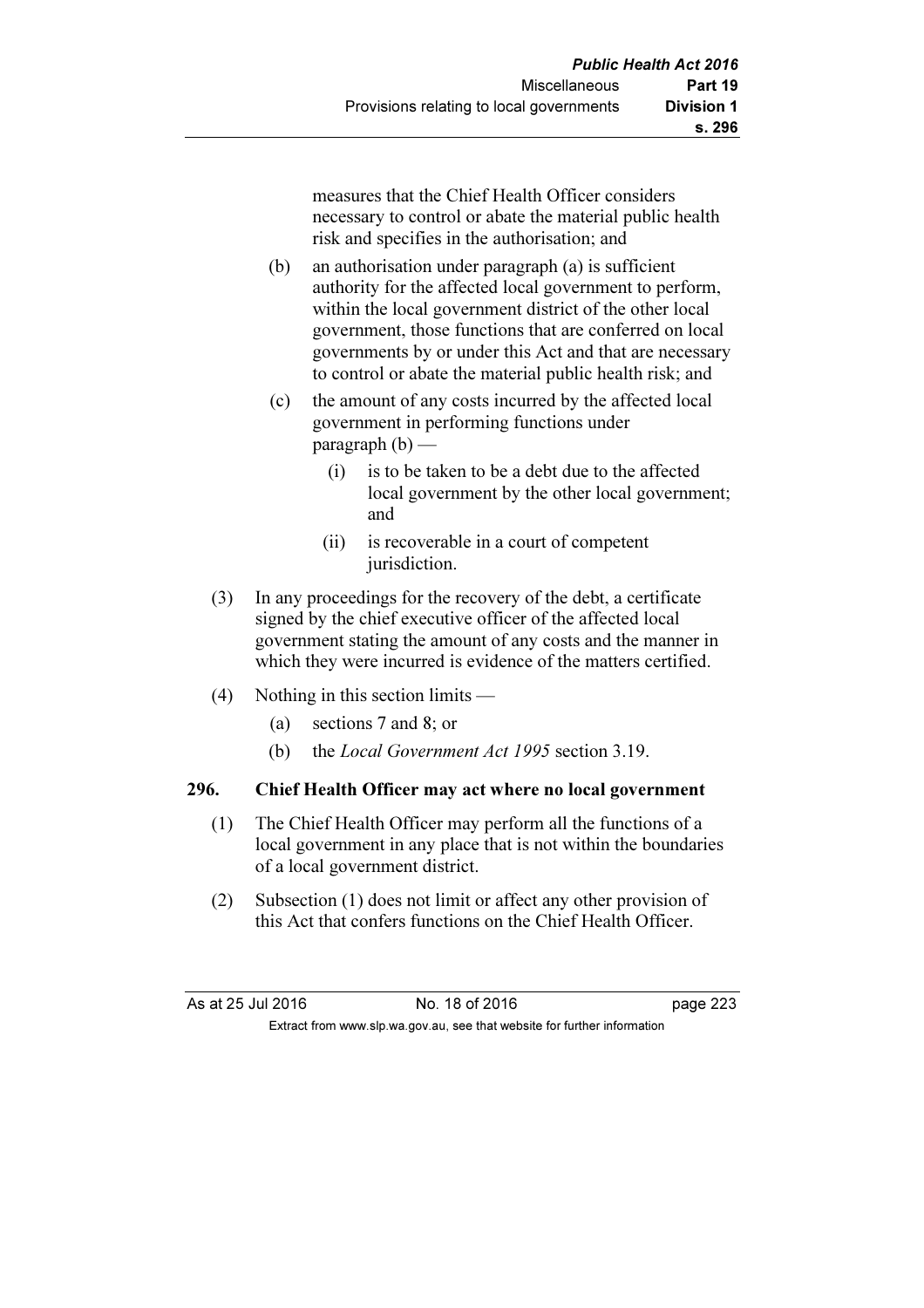# Division 2 — General

#### 297. Protection from liability for wrongdoing

- (1) An action in tort does not lie against a person for anything that the person has done, in good faith, in the performance or purported performance of a function under this Act.
- (2) The protection given by subsection (1) applies even though the thing done as described in that subsection may have been capable of being done whether or not this Act had been enacted.
- (3) If this section provides that an action does not lie against a person for doing anything, the State and an enforcement agency are also relieved of any liability that they might otherwise have had for the doing of the thing by the person.
- (4) A person who, at the request or direction of an authorised officer or emergency officer or a person authorised under section 197(2)(a), assists the officer or person to exercise a power under this Act is to be taken to be performing a function under this Act for the purposes of this section.
- (5) In this section, a reference to the doing of anything includes a reference to an omission to do anything.

# Division 3 — Provisions relating to information

# 298. Disclosure and use of information provided under Part 9 or 10

 $(1)$  In this section —

specified information means —

- (a) information relating to a notifiable infectious disease or notifiable infectious disease-related condition that is notified or given under Part 9; or
- (b) information relating to a prescribed condition of health that is notified or given under Part 10.

page 224 No. 18 of 2016 As at 25 Jul 2016 Extract from www.slp.wa.gov.au, see that website for further information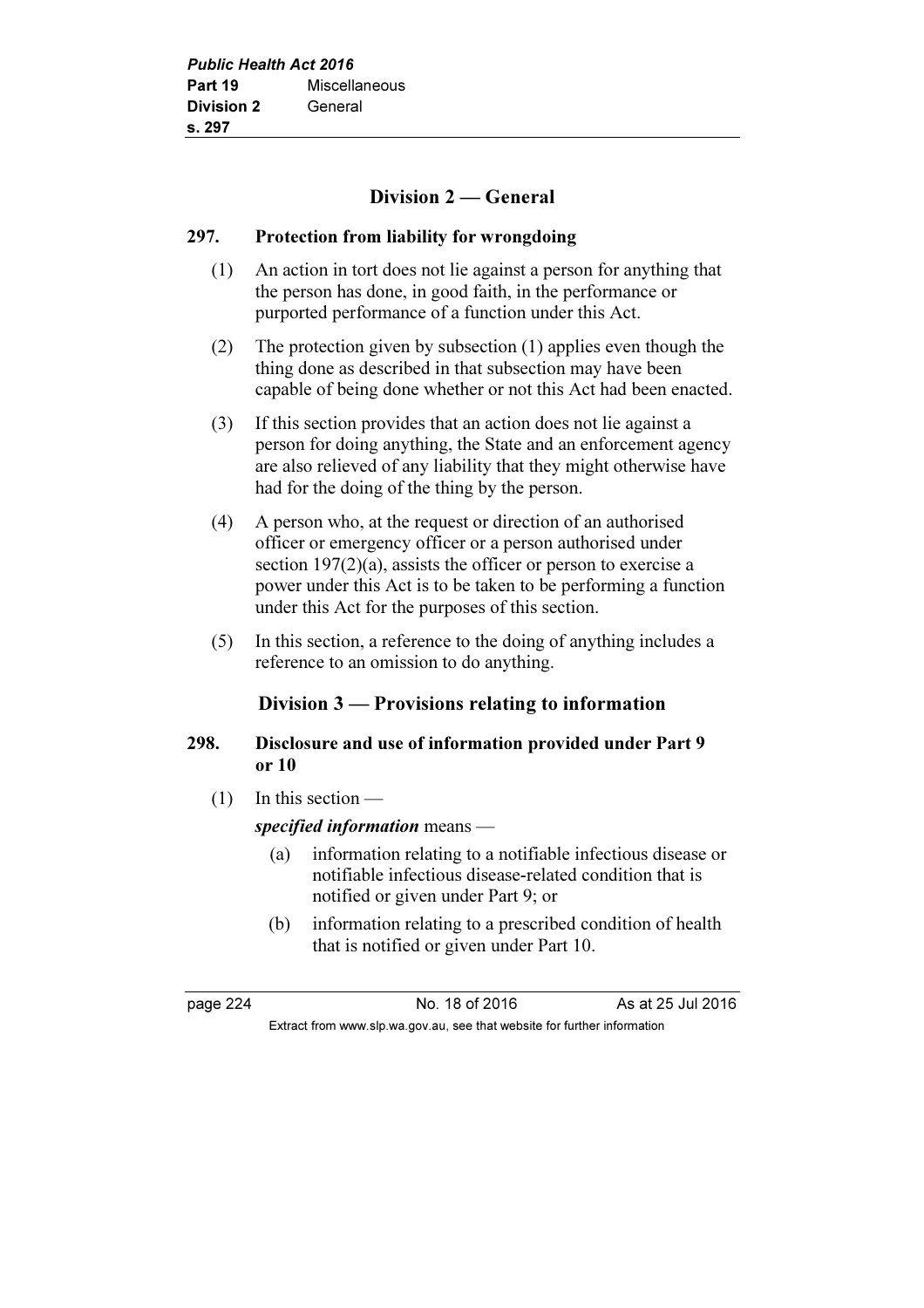- (2) Specified information may be disclosed or used in accordance with the regulations —
	- (a) for the purpose of monitoring, preventing, controlling or abating a public health risk; or
	- (b) for the general protection, promotion or improvement of public health; or
	- (c) for the purpose of monitoring or evaluating the effectiveness of measures taken to prevent, control or abate a public health risk; or
	- (d) for medical or epidemiological research, whether that research is conducted by persons who are public health officials or other persons; or
	- (e) for any purpose relating to funding, managing, planning, monitoring or evaluating public health services; or
	- (f) for any purpose relating to reporting, at the State or Commonwealth level, on public health services; or
	- $(g)$  for any other purpose relating to public health that is prescribed by the regulations.
- (3) If specified information is disclosed or used, in good faith, in accordance with the regulations —
	- (a) no civil or criminal liability is incurred in respect of the disclosure or use; and
	- (b) the disclosure or use is not to be regarded as  $-$ 
		- (i) a breach of any duty of confidentiality or secrecy imposed by law; or
		- (ii) a breach of professional ethics or standards or any principles of conduct applicable to a person's employment; or
		- (iii) unprofessional conduct.

As at 25 Jul 2016 18 of 2016 18 of 2016 Extract from www.slp.wa.gov.au, see that website for further information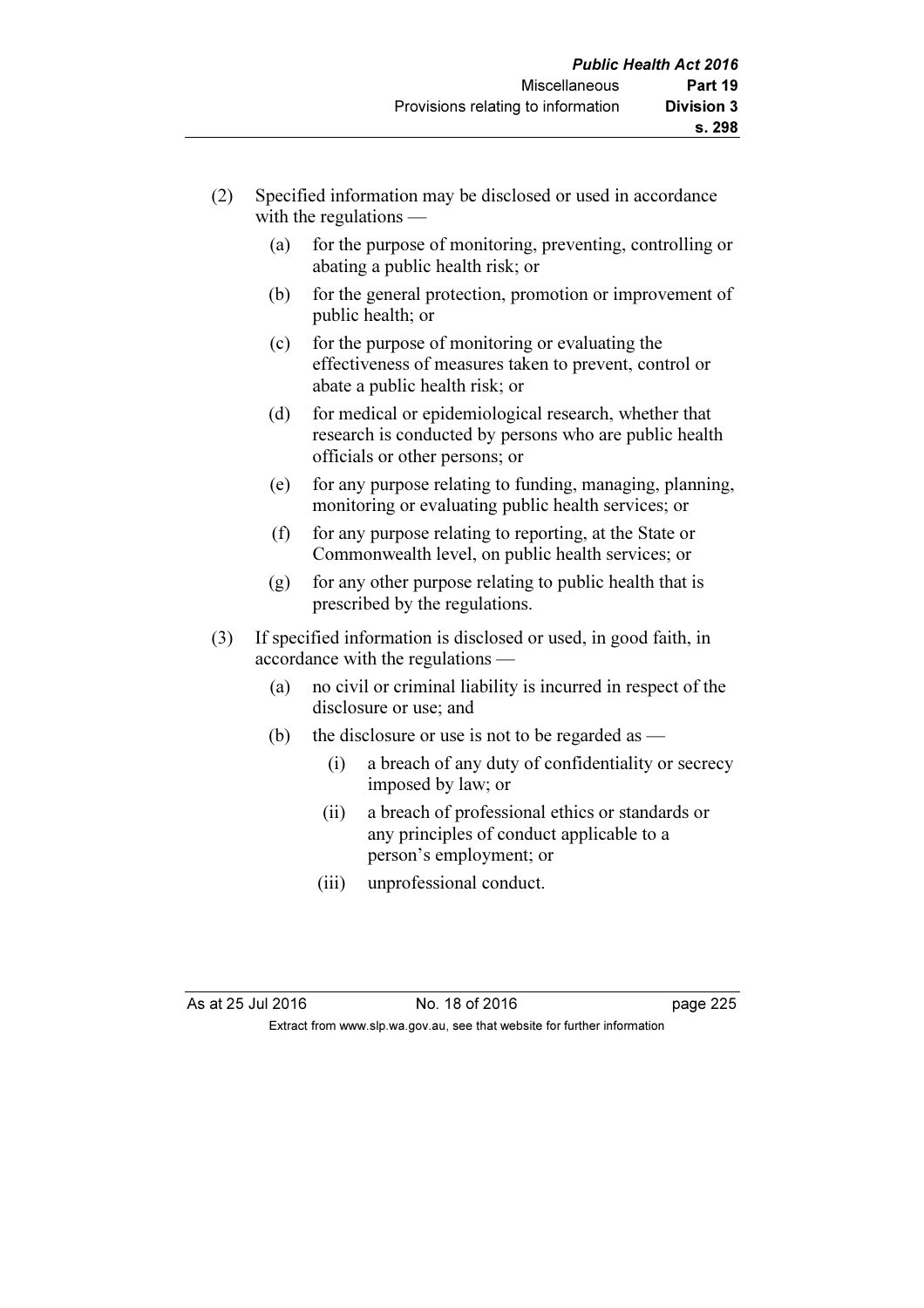#### 299. Information sharing

 $(1)$  In this section —

designate includes, in relation to a person or class of persons who are not departmental officers, appoint;

designated officer means —

- (a) a public health official designated under subsection (2); or
- (b) an officer of an enforcement agency (other than the Chief Health Officer) authorised by the agency for the purposes of this section;

guidelines means guidelines issued under section 300;

*information sharing agency* means any of these  $-$ 

- (a) a public authority;
- (b) a department or agency (however described) of the government of the Commonwealth, of another State, of a Territory or of another country;
- (c) a body, corporate or unincorporate, that is established or continued for a public purpose under a law of the Commonwealth, another State or a Territory;
- (d) the World Health Organization;

officer, of an information sharing agency, means —

- (a) an officer or employee in or of the agency; or
- (b) if the agency is the Police Force of Western Australia, a member of the Police Force of Western Australia;

relevant information means information that is relevant to the administration or enforcement of this Act or that is otherwise relevant to public health;

**World Health Organization** has the meaning given in the World Health Organization Act 1947 (Commonwealth).

page 226 **No. 18 of 2016** As at 25 Jul 2016 Extract from www.slp.wa.gov.au, see that website for further information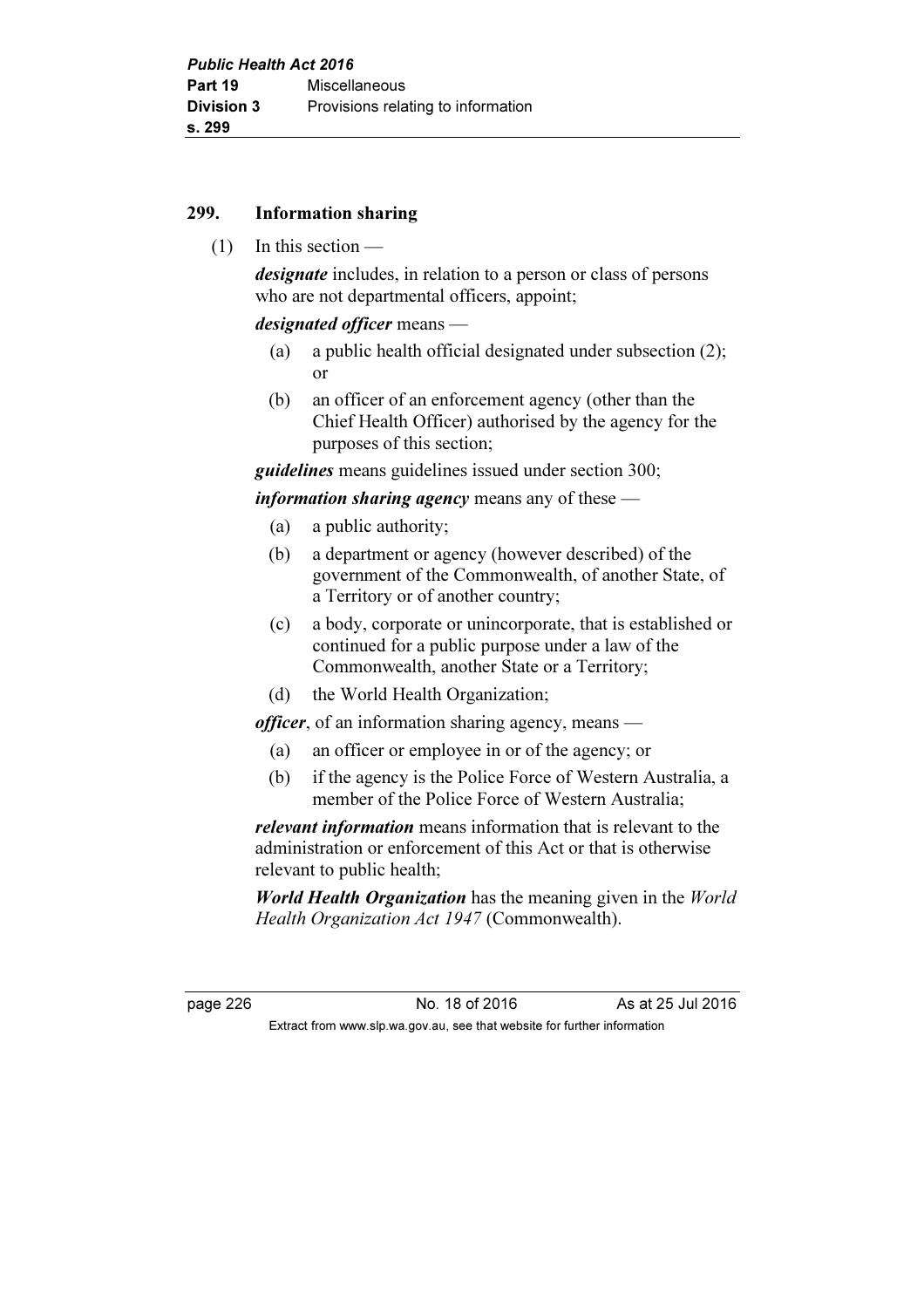- (2) The Chief Health Officer may designate a public health official as a designated officer for the purposes of this section.
- (3) A public health official may, in accordance with the guidelines, disclose relevant information —
	- (a) to another public health official; or
	- (b) to an officer of an enforcement agency (other than the Chief Health Officer); or
	- (c) to an officer of an information sharing agency.
- (4) An officer of an enforcement agency (other than the Chief Health Officer) may, in accordance with the guidelines, disclose relevant information —
	- (a) to a public health official; or
	- (b) to an officer of another enforcement agency (other than the Chief Health Officer); or
	- (c) to an officer of an information sharing agency.
- (5) A designated officer may, in accordance with the guidelines, request any of the following to disclose relevant information to the designated officer —
	- (a) an enforcement agency;
	- (b) a public authority;
	- (c) a department or agency (however described) of the government of the Commonwealth, of another State, of a Territory or of another country;
	- (d) a body, corporate or unincorporate, that is established or continued for a public purpose under a law of the Commonwealth, another State or a Territory;
	- (e) the World Health Organization.
- (6) If information is disclosed, in good faith, under subsection (3) or (4), or by an enforcement agency or a public authority in compliance with a request under subsection (5) —

| As at 25 Jul 2016 | No. 18 of 2016                                                           | page 227 |
|-------------------|--------------------------------------------------------------------------|----------|
|                   | Extract from www.slp.wa.gov.au, see that website for further information |          |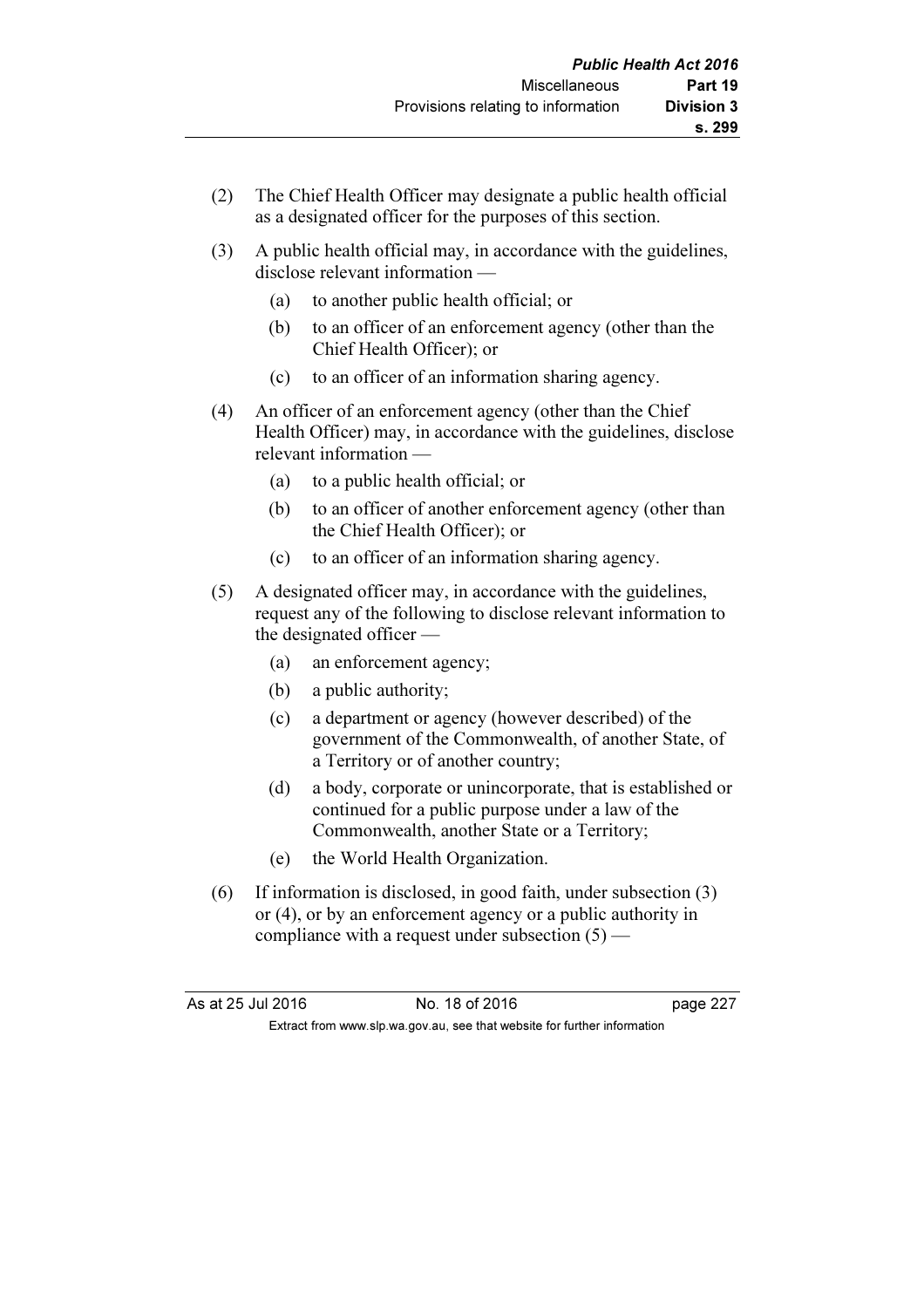- (a) no civil or criminal liability is incurred in respect of the disclosure; and
- (b) the disclosure is not to be regarded as  $-$ 
	- (i) a breach of any duty of confidentiality or secrecy imposed by law; or
	- (ii) a breach of professional ethics or standards or any principles of conduct applicable to a person's employment; or
	- (iii) unprofessional conduct.

### 300. Guidelines relating to information sharing

 The Chief Health Officer must issue guidelines as to the disclosure of information under section 299(3) or (4) and the requesting of information under section 299(5).

#### 301. Regulations relating to information sharing

The regulations may include provisions about —

- (a) the circumstances in which information may be disclosed under section 299; and
- (b) the conditions subject to which information may be disclosed under that section; and
- (c) the receipt, use and storage of information disclosed under that section; and
- (d) the restriction of access to information disclosed under that section; and
- (e) the maximum period for which information disclosed under that section may be retained; and
- (f) the circumstances in which information disclosed under that section must be destroyed.

### 302. Confidential information officially obtained

 $(1)$  In this section —

page 228 No. 18 of 2016 As at 25 Jul 2016 Extract from www.slp.wa.gov.au, see that website for further information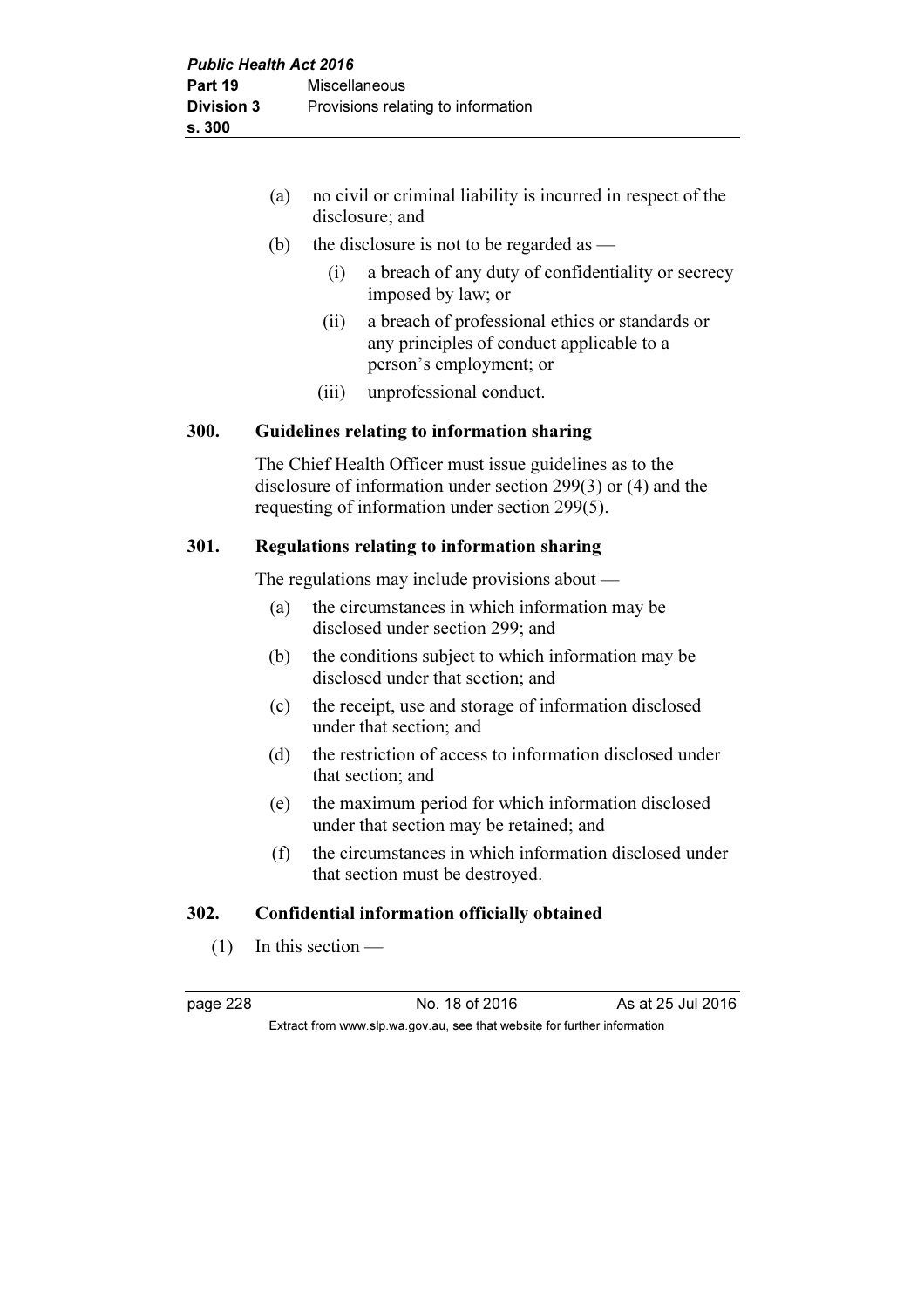confidential information includes information that the person has a duty to keep confidential, regardless of how the duty of confidentiality arises.

 (2) A person who, without lawful authority, directly or indirectly, uses or discloses confidential information obtained by reason of any function that the person has, or at any time had, in the administration of this Act commits an offence.

Penalty for an offence under this subsection: a fine of \$20 000.

# Division 4 — Guidelines

### 303. Guidelines

- (1) The power conferred on the Chief Health Officer under sections 29, 140, 166(2) and 300 to issue guidelines includes the power to amend or revoke those guidelines.
- (2) These must be published in any manner the Chief Health Officer considers appropriate —
	- (a) guidelines;
	- (b) amendments made to guidelines;
	- (c) notice of the revocation of guidelines.
- (3) Guidelines are not subsidiary legislation for the purposes of the Interpretation Act 1984.

# Division 5 — Regulations

# 304. Regulations — general power

 (1) The Governor may make regulations prescribing all matters that are required or permitted by this Act to be prescribed, or are necessary or convenient to be prescribed for achieving the objects and giving effect to the purposes of this Act.

As at 25 Jul 2016 18 of 2016 18 of 2016 Extract from www.slp.wa.gov.au, see that website for further information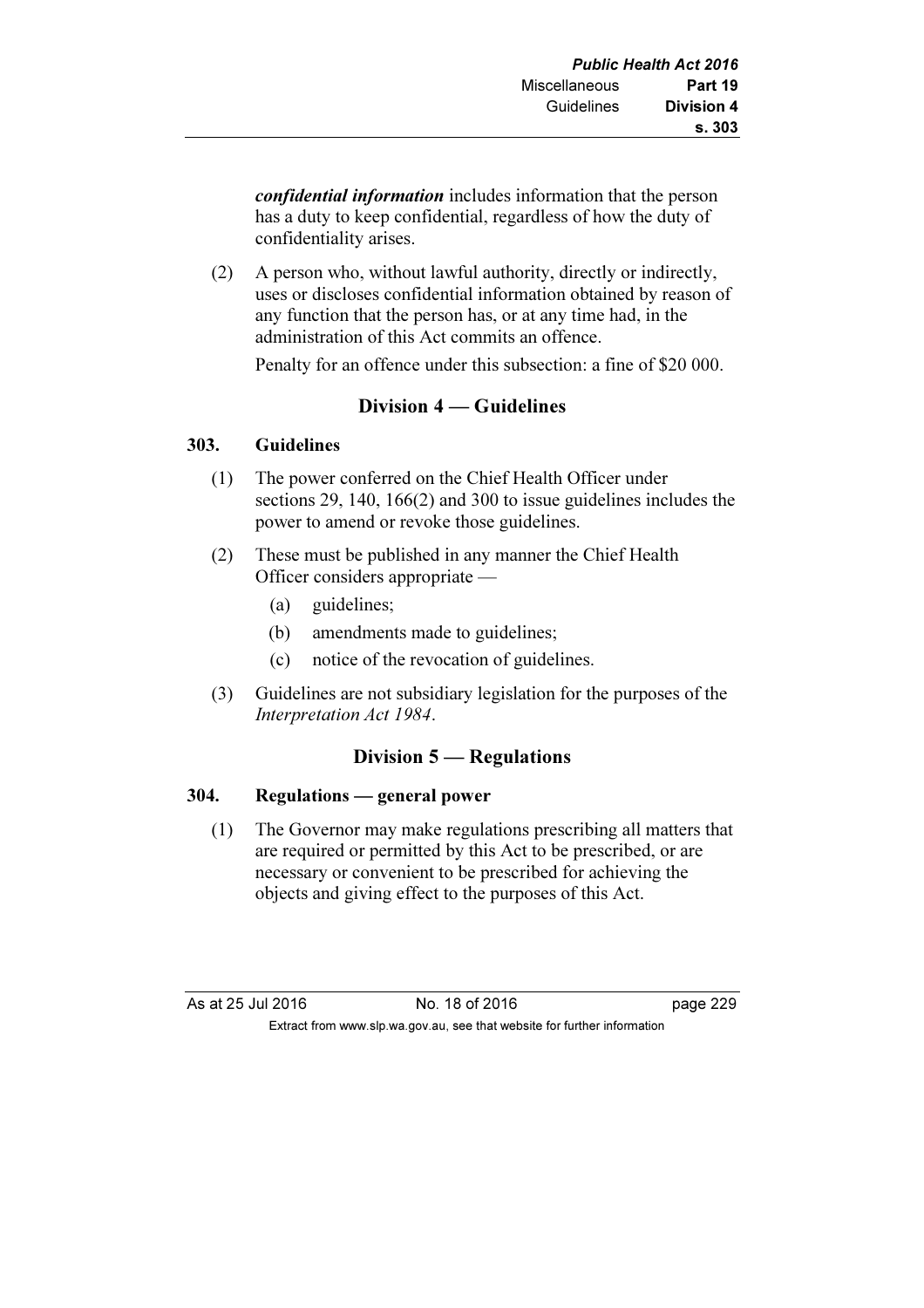- (2) Without limiting subsection (1), the regulations may provide for, authorise, prescribe, require, prohibit, restrict or otherwise regulate all or any of the following matters —
	- (a) measures to prevent, control or abate public health risks, including public health risks arising from or relating to notifiable infectious diseases or notifiable infectious disease-related conditions;
	- (b) public health planning;
	- (c) the analysis or testing of samples obtained or taken under this Act, including —
		- (i) the persons who may analyse or test samples; and
		- (ii) the places where samples may be analysed or tested; and
		- (iii) the reporting of the results of the analysis or testing of samples;
	- (d) needle and syringe programmes, including conditions and requirements relating to the approval and conduct of those programmes;
	- (e) the procedure to be followed at, or in connection with, an inquiry conducted under section 228;
	- (f) the seizure or forfeiture of items under this Act;
	- (g) the designation of authorised officers;
	- (h) applications under this Act;
	- (i) fees and charges payable under this Act and the recovery of those fees and charges.
- (3) Without limiting subsection (1), the regulations may
	- (a) without limiting section 34(1), declare that doing, or omitting to do, a specified thing, or a thing within a specified class of things —

page 230 No. 18 of 2016 As at 25 Jul 2016 Extract from www.slp.wa.gov.au, see that website for further information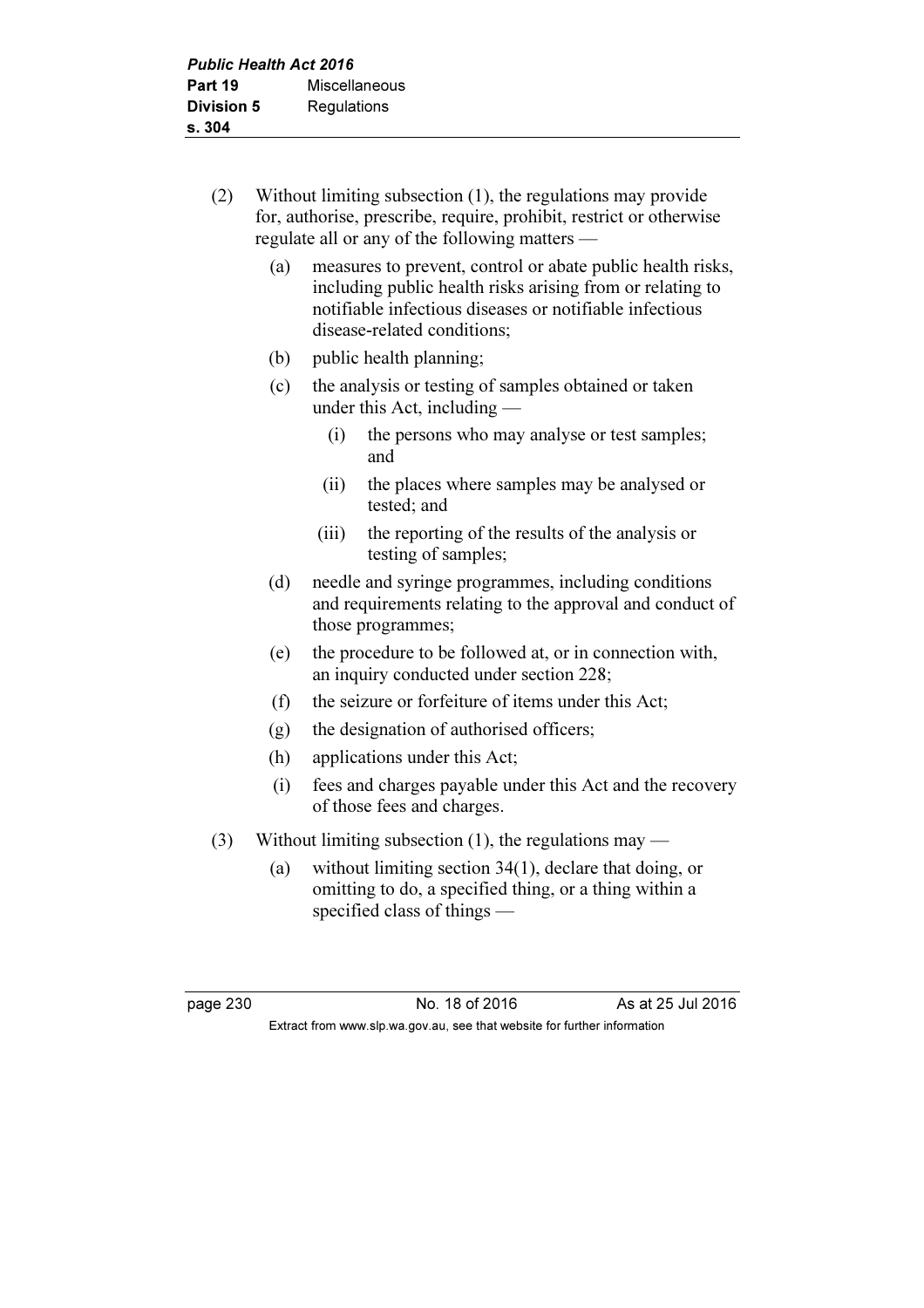- (i) constitutes a breach of the general public health duty; or
- (ii) does not constitute a breach of the general public health duty;
- (b) specify or provide for guidelines for complying with the general public health duty;
- (c) declare a specified activity, or an activity within a specified class of activities, to be a public health risk activity or not to be a public health risk activity;
- (d) declare a specified public health risk, or a public health risk within a specified class of public health risks —
	- (i) to be a material public health risk or a serious public health risk; or
	- (ii) not to be a material public health risk or a serious public health risk;
- (e) require things to be done in relation to the prevention, assessment or management of public health risks;
- (f) without limiting paragraph (e), require the preparation, implementation and monitoring of, and reporting on, risk management plans in relation to public health risks;
- (g) regulate or prohibit the manufacture, transport, storage, supply, use or disposal of anything that is a public health risk;
- (h) without limiting paragraph (g), provide that any activity or thing, or the supply of any goods or services, is required to meet a specified standard, or comply with specified conditions, to prevent a public health risk;
- (i) regulate or prohibit the advertising of  $-$ 
	- (i) any public health risk activity; or
	- (ii) the supply or use of anything that is a public health risk;

As at 25 Jul 2016 18 Oct 2016 18 of 2016 Extract from www.slp.wa.gov.au, see that website for further information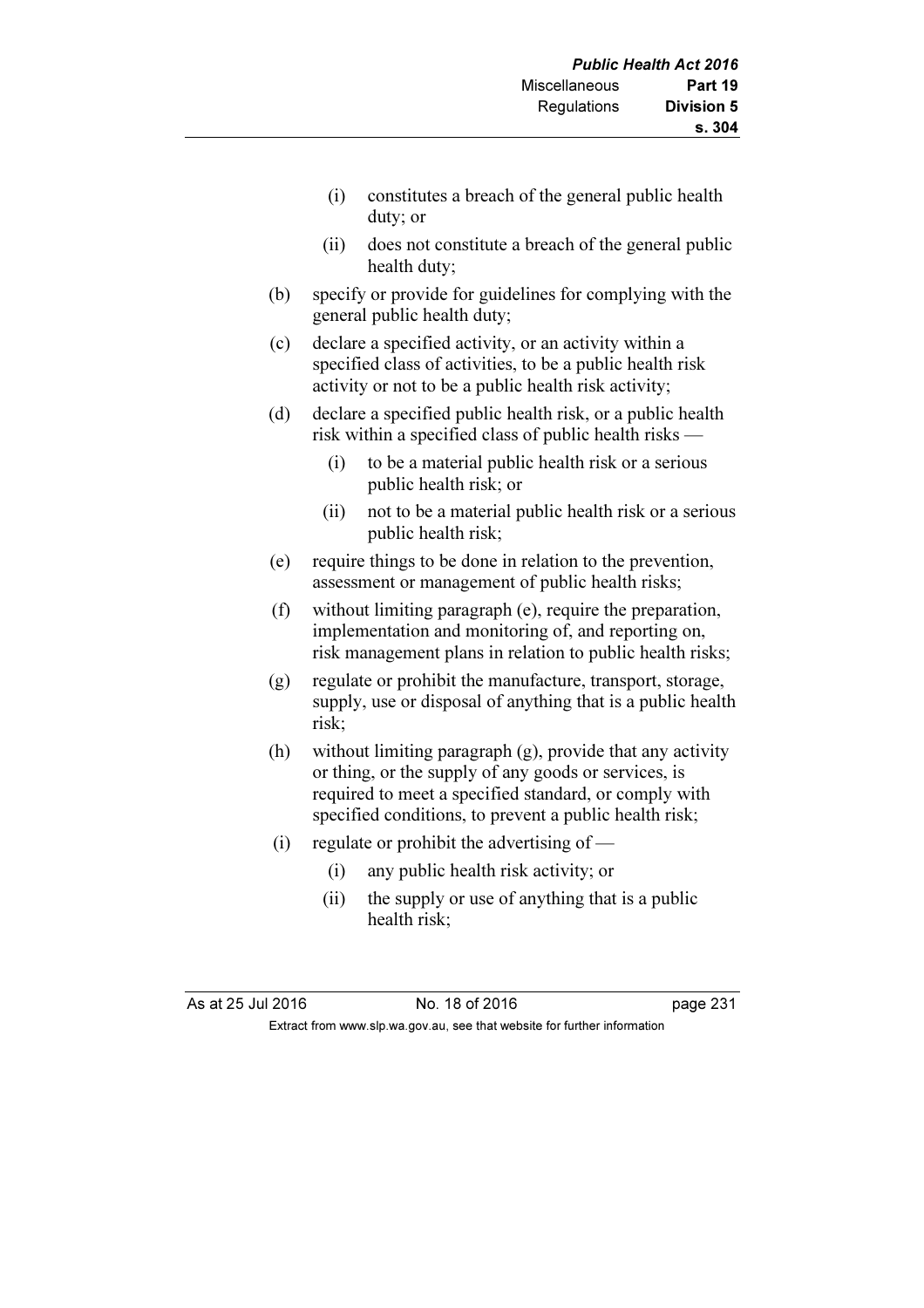|      | (i) | require specified information to be provided to an<br>appropriate enforcement agency by a specified person in<br>relation to $-$ |                                                                                                                                              |
|------|-----|----------------------------------------------------------------------------------------------------------------------------------|----------------------------------------------------------------------------------------------------------------------------------------------|
|      |     | (i)                                                                                                                              | any public health risk activity carried on or<br>proposed to be carried on; or                                                               |
|      |     | (ii)                                                                                                                             | the supply or use of anything that is a public<br>health risk;                                                                               |
|      | (k) |                                                                                                                                  | specify the criteria and parameters that are to be applied<br>in monitoring compliance with this Act;                                        |
|      | (1) |                                                                                                                                  | provide that a failure to comply with the regulations<br>constitutes grounds for the issue of an improvement<br>notice or enforcement order. |
| (4)  |     |                                                                                                                                  | Without limiting subsection $(1)$ , the regulations may —                                                                                    |
|      | (a) |                                                                                                                                  | provide for offences against the regulations and<br>$prescribe$ penalties —                                                                  |
|      |     | (i)                                                                                                                              | for an individual — not exceeding a fine of<br>\$50 000;                                                                                     |
|      |     | (ii)                                                                                                                             | for a body corporate — not exceeding a fine of<br>\$200 000;                                                                                 |
|      | (b) |                                                                                                                                  | prescribe daily penalties for offences against the<br>$regulations$ —                                                                        |
|      |     | (i)                                                                                                                              | for an individual — not exceeding a fine of<br>\$10 000;                                                                                     |
|      |     | (ii)                                                                                                                             | for a body corporate — not exceeding a fine of<br>\$50 000.                                                                                  |
| 305. |     |                                                                                                                                  | Regulations may adopt codes or legislation                                                                                                   |
| (1)  |     | In this section $-$                                                                                                              |                                                                                                                                              |
|      |     |                                                                                                                                  |                                                                                                                                              |

code means a code, standard, rule, specification or other document, published in or outside Australia, that does not by itself have legislative effect in this State;

page 232 No. 18 of 2016 As at 25 Jul 2016 Extract from www.slp.wa.gov.au, see that website for further information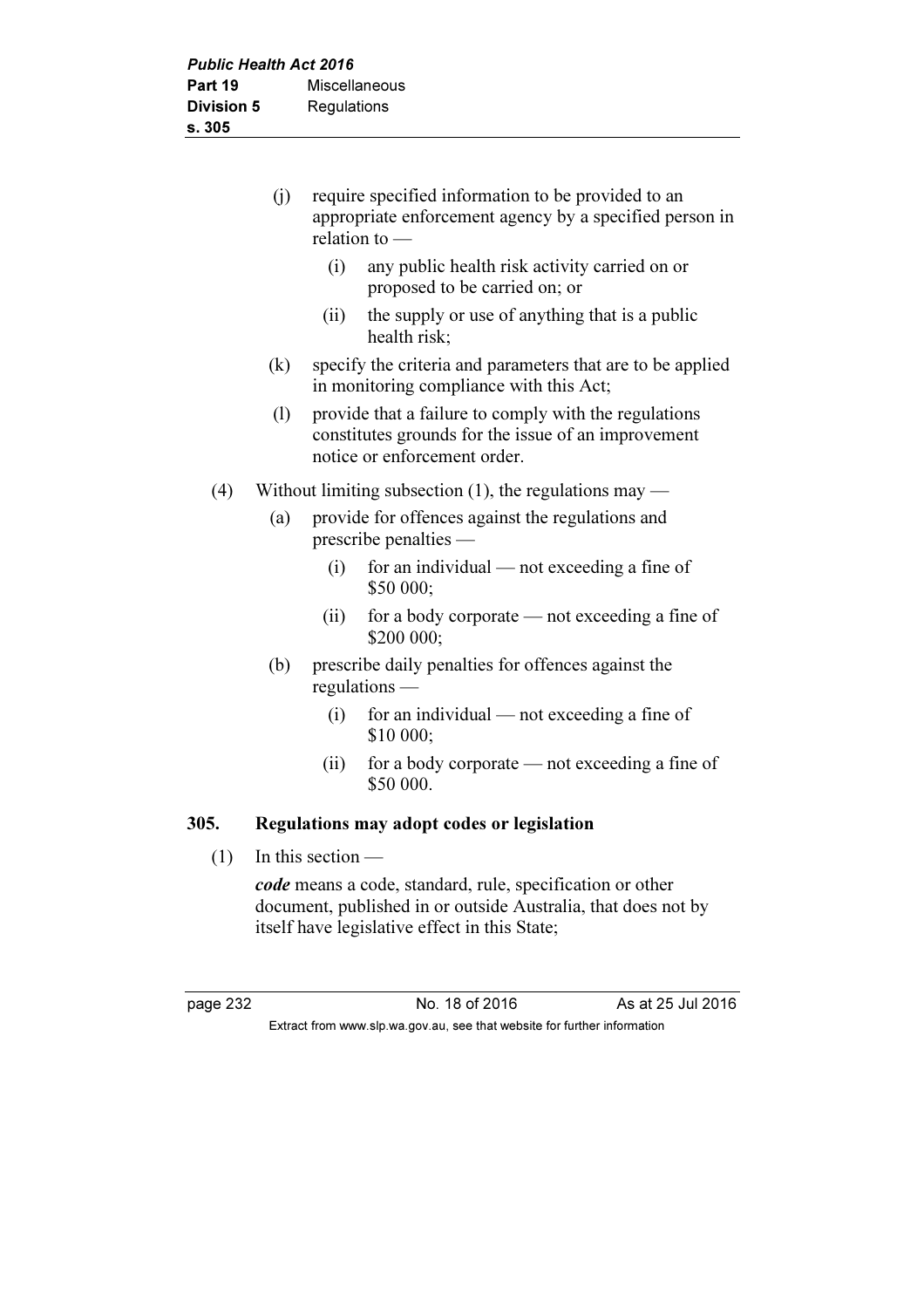subsidiary *legislation* includes rules, regulations, instructions, local laws and by-laws.

- (2) Regulations may adopt, either wholly or in part or with modifications —
	- (a) any code; or
	- (b) any subsidiary legislation made, determined or issued under any other Act or under any Act of the Commonwealth, another State or a Territory.
- (3) The adoption may be by
	- (a) incorporating the code or subsidiary legislation in the regulations; or
	- (b) incorporating the code or subsidiary legislation by reference.
- (4) If regulations adopt by reference a code or subsidiary legislation, other than any subsidiary legislation to which the Interpretation Act 1984 section 41 applies —
	- (a) the code or subsidiary legislation is adopted as existing or in force when the regulations are made; and
	- (b) any amendments made to the code or subsidiary legislation after the regulations are made have no legal effect as part of the regulations unless they are specifically adopted by later regulations or a later amendment to the regulations.
- (5) If regulations adopt by reference any subsidiary legislation to which the *Interpretation Act 1984* section 41 applies, the subsidiary legislation is adopted as existing or in force from time to time.
- (6) Subsections (4) and (5) do not apply if regulations state that a particular text is adopted.

| As at 25 Jul 2016 | No. 18 of 2016                                                           | page 233 |
|-------------------|--------------------------------------------------------------------------|----------|
|                   | Extract from www.slp.wa.gov.au, see that website for further information |          |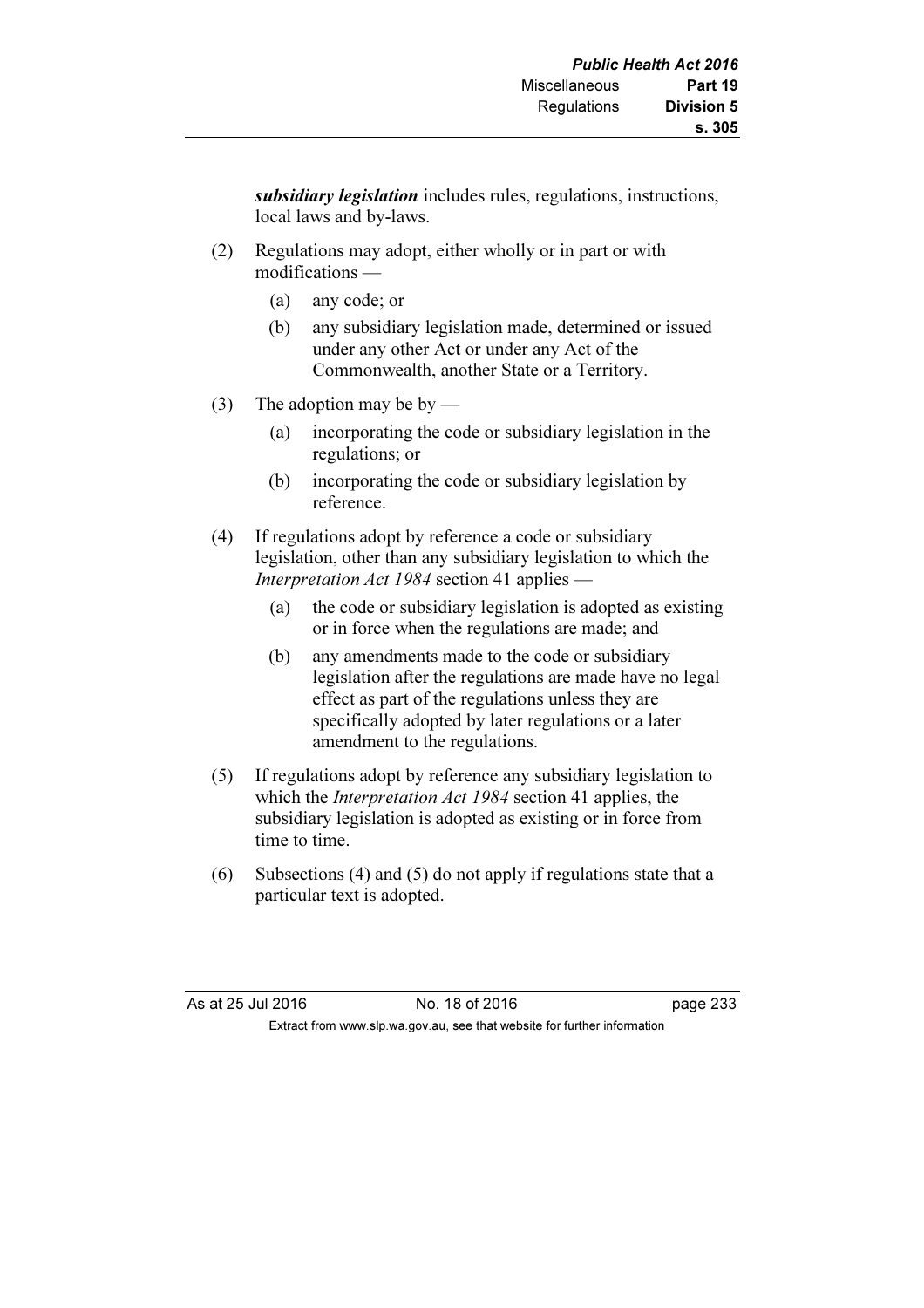- (7) If regulations adopted by reference a code or subsidiary legislation to which subsection (4) applies, the Chief Health Officer must —
	- (a) ensure that a copy of the code or subsidiary legislation, including any amendments made to it from time to time that have been adopted, is available, without charge, for public inspection; and
	- (b) if the code or subsidiary legislation, or any part of the code or subsidiary legislation, is in a language other than English, ensure that an accurate English translation of the code or subsidiary legislation, or of the relevant part, is also available, without charge, for public inspection; and
	- (c) publish a notice in the Gazette giving details of where those documents may be inspected or obtained.

# Division 6 — Review of Act

# 306. Review of Act

- (1) The Minister must carry out a review of the operation and effectiveness of this Act —
	- (a) as soon as is practicable after the expiry of the period of 5 years beginning on the day on which this section comes into operation; and
	- (b) after that, at intervals of not more than 5 years.
- (2) The Minister must
	- (a) prepare a report based on each review; and
	- (b) cause it to be laid before each House of Parliament as soon as is practicable after it is prepared.

page 234 No. 18 of 2016 As at 25 Jul 2016 Extract from www.slp.wa.gov.au, see that website for further information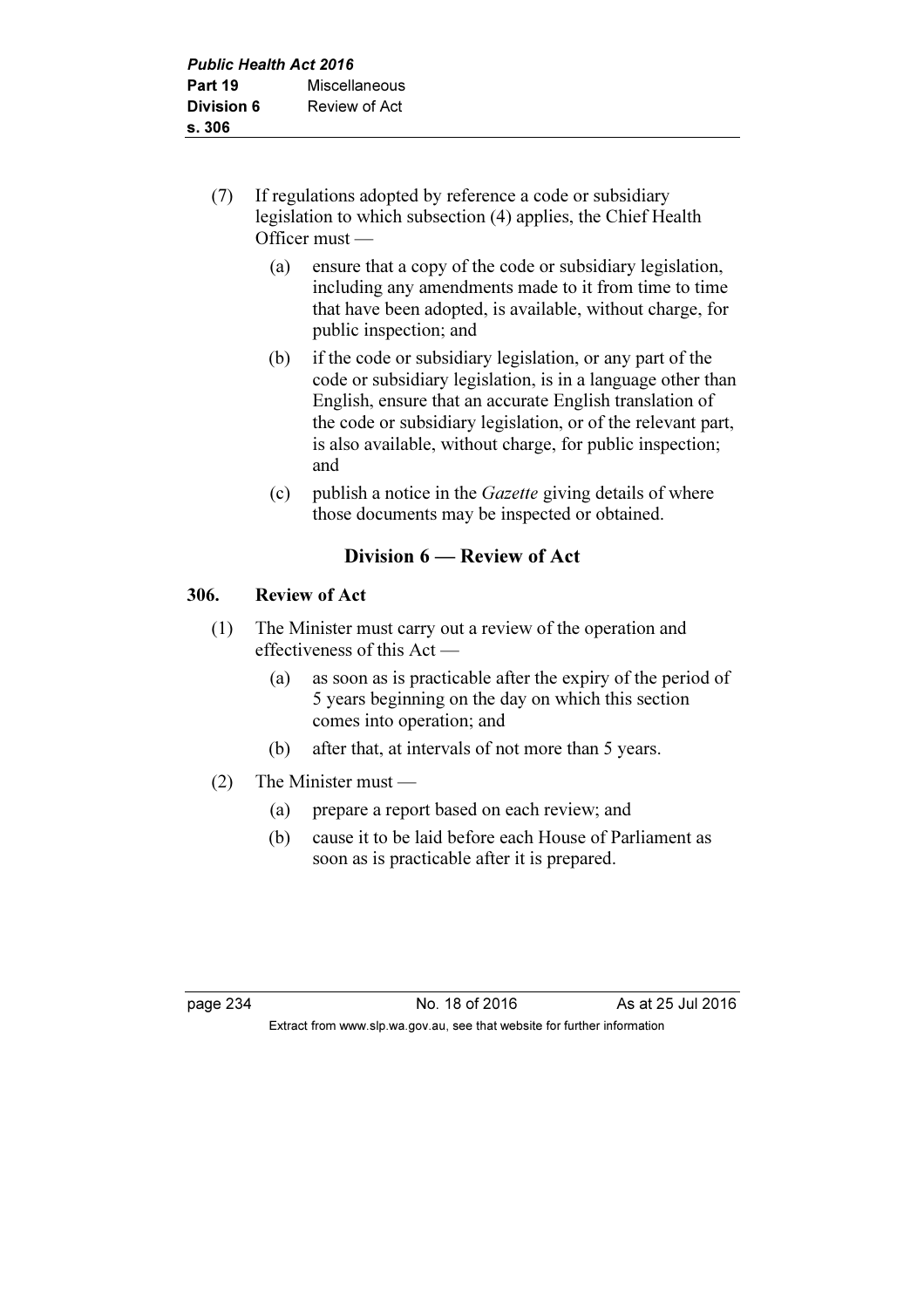# Part 20 — Transitional and savings provisions

#### 307. Terms used

 $(1)$  In this Part —

Health Act means the Act that —

- (a) before its renaming by the Public Health (Consequential Provisions) Act 2016, is known as the Health Act 1911; and
- (b) after its renaming by the Public Health (Consequential Provisions) Act 2016, is known as the Health (Miscellaneous Provisions) Act 1911.
- (2) If a term has or, before the deletion of the relevant provision by the Public Health (Consequential Provisions) Act 2016, had a meaning in the Health Act, it has the same meaning in this Part unless the contrary intention appears.

#### 308. Application of Interpretation Act 1984

 The provisions of this Part do not prejudice or affect the application of the Interpretation Act 1984 to and in relation to the deletions of provisions of the Health Act effected by the Public Health (Consequential Provisions) Act 2016.

### 309. References to Health Act 1911 and Health (Miscellaneous Provisions) Act 1911

 A reference in a written law or document to the Health Act 1911 or the Health (Miscellaneous Provisions) Act 1911 may, if the context permits, be taken to be a reference to this Act.

## 310. Reference to Chief Health Officer to be temporarily read as Executive Director, Public Health for purposes of Part 17

 Until section 311 comes into operation, the reference to the Chief Health Officer in section 267(4)(a) is to be taken to be a

| As at 25 Jul 2016 |  | No. 18 of 2016                                                           | page 235 |
|-------------------|--|--------------------------------------------------------------------------|----------|
|                   |  | Extract from www.slp.wa.gov.au, see that website for further information |          |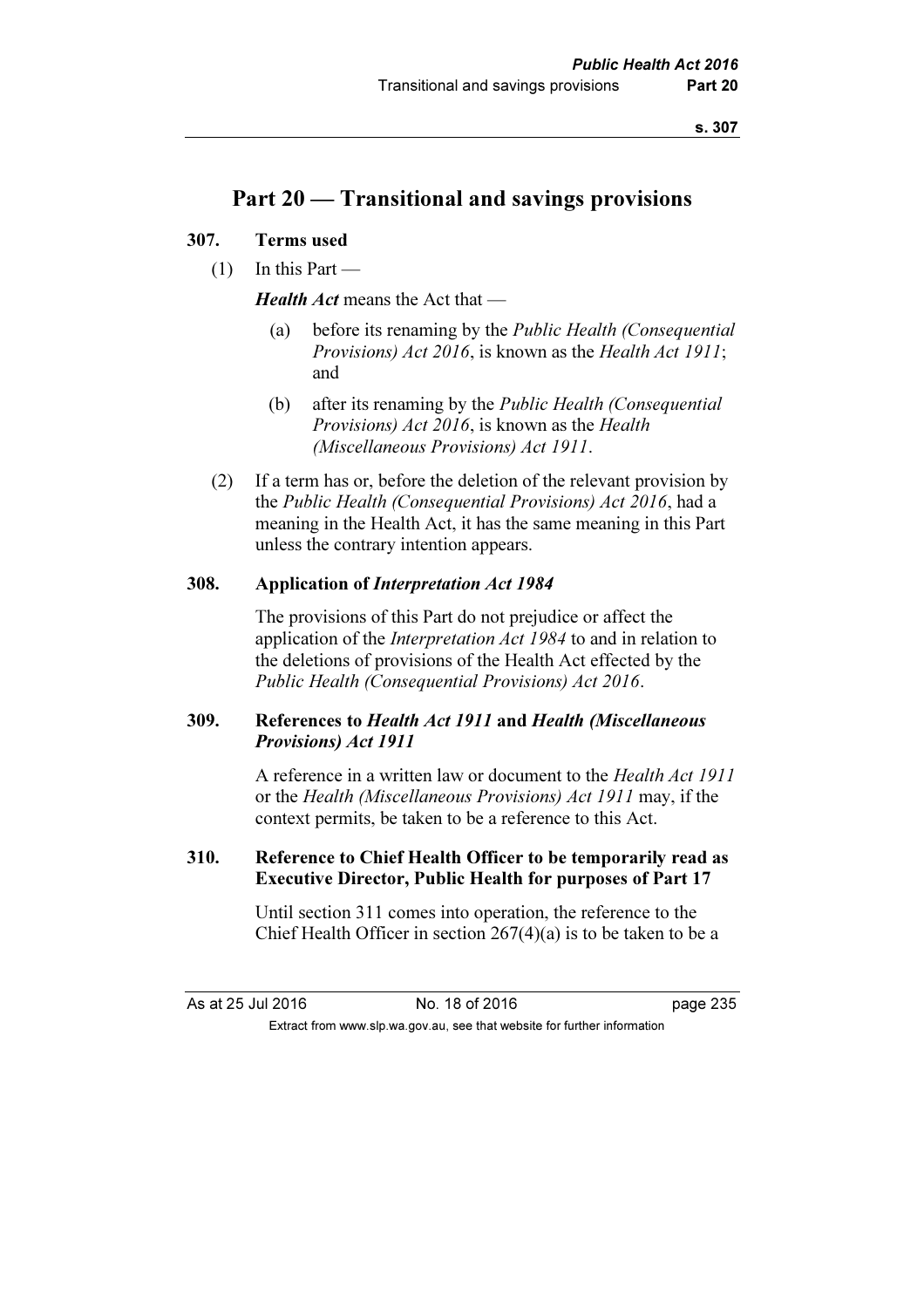reference to the Executive Director, Public Health in the Department.

#### 311. Executive Director, Public Health to hold office as Chief Health Officer

- (1) The person (the *incumbent*) who, immediately before the day on which this section comes into operation (the commencement day), holds the office of Executive Director, Public Health in the Department —
	- (a) is to be taken to be designated under section 11 as the Chief Health Officer; and
	- (b) is to be taken to be designated for a term of office beginning on the commencement day that is the balance of the incumbent's term of office (the residual term) as Executive Director, Public Health remaining immediately before the commencement day.
- (2) Subsection (1)(b) does not prevent the incumbent from again being designated as Chief Health Officer when the residual term expires.
- (3) Regardless of section 12(3), if the remuneration that the incumbent would have been entitled to receive as Executive Director, Public Health during the residual term is greater than the remuneration determined for the position of Chief Health Officer by the Salaries and Allowances Tribunal, the incumbent is entitled to receive that greater remuneration during the residual term.

#### 312. Environmental health officers to be authorised officers for certain purposes

 (1) If, immediately before this section comes into operation, a person holds an appointment as an environmental health officer under the Health Act, then, on this section coming into operation, the person is to be taken —

page 236 No. 18 of 2016 As at 25 Jul 2016 Extract from www.slp.wa.gov.au, see that website for further information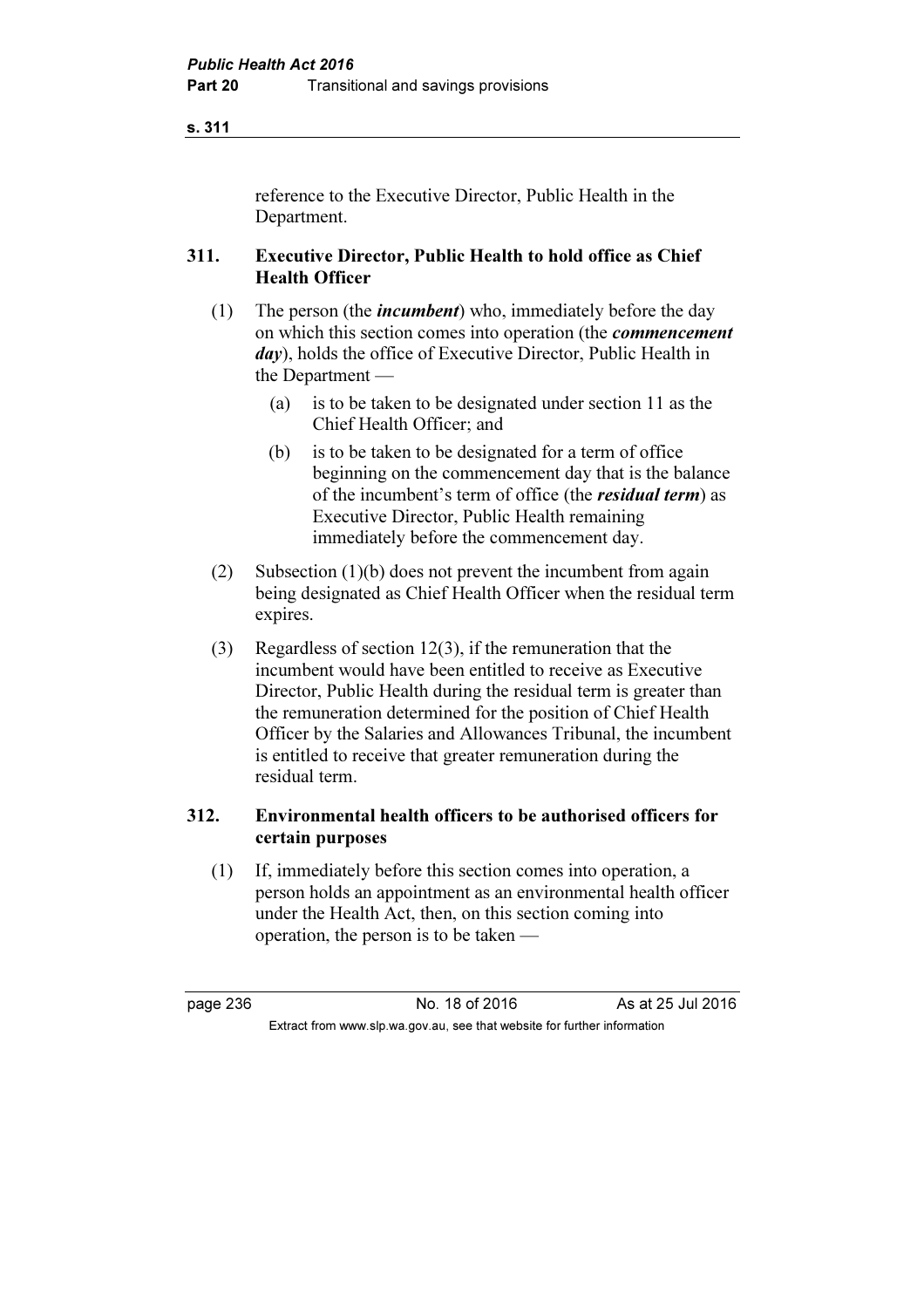- (a) to have been designated as an authorised officer under section 24(1) by the local government that appointed the person as an environmental health officer; and
- (b) to have been so designated for the purposes of  $-$ 
	- (i) Parts 8, 9, 14 and 16; and
	- (ii) the Health Act sections  $145(1)$ ,  $157(2)$ ,  $173$ (paragraph (a) of the definition of authorised person), 181, 183, 184(1), 227(1), 228(1), 234(1), 257, 262(3), 265(1), 267(1)(c), 268(a),  $277(1)(b)$  and (3),  $280(2)$ ,  $349(1)$ ,  $351(1)$ , (2) and (5), 352(1) and (2), 358(2) and 375; and
	- (iii) the *Dog Act 1976*; and
	- (iv) the Tobacco Products Control Act 2006; and
	- (v) the Food Act 2008; and
	- (vi) the Cat Act 2011.
- (2) If, under the Health Act section 30(1), the local governments of 2 or more districts have joined in the appointment of a person to whom subsection (1) applies, the person is to be taken to have been designated as an authorised officer, for the purposes referred to in subsection  $(1)(b)$ , by those local governments acting jointly under section 24(4).
- (3) This section does not limit or affect the power of a local government, or local governments acting jointly, to revoke or vary the designation, as an authorised officer, of a person to whom subsection (1) applies.

#### 313. Unpaid rates levied under Health Act Part III remain recoverable

 If any health rate, sanitary rate, supplementary rate or special loan rate made and levied under the Health Act Part III remains unpaid immediately before the deletion of that Part effected by the Public Health (Consequential Provisions) Act 2016, the rate remains due and payable and may be recovered under the Local

As at 25 Jul 2016 18 of 2016 18 of 2016 Extract from www.slp.wa.gov.au, see that website for further information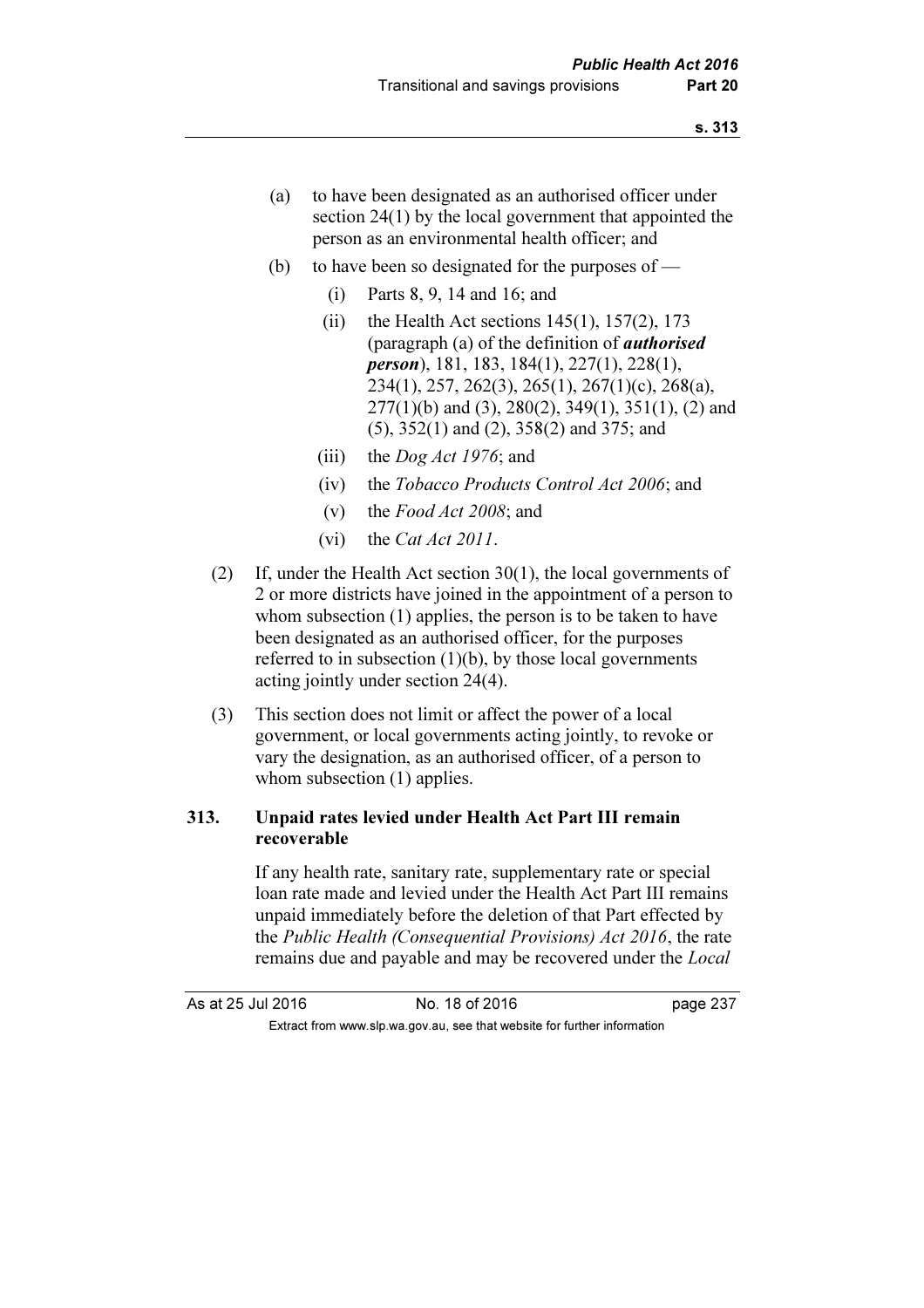Government Act 1995, and all the provisions of the Local Government Act 1995 relating to the payment and recovery of general rates apply accordingly.

# 314. Transitional provisions relating to deletion of Health Act Part IV

 If any disagreement of the kind referred to in the Health Act section 61 remains undecided immediately before the deletion of that section effected by the Public Health (Consequential Provisions) Act 2016, the Governor may decide the amount to be paid by each local government towards the cost or maintenance of the joint scheme that is the subject of the disagreement.

## 315. Transitional provisions relating to notices and orders issued under Health Act Part V Division 1 or 2

- (1) A notice given by a local government under the Health Act section 135 or 137 or 139 and in force immediately before the deletion of Part V Division 1 of that Act effected by the *Public* Health (Consequential Provisions) Act 2016 is to be taken to be an improvement notice issued under this Act in the same terms as the original notice, and to continue in force.
- (2) An order given under the Health Act section 145 and in force immediately before the deletion of Part V Division 1 of that Act effected by the Public Health (Consequential Provisions) Act 2016 is to be taken to be an improvement notice issued under this Act in the same terms as the order, and to continue in force.
- (3) A notice given by a local government under the Health Act section 150 and in force immediately before the deletion of Part V Division 2 of that Act effected by the Public Health (Consequential Provisions) Act 2016 is to be taken to be an improvement notice issued under this Act in the same terms as the original notice, and to continue in force.

page 238 No. 18 of 2016 As at 25 Jul 2016 Extract from www.slp.wa.gov.au, see that website for further information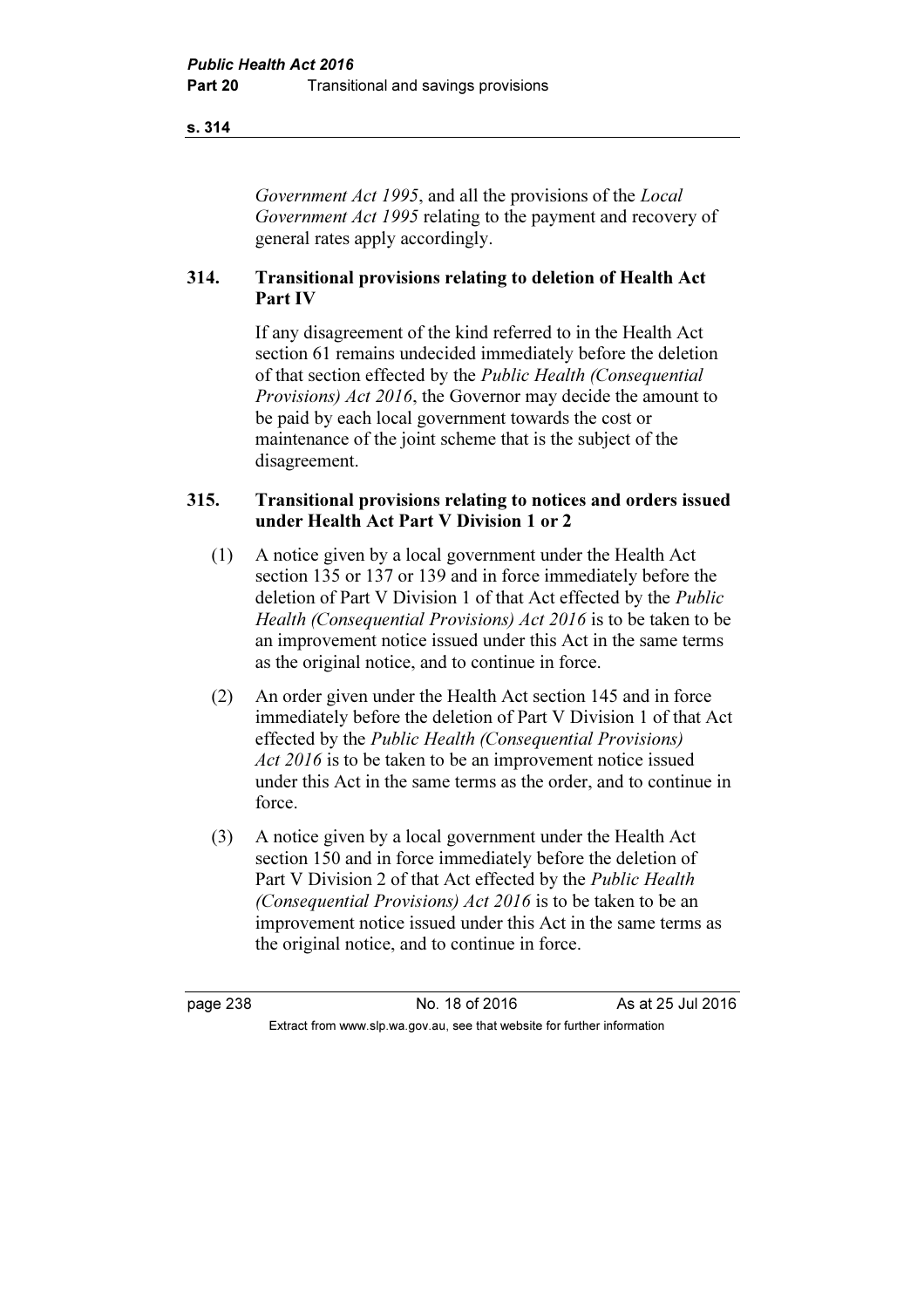### 316. Transitional provisions relating to deletion of Health Act Part VII

- (1) A requisition issued under the Health Act section 181 or 184 and in force immediately before the deletion of the relevant section by the Public Health (Consequential Provisions) Act 2016 is to be taken to be an improvement notice issued under this Act in the same terms as the original notice, and to continue in force.
- (2) A notice given by a local government under the Health Act section 196 and in force immediately before the deletion of that section effected by the *Public Health (Consequential*) Provisions) Act 2016 is to be taken to be an improvement notice issued under this Act in the same terms as the original notice, and to continue in force.

### 317. Transitional provisions relating to deletion of Health Act Part IX

 A requisition issued under the Health Act section 260 and in force immediately before the deletion of that section by the Public Health (Consequential Provisions) Act 2016 is to be taken to be an improvement notice issued under this Act in the same terms as the original notice, and to continue in force.

### 318. Transitional provisions relating to recovery for work done by local government, and charges on land or premises

 (1) If a local government has carried out work on any land or premises under a provision of the Health Act (the first provision), or under an agreement entered into under the first provision, and, immediately before the deletion of the first provision effected by the Public Health (Consequential Provisions) Act 2016, the Health Act section 371 or subsection (2) applied to and in relation to the amount due to the local government in respect of the work, the Health Act

As at 25 Jul 2016 No. 18 of 2016 page 239 Extract from www.slp.wa.gov.au, see that website for further information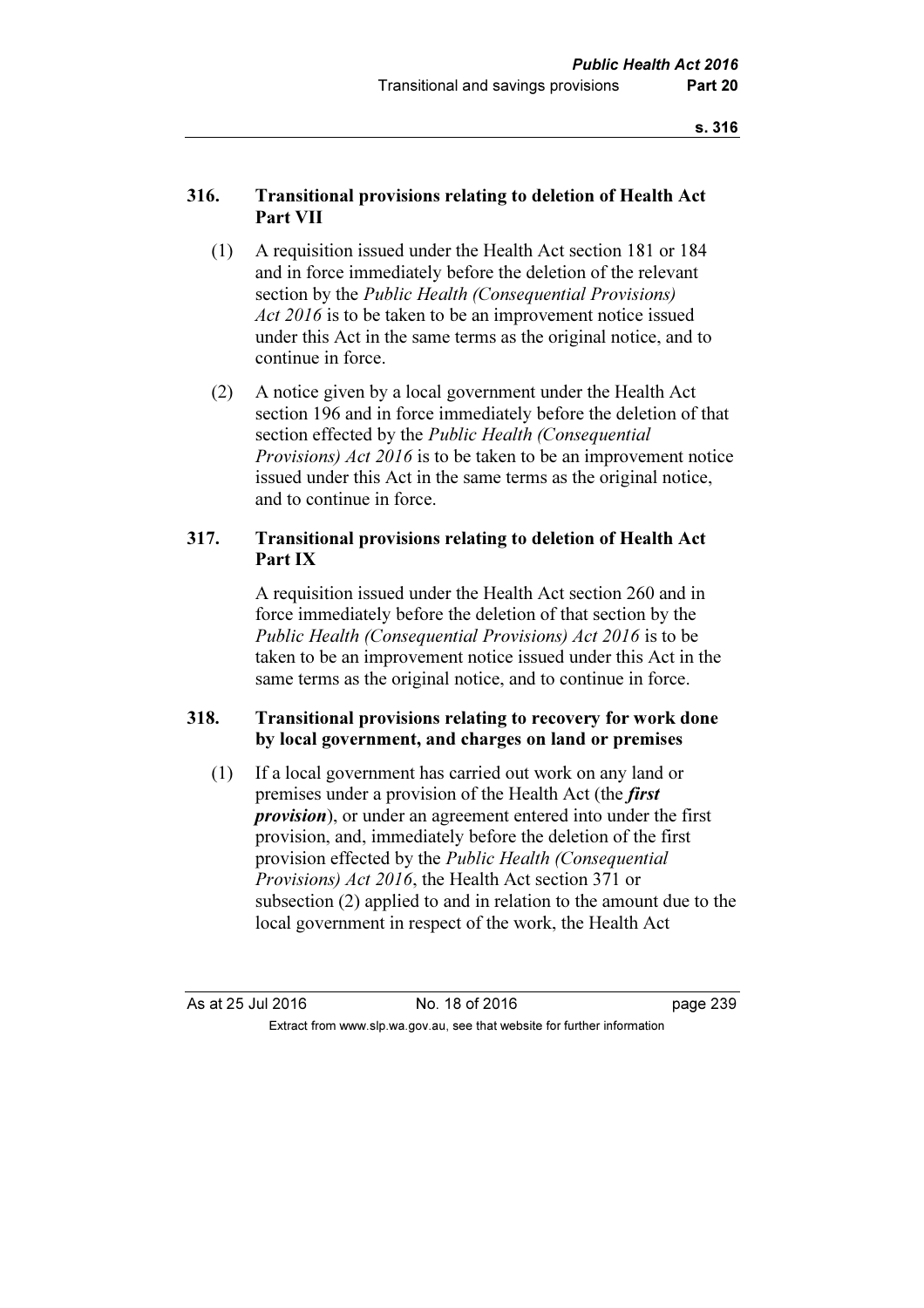section 371 or, as the case requires, subsection (2) continues to apply to and in relation to that amount.

- (2) Any amount that, under the Health Act section 371, is recoverable by a local government from the owner of any land immediately before the deletion of that section effected by the Public Health (Consequential Provisions) Act 2016 continues to be recoverable by that local government from that owner in any court of competent jurisdiction, and until paid is a charge on that land.
- (3) If any amount payable to a local government under a provision of the Health Act (the *first provision*), or under an agreement entered into under the first provision, remains unpaid immediately before the deletion of the first provision effected by the Public Health (Consequential Provisions) Act 2016, and, under the first provision, or another provision of the Health Act (whether or not that other provision is deleted at the same time or subsequently), the amount is a charge on any premises or land immediately before the deletion of the first provision, that amount continues to be a charge on those premises or that land until the amount is paid.
- (4) The Health Act section 372 applies or, as the case requires, continues to apply to and in relation to any charge on land or premises in any case where the charge arises or is continued under this section.
- (5) Subsections (1) and (2) are subject to the Limitation Act 1935 and the Limitation Act 2005.

#### 319. Pesticides Advisory Committee

 (1) The Pesticides Advisory Committee (the Committee) that, immediately before the day on which this section comes into operation (the *commencement day*), was preserved and continued in existence by the Health Act section 246B continues

page 240 **No. 18 of 2016** As at 25 Jul 2016 Extract from www.slp.wa.gov.au, see that website for further information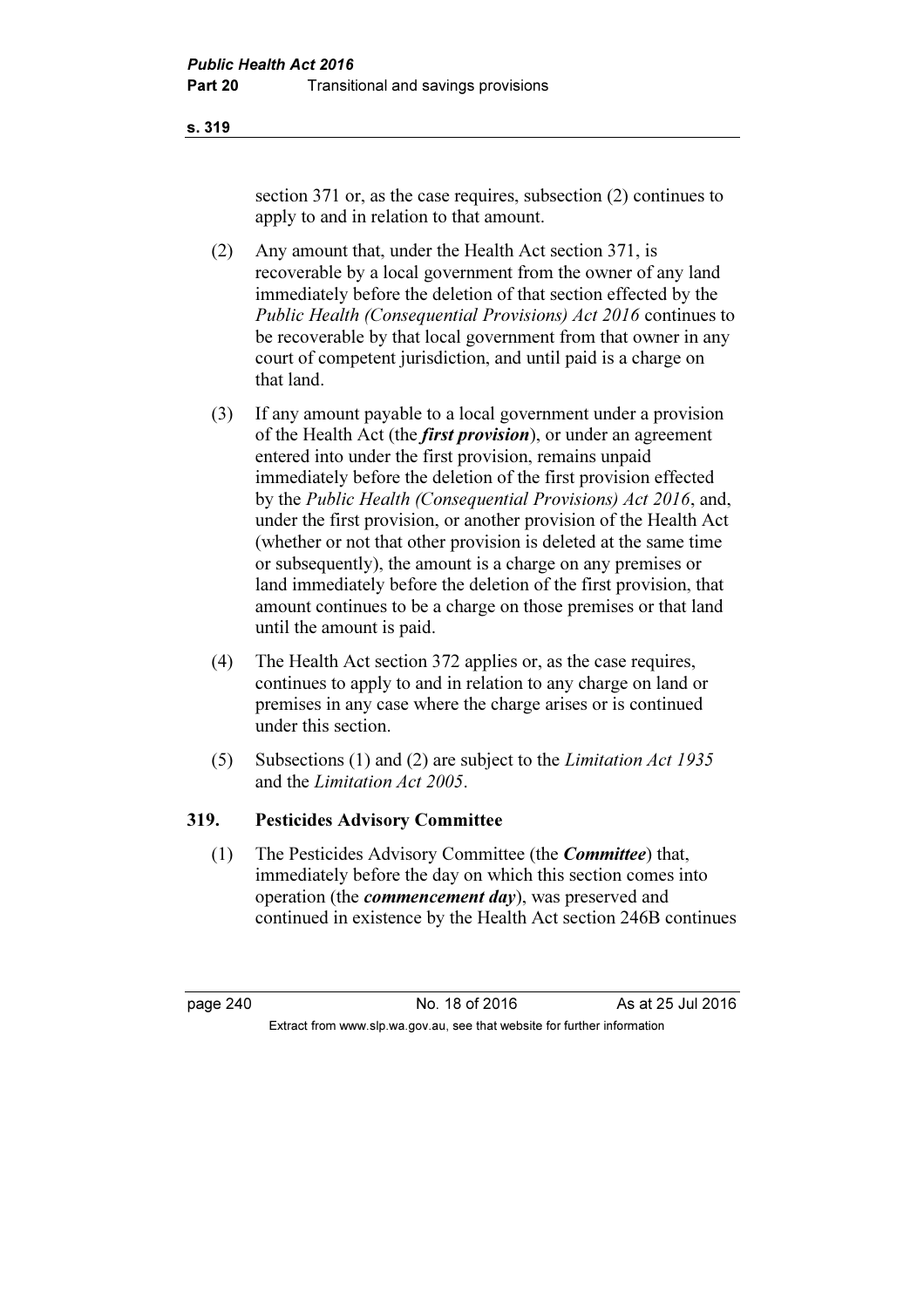in existence as if it had been established by the Chief Health Officer as an advisory committee under section 33.

- (2) Until the Chief Health Officer determines otherwise under section 33 —
	- (a) the Committee continues to have the members (including co-opted members) that it had immediately before the commencement day; and
	- (b) the Chief Health Officer is the Chairperson of the Committee, unless a person nominated by the Chief Health Officer is a member in place of the Chief Health Officer, in which case that person is the Chairperson; and
	- (c) any person who, immediately before the commencement day, was a deputy for a member of the Committee continues to be deputy for that member; and
	- (d) the Chief Health Officer may appoint a deputy for any member of the Committee who does not have a deputy; and
	- (e) at any meeting of the Committee at which a member (other than a co-opted member) is not present, that member's deputy has all the functions of that member; and
	- (f) the person who, immediately before the commencement day, held the office of Secretary of the Pesticides Advisory Committee continues to hold that office; and
	- (g) the procedure of the Committee is to be as set out in the Health Act section 246B(6), as that provision existed immediately before the commencement day, except that in the application of that provision the references to a regular member are to be taken to be references to any member who is not a co-opted member; and
	- (h) each co-opted member of the Committee may be paid the attendance fee (if any) that, immediately before the

| As at 25 Jul 2016 | No. 18 of 2016                                                           | page 241 |
|-------------------|--------------------------------------------------------------------------|----------|
|                   | Extract from www.slp.wa.gov.au, see that website for further information |          |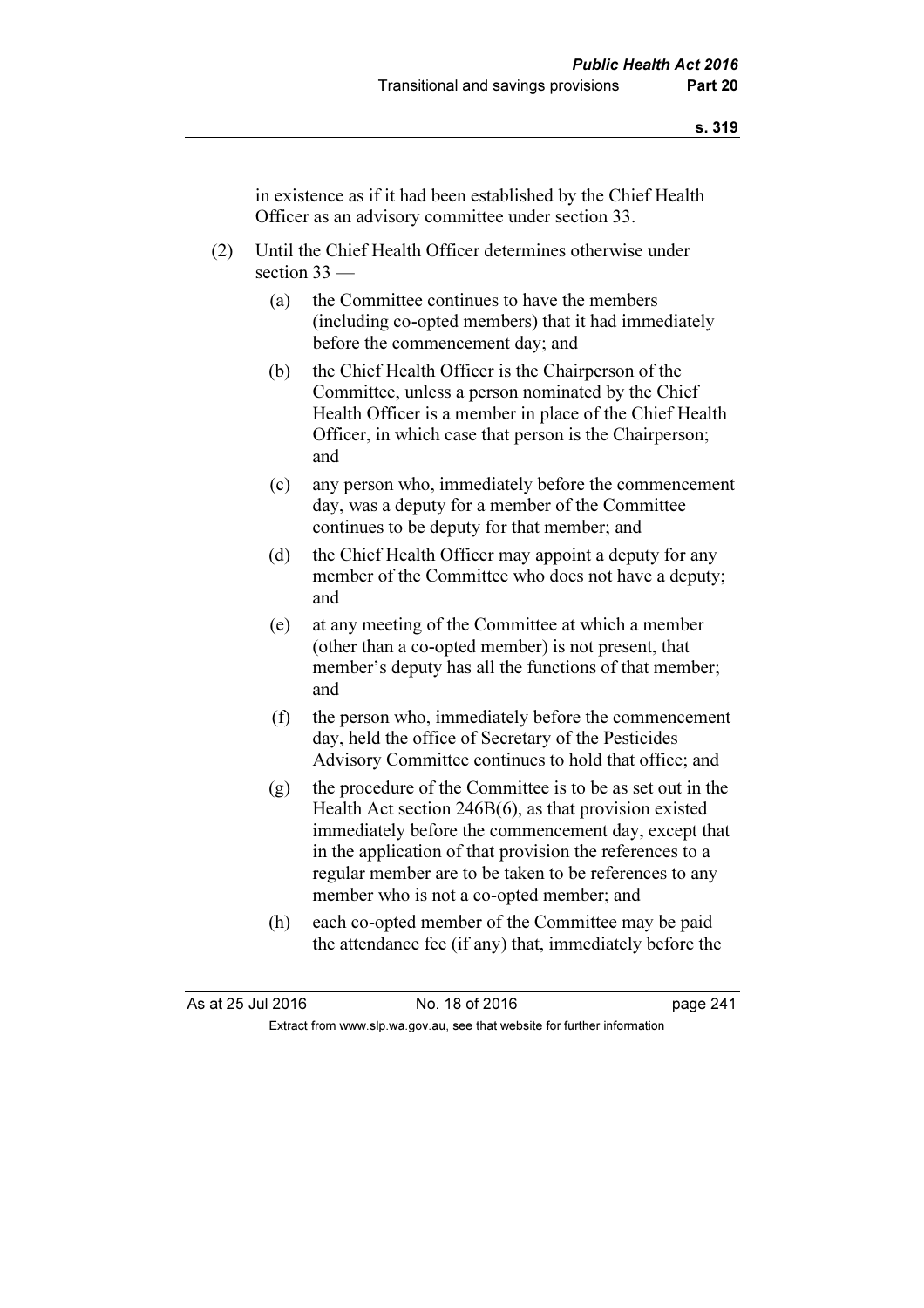commencement day, was prescribed for the purposes of the Health Act section 246B(8) (as that provision existed immediately before the commencement day), but not if the co-opted member belongs to a class of co-opted members to whom an attendance fee was not payable immediately before the commencement day; and

 (i) the Committee's function is to advise the Chief Health Officer on any matter whatsoever concerning pesticides, whether that matter is referred to it by the Chief Health Officer or not.

### 320. Transitional provisions for Health Act Part IXA

- (1) The Interpretation Act 1984 section 36 applies as if the Health Act Part IXA had been repealed and re-enacted by Part 10 of this Act.
- (2) However, the following regulations, and no other regulations, continue in force under this section as if those regulations were regulations made under section 150 —
	- (a) the Health (Cervical Screening Register) Regulations 1991;
	- (b) the Health (Notification of Lead Poisoning) Regulations 1985;
	- (c) the Health (Notification of Stimulant Induced Psychosis) Regulations 2010;
	- (d) the Health (Western Australian Cancer Register) Regulations 2011;
	- (e) the Health (Western Australian Register of Developmental Anomalies) Regulations 2010.

#### 321. Transitional provisions for Blood and Tissue (Transmissible Diseases) Regulations 1985

 The Blood and Tissue (Transmissible Diseases) Regulations 1985 continue in force after this section comes into

page 242 **No. 18 of 2016** As at 25 Jul 2016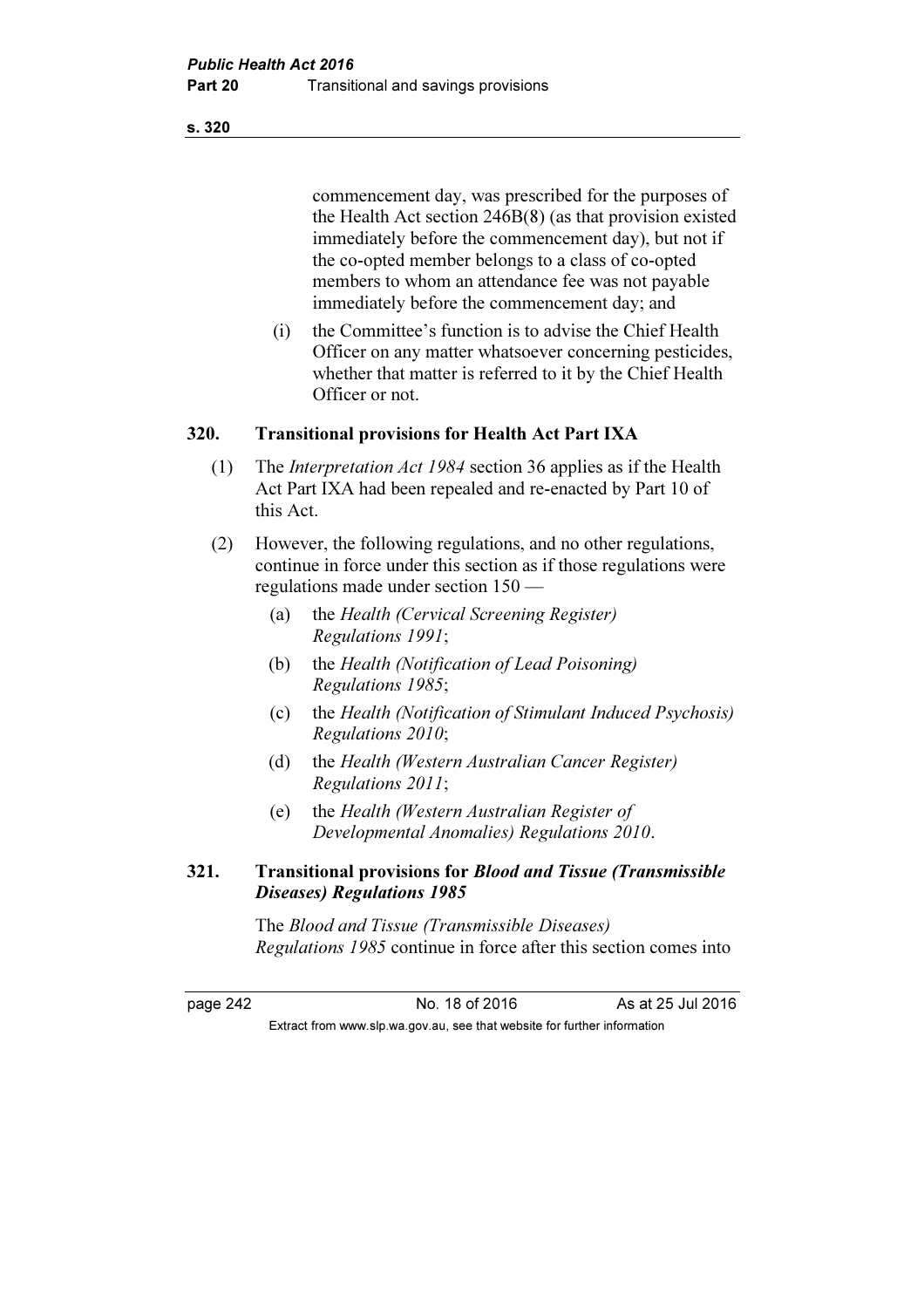operation as if those regulations were regulations made under section 304.

### 322. Transitional regulations

(1) In this section —

specified means specified or described in the regulations;

### transitional matter —

- (a) means a matter or issue of a transitional nature that arises as a result of —
	- (i) the enactment of this Act; or
	- (ii) the amendments and repeals effected by the Public Health (Consequential Provisions) Act 2016;

and

- (b) includes a saving or application matter.
- (2) If there is not sufficient provision in this Act for dealing with a transitional matter, regulations under this Act may prescribe all matters that are required or necessary or convenient to be prescribed for dealing with the matter.
- (3) Regulations made under subsection (2) may provide that specified provisions of a written law —
	- (a) do not apply to or in relation to any matter; or
	- (b) apply with specified modifications to or in relation to any matter.
- (4) If regulations made under subsection (2) provide that a specified state of affairs is taken to have existed, or not to have existed, on and from a day that is earlier than the day on which the regulations are published in the Gazette but not earlier than the day this section comes into operation, the regulations have effect according to their terms.

As at 25 Jul 2016 18 of 2016 18 of 2016 Extract from www.slp.wa.gov.au, see that website for further information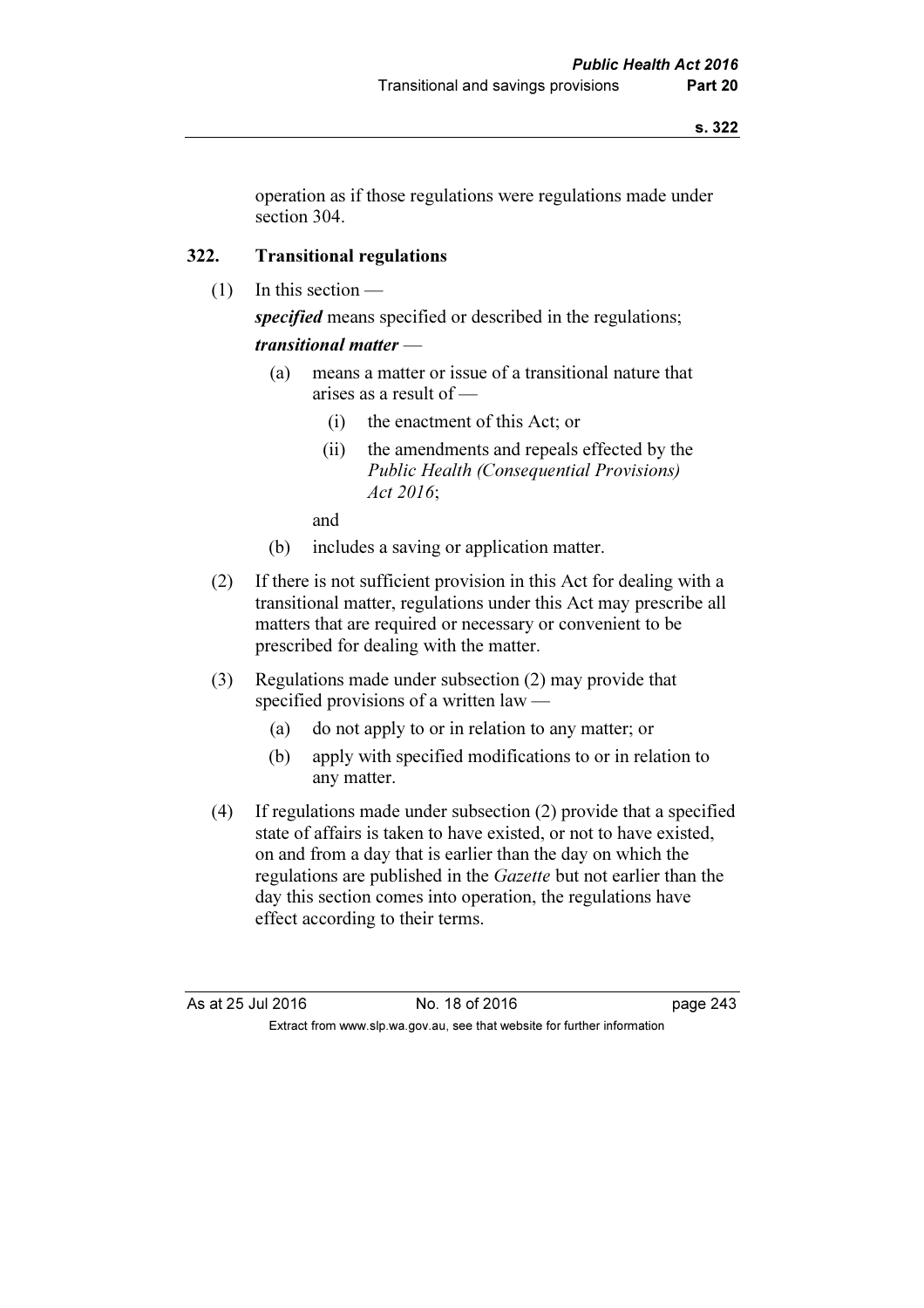- (5) If regulations made under subsection (2) contain a provision referred to in subsection (4), the provision does not operate so  $as -$ 
	- (a) to affect in a manner prejudicial to any person (other than the State or an authority of the State) the rights of that person existing before the day of publication of those regulations; or
	- (b) to impose liabilities on any person (other than the State or an authority of the State) in respect of anything done or omitted to be done before the day of publication of those regulations.
- (6) Regulations made under subsection (2) in relation to a matter referred to in subsection (3) must be made within such period as is reasonably and practicably necessary to deal with a transitional matter.

page 244 No. 18 of 2016 As at 25 Jul 2016 Extract from www.slp.wa.gov.au, see that website for further information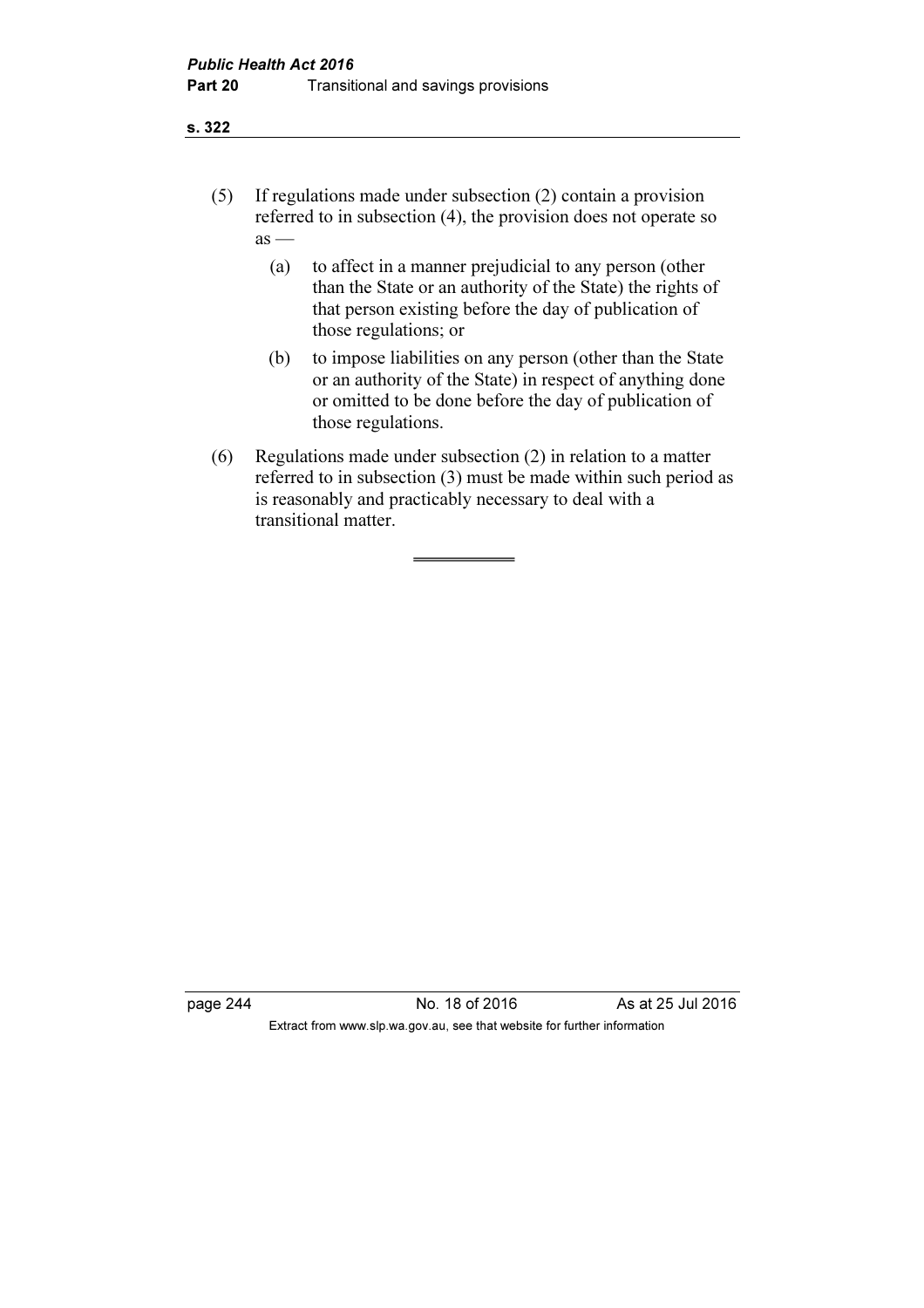# **Defined terms**

[This is a list of terms defined and the provisions where they are defined. The list is not part of the law.]

As at 25 Jul 2016

No. 18 of 2016

page 245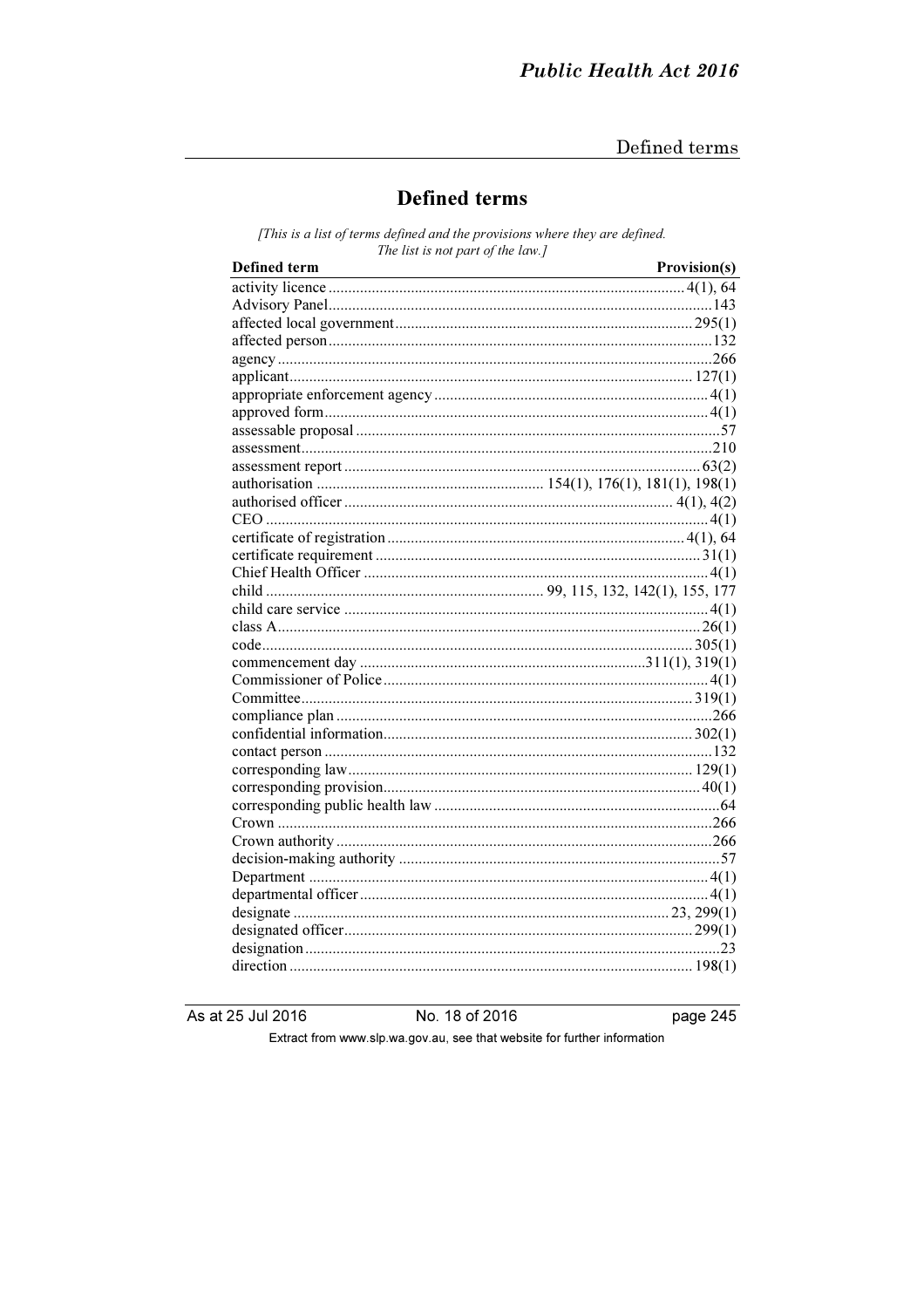# **Public Health Act 2016**

# Defined terms

page 246

No. 18 of 2016

As at 25 Jul 2016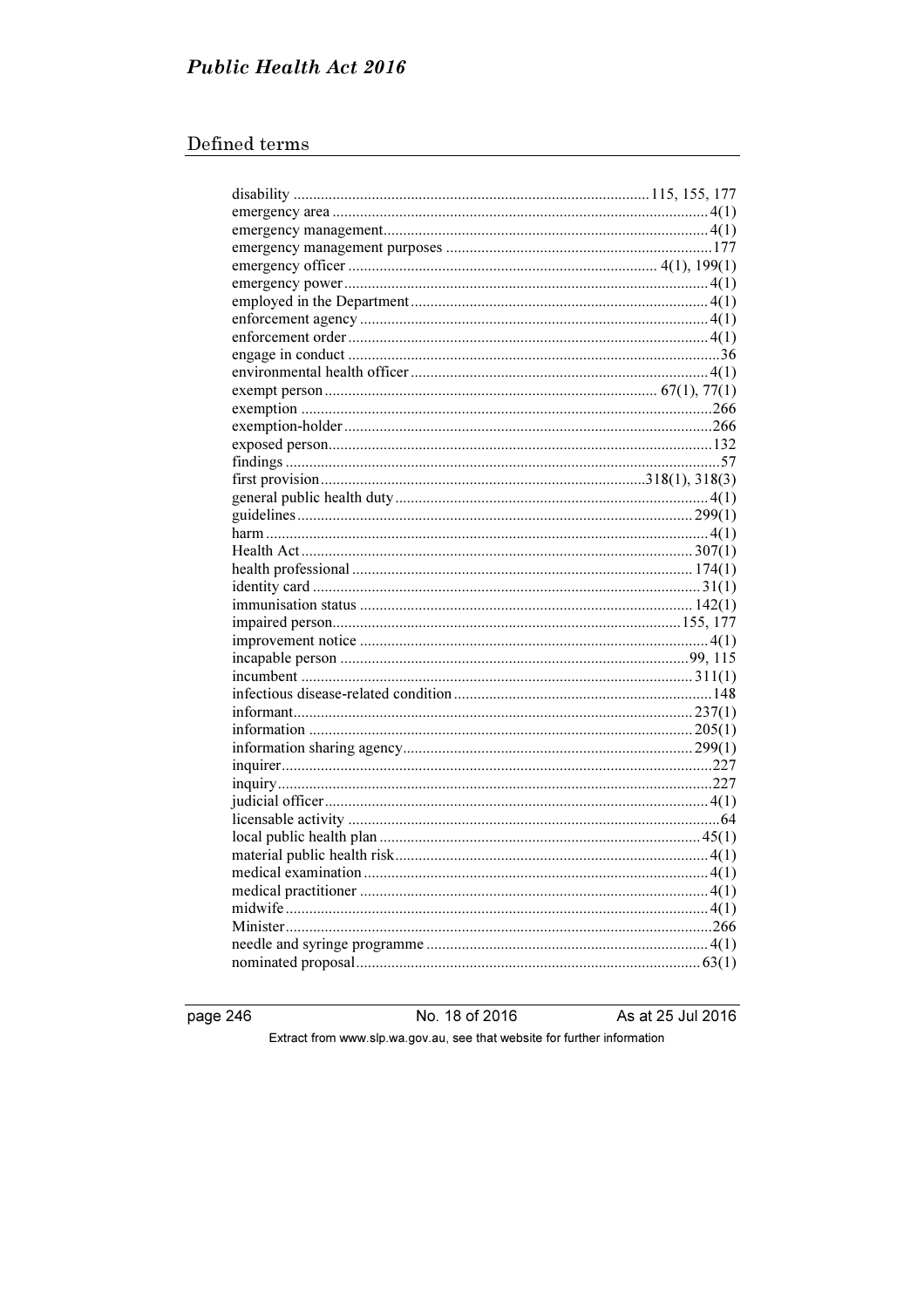As at 25 Jul 2016

No. 18 of 2016

page 247